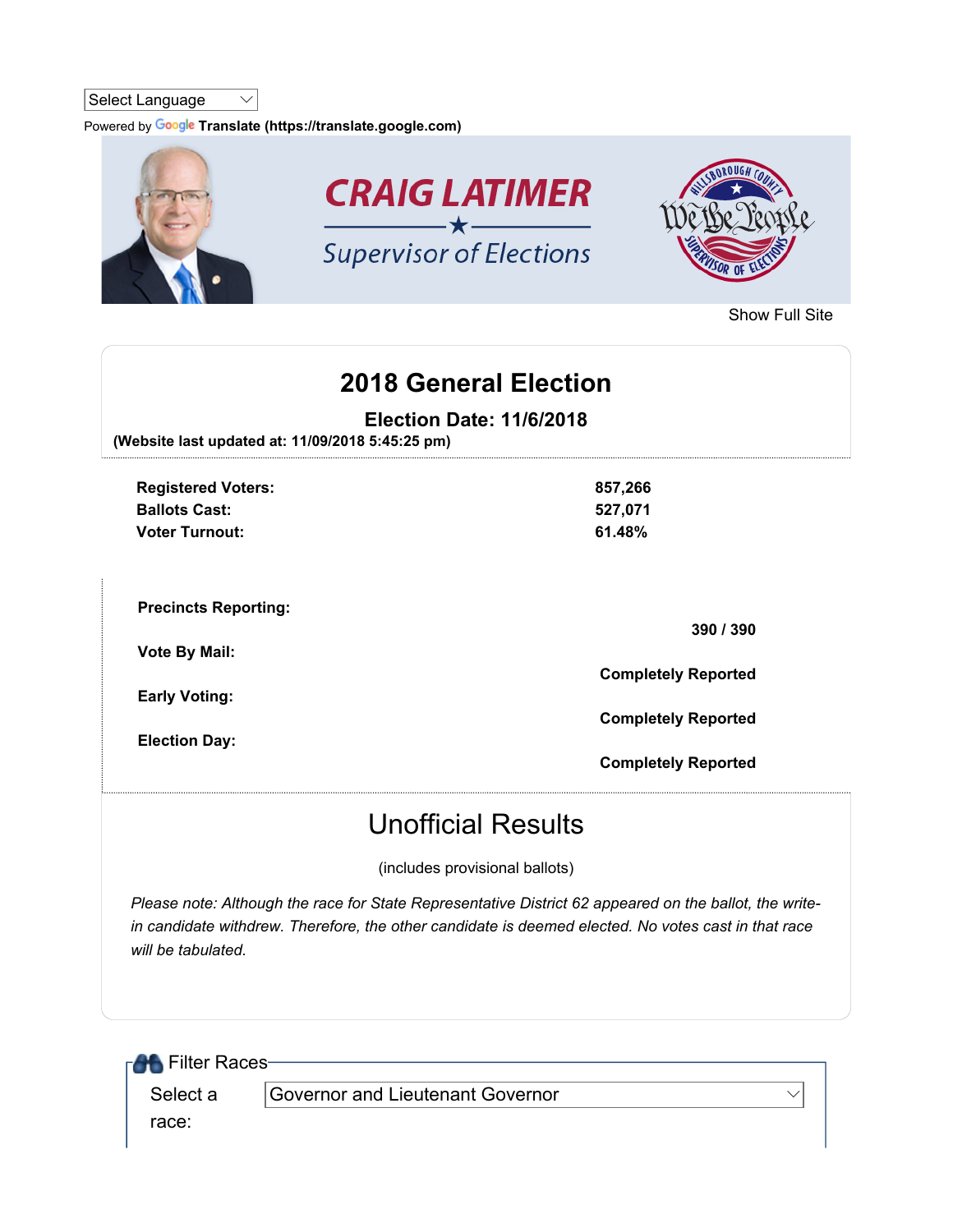| View  | Detailed |  |
|-------|----------|--|
| Type: |          |  |

| <b>Choice</b>                       | <b>Election</b><br>Day | <b>Vote</b><br><b>By</b><br><b>Mail</b> | Early<br><b>Votes</b> | Provisional    | <b>Total</b><br><b>Votes</b> | Percentage |
|-------------------------------------|------------------------|-----------------------------------------|-----------------------|----------------|------------------------------|------------|
| <b>Ron DeSantis (REP)</b>           |                        |                                         |                       |                | 1,065                        | 45.77%     |
| <b>Andrew Gillum (DEM)</b>          |                        |                                         |                       | $\blacksquare$ | 1,228                        | 52.77%     |
| Darcy G. Richardson (REF)           |                        |                                         | ۰.                    |                | 15                           | 0.64%      |
| Kyle "KC" Gibson (NPA)              |                        |                                         |                       |                | 9                            | 0.39%      |
| <b>Ryan Christopher Foley (NPA)</b> |                        |                                         |                       |                | 3                            | 0.13%      |
| <b>Bruce Stanley (NPA)</b>          |                        |                                         |                       |                | 5                            | 0.21%      |
| <b>WRITE-IN</b>                     |                        |                                         |                       |                | $\mathbf{2}$                 | 0.09%      |

### 103

| <b>Choice</b>                       | <b>Election</b><br>Day | <b>Vote</b><br><b>By</b><br><b>Mail</b> | Early<br><b>Votes</b> | Provisional    | <b>Total</b><br><b>Votes</b> | Percentage |
|-------------------------------------|------------------------|-----------------------------------------|-----------------------|----------------|------------------------------|------------|
| <b>Ron DeSantis (REP)</b>           | $\blacksquare$         |                                         | $\blacksquare$        | $\blacksquare$ | 1,247                        | 48.65%     |
| <b>Andrew Gillum (DEM)</b>          | 334                    | 404                                     | 541                   | $\mathbf 0$    | 1,279                        | 49.90%     |
| Darcy G. Richardson (REF)           | $\blacksquare$         |                                         |                       |                | 17                           | 0.66%      |
| Kyle "KC" Gibson (NPA)              | $\blacksquare$         |                                         |                       | $\blacksquare$ | $12 \,$                      | 0.47%      |
| <b>Ryan Christopher Foley (NPA)</b> | $\blacksquare$         |                                         | $\blacksquare$        | $\blacksquare$ | $\overline{\mathbf{4}}$      | 0.16%      |
| <b>Bruce Stanley (NPA)</b>          | $\blacksquare$         |                                         |                       |                | 4                            | 0.16%      |
| <b>WRITE-IN</b>                     | $\mathbf 0$            | $\mathbf 0$                             | $\mathbf 0$           | $\bf{0}$       | $\bf{0}$                     | $0.00\%$   |

| <b>Choice</b>              | <b>Election</b><br>Day | <b>Vote</b><br><b>By</b><br><b>Mail</b> | <b>Early</b><br><b>Votes</b> | Provisional    | <b>Total</b><br><b>Votes</b> | Percentage |
|----------------------------|------------------------|-----------------------------------------|------------------------------|----------------|------------------------------|------------|
| <b>Ron DeSantis (REP)</b>  | $\blacksquare$         | $\blacksquare$                          | ۰.                           | $\blacksquare$ | 1.011                        | 39.90%     |
| <b>Andrew Gillum (DEM)</b> | $\blacksquare$         | $\blacksquare$                          | ۰.                           | $\blacksquare$ | 1,480                        | 58.41%     |
| Darcy G. Richardson (REF)  | $\blacksquare$         | $\blacksquare$                          | ۰                            | $\blacksquare$ | 23                           | 0.91%      |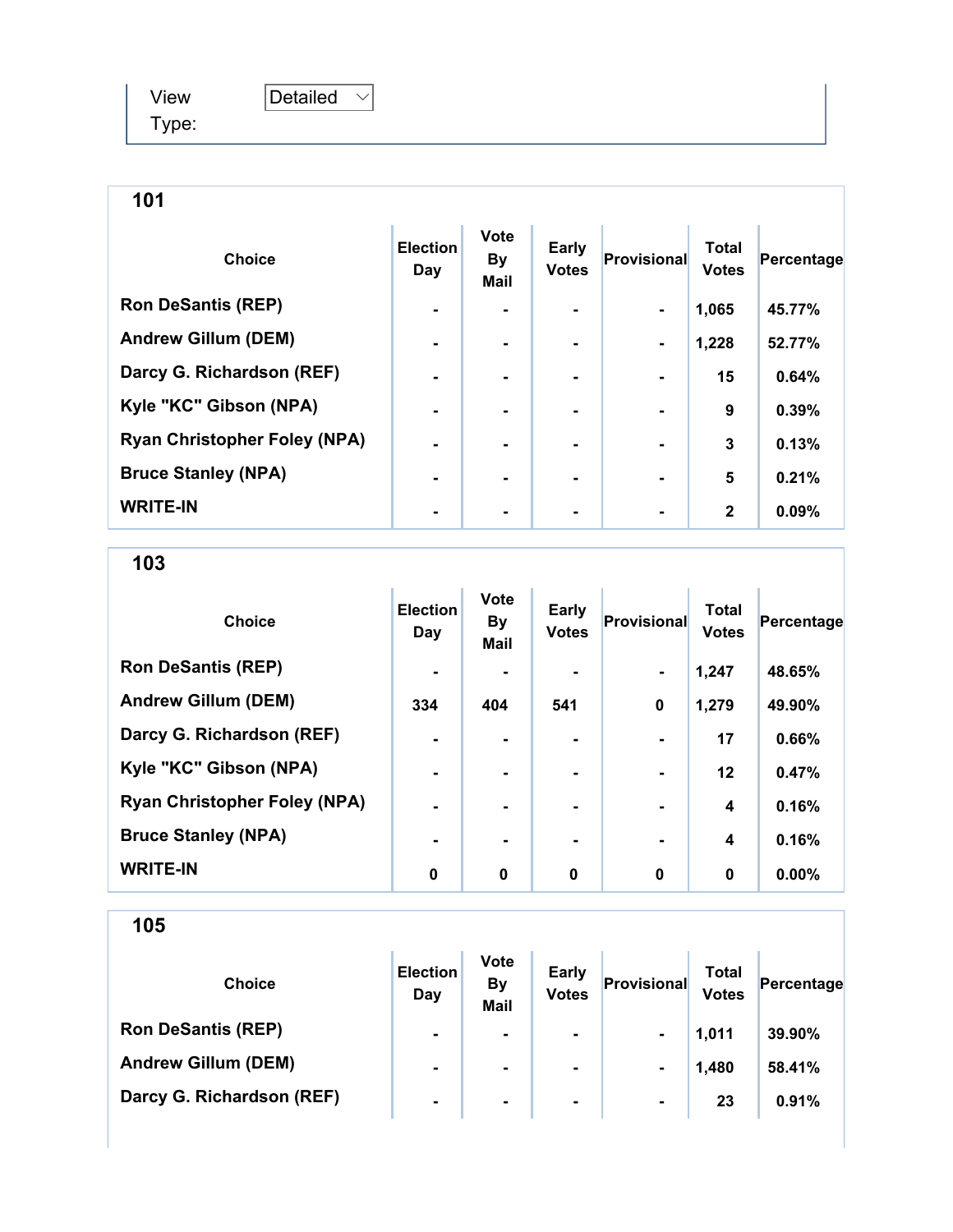| <b>Choice</b>                       | <b>Election</b><br>Day | <b>Vote</b><br><b>By</b><br><b>Mail</b> | <b>Early</b><br><b>Votes</b> | Provisional    | Total<br><b>Votes</b> | Percentage |
|-------------------------------------|------------------------|-----------------------------------------|------------------------------|----------------|-----------------------|------------|
| Kyle "KC" Gibson (NPA)              | $\blacksquare$         | $\blacksquare$                          | $\blacksquare$               | $\blacksquare$ | 11                    | 0.43%      |
| <b>Ryan Christopher Foley (NPA)</b> | $\blacksquare$         |                                         | $\blacksquare$               | $\blacksquare$ | $\mathbf{2}$          | 0.08%      |
| <b>Bruce Stanley (NPA)</b>          | $\blacksquare$         |                                         |                              | $\blacksquare$ | 6                     | 0.24%      |
| <b>WRITE-IN</b>                     | $\blacksquare$         | $\blacksquare$                          | $\blacksquare$               | $\blacksquare$ | 1                     | 0.04%      |

| <b>Choice</b>                       | <b>Election</b><br>Day | <b>Vote</b><br>By<br><b>Mail</b> | <b>Early</b><br><b>Votes</b> | <b>Provisional</b> | <b>Total</b><br><b>Votes</b> | Percentage |
|-------------------------------------|------------------------|----------------------------------|------------------------------|--------------------|------------------------------|------------|
| <b>Ron DeSantis (REP)</b>           | ۰                      |                                  |                              | $\blacksquare$     | 1,451                        | 47.71%     |
| <b>Andrew Gillum (DEM)</b>          | $\blacksquare$         | $\blacksquare$                   | $\blacksquare$               | $\blacksquare$     | 1,527                        | 50.21%     |
| Darcy G. Richardson (REF)           | $\blacksquare$         | ۰.                               |                              | $\blacksquare$     | 27                           | 0.89%      |
| Kyle "KC" Gibson (NPA)              | ٠                      | $\blacksquare$                   |                              | $\blacksquare$     | 21                           | 0.69%      |
| <b>Ryan Christopher Foley (NPA)</b> | ٠                      |                                  |                              |                    | 5                            | 0.16%      |
| <b>Bruce Stanley (NPA)</b>          | $\blacksquare$         |                                  |                              | $\blacksquare$     | 6                            | 0.20%      |
| <b>WRITE-IN</b>                     | $\blacksquare$         | ۰                                | ۰                            | $\blacksquare$     | 4                            | 0.13%      |

108

| <b>Choice</b>                       | <b>Election</b><br>Day | <b>Vote</b><br><b>By</b><br>Mail | <b>Early</b><br><b>Votes</b> | <b>Provisional</b> | <b>Total</b><br><b>Votes</b> | Percentage |
|-------------------------------------|------------------------|----------------------------------|------------------------------|--------------------|------------------------------|------------|
| <b>Ron DeSantis (REP)</b>           | $\blacksquare$         |                                  |                              | $\blacksquare$     | 827                          | 51.11%     |
| <b>Andrew Gillum (DEM)</b>          | 254                    | 284                              | 234                          | $\bf{0}$           | 772                          | 47.71%     |
| Darcy G. Richardson (REF)           | $\blacksquare$         | $\blacksquare$                   | ۰.                           | $\blacksquare$     | 7                            | 0.43%      |
| Kyle "KC" Gibson (NPA)              | $\blacksquare$         |                                  |                              |                    | 6                            | 0.37%      |
| <b>Ryan Christopher Foley (NPA)</b> | $\blacksquare$         |                                  |                              |                    | 6                            | 0.37%      |
| <b>Bruce Stanley (NPA)</b>          | $\bf{0}$               | $\bf{0}$                         | $\bf{0}$                     | $\bf{0}$           | 0                            | $0.00\%$   |
| <b>WRITE-IN</b>                     | 0                      | $\bf{0}$                         | 0                            | $\bf{0}$           | $\bf{0}$                     | $0.00\%$   |

|--|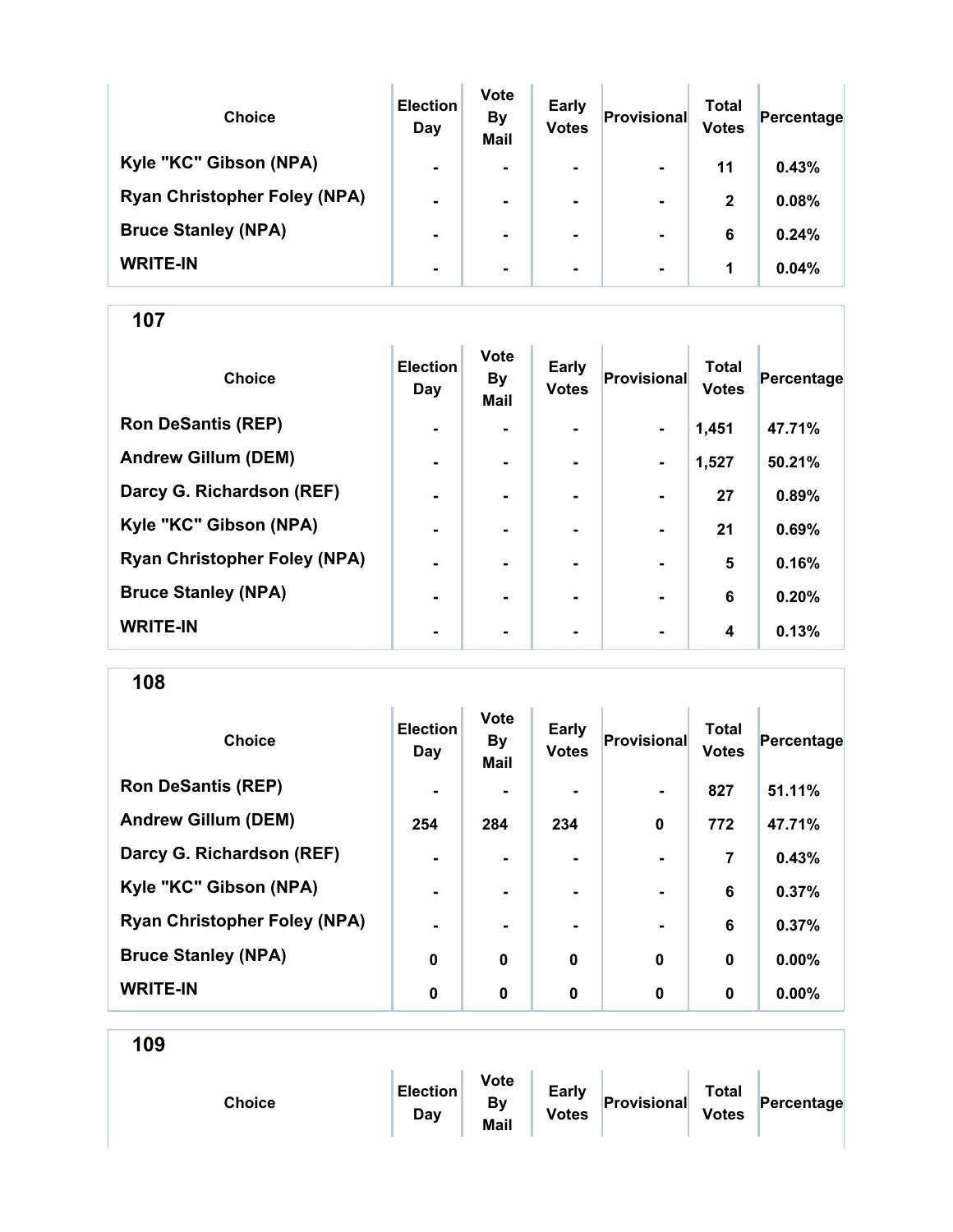| <b>Choice</b>                       | <b>Election</b><br>Day | <b>Vote</b><br><b>By</b><br><b>Mail</b> | <b>Early</b><br><b>Votes</b> | Provisional    | <b>Total</b><br><b>Votes</b> | Percentage |
|-------------------------------------|------------------------|-----------------------------------------|------------------------------|----------------|------------------------------|------------|
| <b>Ron DeSantis (REP)</b>           | 288                    | 313                                     | 255                          | $\bf{0}$       | 856                          | 52.45%     |
| <b>Andrew Gillum (DEM)</b>          |                        |                                         |                              |                | 757                          | 46.38%     |
| Darcy G. Richardson (REF)           | $\blacksquare$         |                                         | $\blacksquare$               | $\blacksquare$ | 3                            | 0.18%      |
| Kyle "KC" Gibson (NPA)              | $\blacksquare$         |                                         | ۰.                           | $\blacksquare$ | 8                            | 0.49%      |
| <b>Ryan Christopher Foley (NPA)</b> | $\blacksquare$         |                                         | ۰.                           |                | $\mathbf{2}$                 | 0.12%      |
| <b>Bruce Stanley (NPA)</b>          | $\blacksquare$         |                                         | ۰.                           | $\blacksquare$ | 4                            | 0.25%      |
| <b>WRITE-IN</b>                     |                        |                                         |                              |                | $\mathbf{2}$                 | 0.12%      |

| <b>Choice</b>                       | <b>Election</b><br>Day | <b>Vote</b><br><b>By</b><br><b>Mail</b> | Early<br><b>Votes</b> | <b>Provisional</b> | <b>Total</b><br><b>Votes</b> | Percentage |
|-------------------------------------|------------------------|-----------------------------------------|-----------------------|--------------------|------------------------------|------------|
| <b>Ron DeSantis (REP)</b>           | $\blacksquare$         |                                         |                       |                    | 823                          | 51.12%     |
| <b>Andrew Gillum (DEM)</b>          | $\blacksquare$         |                                         | $\blacksquare$        |                    | 775                          | 48.14%     |
| Darcy G. Richardson (REF)           | $\blacksquare$         |                                         | ۰                     |                    | 3                            | 0.19%      |
| Kyle "KC" Gibson (NPA)              | $\blacksquare$         |                                         | ۰.                    |                    | 4                            | 0.25%      |
| <b>Ryan Christopher Foley (NPA)</b> | $\blacksquare$         |                                         | ۰.                    | $\blacksquare$     | $\mathbf{2}$                 | 0.12%      |
| <b>Bruce Stanley (NPA)</b>          | 0                      | $\bf{0}$                                | $\bf{0}$              | $\mathbf 0$        | $\bf{0}$                     | 0.00%      |
| <b>WRITE-IN</b>                     | ٠                      |                                         |                       |                    | 3                            | 0.19%      |

| <b>Choice</b>                       | <b>Election</b><br>Day | Vote<br>By<br>Mail | <b>Early</b><br><b>Votes</b> | Provisional    | <b>Total</b><br><b>Votes</b> | Percentage |
|-------------------------------------|------------------------|--------------------|------------------------------|----------------|------------------------------|------------|
| <b>Ron DeSantis (REP)</b>           | $\blacksquare$         |                    |                              | $\blacksquare$ | 906                          | 52.04%     |
| <b>Andrew Gillum (DEM)</b>          | 190                    | 312                | 324                          | $\mathbf 0$    | 826                          | 47.44%     |
| Darcy G. Richardson (REF)           | $\blacksquare$         |                    |                              |                | 3                            | 0.17%      |
| Kyle "KC" Gibson (NPA)              | $\blacksquare$         |                    |                              |                | 1                            | 0.06%      |
| <b>Ryan Christopher Foley (NPA)</b> | $\mathbf 0$            | $\bf{0}$           | $\bf{0}$                     | $\bf{0}$       | 0                            | $0.00\%$   |
| <b>Bruce Stanley (NPA)</b>          | ٠                      |                    |                              |                | 3                            | 0.17%      |
| <b>WRITE-IN</b>                     | ٠                      |                    |                              | $\blacksquare$ | $\mathbf{2}$                 | 0.11%      |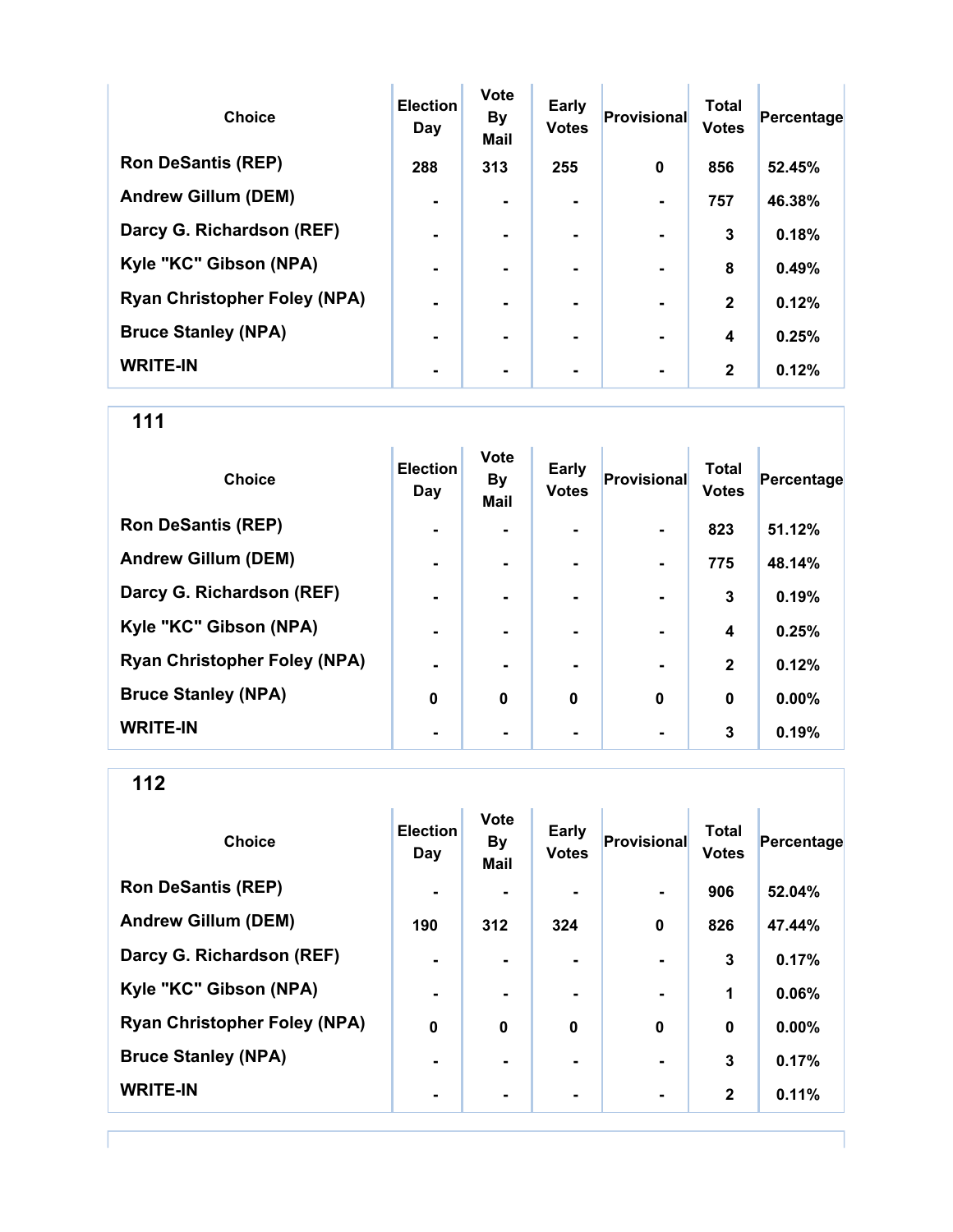| ×<br>۰,<br>۰,<br>۰.<br>v<br>w |
|-------------------------------|
|-------------------------------|

| <b>Choice</b>                       | <b>Election</b><br>Day | <b>Vote</b><br><b>By</b><br><b>Mail</b> | Early<br><b>Votes</b> | <b>Provisional</b> | <b>Total</b><br><b>Votes</b> | Percentage |
|-------------------------------------|------------------------|-----------------------------------------|-----------------------|--------------------|------------------------------|------------|
| <b>Ron DeSantis (REP)</b>           | $\blacksquare$         |                                         |                       |                    | 788                          | 42.50%     |
| <b>Andrew Gillum (DEM)</b>          | 286                    | 352                                     | 398                   | $\mathbf 0$        | 1,036                        | 55.88%     |
| Darcy G. Richardson (REF)           | $\blacksquare$         |                                         |                       |                    | $12 \,$                      | 0.65%      |
| Kyle "KC" Gibson (NPA)              | $\blacksquare$         |                                         |                       |                    | 6                            | 0.32%      |
| <b>Ryan Christopher Foley (NPA)</b> | $\blacksquare$         |                                         | ۰                     |                    | 4                            | 0.22%      |
| <b>Bruce Stanley (NPA)</b>          | $\blacksquare$         |                                         | ۰                     |                    | 3                            | 0.16%      |
| <b>WRITE-IN</b>                     | $\blacksquare$         |                                         | ۰                     |                    | 5                            | 0.27%      |

| <b>Choice</b>                       | <b>Election</b><br>Day | <b>Vote</b><br><b>By</b><br><b>Mail</b> | Early<br><b>Votes</b> | Provisional    | <b>Total</b><br><b>Votes</b> | Percentage |
|-------------------------------------|------------------------|-----------------------------------------|-----------------------|----------------|------------------------------|------------|
| <b>Ron DeSantis (REP)</b>           | $\blacksquare$         |                                         |                       | $\blacksquare$ | 600                          | 47.06%     |
| <b>Andrew Gillum (DEM)</b>          | 182                    | 217                                     | 251                   | 0              | 650                          | 50.98%     |
| Darcy G. Richardson (REF)           | ۰                      |                                         |                       |                | 7                            | 0.55%      |
| Kyle "KC" Gibson (NPA)              | $\blacksquare$         |                                         | $\blacksquare$        | $\blacksquare$ | 5                            | 0.39%      |
| <b>Ryan Christopher Foley (NPA)</b> | $\blacksquare$         |                                         | ۰.                    | $\blacksquare$ | 5                            | 0.39%      |
| <b>Bruce Stanley (NPA)</b>          | $\blacksquare$         | ۰.                                      | -                     | $\blacksquare$ | 6                            | 0.47%      |
| <b>WRITE-IN</b>                     | ٠                      |                                         |                       |                | $\mathbf{2}$                 | 0.16%      |

| <b>Choice</b>                       | <b>Election</b><br>Day | <b>Vote</b><br><b>By</b><br><b>Mail</b> | <b>Early</b><br><b>Votes</b> | Provisional | <b>Total</b><br><b>Votes</b> | Percentage |
|-------------------------------------|------------------------|-----------------------------------------|------------------------------|-------------|------------------------------|------------|
| <b>Ron DeSantis (REP)</b>           | 179                    | 178                                     | 151                          | 0           | 508                          | 49.42%     |
| <b>Andrew Gillum (DEM)</b>          | 157                    | 169                                     | 180                          | $\mathbf 0$ | 506                          | 49.22%     |
| Darcy G. Richardson (REF)           | ۰                      |                                         |                              |             | 5                            | 0.49%      |
| Kyle "KC" Gibson (NPA)              | $\blacksquare$         | $\blacksquare$                          |                              |             | 3                            | 0.29%      |
| <b>Ryan Christopher Foley (NPA)</b> | ۰                      |                                         | ۰.                           |             | 3                            | 0.29%      |
| <b>Bruce Stanley (NPA)</b>          | $\blacksquare$         |                                         | ۰.                           |             | 1                            | 0.10%      |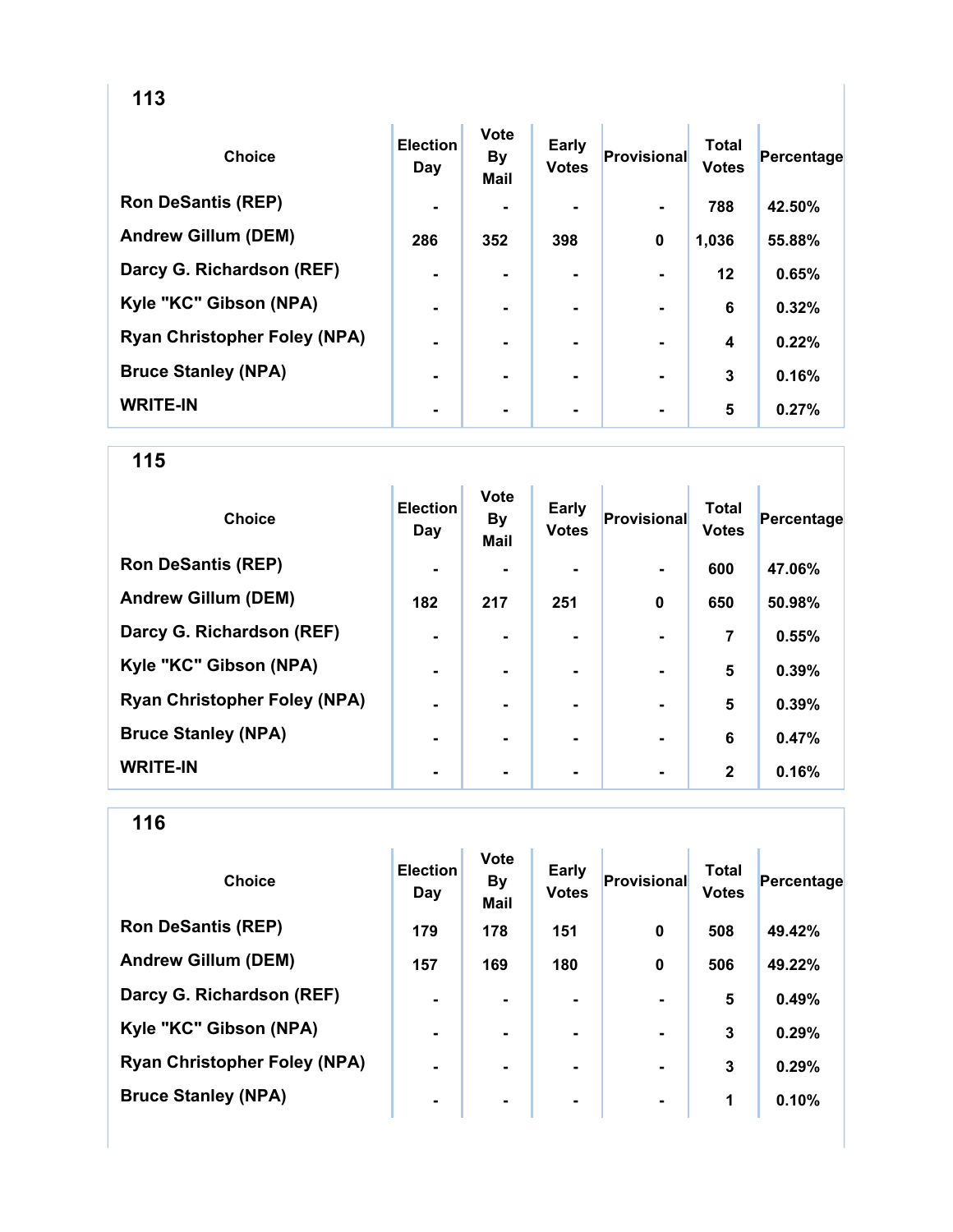| <b>Choice</b>   | <b>Election</b><br>Day | <b>Vote</b><br><b>By</b><br><b>Mail</b> | <b>Early</b><br><b>Votes</b> | Provisional    | <b>Total</b><br><b>Votes</b> | Percentage |
|-----------------|------------------------|-----------------------------------------|------------------------------|----------------|------------------------------|------------|
| <b>WRITE-IN</b> |                        | $\blacksquare$                          | $\blacksquare$               | $\blacksquare$ | າ                            | 0.19%      |

| <b>Choice</b>                       | <b>Election</b><br>Day | <b>Vote</b><br><b>By</b><br><b>Mail</b> | <b>Early</b><br><b>Votes</b> | <b>Provisional</b> | <b>Total</b><br><b>Votes</b> | Percentage |
|-------------------------------------|------------------------|-----------------------------------------|------------------------------|--------------------|------------------------------|------------|
| <b>Ron DeSantis (REP)</b>           | $\blacksquare$         |                                         |                              | ۰.                 | 1,467                        | 61.90%     |
| <b>Andrew Gillum (DEM)</b>          | 213                    | 314                                     | 356                          | $\bf{0}$           | 883                          | 37.26%     |
| Darcy G. Richardson (REF)           |                        |                                         |                              |                    | 8                            | 0.34%      |
| Kyle "KC" Gibson (NPA)              |                        |                                         |                              |                    | 3                            | 0.13%      |
| <b>Ryan Christopher Foley (NPA)</b> |                        |                                         |                              |                    | $\overline{2}$               | 0.08%      |
| <b>Bruce Stanley (NPA)</b>          |                        |                                         |                              |                    | 3                            | 0.13%      |
| <b>WRITE-IN</b>                     |                        |                                         | ۰                            |                    | 4                            | 0.17%      |

119

| <b>Choice</b>                       | <b>Election</b><br>Day | <b>Vote</b><br><b>By</b><br><b>Mail</b> | <b>Early</b><br><b>Votes</b> | Provisional    | <b>Total</b><br><b>Votes</b> | Percentage |
|-------------------------------------|------------------------|-----------------------------------------|------------------------------|----------------|------------------------------|------------|
| <b>Ron DeSantis (REP)</b>           | $\blacksquare$         |                                         |                              | $\blacksquare$ | 1,309                        | 54.63%     |
| <b>Andrew Gillum (DEM)</b>          | $\blacksquare$         | -                                       |                              | $\blacksquare$ | 1,067                        | 44.53%     |
| Darcy G. Richardson (REF)           | -                      |                                         |                              |                | 5                            | 0.21%      |
| Kyle "KC" Gibson (NPA)              | $\blacksquare$         |                                         | ۰                            |                | 6                            | 0.25%      |
| <b>Ryan Christopher Foley (NPA)</b> | $\blacksquare$         |                                         |                              |                | 1                            | 0.04%      |
| <b>Bruce Stanley (NPA)</b>          | $\blacksquare$         |                                         |                              |                | 5                            | 0.21%      |
| <b>WRITE-IN</b>                     |                        |                                         |                              |                | 3                            | 0.13%      |

| <b>Choice</b>              | <b>Election</b><br>Day | <b>Vote</b><br><b>By</b><br><b>Mail</b> | <b>Early</b><br><b>Votes</b> | Provisional    | Total<br><b>Votes</b> | Percentage |
|----------------------------|------------------------|-----------------------------------------|------------------------------|----------------|-----------------------|------------|
| <b>Ron DeSantis (REP)</b>  | 408                    | 264                                     | 380                          | $\bf{0}$       | 1,052                 | 44.65%     |
| <b>Andrew Gillum (DEM)</b> | $\blacksquare$         | $\blacksquare$                          | $\blacksquare$               | $\blacksquare$ | 1,285                 | 54.54%     |
| Darcy G. Richardson (REF)  | $\blacksquare$         | ۰                                       | $\blacksquare$               | $\blacksquare$ | 8                     | 0.34%      |
|                            |                        |                                         |                              |                |                       |            |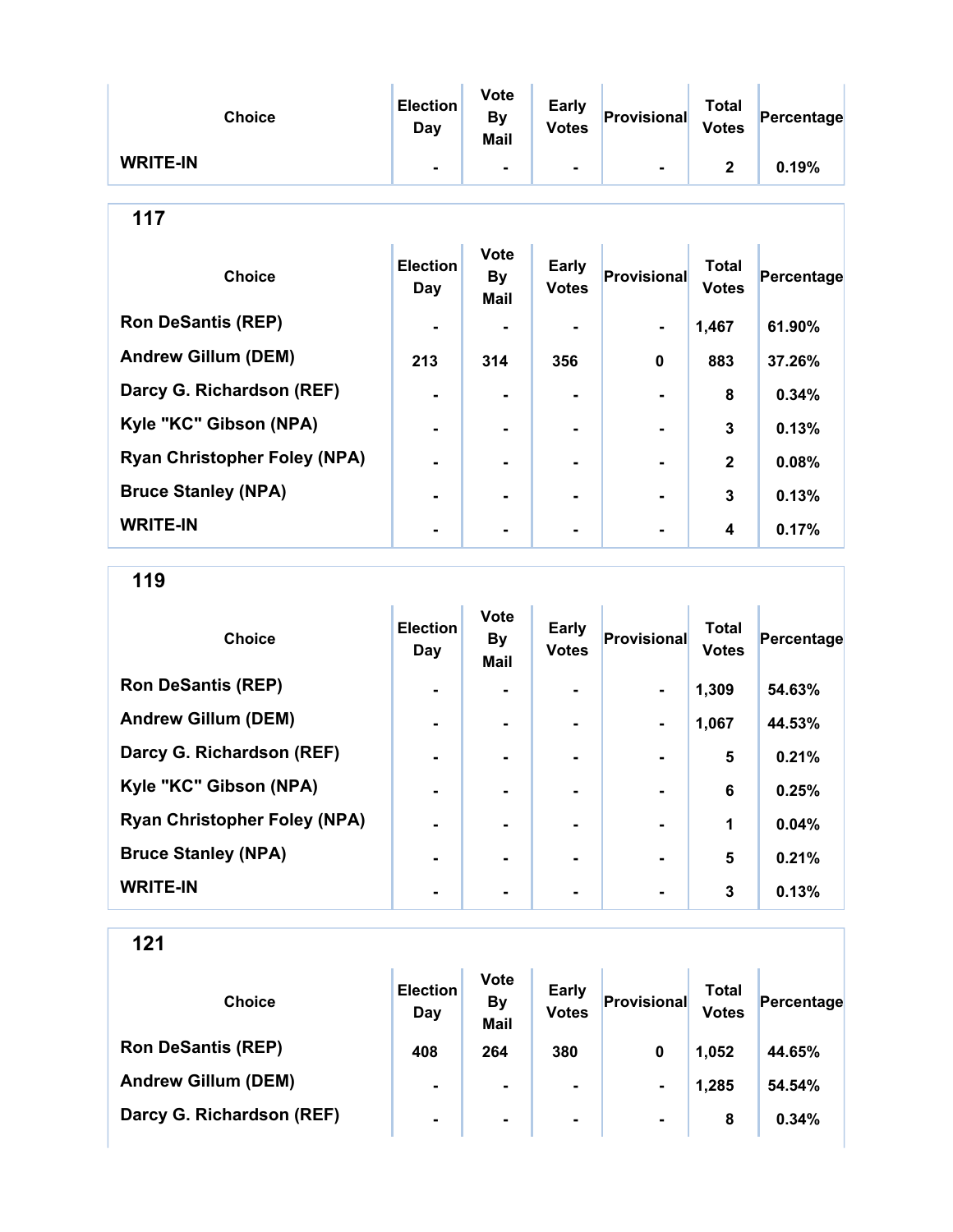| <b>Choice</b>                       | <b>Election</b><br>Day | <b>Vote</b><br><b>By</b><br><b>Mail</b> | <b>Early</b><br><b>Votes</b> | Provisional    | Total<br><b>Votes</b> | Percentage |
|-------------------------------------|------------------------|-----------------------------------------|------------------------------|----------------|-----------------------|------------|
| Kyle "KC" Gibson (NPA)              | $\blacksquare$         | $\blacksquare$                          | $\blacksquare$               | $\blacksquare$ | 1                     | 0.04%      |
| <b>Ryan Christopher Foley (NPA)</b> | $\blacksquare$         |                                         | $\blacksquare$               | $\blacksquare$ | 1                     | 0.04%      |
| <b>Bruce Stanley (NPA)</b>          | $\blacksquare$         |                                         |                              | $\blacksquare$ | 3                     | 0.13%      |
| <b>WRITE-IN</b>                     | $\blacksquare$         |                                         | $\blacksquare$               | $\blacksquare$ | 6                     | 0.25%      |

| <b>Choice</b>                       | <b>Election</b><br>Day | <b>Vote</b><br><b>By</b><br>Mail | <b>Early</b><br><b>Votes</b> | Provisional    | <b>Total</b><br><b>Votes</b> | Percentage |
|-------------------------------------|------------------------|----------------------------------|------------------------------|----------------|------------------------------|------------|
| <b>Ron DeSantis (REP)</b>           | $\blacksquare$         | $\overline{\phantom{0}}$         |                              | $\blacksquare$ | 1,150                        | 46.60%     |
| <b>Andrew Gillum (DEM)</b>          | $\blacksquare$         |                                  | -                            | $\blacksquare$ | 1,296                        | 52.51%     |
| Darcy G. Richardson (REF)           | $\blacksquare$         | $\blacksquare$                   | ۰.                           | $\blacksquare$ | 8                            | 0.32%      |
| Kyle "KC" Gibson (NPA)              | $\blacksquare$         |                                  |                              |                | 5                            | 0.20%      |
| <b>Ryan Christopher Foley (NPA)</b> |                        |                                  |                              |                | $\overline{2}$               | 0.08%      |
| <b>Bruce Stanley (NPA)</b>          | -                      |                                  |                              |                | $\overline{2}$               | 0.08%      |
| <b>WRITE-IN</b>                     | ٠                      | ۰                                | $\blacksquare$               | $\blacksquare$ | 5                            | 0.20%      |

125

| <b>Choice</b>                       | <b>Election</b><br>Day | Vote<br><b>By</b><br>Mail | <b>Early</b><br><b>Votes</b> | Provisional    | <b>Total</b><br><b>Votes</b> | Percentage |
|-------------------------------------|------------------------|---------------------------|------------------------------|----------------|------------------------------|------------|
| <b>Ron DeSantis (REP)</b>           | 233                    | 227                       | $122$                        | $\mathbf 0$    | 582                          | 58.32%     |
| <b>Andrew Gillum (DEM)</b>          | 132                    | 167                       | 110                          | $\mathbf 0$    | 409                          | 40.98%     |
| Darcy G. Richardson (REF)           | $\blacksquare$         | $\blacksquare$            |                              | $\blacksquare$ | $\mathbf{2}$                 | 0.20%      |
| Kyle "KC" Gibson (NPA)              | $\blacksquare$         | $\blacksquare$            |                              |                | $\mathbf{3}$                 | 0.30%      |
| <b>Ryan Christopher Foley (NPA)</b> | ٠                      |                           |                              |                | 1                            | 0.10%      |
| <b>Bruce Stanley (NPA)</b>          | 0                      | 0                         | 0                            | $\mathbf 0$    | $\bf{0}$                     | $0.00\%$   |
| <b>WRITE-IN</b>                     | $\blacksquare$         |                           | ۰                            | $\blacksquare$ | 1                            | 0.10%      |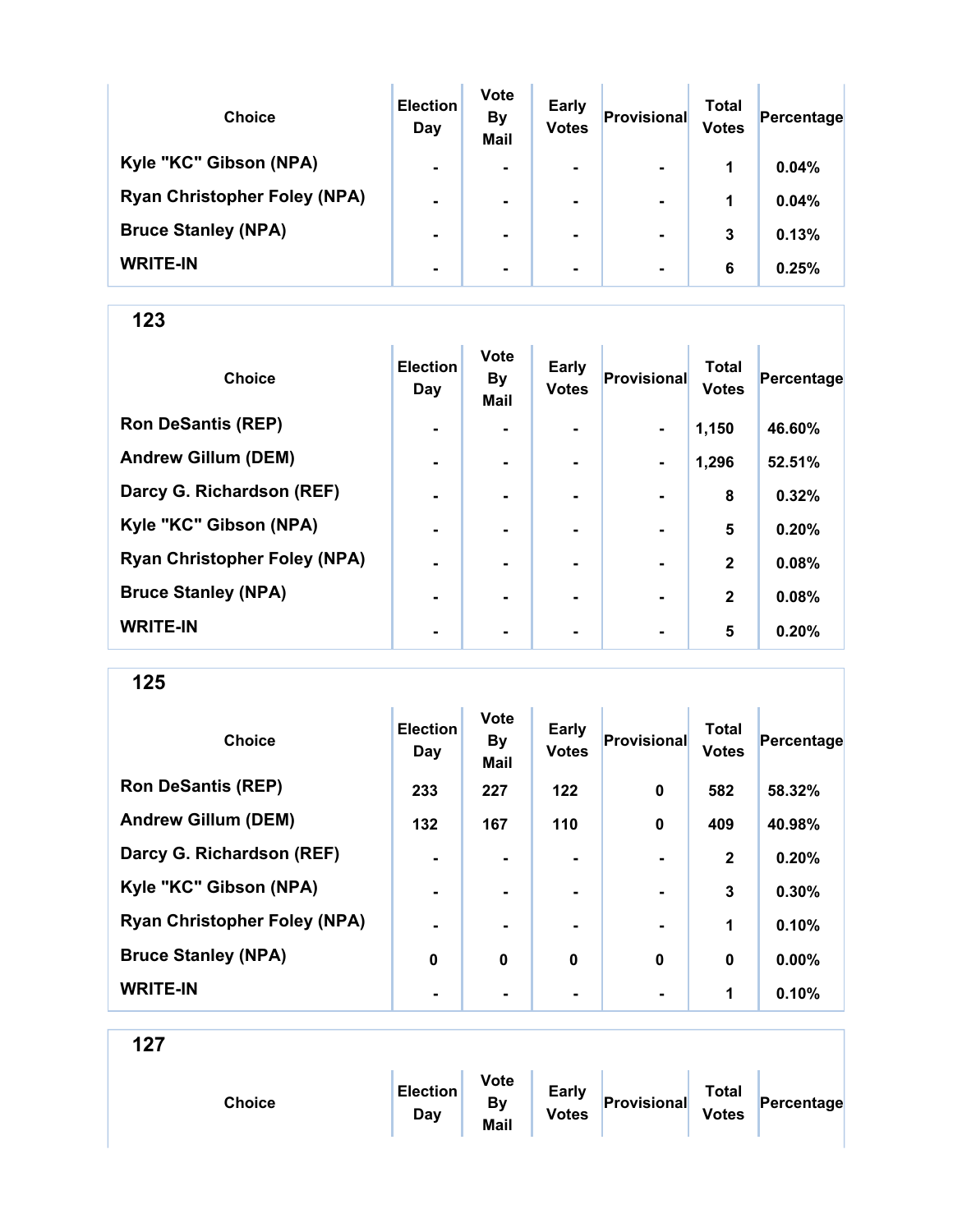| <b>Choice</b>                       | <b>Election</b><br>Day | <b>Vote</b><br><b>By</b><br><b>Mail</b> | Early<br><b>Votes</b> | Provisional    | <b>Total</b><br><b>Votes</b> | Percentage |
|-------------------------------------|------------------------|-----------------------------------------|-----------------------|----------------|------------------------------|------------|
| <b>Ron DeSantis (REP)</b>           | 483                    | 399                                     | 290                   | $\mathbf 0$    | 1,172                        | 50.93%     |
| <b>Andrew Gillum (DEM)</b>          | $\blacksquare$         |                                         | $\blacksquare$        | $\blacksquare$ | 1,103                        | 47.94%     |
| Darcy G. Richardson (REF)           | $\blacksquare$         | -                                       | ۰.                    | $\blacksquare$ | 10                           | 0.43%      |
| Kyle "KC" Gibson (NPA)              | $\blacksquare$         |                                         |                       |                | 4                            | 0.17%      |
| <b>Ryan Christopher Foley (NPA)</b> | $\blacksquare$         |                                         |                       |                | 1                            | 0.04%      |
| <b>Bruce Stanley (NPA)</b>          | $\blacksquare$         | -                                       | -                     | $\blacksquare$ | 6                            | 0.26%      |
| <b>WRITE-IN</b>                     |                        |                                         |                       |                | 5                            | 0.22%      |

| <b>Choice</b>                       | <b>Election</b><br>Day | <b>Vote</b><br><b>By</b><br>Mail | <b>Early</b><br><b>Votes</b> | <b>Provisional</b> | <b>Total</b><br><b>Votes</b> | Percentage |
|-------------------------------------|------------------------|----------------------------------|------------------------------|--------------------|------------------------------|------------|
| <b>Ron DeSantis (REP)</b>           | 373                    | 263                              | 213                          | 0                  | 849                          | 43.32%     |
| <b>Andrew Gillum (DEM)</b>          | ۰                      |                                  |                              | $\blacksquare$     | 1,095                        | 55.87%     |
| Darcy G. Richardson (REF)           | $\blacksquare$         |                                  |                              |                    | 9                            | 0.46%      |
| Kyle "KC" Gibson (NPA)              | ۰                      | $\blacksquare$                   |                              | $\blacksquare$     | 3                            | 0.15%      |
| <b>Ryan Christopher Foley (NPA)</b> | $\blacksquare$         | ۰.                               |                              | $\blacksquare$     | $\mathbf{2}$                 | 0.10%      |
| <b>Bruce Stanley (NPA)</b>          | $\blacksquare$         | $\overline{\phantom{0}}$         |                              | $\blacksquare$     | $\mathbf{2}$                 | 0.10%      |
| <b>WRITE-IN</b>                     | 0                      | $\mathbf 0$                      | 0                            | $\mathbf 0$        | 0                            | $0.00\%$   |

131

| <b>Choice</b>                       | <b>Election</b><br>Day | <b>Vote</b><br><b>By</b><br><b>Mail</b> | <b>Early</b><br><b>Votes</b> | Provisional              | <b>Total</b><br><b>Votes</b> | Percentage |
|-------------------------------------|------------------------|-----------------------------------------|------------------------------|--------------------------|------------------------------|------------|
| <b>Ron DeSantis (REP)</b>           | $\blacksquare$         |                                         | ۰.                           | $\blacksquare$           | 1,168                        | 48.05%     |
| <b>Andrew Gillum (DEM)</b>          | $\blacksquare$         |                                         | ۰                            | $\blacksquare$           | 1,233                        | 50.72%     |
| Darcy G. Richardson (REF)           | $\blacksquare$         | ۰.                                      | ۰                            |                          | 14                           | 0.58%      |
| Kyle "KC" Gibson (NPA)              | $\blacksquare$         |                                         | ۰                            |                          | 6                            | 0.25%      |
| <b>Ryan Christopher Foley (NPA)</b> | $\blacksquare$         |                                         | $\blacksquare$               | $\overline{\phantom{a}}$ | 1                            | 0.04%      |
| <b>Bruce Stanley (NPA)</b>          | $\blacksquare$         |                                         |                              |                          | 3                            | 0.12%      |
| <b>WRITE-IN</b>                     | $\blacksquare$         |                                         |                              | $\blacksquare$           | 6                            | 0.25%      |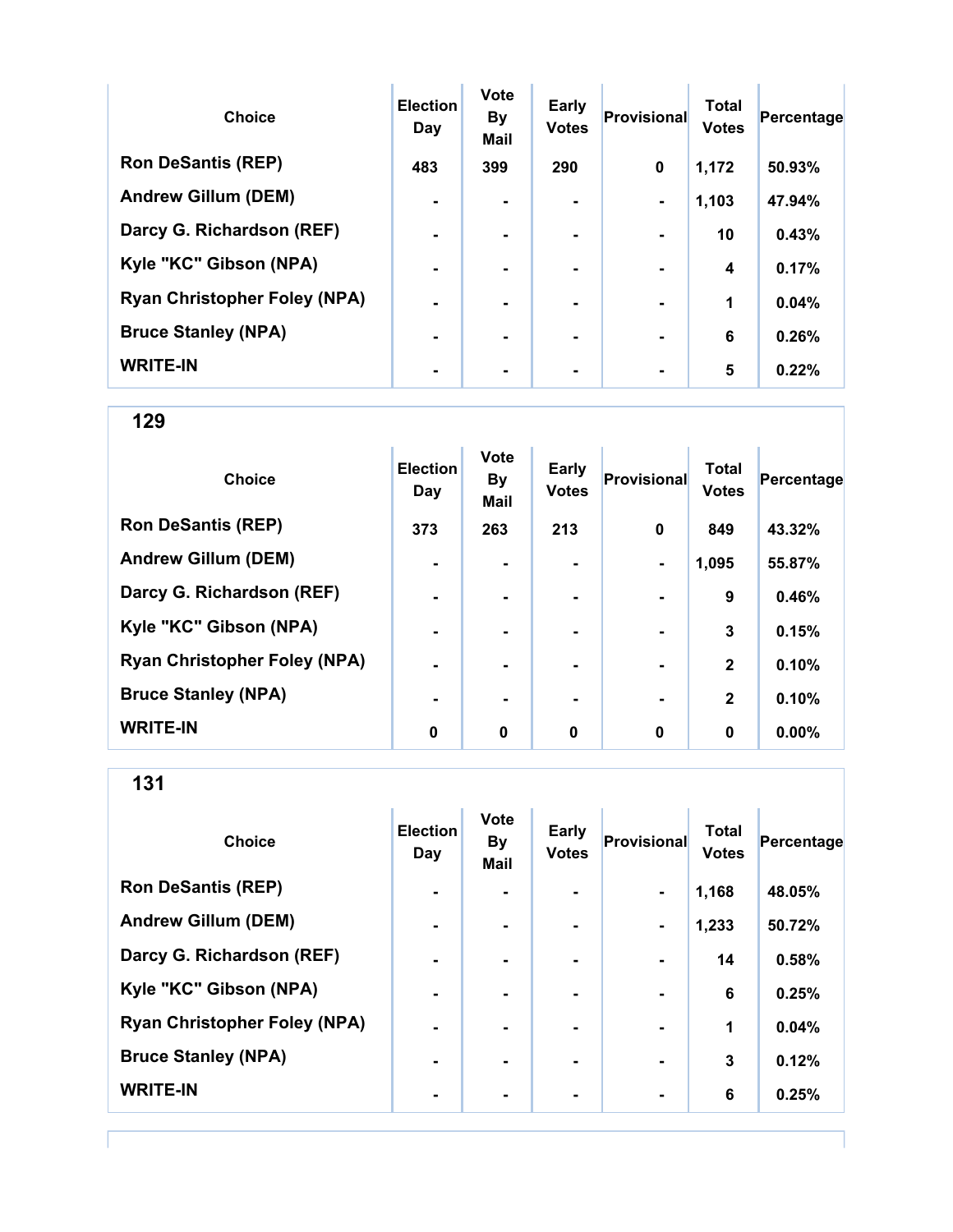| <b>Choice</b>                       | <b>Election</b><br>Day | <b>Vote</b><br><b>By</b><br>Mail | <b>Early</b><br><b>Votes</b> | <b>Provisional</b> | <b>Total</b><br><b>Votes</b> | Percentage |
|-------------------------------------|------------------------|----------------------------------|------------------------------|--------------------|------------------------------|------------|
| <b>Ron DeSantis (REP)</b>           | 249                    | 327                              | 244                          | $\mathbf 0$        | 820                          | 64.92%     |
| <b>Andrew Gillum (DEM)</b>          | 94                     | 181                              | 160                          | $\mathbf 0$        | 435                          | 34.44%     |
| Darcy G. Richardson (REF)           | $\blacksquare$         |                                  |                              |                    | 4                            | 0.32%      |
| Kyle "KC" Gibson (NPA)              | $\blacksquare$         |                                  | ۰                            |                    | $\mathbf{2}$                 | 0.16%      |
| <b>Ryan Christopher Foley (NPA)</b> | $\mathbf 0$            | $\mathbf 0$                      | $\mathbf 0$                  | $\mathbf{0}$       | $\bf{0}$                     | $0.00\%$   |
| <b>Bruce Stanley (NPA)</b>          | 0                      | $\mathbf 0$                      | $\mathbf 0$                  | $\mathbf 0$        | $\mathbf 0$                  | $0.00\%$   |
| <b>WRITE-IN</b>                     | $\blacksquare$         |                                  |                              |                    | $\mathbf{2}$                 | 0.16%      |

| <b>Choice</b>                       | <b>Election</b><br>Day | <b>Vote</b><br><b>By</b><br><b>Mail</b> | <b>Early</b><br><b>Votes</b> | Provisional    | <b>Total</b><br><b>Votes</b> | Percentage |
|-------------------------------------|------------------------|-----------------------------------------|------------------------------|----------------|------------------------------|------------|
| <b>Ron DeSantis (REP)</b>           | $\blacksquare$         |                                         |                              | $\blacksquare$ | 1,361                        | 53.60%     |
| <b>Andrew Gillum (DEM)</b>          | -                      |                                         |                              | $\blacksquare$ | 1,151                        | 45.33%     |
| Darcy G. Richardson (REF)           | $\blacksquare$         |                                         | ۰.                           |                | 10                           | 0.39%      |
| Kyle "KC" Gibson (NPA)              | $\blacksquare$         |                                         | ۰.                           |                | 5                            | 0.20%      |
| <b>Ryan Christopher Foley (NPA)</b> | $\blacksquare$         |                                         | ۰.                           |                | $\mathbf{2}$                 | 0.08%      |
| <b>Bruce Stanley (NPA)</b>          | -                      |                                         |                              |                | $\mathbf{2}$                 | 0.08%      |
| <b>WRITE-IN</b>                     |                        |                                         |                              |                | 8                            | 0.32%      |

137

| <b>Choice</b>                       | <b>Election</b><br>Day | <b>Vote</b><br><b>By</b><br><b>Mail</b> | <b>Early</b><br><b>Votes</b> | Provisional    | <b>Total</b><br><b>Votes</b> | Percentage |
|-------------------------------------|------------------------|-----------------------------------------|------------------------------|----------------|------------------------------|------------|
| <b>Ron DeSantis (REP)</b>           | 359                    | 383                                     | 366                          | $\mathbf 0$    | 1,108                        | 54.42%     |
| <b>Andrew Gillum (DEM)</b>          | 232                    | 329                                     | 342                          | $\mathbf 0$    | 903                          | 44.35%     |
| Darcy G. Richardson (REF)           | ۰                      | $\overline{\phantom{0}}$                |                              |                | 10                           | 0.49%      |
| Kyle "KC" Gibson (NPA)              | $\blacksquare$         | $\blacksquare$                          | ۰.                           | $\blacksquare$ | 7                            | 0.34%      |
| <b>Ryan Christopher Foley (NPA)</b> | ۰                      | -                                       |                              |                | 1                            | 0.05%      |
| <b>Bruce Stanley (NPA)</b>          | $\blacksquare$         | $\blacksquare$                          | ۰                            | $\blacksquare$ | $\mathbf{2}$                 | 0.10%      |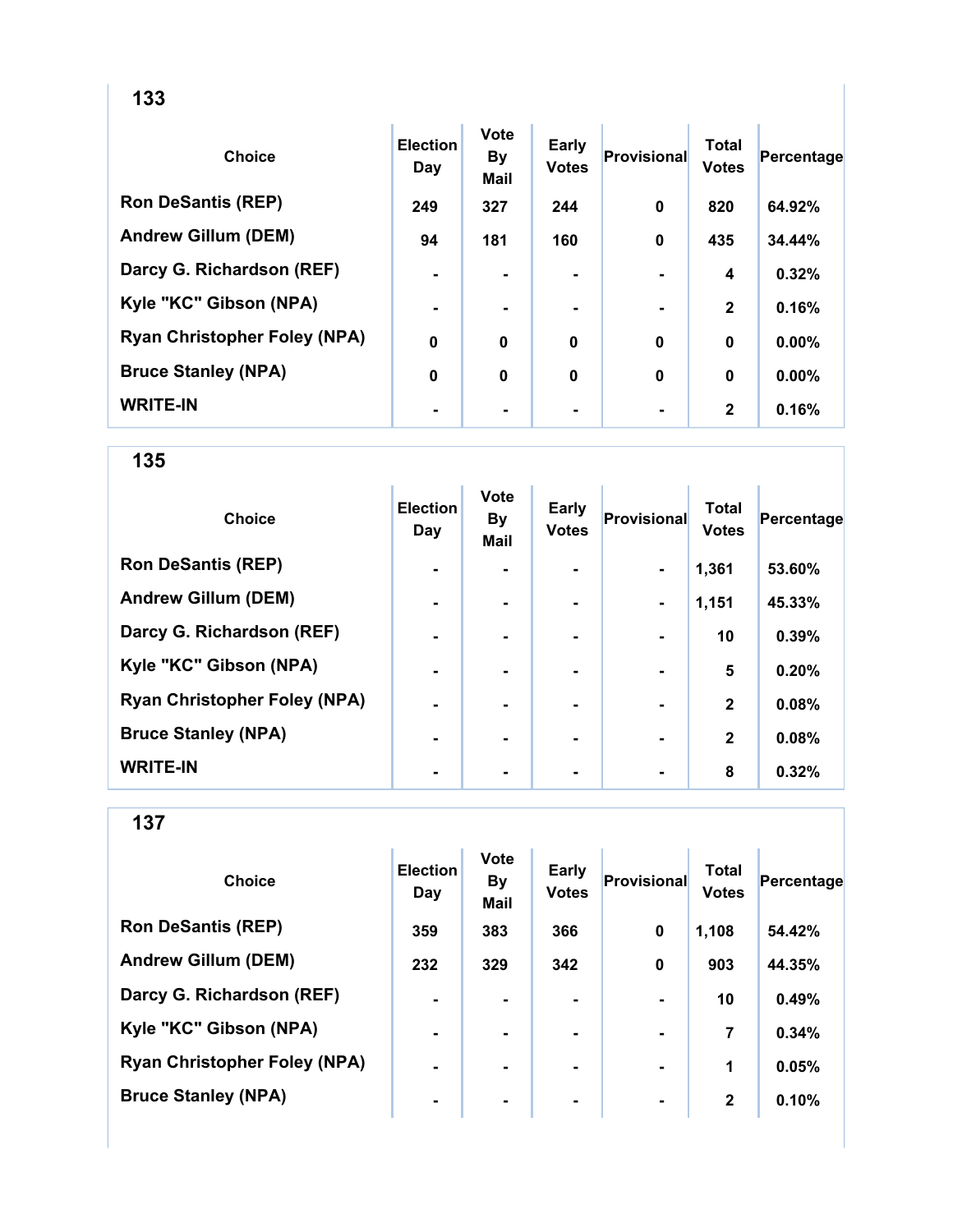| <b>Choice</b>   | Election<br>Day | <b>Vote</b><br>By<br>Mail | <b>Early</b><br><b>Votes</b> | Provisional    | <b>Total</b><br><b>Votes</b> | Percentage |
|-----------------|-----------------|---------------------------|------------------------------|----------------|------------------------------|------------|
| <b>WRITE-IN</b> |                 |                           | $\blacksquare$               | $\blacksquare$ | a                            | 0.25%      |

| <b>Choice</b>                       | <b>Election</b><br>Day | <b>Vote</b><br><b>By</b><br><b>Mail</b> | Early<br><b>Votes</b> | Provisional | <b>Total</b><br><b>Votes</b> | Percentage |
|-------------------------------------|------------------------|-----------------------------------------|-----------------------|-------------|------------------------------|------------|
| <b>Ron DeSantis (REP)</b>           | $\blacksquare$         |                                         |                       | ۰.          | 1,263                        | 58.94%     |
| <b>Andrew Gillum (DEM)</b>          | $\blacksquare$         |                                         | $\blacksquare$        |             | 864                          | 40.32%     |
| Darcy G. Richardson (REF)           | $\blacksquare$         |                                         |                       |             | 10                           | 0.47%      |
| Kyle "KC" Gibson (NPA)              | $\blacksquare$         |                                         |                       |             | 3                            | 0.14%      |
| <b>Ryan Christopher Foley (NPA)</b> | $\mathbf 0$            | $\mathbf 0$                             | 0                     | $\bf{0}$    | $\mathbf 0$                  | $0.00\%$   |
| <b>Bruce Stanley (NPA)</b>          | $\bf{0}$               | $\bf{0}$                                | $\mathbf 0$           | $\bf{0}$    | $\mathbf 0$                  | 0.00%      |
| <b>WRITE-IN</b>                     | $\blacksquare$         |                                         |                       |             | 3                            | 0.14%      |

141

| <b>Choice</b>                       | <b>Election</b><br>Day | <b>Vote</b><br><b>By</b><br><b>Mail</b> | <b>Early</b><br><b>Votes</b> | <b>Provisional</b> | <b>Total</b><br><b>Votes</b> | Percentage |
|-------------------------------------|------------------------|-----------------------------------------|------------------------------|--------------------|------------------------------|------------|
| <b>Ron DeSantis (REP)</b>           | 128                    | 119                                     | 121                          | 0                  | 368                          | 39.15%     |
| <b>Andrew Gillum (DEM)</b>          | 141                    | 226                                     | 198                          | $\bf{0}$           | 565                          | 60.11%     |
| Darcy G. Richardson (REF)           |                        |                                         |                              |                    | 3                            | 0.32%      |
| Kyle "KC" Gibson (NPA)              |                        |                                         | ۰                            |                    | $\mathbf{2}$                 | 0.21%      |
| <b>Ryan Christopher Foley (NPA)</b> | $\mathbf 0$            | 0                                       | 0                            | $\bf{0}$           | $\mathbf 0$                  | $0.00\%$   |
| <b>Bruce Stanley (NPA)</b>          | $\mathbf 0$            | 0                                       | $\bf{0}$                     | $\bf{0}$           | $\mathbf 0$                  | $0.00\%$   |
| <b>WRITE-IN</b>                     |                        |                                         |                              |                    | $\mathbf{2}$                 | 0.21%      |

| <b>Choice</b>              | <b>Election</b><br>Day | <b>Vote</b><br><b>By</b><br><b>Mail</b> | <b>Early</b><br><b>Votes</b> | Provisional    | <b>Total</b><br><b>Votes</b> | Percentage |
|----------------------------|------------------------|-----------------------------------------|------------------------------|----------------|------------------------------|------------|
| <b>Ron DeSantis (REP)</b>  | $\blacksquare$         | ٠                                       | $\blacksquare$               | $\blacksquare$ | 329                          | 41.49%     |
| <b>Andrew Gillum (DEM)</b> | ۰                      | $\blacksquare$                          | $\blacksquare$               | $\blacksquare$ | 454                          | 57.25%     |
| Darcy G. Richardson (REF)  | $\blacksquare$         | $\blacksquare$                          | $\blacksquare$               | $\blacksquare$ | 5                            | 0.63%      |
|                            |                        |                                         |                              |                |                              |            |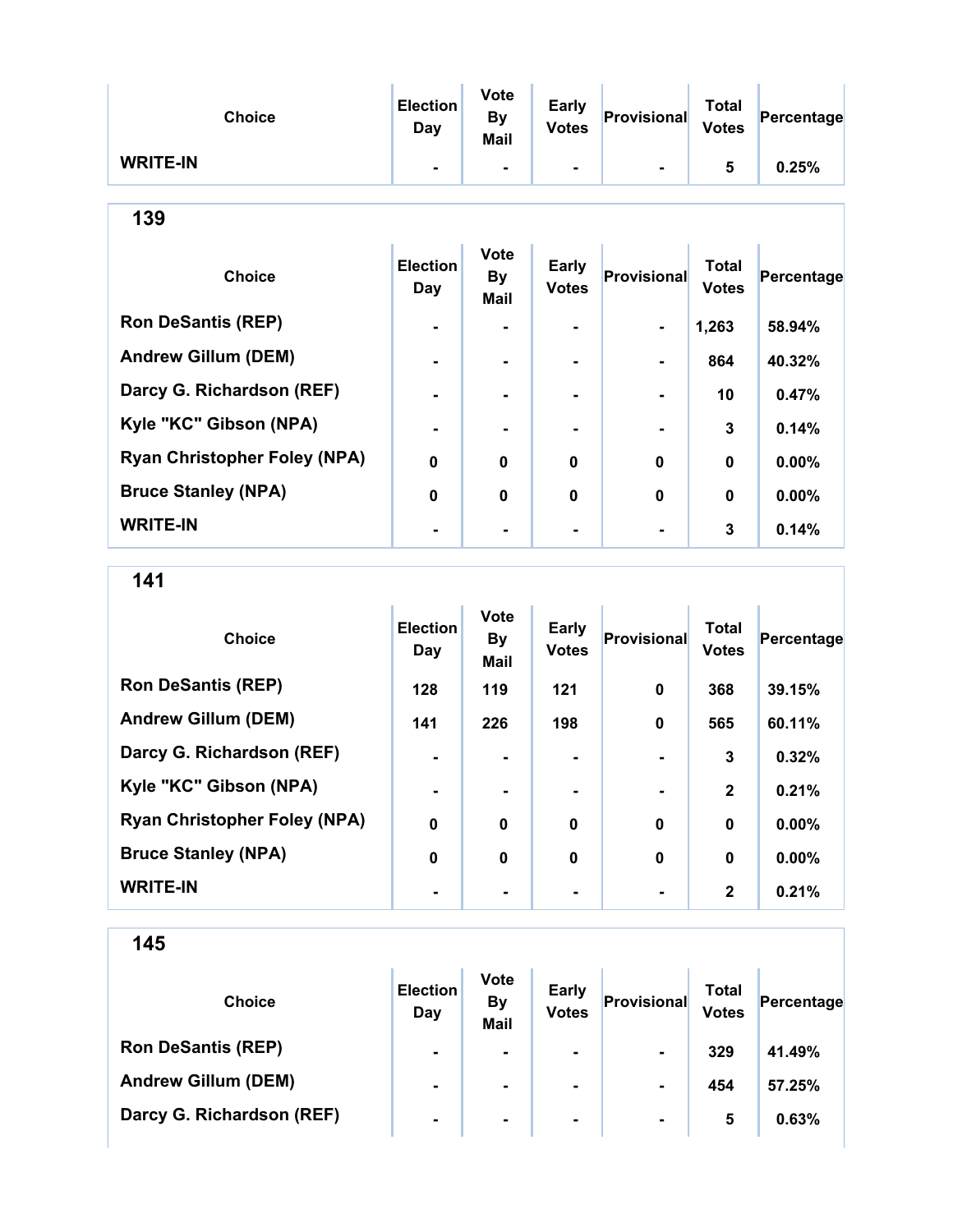| <b>Choice</b>                       | <b>Election</b><br>Day | <b>Vote</b><br><b>By</b><br><b>Mail</b> | <b>Early</b><br><b>Votes</b> | Provisional    | Total<br><b>Votes</b> | Percentage |
|-------------------------------------|------------------------|-----------------------------------------|------------------------------|----------------|-----------------------|------------|
| Kyle "KC" Gibson (NPA)              | $\blacksquare$         |                                         | $\blacksquare$               | $\blacksquare$ | $\mathbf{2}$          | 0.25%      |
| <b>Ryan Christopher Foley (NPA)</b> | $\blacksquare$         |                                         | $\blacksquare$               | $\blacksquare$ | 1                     | 0.13%      |
| <b>Bruce Stanley (NPA)</b>          |                        |                                         | ۰.                           | $\blacksquare$ | $\mathbf{2}$          | 0.25%      |
| <b>WRITE-IN</b>                     | 0                      | 0                                       | 0                            | 0              | 0                     | $0.00\%$   |

| <b>Choice</b>                       | <b>Election</b><br>Day | <b>Vote</b><br><b>By</b><br><b>Mail</b> | <b>Early</b><br><b>Votes</b> | <b>Provisional</b> | <b>Total</b><br><b>Votes</b> | Percentage |
|-------------------------------------|------------------------|-----------------------------------------|------------------------------|--------------------|------------------------------|------------|
| <b>Ron DeSantis (REP)</b>           | $\blacksquare$         |                                         |                              | $\blacksquare$     | 360                          | 38.22%     |
| <b>Andrew Gillum (DEM)</b>          | 163                    | 200                                     | 210                          | 0                  | 573                          | 60.83%     |
| Darcy G. Richardson (REF)           | $\blacksquare$         |                                         |                              |                    | 6                            | 0.64%      |
| Kyle "KC" Gibson (NPA)              | $\blacksquare$         |                                         |                              |                    | 1                            | 0.11%      |
| <b>Ryan Christopher Foley (NPA)</b> | $\bf{0}$               | $\mathbf 0$                             | $\mathbf 0$                  | $\mathbf 0$        | $\bf{0}$                     | $0.00\%$   |
| <b>Bruce Stanley (NPA)</b>          | $\bf{0}$               | $\bf{0}$                                | $\mathbf 0$                  | $\mathbf 0$        | 0                            | 0.00%      |
| <b>WRITE-IN</b>                     | ۰                      |                                         |                              | $\blacksquare$     | $\mathbf{2}$                 | 0.21%      |

153

| <b>Choice</b>                       | <b>Election</b><br>Day | <b>Vote</b><br><b>By</b><br><b>Mail</b> | <b>Early</b><br><b>Votes</b> | Provisional    | <b>Total</b><br><b>Votes</b> | Percentage |
|-------------------------------------|------------------------|-----------------------------------------|------------------------------|----------------|------------------------------|------------|
| <b>Ron DeSantis (REP)</b>           | 62                     | 48                                      | 46                           | $\bf{0}$       | 156                          | 36.11%     |
| <b>Andrew Gillum (DEM)</b>          | 85                     | 117                                     | 68                           | $\bf{0}$       | 270                          | 62.50%     |
| Darcy G. Richardson (REF)           | $\blacksquare$         | -                                       | $\blacksquare$               |                | 4                            | 0.93%      |
| Kyle "KC" Gibson (NPA)              | $\blacksquare$         | $\blacksquare$                          |                              | $\blacksquare$ | 1                            | 0.23%      |
| <b>Ryan Christopher Foley (NPA)</b> | $\bf{0}$               | $\bf{0}$                                | $\bf{0}$                     | $\bf{0}$       | 0                            | $0.00\%$   |
| <b>Bruce Stanley (NPA)</b>          | $\bf{0}$               | $\bf{0}$                                | $\bf{0}$                     | $\bf{0}$       | 0                            | 0.00%      |
| <b>WRITE-IN</b>                     | ٠                      |                                         | ۰                            | $\blacksquare$ | 1                            | 0.23%      |

| Choice | <b>Election</b><br>Day | <b>Vote</b><br><b>By</b><br>Mail | <b>Early</b><br><b>Votes</b> | Provisional | <b>Total</b><br><b>Votes</b> | Percentage |  |
|--------|------------------------|----------------------------------|------------------------------|-------------|------------------------------|------------|--|
|        |                        |                                  |                              |             |                              |            |  |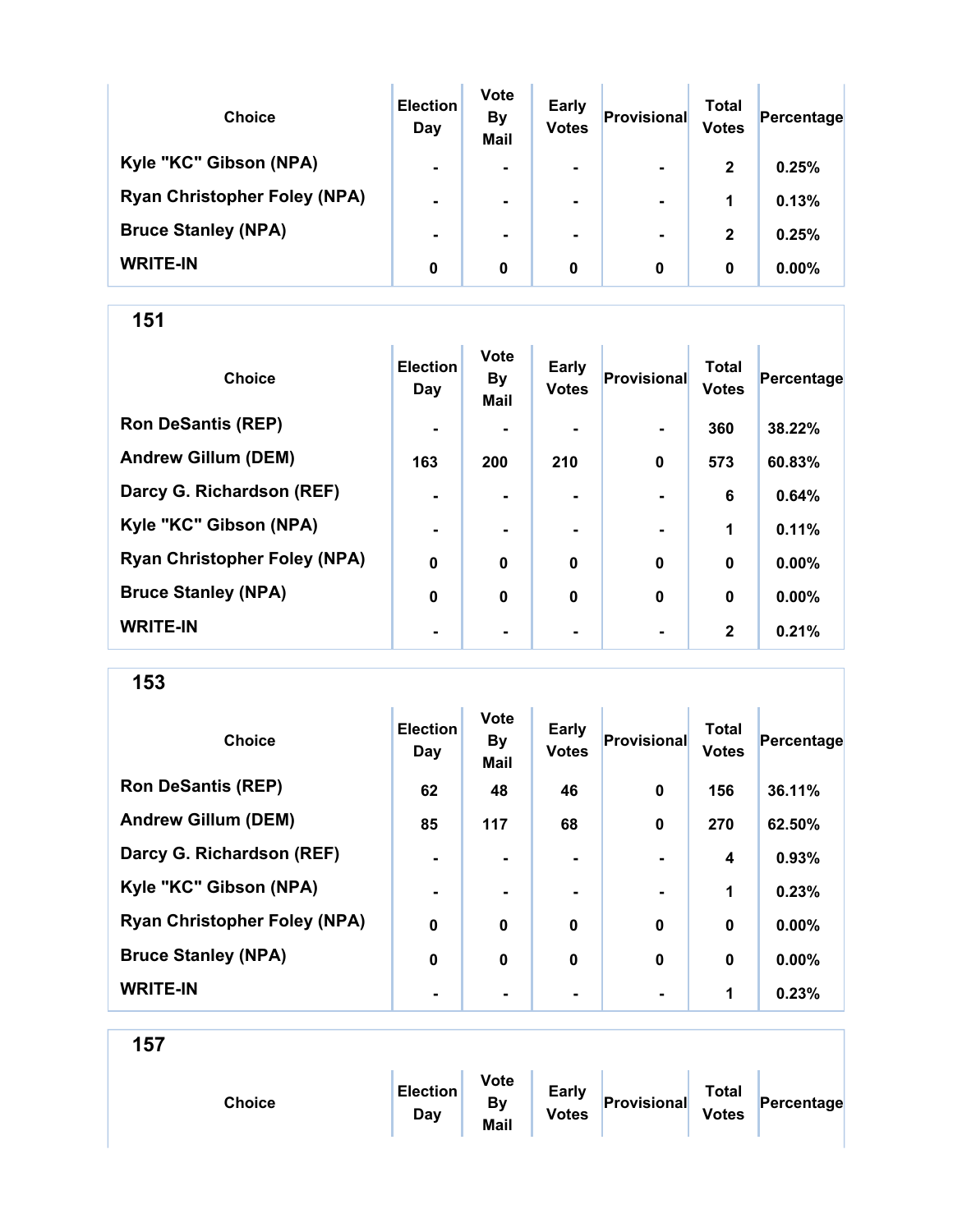| <b>Choice</b>                       | <b>Election</b><br>Day | <b>Vote</b><br><b>By</b><br><b>Mail</b> | <b>Early</b><br><b>Votes</b> | Provisional    | <b>Total</b><br><b>Votes</b> | Percentage |
|-------------------------------------|------------------------|-----------------------------------------|------------------------------|----------------|------------------------------|------------|
| <b>Ron DeSantis (REP)</b>           | 97                     | 112                                     | 102                          | $\bf{0}$       | 311                          | 50.65%     |
| <b>Andrew Gillum (DEM)</b>          |                        |                                         |                              |                | 297                          | 48.37%     |
| Darcy G. Richardson (REF)           |                        |                                         |                              |                | 4                            | 0.65%      |
| Kyle "KC" Gibson (NPA)              | $\blacksquare$         |                                         | $\blacksquare$               | $\blacksquare$ | 1                            | 0.16%      |
| <b>Ryan Christopher Foley (NPA)</b> | $\mathbf 0$            | 0                                       | $\mathbf 0$                  | $\bf{0}$       | $\bf{0}$                     | $0.00\%$   |
| <b>Bruce Stanley (NPA)</b>          | 0                      | $\bf{0}$                                | $\bf{0}$                     | $\bf{0}$       | $\bf{0}$                     | 0.00%      |
| <b>WRITE-IN</b>                     |                        |                                         |                              | $\blacksquare$ | 1                            | 0.16%      |

| <b>Choice</b>                       | <b>Election</b><br>Day | <b>Vote</b><br><b>By</b><br><b>Mail</b> | Early<br><b>Votes</b> | Provisional | <b>Total</b><br><b>Votes</b> | Percentage |
|-------------------------------------|------------------------|-----------------------------------------|-----------------------|-------------|------------------------------|------------|
| <b>Ron DeSantis (REP)</b>           | $\blacksquare$         |                                         |                       |             | 1,241                        | 49.68%     |
| <b>Andrew Gillum (DEM)</b>          | 326                    | 509                                     | 399                   | $\mathbf 0$ | 1,234                        | 49.40%     |
| Darcy G. Richardson (REF)           | ٠                      |                                         |                       |             | 7                            | 0.28%      |
| Kyle "KC" Gibson (NPA)              | $\blacksquare$         |                                         | ۰.                    |             | $\mathbf{2}$                 | 0.08%      |
| <b>Ryan Christopher Foley (NPA)</b> | $\blacksquare$         |                                         | ۰.                    |             | 4                            | 0.16%      |
| <b>Bruce Stanley (NPA)</b>          | ۰                      |                                         | ۰.                    |             | 3                            | 0.12%      |
| <b>WRITE-IN</b>                     | $\blacksquare$         |                                         |                       |             | 7                            | 0.28%      |

160

| <b>Choice</b>                       | <b>Election</b><br>Day | <b>Vote</b><br><b>By</b><br><b>Mail</b> | <b>Early</b><br><b>Votes</b> | Provisional      | <b>Total</b><br><b>Votes</b> | Percentage |
|-------------------------------------|------------------------|-----------------------------------------|------------------------------|------------------|------------------------------|------------|
| <b>Ron DeSantis (REP)</b>           | $\blacksquare$         |                                         | ۰                            |                  | 408                          | 38.60%     |
| <b>Andrew Gillum (DEM)</b>          | 157                    | 246                                     | 240                          | $\mathbf 0$      | 643                          | 60.83%     |
| Darcy G. Richardson (REF)           |                        |                                         |                              |                  | $\overline{2}$               | 0.19%      |
| Kyle "KC" Gibson (NPA)              | $\boldsymbol{0}$       | $\mathbf 0$                             | $\mathbf 0$                  | $\boldsymbol{0}$ | $\bf{0}$                     | 0.00%      |
| <b>Ryan Christopher Foley (NPA)</b> | $\mathbf 0$            | $\bf{0}$                                | $\mathbf 0$                  | 0                | $\bf{0}$                     | $0.00\%$   |
| <b>Bruce Stanley (NPA)</b>          | $\blacksquare$         |                                         | ۰.                           |                  | 1                            | 0.09%      |
| <b>WRITE-IN</b>                     |                        |                                         |                              |                  | 3                            | 0.28%      |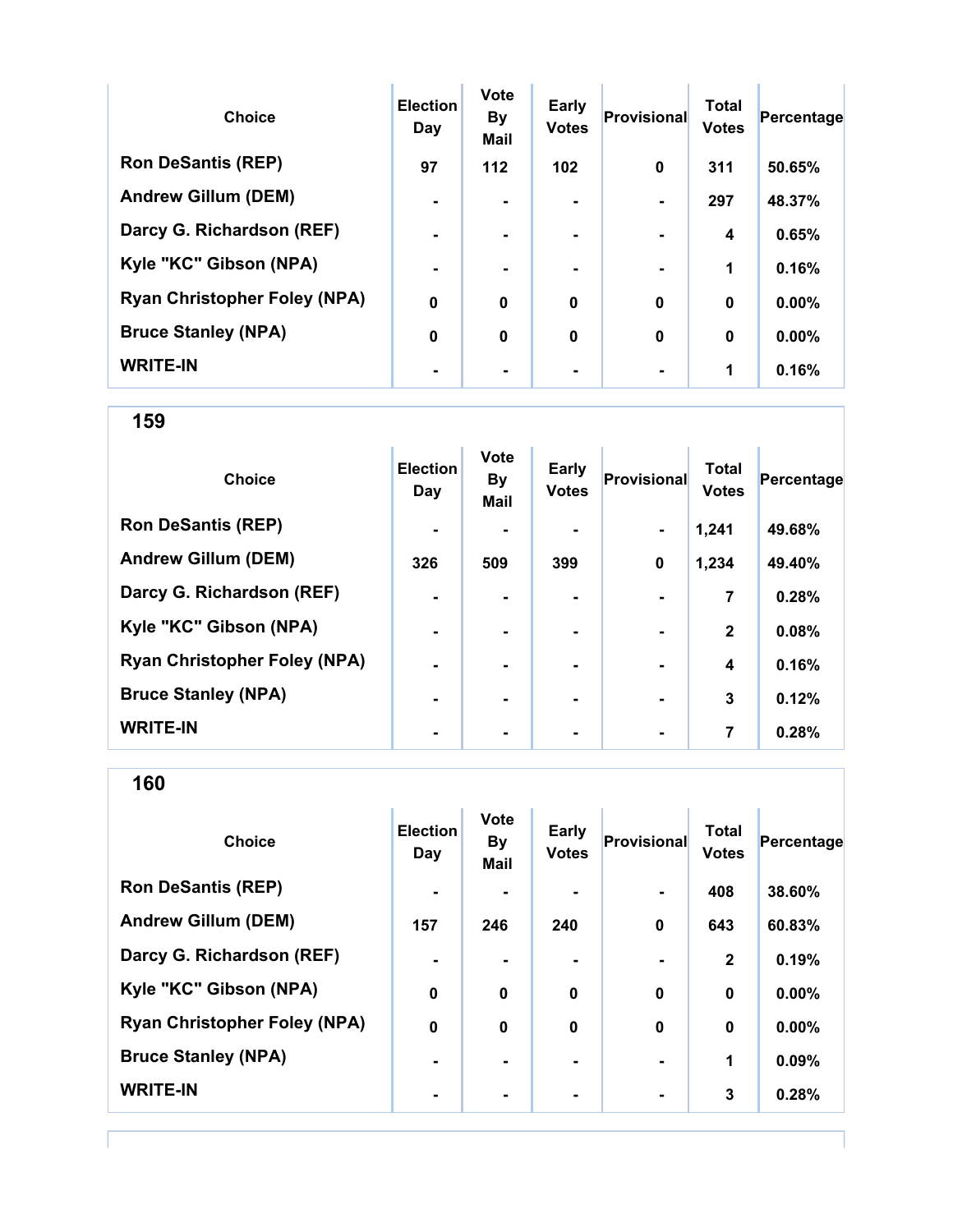| <b>Choice</b>                       | <b>Election</b><br>Day | <b>Vote</b><br><b>By</b><br><b>Mail</b> | <b>Early</b><br><b>Votes</b> | <b>Provisional</b> | <b>Total</b><br><b>Votes</b> | Percentage |
|-------------------------------------|------------------------|-----------------------------------------|------------------------------|--------------------|------------------------------|------------|
| <b>Ron DeSantis (REP)</b>           | $\blacksquare$         |                                         |                              | $\blacksquare$     | 504                          | 38.89%     |
| <b>Andrew Gillum (DEM)</b>          | $\blacksquare$         | ۰.                                      |                              | $\blacksquare$     | 785                          | 60.57%     |
| Darcy G. Richardson (REF)           | $\blacksquare$         | $\overline{\phantom{0}}$                |                              |                    | 5                            | 0.39%      |
| Kyle "KC" Gibson (NPA)              | ۰                      |                                         |                              |                    | 1                            | 0.08%      |
| <b>Ryan Christopher Foley (NPA)</b> | $\mathbf 0$            | 0                                       | $\mathbf 0$                  | 0                  | $\bf{0}$                     | $0.00\%$   |
| <b>Bruce Stanley (NPA)</b>          | 0                      | 0                                       | $\mathbf 0$                  | 0                  | 0                            | $0.00\%$   |
| <b>WRITE-IN</b>                     | $\blacksquare$         |                                         |                              |                    | 1                            | 0.08%      |

| <b>Choice</b>                       | <b>Election</b><br>Day | <b>Vote</b><br><b>By</b><br>Mail | Early<br><b>Votes</b> | Provisional | <b>Total</b><br><b>Votes</b> | Percentage |
|-------------------------------------|------------------------|----------------------------------|-----------------------|-------------|------------------------------|------------|
| <b>Ron DeSantis (REP)</b>           | 57                     | 52                               | 22                    | $\mathbf 0$ | 131                          | 23.82%     |
| <b>Andrew Gillum (DEM)</b>          | 172                    | 139                              | 103                   | $\mathbf 0$ | 414                          | 75.27%     |
| Darcy G. Richardson (REF)           | ۰                      |                                  |                       |             | $\mathbf{2}$                 | 0.36%      |
| Kyle "KC" Gibson (NPA)              | $\blacksquare$         |                                  | $\blacksquare$        |             | $\mathbf{2}$                 | 0.36%      |
| <b>Ryan Christopher Foley (NPA)</b> | $\blacksquare$         |                                  | ۰.                    |             | 1                            | 0.18%      |
| <b>Bruce Stanley (NPA)</b>          | $\bf{0}$               | $\mathbf 0$                      | $\mathbf 0$           | $\bf{0}$    | $\bf{0}$                     | $0.00\%$   |
| <b>WRITE-IN</b>                     | 0                      | 0                                | 0                     | 0           | $\bf{0}$                     | $0.00\%$   |

| <b>Choice</b>                       | <b>Election</b><br>Day | <b>Vote</b><br><b>By</b><br><b>Mail</b> | <b>Early</b><br><b>Votes</b> | <b>Provisional</b> | <b>Total</b><br><b>Votes</b> | Percentage |
|-------------------------------------|------------------------|-----------------------------------------|------------------------------|--------------------|------------------------------|------------|
| <b>Ron DeSantis (REP)</b>           | 112                    | 105                                     | 51                           | $\mathbf 0$        | 268                          | 30.66%     |
| <b>Andrew Gillum (DEM)</b>          | $\blacksquare$         | ۰.                                      |                              |                    | 599                          | 68.54%     |
| Darcy G. Richardson (REF)           | $\blacksquare$         |                                         |                              |                    | $\mathbf{2}$                 | 0.23%      |
| Kyle "KC" Gibson (NPA)              | $\blacksquare$         | $\blacksquare$                          | ۰                            | $\blacksquare$     | $\mathbf{2}$                 | 0.23%      |
| <b>Ryan Christopher Foley (NPA)</b> | $\blacksquare$         |                                         |                              | $\blacksquare$     | $\mathbf{2}$                 | 0.23%      |
| <b>Bruce Stanley (NPA)</b>          | 0                      | 0                                       | 0                            | 0                  | 0                            | $0.00\%$   |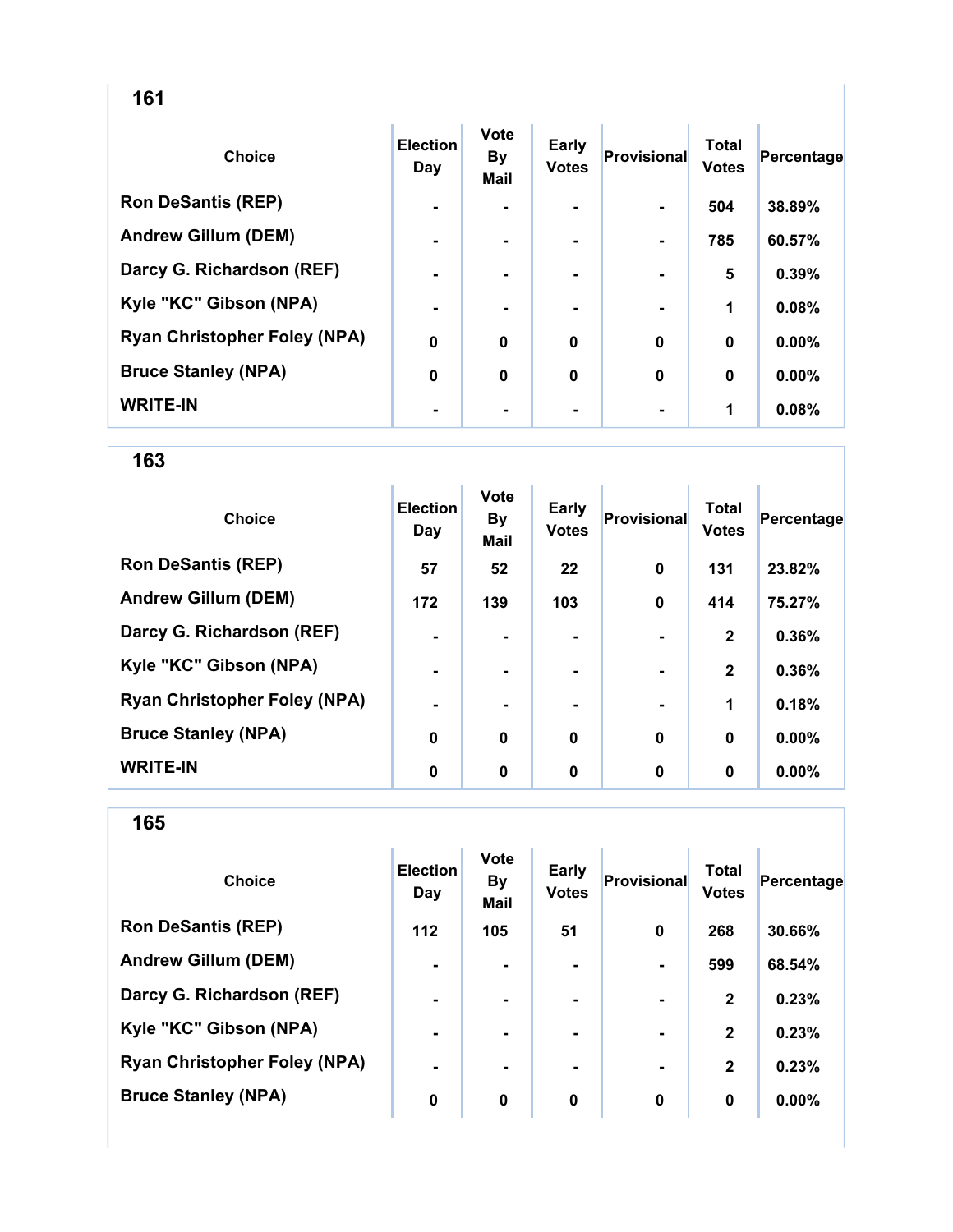| <b>Choice</b>   | <b>Election</b><br>Day | <b>Vote</b><br><b>By</b><br><b>Mail</b> | <b>Early</b><br><b>Votes</b> | Provisional | <b>Total</b><br><b>Votes</b> | Percentage |
|-----------------|------------------------|-----------------------------------------|------------------------------|-------------|------------------------------|------------|
| <b>WRITE-IN</b> | $\blacksquare$         |                                         |                              |             |                              | 0.11%      |

| <b>Choice</b>                       | <b>Election</b><br>Day | <b>Vote</b><br><b>By</b><br><b>Mail</b> | Early<br><b>Votes</b> | <b>Provisional</b> | <b>Total</b><br><b>Votes</b> | Percentage |
|-------------------------------------|------------------------|-----------------------------------------|-----------------------|--------------------|------------------------------|------------|
| <b>Ron DeSantis (REP)</b>           | 117                    | 76                                      | 80                    | 0                  | 273                          | 18.55%     |
| <b>Andrew Gillum (DEM)</b>          | $\blacksquare$         |                                         | $\blacksquare$        | $\blacksquare$     | 1,182                        | 80.30%     |
| Darcy G. Richardson (REF)           | $\blacksquare$         |                                         | -                     |                    | $12 \,$                      | 0.82%      |
| Kyle "KC" Gibson (NPA)              |                        |                                         |                       |                    | 1                            | 0.07%      |
| <b>Ryan Christopher Foley (NPA)</b> |                        |                                         |                       |                    | 1                            | 0.07%      |
| <b>Bruce Stanley (NPA)</b>          |                        |                                         | -                     |                    | $\mathbf{2}$                 | 0.14%      |
| <b>WRITE-IN</b>                     |                        |                                         |                       |                    | 1                            | 0.07%      |

175

| <b>Choice</b>                       | <b>Election</b><br>Day | <b>Vote</b><br><b>By</b><br>Mail | Early<br><b>Votes</b> | Provisional | <b>Total</b><br><b>Votes</b> | Percentage |
|-------------------------------------|------------------------|----------------------------------|-----------------------|-------------|------------------------------|------------|
| <b>Ron DeSantis (REP)</b>           | 252                    | 189                              | 151                   | $\mathbf 0$ | 592                          | 35.36%     |
| <b>Andrew Gillum (DEM)</b>          | 332                    | 376                              | 351                   | $\mathbf 0$ | 1,059                        | 63.26%     |
| Darcy G. Richardson (REF)           | $\blacksquare$         |                                  |                       |             | 10                           | 0.60%      |
| Kyle "KC" Gibson (NPA)              | $\blacksquare$         | ۰                                | ۰                     |             | 4                            | 0.24%      |
| <b>Ryan Christopher Foley (NPA)</b> | $\blacksquare$         | -                                | ۰                     |             | 3                            | 0.18%      |
| <b>Bruce Stanley (NPA)</b>          | ۰.                     |                                  | ۰.                    |             | $\mathbf{2}$                 | 0.12%      |
| <b>WRITE-IN</b>                     | $\blacksquare$         |                                  |                       |             | 4                            | 0.24%      |

| <b>Choice</b>              | <b>Election</b><br>Day | <b>Vote</b><br><b>By</b><br><b>Mail</b> | <b>Early</b><br><b>Votes</b> | Provisional    | Total<br><b>Votes</b> | Percentage |
|----------------------------|------------------------|-----------------------------------------|------------------------------|----------------|-----------------------|------------|
| <b>Ron DeSantis (REP)</b>  | 189                    | 133                                     | 110                          | 0              | 432                   | 38.99%     |
| <b>Andrew Gillum (DEM)</b> | $\blacksquare$         | $\blacksquare$                          | ۰.                           | $\blacksquare$ | 656                   | 59.21%     |
| Darcy G. Richardson (REF)  | $\blacksquare$         | $\blacksquare$                          | ۰.                           | $\blacksquare$ | 6                     | 0.54%      |
|                            |                        |                                         |                              |                |                       |            |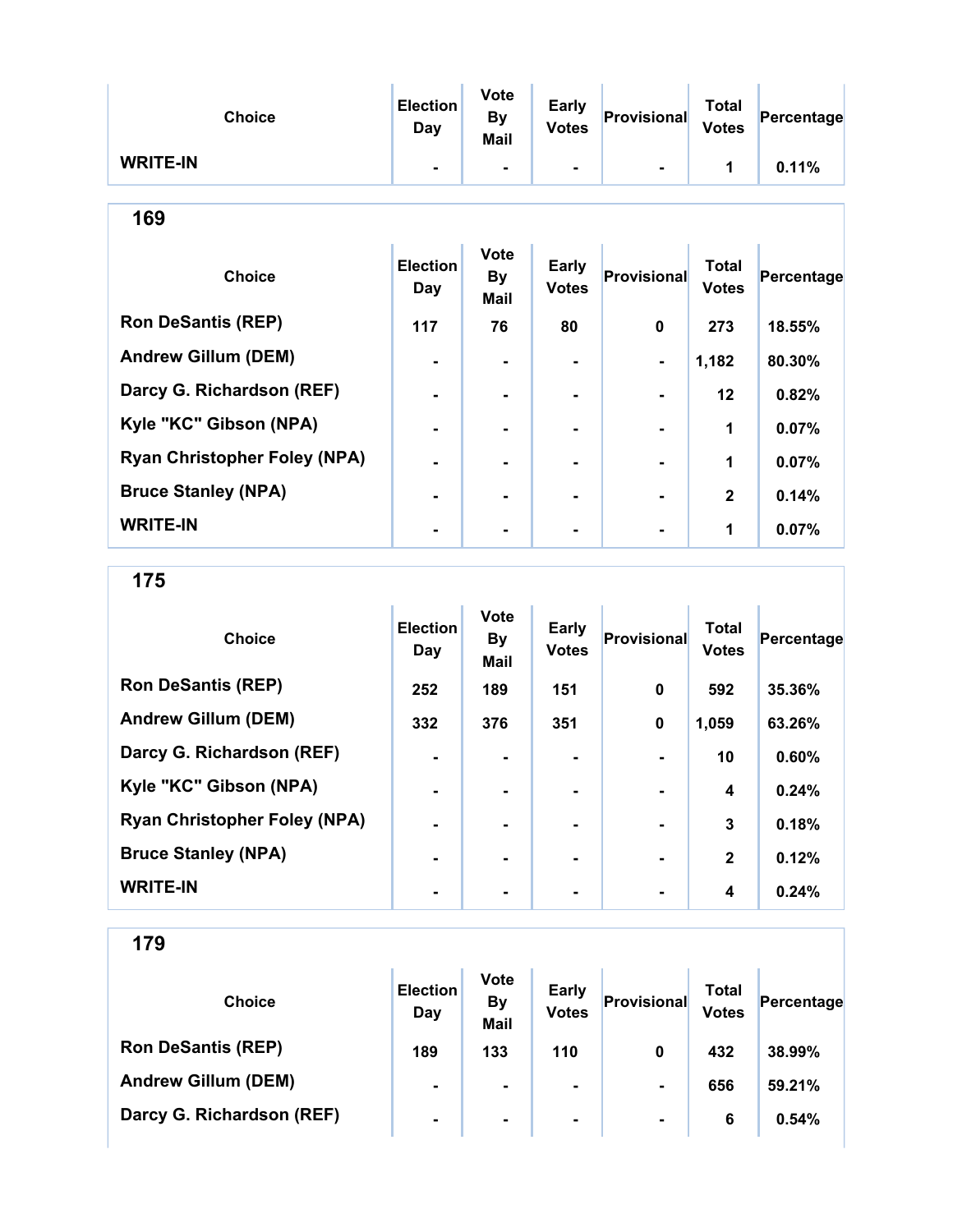| <b>Choice</b>                       | <b>Election</b><br>Day | <b>Vote</b><br><b>By</b><br><b>Mail</b> | <b>Early</b><br><b>Votes</b> | Provisional    | Total<br><b>Votes</b> | Percentage |
|-------------------------------------|------------------------|-----------------------------------------|------------------------------|----------------|-----------------------|------------|
| Kyle "KC" Gibson (NPA)              | $\blacksquare$         | $\blacksquare$                          | $\blacksquare$               | $\blacksquare$ | 4                     | 0.36%      |
| <b>Ryan Christopher Foley (NPA)</b> | 0                      | 0                                       | 0                            | 0              | 0                     | $0.00\%$   |
| <b>Bruce Stanley (NPA)</b>          | $\blacksquare$         | ۰.                                      | $\blacksquare$               | $\blacksquare$ | 7                     | 0.63%      |
| <b>WRITE-IN</b>                     | $\blacksquare$         | $\blacksquare$                          | $\blacksquare$               | $\blacksquare$ | 3                     | 0.27%      |

| <b>Choice</b>                       | <b>Election</b><br>Day | <b>Vote</b><br><b>By</b><br>Mail | <b>Early</b><br><b>Votes</b> | Provisional    | <b>Total</b><br><b>Votes</b> | Percentage |
|-------------------------------------|------------------------|----------------------------------|------------------------------|----------------|------------------------------|------------|
| <b>Ron DeSantis (REP)</b>           | $\blacksquare$         | -                                |                              |                | 490                          | 26.06%     |
| <b>Andrew Gillum (DEM)</b>          | $\blacksquare$         |                                  | -                            | $\blacksquare$ | 1,372                        | 72.98%     |
| Darcy G. Richardson (REF)           | $\blacksquare$         | $\blacksquare$                   | ۰.                           | $\blacksquare$ | 8                            | 0.43%      |
| Kyle "KC" Gibson (NPA)              | $\blacksquare$         |                                  |                              |                | 3                            | 0.16%      |
| <b>Ryan Christopher Foley (NPA)</b> |                        |                                  |                              |                | 3                            | 0.16%      |
| <b>Bruce Stanley (NPA)</b>          | -                      |                                  |                              |                | 3                            | 0.16%      |
| <b>WRITE-IN</b>                     | ٠                      | ۰                                | $\blacksquare$               | $\blacksquare$ | 1                            | 0.05%      |

205

| <b>Choice</b>                       | <b>Election</b><br>Day | <b>Vote</b><br><b>By</b><br><b>Mail</b> | <b>Early</b><br><b>Votes</b> | <b>Provisional</b> | <b>Total</b><br><b>Votes</b> | Percentage |
|-------------------------------------|------------------------|-----------------------------------------|------------------------------|--------------------|------------------------------|------------|
| <b>Ron DeSantis (REP)</b>           | 245                    | 284                                     | 168                          | $\bf{0}$           | 697                          | 34.75%     |
| <b>Andrew Gillum (DEM)</b>          | $\blacksquare$         | $\blacksquare$                          |                              | $\blacksquare$     | 1,279                        | 63.76%     |
| Darcy G. Richardson (REF)           | $\blacksquare$         | $\blacksquare$                          | ۰.                           | $\blacksquare$     | 16                           | 0.80%      |
| Kyle "KC" Gibson (NPA)              | $\blacksquare$         |                                         |                              |                    | 6                            | 0.30%      |
| <b>Ryan Christopher Foley (NPA)</b> | $\blacksquare$         |                                         |                              | $\blacksquare$     | $\mathbf{2}$                 | 0.10%      |
| <b>Bruce Stanley (NPA)</b>          | $\blacksquare$         |                                         |                              | $\blacksquare$     | 3                            | 0.15%      |
| <b>WRITE-IN</b>                     | -                      |                                         |                              |                    | 3                            | 0.15%      |

| Choice | <b>Election</b><br>Day | <b>Vote</b><br><b>By</b><br>Mail | <b>Early</b><br><b>Votes</b> | Provisional | <b>Total</b><br><b>Votes</b> | Percentage |
|--------|------------------------|----------------------------------|------------------------------|-------------|------------------------------|------------|
|        |                        |                                  |                              |             |                              |            |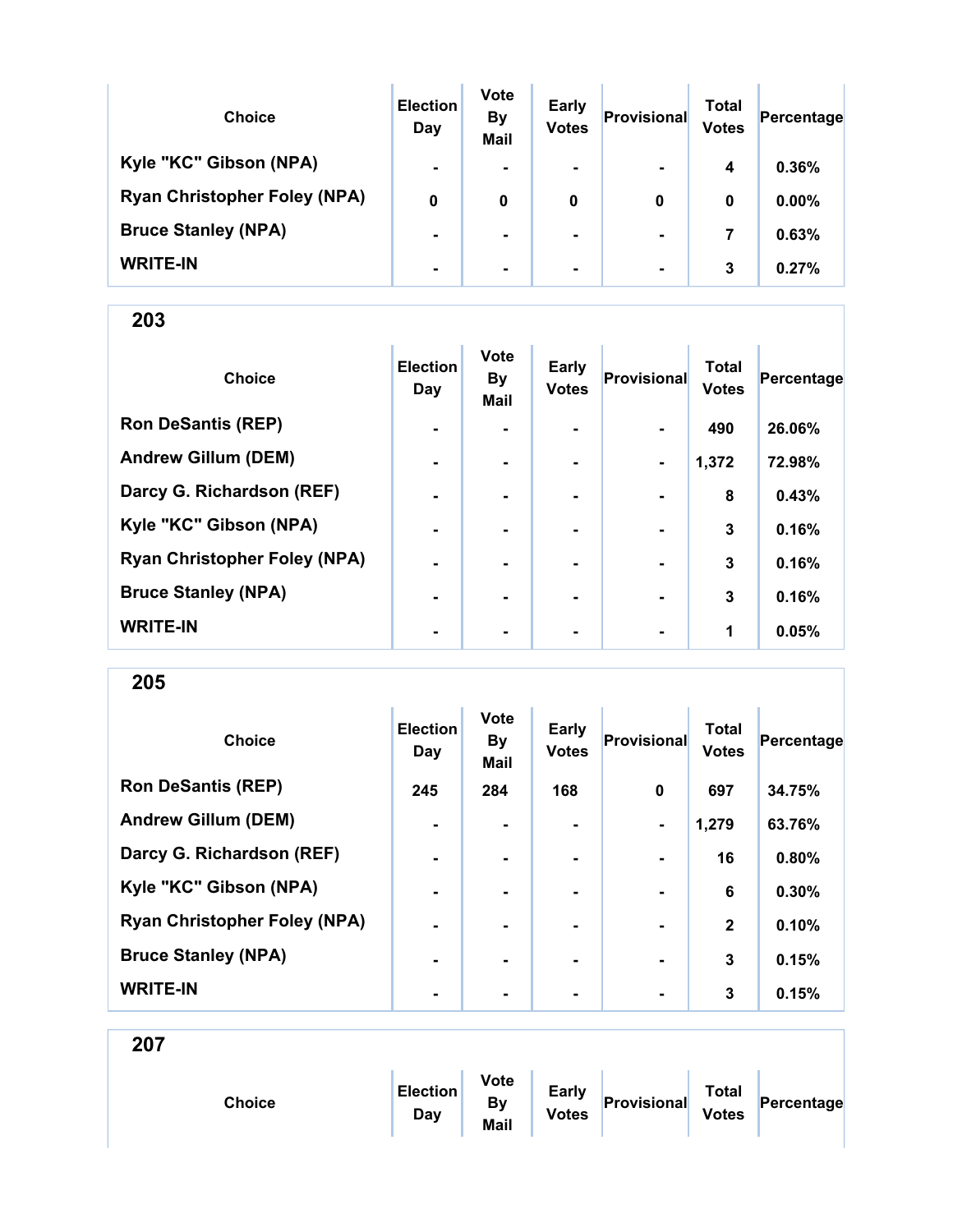| <b>Choice</b>                       | <b>Election</b><br>Day | <b>Vote</b><br><b>By</b><br><b>Mail</b> | Early<br><b>Votes</b> | Provisional    | <b>Total</b><br><b>Votes</b> | Percentage |
|-------------------------------------|------------------------|-----------------------------------------|-----------------------|----------------|------------------------------|------------|
| <b>Ron DeSantis (REP)</b>           | 30                     | 20                                      | 25                    | $\bf{0}$       | 75                           | 7.69%      |
| <b>Andrew Gillum (DEM)</b>          | $\blacksquare$         |                                         |                       |                | 892                          | 91.49%     |
| Darcy G. Richardson (REF)           | $\blacksquare$         | -                                       | $\blacksquare$        | $\blacksquare$ | 1                            | 0.10%      |
| Kyle "KC" Gibson (NPA)              | $\blacksquare$         |                                         | ۰.                    |                | 4                            | 0.41%      |
| <b>Ryan Christopher Foley (NPA)</b> | $\blacksquare$         |                                         | ۰.                    | $\blacksquare$ | 1                            | 0.10%      |
| <b>Bruce Stanley (NPA)</b>          | $\blacksquare$         |                                         |                       |                | 1                            | 0.10%      |
| <b>WRITE-IN</b>                     |                        |                                         |                       |                | 1                            | 0.10%      |

| <b>Choice</b>                       | <b>Election</b><br>Day | <b>Vote</b><br><b>By</b><br><b>Mail</b> | Early<br><b>Votes</b> | Provisional | <b>Total</b><br><b>Votes</b> | Percentage |
|-------------------------------------|------------------------|-----------------------------------------|-----------------------|-------------|------------------------------|------------|
| <b>Ron DeSantis (REP)</b>           | 71                     | 62                                      | 41                    | $\mathbf 0$ | 174                          | 16.32%     |
| <b>Andrew Gillum (DEM)</b>          | $\blacksquare$         |                                         |                       |             | 877                          | 82.27%     |
| Darcy G. Richardson (REF)           | ٠                      |                                         |                       |             | 7                            | 0.66%      |
| Kyle "KC" Gibson (NPA)              | $\blacksquare$         |                                         | $\blacksquare$        |             | $\mathbf{2}$                 | 0.19%      |
| <b>Ryan Christopher Foley (NPA)</b> | $\blacksquare$         |                                         | ۰.                    |             | 3                            | 0.28%      |
| <b>Bruce Stanley (NPA)</b>          | $\blacksquare$         |                                         | ۰.                    |             | 1                            | 0.09%      |
| <b>WRITE-IN</b>                     | ٠                      |                                         |                       |             | $\mathbf{2}$                 | 0.19%      |

| <b>Choice</b>                       | <b>Election</b><br>Day | <b>Vote</b><br><b>By</b><br><b>Mail</b> | <b>Early</b><br><b>Votes</b> | Provisional    | <b>Total</b><br><b>Votes</b> | Percentage |
|-------------------------------------|------------------------|-----------------------------------------|------------------------------|----------------|------------------------------|------------|
| <b>Ron DeSantis (REP)</b>           | 77                     | 48                                      | 33                           | $\mathbf 0$    | 158                          | 13.57%     |
| <b>Andrew Gillum (DEM)</b>          | $\blacksquare$         |                                         |                              |                | 998                          | 85.74%     |
| Darcy G. Richardson (REF)           | $\blacksquare$         |                                         |                              |                | 3                            | 0.26%      |
| Kyle "KC" Gibson (NPA)              | $\blacksquare$         |                                         |                              |                | $\mathbf{2}$                 | 0.17%      |
| <b>Ryan Christopher Foley (NPA)</b> | $\blacksquare$         |                                         |                              | $\blacksquare$ | $\mathbf{2}$                 | 0.17%      |
| <b>Bruce Stanley (NPA)</b>          | $\blacksquare$         | $\blacksquare$                          |                              | $\blacksquare$ | 1                            | 0.09%      |
| <b>WRITE-IN</b>                     | 0                      | 0                                       | 0                            | 0              | $\bf{0}$                     | 0.00%      |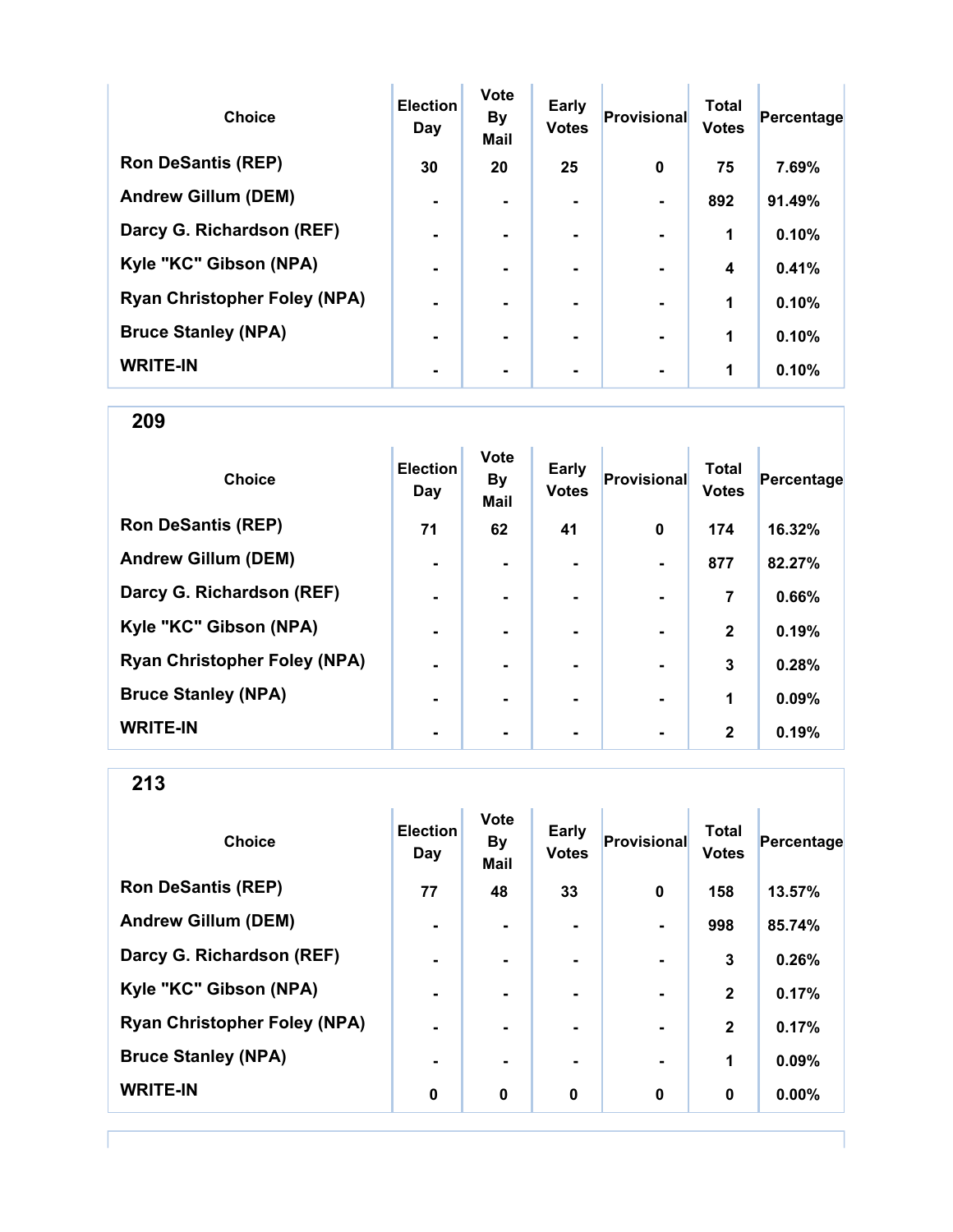| <b>Choice</b>                       | <b>Election</b><br>Day | <b>Vote</b><br><b>By</b><br><b>Mail</b> | <b>Early</b><br><b>Votes</b> | <b>Provisional</b> | <b>Total</b><br><b>Votes</b> | Percentage |
|-------------------------------------|------------------------|-----------------------------------------|------------------------------|--------------------|------------------------------|------------|
| <b>Ron DeSantis (REP)</b>           | $\blacksquare$         |                                         |                              | $\blacksquare$     | 622                          | 32.35%     |
| <b>Andrew Gillum (DEM)</b>          | $\blacksquare$         | $\blacksquare$                          | $\blacksquare$               | $\blacksquare$     | 1,272                        | 66.15%     |
| Darcy G. Richardson (REF)           | $\blacksquare$         | ۰.                                      |                              | $\blacksquare$     | $\boldsymbol{9}$             | 0.47%      |
| Kyle "KC" Gibson (NPA)              | $\blacksquare$         |                                         |                              |                    | 8                            | 0.42%      |
| <b>Ryan Christopher Foley (NPA)</b> | $\blacksquare$         |                                         |                              |                    | 6                            | 0.31%      |
| <b>Bruce Stanley (NPA)</b>          | $\blacksquare$         | ۰.                                      |                              | $\blacksquare$     | 3                            | 0.16%      |
| <b>WRITE-IN</b>                     |                        | ۰                                       |                              | $\blacksquare$     | 3                            | 0.16%      |

| <b>Choice</b>                       | <b>Election</b><br>Day | <b>Vote</b><br>By<br><b>Mail</b> | <b>Early</b><br><b>Votes</b> | <b>Provisional</b> | <b>Total</b><br><b>Votes</b> | Percentage |
|-------------------------------------|------------------------|----------------------------------|------------------------------|--------------------|------------------------------|------------|
| <b>Ron DeSantis (REP)</b>           | 48                     | 84                               | 44                           | 0                  | 176                          | 34.58%     |
| <b>Andrew Gillum (DEM)</b>          | 85                     | 124                              | 123                          | 0                  | 332                          | 65.23%     |
| Darcy G. Richardson (REF)           | $\blacksquare$         |                                  |                              |                    | 1                            | 0.20%      |
| Kyle "KC" Gibson (NPA)              | $\mathbf 0$            | 0                                | $\boldsymbol{0}$             | 0                  | $\bf{0}$                     | 0.00%      |
| <b>Ryan Christopher Foley (NPA)</b> | $\mathbf 0$            | $\bf{0}$                         | $\mathbf 0$                  | $\mathbf 0$        | $\bf{0}$                     | 0.00%      |
| <b>Bruce Stanley (NPA)</b>          | $\mathbf 0$            | 0                                | $\mathbf 0$                  | 0                  | $\bf{0}$                     | 0.00%      |
| <b>WRITE-IN</b>                     | $\bf{0}$               | 0                                | 0                            | 0                  | $\bf{0}$                     | $0.00\%$   |

| <b>Choice</b>                       | <b>Election</b><br>Day | <b>Vote</b><br><b>By</b><br><b>Mail</b> | <b>Early</b><br><b>Votes</b> | Provisional    | <b>Total</b><br><b>Votes</b> | Percentage |
|-------------------------------------|------------------------|-----------------------------------------|------------------------------|----------------|------------------------------|------------|
| <b>Ron DeSantis (REP)</b>           | 212                    | 275                                     | 128                          | $\bf{0}$       | 615                          | 37.99%     |
| <b>Andrew Gillum (DEM)</b>          | 320                    | 386                                     | 268                          | $\bf{0}$       | 974                          | 60.16%     |
| Darcy G. Richardson (REF)           | $\blacksquare$         |                                         |                              |                | 9                            | 0.56%      |
| Kyle "KC" Gibson (NPA)              | $\blacksquare$         | $\blacksquare$                          |                              | $\blacksquare$ | $12 \,$                      | 0.74%      |
| <b>Ryan Christopher Foley (NPA)</b> | $\blacksquare$         |                                         | ۰.                           | $\blacksquare$ | 4                            | 0.25%      |
| <b>Bruce Stanley (NPA)</b>          | $\blacksquare$         |                                         | ۰.                           | $\blacksquare$ | 4                            | 0.25%      |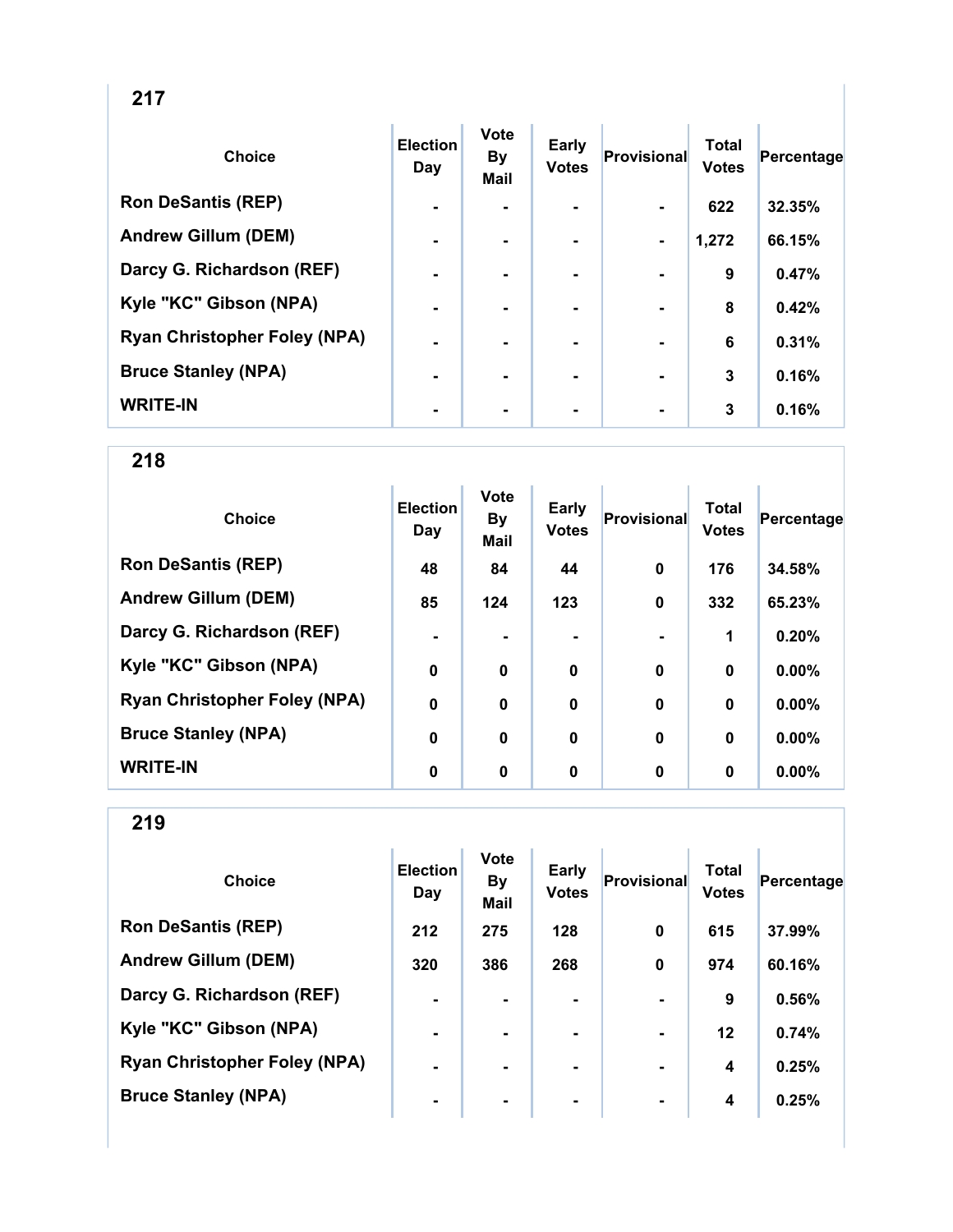| <b>Choice</b>              | <b>Election</b><br>Day | <b>Vote</b><br><b>By</b><br><b>Mail</b> | <b>Early</b><br><b>Votes</b> | Provisional    | <b>Total</b><br><b>Votes</b> | Percentage |
|----------------------------|------------------------|-----------------------------------------|------------------------------|----------------|------------------------------|------------|
| <b>WRITE-IN</b>            | $\blacksquare$         | ۰                                       | ۰                            |                | 1                            | 0.06%      |
| 221                        |                        |                                         |                              |                |                              |            |
| <b>Choice</b>              | <b>Election</b><br>Day | <b>Vote</b><br><b>By</b><br><b>Mail</b> | <b>Early</b><br><b>Votes</b> | Provisional    | <b>Total</b><br><b>Votes</b> | Percentage |
| <b>Ron DeSantis (REP)</b>  | 39                     | 35                                      | 28                           | $\mathbf 0$    | 102                          | 39.69%     |
| <b>Andrew Gillum (DEM)</b> | 75                     | 52                                      | 25                           | $\mathbf 0$    | 152                          | 59.14%     |
| Darcy G. Richardson (REF)  | ۰                      | $\blacksquare$                          | ۰                            | $\blacksquare$ | 3                            | 1.17%      |

Kyle "KC" Gibson (NPA) 0 0 0 0 0 0.00%

Ryan Christopher Foley (NPA) 0 0 0 0 0 0 0.00%

Bruce Stanley (NPA) 0 0 0 0 0 0 0.00%

WRITE-IN 0 0 0 0 0 0.00%

| . .<br>۰,<br>w |
|----------------|
|----------------|

| <b>Choice</b>                       | <b>Election</b><br>Day | <b>Vote</b><br><b>By</b><br>Mail | Early<br><b>Votes</b> | <b>Provisional</b> | <b>Total</b><br><b>Votes</b> | Percentage |
|-------------------------------------|------------------------|----------------------------------|-----------------------|--------------------|------------------------------|------------|
| <b>Ron DeSantis (REP)</b>           | ٠                      |                                  |                       |                    | 397                          | 28.81%     |
| <b>Andrew Gillum (DEM)</b>          | $\blacksquare$         |                                  | ۰.                    |                    | 946                          | 68.65%     |
| Darcy G. Richardson (REF)           | $\blacksquare$         |                                  | ۰.                    |                    | 21                           | 1.52%      |
| Kyle "KC" Gibson (NPA)              | $\blacksquare$         | -                                |                       |                    | 3                            | 0.22%      |
| <b>Ryan Christopher Foley (NPA)</b> | $\blacksquare$         |                                  |                       |                    | $\mathbf{2}$                 | 0.15%      |
| <b>Bruce Stanley (NPA)</b>          | $\blacksquare$         |                                  | $\blacksquare$        |                    | 5                            | 0.36%      |
| <b>WRITE-IN</b>                     | ٠                      |                                  |                       |                    | $\boldsymbol{4}$             | 0.29%      |

| <b>Choice</b>              | <b>Election</b><br>Day | <b>Vote</b><br><b>By</b><br><b>Mail</b> | <b>Early</b><br><b>Votes</b> | Provisional    | Total<br><b>Votes</b> | Percentage |
|----------------------------|------------------------|-----------------------------------------|------------------------------|----------------|-----------------------|------------|
| <b>Ron DeSantis (REP)</b>  | 122                    | 88                                      | 87                           | 0              | 297                   | 47.22%     |
| <b>Andrew Gillum (DEM)</b> | $\blacksquare$         | $\blacksquare$                          | ۰                            | $\blacksquare$ | 326                   | 51.83%     |
| Darcy G. Richardson (REF)  | $\blacksquare$         | $\blacksquare$                          | $\blacksquare$               | $\blacksquare$ | 2                     | 0.32%      |
|                            |                        |                                         |                              |                |                       |            |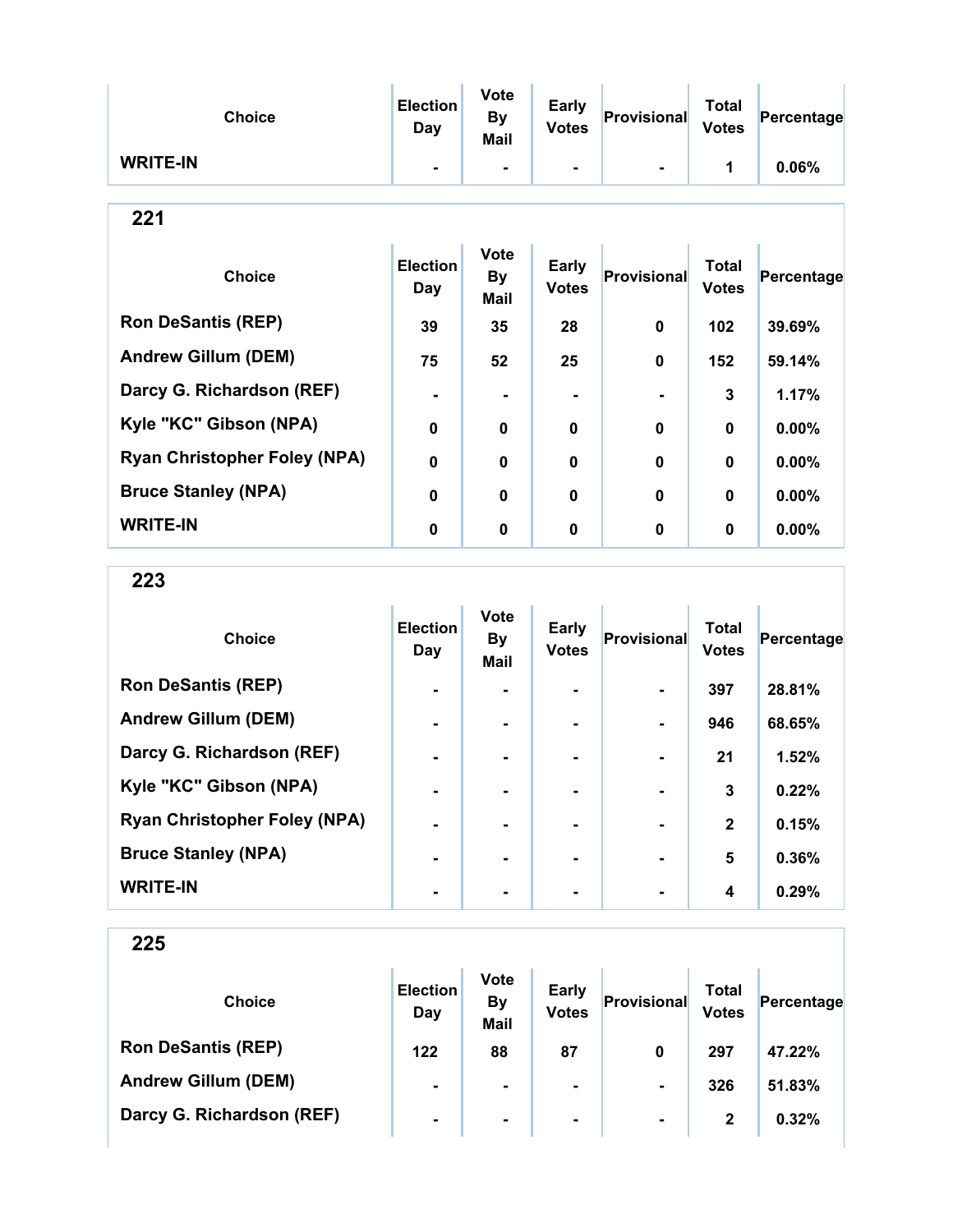| <b>Choice</b>                       | <b>Election</b><br>Day | <b>Vote</b><br><b>By</b><br><b>Mail</b> | <b>Early</b><br><b>Votes</b> | Provisional    | Total<br><b>Votes</b> | Percentage |
|-------------------------------------|------------------------|-----------------------------------------|------------------------------|----------------|-----------------------|------------|
| Kyle "KC" Gibson (NPA)              | $\blacksquare$         | $\blacksquare$                          | $\blacksquare$               | $\blacksquare$ | 1                     | 0.16%      |
| <b>Ryan Christopher Foley (NPA)</b> | $\blacksquare$         |                                         | $\blacksquare$               | $\blacksquare$ | 1                     | 0.16%      |
| <b>Bruce Stanley (NPA)</b>          | $\blacksquare$         |                                         | ۰.                           | $\blacksquare$ | 1                     | 0.16%      |
| <b>WRITE-IN</b>                     | $\blacksquare$         |                                         | $\blacksquare$               | $\blacksquare$ | 1                     | 0.16%      |

| <b>Choice</b>                       | <b>Election</b><br>Day | <b>Vote</b><br><b>By</b><br><b>Mail</b> | <b>Early</b><br><b>Votes</b> | Provisional    | <b>Total</b><br><b>Votes</b> | Percentage |
|-------------------------------------|------------------------|-----------------------------------------|------------------------------|----------------|------------------------------|------------|
| <b>Ron DeSantis (REP)</b>           | $\blacksquare$         |                                         |                              |                | 675                          | 37.77%     |
| <b>Andrew Gillum (DEM)</b>          | $\blacksquare$         |                                         |                              |                | 1,087                        | 60.83%     |
| Darcy G. Richardson (REF)           | $\blacksquare$         | $\blacksquare$                          |                              | $\blacksquare$ | 7                            | 0.39%      |
| Kyle "KC" Gibson (NPA)              | $\blacksquare$         |                                         |                              |                | 6                            | 0.34%      |
| <b>Ryan Christopher Foley (NPA)</b> | ۰                      |                                         |                              |                | 6                            | 0.34%      |
| <b>Bruce Stanley (NPA)</b>          | ۰                      |                                         |                              |                | 3                            | 0.17%      |
| <b>WRITE-IN</b>                     | $\blacksquare$         | $\blacksquare$                          | ٠                            | $\blacksquare$ | 3                            | 0.17%      |

231

| <b>Choice</b>                       | <b>Election</b><br>Day | <b>Vote</b><br><b>By</b><br>Mail | Early<br><b>Votes</b> | Provisional    | <b>Total</b><br><b>Votes</b> | Percentage |
|-------------------------------------|------------------------|----------------------------------|-----------------------|----------------|------------------------------|------------|
| <b>Ron DeSantis (REP)</b>           | $\blacksquare$         |                                  |                       |                | 517                          | 25.32%     |
| <b>Andrew Gillum (DEM)</b>          | $\blacksquare$         | ۰                                | ۰                     |                | 1,509                        | 73.90%     |
| Darcy G. Richardson (REF)           | $\blacksquare$         | $\blacksquare$                   | ۰.                    | $\blacksquare$ | 7                            | 0.34%      |
| Kyle "KC" Gibson (NPA)              | $\blacksquare$         |                                  |                       |                | 3                            | 0.15%      |
| <b>Ryan Christopher Foley (NPA)</b> | $\blacksquare$         |                                  |                       | $\blacksquare$ | $\mathbf{2}$                 | 0.10%      |
| <b>Bruce Stanley (NPA)</b>          | $\blacksquare$         | -                                | ۰.                    | $\blacksquare$ | 1                            | 0.05%      |
| <b>WRITE-IN</b>                     | $\blacksquare$         |                                  |                       | $\blacksquare$ | 3                            | 0.15%      |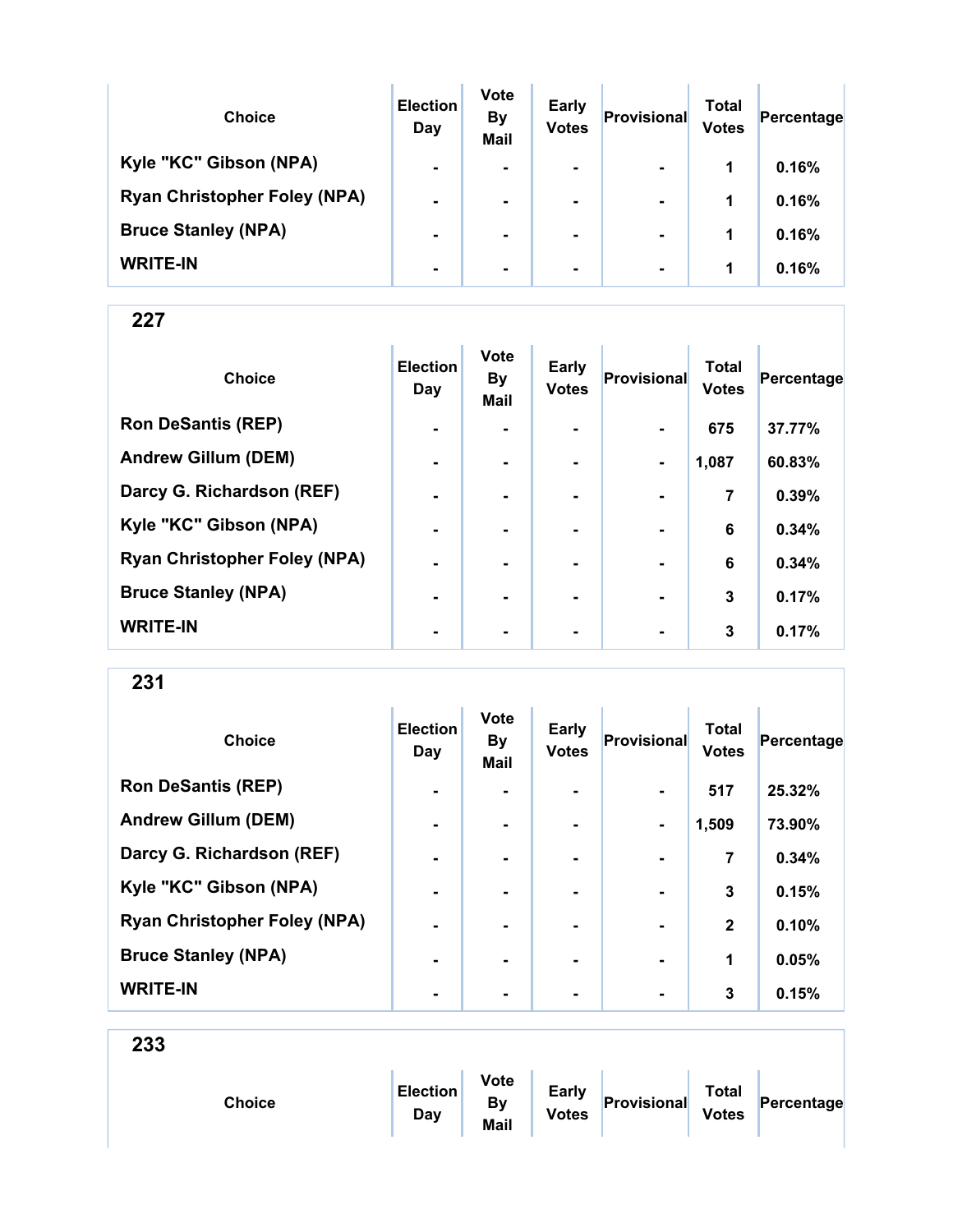| <b>Choice</b>                       | <b>Election</b><br>Day | <b>Vote</b><br><b>By</b><br><b>Mail</b> | Early<br><b>Votes</b> | Provisional    | <b>Total</b><br><b>Votes</b> | Percentage |
|-------------------------------------|------------------------|-----------------------------------------|-----------------------|----------------|------------------------------|------------|
| <b>Ron DeSantis (REP)</b>           | 154                    | 128                                     | 86                    | $\bf{0}$       | 368                          | 26.61%     |
| <b>Andrew Gillum (DEM)</b>          | 382                    | 305                                     | 303                   | $\bf{0}$       | 990                          | 71.58%     |
| Darcy G. Richardson (REF)           | $\blacksquare$         |                                         | ۰.                    |                | 8                            | 0.58%      |
| Kyle "KC" Gibson (NPA)              | $\blacksquare$         |                                         |                       |                | 4                            | 0.29%      |
| <b>Ryan Christopher Foley (NPA)</b> | $\blacksquare$         |                                         |                       |                | 5                            | 0.36%      |
| <b>Bruce Stanley (NPA)</b>          | $\blacksquare$         | -                                       | -                     | $\blacksquare$ | 6                            | 0.43%      |
| <b>WRITE-IN</b>                     |                        |                                         |                       |                | $\mathbf{2}$                 | 0.14%      |

| <b>Choice</b>                       | <b>Election</b><br>Day | <b>Vote</b><br><b>By</b><br>Mail | <b>Early</b><br><b>Votes</b> | <b>Provisional</b> | <b>Total</b><br><b>Votes</b> | Percentage |
|-------------------------------------|------------------------|----------------------------------|------------------------------|--------------------|------------------------------|------------|
| <b>Ron DeSantis (REP)</b>           | 269                    | 150                              | 96                           | $\mathbf 0$        | 515                          | 29.79%     |
| <b>Andrew Gillum (DEM)</b>          | 464                    | 349                              | 381                          | 0                  | 1,194                        | 69.06%     |
| Darcy G. Richardson (REF)           | $\blacksquare$         |                                  |                              |                    | 6                            | 0.35%      |
| Kyle "KC" Gibson (NPA)              | $\blacksquare$         |                                  | ۰                            | $\blacksquare$     | 6                            | 0.35%      |
| <b>Ryan Christopher Foley (NPA)</b> | $\blacksquare$         | ۰.                               |                              | $\blacksquare$     | $\mathbf{2}$                 | 0.12%      |
| <b>Bruce Stanley (NPA)</b>          | $\blacksquare$         | ۰.                               |                              | $\blacksquare$     | 4                            | 0.23%      |
| <b>WRITE-IN</b>                     | ٠                      |                                  |                              | $\blacksquare$     | $\mathbf{2}$                 | 0.12%      |

| <b>Choice</b>                       | <b>Election</b><br>Day | <b>Vote</b><br><b>By</b><br><b>Mail</b> | <b>Early</b><br><b>Votes</b> | <b>Provisional</b> | <b>Total</b><br><b>Votes</b> | Percentage |
|-------------------------------------|------------------------|-----------------------------------------|------------------------------|--------------------|------------------------------|------------|
| <b>Ron DeSantis (REP)</b>           | 204                    | 170                                     | 94                           | $\bf{0}$           | 468                          | 34.77%     |
| <b>Andrew Gillum (DEM)</b>          | $\blacksquare$         | $\blacksquare$                          |                              | $\blacksquare$     | 849                          | 63.08%     |
| Darcy G. Richardson (REF)           | $\blacksquare$         | ۰.                                      |                              | $\blacksquare$     | 11                           | 0.82%      |
| Kyle "KC" Gibson (NPA)              | $\blacksquare$         | $\blacksquare$                          | $\blacksquare$               | $\blacksquare$     | 10                           | 0.74%      |
| <b>Ryan Christopher Foley (NPA)</b> | $\blacksquare$         |                                         |                              | $\blacksquare$     | 1                            | 0.07%      |
| <b>Bruce Stanley (NPA)</b>          | $\blacksquare$         | $\blacksquare$                          |                              | $\blacksquare$     | 5                            | 0.37%      |
| <b>WRITE-IN</b>                     | $\blacksquare$         |                                         |                              | ٠                  | $\mathbf{2}$                 | 0.15%      |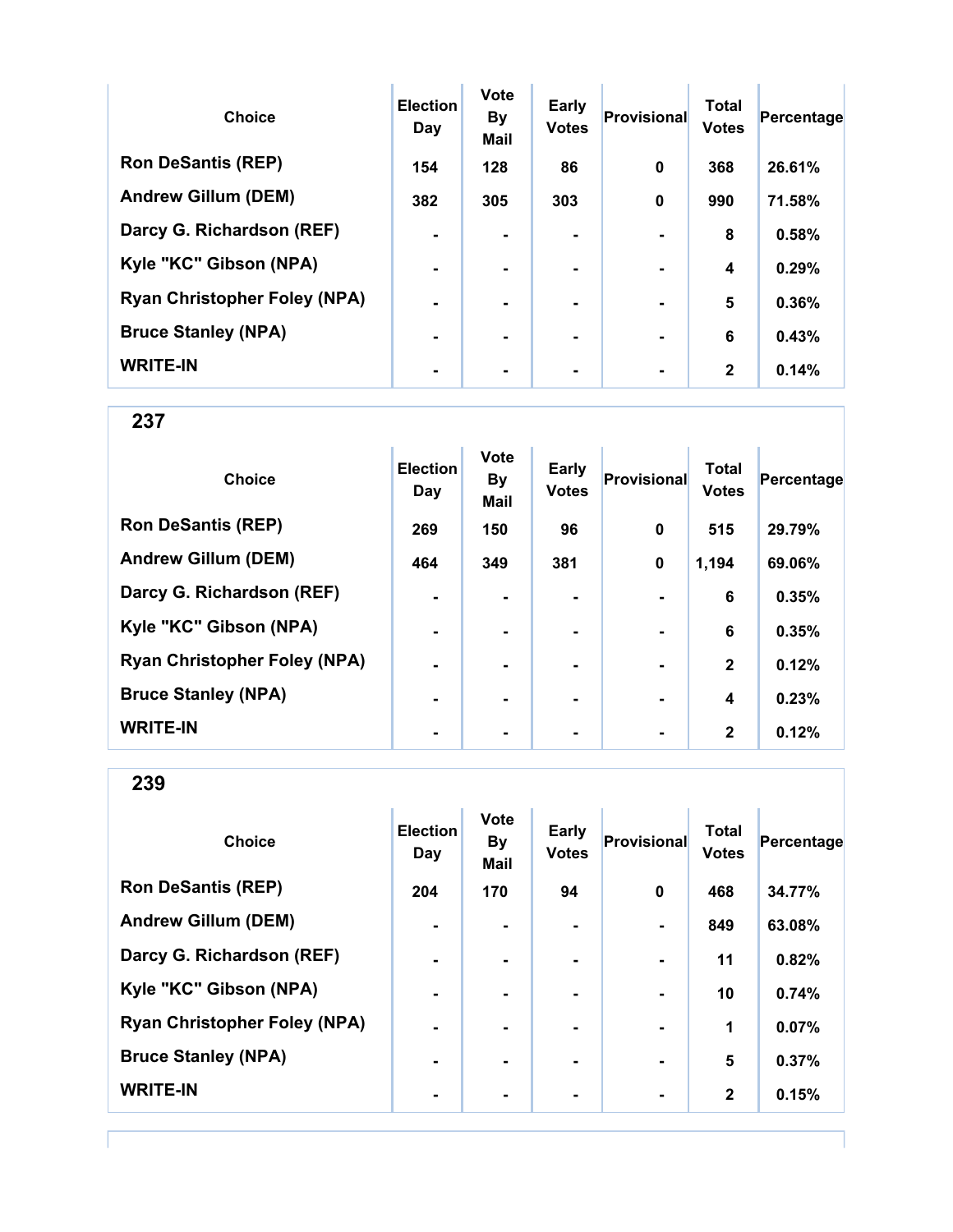| <b>Choice</b>                       | <b>Election</b><br>Day | <b>Vote</b><br>By<br><b>Mail</b> | Early<br><b>Votes</b> | <b>Provisional</b> | <b>Total</b><br><b>Votes</b> | Percentage |
|-------------------------------------|------------------------|----------------------------------|-----------------------|--------------------|------------------------------|------------|
| <b>Ron DeSantis (REP)</b>           | 228                    | 270                              | 175                   | 0                  | 673                          | 37.58%     |
| <b>Andrew Gillum (DEM)</b>          | $\blacksquare$         | $\blacksquare$                   | $\blacksquare$        | $\blacksquare$     | 1,088                        | 60.75%     |
| Darcy G. Richardson (REF)           | $\blacksquare$         |                                  | ۰.                    |                    | 18                           | 1.01%      |
| Kyle "KC" Gibson (NPA)              |                        |                                  |                       |                    | 6                            | 0.34%      |
| <b>Ryan Christopher Foley (NPA)</b> | $\bf{0}$               | 0                                | $\bf{0}$              | 0                  | $\bf{0}$                     | 0.00%      |
| <b>Bruce Stanley (NPA)</b>          | ۰                      |                                  | ۰                     |                    | 5                            | 0.28%      |
| <b>WRITE-IN</b>                     | ۰                      |                                  |                       |                    | 1                            | 0.06%      |

| <b>Choice</b>                       | <b>Election</b><br>Day | <b>Vote</b><br><b>By</b><br><b>Mail</b> | <b>Early</b><br><b>Votes</b> | Provisional  | <b>Total</b><br><b>Votes</b> | Percentage |
|-------------------------------------|------------------------|-----------------------------------------|------------------------------|--------------|------------------------------|------------|
| <b>Ron DeSantis (REP)</b>           | $\blacksquare$         |                                         |                              |              | 33                           | 15.57%     |
| <b>Andrew Gillum (DEM)</b>          | 112                    | 44                                      | 17                           | $\mathbf 0$  | 173                          | 81.60%     |
| Darcy G. Richardson (REF)           | $\blacksquare$         |                                         |                              |              | 3                            | 1.42%      |
| Kyle "KC" Gibson (NPA)              | $\blacksquare$         | ۰                                       | ۰                            |              | 3                            | 1.42%      |
| <b>Ryan Christopher Foley (NPA)</b> | $\mathbf 0$            | $\bf{0}$                                | $\boldsymbol{0}$             | $\mathbf{0}$ | $\bf{0}$                     | 0.00%      |
| <b>Bruce Stanley (NPA)</b>          | $\mathbf 0$            | $\bf{0}$                                | $\mathbf 0$                  | $\mathbf 0$  | $\mathbf 0$                  | 0.00%      |
| <b>WRITE-IN</b>                     | 0                      | 0                                       | 0                            | 0            | 0                            | $0.00\%$   |

| <b>Choice</b>                       | <b>Election</b><br>Day | <b>Vote</b><br><b>By</b><br><b>Mail</b> | <b>Early</b><br><b>Votes</b> | <b>Provisional</b> | <b>Total</b><br><b>Votes</b> | Percentage |
|-------------------------------------|------------------------|-----------------------------------------|------------------------------|--------------------|------------------------------|------------|
| <b>Ron DeSantis (REP)</b>           | $\blacksquare$         |                                         |                              |                    | 437                          | 31.99%     |
| <b>Andrew Gillum (DEM)</b>          | $\blacksquare$         |                                         | ۰                            | $\blacksquare$     | 900                          | 65.89%     |
| Darcy G. Richardson (REF)           | $\blacksquare$         | $\blacksquare$                          | ۰.                           | $\blacksquare$     | 11                           | 0.81%      |
| Kyle "KC" Gibson (NPA)              | $\blacksquare$         |                                         | ۰.                           | $\blacksquare$     | 8                            | 0.59%      |
| <b>Ryan Christopher Foley (NPA)</b> | $\blacksquare$         |                                         |                              |                    | 3                            | 0.22%      |
| <b>Bruce Stanley (NPA)</b>          | ۰                      | $\blacksquare$                          | ۰                            | $\blacksquare$     | 5                            | 0.37%      |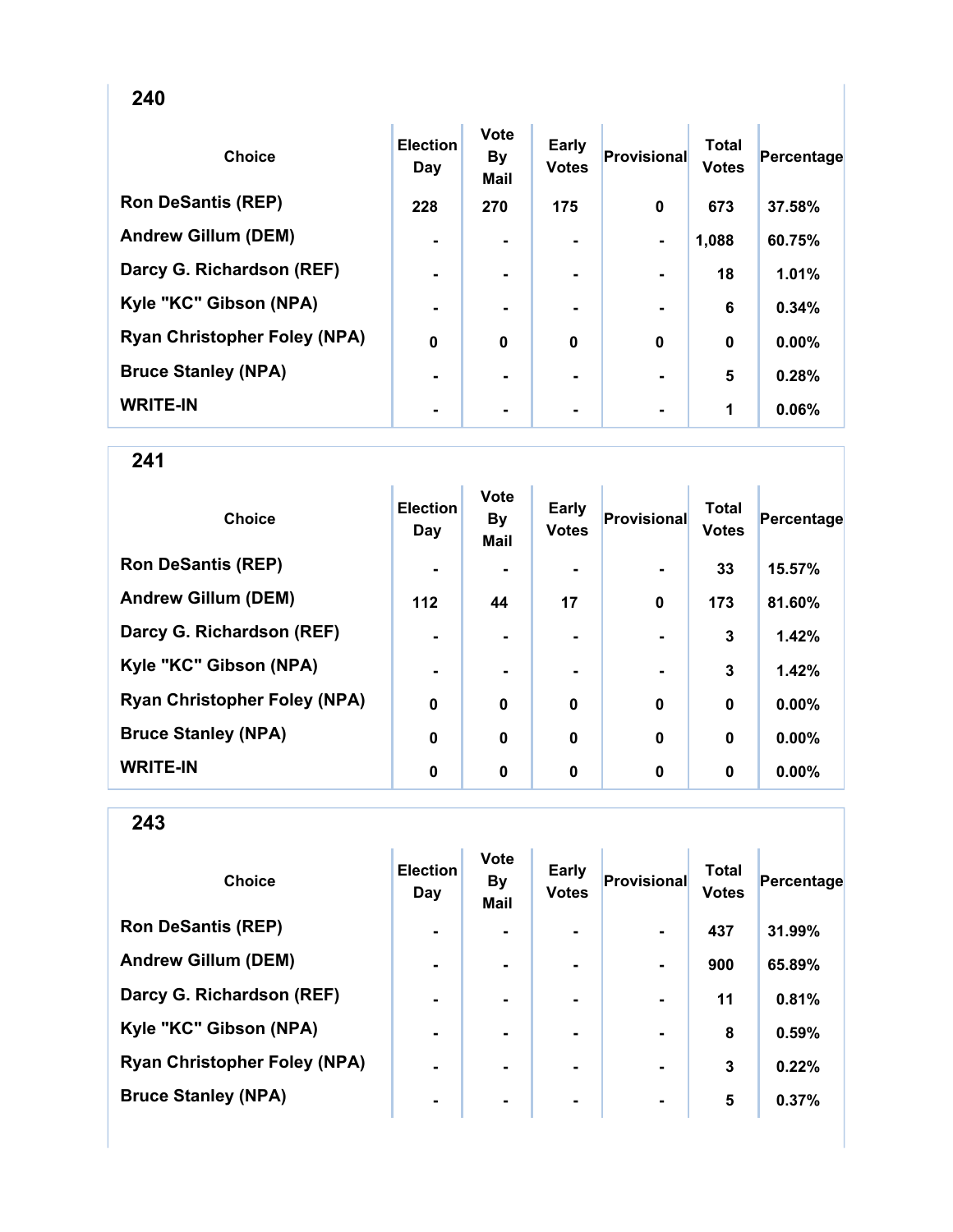| <b>Choice</b>   | <b>Election</b><br>Day | <b>Vote</b><br>By<br><b>Mail</b> | <b>Early</b><br><b>Votes</b> | Provisional | <b>Total</b><br><b>Votes</b> | Percentage |
|-----------------|------------------------|----------------------------------|------------------------------|-------------|------------------------------|------------|
| <b>WRITE-IN</b> |                        |                                  | $\blacksquare$               |             | າ                            | 0.15%      |

| <b>Choice</b>                       | <b>Election</b><br>Day | <b>Vote</b><br><b>By</b><br><b>Mail</b> | <b>Early</b><br><b>Votes</b> | <b>Provisional</b> | <b>Total</b><br><b>Votes</b> | Percentage |
|-------------------------------------|------------------------|-----------------------------------------|------------------------------|--------------------|------------------------------|------------|
| <b>Ron DeSantis (REP)</b>           | $\blacksquare$         |                                         | ۰.                           |                    | 5                            | 38.46%     |
| <b>Andrew Gillum (DEM)</b>          |                        |                                         | ۰.                           |                    | 8                            | 61.54%     |
| Darcy G. Richardson (REF)           | $\mathbf 0$            | $\bf{0}$                                | $\mathbf 0$                  | $\bf{0}$           | $\mathbf 0$                  | $0.00\%$   |
| Kyle "KC" Gibson (NPA)              | $\mathbf 0$            | $\bf{0}$                                | $\mathbf 0$                  | $\bf{0}$           | $\mathbf 0$                  | $0.00\%$   |
| <b>Ryan Christopher Foley (NPA)</b> | $\mathbf 0$            | $\bf{0}$                                | $\mathbf 0$                  | $\bf{0}$           | 0                            | $0.00\%$   |
| <b>Bruce Stanley (NPA)</b>          | 0                      | 0                                       | 0                            | $\bf{0}$           | $\mathbf 0$                  | $0.00\%$   |
| <b>WRITE-IN</b>                     | 0                      | 0                                       | 0                            | $\bf{0}$           | $\mathbf 0$                  | 0.00%      |

245

| <b>Choice</b>                       | <b>Election</b><br>Day | <b>Vote</b><br><b>By</b><br><b>Mail</b> | Early<br><b>Votes</b> | <b>Provisional</b> | <b>Total</b><br><b>Votes</b> | Percentage |
|-------------------------------------|------------------------|-----------------------------------------|-----------------------|--------------------|------------------------------|------------|
| <b>Ron DeSantis (REP)</b>           | $\blacksquare$         |                                         |                       | $\blacksquare$     | 450                          | 40.11%     |
| <b>Andrew Gillum (DEM)</b>          | $\blacksquare$         |                                         |                       |                    | 643                          | 57.31%     |
| Darcy G. Richardson (REF)           |                        |                                         |                       |                    | 13                           | 1.16%      |
| Kyle "KC" Gibson (NPA)              | $\blacksquare$         | -                                       | $\blacksquare$        | $\blacksquare$     | 7                            | 0.62%      |
| <b>Ryan Christopher Foley (NPA)</b> | $\blacksquare$         |                                         |                       |                    | 5                            | 0.45%      |
| <b>Bruce Stanley (NPA)</b>          |                        |                                         |                       |                    | $\mathbf{2}$                 | 0.18%      |
| <b>WRITE-IN</b>                     |                        |                                         |                       |                    | $\mathbf{2}$                 | 0.18%      |

| <b>Choice</b>              | <b>Election</b><br>Day | <b>Vote</b><br><b>By</b><br><b>Mail</b> | <b>Early</b><br><b>Votes</b> | Provisional    | <b>Total</b><br><b>Votes</b> | Percentage |  |
|----------------------------|------------------------|-----------------------------------------|------------------------------|----------------|------------------------------|------------|--|
| <b>Ron DeSantis (REP)</b>  | 50                     | 23                                      | 16                           | 0              | 89                           | 27.73%     |  |
| <b>Andrew Gillum (DEM)</b> | 79                     | 77                                      | 66                           | 0              | 222                          | 69.16%     |  |
| Darcy G. Richardson (REF)  | $\blacksquare$         | $\blacksquare$                          | $\blacksquare$               | $\blacksquare$ | 3                            | 0.93%      |  |
|                            |                        |                                         |                              |                |                              |            |  |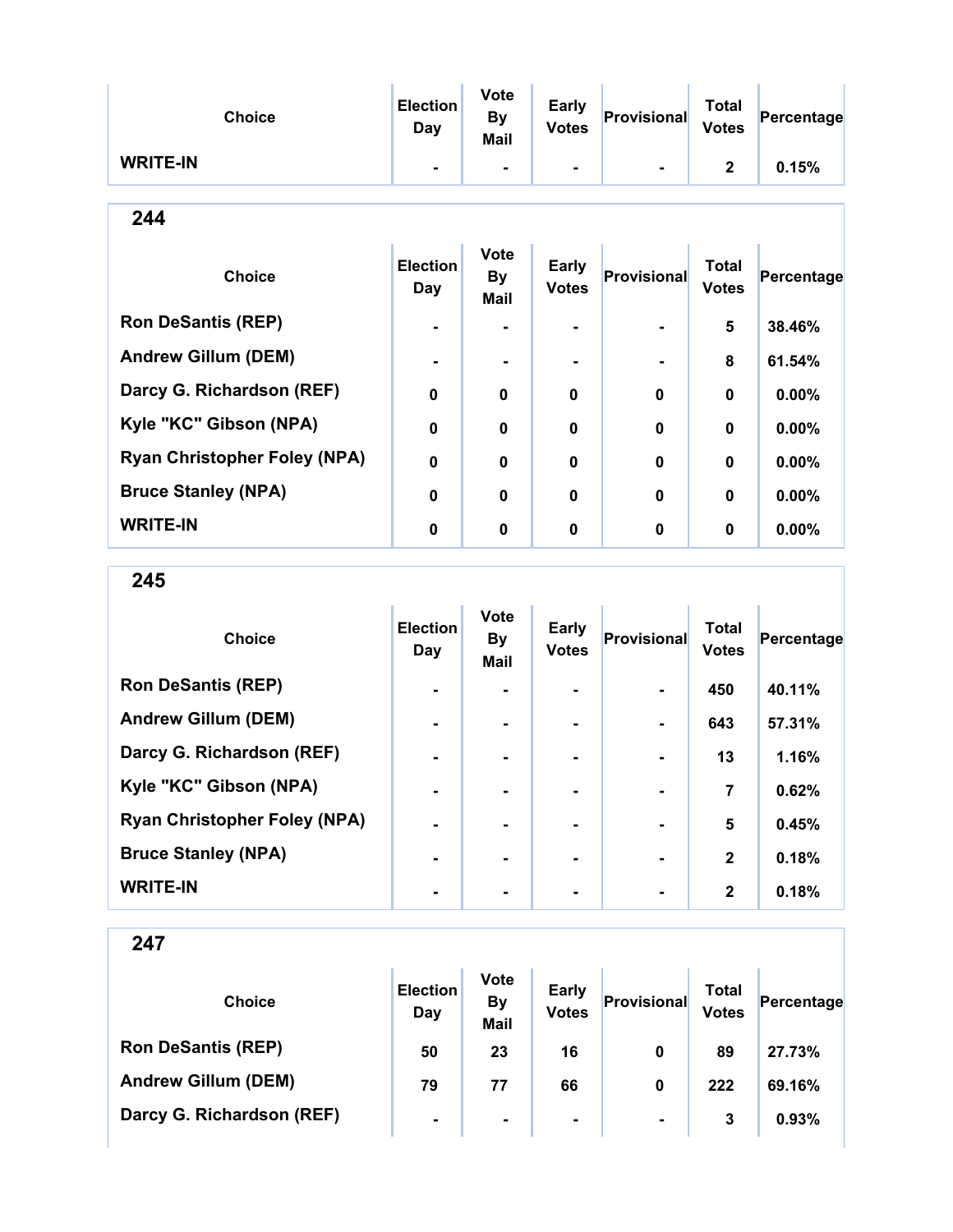| <b>Choice</b>                       | <b>Election</b><br>Day | <b>Vote</b><br><b>By</b><br><b>Mail</b> | <b>Early</b><br><b>Votes</b> | Provisional    | Total<br><b>Votes</b> | Percentage |
|-------------------------------------|------------------------|-----------------------------------------|------------------------------|----------------|-----------------------|------------|
| Kyle "KC" Gibson (NPA)              | 0                      | 0                                       | 0                            | 0              | 0                     | $0.00\%$   |
| <b>Ryan Christopher Foley (NPA)</b> | $\blacksquare$         |                                         | $\blacksquare$               | $\blacksquare$ | 4                     | 1.25%      |
| <b>Bruce Stanley (NPA)</b>          | $\blacksquare$         | ۰.                                      | $\blacksquare$               | $\blacksquare$ | $\mathbf{2}$          | 0.62%      |
| <b>WRITE-IN</b>                     | $\blacksquare$         |                                         |                              | $\blacksquare$ | 1                     | 0.31%      |

| <b>Choice</b>                       | <b>Election</b><br>Day | <b>Vote</b><br><b>By</b><br>Mail | <b>Early</b><br><b>Votes</b> | Provisional    | <b>Total</b><br><b>Votes</b> | Percentage |
|-------------------------------------|------------------------|----------------------------------|------------------------------|----------------|------------------------------|------------|
| <b>Ron DeSantis (REP)</b>           | 318                    | 329                              | 234                          | $\mathbf 0$    | 881                          | 46.17%     |
| <b>Andrew Gillum (DEM)</b>          | 289                    | 363                              | 334                          | $\mathbf 0$    | 986                          | 51.68%     |
| Darcy G. Richardson (REF)           | $\blacksquare$         | ۰.                               | ۰                            |                | $12 \,$                      | 0.63%      |
| Kyle "KC" Gibson (NPA)              | $\blacksquare$         | ۰.                               |                              |                | 14                           | 0.73%      |
| <b>Ryan Christopher Foley (NPA)</b> | ٠                      |                                  |                              |                | 7                            | 0.37%      |
| <b>Bruce Stanley (NPA)</b>          |                        |                                  |                              |                | 6                            | 0.31%      |
| <b>WRITE-IN</b>                     | $\blacksquare$         | ۰                                | ۰                            | $\blacksquare$ | $\mathbf{2}$                 | 0.10%      |

250

| <b>Choice</b>                       | <b>Election</b><br>Day | <b>Vote</b><br><b>By</b><br><b>Mail</b> | <b>Early</b><br><b>Votes</b> | Provisional    | <b>Total</b><br><b>Votes</b> | Percentage |
|-------------------------------------|------------------------|-----------------------------------------|------------------------------|----------------|------------------------------|------------|
| <b>Ron DeSantis (REP)</b>           | $\blacksquare$         |                                         |                              | $\blacksquare$ | 19                           | 38.00%     |
| <b>Andrew Gillum (DEM)</b>          | $\blacksquare$         | $\blacksquare$                          |                              | $\blacksquare$ | 31                           | 62.00%     |
| Darcy G. Richardson (REF)           | $\mathbf 0$            | 0                                       | $\mathbf 0$                  | $\mathbf 0$    | 0                            | 0.00%      |
| Kyle "KC" Gibson (NPA)              | $\mathbf 0$            | $\mathbf 0$                             | $\mathbf 0$                  | $\mathbf 0$    | $\bf{0}$                     | $0.00\%$   |
| <b>Ryan Christopher Foley (NPA)</b> | $\mathbf 0$            | 0                                       | $\mathbf 0$                  | $\bf{0}$       | $\bf{0}$                     | 0.00%      |
| <b>Bruce Stanley (NPA)</b>          | $\mathbf 0$            | $\mathbf 0$                             | $\mathbf 0$                  | $\mathbf 0$    | $\bf{0}$                     | $0.00\%$   |
| <b>WRITE-IN</b>                     | 0                      | 0                                       | 0                            | $\mathbf 0$    | 0                            | $0.00\%$   |

| <b>Choice</b> | <b>Election</b><br>Day | <b>Vote</b><br><b>By</b><br>Mail | <b>Early</b><br><b>Votes</b> | Provisional | <b>Total</b><br><b>Votes</b> | Percentage |  |
|---------------|------------------------|----------------------------------|------------------------------|-------------|------------------------------|------------|--|
|               |                        |                                  |                              |             |                              |            |  |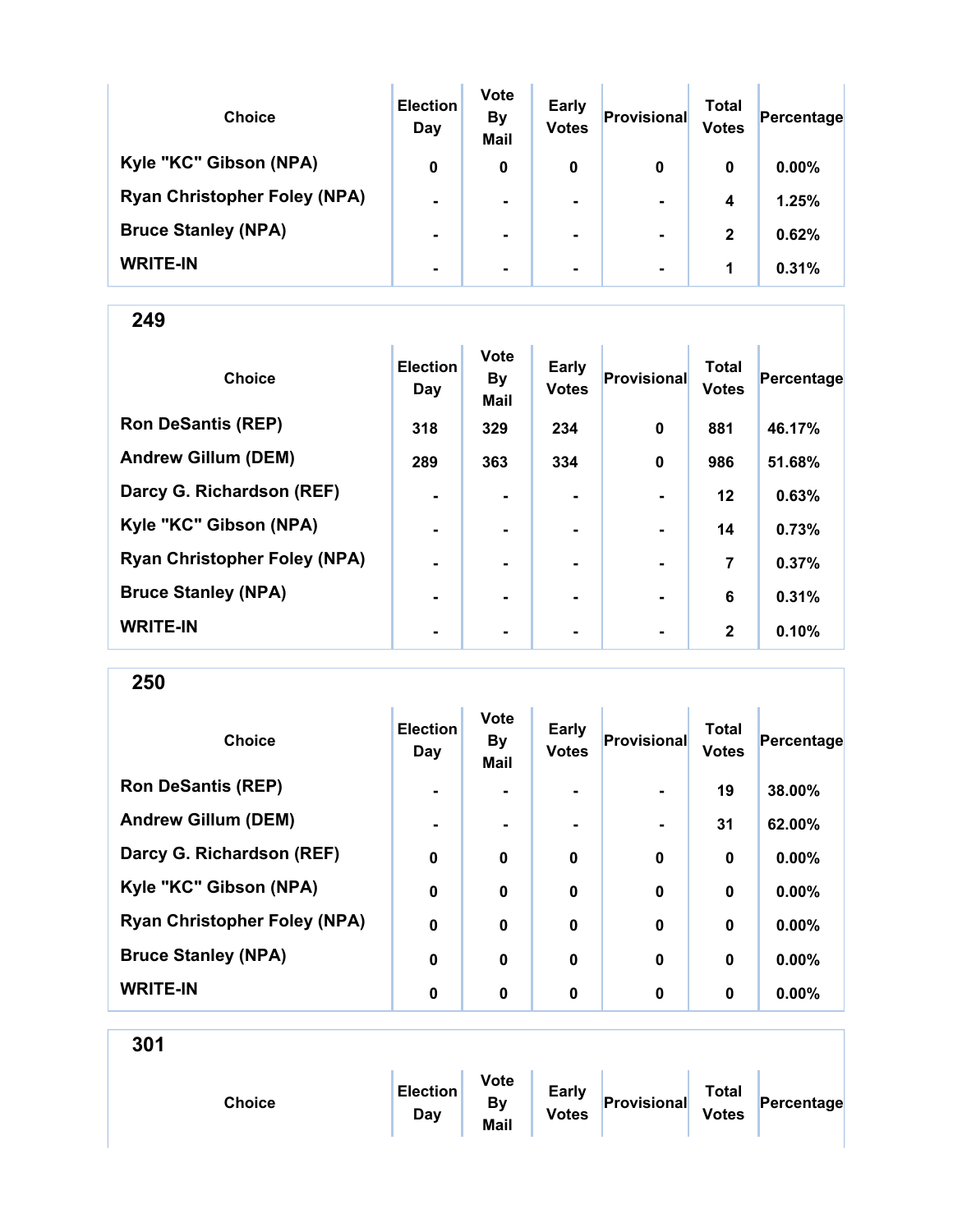| <b>Choice</b>                       | <b>Election</b><br>Day | <b>Vote</b><br><b>By</b><br><b>Mail</b> | <b>Early</b><br><b>Votes</b> | Provisional    | <b>Total</b><br><b>Votes</b> | Percentage |
|-------------------------------------|------------------------|-----------------------------------------|------------------------------|----------------|------------------------------|------------|
| <b>Ron DeSantis (REP)</b>           |                        |                                         |                              |                | 153                          | 33.92%     |
| <b>Andrew Gillum (DEM)</b>          | 160                    | 80                                      | 48                           | $\bf{0}$       | 288                          | 63.86%     |
| Darcy G. Richardson (REF)           |                        |                                         | ۰.                           |                | 4                            | 0.89%      |
| Kyle "KC" Gibson (NPA)              |                        |                                         |                              |                | 3                            | 0.67%      |
| <b>Ryan Christopher Foley (NPA)</b> | $\blacksquare$         |                                         | ۰.                           | $\blacksquare$ | $\mathbf{2}$                 | 0.44%      |
| <b>Bruce Stanley (NPA)</b>          | $\blacksquare$         |                                         | ۰.                           | $\blacksquare$ | 1                            | 0.22%      |
| <b>WRITE-IN</b>                     | 0                      | $\mathbf 0$                             | 0                            | $\bf{0}$       | 0                            | $0.00\%$   |

303

| <b>Choice</b>                       | <b>Election</b><br>Day | <b>Vote</b><br><b>By</b><br>Mail | Early<br><b>Votes</b> | Provisional | <b>Total</b><br><b>Votes</b> | Percentage |
|-------------------------------------|------------------------|----------------------------------|-----------------------|-------------|------------------------------|------------|
| <b>Ron DeSantis (REP)</b>           | $\blacksquare$         |                                  |                       |             | 15                           | 6.15%      |
| <b>Andrew Gillum (DEM)</b>          | 100                    | 68                               | 61                    | $\mathbf 0$ | 229                          | 93.85%     |
| Darcy G. Richardson (REF)           | 0                      | $\bf{0}$                         | 0                     | $\mathbf 0$ | $\mathbf 0$                  | $0.00\%$   |
| Kyle "KC" Gibson (NPA)              | $\mathbf 0$            | 0                                | $\bf{0}$              | $\bf{0}$    | $\bf{0}$                     | $0.00\%$   |
| <b>Ryan Christopher Foley (NPA)</b> | $\mathbf 0$            | $\bf{0}$                         | $\boldsymbol{0}$      | $\mathbf 0$ | $\bf{0}$                     | 0.00%      |
| <b>Bruce Stanley (NPA)</b>          | $\mathbf 0$            | $\mathbf 0$                      | $\boldsymbol{0}$      | $\mathbf 0$ | $\bf{0}$                     | 0.00%      |
| <b>WRITE-IN</b>                     | 0                      | 0                                | 0                     | 0           | 0                            | $0.00\%$   |

| <b>Choice</b>                       | <b>Election</b><br>Day | Vote<br><b>By</b><br><b>Mail</b> | <b>Early</b><br><b>Votes</b> | <b>Provisional</b> | <b>Total</b><br><b>Votes</b> | Percentage |
|-------------------------------------|------------------------|----------------------------------|------------------------------|--------------------|------------------------------|------------|
| <b>Ron DeSantis (REP)</b>           | $\blacksquare$         |                                  | $\blacksquare$               | $\blacksquare$     | 37                           | 12.98%     |
| <b>Andrew Gillum (DEM)</b>          | 64                     | 101                              | 82                           | $\boldsymbol{0}$   | 247                          | 86.67%     |
| Darcy G. Richardson (REF)           | 0                      | $\mathbf 0$                      | $\mathbf 0$                  | $\mathbf 0$        | $\bf{0}$                     | $0.00\%$   |
| Kyle "KC" Gibson (NPA)              | $\blacksquare$         |                                  |                              |                    | 1                            | 0.35%      |
| <b>Ryan Christopher Foley (NPA)</b> | $\boldsymbol{0}$       | $\bf{0}$                         | 0                            | $\bf{0}$           | 0                            | 0.00%      |
| <b>Bruce Stanley (NPA)</b>          | $\mathbf 0$            | $\bf{0}$                         | 0                            | $\bf{0}$           | $\bf{0}$                     | 0.00%      |
| <b>WRITE-IN</b>                     | 0                      | 0                                | 0                            | $\mathbf 0$        | $\bf{0}$                     | $0.00\%$   |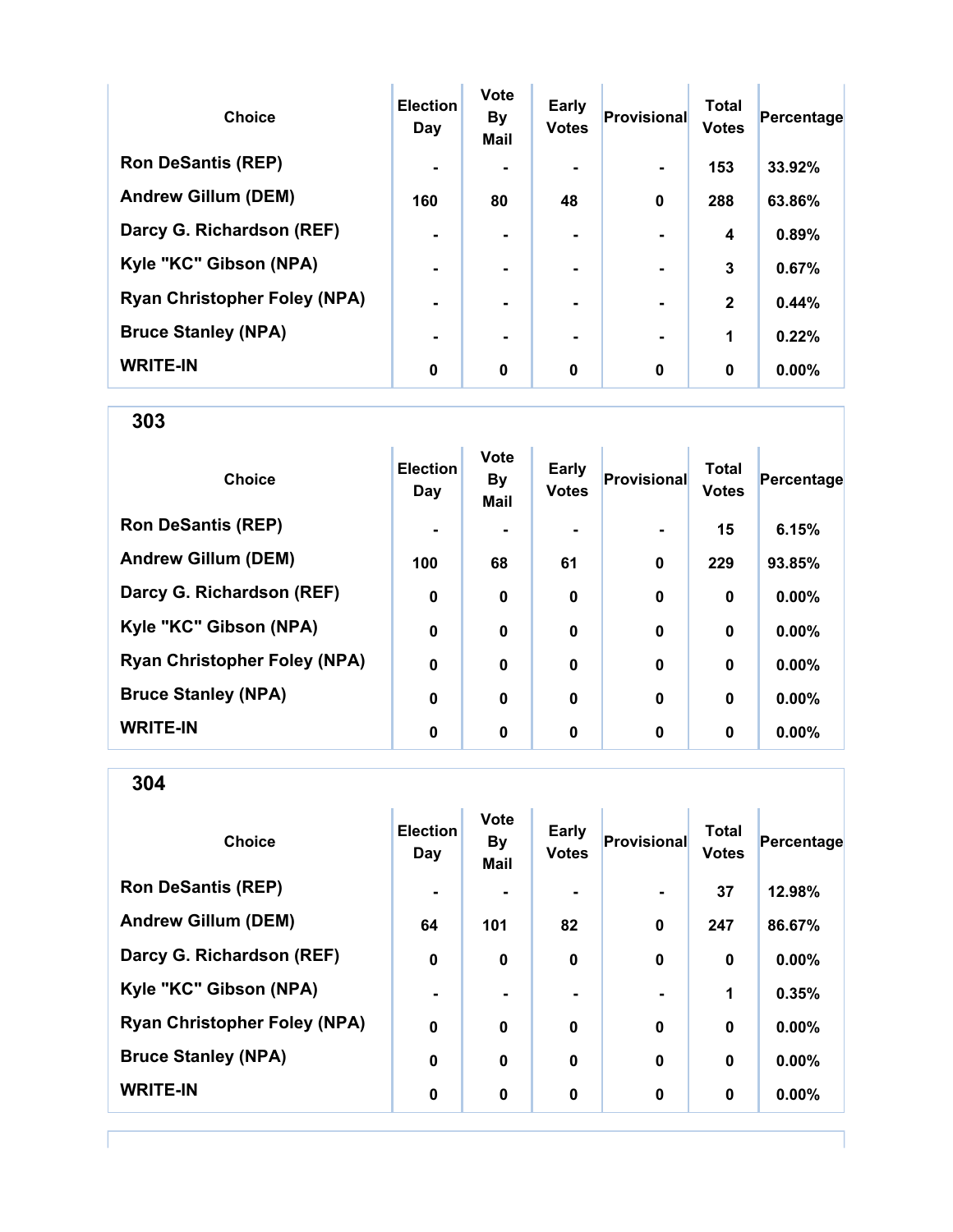| <b>Choice</b>                       | <b>Election</b><br>Day | <b>Vote</b><br><b>By</b><br><b>Mail</b> | Early<br><b>Votes</b> | <b>Provisional</b> | <b>Total</b><br><b>Votes</b> | Percentage |
|-------------------------------------|------------------------|-----------------------------------------|-----------------------|--------------------|------------------------------|------------|
| <b>Ron DeSantis (REP)</b>           | 102                    | 66                                      | 62                    | $\bf{0}$           | 230                          | 9.85%      |
| <b>Andrew Gillum (DEM)</b>          | $\blacksquare$         | ۰.                                      | $\blacksquare$        | $\blacksquare$     | 2,087                        | 89.34%     |
| Darcy G. Richardson (REF)           | $\blacksquare$         | ۰.                                      |                       |                    | 7                            | 0.30%      |
| Kyle "KC" Gibson (NPA)              |                        |                                         |                       |                    | 3                            | 0.13%      |
| <b>Ryan Christopher Foley (NPA)</b> |                        |                                         |                       |                    | 4                            | 0.17%      |
| <b>Bruce Stanley (NPA)</b>          | ۰                      |                                         | ۰.                    |                    | 1                            | 0.04%      |
| <b>WRITE-IN</b>                     | ۰                      |                                         | ۰                     |                    | 4                            | 0.17%      |

307

| <b>Choice</b>                       | <b>Election</b><br>Day | <b>Vote</b><br><b>By</b><br><b>Mail</b> | Early<br><b>Votes</b> | Provisional    | <b>Total</b><br><b>Votes</b> | Percentage |
|-------------------------------------|------------------------|-----------------------------------------|-----------------------|----------------|------------------------------|------------|
| <b>Ron DeSantis (REP)</b>           | 48                     | 70                                      | 22                    | $\mathbf 0$    | 140                          | 10.87%     |
| <b>Andrew Gillum (DEM)</b>          | $\blacksquare$         |                                         |                       | $\blacksquare$ | 1,135                        | 88.12%     |
| Darcy G. Richardson (REF)           | ۰                      |                                         |                       |                | $\boldsymbol{4}$             | 0.31%      |
| Kyle "KC" Gibson (NPA)              | $\blacksquare$         |                                         |                       |                | 5                            | 0.39%      |
| <b>Ryan Christopher Foley (NPA)</b> | $\blacksquare$         |                                         | ۰.                    |                | $\mathbf{2}$                 | 0.16%      |
| <b>Bruce Stanley (NPA)</b>          | ۰.                     |                                         | ۰.                    |                | $\mathbf{2}$                 | 0.16%      |
| <b>WRITE-IN</b>                     | 0                      | 0                                       | 0                     | $\mathbf 0$    | 0                            | 0.00%      |

| <b>Choice</b>                       | <b>Election</b><br>Day | <b>Vote</b><br><b>By</b><br><b>Mail</b> | <b>Early</b><br><b>Votes</b> | Provisional    | Total<br><b>Votes</b> | Percentage |
|-------------------------------------|------------------------|-----------------------------------------|------------------------------|----------------|-----------------------|------------|
| <b>Ron DeSantis (REP)</b>           | 14                     | 21                                      | 11                           | 0              | 46                    | 2.93%      |
| <b>Andrew Gillum (DEM)</b>          | $\blacksquare$         |                                         | ۰.                           | $\blacksquare$ | 1,516                 | 96.62%     |
| Darcy G. Richardson (REF)           | $\blacksquare$         | $\blacksquare$                          | ۰                            |                | $\mathbf{2}$          | 0.13%      |
| Kyle "KC" Gibson (NPA)              | $\blacksquare$         |                                         | ۰.                           | $\blacksquare$ | $\mathbf{2}$          | 0.13%      |
| <b>Ryan Christopher Foley (NPA)</b> | $\blacksquare$         |                                         | ۰.                           | $\blacksquare$ | 1                     | 0.06%      |
| <b>Bruce Stanley (NPA)</b>          | ۰                      | ۰                                       | ۰                            | $\blacksquare$ | $\mathbf{2}$          | 0.13%      |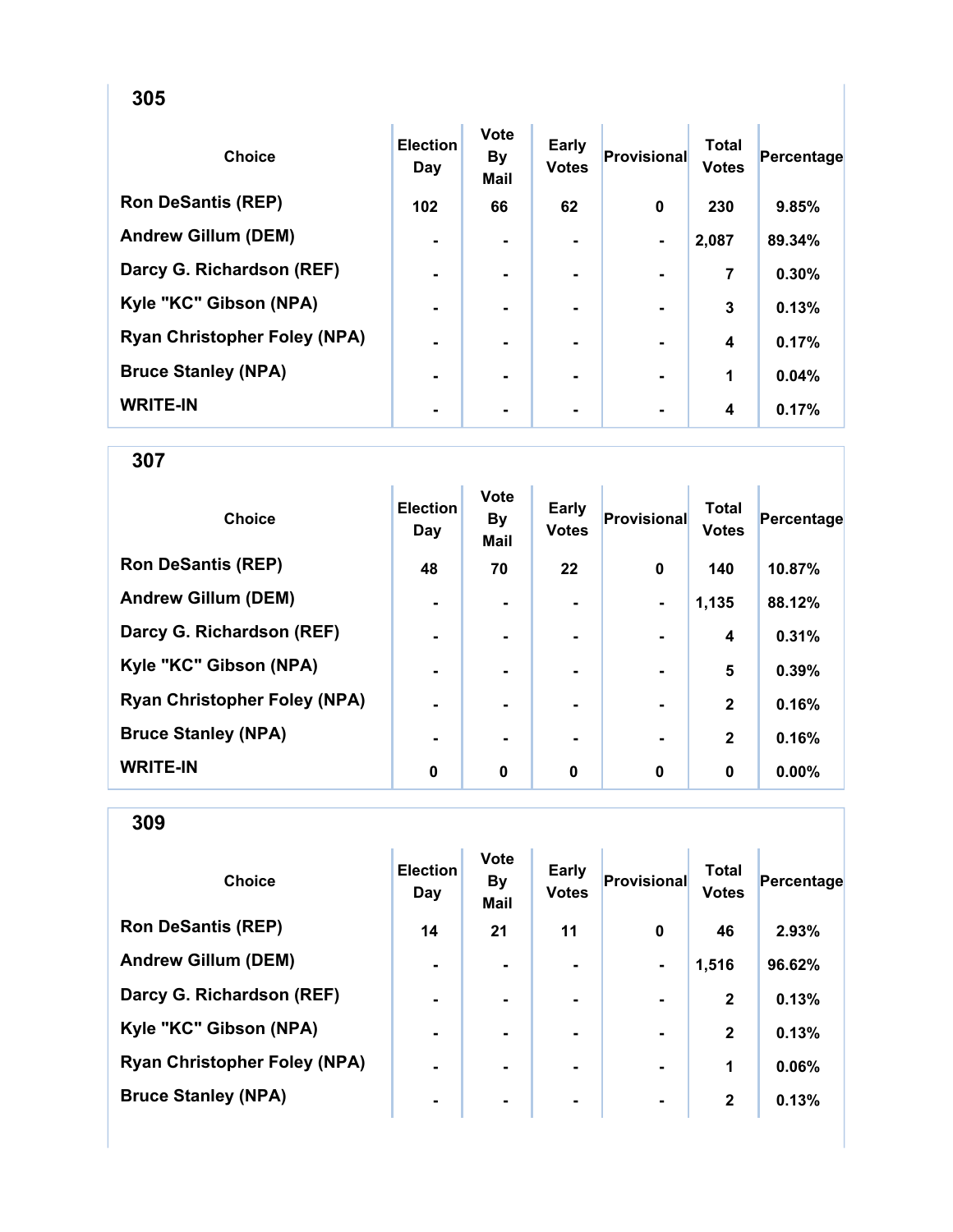| <b>Choice</b>                       | <b>Election</b><br>Day        | <b>Vote</b><br><b>By</b><br><b>Mail</b> | Early<br><b>Votes</b>        | Provisional        | <b>Total</b><br><b>Votes</b> | Percentage |  |  |  |
|-------------------------------------|-------------------------------|-----------------------------------------|------------------------------|--------------------|------------------------------|------------|--|--|--|
| <b>WRITE-IN</b>                     | $\mathbf 0$                   | $\mathbf 0$                             | $\mathbf 0$                  | $\mathbf 0$        | $\mathbf 0$                  | 0.00%      |  |  |  |
| 317                                 |                               |                                         |                              |                    |                              |            |  |  |  |
| <b>Choice</b>                       | <b>Election</b><br><b>Day</b> | <b>Vote</b><br><b>By</b><br><b>Mail</b> | <b>Early</b><br><b>Votes</b> | <b>Provisional</b> | <b>Total</b><br><b>Votes</b> | Percentage |  |  |  |
| <b>Ron DeSantis (REP)</b>           |                               |                                         |                              |                    | 168                          | 13.79%     |  |  |  |
| <b>Andrew Gillum (DEM)</b>          |                               |                                         |                              | -                  | 1,030                        | 84.56%     |  |  |  |
| Darcy G. Richardson (REF)           |                               | ۰                                       | -                            |                    | 10                           | 0.82%      |  |  |  |
| Kyle "KC" Gibson (NPA)              |                               |                                         |                              |                    | 5                            | 0.41%      |  |  |  |
| <b>Ryan Christopher Foley (NPA)</b> | $\blacksquare$                | ۰                                       | $\blacksquare$               |                    | $\mathbf{2}$                 | 0.16%      |  |  |  |
| <b>Bruce Stanley (NPA)</b>          |                               |                                         |                              |                    | 1                            | 0.08%      |  |  |  |
| <b>WRITE-IN</b>                     |                               |                                         |                              |                    | $\mathbf{2}$                 | 0.16%      |  |  |  |

318

| <b>Choice</b>                       | <b>Election</b><br>Day | <b>Vote</b><br>By<br><b>Mail</b> | Early<br><b>Votes</b> | <b>Provisional</b> | <b>Total</b><br><b>Votes</b> | Percentage |
|-------------------------------------|------------------------|----------------------------------|-----------------------|--------------------|------------------------------|------------|
| <b>Ron DeSantis (REP)</b>           | 91                     | 78                               | 44                    | $\mathbf 0$        | 213                          | 20.76%     |
| <b>Andrew Gillum (DEM)</b>          | $\blacksquare$         |                                  |                       |                    | 804                          | 78.36%     |
| Darcy G. Richardson (REF)           | $\blacksquare$         |                                  | $\blacksquare$        |                    | 3                            | 0.29%      |
| Kyle "KC" Gibson (NPA)              | $\bf{0}$               | $\bf{0}$                         | $\bf{0}$              | $\mathbf 0$        | 0                            | 0.00%      |
| <b>Ryan Christopher Foley (NPA)</b> |                        |                                  |                       |                    | 1                            | 0.10%      |
| <b>Bruce Stanley (NPA)</b>          | $\blacksquare$         |                                  |                       |                    | 4                            | 0.39%      |
| <b>WRITE-IN</b>                     | $\blacksquare$         |                                  |                       | $\blacksquare$     | 1                            | 0.10%      |

| <b>Choice</b>              | <b>Election</b><br>Day | <b>Vote</b><br><b>By</b><br><b>Mail</b> | <b>Early</b><br><b>Votes</b> | Provisional    | Total<br><b>Votes</b> | Percentage |
|----------------------------|------------------------|-----------------------------------------|------------------------------|----------------|-----------------------|------------|
| <b>Ron DeSantis (REP)</b>  | $\blacksquare$         | $\blacksquare$                          | ۰.                           | $\blacksquare$ | 246                   | 18.33%     |
| <b>Andrew Gillum (DEM)</b> | $\blacksquare$         | $\blacksquare$                          | ۰.                           | $\blacksquare$ | 1,074                 | 80.03%     |
| Darcy G. Richardson (REF)  | $\blacksquare$         | ۰                                       | $\blacksquare$               | $\blacksquare$ | 11                    | 0.82%      |
|                            |                        |                                         |                              |                |                       |            |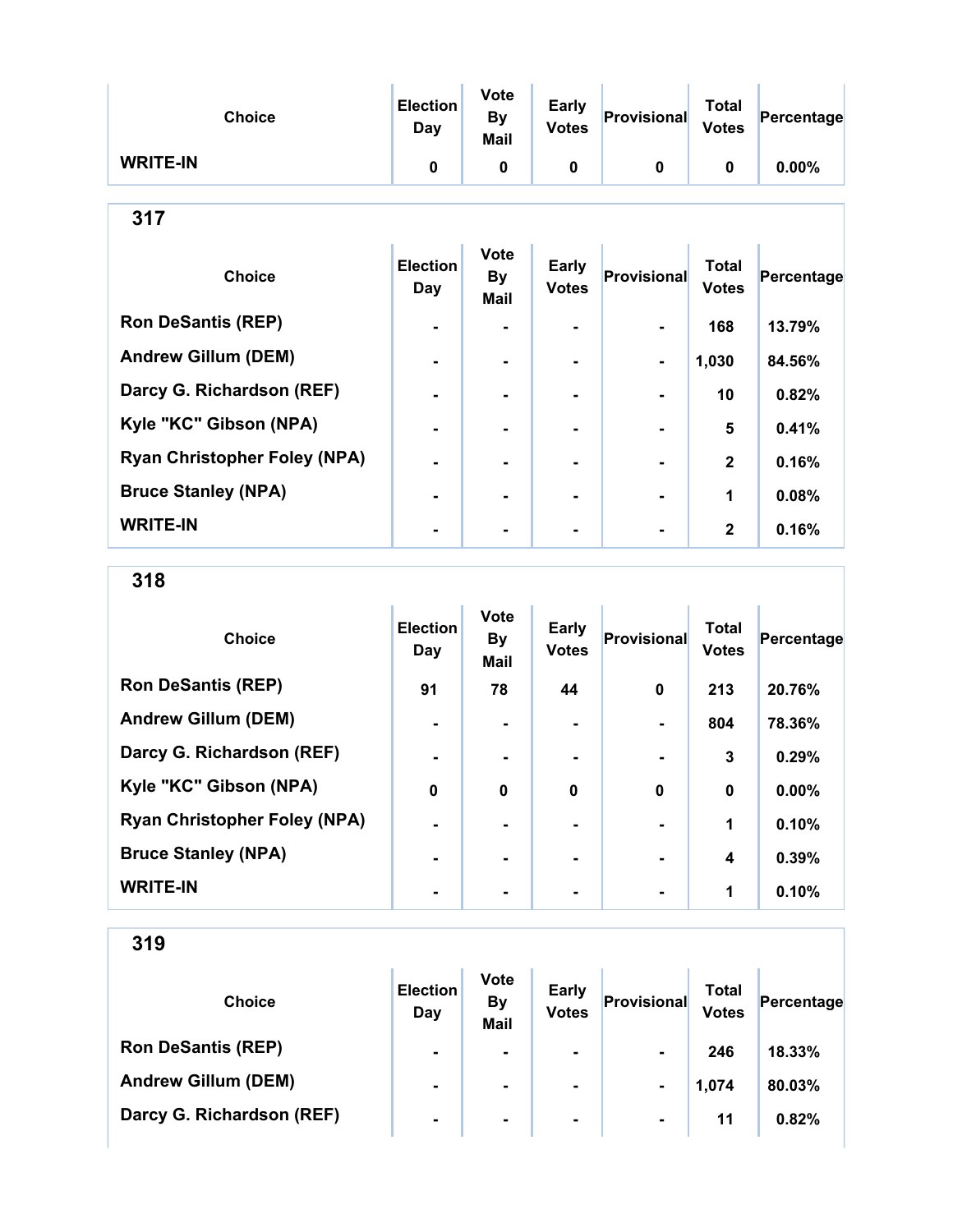| <b>Choice</b>                       | <b>Election</b><br>Day | <b>Vote</b><br><b>By</b><br><b>Mail</b> | <b>Early</b><br><b>Votes</b> | Provisional    | Total<br><b>Votes</b> | Percentage |
|-------------------------------------|------------------------|-----------------------------------------|------------------------------|----------------|-----------------------|------------|
| Kyle "KC" Gibson (NPA)              | $\blacksquare$         | $\blacksquare$                          | $\blacksquare$               | $\blacksquare$ | 4                     | 0.30%      |
| <b>Ryan Christopher Foley (NPA)</b> | $\blacksquare$         |                                         | $\blacksquare$               | $\blacksquare$ | 3                     | 0.22%      |
| <b>Bruce Stanley (NPA)</b>          | $\blacksquare$         |                                         | ۰.                           | $\blacksquare$ | 3                     | 0.22%      |
| <b>WRITE-IN</b>                     | $\blacksquare$         |                                         | $\blacksquare$               | $\blacksquare$ | 1                     | 0.07%      |

| <b>Choice</b>                       | <b>Election</b><br>Day | Vote<br><b>By</b><br>Mail | <b>Early</b><br><b>Votes</b> | Provisional    | <b>Total</b><br><b>Votes</b> | Percentage |
|-------------------------------------|------------------------|---------------------------|------------------------------|----------------|------------------------------|------------|
| <b>Ron DeSantis (REP)</b>           | 21                     | 33                        | 25                           | $\mathbf 0$    | 79                           | 4.30%      |
| <b>Andrew Gillum (DEM)</b>          | $\blacksquare$         |                           |                              | $\blacksquare$ | 1,748                        | 95.05%     |
| Darcy G. Richardson (REF)           | $\blacksquare$         | ۰.                        | ۰.                           |                | $\boldsymbol{4}$             | 0.22%      |
| Kyle "KC" Gibson (NPA)              | $\blacksquare$         |                           |                              |                | $\mathbf{2}$                 | 0.11%      |
| <b>Ryan Christopher Foley (NPA)</b> |                        |                           |                              |                | 1                            | 0.05%      |
| <b>Bruce Stanley (NPA)</b>          |                        |                           |                              |                | 4                            | 0.22%      |
| <b>WRITE-IN</b>                     | $\blacksquare$         | ۰                         | ۰                            | $\blacksquare$ | 1                            | 0.05%      |

325

| <b>Choice</b>                       | <b>Election</b><br>Day | <b>Vote</b><br><b>By</b><br>Mail | <b>Early</b><br><b>Votes</b> | Provisional    | <b>Total</b><br><b>Votes</b> | Percentage |
|-------------------------------------|------------------------|----------------------------------|------------------------------|----------------|------------------------------|------------|
| <b>Ron DeSantis (REP)</b>           | $\blacksquare$         |                                  |                              |                | 46                           | 2.50%      |
| <b>Andrew Gillum (DEM)</b>          | $\blacksquare$         |                                  | ۰                            | $\blacksquare$ | 1,789                        | 97.07%     |
| Darcy G. Richardson (REF)           | $\blacksquare$         | $\blacksquare$                   | $\blacksquare$               | $\blacksquare$ | 4                            | 0.22%      |
| Kyle "KC" Gibson (NPA)              |                        |                                  |                              |                | $\mathbf 2$                  | 0.11%      |
| <b>Ryan Christopher Foley (NPA)</b> | $\blacksquare$         |                                  | ۰.                           | $\blacksquare$ | 1                            | 0.05%      |
| <b>Bruce Stanley (NPA)</b>          |                        |                                  |                              | $\blacksquare$ | 1                            | 0.05%      |
| <b>WRITE-IN</b>                     | 0                      | $\bf{0}$                         | 0                            | $\bf{0}$       | $\bf{0}$                     | 0.00%      |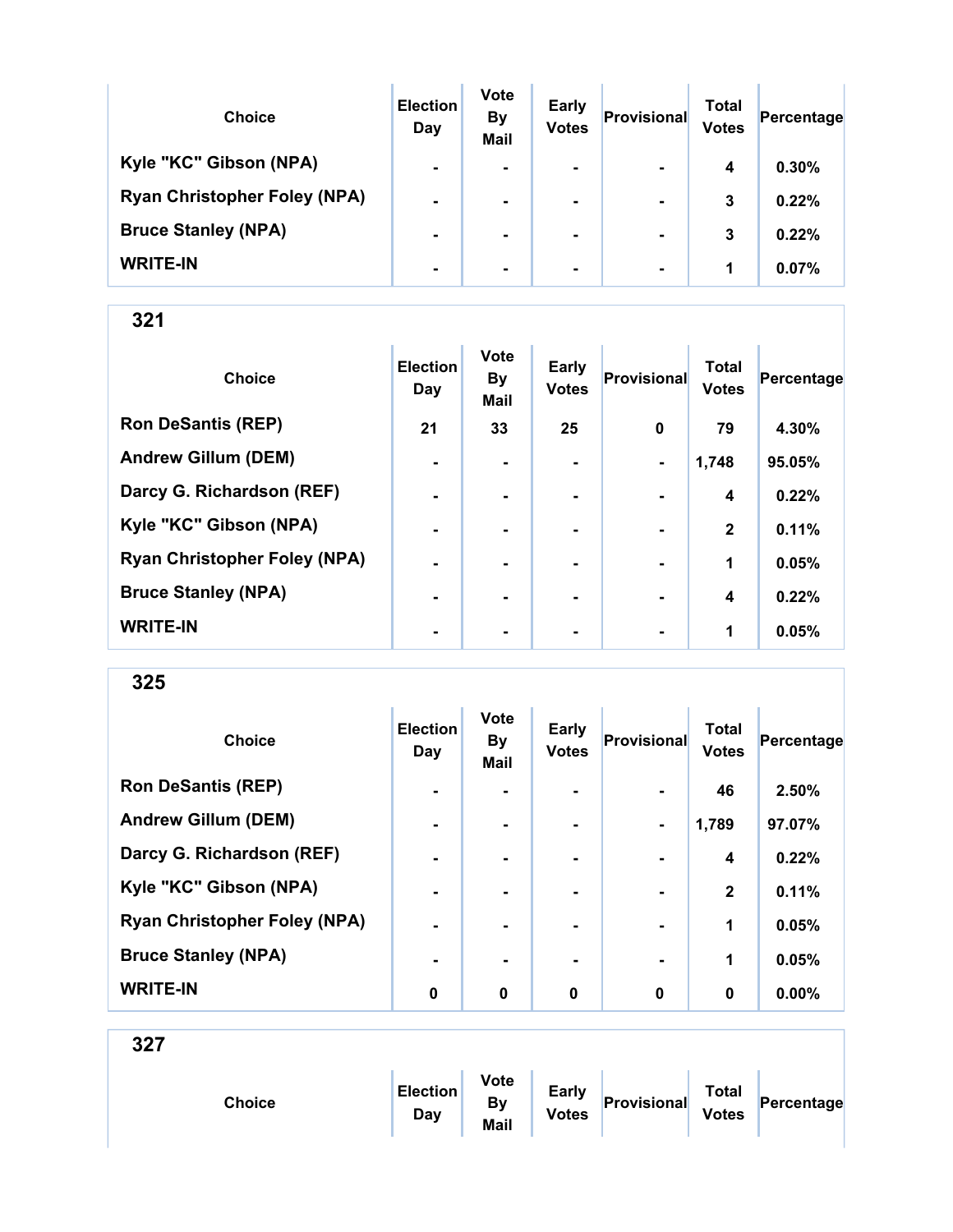| <b>Choice</b>                       | <b>Election</b><br>Day | <b>Vote</b><br><b>By</b><br><b>Mail</b> | <b>Early</b><br><b>Votes</b> | <b>Provisional</b> | <b>Total</b><br><b>Votes</b> | Percentage |
|-------------------------------------|------------------------|-----------------------------------------|------------------------------|--------------------|------------------------------|------------|
| <b>Ron DeSantis (REP)</b>           | 58                     | 47                                      | 33                           | 0                  | 138                          | 7.30%      |
| <b>Andrew Gillum (DEM)</b>          |                        |                                         |                              | ۰.                 | 1,742                        | 92.17%     |
| Darcy G. Richardson (REF)           | $\blacksquare$         |                                         | $\blacksquare$               | ۰.                 | 6                            | 0.32%      |
| Kyle "KC" Gibson (NPA)              | $\blacksquare$         |                                         |                              |                    | 1                            | 0.05%      |
| <b>Ryan Christopher Foley (NPA)</b> | $\mathbf 0$            | $\bf{0}$                                | $\bf{0}$                     | $\bf{0}$           | $\boldsymbol{0}$             | $0.00\%$   |
| <b>Bruce Stanley (NPA)</b>          |                        |                                         | -                            |                    | $\mathbf{2}$                 | 0.11%      |
| <b>WRITE-IN</b>                     |                        |                                         |                              |                    | 1                            | 0.05%      |

| <b>Choice</b>                       | <b>Election</b><br>Day | <b>Vote</b><br><b>By</b><br><b>Mail</b> | Early<br><b>Votes</b> | Provisional    | <b>Total</b><br><b>Votes</b> | Percentage |
|-------------------------------------|------------------------|-----------------------------------------|-----------------------|----------------|------------------------------|------------|
| <b>Ron DeSantis (REP)</b>           | 55                     | 69                                      | 58                    | $\mathbf 0$    | 182                          | 9.07%      |
| <b>Andrew Gillum (DEM)</b>          | 571                    | 588                                     | 648                   | 0              | 1,807                        | 90.03%     |
| Darcy G. Richardson (REF)           | ۰                      |                                         |                       |                | $\mathbf{2}$                 | 0.10%      |
| Kyle "KC" Gibson (NPA)              | $\blacksquare$         | $\blacksquare$                          | ۰                     | $\blacksquare$ | 11                           | 0.55%      |
| <b>Ryan Christopher Foley (NPA)</b> | $\blacksquare$         | ۰.                                      |                       | $\blacksquare$ | 4                            | 0.20%      |
| <b>Bruce Stanley (NPA)</b>          |                        |                                         |                       | $\blacksquare$ | 1                            | 0.05%      |
| <b>WRITE-IN</b>                     | 0                      | 0                                       | 0                     | 0              | 0                            | $0.00\%$   |

| <b>Choice</b>                       | <b>Election</b><br>Day | <b>Vote</b><br><b>By</b><br><b>Mail</b> | <b>Early</b><br><b>Votes</b> | <b>Provisional</b> | <b>Total</b><br><b>Votes</b> | Percentage |
|-------------------------------------|------------------------|-----------------------------------------|------------------------------|--------------------|------------------------------|------------|
| <b>Ron DeSantis (REP)</b>           | 149                    | 50                                      | 48                           | $\bf{0}$           | 247                          | 27.69%     |
| <b>Andrew Gillum (DEM)</b>          | ۰                      | $\blacksquare$                          | ۰                            | $\blacksquare$     | 632                          | 70.85%     |
| Darcy G. Richardson (REF)           | ۰                      | $\blacksquare$                          | ۰                            | $\blacksquare$     | 10                           | 1.12%      |
| Kyle "KC" Gibson (NPA)              | $\bf{0}$               | $\bf{0}$                                | $\bf{0}$                     | $\mathbf 0$        | $\mathbf 0$                  | $0.00\%$   |
| <b>Ryan Christopher Foley (NPA)</b> | $\blacksquare$         | $\blacksquare$                          | ۰.                           | $\blacksquare$     | $\mathbf{2}$                 | 0.22%      |
| <b>Bruce Stanley (NPA)</b>          | $\blacksquare$         | $\blacksquare$                          |                              | $\blacksquare$     | 1                            | 0.11%      |
| <b>WRITE-IN</b>                     | $\bf{0}$               | 0                                       | $\bf{0}$                     | $\mathbf 0$        | 0                            | 0.00%      |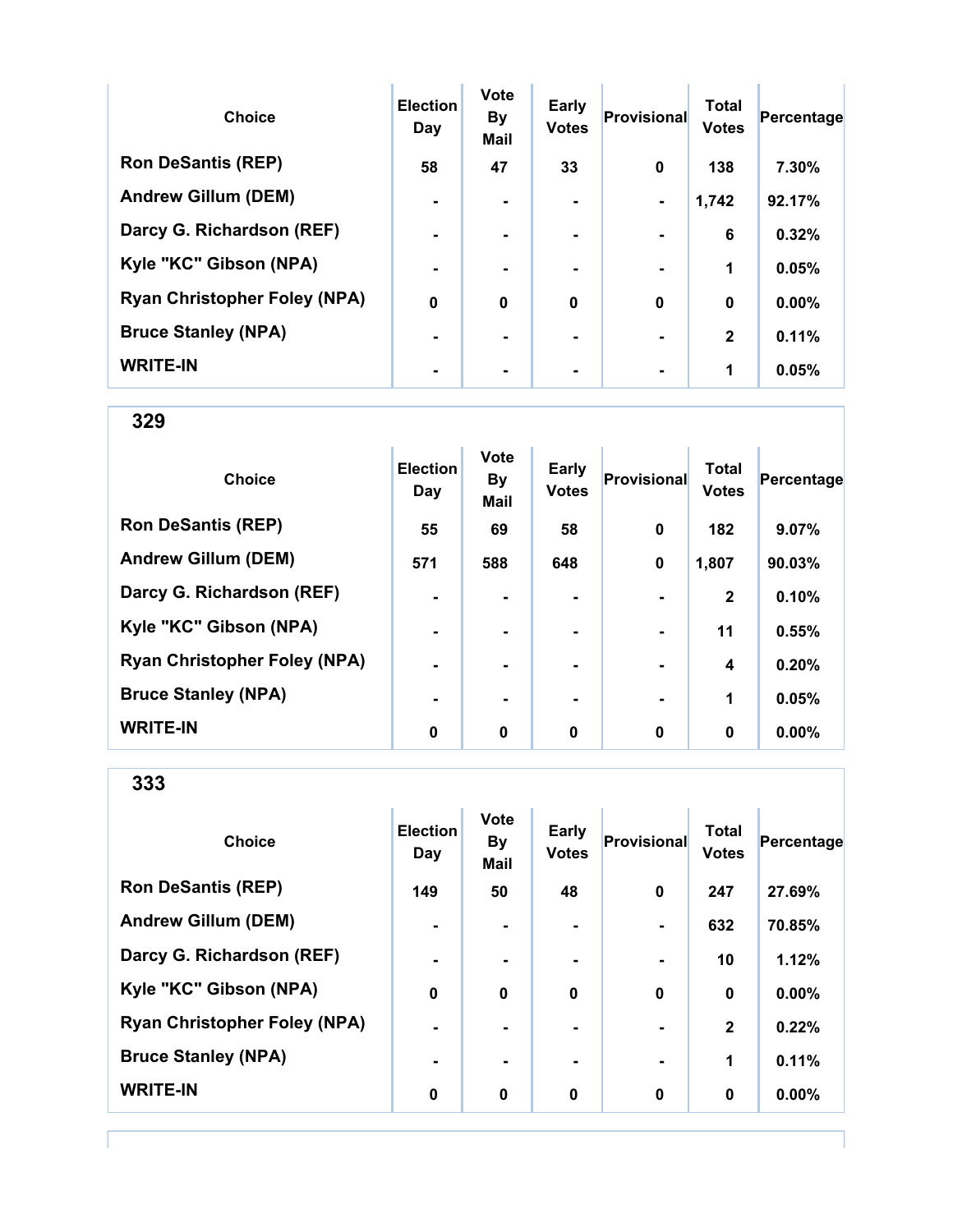| <b>Choice</b>                       | <b>Election</b><br>Day | <b>Vote</b><br><b>By</b><br><b>Mail</b> | <b>Early</b><br><b>Votes</b> | <b>Provisional</b> | <b>Total</b><br><b>Votes</b> | Percentage |
|-------------------------------------|------------------------|-----------------------------------------|------------------------------|--------------------|------------------------------|------------|
| <b>Ron DeSantis (REP)</b>           | 97                     | 76                                      | 58                           | 0                  | 231                          | 24.76%     |
| <b>Andrew Gillum (DEM)</b>          | $\blacksquare$         | $\blacksquare$                          |                              |                    | 686                          | 73.53%     |
| Darcy G. Richardson (REF)           | $\blacksquare$         | ۰.                                      |                              |                    | 8                            | 0.86%      |
| Kyle "KC" Gibson (NPA)              |                        |                                         |                              |                    | $\mathbf{2}$                 | 0.21%      |
| <b>Ryan Christopher Foley (NPA)</b> | $\blacksquare$         |                                         |                              |                    | $\mathbf{2}$                 | 0.21%      |
| <b>Bruce Stanley (NPA)</b>          | $\blacksquare$         | $\blacksquare$                          |                              | $\blacksquare$     | 1                            | 0.11%      |
| <b>WRITE-IN</b>                     | $\blacksquare$         |                                         | ۰                            |                    | 3                            | 0.32%      |

| <b>Choice</b>                       | <b>Election</b><br>Day | <b>Vote</b><br><b>By</b><br><b>Mail</b> | <b>Early</b><br><b>Votes</b> | Provisional | <b>Total</b><br><b>Votes</b> | Percentage |
|-------------------------------------|------------------------|-----------------------------------------|------------------------------|-------------|------------------------------|------------|
| <b>Ron DeSantis (REP)</b>           | 51                     | 37                                      | 27                           | 0           | 115                          | 13.97%     |
| <b>Andrew Gillum (DEM)</b>          | -                      |                                         |                              |             | 697                          | 84.69%     |
| Darcy G. Richardson (REF)           | $\blacksquare$         |                                         | ۰.                           |             | 7                            | 0.85%      |
| Kyle "KC" Gibson (NPA)              | $\blacksquare$         |                                         | ۰.                           |             | 1                            | 0.12%      |
| <b>Ryan Christopher Foley (NPA)</b> | $\blacksquare$         |                                         | ۰.                           |             | 1                            | 0.12%      |
| <b>Bruce Stanley (NPA)</b>          |                        |                                         |                              |             | 1                            | 0.12%      |
| <b>WRITE-IN</b>                     |                        |                                         |                              |             | 1                            | 0.12%      |

| <b>Choice</b>                       | <b>Election</b><br>Day | <b>Vote</b><br><b>By</b><br><b>Mail</b> | <b>Early</b><br><b>Votes</b> | Provisional    | Total<br><b>Votes</b> | Percentage |
|-------------------------------------|------------------------|-----------------------------------------|------------------------------|----------------|-----------------------|------------|
| <b>Ron DeSantis (REP)</b>           | 57                     | 89                                      | 29                           | 0              | 175                   | 20.54%     |
| <b>Andrew Gillum (DEM)</b>          | $\blacksquare$         |                                         | ۰.                           |                | 668                   | 78.40%     |
| Darcy G. Richardson (REF)           | $\blacksquare$         | $\blacksquare$                          | $\blacksquare$               |                | 3                     | 0.35%      |
| Kyle "KC" Gibson (NPA)              | $\blacksquare$         |                                         | ۰.                           | $\blacksquare$ | $\mathbf{2}$          | 0.23%      |
| <b>Ryan Christopher Foley (NPA)</b> | $\blacksquare$         |                                         | ۰.                           |                | 1                     | 0.12%      |
| <b>Bruce Stanley (NPA)</b>          | ۰                      | ۰                                       | ۰                            | $\blacksquare$ | $\mathbf{2}$          | 0.23%      |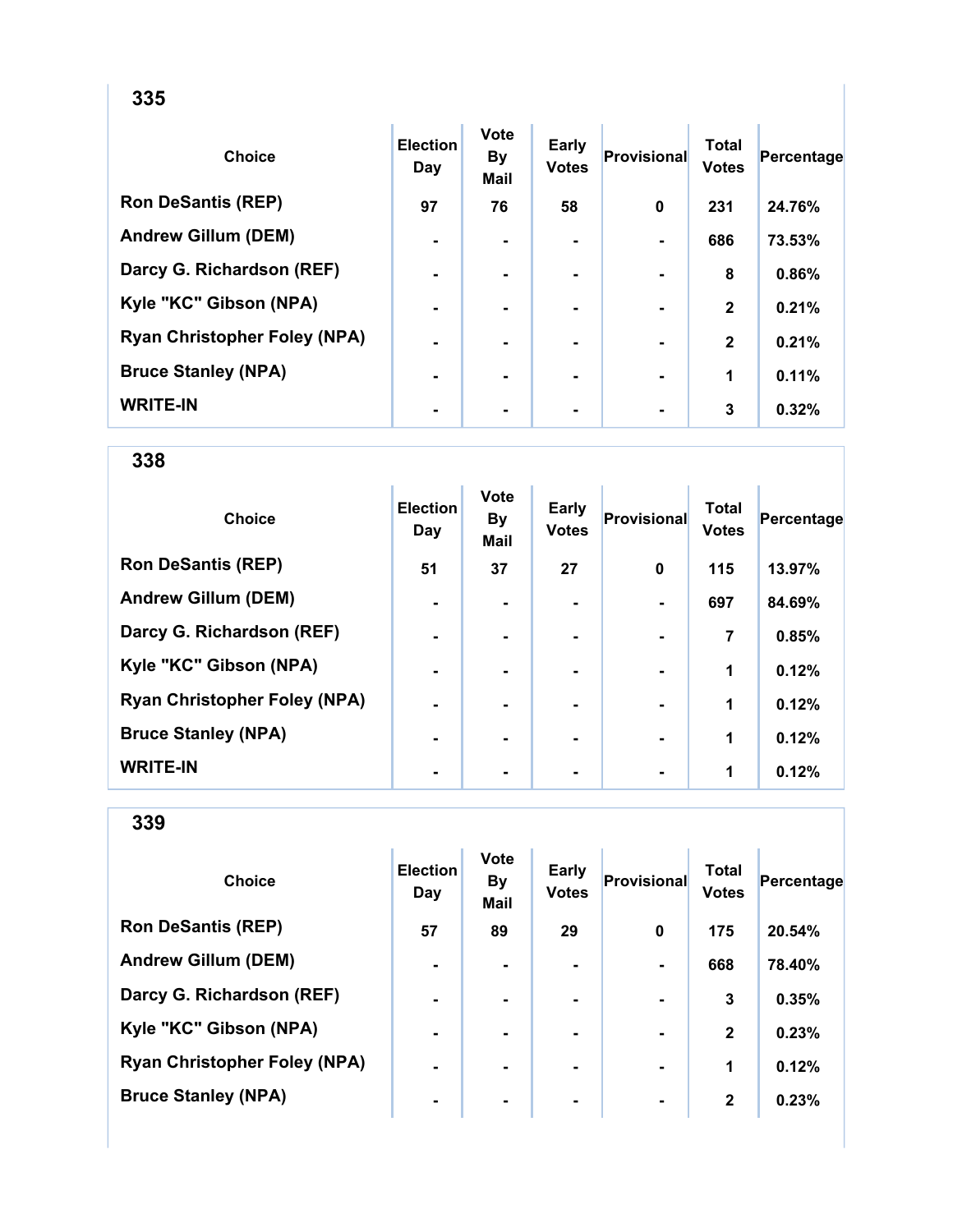| <b>Choice</b>   | <b>Election</b><br>Day | <b>Vote</b><br><b>By</b><br><b>Mail</b> | <b>Early</b><br><b>Votes</b> | Provisional    | <b>Total</b><br><b>Votes</b> | Percentage |
|-----------------|------------------------|-----------------------------------------|------------------------------|----------------|------------------------------|------------|
| <b>WRITE-IN</b> |                        | $\blacksquare$                          | ۰                            | $\blacksquare$ |                              | 0.12%      |

| <b>Choice</b>                       | <b>Election</b><br>Day | <b>Vote</b><br><b>By</b><br><b>Mail</b> | Early<br><b>Votes</b> | <b>Provisional</b> | <b>Total</b><br><b>Votes</b> | Percentage |
|-------------------------------------|------------------------|-----------------------------------------|-----------------------|--------------------|------------------------------|------------|
| <b>Ron DeSantis (REP)</b>           | 117                    | 119                                     | 90                    | 0                  | 326                          | 15.21%     |
| <b>Andrew Gillum (DEM)</b>          | $\blacksquare$         |                                         | $\blacksquare$        | ۰.                 | 1,788                        | 83.40%     |
| Darcy G. Richardson (REF)           | $\blacksquare$         |                                         |                       | $\blacksquare$     | 11                           | 0.51%      |
| Kyle "KC" Gibson (NPA)              | $\blacksquare$         |                                         |                       |                    | 9                            | 0.42%      |
| <b>Ryan Christopher Foley (NPA)</b> |                        |                                         |                       |                    | 5                            | 0.23%      |
| <b>Bruce Stanley (NPA)</b>          |                        |                                         |                       |                    | 5                            | 0.23%      |
| <b>WRITE-IN</b>                     | 0                      | $\bf{0}$                                | 0                     | $\bf{0}$           | $\bf{0}$                     | $0.00\%$   |

342

| <b>Choice</b>                       | <b>Election</b><br>Day | <b>Vote</b><br><b>By</b><br><b>Mail</b> | Early<br><b>Votes</b> | <b>Provisional</b> | <b>Total</b><br><b>Votes</b> | Percentage |
|-------------------------------------|------------------------|-----------------------------------------|-----------------------|--------------------|------------------------------|------------|
| <b>Ron DeSantis (REP)</b>           | 98                     | 160                                     | 94                    | $\bf{0}$           | 352                          | 21.01%     |
| <b>Andrew Gillum (DEM)</b>          | $\blacksquare$         |                                         |                       | $\blacksquare$     | 1,295                        | 77.31%     |
| Darcy G. Richardson (REF)           | -                      |                                         |                       |                    | 10                           | 0.60%      |
| Kyle "KC" Gibson (NPA)              | $\blacksquare$         | -                                       | ۰.                    | $\blacksquare$     | $\mathbf{2}$                 | 0.12%      |
| <b>Ryan Christopher Foley (NPA)</b> | $\blacksquare$         |                                         |                       |                    | 8                            | 0.48%      |
| <b>Bruce Stanley (NPA)</b>          | $\blacksquare$         |                                         |                       |                    | 6                            | 0.36%      |
| <b>WRITE-IN</b>                     |                        |                                         |                       | $\blacksquare$     | $\mathbf{2}$                 | 0.12%      |

| <b>Choice</b>              | <b>Election</b><br>Day | <b>Vote</b><br><b>By</b><br><b>Mail</b> | <b>Early</b><br><b>Votes</b> | Provisional    | Total<br><b>Votes</b> | Percentage |
|----------------------------|------------------------|-----------------------------------------|------------------------------|----------------|-----------------------|------------|
| <b>Ron DeSantis (REP)</b>  | 103                    | 81                                      | 81                           | 0              | 265                   | 24.86%     |
| <b>Andrew Gillum (DEM)</b> | $\blacksquare$         | $\blacksquare$                          | $\blacksquare$               | $\blacksquare$ | 790                   | 74.11%     |
| Darcy G. Richardson (REF)  | $\blacksquare$         | ۰                                       | $\blacksquare$               | $\blacksquare$ | 5                     | 0.47%      |
|                            |                        |                                         |                              |                |                       |            |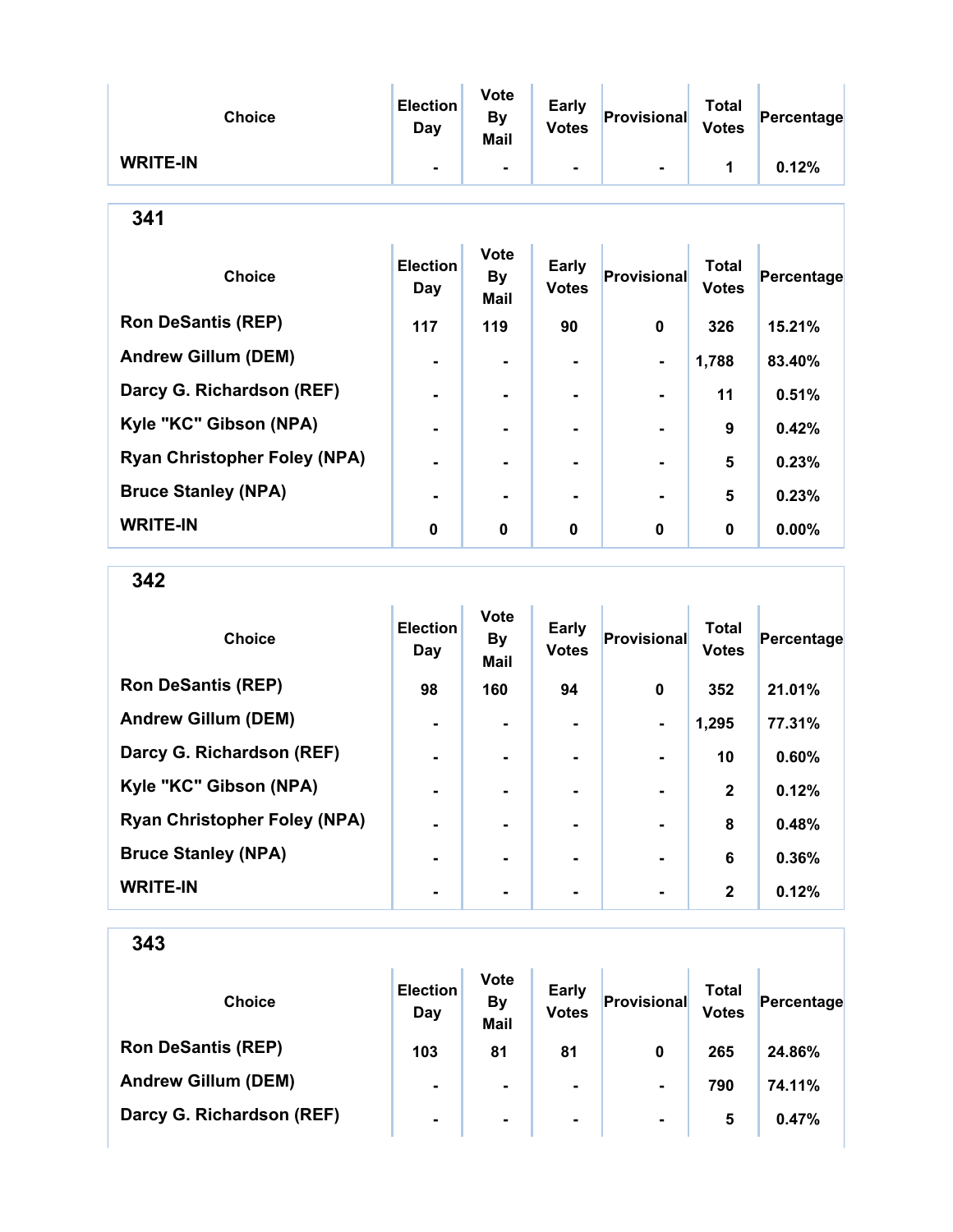| <b>Choice</b>                       | <b>Election</b><br>Day | <b>Vote</b><br><b>By</b><br><b>Mail</b> | <b>Early</b><br><b>Votes</b> | Provisional    | Total<br><b>Votes</b> | Percentage |
|-------------------------------------|------------------------|-----------------------------------------|------------------------------|----------------|-----------------------|------------|
| Kyle "KC" Gibson (NPA)              | $\blacksquare$         |                                         | $\blacksquare$               | $\blacksquare$ | 3                     | 0.28%      |
| <b>Ryan Christopher Foley (NPA)</b> | 0                      | 0                                       | 0                            | 0              | 0                     | $0.00\%$   |
| <b>Bruce Stanley (NPA)</b>          | $\blacksquare$         |                                         |                              | $\blacksquare$ | 3                     | 0.28%      |
| <b>WRITE-IN</b>                     | 0                      | 0                                       | 0                            | 0              | 0                     | $0.00\%$   |

| <b>Choice</b>                       | <b>Election</b><br>Day | <b>Vote</b><br><b>By</b><br>Mail | <b>Early</b><br><b>Votes</b> | Provisional    | <b>Total</b><br><b>Votes</b> | Percentage |
|-------------------------------------|------------------------|----------------------------------|------------------------------|----------------|------------------------------|------------|
| <b>Ron DeSantis (REP)</b>           | 48                     | 60                               | 34                           | $\mathbf 0$    | 142                          | 11.50%     |
| <b>Andrew Gillum (DEM)</b>          | $\blacksquare$         |                                  |                              | $\blacksquare$ | 1,077                        | 87.21%     |
| Darcy G. Richardson (REF)           | $\blacksquare$         | $\blacksquare$                   | ۰.                           | $\blacksquare$ | 8                            | 0.65%      |
| Kyle "KC" Gibson (NPA)              | $\blacksquare$         | $\blacksquare$                   |                              | $\blacksquare$ | 4                            | 0.32%      |
| <b>Ryan Christopher Foley (NPA)</b> | ۰                      |                                  |                              |                | 3                            | 0.24%      |
| <b>Bruce Stanley (NPA)</b>          | $\blacksquare$         |                                  |                              |                | 1                            | 0.08%      |
| <b>WRITE-IN</b>                     | 0                      | $\bf{0}$                         | $\bf{0}$                     | $\mathbf 0$    | $\bf{0}$                     | $0.00\%$   |

345

| <b>Choice</b>                       | <b>Election</b><br>Day | <b>Vote</b><br><b>By</b><br><b>Mail</b> | <b>Early</b><br><b>Votes</b> | Provisional    | <b>Total</b><br><b>Votes</b> | Percentage |
|-------------------------------------|------------------------|-----------------------------------------|------------------------------|----------------|------------------------------|------------|
| <b>Ron DeSantis (REP)</b>           | 126                    | 146                                     | 91                           | $\mathbf{0}$   | 363                          | 25.58%     |
| <b>Andrew Gillum (DEM)</b>          | $\blacksquare$         | ۰                                       | ۰                            | $\blacksquare$ | 1,026                        | 72.30%     |
| Darcy G. Richardson (REF)           | $\blacksquare$         | ۰.                                      | ۰.                           |                | 8                            | 0.56%      |
| Kyle "KC" Gibson (NPA)              | $\blacksquare$         |                                         | ۰.                           |                | 10                           | 0.70%      |
| <b>Ryan Christopher Foley (NPA)</b> | $\blacksquare$         |                                         | ۰.                           | $\blacksquare$ | 3                            | 0.21%      |
| <b>Bruce Stanley (NPA)</b>          | $\blacksquare$         |                                         |                              | $\blacksquare$ | 8                            | 0.56%      |
| <b>WRITE-IN</b>                     | $\blacksquare$         |                                         |                              | $\blacksquare$ | 1                            | 0.07%      |

346

Choice

|  | <b>Election</b><br>Dav | <b>Vote</b><br>B٧<br>Mail | <b>Early</b><br><b>Votes</b> | Provisional | Total<br><b>Votes</b> | Percentage |
|--|------------------------|---------------------------|------------------------------|-------------|-----------------------|------------|
|--|------------------------|---------------------------|------------------------------|-------------|-----------------------|------------|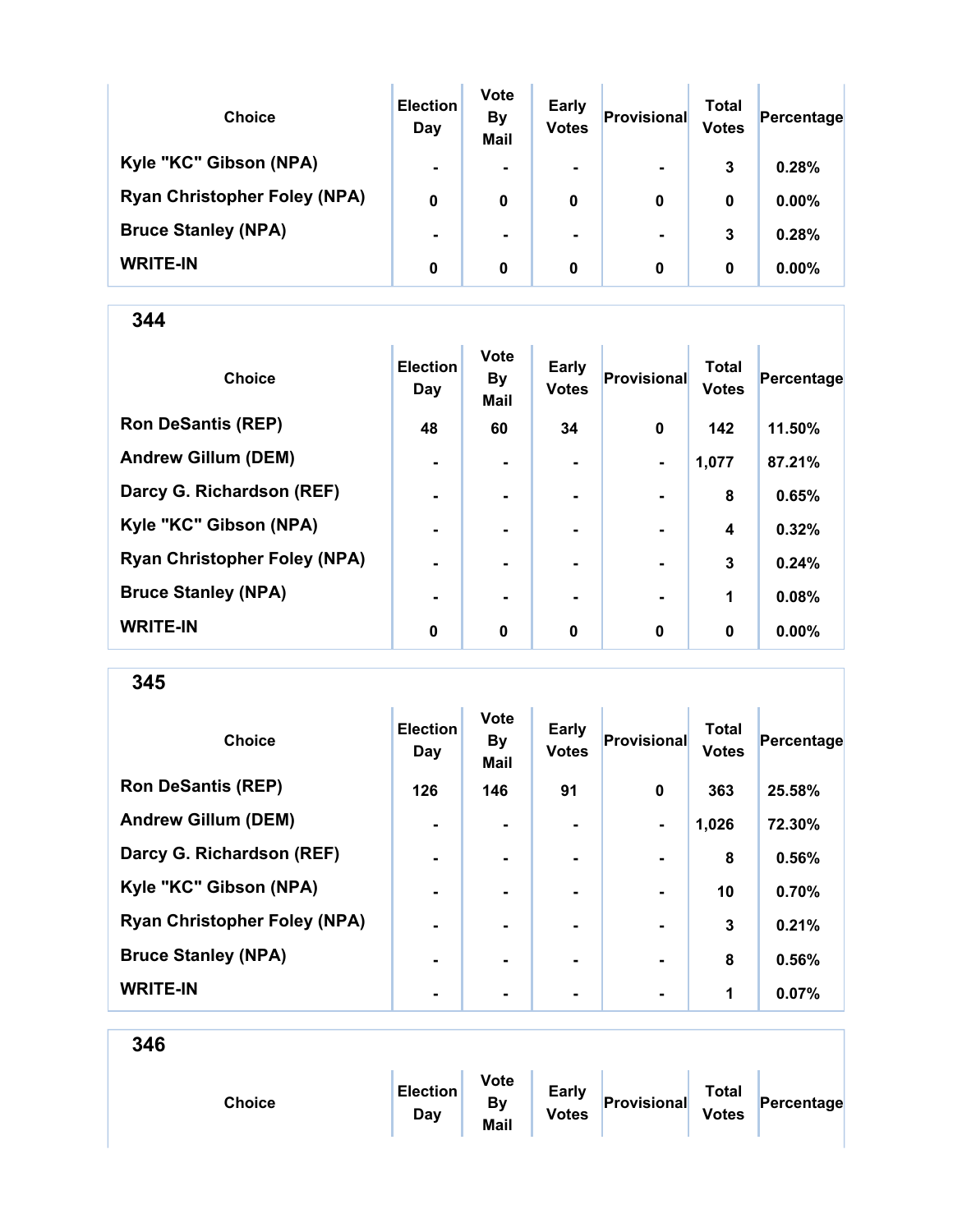| <b>Choice</b>                       | <b>Election</b><br>Day | <b>Vote</b><br><b>By</b><br><b>Mail</b> | <b>Early</b><br><b>Votes</b> | <b>Provisional</b> | <b>Total</b><br><b>Votes</b> | Percentage |
|-------------------------------------|------------------------|-----------------------------------------|------------------------------|--------------------|------------------------------|------------|
| <b>Ron DeSantis (REP)</b>           |                        |                                         | ۰.                           | $\blacksquare$     | $\mathbf{2}$                 | 5.56%      |
| <b>Andrew Gillum (DEM)</b>          | 13                     | $\bf{0}$                                | 21                           | $\bf{0}$           | 34                           | 94.44%     |
| Darcy G. Richardson (REF)           | $\mathbf 0$            | 0                                       | $\mathbf 0$                  | $\bf{0}$           | $\mathbf 0$                  | 0.00%      |
| Kyle "KC" Gibson (NPA)              | $\mathbf 0$            | 0                                       | $\mathbf 0$                  | 0                  | 0                            | 0.00%      |
| <b>Ryan Christopher Foley (NPA)</b> | $\mathbf 0$            | $\mathbf 0$                             | $\mathbf 0$                  | $\bf{0}$           | $\mathbf 0$                  | 0.00%      |
| <b>Bruce Stanley (NPA)</b>          | 0                      | 0                                       | 0                            | $\bf{0}$           | $\bf{0}$                     | $0.00\%$   |
| <b>WRITE-IN</b>                     | 0                      | 0                                       | 0                            | $\bf{0}$           | $\bf{0}$                     | $0.00\%$   |

| <b>Choice</b>                       | <b>Election</b><br>Day | <b>Vote</b><br><b>By</b><br><b>Mail</b> | <b>Early</b><br><b>Votes</b> | Provisional    | <b>Total</b><br><b>Votes</b> | Percentage |
|-------------------------------------|------------------------|-----------------------------------------|------------------------------|----------------|------------------------------|------------|
| <b>Ron DeSantis (REP)</b>           | $\blacksquare$         |                                         |                              |                | 282                          | 17.57%     |
| <b>Andrew Gillum (DEM)</b>          | $\blacksquare$         |                                         |                              | $\blacksquare$ | 1,295                        | 80.69%     |
| Darcy G. Richardson (REF)           | $\blacksquare$         |                                         |                              |                | 11                           | 0.69%      |
| Kyle "KC" Gibson (NPA)              | ٠                      |                                         |                              |                | 5                            | 0.31%      |
| <b>Ryan Christopher Foley (NPA)</b> | $\blacksquare$         |                                         | ۰                            |                | 6                            | 0.37%      |
| <b>Bruce Stanley (NPA)</b>          | $\blacksquare$         |                                         | ۰.                           |                | $5\phantom{1}$               | 0.31%      |
| <b>WRITE-IN</b>                     | ٠                      |                                         |                              |                | 1                            | 0.06%      |

| <b>Choice</b>                       | <b>Election</b><br>Day | <b>Vote</b><br><b>By</b><br><b>Mail</b> | Early<br><b>Votes</b> | <b>Provisional</b> | <b>Total</b><br><b>Votes</b> | Percentage |
|-------------------------------------|------------------------|-----------------------------------------|-----------------------|--------------------|------------------------------|------------|
| <b>Ron DeSantis (REP)</b>           | $\blacksquare$         |                                         | $\blacksquare$        | $\blacksquare$     | 241                          | 18.24%     |
| <b>Andrew Gillum (DEM)</b>          | $\blacksquare$         | ۰                                       | $\blacksquare$        | $\blacksquare$     | 1,065                        | 80.62%     |
| Darcy G. Richardson (REF)           | $\blacksquare$         | ۰.                                      | ۰.                    | $\blacksquare$     | 7                            | 0.53%      |
| Kyle "KC" Gibson (NPA)              | $\blacksquare$         |                                         |                       |                    | 5                            | 0.38%      |
| <b>Ryan Christopher Foley (NPA)</b> | 0                      | $\bf{0}$                                | 0                     | 0                  | 0                            | 0.00%      |
| <b>Bruce Stanley (NPA)</b>          | $\blacksquare$         |                                         | $\blacksquare$        |                    | $\mathbf{2}$                 | 0.15%      |
| <b>WRITE-IN</b>                     | $\blacksquare$         |                                         |                       | $\blacksquare$     | 1                            | 0.08%      |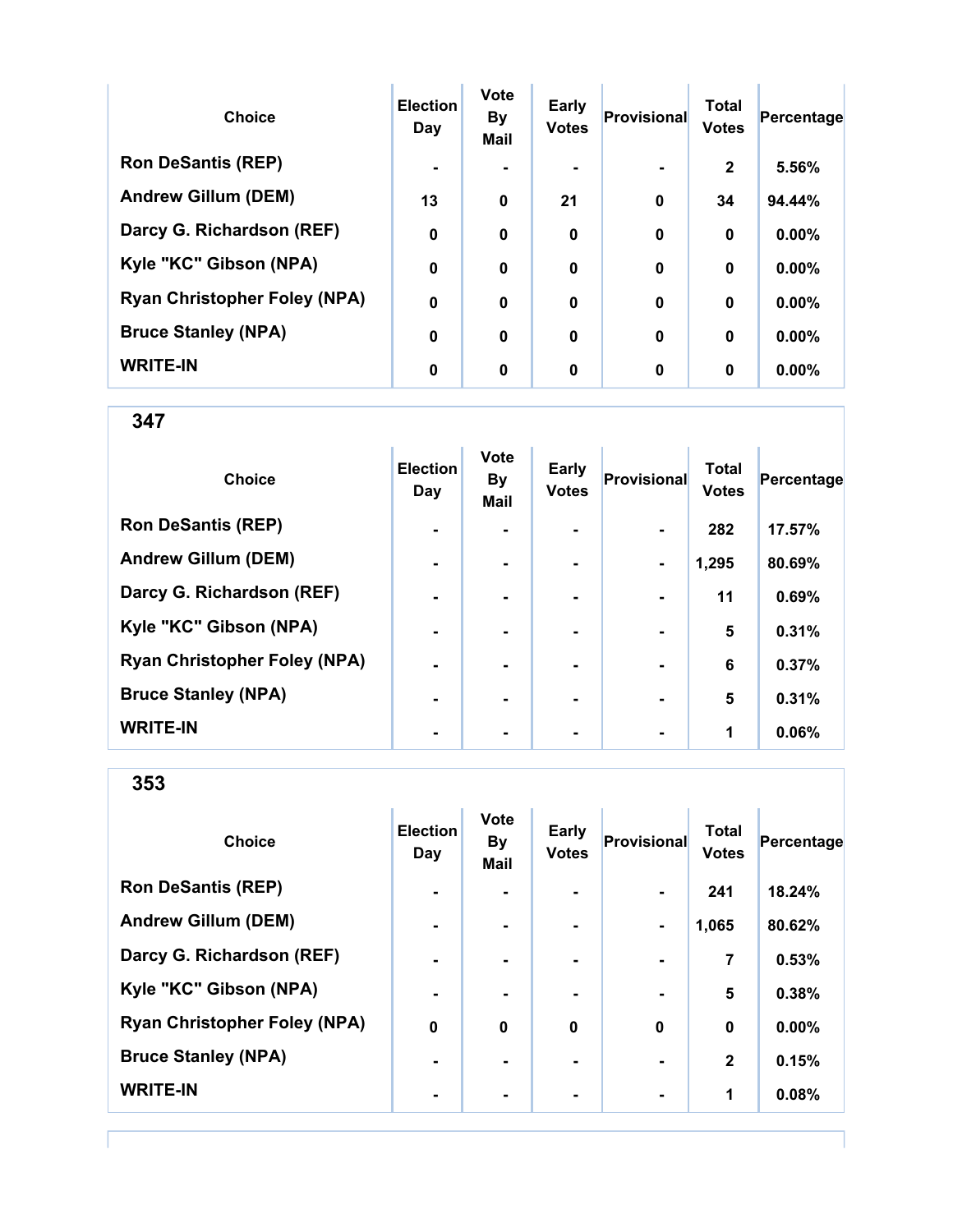| <b>Choice</b>                       | <b>Election</b><br>Day | <b>Vote</b><br><b>By</b><br>Mail | <b>Early</b><br><b>Votes</b> | <b>Provisional</b> | Total<br><b>Votes</b> | Percentage |
|-------------------------------------|------------------------|----------------------------------|------------------------------|--------------------|-----------------------|------------|
| <b>Ron DeSantis (REP)</b>           | 42                     | 56                               | 52                           | 0                  | 150                   | 41.55%     |
| <b>Andrew Gillum (DEM)</b>          | 68                     | 49                               | 93                           | $\mathbf 0$        | 210                   | 58.17%     |
| Darcy G. Richardson (REF)           | $\blacksquare$         |                                  |                              |                    | 1                     | 0.28%      |
| Kyle "KC" Gibson (NPA)              | $\mathbf 0$            | 0                                | 0                            | 0                  | $\bf{0}$              | 0.00%      |
| <b>Ryan Christopher Foley (NPA)</b> | $\mathbf 0$            | 0                                | $\mathbf 0$                  | 0                  | $\bf{0}$              | 0.00%      |
| <b>Bruce Stanley (NPA)</b>          | $\mathbf 0$            | 0                                | $\mathbf 0$                  | 0                  | $\bf{0}$              | 0.00%      |
| <b>WRITE-IN</b>                     | 0                      | $\mathbf 0$                      | $\mathbf 0$                  | 0                  | 0                     | $0.00\%$   |

| <b>Choice</b>                       | <b>Election</b><br>Day | <b>Vote</b><br><b>By</b><br><b>Mail</b> | <b>Early</b><br><b>Votes</b> | Provisional | <b>Total</b><br><b>Votes</b> | Percentage |
|-------------------------------------|------------------------|-----------------------------------------|------------------------------|-------------|------------------------------|------------|
| <b>Ron DeSantis (REP)</b>           | $\blacksquare$         |                                         |                              |             | 24                           | 11.94%     |
| <b>Andrew Gillum (DEM)</b>          | $\blacksquare$         |                                         |                              |             | 177                          | 88.06%     |
| Darcy G. Richardson (REF)           | $\mathbf 0$            | 0                                       | 0                            | $\bf{0}$    | $\bf{0}$                     | 0.00%      |
| Kyle "KC" Gibson (NPA)              | $\bf{0}$               | 0                                       | $\bf{0}$                     | $\bf{0}$    | $\bf{0}$                     | 0.00%      |
| <b>Ryan Christopher Foley (NPA)</b> | $\bf{0}$               | $\bf{0}$                                | $\boldsymbol{0}$             | $\bf{0}$    | $\bf{0}$                     | 0.00%      |
| <b>Bruce Stanley (NPA)</b>          | $\mathbf 0$            | $\bf{0}$                                | $\mathbf 0$                  | $\bf{0}$    | $\bf{0}$                     | 0.00%      |
| <b>WRITE-IN</b>                     | 0                      | 0                                       | 0                            | 0           | 0                            | $0.00\%$   |

| <b>Choice</b>                       | <b>Election</b><br>Day | <b>Vote</b><br><b>By</b><br><b>Mail</b> | Early<br><b>Votes</b> | <b>Provisional</b> | <b>Total</b><br><b>Votes</b> | Percentage |
|-------------------------------------|------------------------|-----------------------------------------|-----------------------|--------------------|------------------------------|------------|
| <b>Ron DeSantis (REP)</b>           | 181                    | 232                                     | 175                   | $\mathbf 0$        | 588                          | 44.34%     |
| <b>Andrew Gillum (DEM)</b>          | $\blacksquare$         |                                         |                       |                    | 729                          | 54.98%     |
| Darcy G. Richardson (REF)           | $\blacksquare$         | ۰.                                      | ۰                     | $\blacksquare$     | 5                            | 0.38%      |
| Kyle "KC" Gibson (NPA)              | $\blacksquare$         | ۰.                                      |                       |                    | 1                            | 0.08%      |
| <b>Ryan Christopher Foley (NPA)</b> | 0                      | $\mathbf 0$                             | 0                     | $\bf{0}$           | $\bf{0}$                     | $0.00\%$   |
| <b>Bruce Stanley (NPA)</b>          | $\blacksquare$         | ۰                                       | ۰                     | $\blacksquare$     | $\mathbf{2}$                 | 0.15%      |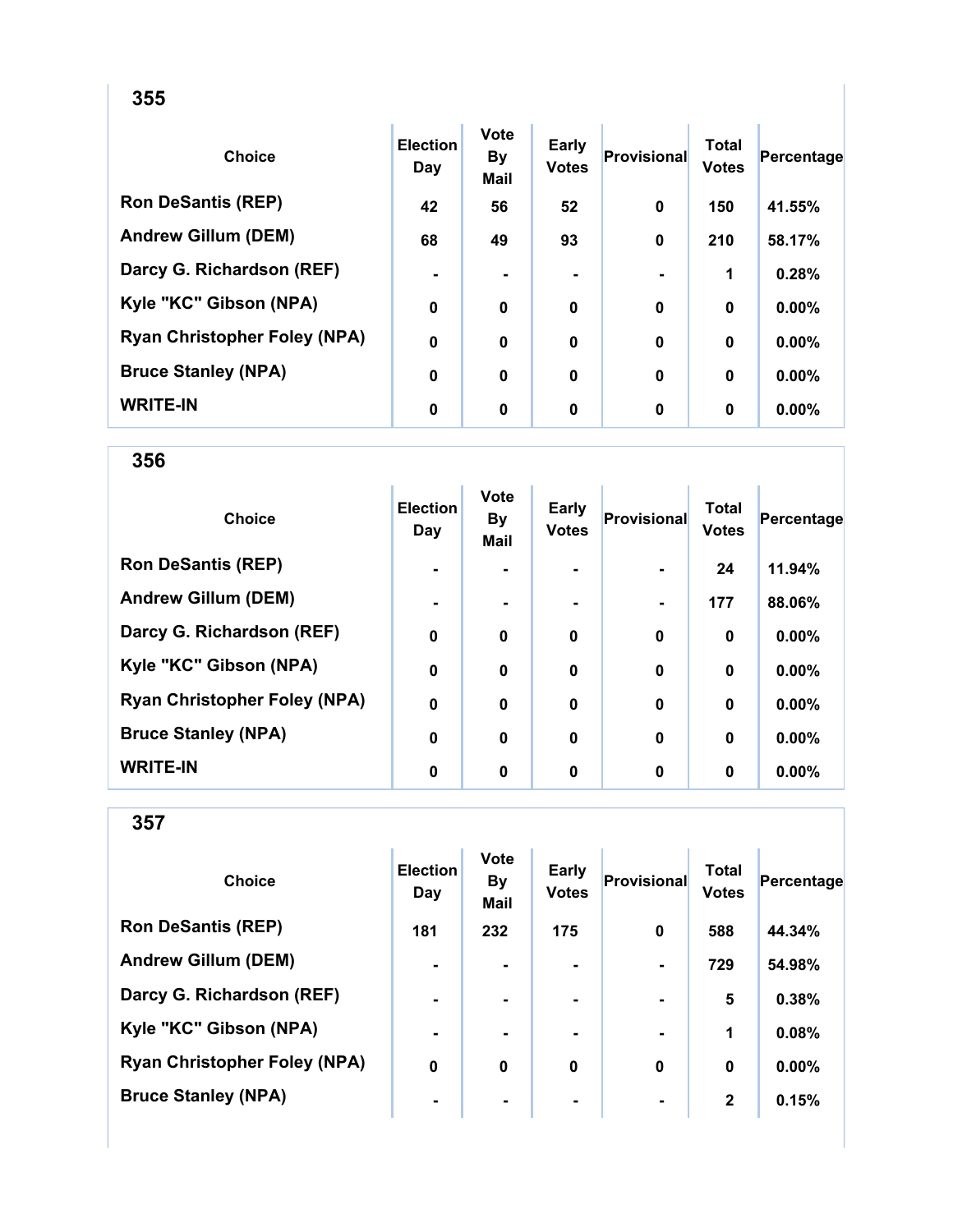| <b>Choice</b>   | <b>Election</b><br>Day   | <b>Vote</b><br>By<br><b>Mail</b> | <b>Early</b><br><b>Votes</b> | Provisional | <b>Total</b><br><b>Votes</b> | Percentage |
|-----------------|--------------------------|----------------------------------|------------------------------|-------------|------------------------------|------------|
| <b>WRITE-IN</b> | $\overline{\phantom{a}}$ | $\blacksquare$                   | ۰                            |             |                              | 0.08%      |

| <b>Choice</b>                       | <b>Election</b><br>Day | <b>Vote</b><br><b>By</b><br><b>Mail</b> | Early<br><b>Votes</b> | <b>Provisional</b> | <b>Total</b><br><b>Votes</b> | Percentage |
|-------------------------------------|------------------------|-----------------------------------------|-----------------------|--------------------|------------------------------|------------|
| <b>Ron DeSantis (REP)</b>           | $\blacksquare$         | ۰                                       | $\blacksquare$        | ۰.                 | 960                          | 41.74%     |
| <b>Andrew Gillum (DEM)</b>          | $\blacksquare$         | $\blacksquare$                          | $\blacksquare$        | ۰                  | 1,325                        | 57.61%     |
| Darcy G. Richardson (REF)           | $\blacksquare$         | ۰.                                      | $\blacksquare$        |                    | 9                            | 0.39%      |
| Kyle "KC" Gibson (NPA)              |                        |                                         |                       |                    | $\mathbf{2}$                 | 0.09%      |
| <b>Ryan Christopher Foley (NPA)</b> | 0                      | $\bf{0}$                                | $\mathbf 0$           | $\bf{0}$           | $\bf{0}$                     | 0.00%      |
| <b>Bruce Stanley (NPA)</b>          |                        |                                         | -                     |                    | $\mathbf{2}$                 | 0.09%      |
| <b>WRITE-IN</b>                     |                        |                                         |                       |                    | $\mathbf{2}$                 | 0.09%      |

359

| <b>Choice</b>                       | <b>Election</b><br>Day | <b>Vote</b><br><b>By</b><br><b>Mail</b> | <b>Early</b><br><b>Votes</b> | <b>Provisional</b> | <b>Total</b><br><b>Votes</b> | Percentage |
|-------------------------------------|------------------------|-----------------------------------------|------------------------------|--------------------|------------------------------|------------|
| <b>Ron DeSantis (REP)</b>           | 194                    | 288                                     | 237                          | $\bf{0}$           | 719                          | 36.06%     |
| <b>Andrew Gillum (DEM)</b>          |                        |                                         |                              | $\blacksquare$     | 1,264                        | 63.39%     |
| Darcy G. Richardson (REF)           | $\blacksquare$         |                                         | ۰.                           |                    | 5                            | 0.25%      |
| Kyle "KC" Gibson (NPA)              | $\blacksquare$         |                                         |                              |                    | 4                            | 0.20%      |
| <b>Ryan Christopher Foley (NPA)</b> | $\mathbf 0$            | 0                                       | $\bf{0}$                     | $\bf{0}$           | $\bf{0}$                     | 0.00%      |
| <b>Bruce Stanley (NPA)</b>          |                        |                                         |                              |                    | 1                            | 0.05%      |
| <b>WRITE-IN</b>                     |                        |                                         | ۰.                           |                    | 1                            | 0.05%      |

| <b>Choice</b>              | <b>Election</b><br>Day | <b>Vote</b><br><b>By</b><br><b>Mail</b> | <b>Early</b><br><b>Votes</b> | Provisional    | Total<br><b>Votes</b> | Percentage |
|----------------------------|------------------------|-----------------------------------------|------------------------------|----------------|-----------------------|------------|
| <b>Ron DeSantis (REP)</b>  | $\blacksquare$         | $\blacksquare$                          | $\blacksquare$               | $\blacksquare$ | 481                   | 39.65%     |
| <b>Andrew Gillum (DEM)</b> | 122                    | 255                                     | 351                          | 0              | 728                   | 60.02%     |
| Darcy G. Richardson (REF)  | $\blacksquare$         | $\blacksquare$                          | $\blacksquare$               | $\blacksquare$ | 1                     | 0.08%      |
|                            |                        |                                         |                              |                |                       |            |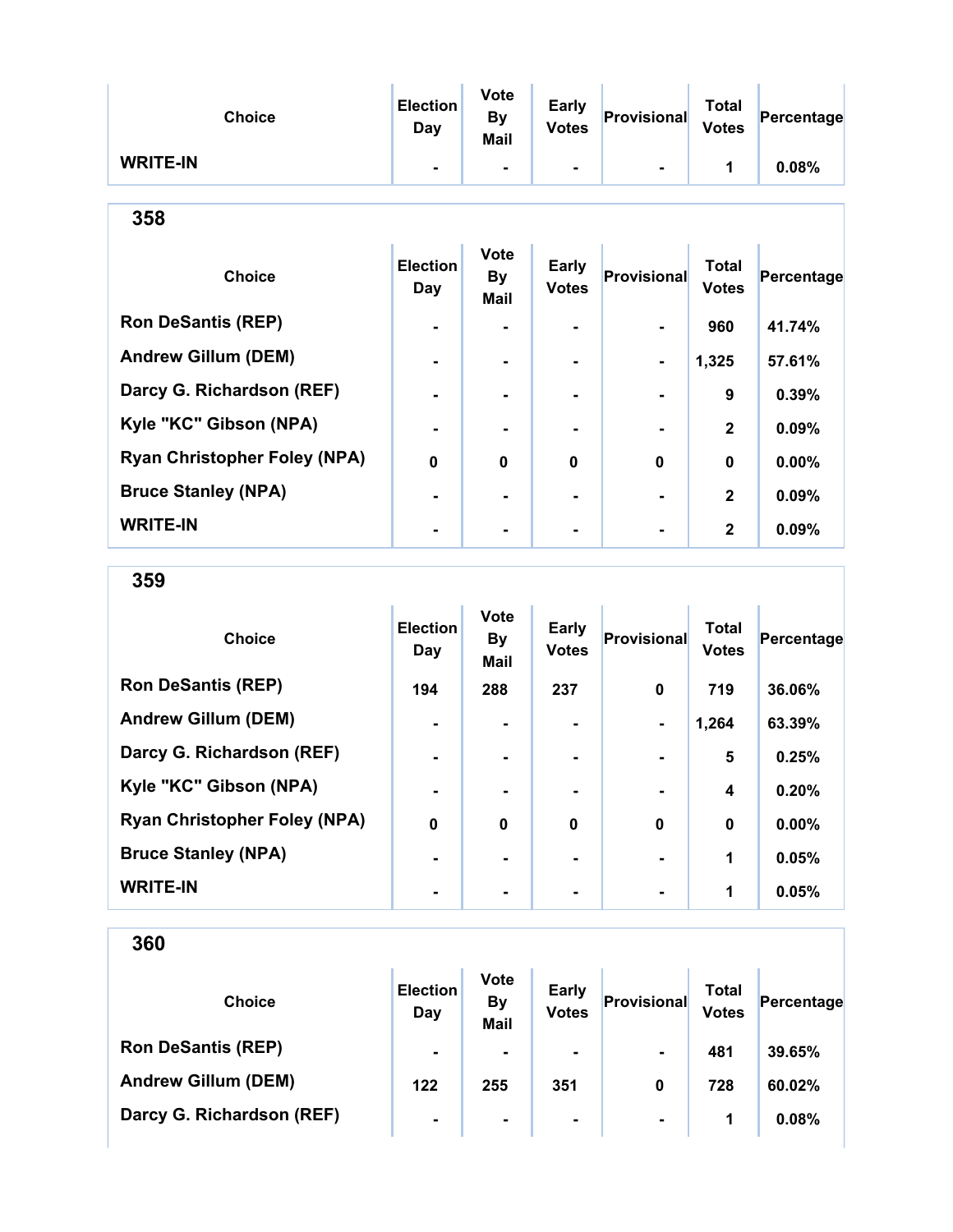| <b>Choice</b>                       | <b>Election</b><br>Day | <b>Vote</b><br><b>By</b><br><b>Mail</b> | <b>Early</b><br><b>Votes</b> | Provisional    | Total<br><b>Votes</b> | Percentage |
|-------------------------------------|------------------------|-----------------------------------------|------------------------------|----------------|-----------------------|------------|
| Kyle "KC" Gibson (NPA)              | $\blacksquare$         | ۰                                       | $\blacksquare$               | $\blacksquare$ | 1                     | 0.08%      |
| <b>Ryan Christopher Foley (NPA)</b> | $\blacksquare$         | ۰                                       | ۰.                           | $\blacksquare$ | $\mathbf{2}$          | 0.16%      |
| <b>Bruce Stanley (NPA)</b>          | 0                      | 0                                       | 0                            | 0              | 0                     | $0.00\%$   |
| <b>WRITE-IN</b>                     | 0                      | 0                                       | 0                            | 0              | 0                     | 0.00%      |

| <b>Choice</b>                       | <b>Election</b><br>Day | <b>Vote</b><br><b>By</b><br><b>Mail</b> | <b>Early</b><br><b>Votes</b> | Provisional    | <b>Total</b><br><b>Votes</b> | Percentage |
|-------------------------------------|------------------------|-----------------------------------------|------------------------------|----------------|------------------------------|------------|
| <b>Ron DeSantis (REP)</b>           | $\blacksquare$         |                                         |                              | $\blacksquare$ | 1,303                        | 46.87%     |
| <b>Andrew Gillum (DEM)</b>          | $\blacksquare$         |                                         |                              |                | 1,457                        | 52.41%     |
| Darcy G. Richardson (REF)           | $\blacksquare$         | $\blacksquare$                          |                              | $\blacksquare$ | 9                            | 0.32%      |
| Kyle "KC" Gibson (NPA)              | $\blacksquare$         |                                         |                              |                | 3                            | 0.11%      |
| <b>Ryan Christopher Foley (NPA)</b> | ۰                      |                                         |                              |                | $\mathbf 2$                  | 0.07%      |
| <b>Bruce Stanley (NPA)</b>          | ۰                      |                                         |                              |                | 3                            | 0.11%      |
| <b>WRITE-IN</b>                     | $\blacksquare$         | $\blacksquare$                          | ۰                            | $\blacksquare$ | 3                            | 0.11%      |

362

| <b>Choice</b>                       | <b>Election</b><br>Day | <b>Vote</b><br><b>By</b><br>Mail | <b>Early</b><br><b>Votes</b> | Provisional    | <b>Total</b><br><b>Votes</b> | Percentage |
|-------------------------------------|------------------------|----------------------------------|------------------------------|----------------|------------------------------|------------|
| <b>Ron DeSantis (REP)</b>           | $\blacksquare$         |                                  |                              | $\blacksquare$ | 781                          | 44.58%     |
| <b>Andrew Gillum (DEM)</b>          | 133                    | 293                              | 526                          | 0              | 952                          | 54.34%     |
| Darcy G. Richardson (REF)           | $\blacksquare$         |                                  |                              | $\blacksquare$ | $12 \,$                      | 0.68%      |
| Kyle "KC" Gibson (NPA)              | $\blacksquare$         |                                  |                              |                | 1                            | 0.06%      |
| <b>Ryan Christopher Foley (NPA)</b> | $\blacksquare$         |                                  | ۰.                           | $\blacksquare$ | 3                            | 0.17%      |
| <b>Bruce Stanley (NPA)</b>          | $\blacksquare$         | -                                | ۰.                           | $\blacksquare$ | 1                            | 0.06%      |
| <b>WRITE-IN</b>                     | $\blacksquare$         |                                  | ۰                            | $\blacksquare$ | $\mathbf{2}$                 | 0.11%      |

| Choice | <b>Election</b><br>Day | <b>Vote</b><br>By<br>Mail | <b>Early</b><br><b>Votes</b> | Provisional | <b>Total</b><br><b>Votes</b> | Percentage |  |
|--------|------------------------|---------------------------|------------------------------|-------------|------------------------------|------------|--|
|        |                        |                           |                              |             |                              |            |  |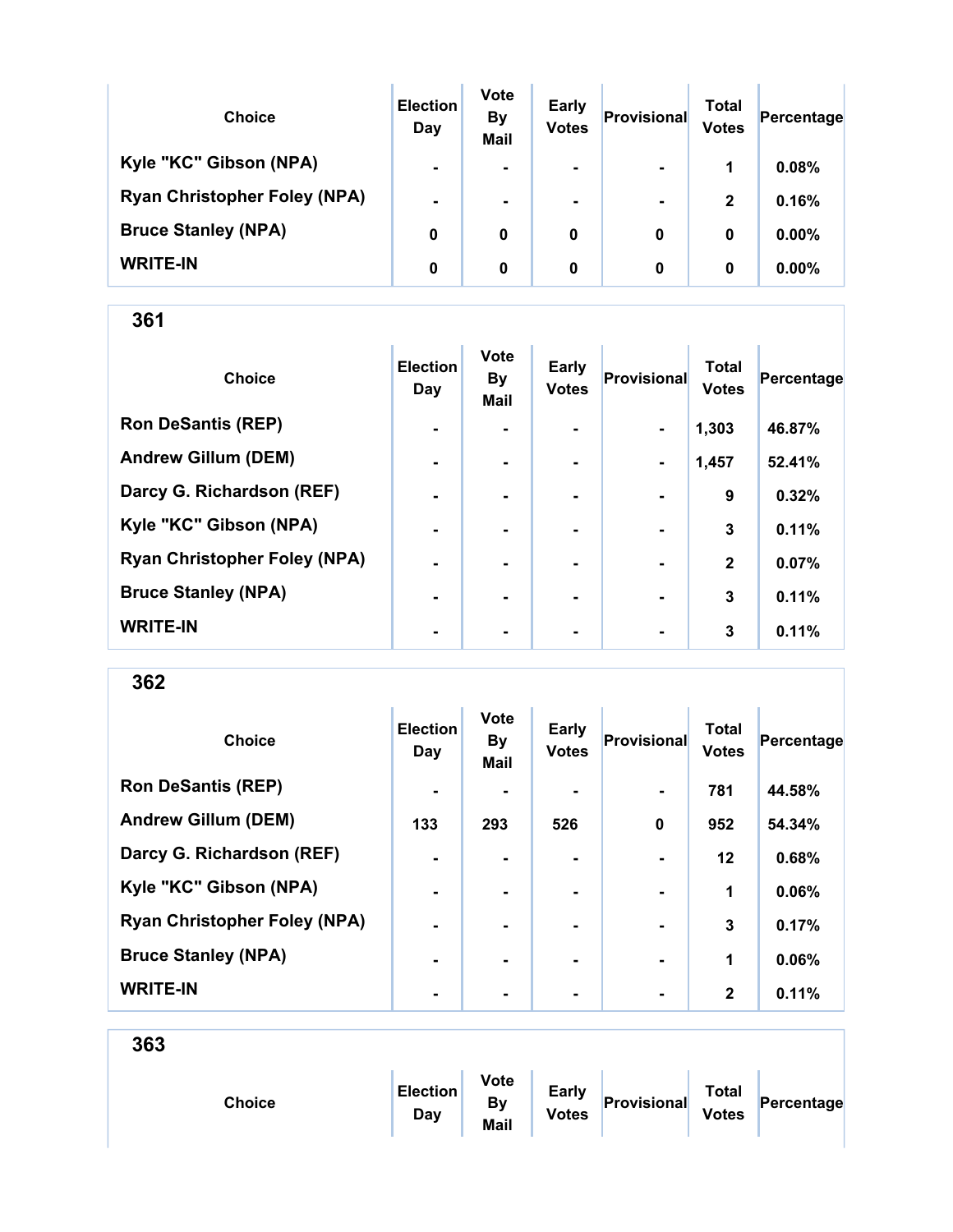| <b>Choice</b>                       | <b>Election</b><br>Day | <b>Vote</b><br><b>By</b><br><b>Mail</b> | <b>Early</b><br><b>Votes</b> | <b>Provisional</b> | <b>Total</b><br><b>Votes</b> | Percentage |
|-------------------------------------|------------------------|-----------------------------------------|------------------------------|--------------------|------------------------------|------------|
| <b>Ron DeSantis (REP)</b>           | 40                     | 31                                      | 55                           | $\bf{0}$           | 126                          | 22.30%     |
| <b>Andrew Gillum (DEM)</b>          | 140                    | 88                                      | 205                          | $\bf{0}$           | 433                          | 76.64%     |
| Darcy G. Richardson (REF)           |                        |                                         |                              |                    | $\mathbf{2}$                 | 0.35%      |
| Kyle "KC" Gibson (NPA)              | $\blacksquare$         | ۰                                       | $\blacksquare$               | $\blacksquare$     | 1                            | 0.18%      |
| <b>Ryan Christopher Foley (NPA)</b> | $\blacksquare$         |                                         | ۰.                           | $\blacksquare$     | 1                            | 0.18%      |
| <b>Bruce Stanley (NPA)</b>          | $\blacksquare$         |                                         | ۰.                           |                    | $\mathbf{2}$                 | 0.35%      |
| <b>WRITE-IN</b>                     | 0                      | $\mathbf 0$                             | 0                            | $\bf{0}$           | 0                            | $0.00\%$   |

| <b>Choice</b>                       | <b>Election</b><br>Day | <b>Vote</b><br><b>By</b><br>Mail | <b>Early</b><br><b>Votes</b> | <b>Provisional</b> | <b>Total</b><br><b>Votes</b> | Percentage |
|-------------------------------------|------------------------|----------------------------------|------------------------------|--------------------|------------------------------|------------|
| <b>Ron DeSantis (REP)</b>           | $\blacksquare$         |                                  |                              | $\blacksquare$     | 379                          | 31.80%     |
| <b>Andrew Gillum (DEM)</b>          | 189                    | 206                              | 403                          | 0                  | 798                          | 66.95%     |
| Darcy G. Richardson (REF)           | $\blacksquare$         |                                  |                              |                    | 4                            | 0.34%      |
| Kyle "KC" Gibson (NPA)              | $\blacksquare$         |                                  |                              | $\blacksquare$     | 3                            | 0.25%      |
| <b>Ryan Christopher Foley (NPA)</b> | $\blacksquare$         | $\blacksquare$                   |                              | $\blacksquare$     | 3                            | 0.25%      |
| <b>Bruce Stanley (NPA)</b>          | $\blacksquare$         |                                  |                              | $\blacksquare$     | 4                            | 0.34%      |
| <b>WRITE-IN</b>                     |                        |                                  |                              | $\blacksquare$     | 1                            | 0.08%      |

365

| <b>Choice</b>                       | <b>Election</b><br>Day | <b>Vote</b><br><b>By</b><br><b>Mail</b> | <b>Early</b><br><b>Votes</b> | <b>Provisional</b> | <b>Total</b><br><b>Votes</b> | Percentage |
|-------------------------------------|------------------------|-----------------------------------------|------------------------------|--------------------|------------------------------|------------|
| <b>Ron DeSantis (REP)</b>           | 56                     | 91                                      | $122$                        | $\bf{0}$           | 269                          | 36.30%     |
| <b>Andrew Gillum (DEM)</b>          | 70                     | 139                                     | 257                          | $\bf{0}$           | 466                          | 62.89%     |
| Darcy G. Richardson (REF)           | $\blacksquare$         | $\blacksquare$                          |                              |                    | 1                            | 0.13%      |
| Kyle "KC" Gibson (NPA)              | $\blacksquare$         |                                         |                              | $\blacksquare$     | 1                            | 0.13%      |
| <b>Ryan Christopher Foley (NPA)</b> | $\blacksquare$         | $\blacksquare$                          |                              | $\blacksquare$     | $\overline{2}$               | 0.27%      |
| <b>Bruce Stanley (NPA)</b>          | $\blacksquare$         |                                         | ۰                            | $\blacksquare$     | $\overline{2}$               | 0.27%      |
| <b>WRITE-IN</b>                     | 0                      | $\mathbf 0$                             | $\mathbf 0$                  | $\bf{0}$           | 0                            | 0.00%      |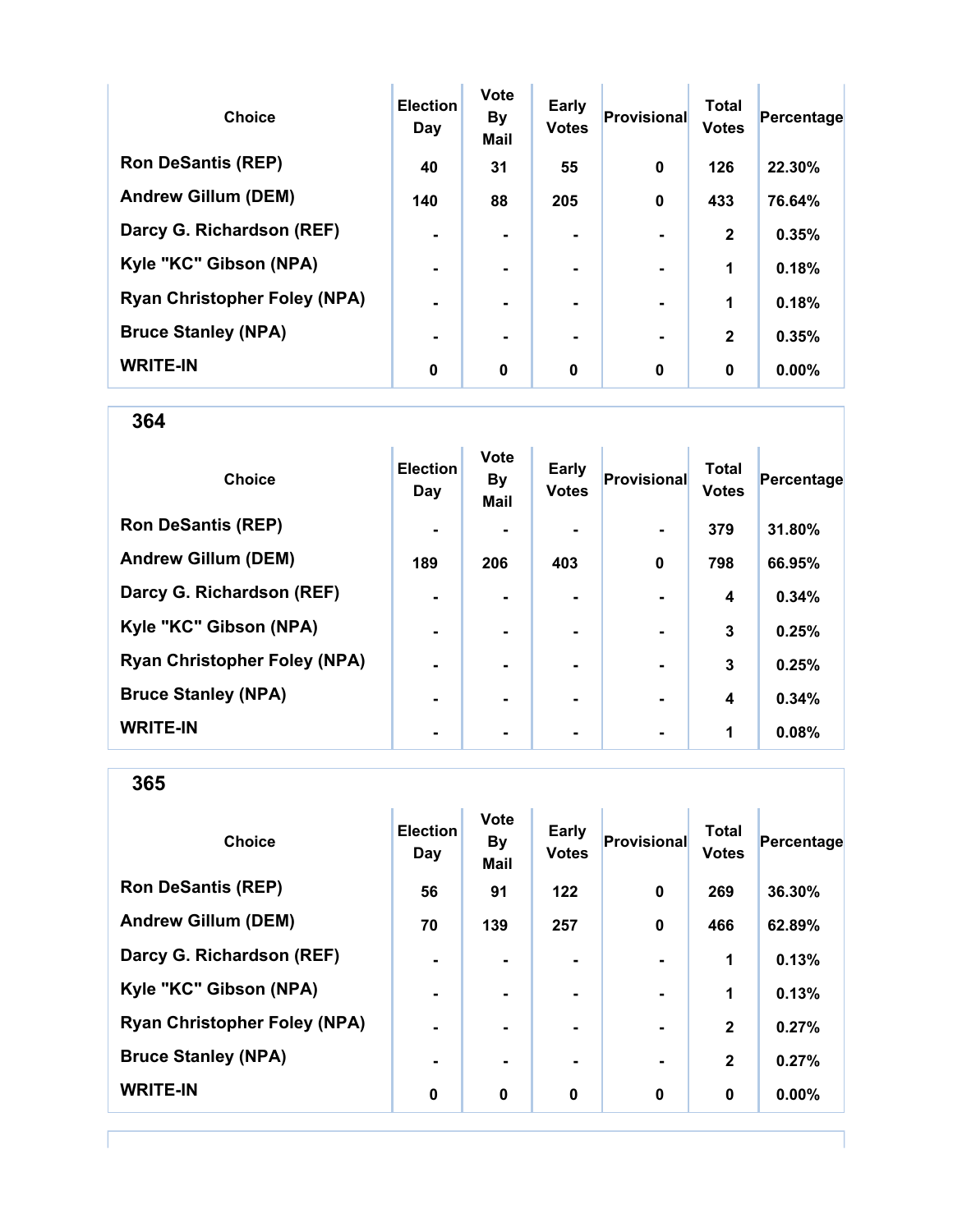| <b>Choice</b>                       | <b>Election</b><br>Day | <b>Vote</b><br><b>By</b><br>Mail | <b>Early</b><br><b>Votes</b> | <b>Provisional</b> | <b>Total</b><br><b>Votes</b> | Percentage |
|-------------------------------------|------------------------|----------------------------------|------------------------------|--------------------|------------------------------|------------|
| <b>Ron DeSantis (REP)</b>           | $\blacksquare$         |                                  |                              | $\blacksquare$     | 1,018                        | 37.70%     |
| <b>Andrew Gillum (DEM)</b>          | $\blacksquare$         | $\blacksquare$                   |                              | $\blacksquare$     | 1,652                        | 61.19%     |
| Darcy G. Richardson (REF)           | $\blacksquare$         |                                  |                              |                    | 13                           | 0.48%      |
| Kyle "KC" Gibson (NPA)              | $\blacksquare$         |                                  |                              |                    | 7                            | 0.26%      |
| <b>Ryan Christopher Foley (NPA)</b> | $\mathbf 0$            | $\bf{0}$                         | 0                            | $\bf{0}$           | $\bf{0}$                     | 0.00%      |
| <b>Bruce Stanley (NPA)</b>          | $\blacksquare$         |                                  |                              |                    | 8                            | 0.30%      |
| <b>WRITE-IN</b>                     | $\blacksquare$         |                                  |                              |                    | $\mathbf{2}$                 | 0.07%      |

368

| <b>Choice</b>                       | <b>Election</b><br>Day | <b>Vote</b><br>By<br><b>Mail</b> | Early<br><b>Votes</b> | Provisional | <b>Total</b><br><b>Votes</b> | Percentage |
|-------------------------------------|------------------------|----------------------------------|-----------------------|-------------|------------------------------|------------|
| <b>Ron DeSantis (REP)</b>           | 56                     | 59                               | 87                    | 0           | 202                          | 25.73%     |
| <b>Andrew Gillum (DEM)</b>          | $\blacksquare$         |                                  |                       |             | 576                          | 73.38%     |
| Darcy G. Richardson (REF)           | $\blacksquare$         |                                  | ۰.                    |             | 3                            | 0.38%      |
| Kyle "KC" Gibson (NPA)              | $\blacksquare$         |                                  | ۰.                    |             | $\mathbf{2}$                 | 0.25%      |
| <b>Ryan Christopher Foley (NPA)</b> | $\mathbf 0$            | $\mathbf 0$                      | $\mathbf 0$           | $\bf{0}$    | $\bf{0}$                     | 0.00%      |
| <b>Bruce Stanley (NPA)</b>          | $\blacksquare$         |                                  |                       |             | 1                            | 0.13%      |
| <b>WRITE-IN</b>                     |                        |                                  |                       |             | 1                            | 0.13%      |

| <b>Choice</b>                       | <b>Election</b><br>Day | <b>Vote</b><br><b>By</b><br>Mail | <b>Early</b><br><b>Votes</b> | Provisional | <b>Total</b><br><b>Votes</b> | Percentage |
|-------------------------------------|------------------------|----------------------------------|------------------------------|-------------|------------------------------|------------|
| <b>Ron DeSantis (REP)</b>           | 40                     | 30                               | 32                           | $\bf{0}$    | 102                          | 24.94%     |
| <b>Andrew Gillum (DEM)</b>          | 83                     | 78                               | 143                          | $\mathbf 0$ | 304                          | 74.33%     |
| Darcy G. Richardson (REF)           | $\blacksquare$         |                                  |                              |             | 1                            | 0.24%      |
| Kyle "KC" Gibson (NPA)              | 0                      | 0                                | 0                            | $\bf{0}$    | $\bf{0}$                     | $0.00\%$   |
| <b>Ryan Christopher Foley (NPA)</b> | $\blacksquare$         |                                  |                              |             | 1                            | 0.24%      |
| <b>Bruce Stanley (NPA)</b>          | 0                      | 0                                | 0                            | 0           | 0                            | $0.00\%$   |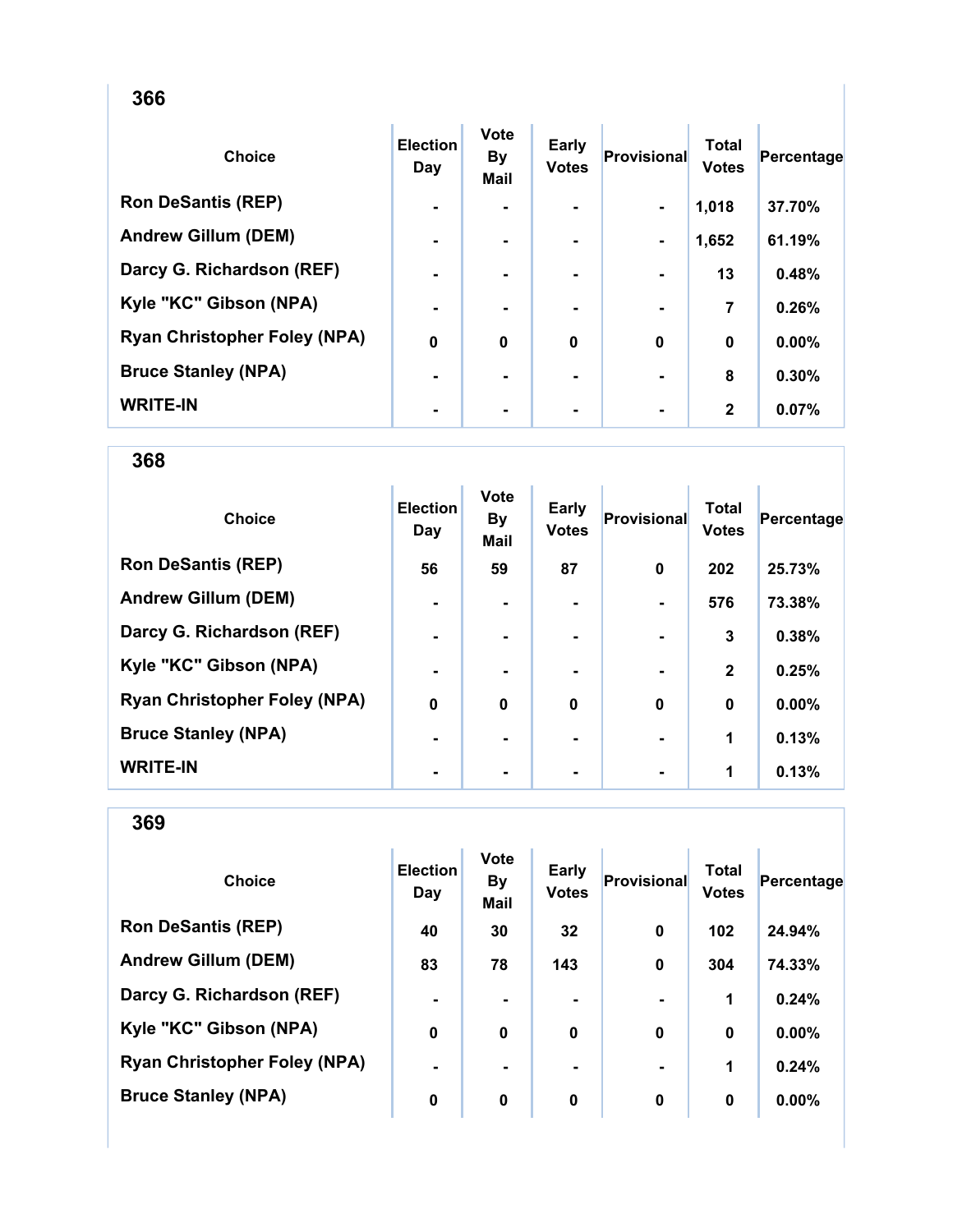| <b>Choice</b>   | <b>Election</b><br>Day | <b>Vote</b><br><b>By</b><br>Mail | <b>Early</b><br><b>Votes</b> | Provisional | <b>Total</b><br><b>Votes</b> | Percentage |
|-----------------|------------------------|----------------------------------|------------------------------|-------------|------------------------------|------------|
| <b>WRITE-IN</b> | ٠                      | ۰.                               | ۰.                           | ۰           |                              | 0.24%      |

| ×<br>I<br>×<br>v |
|------------------|
|------------------|

| <b>Choice</b>                       | <b>Election</b><br>Day | <b>Vote</b><br><b>By</b><br><b>Mail</b> | <b>Early</b><br><b>Votes</b> | <b>Provisional</b> | <b>Total</b><br><b>Votes</b> | Percentage |
|-------------------------------------|------------------------|-----------------------------------------|------------------------------|--------------------|------------------------------|------------|
| <b>Ron DeSantis (REP)</b>           | $\blacksquare$         |                                         | ۰.                           |                    | 578                          | 42.66%     |
| <b>Andrew Gillum (DEM)</b>          | 187                    | 268                                     | 315                          | $\bf{0}$           | 770                          | 56.83%     |
| Darcy G. Richardson (REF)           | $\blacksquare$         |                                         |                              |                    | $\overline{\mathbf{4}}$      | 0.30%      |
| Kyle "KC" Gibson (NPA)              | $\blacksquare$         |                                         |                              |                    | 3                            | 0.22%      |
| <b>Ryan Christopher Foley (NPA)</b> | $\mathbf 0$            | $\mathbf 0$                             | 0                            | $\bf{0}$           | $\bf{0}$                     | 0.00%      |
| <b>Bruce Stanley (NPA)</b>          | $\mathbf 0$            | 0                                       | 0                            | 0                  | $\bf{0}$                     | 0.00%      |
| <b>WRITE-IN</b>                     | 0                      | 0                                       | 0                            | $\bf{0}$           | $\bf{0}$                     | 0.00%      |

371

| <b>Choice</b>                       | <b>Election</b><br>Day | <b>Vote</b><br><b>By</b><br><b>Mail</b> | <b>Early</b><br><b>Votes</b> | <b>Provisional</b> | <b>Total</b><br><b>Votes</b> | Percentage |
|-------------------------------------|------------------------|-----------------------------------------|------------------------------|--------------------|------------------------------|------------|
| <b>Ron DeSantis (REP)</b>           | 80                     | 81                                      | 62                           | 0                  | 223                          | 30.14%     |
| <b>Andrew Gillum (DEM)</b>          | 136                    | 170                                     | 203                          | $\bf{0}$           | 509                          | 68.78%     |
| Darcy G. Richardson (REF)           |                        |                                         | ۰.                           |                    | 4                            | 0.54%      |
| Kyle "KC" Gibson (NPA)              | $\blacksquare$         |                                         | ۰.                           |                    | 1                            | 0.14%      |
| <b>Ryan Christopher Foley (NPA)</b> |                        |                                         | ۰.                           |                    | 1                            | 0.14%      |
| <b>Bruce Stanley (NPA)</b>          |                        |                                         |                              |                    | 1                            | 0.14%      |
| <b>WRITE-IN</b>                     |                        |                                         |                              |                    | 1                            | 0.14%      |

| <b>Choice</b>              | <b>Election</b><br>Day | <b>Vote</b><br><b>By</b><br><b>Mail</b> | <b>Early</b><br><b>Votes</b> | Provisional    | Total<br><b>Votes</b> | Percentage |
|----------------------------|------------------------|-----------------------------------------|------------------------------|----------------|-----------------------|------------|
| <b>Ron DeSantis (REP)</b>  | 51                     | 90                                      | 88                           | 0              | 229                   | 41.94%     |
| <b>Andrew Gillum (DEM)</b> | 81                     | 105                                     | 127                          | 0              | 313                   | 57.33%     |
| Darcy G. Richardson (REF)  | $\blacksquare$         | $\blacksquare$                          | $\blacksquare$               | $\blacksquare$ | 3                     | 0.55%      |
|                            |                        |                                         |                              |                |                       |            |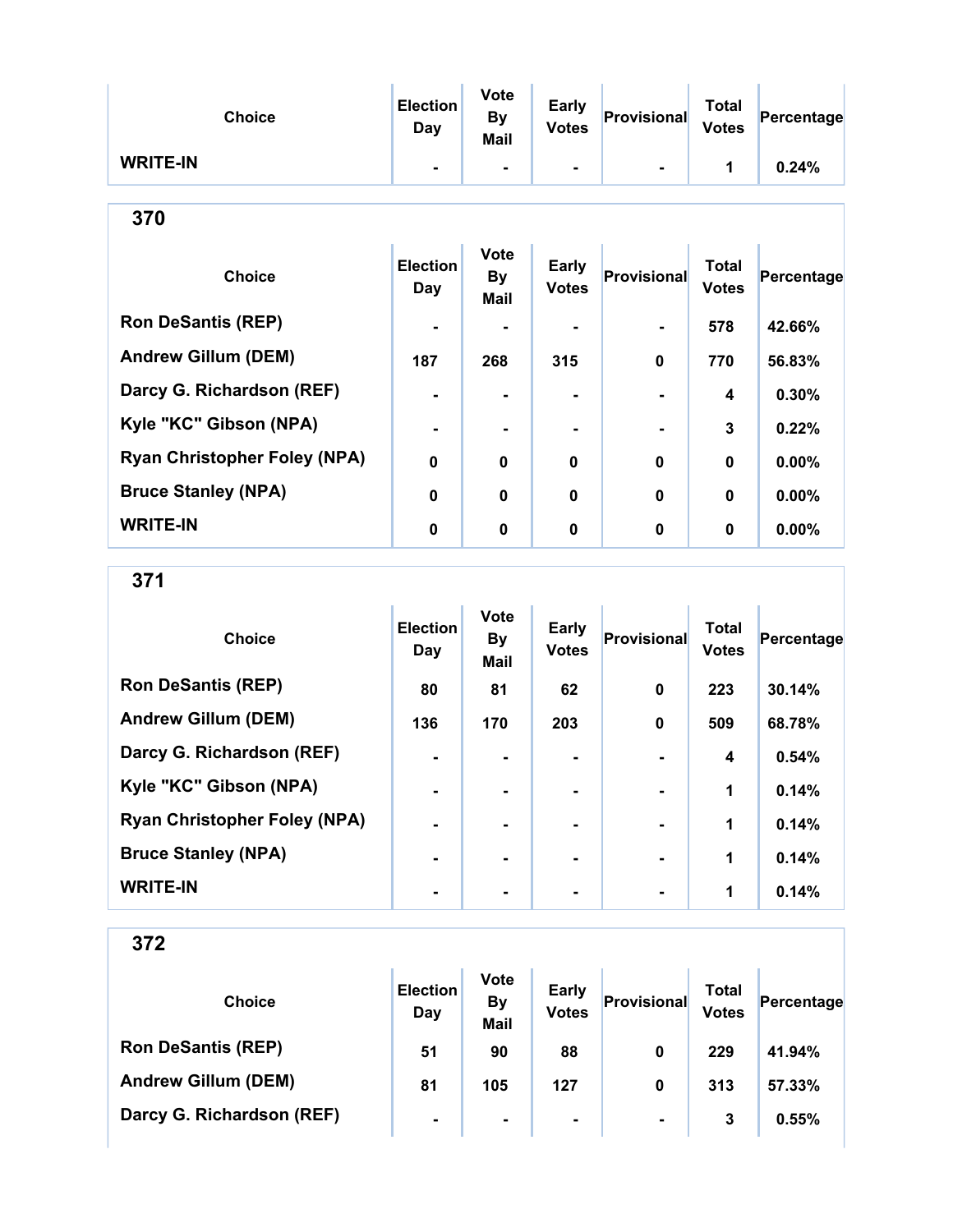| <b>Choice</b>                       | <b>Election</b><br>Day | <b>Vote</b><br><b>By</b><br><b>Mail</b> | Early<br><b>Votes</b> | Provisional    | Total<br><b>Votes</b> | Percentage |
|-------------------------------------|------------------------|-----------------------------------------|-----------------------|----------------|-----------------------|------------|
| Kyle "KC" Gibson (NPA)              | 0                      | 0                                       | 0                     | 0              | 0                     | 0.00%      |
| <b>Ryan Christopher Foley (NPA)</b> | 0                      | 0                                       | 0                     | 0              | 0                     | $0.00\%$   |
| <b>Bruce Stanley (NPA)</b>          |                        | ۰.                                      |                       | $\blacksquare$ | 1                     | 0.18%      |
| <b>WRITE-IN</b>                     | 0                      | 0                                       | 0                     | 0              | 0                     | $0.00\%$   |

| <b>Choice</b>                       | <b>Election</b><br>Day | <b>Vote</b><br><b>By</b><br>Mail | <b>Early</b><br><b>Votes</b> | Provisional    | <b>Total</b><br><b>Votes</b> | Percentage |
|-------------------------------------|------------------------|----------------------------------|------------------------------|----------------|------------------------------|------------|
| <b>Ron DeSantis (REP)</b>           | 18                     | 10                               | 18                           | $\mathbf 0$    | 46                           | 19.91%     |
| <b>Andrew Gillum (DEM)</b>          | $\blacksquare$         |                                  |                              | $\blacksquare$ | 184                          | 79.65%     |
| Darcy G. Richardson (REF)           | $\mathbf 0$            | $\mathbf 0$                      | 0                            | $\bf{0}$       | 0                            | 0.00%      |
| Kyle "KC" Gibson (NPA)              | $\blacksquare$         |                                  |                              |                | 1                            | 0.43%      |
| <b>Ryan Christopher Foley (NPA)</b> | $\mathbf 0$            | $\boldsymbol{0}$                 | $\mathbf 0$                  | $\bf{0}$       | 0                            | 0.00%      |
| <b>Bruce Stanley (NPA)</b>          | $\mathbf 0$            | $\mathbf 0$                      | $\mathbf 0$                  | $\bf{0}$       | 0                            | 0.00%      |
| <b>WRITE-IN</b>                     | 0                      | 0                                | 0                            | 0              | $\bf{0}$                     | 0.00%      |

401

| <b>Choice</b>                       | <b>Election</b><br>Day | <b>Vote</b><br><b>By</b><br>Mail | <b>Early</b><br><b>Votes</b> | Provisional    | <b>Total</b><br><b>Votes</b> | Percentage |
|-------------------------------------|------------------------|----------------------------------|------------------------------|----------------|------------------------------|------------|
| <b>Ron DeSantis (REP)</b>           | $\blacksquare$         |                                  |                              | $\blacksquare$ | 1,060                        | 47.88%     |
| <b>Andrew Gillum (DEM)</b>          | $\blacksquare$         | ۰                                | ۰                            | $\blacksquare$ | 1,131                        | 51.08%     |
| Darcy G. Richardson (REF)           | $\blacksquare$         | $\blacksquare$                   | $\blacksquare$               | $\blacksquare$ | 13                           | 0.59%      |
| Kyle "KC" Gibson (NPA)              |                        |                                  |                              |                | $\mathbf{2}$                 | 0.09%      |
| <b>Ryan Christopher Foley (NPA)</b> | $\bf{0}$               | $\bf{0}$                         | $\bf{0}$                     | $\bf{0}$       | 0                            | 0.00%      |
| <b>Bruce Stanley (NPA)</b>          |                        | -                                | -                            | $\blacksquare$ | 3                            | 0.14%      |
| <b>WRITE-IN</b>                     | $\blacksquare$         |                                  |                              | $\blacksquare$ | 5                            | 0.23%      |

| Provisional<br>Percentage<br><b>By</b><br>Choice<br><b>Votes</b><br><b>Votes</b><br>Day<br>Mail |
|-------------------------------------------------------------------------------------------------|
|-------------------------------------------------------------------------------------------------|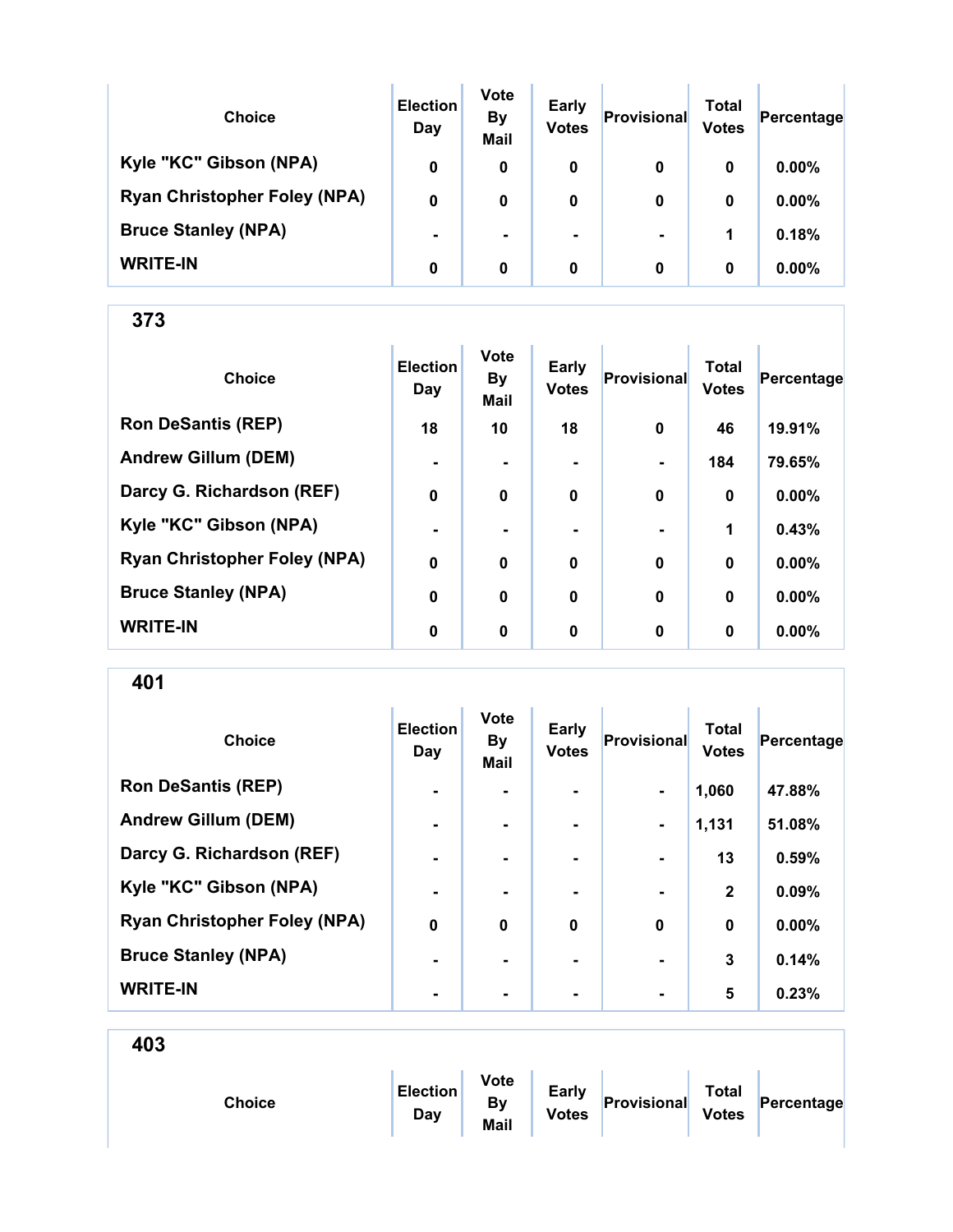| <b>Choice</b>                       | <b>Election</b><br>Day | Vote<br><b>By</b><br><b>Mail</b> | Early<br><b>Votes</b> | Provisional    | <b>Total</b><br><b>Votes</b> | Percentage |
|-------------------------------------|------------------------|----------------------------------|-----------------------|----------------|------------------------------|------------|
| <b>Ron DeSantis (REP)</b>           | 194                    | 200                              | 156                   | 0              | 550                          | 36.42%     |
| <b>Andrew Gillum (DEM)</b>          | $\blacksquare$         |                                  |                       |                | 924                          | 61.19%     |
| Darcy G. Richardson (REF)           | $\blacksquare$         |                                  |                       |                | 16                           | 1.06%      |
| Kyle "KC" Gibson (NPA)              | ٠                      |                                  |                       | $\blacksquare$ | 8                            | 0.53%      |
| <b>Ryan Christopher Foley (NPA)</b> | $\blacksquare$         |                                  | -                     |                | 5                            | 0.33%      |
| <b>Bruce Stanley (NPA)</b>          | $\blacksquare$         |                                  | -                     | -              | 4                            | 0.26%      |
| <b>WRITE-IN</b>                     | ٠                      |                                  |                       |                | 3                            | 0.20%      |

| <b>Choice</b>                       | <b>Election</b><br>Day | <b>Vote</b><br><b>By</b><br>Mail | Early<br><b>Votes</b> | Provisional | <b>Total</b><br><b>Votes</b> | Percentage |
|-------------------------------------|------------------------|----------------------------------|-----------------------|-------------|------------------------------|------------|
| <b>Ron DeSantis (REP)</b>           | $\blacksquare$         |                                  |                       |             | 454                          | 61.68%     |
| <b>Andrew Gillum (DEM)</b>          | 91                     | 94                               | 93                    | $\mathbf 0$ | 278                          | 37.77%     |
| Darcy G. Richardson (REF)           | $\blacksquare$         |                                  |                       |             | 3                            | 0.41%      |
| Kyle "KC" Gibson (NPA)              | $\mathbf 0$            | 0                                | $\bf{0}$              | $\mathbf 0$ | $\bf{0}$                     | 0.00%      |
| <b>Ryan Christopher Foley (NPA)</b> | $\boldsymbol{0}$       | $\bf{0}$                         | $\boldsymbol{0}$      | $\mathbf 0$ | $\bf{0}$                     | 0.00%      |
| <b>Bruce Stanley (NPA)</b>          | $\bf{0}$               | $\bf{0}$                         | $\mathbf 0$           | $\mathbf 0$ | $\bf{0}$                     | 0.00%      |
| <b>WRITE-IN</b>                     | ٠                      |                                  |                       |             | 1                            | 0.14%      |

405

| <b>Choice</b>                       | <b>Election</b><br>Day | <b>Vote</b><br><b>By</b><br><b>Mail</b> | <b>Early</b><br><b>Votes</b> | Provisional    | <b>Total</b><br><b>Votes</b> | Percentage |
|-------------------------------------|------------------------|-----------------------------------------|------------------------------|----------------|------------------------------|------------|
| <b>Ron DeSantis (REP)</b>           | 113                    | 98                                      | 79                           | $\mathbf 0$    | 290                          | 28.57%     |
| <b>Andrew Gillum (DEM)</b>          | $\blacksquare$         |                                         | ۰.                           |                | 711                          | 70.05%     |
| Darcy G. Richardson (REF)           | $\blacksquare$         |                                         | ۰.                           |                | 7                            | 0.69%      |
| Kyle "KC" Gibson (NPA)              | $\blacksquare$         | -                                       | ۰                            |                | $\mathbf{2}$                 | 0.20%      |
| <b>Ryan Christopher Foley (NPA)</b> | $\blacksquare$         | ۰                                       | ۰                            | $\blacksquare$ | 1                            | 0.10%      |
| <b>Bruce Stanley (NPA)</b>          | $\blacksquare$         |                                         | ۰.                           |                | 3                            | 0.30%      |
| <b>WRITE-IN</b>                     |                        |                                         |                              |                | 1                            | 0.10%      |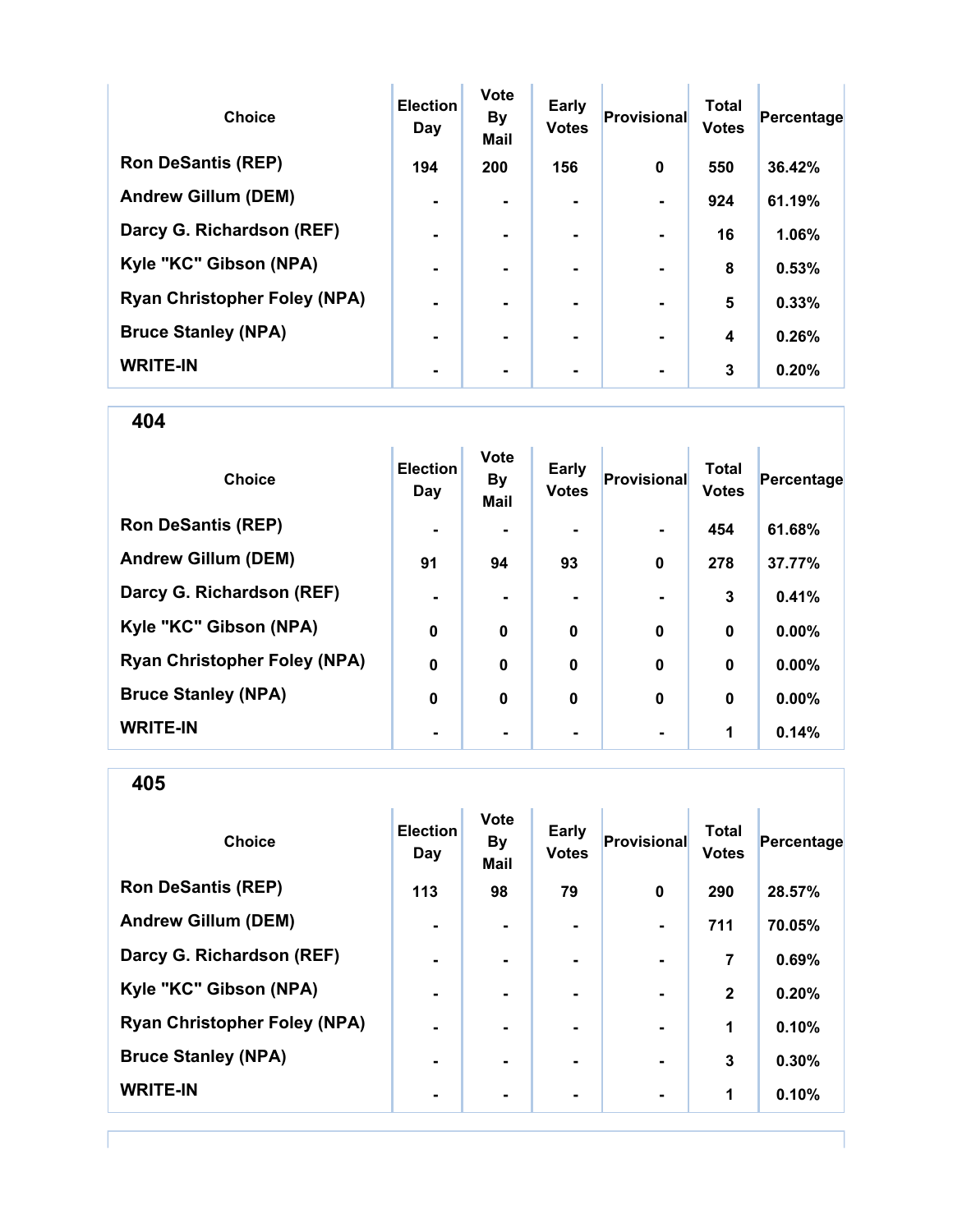| <b>Choice</b>                       | <b>Election</b><br>Day | <b>Vote</b><br><b>By</b><br><b>Mail</b> | <b>Early</b><br><b>Votes</b> | <b>Provisional</b> | <b>Total</b><br><b>Votes</b> | Percentage |
|-------------------------------------|------------------------|-----------------------------------------|------------------------------|--------------------|------------------------------|------------|
| <b>Ron DeSantis (REP)</b>           | $\blacksquare$         |                                         |                              |                    | 582                          | 37.82%     |
| <b>Andrew Gillum (DEM)</b>          | $\blacksquare$         | ۰.                                      |                              | $\blacksquare$     | 933                          | 60.62%     |
| Darcy G. Richardson (REF)           | $\blacksquare$         |                                         |                              |                    | 10                           | 0.65%      |
| Kyle "KC" Gibson (NPA)              | $\blacksquare$         |                                         |                              |                    | 6                            | 0.39%      |
| <b>Ryan Christopher Foley (NPA)</b> | $\blacksquare$         | $\blacksquare$                          |                              | $\blacksquare$     | 3                            | 0.19%      |
| <b>Bruce Stanley (NPA)</b>          | $\blacksquare$         | ۰.                                      |                              | $\blacksquare$     | 4                            | 0.26%      |
| <b>WRITE-IN</b>                     | $\blacksquare$         |                                         |                              |                    | 1                            | 0.06%      |

| <b>Choice</b>                       | <b>Election</b><br>Day | <b>Vote</b><br><b>By</b><br><b>Mail</b> | Early<br><b>Votes</b> | Provisional | <b>Total</b><br><b>Votes</b> | Percentage |
|-------------------------------------|------------------------|-----------------------------------------|-----------------------|-------------|------------------------------|------------|
| <b>Ron DeSantis (REP)</b>           | $\blacksquare$         |                                         |                       |             | 354                          | 34.17%     |
| <b>Andrew Gillum (DEM)</b>          | 218                    | 207                                     | 239                   | $\mathbf 0$ | 664                          | 64.09%     |
| Darcy G. Richardson (REF)           | $\blacksquare$         |                                         | ۰.                    |             | 9                            | 0.87%      |
| Kyle "KC" Gibson (NPA)              | $\blacksquare$         |                                         | ۰.                    |             | $\mathbf{2}$                 | 0.19%      |
| <b>Ryan Christopher Foley (NPA)</b> | $\blacksquare$         |                                         | ۰.                    |             | 1                            | 0.10%      |
| <b>Bruce Stanley (NPA)</b>          | $\blacksquare$         |                                         |                       |             | 5                            | 0.48%      |
| <b>WRITE-IN</b>                     | ٠                      |                                         |                       |             | 1                            | 0.10%      |

| <b>Choice</b>                       | <b>Election</b><br>Day | <b>Vote</b><br><b>By</b><br><b>Mail</b> | <b>Early</b><br><b>Votes</b> | Provisional    | <b>Total</b><br><b>Votes</b> | Percentage |
|-------------------------------------|------------------------|-----------------------------------------|------------------------------|----------------|------------------------------|------------|
| <b>Ron DeSantis (REP)</b>           | 171                    | 205                                     | 190                          | 0              | 566                          | 38.93%     |
| <b>Andrew Gillum (DEM)</b>          | $\blacksquare$         | ۰.                                      |                              | $\blacksquare$ | 847                          | 58.25%     |
| Darcy G. Richardson (REF)           | $\blacksquare$         |                                         |                              |                | 16                           | 1.10%      |
| Kyle "KC" Gibson (NPA)              | $\blacksquare$         | ۰.                                      |                              | $\blacksquare$ | 8                            | 0.55%      |
| <b>Ryan Christopher Foley (NPA)</b> | $\blacksquare$         |                                         | ۰.                           | $\blacksquare$ | 6                            | 0.41%      |
| <b>Bruce Stanley (NPA)</b>          | $\blacksquare$         |                                         | ۰.                           | $\blacksquare$ | 6                            | 0.41%      |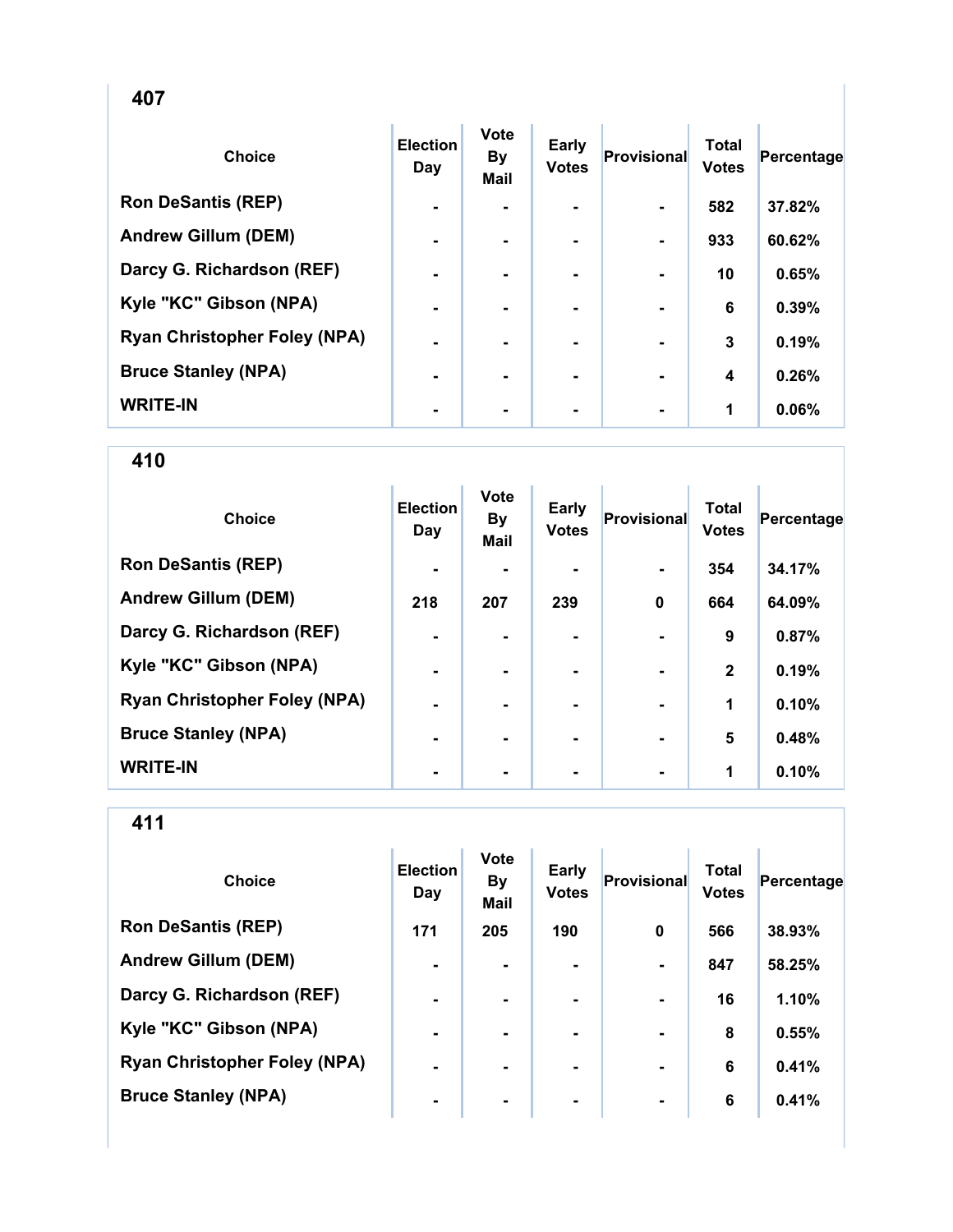| <b>Choice</b>   | <b>Election</b><br>Day | <b>Vote</b><br><b>By</b><br>Mail | <b>Early</b><br><b>Votes</b> | Provisional | <b>Total</b><br><b>Votes</b> | Percentage |
|-----------------|------------------------|----------------------------------|------------------------------|-------------|------------------------------|------------|
| <b>WRITE-IN</b> |                        |                                  | ۰                            |             | 5                            | 0.34%      |

| <b>Choice</b>                       | <b>Election</b><br>Day | <b>Vote</b><br><b>By</b><br><b>Mail</b> | <b>Early</b><br><b>Votes</b> | Provisional    | <b>Total</b><br><b>Votes</b> | Percentage |
|-------------------------------------|------------------------|-----------------------------------------|------------------------------|----------------|------------------------------|------------|
| <b>Ron DeSantis (REP)</b>           |                        |                                         |                              |                | 985                          | 49.40%     |
| <b>Andrew Gillum (DEM)</b>          | $\blacksquare$         | $\blacksquare$                          | -                            | ۰.             | 994                          | 49.85%     |
| Darcy G. Richardson (REF)           |                        |                                         | -                            | $\blacksquare$ | 11                           | 0.55%      |
| Kyle "KC" Gibson (NPA)              | $\blacksquare$         |                                         | -                            |                | 3                            | 0.15%      |
| <b>Ryan Christopher Foley (NPA)</b> |                        |                                         |                              |                | 1                            | 0.05%      |
| <b>Bruce Stanley (NPA)</b>          | $\bf{0}$               | 0                                       | 0                            | $\bf{0}$       | $\mathbf 0$                  | 0.00%      |
| <b>WRITE-IN</b>                     | 0                      | 0                                       | 0                            | $\bf{0}$       | $\mathbf 0$                  | $0.00\%$   |

413

| <b>Choice</b>                       | <b>Election</b><br>Day | <b>Vote</b><br><b>By</b><br><b>Mail</b> | <b>Early</b><br><b>Votes</b> | Provisional | <b>Total</b><br><b>Votes</b> | Percentage |
|-------------------------------------|------------------------|-----------------------------------------|------------------------------|-------------|------------------------------|------------|
| <b>Ron DeSantis (REP)</b>           | $\blacksquare$         |                                         |                              | ۰.          | 377                          | 48.33%     |
| <b>Andrew Gillum (DEM)</b>          | 111                    | 135                                     | 145                          | $\bf{0}$    | 391                          | 50.13%     |
| Darcy G. Richardson (REF)           |                        |                                         |                              |             | $\mathbf{2}$                 | 0.26%      |
| Kyle "KC" Gibson (NPA)              |                        |                                         | ۰                            |             | 5                            | 0.64%      |
| <b>Ryan Christopher Foley (NPA)</b> |                        |                                         | -                            |             | 1                            | 0.13%      |
| <b>Bruce Stanley (NPA)</b>          |                        |                                         |                              |             | $\mathbf{2}$                 | 0.26%      |
| <b>WRITE-IN</b>                     |                        |                                         |                              |             | $\mathbf{2}$                 | 0.26%      |

| <b>Choice</b>              | <b>Election</b><br>Day | <b>Vote</b><br><b>By</b><br><b>Mail</b> | <b>Early</b><br><b>Votes</b> | Provisional    | <b>Total</b><br><b>Votes</b> | Percentage |
|----------------------------|------------------------|-----------------------------------------|------------------------------|----------------|------------------------------|------------|
| <b>Ron DeSantis (REP)</b>  | $\blacksquare$         | $\blacksquare$                          | $\blacksquare$               | $\blacksquare$ | 461                          | 25.25%     |
| <b>Andrew Gillum (DEM)</b> | ۰                      |                                         | $\blacksquare$               | $\blacksquare$ | 1,319                        | 72.23%     |
| Darcy G. Richardson (REF)  | ۰.                     |                                         | $\blacksquare$               | $\blacksquare$ | 21                           | 1.15%      |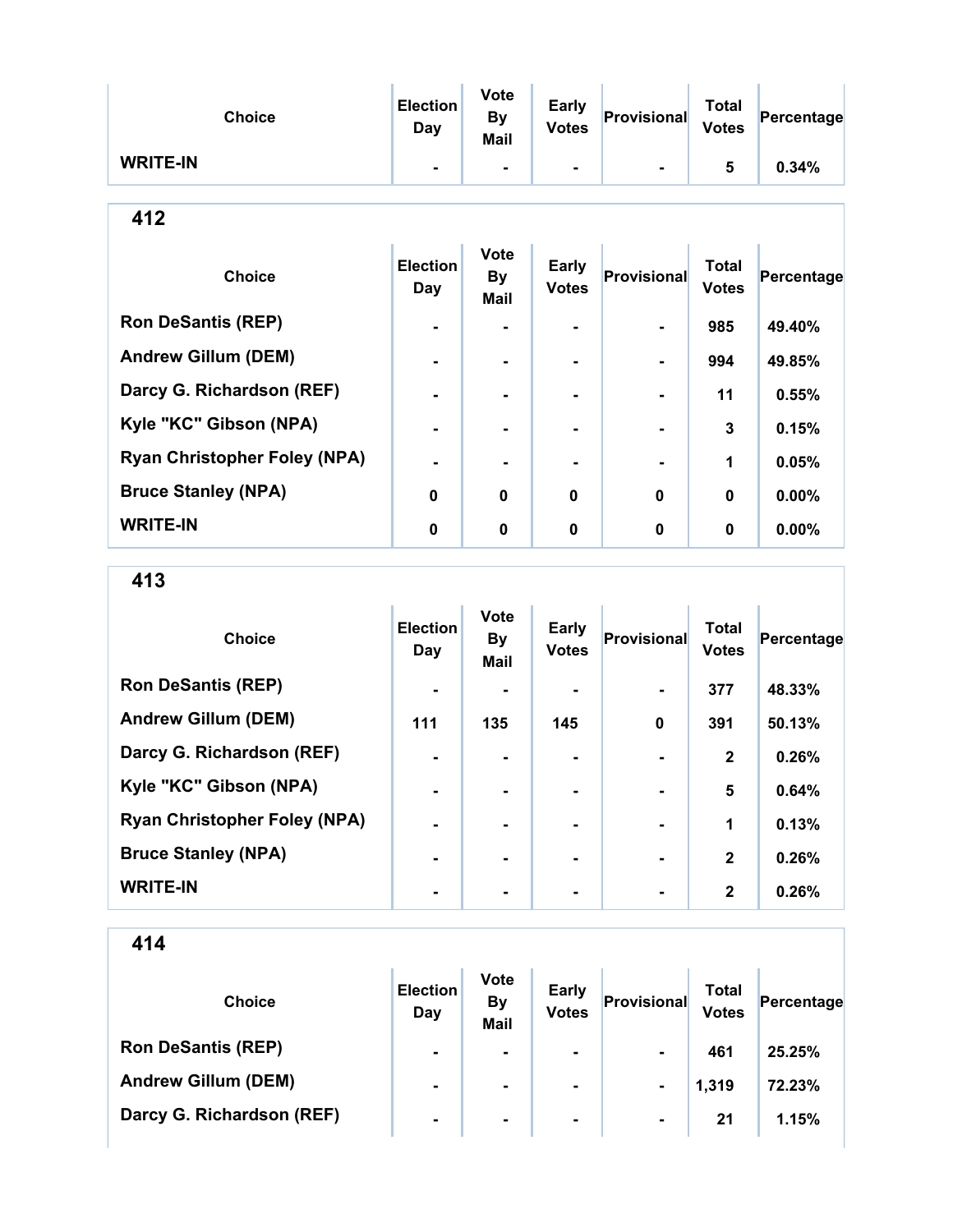| <b>Choice</b>                       | <b>Election</b><br>Day | <b>Vote</b><br><b>By</b><br><b>Mail</b> | <b>Early</b><br><b>Votes</b> | Provisional    | Total<br><b>Votes</b> | Percentage |
|-------------------------------------|------------------------|-----------------------------------------|------------------------------|----------------|-----------------------|------------|
| Kyle "KC" Gibson (NPA)              | $\blacksquare$         | $\blacksquare$                          | $\blacksquare$               | $\blacksquare$ | 13                    | 0.71%      |
| <b>Ryan Christopher Foley (NPA)</b> | $\blacksquare$         | $\blacksquare$                          | $\blacksquare$               | $\blacksquare$ | 7                     | 0.38%      |
| <b>Bruce Stanley (NPA)</b>          | $\blacksquare$         | ۰.                                      | ۰.                           | $\blacksquare$ | 3                     | 0.16%      |
| <b>WRITE-IN</b>                     | $\blacksquare$         | ۰.                                      | ۰.                           | $\blacksquare$ | $\mathbf{2}$          | 0.11%      |

| <b>Choice</b>                       | <b>Election</b><br>Day | <b>Vote</b><br><b>By</b><br>Mail | Early<br><b>Votes</b> | Provisional    | <b>Total</b><br><b>Votes</b> | Percentage |
|-------------------------------------|------------------------|----------------------------------|-----------------------|----------------|------------------------------|------------|
| <b>Ron DeSantis (REP)</b>           | 257                    | 328                              | 264                   | $\mathbf 0$    | 849                          | 42.86%     |
| <b>Andrew Gillum (DEM)</b>          | $\blacksquare$         |                                  |                       | $\blacksquare$ | 1,090                        | 55.02%     |
| Darcy G. Richardson (REF)           | $\blacksquare$         | ۰.                               | ۰.                    | $\blacksquare$ | 23                           | 1.16%      |
| Kyle "KC" Gibson (NPA)              | $\blacksquare$         | ۰.                               | ۰                     | $\blacksquare$ | 8                            | 0.40%      |
| <b>Ryan Christopher Foley (NPA)</b> | $\blacksquare$         |                                  |                       |                | $\mathbf{2}$                 | 0.10%      |
| <b>Bruce Stanley (NPA)</b>          | -                      |                                  |                       |                | 4                            | 0.20%      |
| <b>WRITE-IN</b>                     | ۰                      | ٠                                | $\blacksquare$        | $\blacksquare$ | 5                            | 0.25%      |

421

| <b>Choice</b>                       | <b>Election</b><br>Day | <b>Vote</b><br><b>By</b><br>Mail | <b>Early</b><br><b>Votes</b> | Provisional    | <b>Total</b><br><b>Votes</b> | Percentage |
|-------------------------------------|------------------------|----------------------------------|------------------------------|----------------|------------------------------|------------|
| <b>Ron DeSantis (REP)</b>           | $\blacksquare$         |                                  |                              |                | 664                          | 41.22%     |
| <b>Andrew Gillum (DEM)</b>          | $\blacksquare$         | ۰                                | ۰                            | $\blacksquare$ | 926                          | 57.48%     |
| Darcy G. Richardson (REF)           | $\blacksquare$         | $\blacksquare$                   | $\blacksquare$               | $\blacksquare$ | $12 \,$                      | 0.74%      |
| Kyle "KC" Gibson (NPA)              |                        |                                  |                              |                | 4                            | 0.25%      |
| <b>Ryan Christopher Foley (NPA)</b> | $\bf{0}$               | $\bf{0}$                         | $\bf{0}$                     | $\bf{0}$       | 0                            | 0.00%      |
| <b>Bruce Stanley (NPA)</b>          | $\blacksquare$         | -                                | -                            | $\blacksquare$ | 3                            | 0.19%      |
| <b>WRITE-IN</b>                     | $\blacksquare$         |                                  |                              | $\blacksquare$ | $\mathbf{2}$                 | 0.12%      |

|--|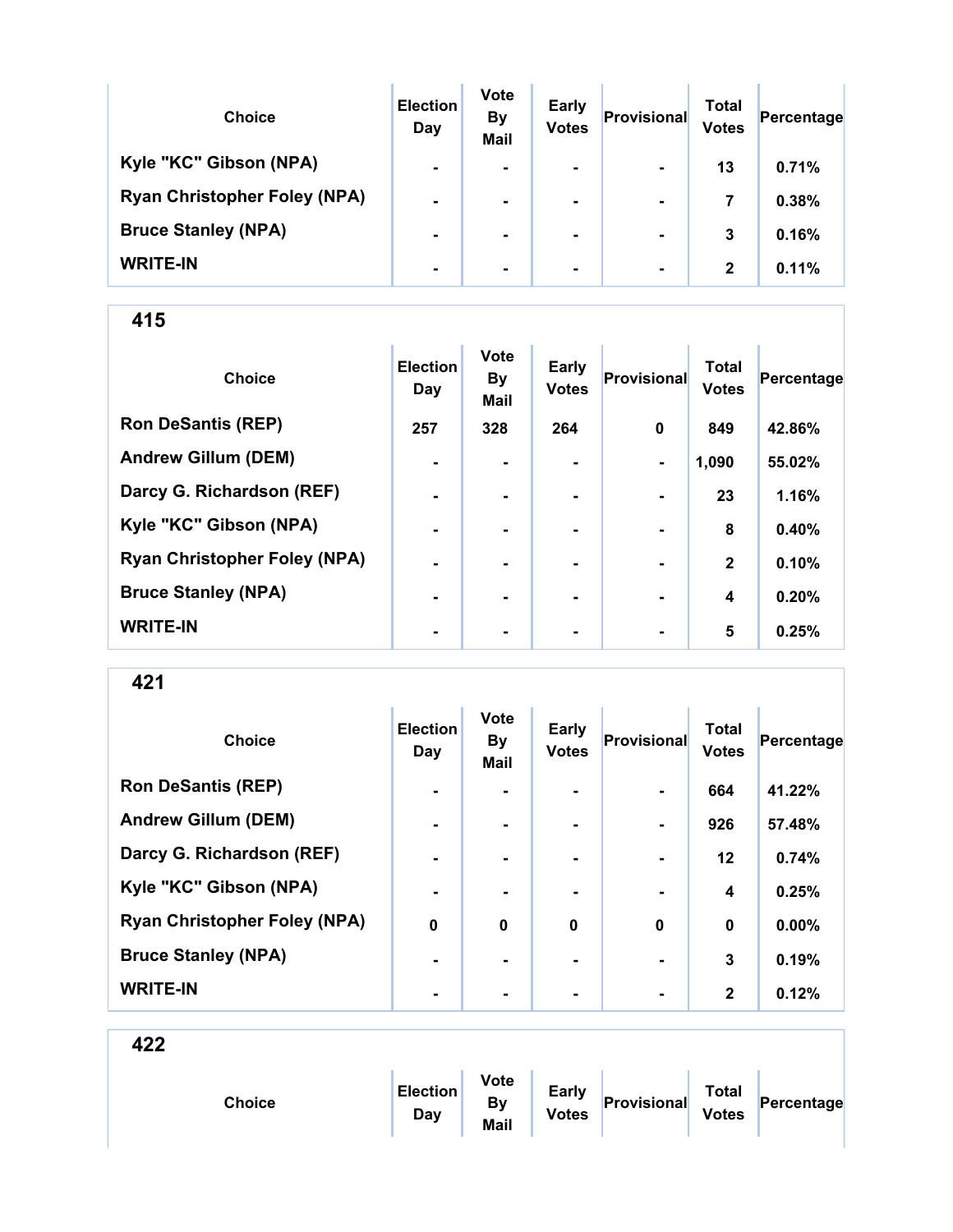| <b>Choice</b>                       | <b>Election</b><br>Day | <b>Vote</b><br><b>By</b><br><b>Mail</b> | <b>Early</b><br><b>Votes</b> | <b>Provisional</b> | <b>Total</b><br><b>Votes</b> | Percentage |
|-------------------------------------|------------------------|-----------------------------------------|------------------------------|--------------------|------------------------------|------------|
| <b>Ron DeSantis (REP)</b>           | 159                    | 257                                     | 150                          | $\bf{0}$           | 566                          | 34.70%     |
| <b>Andrew Gillum (DEM)</b>          | 325                    | 394                                     | 326                          | $\mathbf 0$        | 1,045                        | 64.07%     |
| Darcy G. Richardson (REF)           | $\blacksquare$         |                                         | ۰.                           | $\blacksquare$     | 11                           | 0.67%      |
| Kyle "KC" Gibson (NPA)              | $\blacksquare$         |                                         | ۰.                           | $\blacksquare$     | 5                            | 0.31%      |
| <b>Ryan Christopher Foley (NPA)</b> | $\blacksquare$         |                                         | -                            |                    | 1                            | 0.06%      |
| <b>Bruce Stanley (NPA)</b>          | $\mathbf 0$            | 0                                       | $\mathbf 0$                  | $\bf{0}$           | $\bf{0}$                     | $0.00\%$   |
| <b>WRITE-IN</b>                     |                        |                                         |                              | $\blacksquare$     | 3                            | 0.18%      |

| <b>Choice</b>                       | <b>Election</b><br>Day | <b>Vote</b><br><b>By</b><br>Mail | <b>Early</b><br><b>Votes</b> | <b>Provisional</b> | <b>Total</b><br><b>Votes</b> | Percentage |
|-------------------------------------|------------------------|----------------------------------|------------------------------|--------------------|------------------------------|------------|
| <b>Ron DeSantis (REP)</b>           | $\blacksquare$         |                                  |                              | $\blacksquare$     | 483                          | 35.13%     |
| <b>Andrew Gillum (DEM)</b>          | 305                    | 346                              | 213                          | $\mathbf 0$        | 864                          | 62.84%     |
| Darcy G. Richardson (REF)           | $\blacksquare$         |                                  |                              |                    | 17                           | 1.24%      |
| Kyle "KC" Gibson (NPA)              | ۰                      | $\blacksquare$                   |                              | $\blacksquare$     | 1                            | 0.07%      |
| <b>Ryan Christopher Foley (NPA)</b> | $\blacksquare$         | ۰.                               |                              | $\blacksquare$     | 3                            | 0.22%      |
| <b>Bruce Stanley (NPA)</b>          | $\blacksquare$         | $\overline{\phantom{0}}$         |                              | $\blacksquare$     | 5                            | 0.36%      |
| <b>WRITE-IN</b>                     | ۰                      |                                  |                              | $\blacksquare$     | $\mathbf{2}$                 | 0.15%      |

429

| <b>Choice</b>                       | <b>Election</b><br>Day | <b>Vote</b><br><b>By</b><br><b>Mail</b> | Early<br><b>Votes</b> | <b>Provisional</b> | <b>Total</b><br><b>Votes</b> | Percentage |
|-------------------------------------|------------------------|-----------------------------------------|-----------------------|--------------------|------------------------------|------------|
| <b>Ron DeSantis (REP)</b>           | 206                    | 218                                     | 166                   | $\mathbf 0$        | 590                          | 35.29%     |
| <b>Andrew Gillum (DEM)</b>          | $\blacksquare$         | $\blacksquare$                          | $\blacksquare$        | $\blacksquare$     | 1,044                        | 62.44%     |
| Darcy G. Richardson (REF)           | $\blacksquare$         | ٠                                       | ۰                     | $\blacksquare$     | 17                           | 1.02%      |
| Kyle "KC" Gibson (NPA)              | $\blacksquare$         |                                         | $\blacksquare$        |                    | 14                           | 0.84%      |
| <b>Ryan Christopher Foley (NPA)</b> |                        |                                         |                       |                    | 5                            | 0.30%      |
| <b>Bruce Stanley (NPA)</b>          | $\blacksquare$         |                                         | -                     | $\blacksquare$     | $\mathbf 2$                  | 0.12%      |
| <b>WRITE-IN</b>                     | 0                      | $\mathbf 0$                             | $\mathbf 0$           | $\mathbf 0$        | 0                            | $0.00\%$   |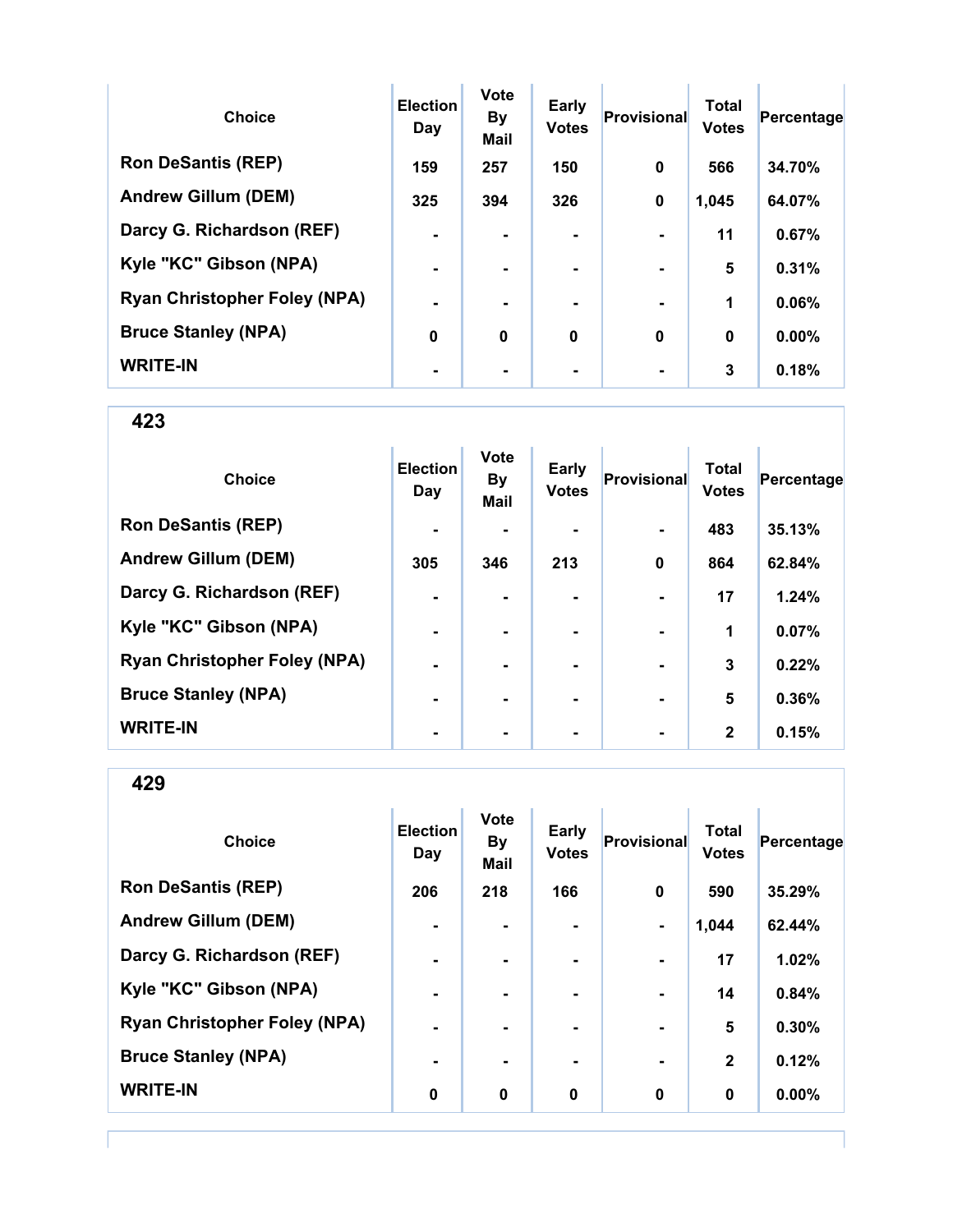| <b>Choice</b>                       | <b>Election</b><br>Day | <b>Vote</b><br><b>By</b><br><b>Mail</b> | Early<br><b>Votes</b> | Provisional | <b>Total</b><br><b>Votes</b> | Percentage |
|-------------------------------------|------------------------|-----------------------------------------|-----------------------|-------------|------------------------------|------------|
| <b>Ron DeSantis (REP)</b>           | 79                     | 82                                      | 72                    | 0           | 233                          | 38.70%     |
| <b>Andrew Gillum (DEM)</b>          | 130                    | 121                                     | 107                   | $\bf{0}$    | 358                          | 59.47%     |
| Darcy G. Richardson (REF)           | $\blacksquare$         |                                         |                       |             | 5                            | 0.83%      |
| Kyle "KC" Gibson (NPA)              | ۰                      |                                         |                       |             | $\mathbf{2}$                 | 0.33%      |
| <b>Ryan Christopher Foley (NPA)</b> | ۰                      |                                         | ۰                     |             | $\mathbf{2}$                 | 0.33%      |
| <b>Bruce Stanley (NPA)</b>          | $\blacksquare$         |                                         | ۰.                    |             | 1                            | 0.17%      |
| <b>WRITE-IN</b>                     | ۰                      |                                         | ۰.                    |             | 1                            | 0.17%      |

| <b>Choice</b>                       | <b>Election</b><br>Day | <b>Vote</b><br><b>By</b><br><b>Mail</b> | Early<br><b>Votes</b> | Provisional    | <b>Total</b><br><b>Votes</b> | Percentage |
|-------------------------------------|------------------------|-----------------------------------------|-----------------------|----------------|------------------------------|------------|
| <b>Ron DeSantis (REP)</b>           | $\blacksquare$         |                                         | ۰.                    | $\blacksquare$ | 1,097                        | 46.68%     |
| <b>Andrew Gillum (DEM)</b>          | $\blacksquare$         |                                         |                       | $\blacksquare$ | 1,218                        | 51.83%     |
| Darcy G. Richardson (REF)           | $\blacksquare$         |                                         |                       |                | $12 \,$                      | 0.51%      |
| Kyle "KC" Gibson (NPA)              | $\blacksquare$         |                                         | ۰.                    |                | 10                           | 0.43%      |
| <b>Ryan Christopher Foley (NPA)</b> | $\blacksquare$         |                                         | ۰.                    |                | $\boldsymbol{4}$             | 0.17%      |
| <b>Bruce Stanley (NPA)</b>          | $\blacksquare$         |                                         |                       |                | 6                            | 0.26%      |
| <b>WRITE-IN</b>                     |                        |                                         |                       |                | 3                            | 0.13%      |

| <b>Choice</b>                       | <b>Election</b><br>Day | <b>Vote</b><br><b>By</b><br><b>Mail</b> | <b>Early</b><br><b>Votes</b> | Provisional    | <b>Total</b><br><b>Votes</b> | Percentage |
|-------------------------------------|------------------------|-----------------------------------------|------------------------------|----------------|------------------------------|------------|
| <b>Ron DeSantis (REP)</b>           | $\blacksquare$         |                                         |                              |                | 435                          | 55.77%     |
| <b>Andrew Gillum (DEM)</b>          | ۰                      |                                         | ۰                            |                | 336                          | 43.08%     |
| Darcy G. Richardson (REF)           | 0                      | 0                                       | $\bf{0}$                     | 0              | 0                            | $0.00\%$   |
| Kyle "KC" Gibson (NPA)              | $\blacksquare$         |                                         | ۰.                           |                | 4                            | 0.51%      |
| <b>Ryan Christopher Foley (NPA)</b> | ۰                      |                                         |                              |                | $\mathbf{2}$                 | 0.26%      |
| <b>Bruce Stanley (NPA)</b>          | $\blacksquare$         | ٠                                       | ۰                            | $\blacksquare$ | 3                            | 0.38%      |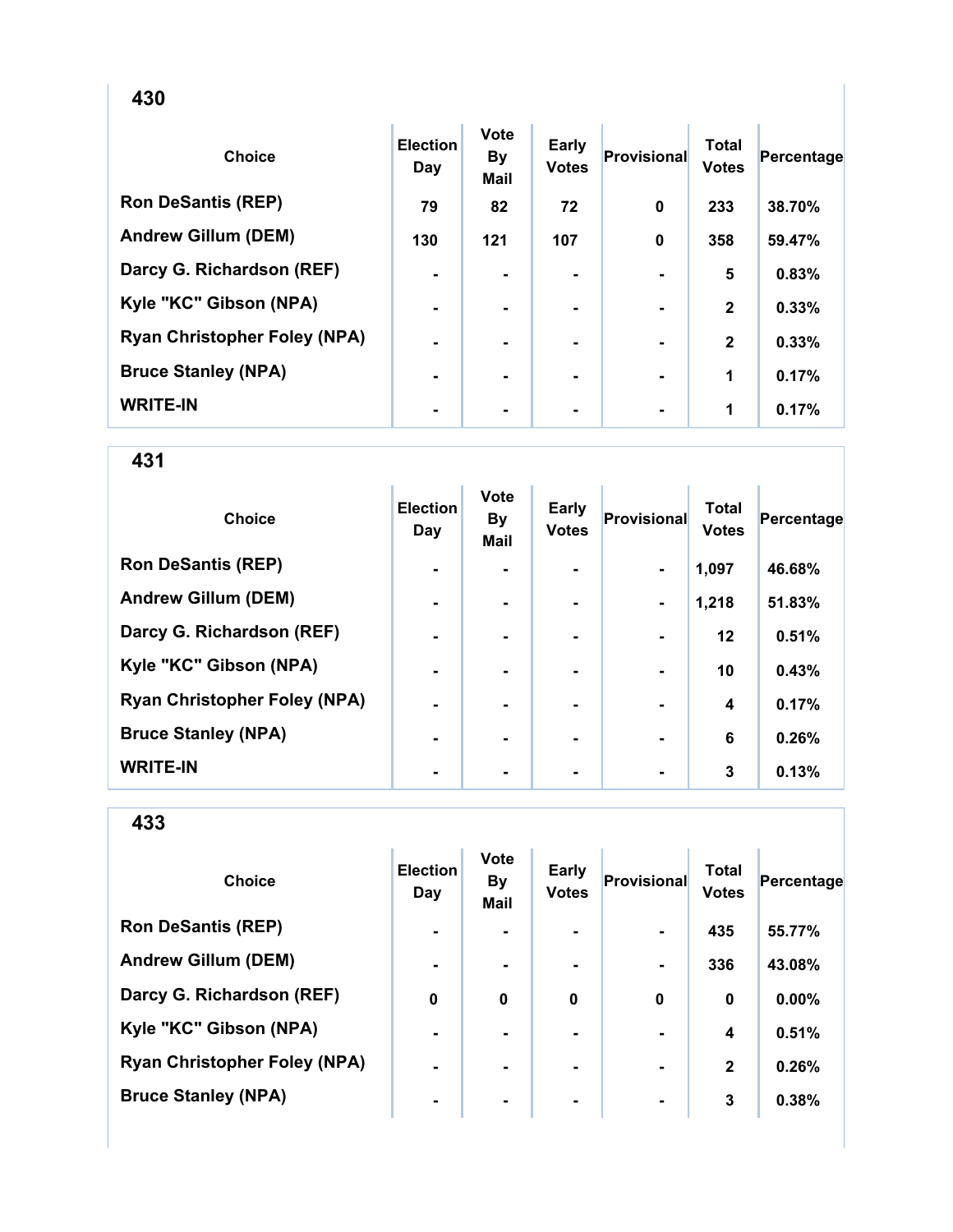| <b>Choice</b>                       | <b>Election</b><br>Day | <b>Vote</b><br><b>By</b><br>Mail        | Early<br><b>Votes</b>        | Provisional  | <b>Total</b><br><b>Votes</b> | Percentage |
|-------------------------------------|------------------------|-----------------------------------------|------------------------------|--------------|------------------------------|------------|
| <b>WRITE-IN</b>                     | $\mathbf 0$            | 0                                       | 0                            | $\mathbf{0}$ | $\mathbf 0$                  | $0.00\%$   |
| 434                                 |                        |                                         |                              |              |                              |            |
| <b>Choice</b>                       | <b>Election</b><br>Day | <b>Vote</b><br><b>By</b><br><b>Mail</b> | <b>Early</b><br><b>Votes</b> | Provisional  | <b>Total</b><br><b>Votes</b> | Percentage |
| <b>Ron DeSantis (REP)</b>           |                        |                                         |                              |              | 878                          | 39.20%     |
| <b>Andrew Gillum (DEM)</b>          |                        |                                         |                              |              | 1,332                        | 59.46%     |
| Darcy G. Richardson (REF)           |                        | $\blacksquare$                          | ۰                            |              | 12                           | 0.54%      |
| Kyle "KC" Gibson (NPA)              |                        |                                         | ۰                            |              | 3                            | 0.13%      |
| <b>Ryan Christopher Foley (NPA)</b> | ۰                      |                                         | Ξ.                           |              | 7                            | 0.31%      |
| <b>Bruce Stanley (NPA)</b>          |                        |                                         |                              |              | 6                            | 0.27%      |
| <b>WRITE-IN</b>                     |                        |                                         |                              |              | $\mathbf{2}$                 | 0.09%      |

451

| <b>Choice</b>                       | <b>Election</b><br>Day | <b>Vote</b><br><b>By</b><br><b>Mail</b> | Early<br><b>Votes</b> | Provisional    | <b>Total</b><br><b>Votes</b> | Percentage |
|-------------------------------------|------------------------|-----------------------------------------|-----------------------|----------------|------------------------------|------------|
| <b>Ron DeSantis (REP)</b>           | 247                    | 353                                     | 137                   | $\bf{0}$       | 737                          | 43.84%     |
| <b>Andrew Gillum (DEM)</b>          | -                      |                                         |                       |                | 911                          | 54.19%     |
| Darcy G. Richardson (REF)           | $\blacksquare$         | -                                       | ۰.                    | $\blacksquare$ | 9                            | 0.54%      |
| Kyle "KC" Gibson (NPA)              | $\blacksquare$         |                                         |                       |                | 7                            | 0.42%      |
| <b>Ryan Christopher Foley (NPA)</b> | $\blacksquare$         |                                         |                       |                | 8                            | 0.48%      |
| <b>Bruce Stanley (NPA)</b>          | $\blacksquare$         |                                         | -                     | $\blacksquare$ | 6                            | 0.36%      |
| <b>WRITE-IN</b>                     |                        |                                         |                       |                | 3                            | 0.18%      |

| <b>Choice</b>              | <b>Election</b><br>Day | <b>Vote</b><br><b>By</b><br><b>Mail</b> | <b>Early</b><br><b>Votes</b> | Provisional    | <b>Total</b><br><b>Votes</b> | Percentage |
|----------------------------|------------------------|-----------------------------------------|------------------------------|----------------|------------------------------|------------|
| <b>Ron DeSantis (REP)</b>  | 179                    | 213                                     | 95                           | 0              | 487                          | 35.60%     |
| <b>Andrew Gillum (DEM)</b> | 307                    | 296                                     | 253                          | 0              | 856                          | 62.57%     |
| Darcy G. Richardson (REF)  | $\blacksquare$         | $\blacksquare$                          | $\blacksquare$               | $\blacksquare$ | 10                           | 0.73%      |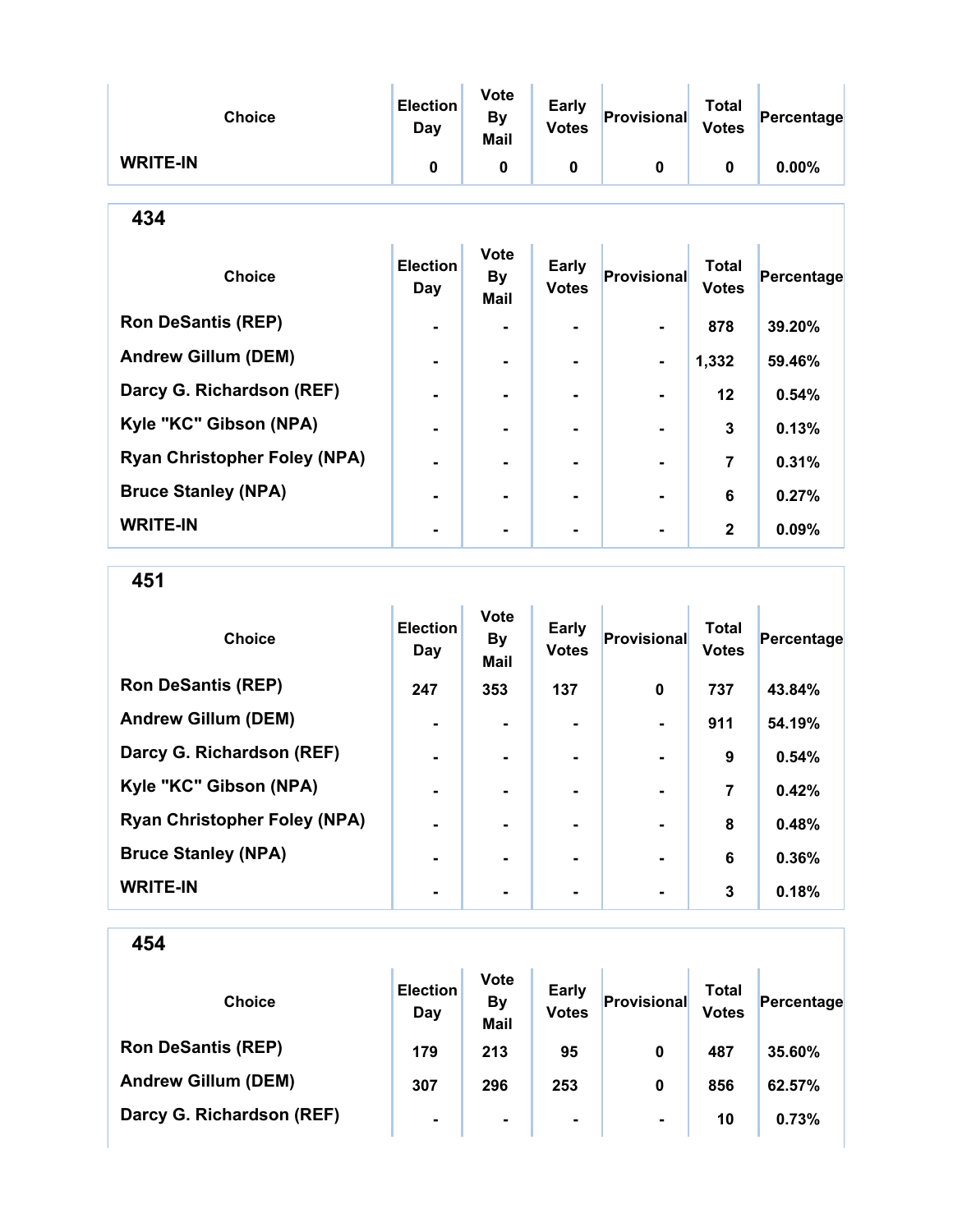| <b>Choice</b>                       | <b>Election</b><br>Day | <b>Vote</b><br><b>By</b><br><b>Mail</b> | <b>Early</b><br><b>Votes</b> | Provisional    | Total<br><b>Votes</b> | Percentage |
|-------------------------------------|------------------------|-----------------------------------------|------------------------------|----------------|-----------------------|------------|
| Kyle "KC" Gibson (NPA)              | $\blacksquare$         | ۰                                       | $\blacksquare$               | $\blacksquare$ | 9                     | 0.66%      |
| <b>Ryan Christopher Foley (NPA)</b> | $\blacksquare$         |                                         | $\blacksquare$               | $\blacksquare$ | 3                     | 0.22%      |
| <b>Bruce Stanley (NPA)</b>          |                        |                                         |                              | $\blacksquare$ | $\mathbf{2}$          | 0.15%      |
| <b>WRITE-IN</b>                     | ۰                      | ۰                                       |                              | $\blacksquare$ | 1                     | 0.07%      |

| <b>Choice</b>                       | <b>Election</b><br>Day | <b>Vote</b><br><b>By</b><br><b>Mail</b> | Early<br><b>Votes</b> | Provisional    | <b>Total</b><br><b>Votes</b> | Percentage |
|-------------------------------------|------------------------|-----------------------------------------|-----------------------|----------------|------------------------------|------------|
| <b>Ron DeSantis (REP)</b>           | 200                    | 149                                     | 84                    | $\mathbf 0$    | 433                          | 43.17%     |
| <b>Andrew Gillum (DEM)</b>          | $\blacksquare$         |                                         |                       |                | 556                          | 55.43%     |
| Darcy G. Richardson (REF)           | $\blacksquare$         | ۰.                                      | ۰.                    | $\blacksquare$ | 5                            | 0.50%      |
| Kyle "KC" Gibson (NPA)              | $\blacksquare$         |                                         |                       |                | $\mathbf{2}$                 | 0.20%      |
| <b>Ryan Christopher Foley (NPA)</b> | $\blacksquare$         |                                         |                       |                | 1                            | 0.10%      |
| <b>Bruce Stanley (NPA)</b>          | ۰                      |                                         |                       |                | 4                            | 0.40%      |
| <b>WRITE-IN</b>                     | ٠                      |                                         | ۰                     |                | $\mathbf{2}$                 | 0.20%      |

457

| <b>Choice</b>                       | <b>Election</b><br>Day | <b>Vote</b><br><b>By</b><br><b>Mail</b> | <b>Early</b><br><b>Votes</b> | Provisional | <b>Total</b><br><b>Votes</b> | Percentage |
|-------------------------------------|------------------------|-----------------------------------------|------------------------------|-------------|------------------------------|------------|
| <b>Ron DeSantis (REP)</b>           | 279                    | 271                                     | 105                          | $\mathbf 0$ | 655                          | 44.59%     |
| <b>Andrew Gillum (DEM)</b>          | 396                    | 263                                     | 120                          | $\mathbf 0$ | 779                          | 53.03%     |
| Darcy G. Richardson (REF)           | $\blacksquare$         | -                                       | ۰.                           |             | 14                           | 0.95%      |
| Kyle "KC" Gibson (NPA)              |                        |                                         |                              |             | 6                            | 0.41%      |
| <b>Ryan Christopher Foley (NPA)</b> | $\blacksquare$         |                                         | ۰.                           |             | 6                            | 0.41%      |
| <b>Bruce Stanley (NPA)</b>          |                        | -                                       | ۰.                           |             | 6                            | 0.41%      |
| <b>WRITE-IN</b>                     |                        |                                         |                              |             | 3                            | 0.20%      |

|--|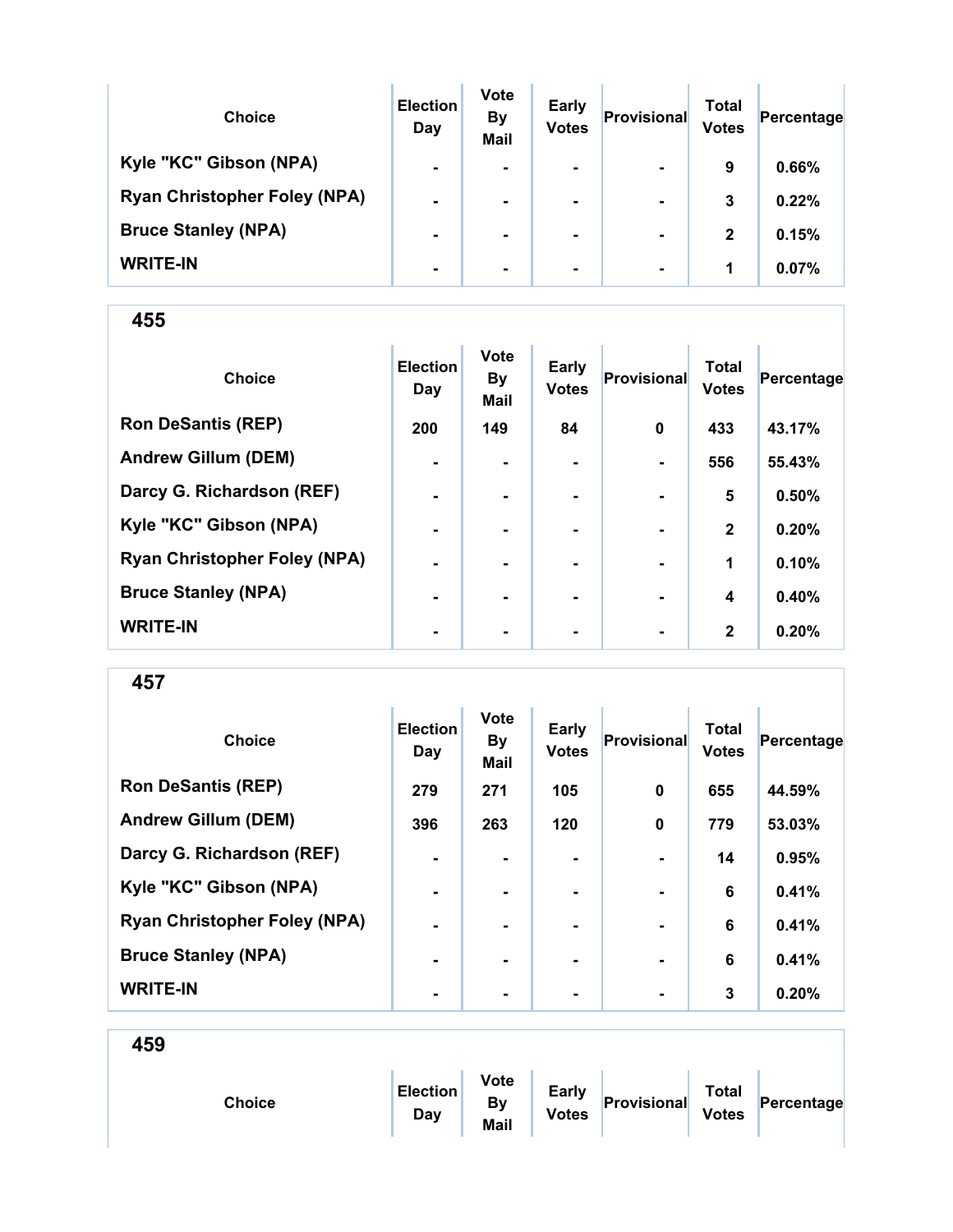| <b>Choice</b>                       | <b>Election</b><br>Day | <b>Vote</b><br><b>By</b><br><b>Mail</b> | Early<br><b>Votes</b> | Provisional    | <b>Total</b><br><b>Votes</b> | Percentage |
|-------------------------------------|------------------------|-----------------------------------------|-----------------------|----------------|------------------------------|------------|
| <b>Ron DeSantis (REP)</b>           | $\blacksquare$         |                                         |                       |                | 727                          | 33.17%     |
| <b>Andrew Gillum (DEM)</b>          | 492                    | 447                                     | 504                   | $\bf{0}$       | 1,443                        | 65.83%     |
| Darcy G. Richardson (REF)           | $\blacksquare$         |                                         | $\blacksquare$        |                | 10                           | 0.46%      |
| Kyle "KC" Gibson (NPA)              | $\blacksquare$         |                                         | ۰.                    | $\blacksquare$ | 6                            | 0.27%      |
| <b>Ryan Christopher Foley (NPA)</b> | $\blacksquare$         |                                         | -                     |                | 3                            | 0.14%      |
| <b>Bruce Stanley (NPA)</b>          |                        |                                         | -                     | $\blacksquare$ | 1                            | 0.05%      |
| <b>WRITE-IN</b>                     |                        |                                         |                       |                | $\mathbf{2}$                 | 0.09%      |

461

| <b>Choice</b>                       | <b>Election</b><br>Day | <b>Vote</b><br><b>By</b><br>Mail | <b>Early</b><br><b>Votes</b> | <b>Provisional</b> | <b>Total</b><br><b>Votes</b> | Percentage |
|-------------------------------------|------------------------|----------------------------------|------------------------------|--------------------|------------------------------|------------|
| <b>Ron DeSantis (REP)</b>           | $\blacksquare$         |                                  |                              | $\blacksquare$     | 264                          | 41.06%     |
| <b>Andrew Gillum (DEM)</b>          | 120                    | 149                              | 98                           | $\mathbf 0$        | 367                          | 57.08%     |
| Darcy G. Richardson (REF)           | ۰                      |                                  |                              |                    | $\mathbf{2}$                 | 0.31%      |
| Kyle "KC" Gibson (NPA)              | $\blacksquare$         |                                  |                              | $\blacksquare$     | 5                            | 0.78%      |
| <b>Ryan Christopher Foley (NPA)</b> | $\blacksquare$         | $\blacksquare$                   |                              | $\blacksquare$     | 4                            | 0.62%      |
| <b>Bruce Stanley (NPA)</b>          | $\blacksquare$         |                                  |                              | $\blacksquare$     | 1                            | 0.16%      |
| <b>WRITE-IN</b>                     | 0                      | 0                                | 0                            | $\mathbf 0$        | 0                            | $0.00\%$   |

| <b>Choice</b>                       | <b>Election</b><br>Day | <b>Vote</b><br><b>By</b><br>Mail | <b>Early</b><br><b>Votes</b> | Provisional      | <b>Total</b><br><b>Votes</b> | Percentage |
|-------------------------------------|------------------------|----------------------------------|------------------------------|------------------|------------------------------|------------|
| <b>Ron DeSantis (REP)</b>           | 41                     | 65                               | 11                           | $\bf{0}$         | 117                          | 53.92%     |
| <b>Andrew Gillum (DEM)</b>          | 32                     | 49                               | 19                           | 0                | 100                          | 46.08%     |
| Darcy G. Richardson (REF)           | $\mathbf 0$            | $\mathbf 0$                      | $\mathbf 0$                  | $\boldsymbol{0}$ | $\bf{0}$                     | 0.00%      |
| Kyle "KC" Gibson (NPA)              | $\boldsymbol{0}$       | $\mathbf 0$                      | $\mathbf 0$                  | $\bf{0}$         | $\bf{0}$                     | $0.00\%$   |
| <b>Ryan Christopher Foley (NPA)</b> | $\boldsymbol{0}$       | $\mathbf 0$                      | $\boldsymbol{0}$             | $\boldsymbol{0}$ | $\mathbf 0$                  | $0.00\%$   |
| <b>Bruce Stanley (NPA)</b>          | 0                      | $\bf{0}$                         | 0                            | 0                | 0                            | 0.00%      |
| <b>WRITE-IN</b>                     | $\boldsymbol{0}$       | 0                                | 0                            | 0                | 0                            | $0.00\%$   |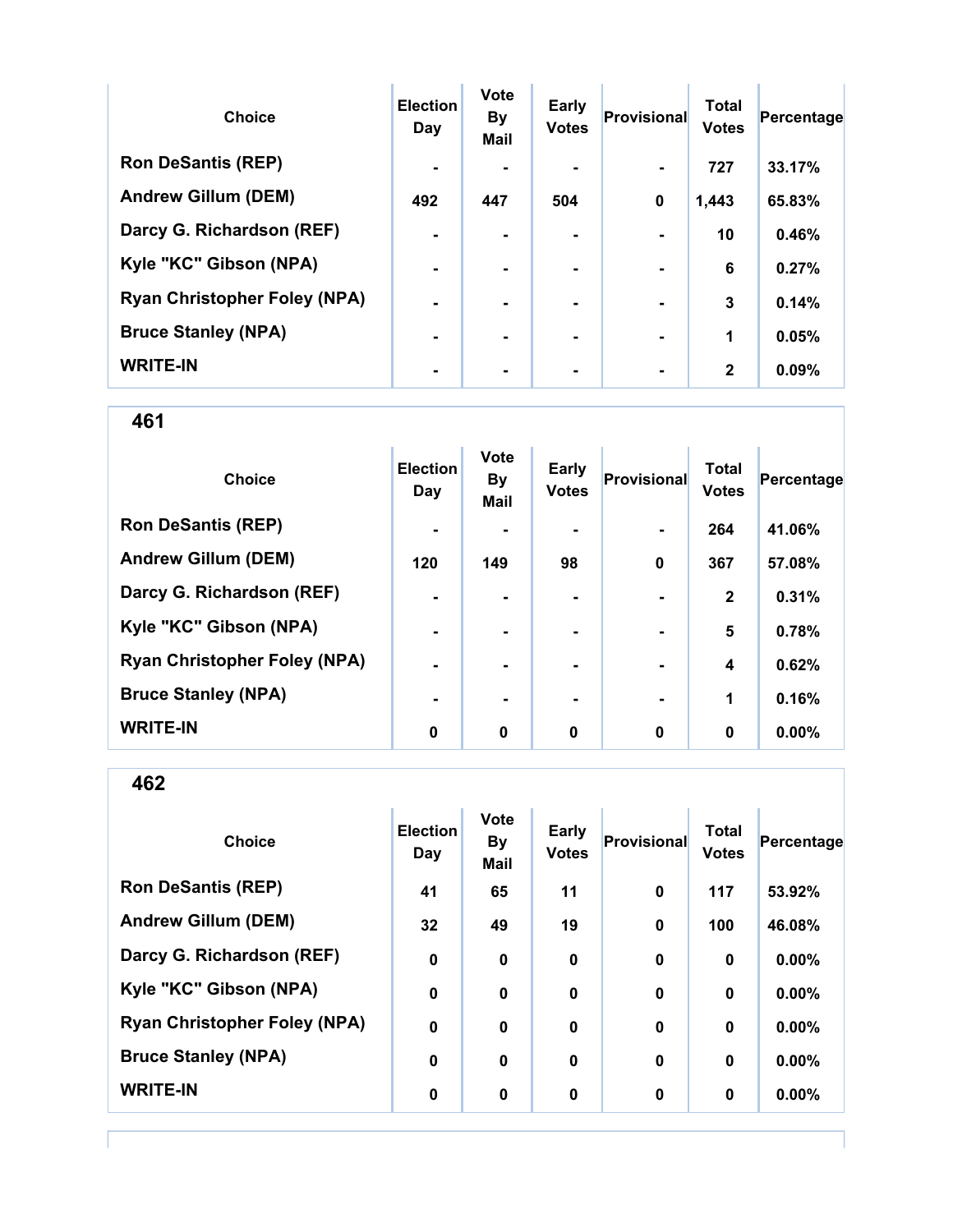| <b>Choice</b>                       | <b>Election</b><br>Day | <b>Vote</b><br><b>By</b><br><b>Mail</b> | <b>Early</b><br><b>Votes</b> | Provisional | <b>Total</b><br><b>Votes</b> | Percentage |
|-------------------------------------|------------------------|-----------------------------------------|------------------------------|-------------|------------------------------|------------|
| <b>Ron DeSantis (REP)</b>           | 65                     | 88                                      | 53                           | 0           | 206                          | 23.07%     |
| <b>Andrew Gillum (DEM)</b>          | 219                    | 239                                     | 219                          | 0           | 677                          | 75.81%     |
| Darcy G. Richardson (REF)           | $\blacksquare$         | ۰.                                      | ۰                            |             | 3                            | 0.34%      |
| Kyle "KC" Gibson (NPA)              | $\blacksquare$         |                                         |                              |             | 1                            | 0.11%      |
| <b>Ryan Christopher Foley (NPA)</b> | $\blacksquare$         |                                         |                              |             | 4                            | 0.45%      |
| <b>Bruce Stanley (NPA)</b>          | ۰                      |                                         | ۰.                           |             | $\mathbf{2}$                 | 0.22%      |
| <b>WRITE-IN</b>                     | 0                      | 0                                       | 0                            | $\bf{0}$    | $\bf{0}$                     | 0.00%      |

| <b>Choice</b>                       | <b>Election</b><br>Day | <b>Vote</b><br><b>By</b><br><b>Mail</b> | <b>Early</b><br><b>Votes</b> | Provisional    | <b>Total</b><br><b>Votes</b> | Percentage |
|-------------------------------------|------------------------|-----------------------------------------|------------------------------|----------------|------------------------------|------------|
| <b>Ron DeSantis (REP)</b>           | $\blacksquare$         |                                         |                              | $\blacksquare$ | 1,760                        | 51.36%     |
| <b>Andrew Gillum (DEM)</b>          | -                      |                                         |                              | $\blacksquare$ | 1,634                        | 47.68%     |
| Darcy G. Richardson (REF)           | $\blacksquare$         |                                         |                              |                | 16                           | 0.47%      |
| Kyle "KC" Gibson (NPA)              | $\blacksquare$         |                                         | ۰                            |                | 7                            | 0.20%      |
| <b>Ryan Christopher Foley (NPA)</b> | $\blacksquare$         |                                         |                              |                | 1                            | 0.03%      |
| <b>Bruce Stanley (NPA)</b>          |                        |                                         |                              |                | 6                            | 0.18%      |
| <b>WRITE-IN</b>                     |                        |                                         |                              |                | 3                            | 0.09%      |

| <b>Choice</b>                       | <b>Election</b><br>Day | <b>Vote</b><br><b>By</b><br><b>Mail</b> | <b>Early</b><br><b>Votes</b> | Provisional | <b>Total</b><br><b>Votes</b> | Percentage |
|-------------------------------------|------------------------|-----------------------------------------|------------------------------|-------------|------------------------------|------------|
| <b>Ron DeSantis (REP)</b>           | 143                    | 193                                     | 181                          | 0           | 517                          | 45.71%     |
| <b>Andrew Gillum (DEM)</b>          | 153                    | 237                                     | 210                          | $\mathbf 0$ | 600                          | 53.05%     |
| Darcy G. Richardson (REF)           | $\blacksquare$         |                                         |                              |             | 8                            | 0.71%      |
| Kyle "KC" Gibson (NPA)              | $\blacksquare$         | $\blacksquare$                          | ۰                            |             | 3                            | 0.27%      |
| <b>Ryan Christopher Foley (NPA)</b> | $\blacksquare$         |                                         | ۰.                           |             | 1                            | 0.09%      |
| <b>Bruce Stanley (NPA)</b>          | $\blacksquare$         | $\blacksquare$                          | ۰.                           |             | $\mathbf{2}$                 | 0.18%      |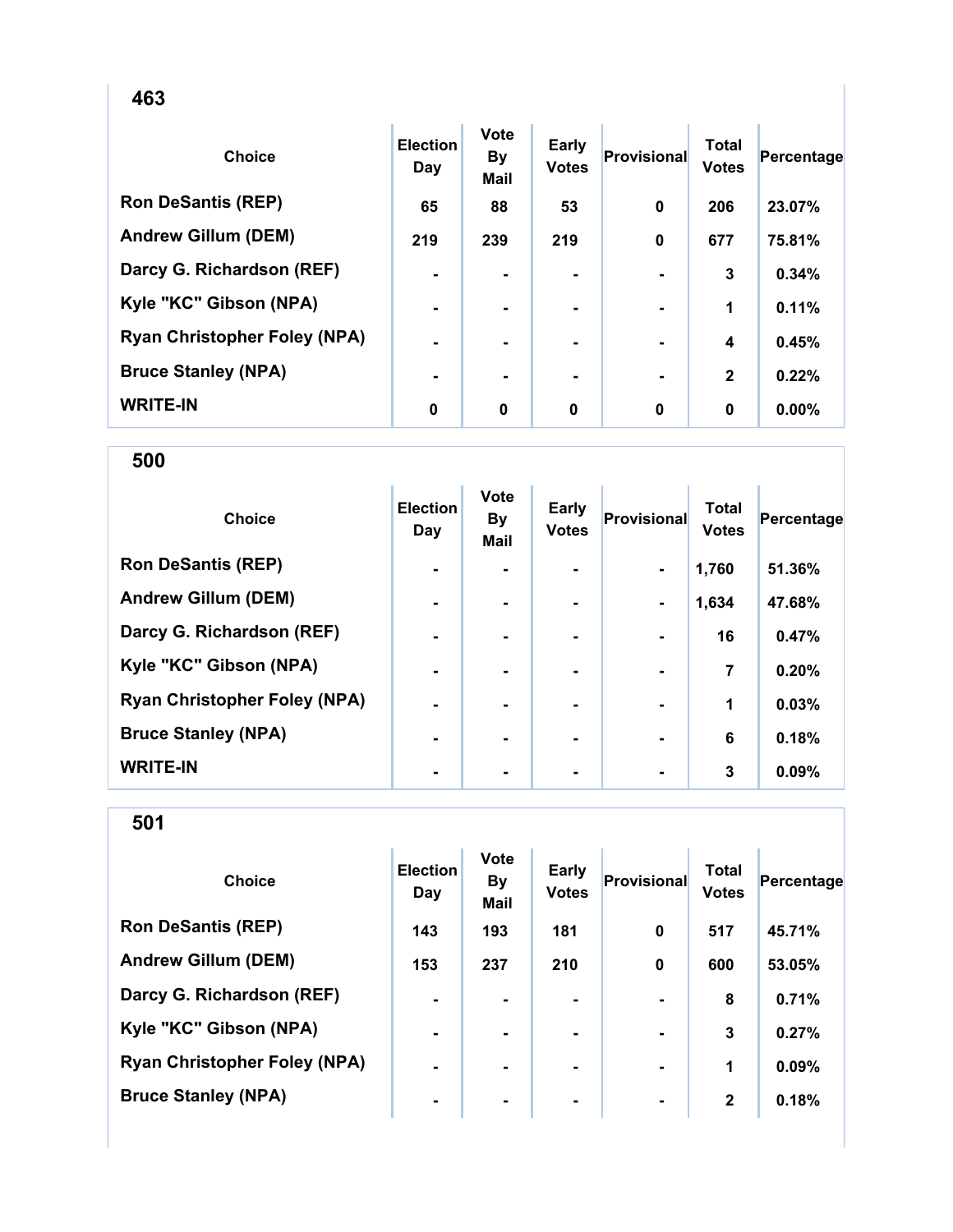| <b>Choice</b>                       | <b>Election</b><br>Day | <b>Vote</b><br><b>By</b><br><b>Mail</b> | Early<br><b>Votes</b>        | Provisional  | <b>Total</b><br><b>Votes</b> | Percentage |
|-------------------------------------|------------------------|-----------------------------------------|------------------------------|--------------|------------------------------|------------|
| <b>WRITE-IN</b>                     | $\mathbf 0$            | 0                                       | $\bf{0}$                     | 0            | $\mathbf 0$                  | 0.00%      |
| 502                                 |                        |                                         |                              |              |                              |            |
| <b>Choice</b>                       | <b>Election</b><br>Day | <b>Vote</b><br><b>By</b><br><b>Mail</b> | <b>Early</b><br><b>Votes</b> | Provisional  | <b>Total</b><br><b>Votes</b> | Percentage |
| <b>Ron DeSantis (REP)</b>           | 124                    | 111                                     | 87                           | $\bf{0}$     | 322                          | 41.49%     |
| <b>Andrew Gillum (DEM)</b>          | 144                    | 185                                     | 111                          | $\mathbf{0}$ | 440                          | 56.70%     |
| Darcy G. Richardson (REF)           |                        |                                         |                              |              | 4                            | 0.52%      |
| Kyle "KC" Gibson (NPA)              |                        |                                         |                              |              | $\overline{2}$               | 0.26%      |
| <b>Ryan Christopher Foley (NPA)</b> |                        | -                                       |                              |              | 3                            | 0.39%      |
| <b>Bruce Stanley (NPA)</b>          |                        |                                         |                              |              | 1                            | 0.13%      |
| <b>WRITE-IN</b>                     |                        |                                         |                              |              | 4                            | 0.52%      |

503

| <b>Choice</b>                       | <b>Election</b><br>Day | <b>Vote</b><br><b>By</b><br><b>Mail</b> | <b>Early</b><br><b>Votes</b> | Provisional    | <b>Total</b><br><b>Votes</b> | Percentage |
|-------------------------------------|------------------------|-----------------------------------------|------------------------------|----------------|------------------------------|------------|
| <b>Ron DeSantis (REP)</b>           | 286                    | 383                                     | 174                          | $\bf{0}$       | 843                          | 37.82%     |
| <b>Andrew Gillum (DEM)</b>          | 435                    | 545                                     | 363                          | 0              | 1,343                        | 60.25%     |
| Darcy G. Richardson (REF)           |                        |                                         |                              |                | 14                           | 0.63%      |
| Kyle "KC" Gibson (NPA)              | $\blacksquare$         |                                         | ۰.                           | $\blacksquare$ | 7                            | 0.31%      |
| <b>Ryan Christopher Foley (NPA)</b> | $\blacksquare$         |                                         | -                            | $\blacksquare$ | 9                            | 0.40%      |
| <b>Bruce Stanley (NPA)</b>          |                        |                                         |                              | $\blacksquare$ | 10                           | 0.45%      |
| <b>WRITE-IN</b>                     |                        |                                         |                              |                | 3                            | 0.13%      |

| <b>Choice</b>              | <b>Election</b><br>Day | <b>Vote</b><br><b>By</b><br><b>Mail</b> | <b>Early</b><br><b>Votes</b> | Provisional    | Total<br><b>Votes</b> | Percentage |
|----------------------------|------------------------|-----------------------------------------|------------------------------|----------------|-----------------------|------------|
| <b>Ron DeSantis (REP)</b>  | 227                    | 222                                     | 131                          | 0              | 580                   | 30.53%     |
| <b>Andrew Gillum (DEM)</b> | ۰                      | $\blacksquare$                          | ۰                            | $\blacksquare$ | 1,291                 | 67.95%     |
| Darcy G. Richardson (REF)  | $\blacksquare$         | $\blacksquare$                          | ۰.                           | $\blacksquare$ | 8                     | 0.42%      |
|                            |                        |                                         |                              |                |                       |            |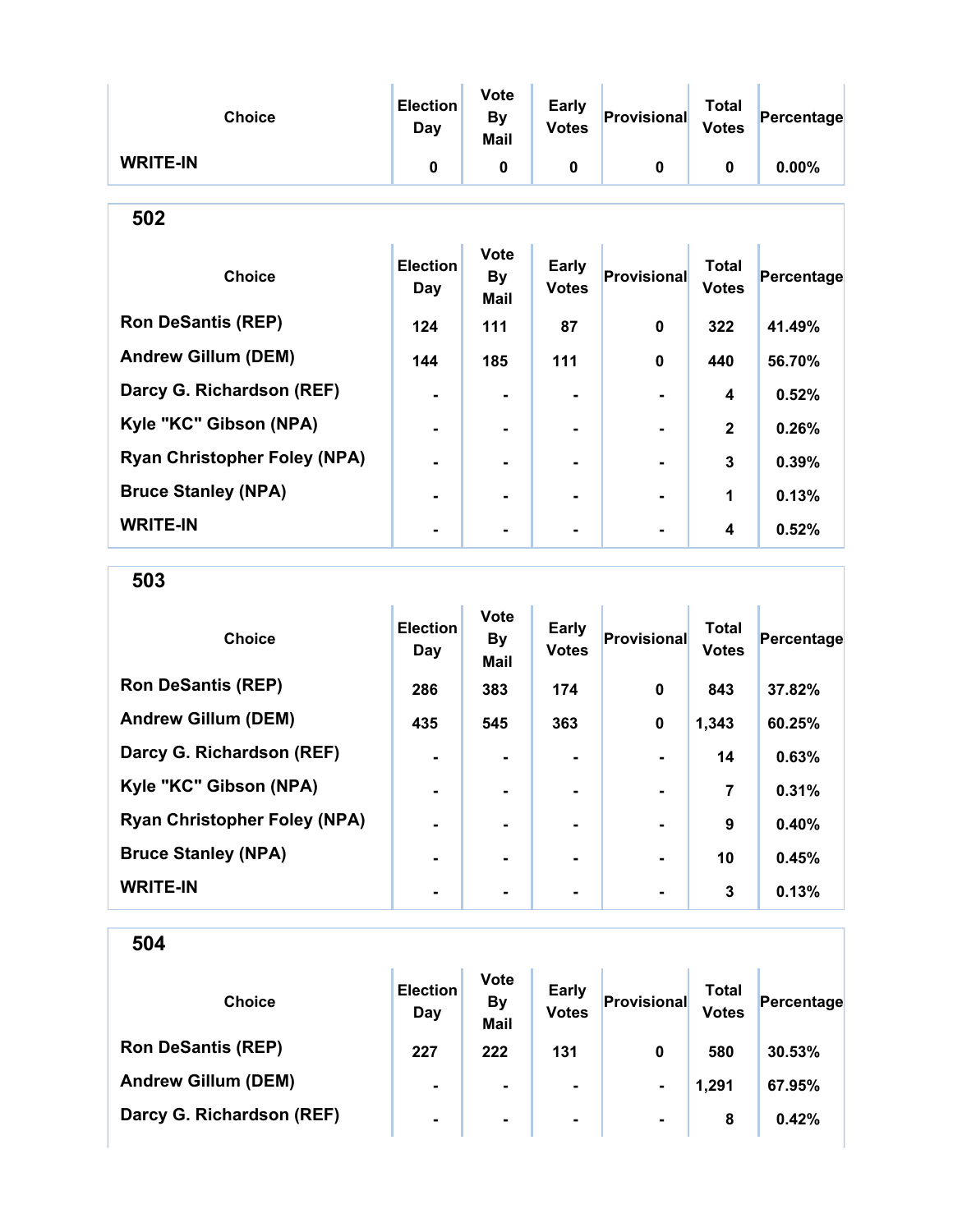| <b>Choice</b>                       | <b>Election</b><br>Day | <b>Vote</b><br><b>By</b><br><b>Mail</b> | <b>Early</b><br><b>Votes</b> | Provisional    | Total<br><b>Votes</b> | Percentage |
|-------------------------------------|------------------------|-----------------------------------------|------------------------------|----------------|-----------------------|------------|
| Kyle "KC" Gibson (NPA)              | $\blacksquare$         | $\blacksquare$                          | $\blacksquare$               | $\blacksquare$ | 8                     | 0.42%      |
| <b>Ryan Christopher Foley (NPA)</b> | $\blacksquare$         |                                         | $\blacksquare$               | $\blacksquare$ | 5                     | 0.26%      |
| <b>Bruce Stanley (NPA)</b>          | $\blacksquare$         |                                         | ۰.                           | $\blacksquare$ | 3                     | 0.16%      |
| <b>WRITE-IN</b>                     | $\blacksquare$         | ۰.                                      | $\blacksquare$               | $\blacksquare$ | 5                     | 0.26%      |

| <b>Choice</b>                       | <b>Election</b><br>Day | <b>Vote</b><br><b>By</b><br>Mail | Early<br><b>Votes</b> | Provisional    | <b>Total</b><br><b>Votes</b> | Percentage |
|-------------------------------------|------------------------|----------------------------------|-----------------------|----------------|------------------------------|------------|
| <b>Ron DeSantis (REP)</b>           | 398                    | 372                              | 215                   | $\mathbf 0$    | 985                          | 38.06%     |
| <b>Andrew Gillum (DEM)</b>          | $\blacksquare$         |                                  |                       | $\blacksquare$ | 1,564                        | 60.43%     |
| Darcy G. Richardson (REF)           | $\blacksquare$         | ۰.                               | ۰.                    | $\blacksquare$ | 16                           | 0.62%      |
| Kyle "KC" Gibson (NPA)              | $\blacksquare$         | ۰.                               | ۰                     | $\blacksquare$ | 7                            | 0.27%      |
| <b>Ryan Christopher Foley (NPA)</b> | $\blacksquare$         |                                  |                       |                | 7                            | 0.27%      |
| <b>Bruce Stanley (NPA)</b>          | -                      |                                  |                       |                | 8                            | 0.31%      |
| <b>WRITE-IN</b>                     | ٠                      | ۰                                | $\blacksquare$        | $\blacksquare$ | 1                            | 0.04%      |

506

| <b>Choice</b>                       | <b>Election</b><br>Day | <b>Vote</b><br><b>By</b><br><b>Mail</b> | <b>Early</b><br><b>Votes</b> | <b>Provisional</b> | <b>Total</b><br><b>Votes</b> | Percentage |
|-------------------------------------|------------------------|-----------------------------------------|------------------------------|--------------------|------------------------------|------------|
| <b>Ron DeSantis (REP)</b>           | 122                    | 153                                     | 224                          | 0                  | 499                          | 52.64%     |
| <b>Andrew Gillum (DEM)</b>          | $\blacksquare$         | $\blacksquare$                          |                              | $\blacksquare$     | 442                          | 46.62%     |
| Darcy G. Richardson (REF)           | $\blacksquare$         | $\blacksquare$                          | ۰.                           |                    | 4                            | 0.42%      |
| Kyle "KC" Gibson (NPA)              | ٠                      |                                         |                              | $\blacksquare$     | 1                            | 0.11%      |
| <b>Ryan Christopher Foley (NPA)</b> | $\mathbf 0$            | $\mathbf 0$                             | $\mathbf 0$                  | $\bf{0}$           | $\bf{0}$                     | 0.00%      |
| <b>Bruce Stanley (NPA)</b>          |                        |                                         |                              | $\blacksquare$     | $\mathbf{2}$                 | 0.21%      |
| <b>WRITE-IN</b>                     | 0                      | 0                                       | 0                            | $\bf{0}$           | 0                            | $0.00\%$   |

| <b>Choice</b> | <b>Election</b><br>Day | <b>Vote</b><br>By<br>Mail | <b>Early</b><br><b>Votes</b> | Provisional | <b>Total</b><br><b>Votes</b> | Percentage |
|---------------|------------------------|---------------------------|------------------------------|-------------|------------------------------|------------|
|               |                        |                           |                              |             |                              |            |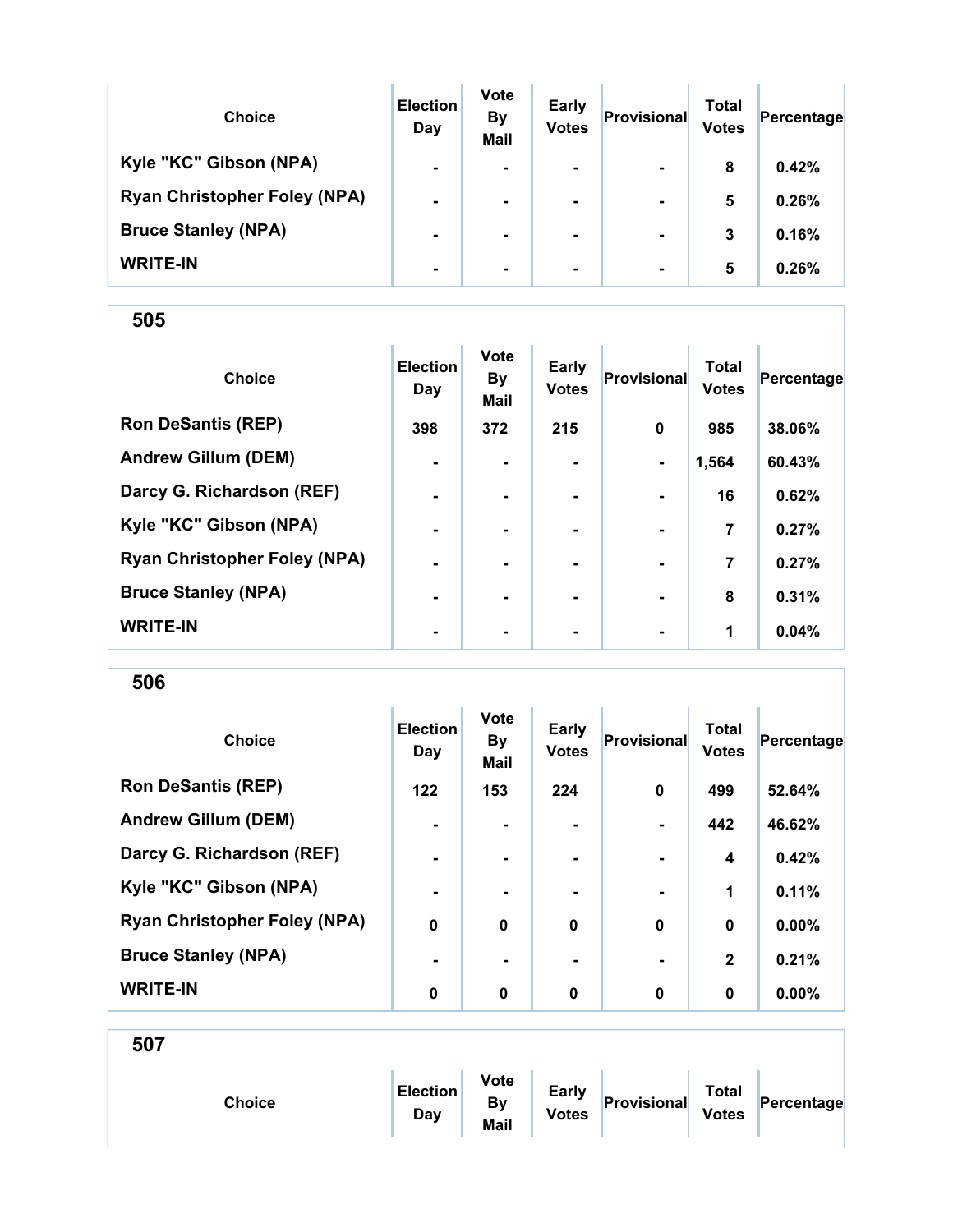| <b>Choice</b>                       | <b>Election</b><br>Day | <b>Vote</b><br><b>By</b><br><b>Mail</b> | Early<br><b>Votes</b> | Provisional    | <b>Total</b><br><b>Votes</b> | Percentage |
|-------------------------------------|------------------------|-----------------------------------------|-----------------------|----------------|------------------------------|------------|
| <b>Ron DeSantis (REP)</b>           | 227                    | 280                                     | 226                   | $\bf{0}$       | 733                          | 45.81%     |
| <b>Andrew Gillum (DEM)</b>          | $\blacksquare$         |                                         |                       |                | 844                          | 52.75%     |
| Darcy G. Richardson (REF)           | $\blacksquare$         | -                                       | $\blacksquare$        | $\blacksquare$ | 11                           | 0.69%      |
| Kyle "KC" Gibson (NPA)              | $\blacksquare$         |                                         | -                     |                | 3                            | 0.19%      |
| <b>Ryan Christopher Foley (NPA)</b> | $\blacksquare$         |                                         | -                     | $\blacksquare$ | 4                            | 0.25%      |
| <b>Bruce Stanley (NPA)</b>          | $\blacksquare$         |                                         |                       |                | 3                            | 0.19%      |
| <b>WRITE-IN</b>                     |                        |                                         |                       |                | $\mathbf{2}$                 | 0.12%      |

| <b>Choice</b>                       | <b>Election</b><br>Day | <b>Vote</b><br><b>By</b><br>Mail | Early<br><b>Votes</b> | Provisional              | <b>Total</b><br><b>Votes</b> | Percentage |
|-------------------------------------|------------------------|----------------------------------|-----------------------|--------------------------|------------------------------|------------|
| <b>Ron DeSantis (REP)</b>           | 271                    | 317                              | 523                   | $\mathbf 0$              | 1,111                        | 51.32%     |
| <b>Andrew Gillum (DEM)</b>          | ٠                      |                                  |                       | $\blacksquare$           | 1,037                        | 47.90%     |
| Darcy G. Richardson (REF)           | ۰                      |                                  |                       | $\overline{\phantom{a}}$ | $\overline{7}$               | 0.32%      |
| Kyle "KC" Gibson (NPA)              | $\blacksquare$         |                                  | ۰                     | $\blacksquare$           | 6                            | 0.28%      |
| <b>Ryan Christopher Foley (NPA)</b> | $\blacksquare$         |                                  |                       | $\blacksquare$           | 1                            | 0.05%      |
| <b>Bruce Stanley (NPA)</b>          | $\blacksquare$         | ۰.                               |                       | $\blacksquare$           | $\mathbf{2}$                 | 0.09%      |
| <b>WRITE-IN</b>                     | ۰                      |                                  |                       | $\blacksquare$           | 1                            | 0.05%      |

509

| <b>Choice</b>                       | <b>Election</b><br>Day | <b>Vote</b><br><b>By</b><br><b>Mail</b> | Early<br><b>Votes</b> | Provisional    | <b>Total</b><br><b>Votes</b> | Percentage |
|-------------------------------------|------------------------|-----------------------------------------|-----------------------|----------------|------------------------------|------------|
| <b>Ron DeSantis (REP)</b>           | 192                    | 256                                     | 164                   | $\mathbf 0$    | 612                          | 51.34%     |
| <b>Andrew Gillum (DEM)</b>          | $\blacksquare$         | $\blacksquare$                          |                       | $\blacksquare$ | 567                          | 47.57%     |
| Darcy G. Richardson (REF)           | $\blacksquare$         | $\blacksquare$                          |                       | $\blacksquare$ | 8                            | 0.67%      |
| Kyle "KC" Gibson (NPA)              | $\blacksquare$         | $\blacksquare$                          |                       | $\blacksquare$ | 4                            | 0.34%      |
| <b>Ryan Christopher Foley (NPA)</b> | $\mathbf 0$            | 0                                       | $\mathbf 0$           | $\mathbf 0$    | 0                            | 0.00%      |
| <b>Bruce Stanley (NPA)</b>          | $\blacksquare$         |                                         |                       | $\blacksquare$ | 1                            | 0.08%      |
| <b>WRITE-IN</b>                     | 0                      | 0                                       | $\mathbf 0$           | $\mathbf 0$    | 0                            | 0.00%      |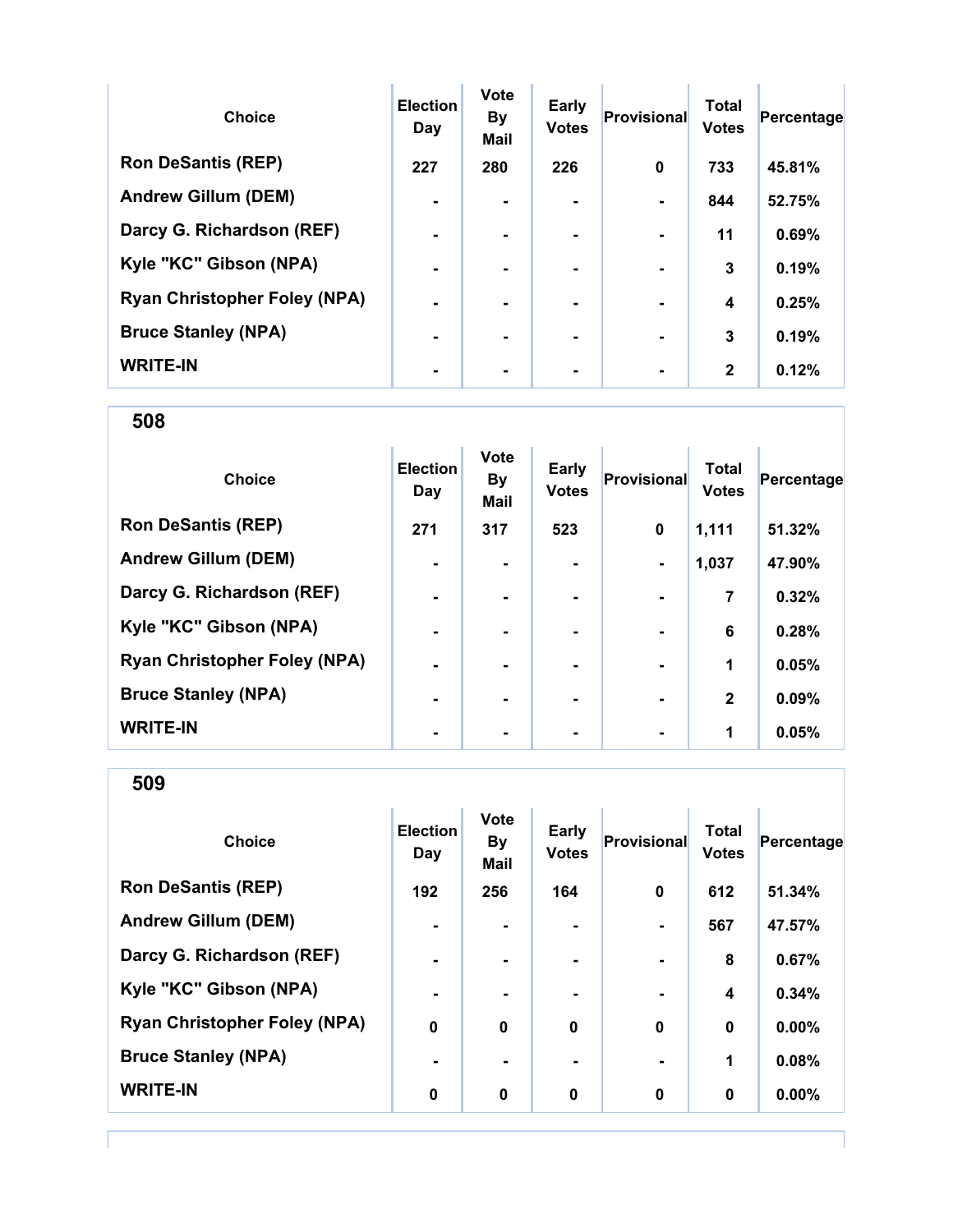| <b>Choice</b>                       | <b>Election</b><br>Day | <b>Vote</b><br>By<br><b>Mail</b> | Early<br><b>Votes</b> | Provisional | <b>Total</b><br><b>Votes</b> | Percentage |
|-------------------------------------|------------------------|----------------------------------|-----------------------|-------------|------------------------------|------------|
| <b>Ron DeSantis (REP)</b>           | $\blacksquare$         |                                  |                       |             | 949                          | 54.60%     |
| <b>Andrew Gillum (DEM)</b>          | 171                    | 349                              | 251                   | $\bf{0}$    | 771                          | 44.36%     |
| Darcy G. Richardson (REF)           | $\blacksquare$         |                                  |                       |             | 7                            | 0.40%      |
| Kyle "KC" Gibson (NPA)              | ۰                      |                                  |                       |             | $\mathbf{2}$                 | 0.12%      |
| <b>Ryan Christopher Foley (NPA)</b> |                        |                                  |                       |             | 1                            | 0.06%      |
| <b>Bruce Stanley (NPA)</b>          | ۰                      |                                  | ۰                     |             | 3                            | 0.17%      |
| <b>WRITE-IN</b>                     | ۰                      |                                  |                       |             | 5                            | 0.29%      |

| <b>Choice</b>                       | <b>Election</b><br>Day | <b>Vote</b><br><b>By</b><br>Mail | Early<br><b>Votes</b> | Provisional | <b>Total</b><br><b>Votes</b> | Percentage |
|-------------------------------------|------------------------|----------------------------------|-----------------------|-------------|------------------------------|------------|
| <b>Ron DeSantis (REP)</b>           | 256                    | 322                              | 210                   | 0           | 788                          | 43.66%     |
| <b>Andrew Gillum (DEM)</b>          | 298                    | 405                              | 290                   | $\mathbf 0$ | 993                          | 55.01%     |
| Darcy G. Richardson (REF)           | $\blacksquare$         |                                  |                       |             | 7                            | 0.39%      |
| Kyle "KC" Gibson (NPA)              | $\blacksquare$         |                                  | ۰.                    |             | 5                            | 0.28%      |
| <b>Ryan Christopher Foley (NPA)</b> | $\mathbf 0$            | $\mathbf 0$                      | $\bf{0}$              | $\mathbf 0$ | $\mathbf 0$                  | 0.00%      |
| <b>Bruce Stanley (NPA)</b>          | $\blacksquare$         |                                  |                       |             | 7                            | 0.39%      |
| <b>WRITE-IN</b>                     |                        |                                  |                       |             | 5                            | 0.28%      |

| <b>Choice</b>                       | <b>Election</b><br>Day | <b>Vote</b><br><b>By</b><br><b>Mail</b> | <b>Early</b><br><b>Votes</b> | Provisional | Total<br><b>Votes</b> | Percentage |
|-------------------------------------|------------------------|-----------------------------------------|------------------------------|-------------|-----------------------|------------|
| <b>Ron DeSantis (REP)</b>           | 80                     | 107                                     | 141                          | $\mathbf 0$ | 328                   | 40.39%     |
| <b>Andrew Gillum (DEM)</b>          | 107                    | 129                                     | 241                          | $\mathbf 0$ | 477                   | 58.74%     |
| Darcy G. Richardson (REF)           | ۰                      |                                         |                              |             | 4                     | 0.49%      |
| Kyle "KC" Gibson (NPA)              | $\blacksquare$         | $\blacksquare$                          | ۰                            |             | $\mathbf{2}$          | 0.25%      |
| <b>Ryan Christopher Foley (NPA)</b> | $\bf{0}$               | 0                                       | $\bf{0}$                     | $\mathbf 0$ | 0                     | 0.00%      |
| <b>Bruce Stanley (NPA)</b>          | 0                      | 0                                       | 0                            | 0           | 0                     | 0.00%      |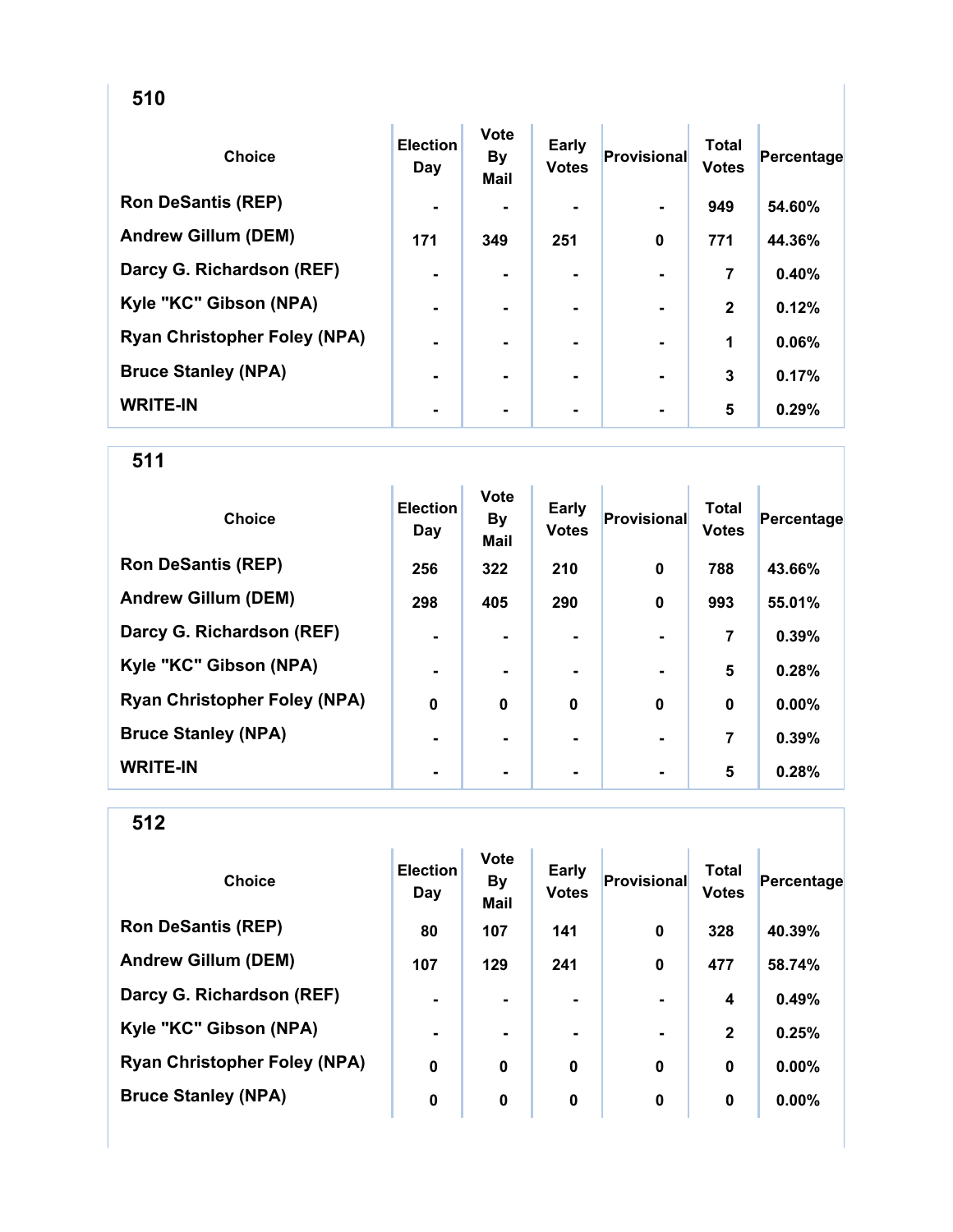| <b>Choice</b>   | <b>Election</b><br>Day | <b>Vote</b><br><b>By</b><br><b>Mail</b> | <b>Early</b><br><b>Votes</b> | Provisional    | <b>Total</b><br><b>Votes</b> | Percentage |
|-----------------|------------------------|-----------------------------------------|------------------------------|----------------|------------------------------|------------|
| <b>WRITE-IN</b> |                        | $\blacksquare$                          | $\blacksquare$               | $\blacksquare$ |                              | 0.12%      |

| <b>Choice</b>                       | <b>Election</b><br>Day | <b>Vote</b><br><b>By</b><br><b>Mail</b> | Early<br><b>Votes</b> | Provisional    | <b>Total</b><br><b>Votes</b> | Percentage |
|-------------------------------------|------------------------|-----------------------------------------|-----------------------|----------------|------------------------------|------------|
| <b>Ron DeSantis (REP)</b>           | $\blacksquare$         |                                         |                       | $\blacksquare$ | 392                          | 54.75%     |
| <b>Andrew Gillum (DEM)</b>          | 83                     | 136                                     | 100                   | $\bf{0}$       | 319                          | 44.55%     |
| Darcy G. Richardson (REF)           | $\blacksquare$         |                                         | $\blacksquare$        |                | 3                            | 0.42%      |
| Kyle "KC" Gibson (NPA)              | $\blacksquare$         |                                         |                       |                | 1                            | 0.14%      |
| <b>Ryan Christopher Foley (NPA)</b> | $\blacksquare$         |                                         |                       |                | 1                            | 0.14%      |
| <b>Bruce Stanley (NPA)</b>          | $\bf{0}$               | $\bf{0}$                                | $\mathbf 0$           | $\bf{0}$       | $\mathbf 0$                  | 0.00%      |
| <b>WRITE-IN</b>                     | 0                      | $\mathbf 0$                             | 0                     | 0              | $\mathbf 0$                  | $0.00\%$   |

514

| <b>Choice</b>                       | <b>Election</b><br>Day | <b>Vote</b><br><b>By</b><br><b>Mail</b> | Early<br><b>Votes</b> | <b>Provisional</b> | <b>Total</b><br><b>Votes</b> | Percentage |
|-------------------------------------|------------------------|-----------------------------------------|-----------------------|--------------------|------------------------------|------------|
| <b>Ron DeSantis (REP)</b>           | 176                    | 296                                     | 221                   | 0                  | 693                          | 54.44%     |
| <b>Andrew Gillum (DEM)</b>          | 103                    | 258                                     | 209                   | $\bf{0}$           | 570                          | 44.78%     |
| Darcy G. Richardson (REF)           |                        |                                         | ۰.                    |                    | 6                            | 0.47%      |
| Kyle "KC" Gibson (NPA)              | $\blacksquare$         |                                         | ۰.                    |                    | 1                            | 0.08%      |
| <b>Ryan Christopher Foley (NPA)</b> | $\blacksquare$         |                                         | ۰.                    |                    | 1                            | 0.08%      |
| <b>Bruce Stanley (NPA)</b>          |                        |                                         |                       |                    | $\mathbf{2}$                 | 0.16%      |
| <b>WRITE-IN</b>                     | 0                      | 0                                       | 0                     | 0                  | $\bf{0}$                     | $0.00\%$   |

| <b>Choice</b>              | <b>Election</b><br>Day | <b>Vote</b><br><b>By</b><br><b>Mail</b> | <b>Early</b><br><b>Votes</b> | Provisional    | Total<br><b>Votes</b> | Percentage |
|----------------------------|------------------------|-----------------------------------------|------------------------------|----------------|-----------------------|------------|
| <b>Ron DeSantis (REP)</b>  | 214                    | 357                                     | 266                          | 0              | 837                   | 50.67%     |
| <b>Andrew Gillum (DEM)</b> | 190                    | 333                                     | 277                          | 0              | 800                   | 48.43%     |
| Darcy G. Richardson (REF)  | $\blacksquare$         | $\blacksquare$                          | $\blacksquare$               | $\blacksquare$ | 8                     | 0.48%      |
|                            |                        |                                         |                              |                |                       |            |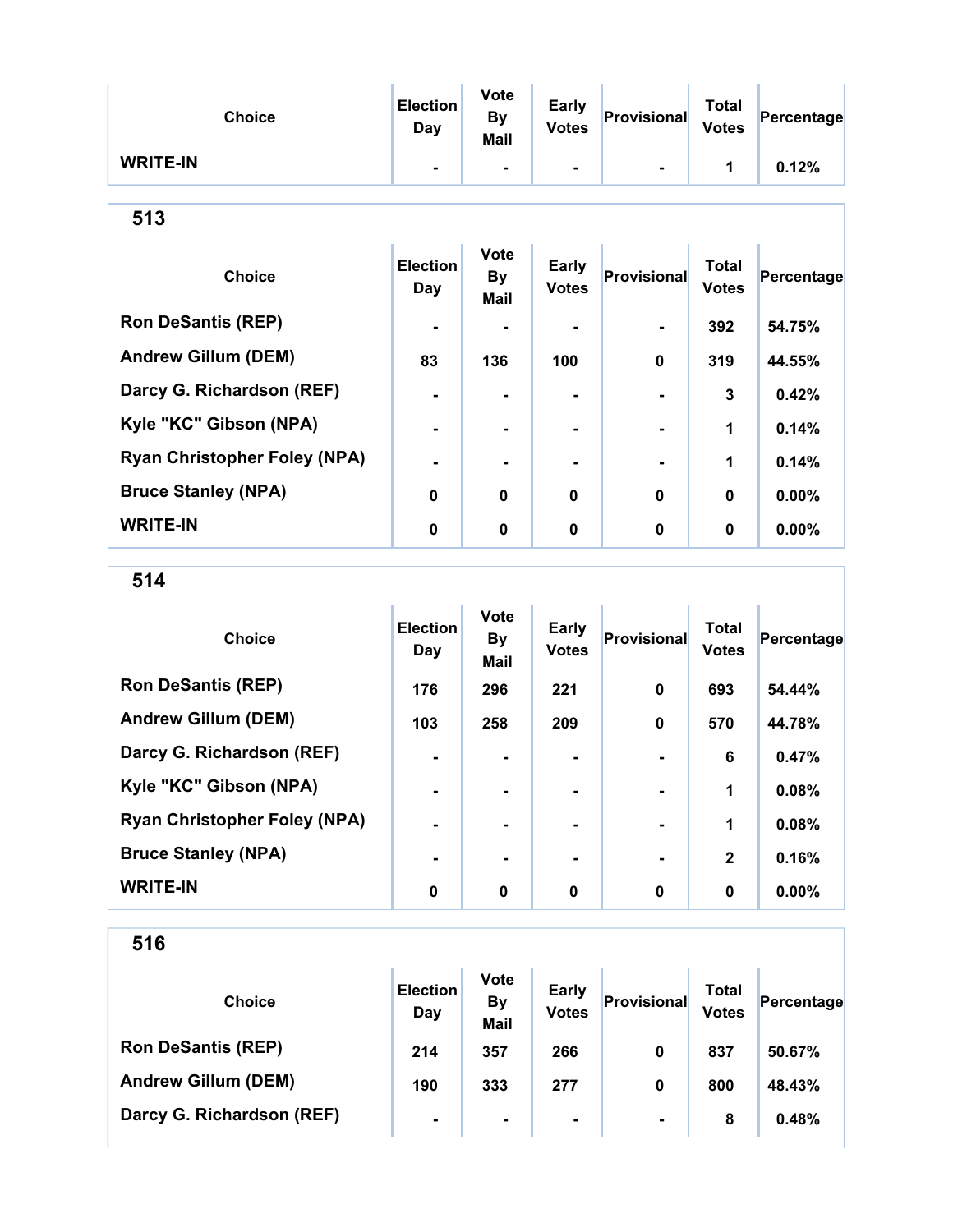| <b>Choice</b>                       | <b>Election</b><br>Day | <b>Vote</b><br><b>By</b><br><b>Mail</b> | <b>Early</b><br><b>Votes</b> | Provisional    | Total<br><b>Votes</b> | Percentage |
|-------------------------------------|------------------------|-----------------------------------------|------------------------------|----------------|-----------------------|------------|
| Kyle "KC" Gibson (NPA)              | $\blacksquare$         | $\blacksquare$                          | $\blacksquare$               | $\blacksquare$ | $\mathbf{2}$          | 0.12%      |
| <b>Ryan Christopher Foley (NPA)</b> | $\blacksquare$         |                                         |                              | $\blacksquare$ | 1                     | 0.06%      |
| <b>Bruce Stanley (NPA)</b>          | $\blacksquare$         |                                         |                              | $\blacksquare$ | $\mathbf{2}$          | 0.12%      |
| <b>WRITE-IN</b>                     | ۰                      |                                         |                              | $\blacksquare$ | $\mathbf{2}$          | 0.12%      |

| <b>Choice</b>                       | <b>Election</b><br>Day | <b>Vote</b><br><b>By</b><br><b>Mail</b> | Early<br><b>Votes</b> | Provisional | <b>Total</b><br><b>Votes</b> | Percentage |
|-------------------------------------|------------------------|-----------------------------------------|-----------------------|-------------|------------------------------|------------|
| <b>Ron DeSantis (REP)</b>           | 159                    | 226                                     | 242                   | $\mathbf 0$ | 627                          | 50.08%     |
| <b>Andrew Gillum (DEM)</b>          | 141                    | 230                                     | 234                   | $\mathbf 0$ | 605                          | 48.32%     |
| Darcy G. Richardson (REF)           | $\blacksquare$         | -                                       | ۰.                    |             | 6                            | 0.48%      |
| Kyle "KC" Gibson (NPA)              | $\blacksquare$         | -                                       | ۰.                    |             | 10                           | 0.80%      |
| <b>Ryan Christopher Foley (NPA)</b> | $\blacksquare$         |                                         |                       |             | $\mathbf{2}$                 | 0.16%      |
| <b>Bruce Stanley (NPA)</b>          | ۰                      |                                         |                       |             | 1                            | 0.08%      |
| <b>WRITE-IN</b>                     | $\blacksquare$         |                                         | ۰                     |             | 1                            | 0.08%      |

518

| <b>Choice</b>                       | <b>Election</b><br>Day | <b>Vote</b><br><b>By</b><br>Mail | <b>Early</b><br><b>Votes</b> | <b>Provisional</b> | <b>Total</b><br><b>Votes</b> | Percentage |
|-------------------------------------|------------------------|----------------------------------|------------------------------|--------------------|------------------------------|------------|
| <b>Ron DeSantis (REP)</b>           | 98                     | 148                              | 147                          | $\bf{0}$           | 393                          | 72.11%     |
| <b>Andrew Gillum (DEM)</b>          | 30                     | 57                               | 59                           | 0                  | 146                          | 26.79%     |
| Darcy G. Richardson (REF)           | $\blacksquare$         |                                  | ۰.                           |                    | 3                            | 0.55%      |
| Kyle "KC" Gibson (NPA)              | ٠                      |                                  |                              | $\blacksquare$     | $\mathbf{2}$                 | 0.37%      |
| <b>Ryan Christopher Foley (NPA)</b> | $\mathbf 0$            | $\mathbf 0$                      | $\mathbf 0$                  | $\bf{0}$           | $\bf{0}$                     | 0.00%      |
| <b>Bruce Stanley (NPA)</b>          |                        |                                  |                              | $\blacksquare$     | 1                            | 0.18%      |
| <b>WRITE-IN</b>                     | 0                      | 0                                | 0                            | $\bf{0}$           | 0                            | $0.00\%$   |

|--|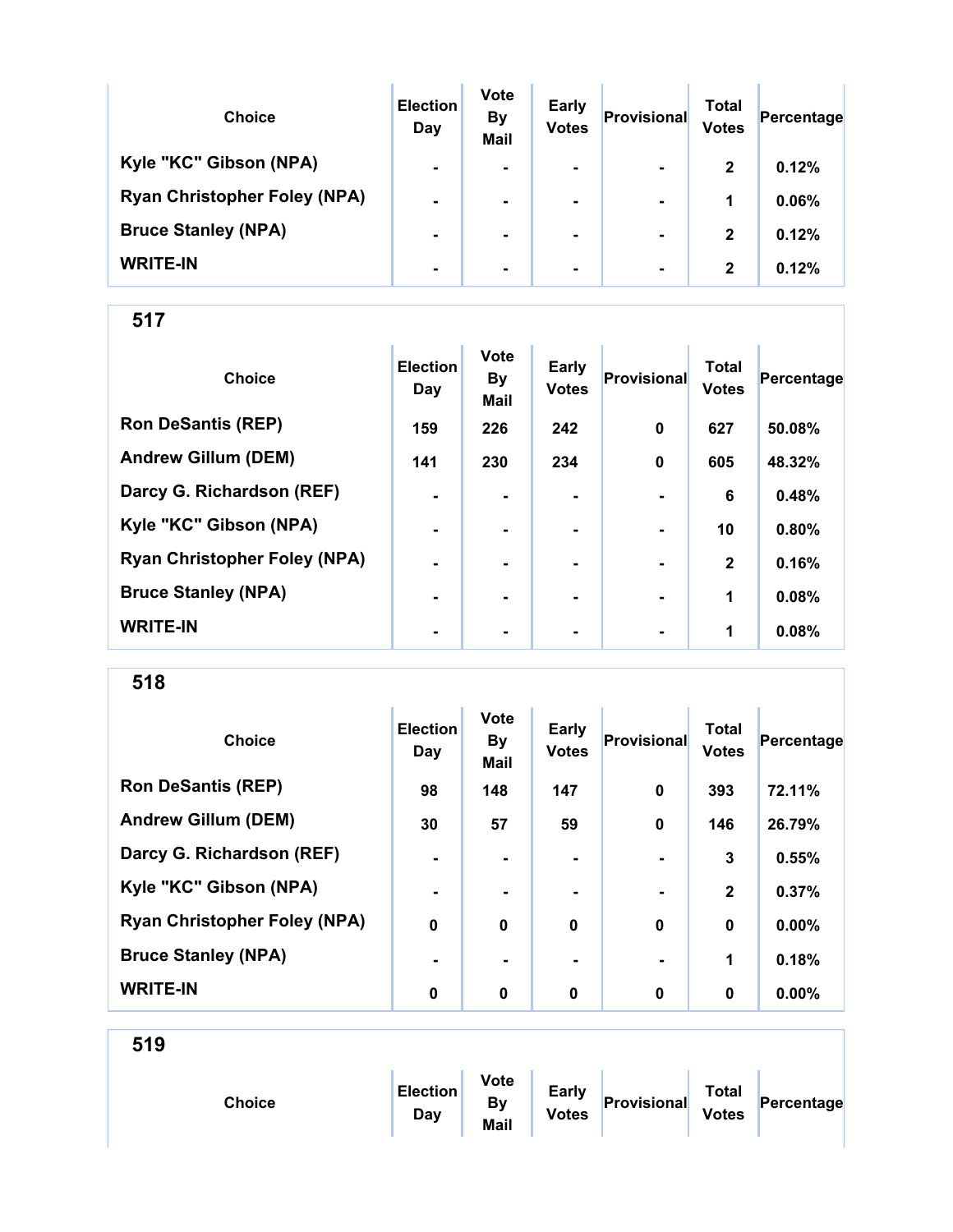| <b>Choice</b>                       | <b>Election</b><br>Day | <b>Vote</b><br><b>By</b><br><b>Mail</b> | Early<br><b>Votes</b> | Provisional    | <b>Total</b><br><b>Votes</b> | Percentage |
|-------------------------------------|------------------------|-----------------------------------------|-----------------------|----------------|------------------------------|------------|
| <b>Ron DeSantis (REP)</b>           | 270                    | 221                                     | 231                   | $\bf{0}$       | 722                          | 46.70%     |
| <b>Andrew Gillum (DEM)</b>          | $\blacksquare$         |                                         |                       |                | 795                          | 51.42%     |
| Darcy G. Richardson (REF)           | $\blacksquare$         | -                                       | $\blacksquare$        | $\blacksquare$ | 13                           | 0.84%      |
| Kyle "KC" Gibson (NPA)              | $\blacksquare$         |                                         | -                     |                | 9                            | 0.58%      |
| <b>Ryan Christopher Foley (NPA)</b> | $\blacksquare$         |                                         | -                     |                | $\mathbf{2}$                 | 0.13%      |
| <b>Bruce Stanley (NPA)</b>          | $\blacksquare$         |                                         |                       |                | 4                            | 0.26%      |
| <b>WRITE-IN</b>                     |                        |                                         |                       |                | 1                            | 0.06%      |

| <b>Choice</b>                       | <b>Election</b><br>Day | <b>Vote</b><br><b>By</b><br>Mail | Early<br><b>Votes</b> | <b>Provisional</b> | <b>Total</b><br><b>Votes</b> | Percentage |
|-------------------------------------|------------------------|----------------------------------|-----------------------|--------------------|------------------------------|------------|
| <b>Ron DeSantis (REP)</b>           | 124                    | 136                              | 105                   | $\mathbf 0$        | 365                          | 43.98%     |
| <b>Andrew Gillum (DEM)</b>          | 112                    | 178                              | 161                   | $\bf{0}$           | 451                          | 54.34%     |
| Darcy G. Richardson (REF)           | ۰                      |                                  |                       |                    | 6                            | 0.72%      |
| Kyle "KC" Gibson (NPA)              | $\blacksquare$         |                                  | ۰                     | $\blacksquare$     | 3                            | 0.36%      |
| <b>Ryan Christopher Foley (NPA)</b> | $\blacksquare$         | ۰.                               | ۰.                    | $\blacksquare$     | $\mathbf{2}$                 | 0.24%      |
| <b>Bruce Stanley (NPA)</b>          | $\blacksquare$         | ۰.                               |                       | $\blacksquare$     | 3                            | 0.36%      |
| <b>WRITE-IN</b>                     | 0                      | 0                                | 0                     | $\bf{0}$           | 0                            | $0.00\%$   |

521

| <b>Choice</b>                       | <b>Election</b><br>Day | Vote<br><b>By</b><br><b>Mail</b> | <b>Early</b><br><b>Votes</b> | <b>Provisional</b>       | <b>Total</b><br><b>Votes</b> | Percentage |
|-------------------------------------|------------------------|----------------------------------|------------------------------|--------------------------|------------------------------|------------|
| <b>Ron DeSantis (REP)</b>           | 302                    | 304                              | 309                          | $\mathbf 0$              | 915                          | 49.46%     |
| <b>Andrew Gillum (DEM)</b>          | $\blacksquare$         | ۰                                | ۰                            |                          | 908                          | 49.08%     |
| Darcy G. Richardson (REF)           | $\blacksquare$         | ۰                                | $\blacksquare$               | $\blacksquare$           | 13                           | 0.70%      |
| Kyle "KC" Gibson (NPA)              | $\blacksquare$         |                                  | $\blacksquare$               | $\overline{\phantom{a}}$ | 7                            | 0.38%      |
| <b>Ryan Christopher Foley (NPA)</b> | $\blacksquare$         |                                  |                              |                          | $\mathbf{2}$                 | 0.11%      |
| <b>Bruce Stanley (NPA)</b>          | $\blacksquare$         |                                  |                              |                          | 4                            | 0.22%      |
| <b>WRITE-IN</b>                     | $\blacksquare$         |                                  |                              | $\blacksquare$           | 1                            | 0.05%      |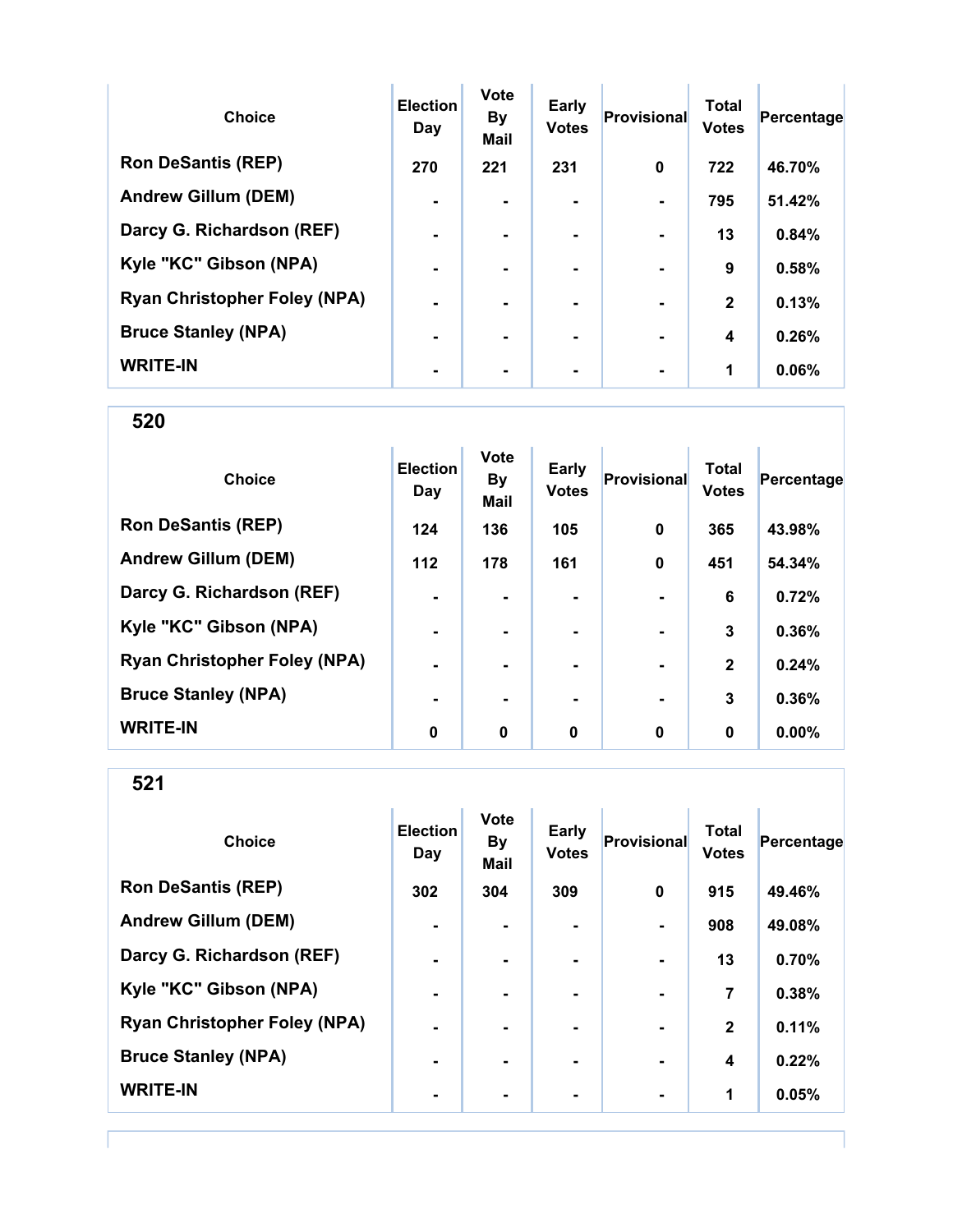| . .<br>. .<br>. .<br>×<br>v |
|-----------------------------|
|-----------------------------|

| <b>Choice</b>                       | <b>Election</b><br>Day | <b>Vote</b><br><b>By</b><br><b>Mail</b> | <b>Early</b><br><b>Votes</b> | <b>Provisional</b> | <b>Total</b><br><b>Votes</b> | Percentage |
|-------------------------------------|------------------------|-----------------------------------------|------------------------------|--------------------|------------------------------|------------|
| <b>Ron DeSantis (REP)</b>           | 131                    | 182                                     | 140                          | $\mathbf 0$        | 453                          | 52.13%     |
| <b>Andrew Gillum (DEM)</b>          | 82                     | 173                                     | 150                          | $\mathbf 0$        | 405                          | 46.61%     |
| Darcy G. Richardson (REF)           | $\blacksquare$         |                                         |                              |                    | 1                            | 0.12%      |
| Kyle "KC" Gibson (NPA)              | $\blacksquare$         |                                         |                              |                    | 4                            | 0.46%      |
| <b>Ryan Christopher Foley (NPA)</b> | $\blacksquare$         |                                         | ۰                            |                    | $\mathbf{2}$                 | 0.23%      |
| <b>Bruce Stanley (NPA)</b>          | $\blacksquare$         | ۰.                                      | ۰                            |                    | 1                            | 0.12%      |
| <b>WRITE-IN</b>                     | $\blacksquare$         |                                         |                              |                    | 3                            | 0.35%      |

| <b>Choice</b>                       | <b>Election</b><br>Day | <b>Vote</b><br><b>By</b><br><b>Mail</b> | <b>Early</b><br><b>Votes</b> | Provisional    | <b>Total</b><br><b>Votes</b> | Percentage |
|-------------------------------------|------------------------|-----------------------------------------|------------------------------|----------------|------------------------------|------------|
| <b>Ron DeSantis (REP)</b>           | $\blacksquare$         |                                         |                              |                | 931                          | 43.71%     |
| <b>Andrew Gillum (DEM)</b>          | $\blacksquare$         |                                         |                              | $\blacksquare$ | 1,167                        | 54.79%     |
| Darcy G. Richardson (REF)           | -                      |                                         |                              |                | 18                           | 0.85%      |
| Kyle "KC" Gibson (NPA)              | $\blacksquare$         |                                         | ۰                            |                | 7                            | 0.33%      |
| <b>Ryan Christopher Foley (NPA)</b> | $\blacksquare$         |                                         | ۰.                           |                | 5                            | 0.23%      |
| <b>Bruce Stanley (NPA)</b>          | $\blacksquare$         |                                         |                              |                | 1                            | 0.05%      |
| <b>WRITE-IN</b>                     |                        |                                         |                              |                | 1                            | 0.05%      |

| <b>Choice</b>                       | <b>Election</b><br>Day | <b>Vote</b><br><b>By</b><br><b>Mail</b> | <b>Early</b><br><b>Votes</b> | Provisional    | <b>Total</b><br><b>Votes</b> | Percentage |
|-------------------------------------|------------------------|-----------------------------------------|------------------------------|----------------|------------------------------|------------|
| <b>Ron DeSantis (REP)</b>           | 176                    | 162                                     | 125                          | $\bf{0}$       | 463                          | 44.01%     |
| <b>Andrew Gillum (DEM)</b>          | $\blacksquare$         | ۰.                                      | ۰.                           | $\blacksquare$ | 574                          | 54.56%     |
| Darcy G. Richardson (REF)           | $\blacksquare$         |                                         |                              |                | 8                            | 0.76%      |
| Kyle "KC" Gibson (NPA)              | 0                      | $\mathbf 0$                             | 0                            | $\bf{0}$       | $\bf{0}$                     | 0.00%      |
| <b>Ryan Christopher Foley (NPA)</b> | $\blacksquare$         |                                         | ۰                            | $\blacksquare$ | 4                            | 0.38%      |
| <b>Bruce Stanley (NPA)</b>          | $\blacksquare$         |                                         | ۰.                           | $\blacksquare$ | 1                            | 0.10%      |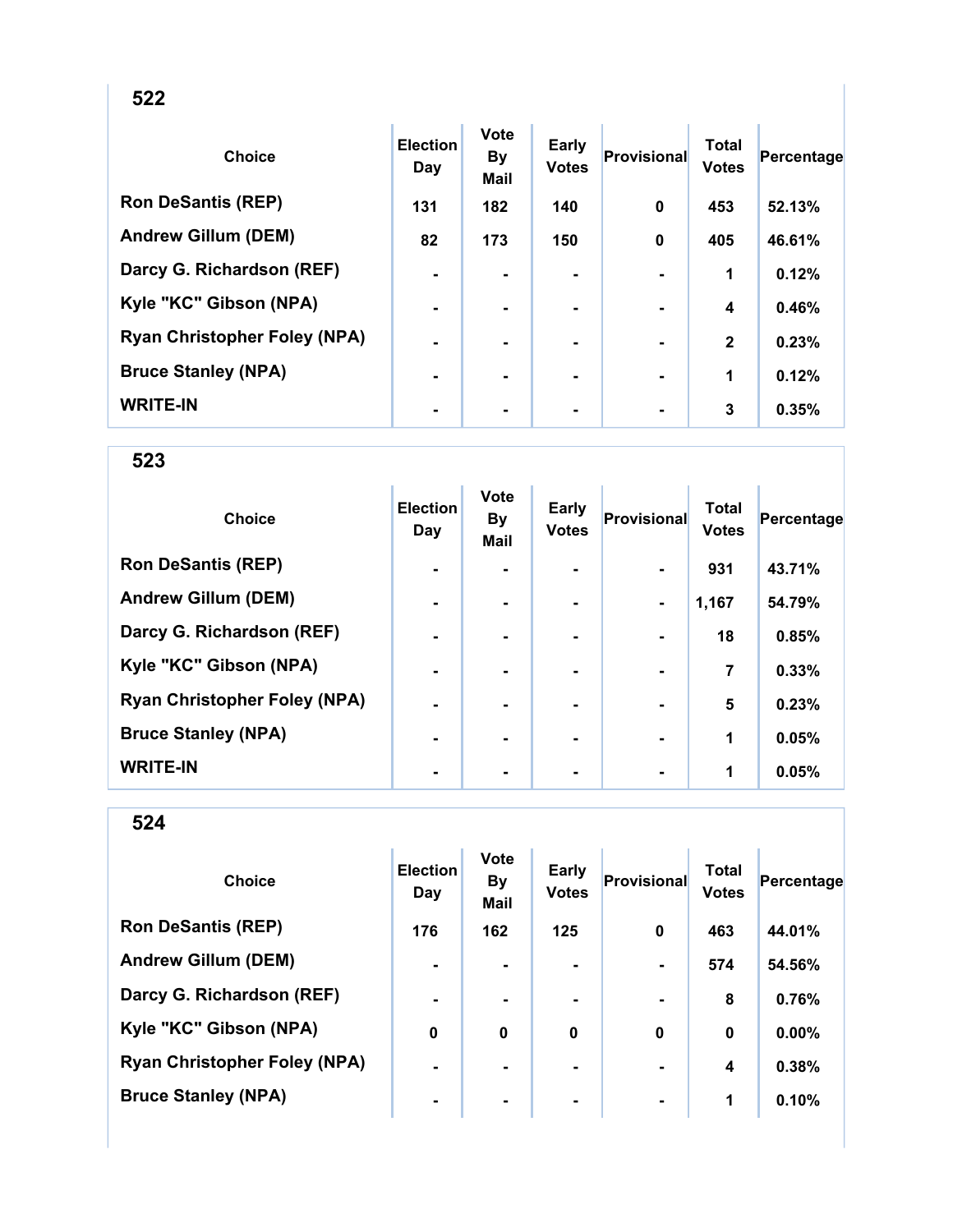| <b>Choice</b>                       | <b>Election</b><br>Day        | <b>Vote</b><br>By<br>Mail        | <b>Early</b><br><b>Votes</b> | <b>Provisional</b> | <b>Total</b><br><b>Votes</b> | Percentage |
|-------------------------------------|-------------------------------|----------------------------------|------------------------------|--------------------|------------------------------|------------|
| <b>WRITE-IN</b>                     |                               |                                  |                              |                    | $\mathbf{2}$                 | 0.19%      |
| 525                                 |                               |                                  |                              |                    |                              |            |
| <b>Choice</b>                       | <b>Election</b><br><b>Day</b> | <b>Vote</b><br><b>By</b><br>Mail | <b>Early</b><br><b>Votes</b> | Provisional        | <b>Total</b><br><b>Votes</b> | Percentage |
| <b>Ron DeSantis (REP)</b>           | 415                           | 482                              | 443                          | $\bf{0}$           | 1,340                        | 49.89%     |
| <b>Andrew Gillum (DEM)</b>          | 383                           | 483                              | 453                          | $\bf{0}$           | 1,319                        | 49.11%     |
| Darcy G. Richardson (REF)           | ۰                             | $\blacksquare$                   | ۰.                           |                    | 13                           | 0.48%      |
| Kyle "KC" Gibson (NPA)              |                               |                                  |                              |                    | 8                            | 0.30%      |
| <b>Ryan Christopher Foley (NPA)</b> |                               |                                  |                              |                    | 4                            | 0.15%      |
| <b>Bruce Stanley (NPA)</b>          |                               |                                  | $\blacksquare$               |                    | $\mathbf{2}$                 | 0.07%      |
| <b>WRITE-IN</b>                     | $\bf{0}$                      | 0                                | 0                            | 0                  | $\bf{0}$                     | $0.00\%$   |

526

| <b>Choice</b>                       | <b>Election</b><br>Day | <b>Vote</b><br><b>By</b><br><b>Mail</b> | <b>Early</b><br><b>Votes</b> | Provisional | <b>Total</b><br><b>Votes</b> | Percentage |
|-------------------------------------|------------------------|-----------------------------------------|------------------------------|-------------|------------------------------|------------|
| <b>Ron DeSantis (REP)</b>           | 212                    | 224                                     | 244                          | $\bf{0}$    | 680                          | 58.07%     |
| <b>Andrew Gillum (DEM)</b>          | 110                    | 192                                     | 184                          | $\bf{0}$    | 486                          | 41.50%     |
| Darcy G. Richardson (REF)           | 0                      | 0                                       | 0                            | $\bf{0}$    | $\bf{0}$                     | 0.00%      |
| Kyle "KC" Gibson (NPA)              | $\blacksquare$         |                                         |                              |             | $\mathbf{2}$                 | 0.17%      |
| <b>Ryan Christopher Foley (NPA)</b> | $\blacksquare$         |                                         |                              |             | $\mathbf{2}$                 | 0.17%      |
| <b>Bruce Stanley (NPA)</b>          |                        |                                         |                              |             | 1                            | 0.09%      |
| <b>WRITE-IN</b>                     | 0                      | 0                                       | 0                            | $\bf{0}$    | 0                            | $0.00\%$   |

| <b>Choice</b>              | <b>Election</b><br>Day | <b>Vote</b><br><b>By</b><br><b>Mail</b> | <b>Early</b><br><b>Votes</b> | Provisional    | Total<br><b>Votes</b> | Percentage |
|----------------------------|------------------------|-----------------------------------------|------------------------------|----------------|-----------------------|------------|
| <b>Ron DeSantis (REP)</b>  | $\blacksquare$         | $\blacksquare$                          | $\blacksquare$               | $\blacksquare$ | 2,176                 | 58.84%     |
| <b>Andrew Gillum (DEM)</b> | $\blacksquare$         | $\blacksquare$                          | ۰                            | $\blacksquare$ | 1,492                 | 40.35%     |
| Darcy G. Richardson (REF)  | $\blacksquare$         | $\blacksquare$                          | $\blacksquare$               | $\blacksquare$ | 12                    | 0.32%      |
|                            |                        |                                         |                              |                |                       |            |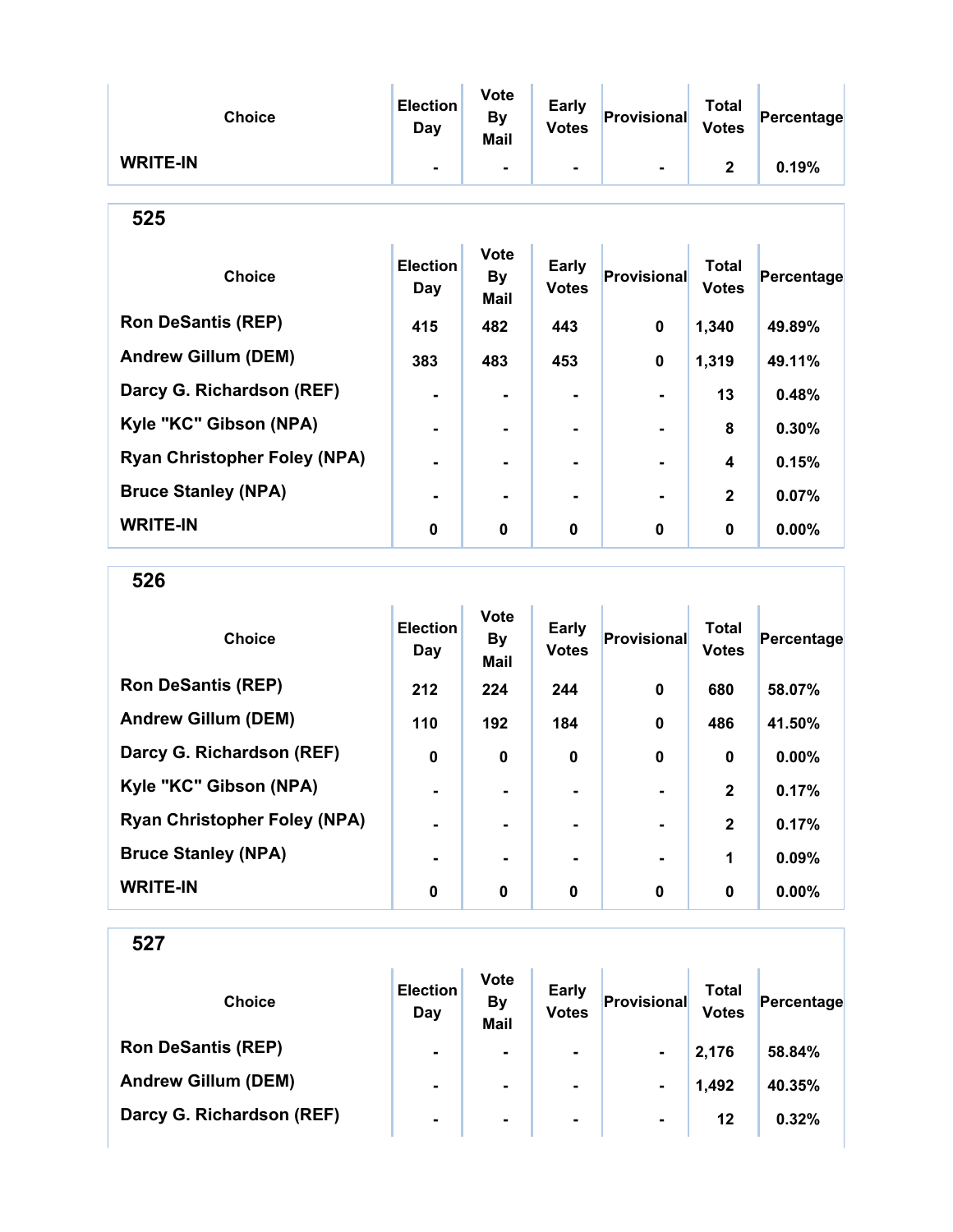| <b>Choice</b>                       | <b>Election</b><br>Day | <b>Vote</b><br><b>By</b><br><b>Mail</b> | <b>Early</b><br><b>Votes</b> | Provisional    | Total<br><b>Votes</b> | Percentage |
|-------------------------------------|------------------------|-----------------------------------------|------------------------------|----------------|-----------------------|------------|
| Kyle "KC" Gibson (NPA)              | $\blacksquare$         | ۰.                                      | $\blacksquare$               | $\blacksquare$ | 4                     | 0.11%      |
| <b>Ryan Christopher Foley (NPA)</b> | $\blacksquare$         | $\blacksquare$                          | $\blacksquare$               | $\blacksquare$ | 4                     | 0.11%      |
| <b>Bruce Stanley (NPA)</b>          | $\blacksquare$         |                                         | $\blacksquare$               | $\blacksquare$ | 5                     | 0.14%      |
| <b>WRITE-IN</b>                     | ۰                      |                                         | $\blacksquare$               | $\blacksquare$ | 5                     | 0.14%      |

| <b>Choice</b>                       | <b>Election</b><br>Day | <b>Vote</b><br><b>By</b><br><b>Mail</b> | <b>Early</b><br><b>Votes</b> | Provisional    | <b>Total</b><br><b>Votes</b> | Percentage |
|-------------------------------------|------------------------|-----------------------------------------|------------------------------|----------------|------------------------------|------------|
| <b>Ron DeSantis (REP)</b>           | 368                    | 457                                     | 522                          | $\mathbf 0$    | 1,347                        | 68.06%     |
| <b>Andrew Gillum (DEM)</b>          | 124                    | 223                                     | 255                          | $\mathbf 0$    | 602                          | 30.42%     |
| Darcy G. Richardson (REF)           | $\blacksquare$         |                                         |                              |                | 16                           | 0.81%      |
| Kyle "KC" Gibson (NPA)              | $\blacksquare$         |                                         |                              |                | 3                            | 0.15%      |
| <b>Ryan Christopher Foley (NPA)</b> | $\blacksquare$         |                                         |                              |                | 3                            | 0.15%      |
| <b>Bruce Stanley (NPA)</b>          |                        |                                         |                              |                | 6                            | 0.30%      |
| <b>WRITE-IN</b>                     | $\blacksquare$         | ۰                                       | ۰                            | $\blacksquare$ | $\mathbf{2}$                 | 0.10%      |

529

| <b>Choice</b>                       | <b>Election</b><br>Day | <b>Vote</b><br><b>By</b><br>Mail | <b>Early</b><br><b>Votes</b> | Provisional    | <b>Total</b><br><b>Votes</b> | Percentage |
|-------------------------------------|------------------------|----------------------------------|------------------------------|----------------|------------------------------|------------|
| <b>Ron DeSantis (REP)</b>           | $\blacksquare$         |                                  |                              | $\blacksquare$ | 1,338                        | 59.33%     |
| <b>Andrew Gillum (DEM)</b>          | 203                    | 349                              | 337                          | $\mathbf 0$    | 889                          | 39.42%     |
| Darcy G. Richardson (REF)           | $\blacksquare$         | $\blacksquare$                   | ۰.                           | $\blacksquare$ | 16                           | 0.71%      |
| Kyle "KC" Gibson (NPA)              | $\blacksquare$         |                                  |                              |                | 3                            | 0.13%      |
| <b>Ryan Christopher Foley (NPA)</b> |                        |                                  |                              |                | 4                            | 0.18%      |
| <b>Bruce Stanley (NPA)</b>          | $\blacksquare$         |                                  | ۰                            | $\blacksquare$ | $\mathbf{2}$                 | 0.09%      |
| <b>WRITE-IN</b>                     | ٠                      | $\blacksquare$                   | ۰                            | $\blacksquare$ | 3                            | 0.13%      |

| Choice | <b>Election</b><br>Day | <b>Vote</b><br>By<br>Mail | <b>Early</b><br><b>Votes</b> | Provisional | <b>Total</b><br><b>Votes</b> | Percentage |  |
|--------|------------------------|---------------------------|------------------------------|-------------|------------------------------|------------|--|
|        |                        |                           |                              |             |                              |            |  |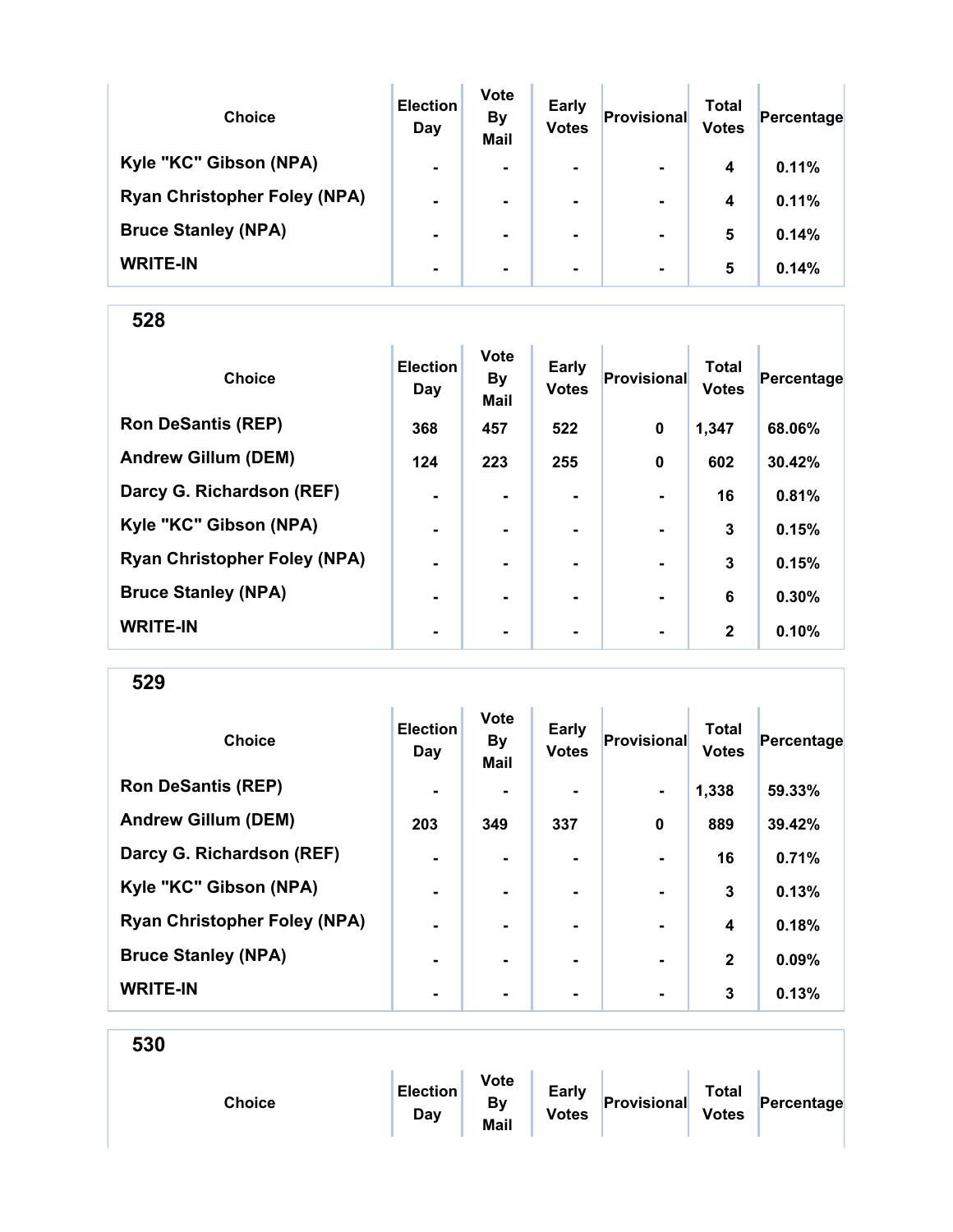| <b>Choice</b>                       | <b>Election</b><br>Day | Vote<br><b>By</b><br><b>Mail</b> | Early<br><b>Votes</b> | Provisional    | <b>Total</b><br><b>Votes</b> | Percentage |
|-------------------------------------|------------------------|----------------------------------|-----------------------|----------------|------------------------------|------------|
| <b>Ron DeSantis (REP)</b>           | $\blacksquare$         |                                  |                       | $\blacksquare$ | 612                          | 58.79%     |
| <b>Andrew Gillum (DEM)</b>          | 105                    | 131                              | 180                   | $\bf{0}$       | 416                          | 39.96%     |
| Darcy G. Richardson (REF)           | $\blacksquare$         |                                  | ۰.                    |                | 8                            | 0.77%      |
| Kyle "KC" Gibson (NPA)              | $\blacksquare$         |                                  | ۰.                    |                | 3                            | 0.29%      |
| <b>Ryan Christopher Foley (NPA)</b> | $\boldsymbol{0}$       | $\bf{0}$                         | $\mathbf 0$           | $\bf{0}$       | $\bf{0}$                     | 0.00%      |
| <b>Bruce Stanley (NPA)</b>          |                        |                                  | ۰.                    |                | 1                            | 0.10%      |
| <b>WRITE-IN</b>                     |                        |                                  |                       |                | 1                            | 0.10%      |

| <b>Choice</b>                       | <b>Election</b><br>Day | <b>Vote</b><br><b>By</b><br><b>Mail</b> | Early<br><b>Votes</b> | Provisional    | <b>Total</b><br><b>Votes</b> | Percentage |
|-------------------------------------|------------------------|-----------------------------------------|-----------------------|----------------|------------------------------|------------|
| <b>Ron DeSantis (REP)</b>           | 504                    | 573                                     | 545                   | 0              | 1,622                        | 61.91%     |
| <b>Andrew Gillum (DEM)</b>          | ۰                      |                                         |                       |                | 974                          | 37.18%     |
| Darcy G. Richardson (REF)           | $\blacksquare$         |                                         | ۰                     | $\blacksquare$ | $12 \,$                      | 0.46%      |
| Kyle "KC" Gibson (NPA)              | $\blacksquare$         | ۰.                                      | ۰                     | $\blacksquare$ | 5                            | 0.19%      |
| <b>Ryan Christopher Foley (NPA)</b> | $\blacksquare$         |                                         |                       | $\blacksquare$ | 1                            | 0.04%      |
| <b>Bruce Stanley (NPA)</b>          | $\blacksquare$         | -                                       |                       | $\blacksquare$ | 3                            | 0.11%      |
| <b>WRITE-IN</b>                     | ۰                      |                                         |                       | $\blacksquare$ | 3                            | 0.11%      |

| <b>Choice</b>                       | <b>Election</b><br>Day | <b>Vote</b><br>By<br>Mail | <b>Early</b><br><b>Votes</b> | Provisional    | <b>Total</b><br><b>Votes</b> | Percentage |
|-------------------------------------|------------------------|---------------------------|------------------------------|----------------|------------------------------|------------|
| <b>Ron DeSantis (REP)</b>           | 84                     | 116                       | 115                          | $\mathbf 0$    | 315                          | 70.63%     |
| <b>Andrew Gillum (DEM)</b>          | 19                     | 59                        | 51                           | $\mathbf 0$    | 129                          | 28.92%     |
| Darcy G. Richardson (REF)           | $\blacksquare$         |                           |                              |                | 1                            | 0.22%      |
| Kyle "KC" Gibson (NPA)              | $\mathbf 0$            | $\mathbf 0$               | 0                            | $\mathbf 0$    | 0                            | 0.00%      |
| <b>Ryan Christopher Foley (NPA)</b> | $\blacksquare$         |                           |                              | $\blacksquare$ | 1                            | 0.22%      |
| <b>Bruce Stanley (NPA)</b>          | $\bf{0}$               | 0                         | $\mathbf 0$                  | $\mathbf 0$    | 0                            | 0.00%      |
| <b>WRITE-IN</b>                     | $\bf{0}$               | 0                         | 0                            | 0              | 0                            | 0.00%      |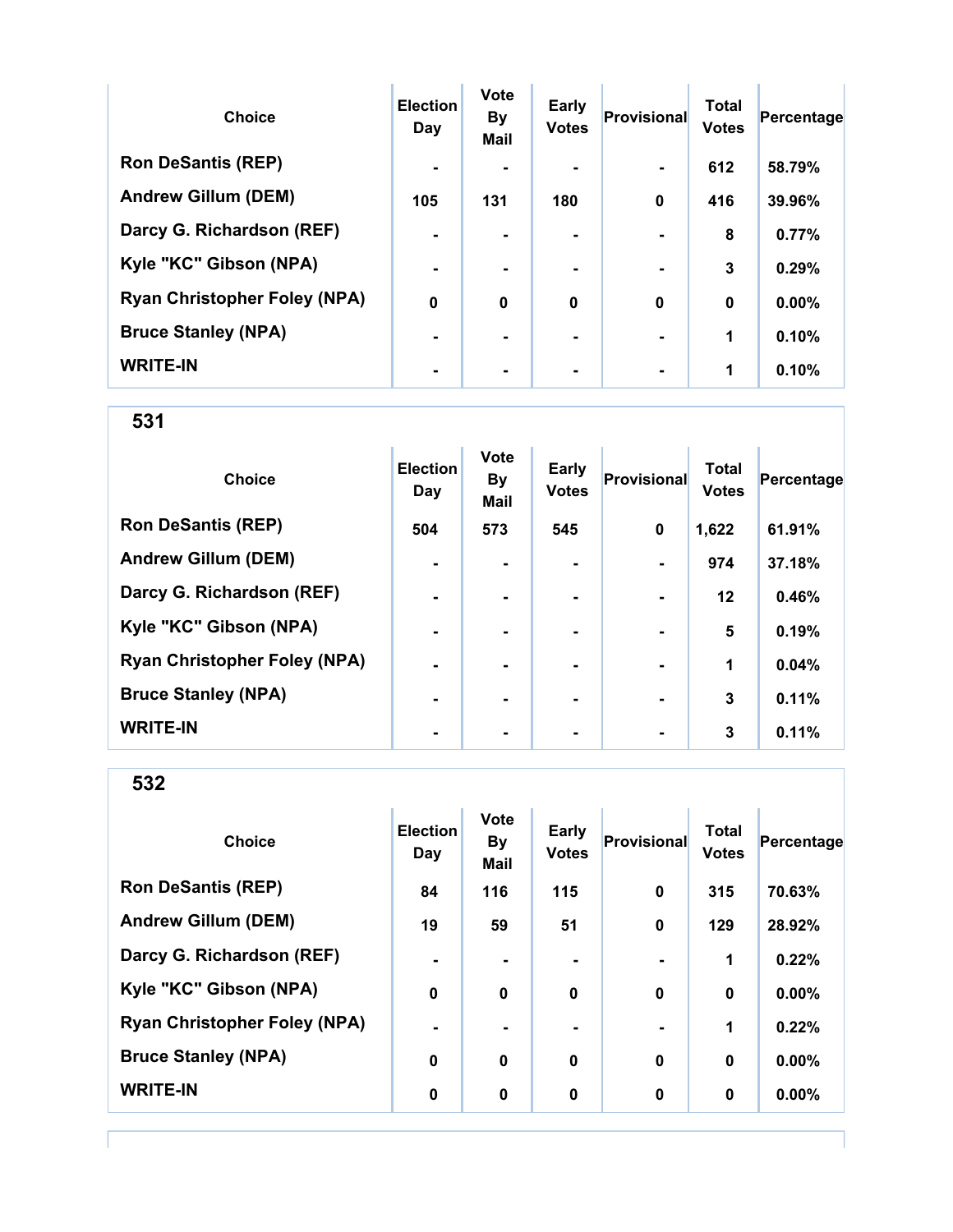| <b>Choice</b>                       | <b>Election</b><br>Day | <b>Vote</b><br>By<br><b>Mail</b> | Early<br><b>Votes</b> | Provisional    | <b>Total</b><br><b>Votes</b> | Percentage |
|-------------------------------------|------------------------|----------------------------------|-----------------------|----------------|------------------------------|------------|
| <b>Ron DeSantis (REP)</b>           | 313                    | 451                              | 430                   | 0              | 1,194                        | 51.82%     |
| <b>Andrew Gillum (DEM)</b>          | $\blacksquare$         | $\blacksquare$                   | $\blacksquare$        | $\blacksquare$ | 1,081                        | 46.92%     |
| Darcy G. Richardson (REF)           | $\blacksquare$         |                                  |                       |                | 16                           | 0.69%      |
| Kyle "KC" Gibson (NPA)              | ۰                      |                                  |                       |                | $\mathbf{2}$                 | 0.09%      |
| <b>Ryan Christopher Foley (NPA)</b> |                        |                                  |                       |                | 5                            | 0.22%      |
| <b>Bruce Stanley (NPA)</b>          |                        |                                  | ۰                     |                | 5                            | 0.22%      |
| <b>WRITE-IN</b>                     | ۰                      |                                  |                       |                | 1                            | 0.04%      |

| <b>Choice</b>                       | <b>Election</b><br>Day | <b>Vote</b><br><b>By</b><br><b>Mail</b> | Early<br><b>Votes</b> | <b>Provisional</b> | <b>Total</b><br><b>Votes</b> | Percentage |
|-------------------------------------|------------------------|-----------------------------------------|-----------------------|--------------------|------------------------------|------------|
| <b>Ron DeSantis (REP)</b>           | $\blacksquare$         |                                         |                       | $\blacksquare$     | 617                          | 38.85%     |
| <b>Andrew Gillum (DEM)</b>          | 222                    | 309                                     | 422                   | $\mathbf 0$        | 953                          | 60.01%     |
| Darcy G. Richardson (REF)           | ٠                      |                                         |                       |                    | 5                            | 0.31%      |
| Kyle "KC" Gibson (NPA)              | ۰                      | $\blacksquare$                          |                       | $\blacksquare$     | $\overline{7}$               | 0.44%      |
| <b>Ryan Christopher Foley (NPA)</b> | $\blacksquare$         | $\blacksquare$                          | ۰                     | $\blacksquare$     | 4                            | 0.25%      |
| <b>Bruce Stanley (NPA)</b>          | $\blacksquare$         |                                         |                       | $\blacksquare$     | $\mathbf{2}$                 | 0.13%      |
| <b>WRITE-IN</b>                     | 0                      | 0                                       | 0                     | $\mathbf 0$        | 0                            | $0.00\%$   |

| <b>Choice</b>                       | <b>Election</b><br>Day | <b>Vote</b><br><b>By</b><br><b>Mail</b> | <b>Early</b><br><b>Votes</b> | Provisional    | Total<br><b>Votes</b> | Percentage |
|-------------------------------------|------------------------|-----------------------------------------|------------------------------|----------------|-----------------------|------------|
| <b>Ron DeSantis (REP)</b>           | 263                    | 125                                     | 101                          | 0              | 489                   | 38.60%     |
| <b>Andrew Gillum (DEM)</b>          | 328                    | 210                                     | 212                          | $\mathbf 0$    | 750                   | 59.19%     |
| Darcy G. Richardson (REF)           | $\blacksquare$         |                                         |                              |                | 10                    | 0.79%      |
| Kyle "KC" Gibson (NPA)              | $\blacksquare$         | $\blacksquare$                          |                              |                | 3                     | 0.24%      |
| <b>Ryan Christopher Foley (NPA)</b> | $\blacksquare$         |                                         | ۰.                           |                | 5                     | 0.39%      |
| <b>Bruce Stanley (NPA)</b>          | $\blacksquare$         |                                         | ۰                            | $\blacksquare$ | 6                     | 0.47%      |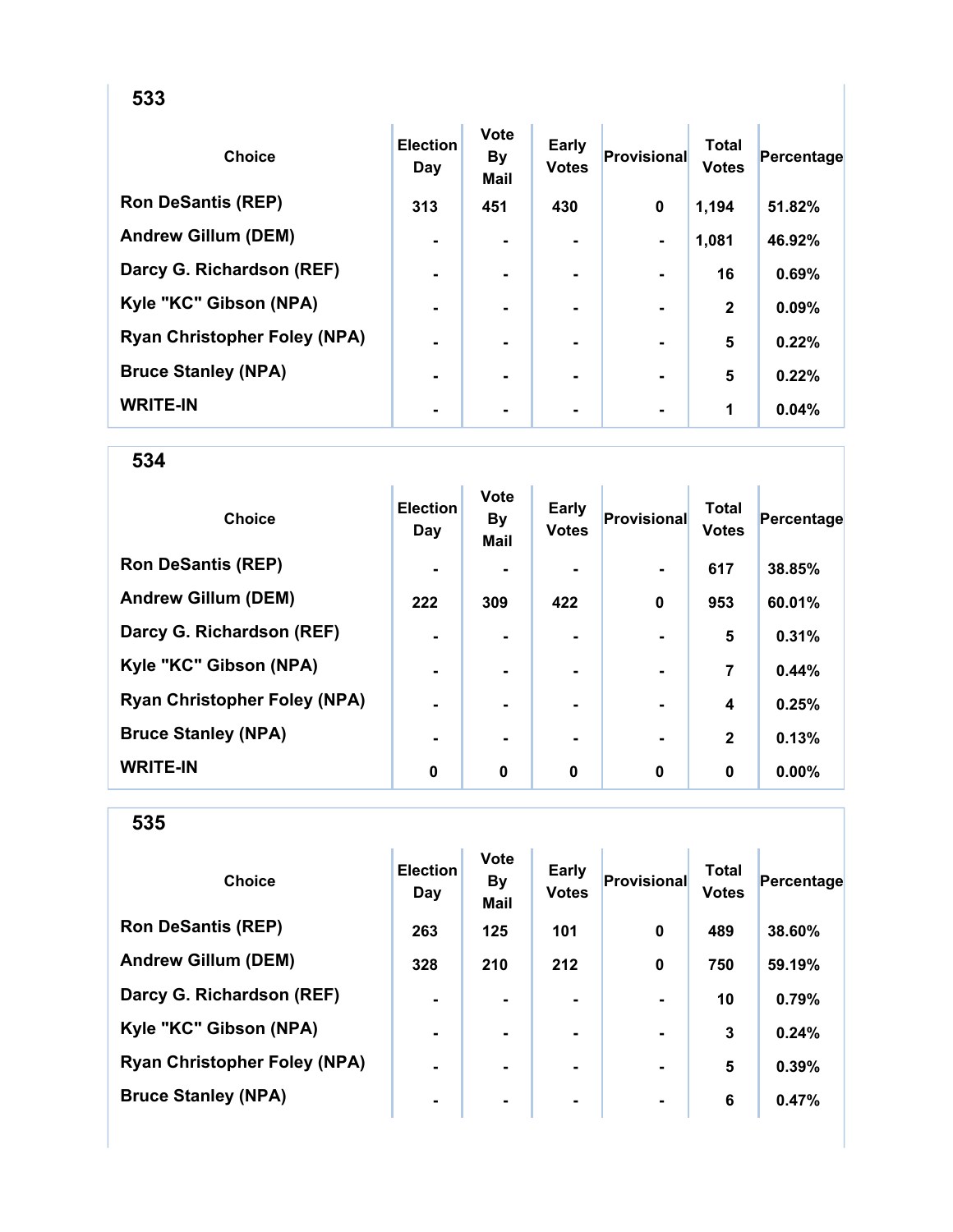| <b>Choice</b>                       | <b>Election</b><br>Day | <b>Vote</b><br><b>By</b><br>Mail | Early<br><b>Votes</b>        | Provisional        | <b>Total</b><br><b>Votes</b> | Percentage |
|-------------------------------------|------------------------|----------------------------------|------------------------------|--------------------|------------------------------|------------|
| <b>WRITE-IN</b>                     |                        | ۰                                | $\blacksquare$               |                    | 4                            | 0.32%      |
| 536                                 |                        |                                  |                              |                    |                              |            |
| <b>Choice</b>                       | <b>Election</b><br>Day | <b>Vote</b><br>By<br>Mail        | <b>Early</b><br><b>Votes</b> | <b>Provisional</b> | <b>Total</b><br><b>Votes</b> | Percentage |
| <b>Ron DeSantis (REP)</b>           | 115                    | 161                              | 187                          | $\bf{0}$           | 463                          | 60.21%     |
| <b>Andrew Gillum (DEM)</b>          | 61                     | 122                              | 116                          | 0                  | 299                          | 38.88%     |
| Darcy G. Richardson (REF)           | $\blacksquare$         | ۰                                | $\blacksquare$               |                    | 5                            | 0.65%      |
| Kyle "KC" Gibson (NPA)              |                        |                                  |                              |                    | 1                            | 0.13%      |
| <b>Ryan Christopher Foley (NPA)</b> | $\Omega$               | 0                                | $\bf{0}$                     | $\bf{0}$           | $\mathbf{0}$                 | 0.00%      |
| <b>Bruce Stanley (NPA)</b>          | $\bf{0}$               | 0                                | $\bf{0}$                     | $\bf{0}$           | $\mathbf{0}$                 | $0.00\%$   |
| <b>WRITE-IN</b>                     |                        |                                  |                              |                    | 1                            | 0.13%      |

537

| <b>Choice</b>                       | <b>Election</b><br>Day | <b>Vote</b><br><b>By</b><br><b>Mail</b> | <b>Early</b><br><b>Votes</b> | Provisional | <b>Total</b><br><b>Votes</b> | Percentage |
|-------------------------------------|------------------------|-----------------------------------------|------------------------------|-------------|------------------------------|------------|
| <b>Ron DeSantis (REP)</b>           | 105                    | 120                                     | 60                           | $\bf{0}$    | 285                          | 61.29%     |
| <b>Andrew Gillum (DEM)</b>          | 49                     | 91                                      | 36                           | $\bf{0}$    | 176                          | 37.85%     |
| Darcy G. Richardson (REF)           |                        |                                         |                              |             | $\mathbf{2}$                 | 0.43%      |
| Kyle "KC" Gibson (NPA)              | 0                      | 0                                       | $\mathbf 0$                  | $\bf{0}$    | $\bf{0}$                     | 0.00%      |
| <b>Ryan Christopher Foley (NPA)</b> | $\blacksquare$         |                                         |                              |             | 1                            | 0.22%      |
| <b>Bruce Stanley (NPA)</b>          | 0                      | 0                                       | $\bf{0}$                     | $\bf{0}$    | $\bf{0}$                     | 0.00%      |
| <b>WRITE-IN</b>                     |                        |                                         |                              |             | 1                            | 0.22%      |

| <b>Choice</b>              | <b>Election</b><br>Day | <b>Vote</b><br><b>By</b><br><b>Mail</b> | <b>Early</b><br><b>Votes</b> | Provisional    | Total<br><b>Votes</b> | Percentage |
|----------------------------|------------------------|-----------------------------------------|------------------------------|----------------|-----------------------|------------|
| <b>Ron DeSantis (REP)</b>  | 333                    | 448                                     | 318                          | 0              | 1,099                 | 56.24%     |
| <b>Andrew Gillum (DEM)</b> | 230                    | 335                                     | 266                          | 0              | 831                   | 42.53%     |
| Darcy G. Richardson (REF)  | $\blacksquare$         | $\blacksquare$                          | $\blacksquare$               | $\blacksquare$ | 11                    | 0.56%      |
|                            |                        |                                         |                              |                |                       |            |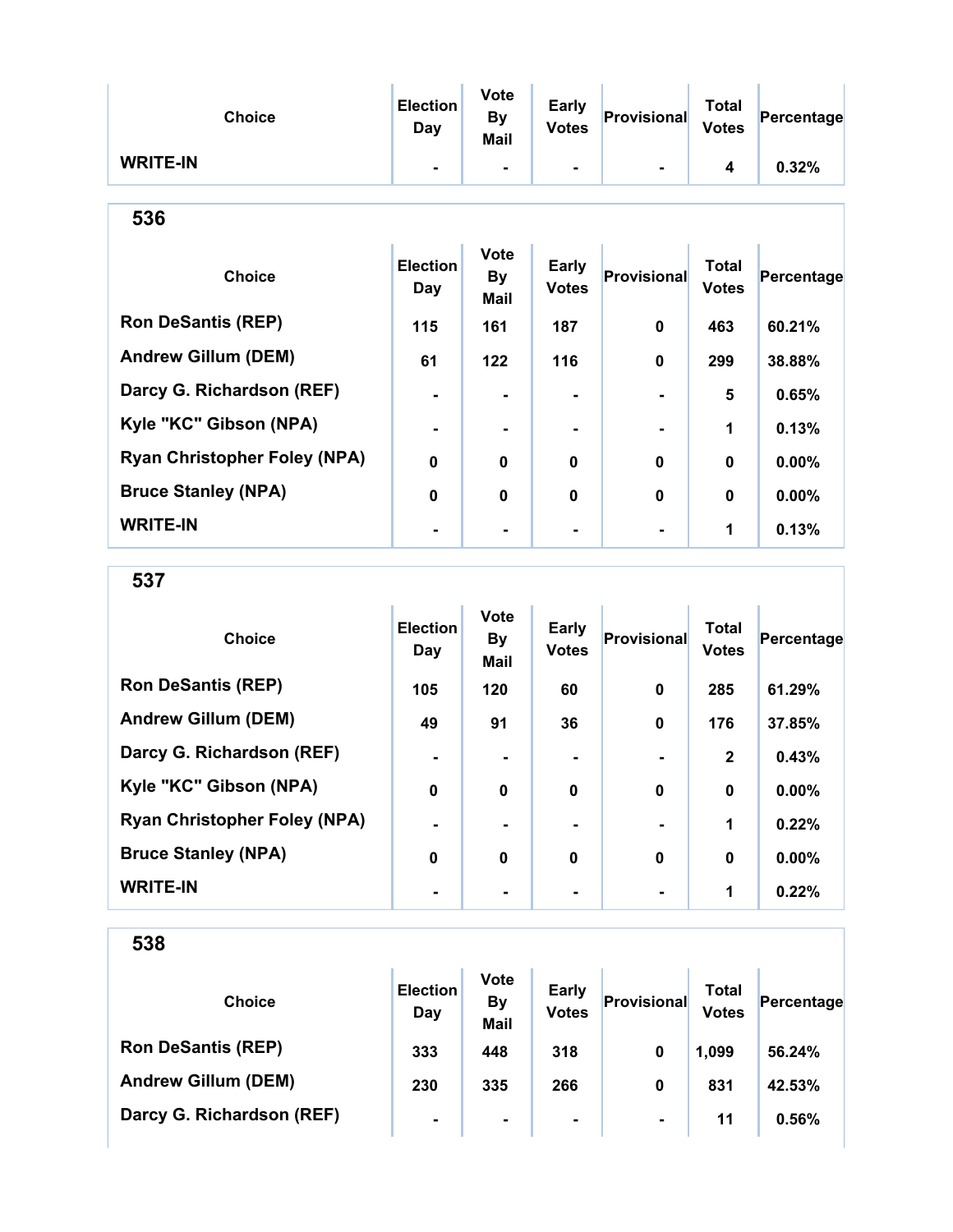| <b>Choice</b>                       | <b>Election</b><br>Day | <b>Vote</b><br><b>By</b><br><b>Mail</b> | <b>Early</b><br><b>Votes</b> | Provisional    | Total<br><b>Votes</b> | Percentage |
|-------------------------------------|------------------------|-----------------------------------------|------------------------------|----------------|-----------------------|------------|
| Kyle "KC" Gibson (NPA)              | $\blacksquare$         | ۰.                                      | $\blacksquare$               | $\blacksquare$ | $\mathbf{2}$          | 0.10%      |
| <b>Ryan Christopher Foley (NPA)</b> | $\blacksquare$         | $\blacksquare$                          | $\blacksquare$               | $\blacksquare$ | 5                     | 0.26%      |
| <b>Bruce Stanley (NPA)</b>          | $\blacksquare$         |                                         | $\blacksquare$               | $\blacksquare$ | 4                     | 0.20%      |
| <b>WRITE-IN</b>                     | ۰                      |                                         | $\blacksquare$               | $\blacksquare$ | 2                     | 0.10%      |

| <b>Choice</b>                       | <b>Election</b><br>Day | <b>Vote</b><br><b>By</b><br>Mail | <b>Early</b><br><b>Votes</b> | Provisional | <b>Total</b><br><b>Votes</b> | Percentage |
|-------------------------------------|------------------------|----------------------------------|------------------------------|-------------|------------------------------|------------|
| <b>Ron DeSantis (REP)</b>           | 191                    | 176                              | 135                          | $\mathbf 0$ | 502                          | 51.75%     |
| <b>Andrew Gillum (DEM)</b>          | 176                    | 141                              | 141                          | $\mathbf 0$ | 458                          | 47.22%     |
| Darcy G. Richardson (REF)           | $\blacksquare$         | ۰.                               | $\blacksquare$               |             | 7                            | 0.72%      |
| Kyle "KC" Gibson (NPA)              | $\blacksquare$         | ۰.                               | ۰.                           |             | $\mathbf{2}$                 | 0.21%      |
| <b>Ryan Christopher Foley (NPA)</b> | $\mathbf 0$            | $\bf{0}$                         | 0                            | $\mathbf 0$ | $\mathbf 0$                  | $0.00\%$   |
| <b>Bruce Stanley (NPA)</b>          |                        |                                  |                              |             | 1                            | 0.10%      |
| <b>WRITE-IN</b>                     | 0                      | $\mathbf 0$                      | $\bf{0}$                     | $\mathbf 0$ | $\bf{0}$                     | $0.00\%$   |

| <b>Choice</b>                       | <b>Election</b><br>Day | <b>Vote</b><br><b>By</b><br>Mail | <b>Early</b><br><b>Votes</b> | Provisional    | <b>Total</b><br><b>Votes</b> | Percentage |
|-------------------------------------|------------------------|----------------------------------|------------------------------|----------------|------------------------------|------------|
| <b>Ron DeSantis (REP)</b>           | 184                    | 105                              | 114                          | $\bf{0}$       | 403                          | 54.76%     |
| <b>Andrew Gillum (DEM)</b>          | 89                     | 127                              | 106                          | 0              | 322                          | 43.75%     |
| Darcy G. Richardson (REF)           | $\blacksquare$         | $\blacksquare$                   | $\blacksquare$               | $\blacksquare$ | 6                            | 0.82%      |
| Kyle "KC" Gibson (NPA)              | $\blacksquare$         |                                  |                              |                | 3                            | 0.41%      |
| <b>Ryan Christopher Foley (NPA)</b> | $\bf{0}$               | $\bf{0}$                         | $\bf{0}$                     | $\bf{0}$       | 0                            | $0.00\%$   |
| <b>Bruce Stanley (NPA)</b>          | $\blacksquare$         | ۰.                               | ۰.                           | $\blacksquare$ | 1                            | 0.14%      |
| <b>WRITE-IN</b>                     | $\blacksquare$         |                                  | ۰                            | $\blacksquare$ | 1                            | 0.14%      |

| 541 |               |                        |                                  |                              |             |                              |            |
|-----|---------------|------------------------|----------------------------------|------------------------------|-------------|------------------------------|------------|
|     | <b>Choice</b> | <b>Election</b><br>Day | <b>Vote</b><br>By<br><b>Mail</b> | <b>Early</b><br><b>Votes</b> | Provisional | <b>Total</b><br><b>Votes</b> | Percentage |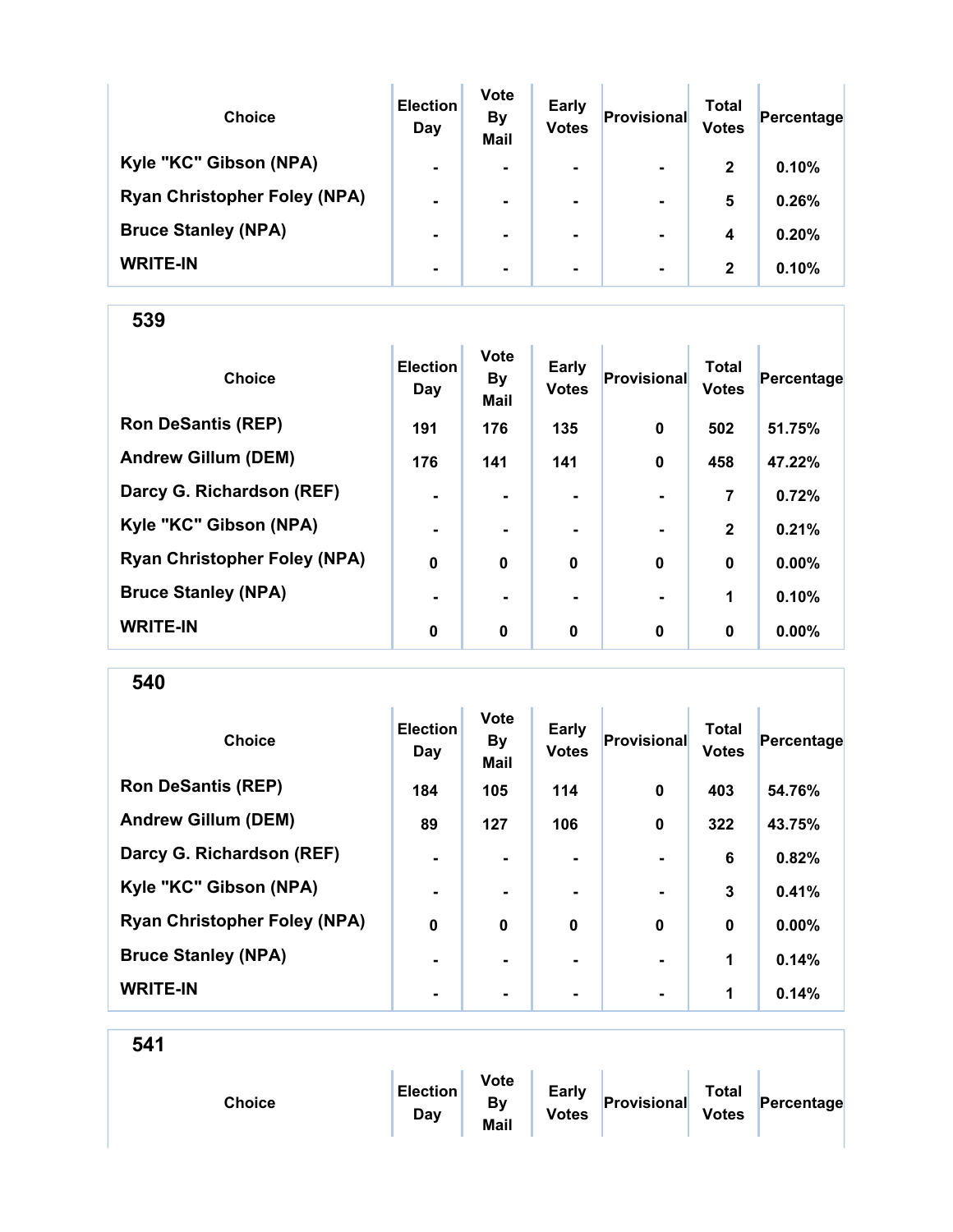| <b>Choice</b>                       | <b>Election</b><br>Day | <b>Vote</b><br><b>By</b><br><b>Mail</b> | <b>Early</b><br><b>Votes</b> | Provisional | <b>Total</b><br><b>Votes</b> | Percentage |
|-------------------------------------|------------------------|-----------------------------------------|------------------------------|-------------|------------------------------|------------|
| <b>Ron DeSantis (REP)</b>           | 37                     | 74                                      | 40                           | $\bf{0}$    | 151                          | 68.95%     |
| <b>Andrew Gillum (DEM)</b>          | 12                     | 35                                      | 20                           | $\bf{0}$    | 67                           | 30.59%     |
| Darcy G. Richardson (REF)           |                        |                                         | ۰                            |             | 1                            | 0.46%      |
| Kyle "KC" Gibson (NPA)              | 0                      | 0                                       | $\mathbf 0$                  | $\bf{0}$    | $\bf{0}$                     | 0.00%      |
| <b>Ryan Christopher Foley (NPA)</b> | $\mathbf 0$            | 0                                       | $\mathbf 0$                  | $\bf{0}$    | $\bf{0}$                     | 0.00%      |
| <b>Bruce Stanley (NPA)</b>          | 0                      | $\bf{0}$                                | $\mathbf{0}$                 | $\bf{0}$    | $\bf{0}$                     | $0.00\%$   |
| <b>WRITE-IN</b>                     | 0                      | $\mathbf 0$                             | $\mathbf 0$                  | $\bf{0}$    | $\mathbf 0$                  | $0.00\%$   |

| <b>Choice</b>                       | <b>Election</b><br>Day | <b>Vote</b><br><b>By</b><br><b>Mail</b> | <b>Early</b><br><b>Votes</b> | <b>Provisional</b> | <b>Total</b><br><b>Votes</b> | Percentage |
|-------------------------------------|------------------------|-----------------------------------------|------------------------------|--------------------|------------------------------|------------|
| <b>Ron DeSantis (REP)</b>           | 61                     | 67                                      | 64                           | $\mathbf 0$        | 192                          | 55.81%     |
| <b>Andrew Gillum (DEM)</b>          | 26                     | 66                                      | 56                           | $\mathbf 0$        | 148                          | 43.02%     |
| Darcy G. Richardson (REF)           | $\blacksquare$         |                                         |                              |                    | 1                            | 0.29%      |
| Kyle "KC" Gibson (NPA)              | $\bf{0}$               | $\bf{0}$                                | $\mathbf 0$                  | $\mathbf 0$        | $\bf{0}$                     | 0.00%      |
| <b>Ryan Christopher Foley (NPA)</b> | $\mathbf 0$            | $\mathbf 0$                             | $\mathbf 0$                  | $\mathbf 0$        | $\bf{0}$                     | 0.00%      |
| <b>Bruce Stanley (NPA)</b>          | 0                      | 0                                       | 0                            | $\mathbf 0$        | 0                            | 0.00%      |
| <b>WRITE-IN</b>                     | ٠                      |                                         |                              |                    | 3                            | 0.87%      |

<sup>550</sup>

| <b>Choice</b>                       | <b>Election</b><br>Day | <b>Vote</b><br><b>By</b><br><b>Mail</b> | Early<br><b>Votes</b> | <b>Provisional</b> | <b>Total</b><br><b>Votes</b> | Percentage |
|-------------------------------------|------------------------|-----------------------------------------|-----------------------|--------------------|------------------------------|------------|
| <b>Ron DeSantis (REP)</b>           | $\blacksquare$         |                                         | ۰                     | $\blacksquare$     | 444                          | 60.00%     |
| <b>Andrew Gillum (DEM)</b>          | 64                     | 135                                     | 92                    | $\mathbf 0$        | 291                          | 39.32%     |
| Darcy G. Richardson (REF)           | $\blacksquare$         |                                         |                       |                    | 1                            | 0.14%      |
| Kyle "KC" Gibson (NPA)              | $\blacksquare$         |                                         | ۰.                    | $\blacksquare$     | 1                            | 0.14%      |
| <b>Ryan Christopher Foley (NPA)</b> | $\blacksquare$         | $\blacksquare$                          | ۰.                    | $\blacksquare$     | 1                            | 0.14%      |
| <b>Bruce Stanley (NPA)</b>          | $\blacksquare$         |                                         | $\blacksquare$        | $\blacksquare$     | $\mathbf{2}$                 | 0.27%      |
| <b>WRITE-IN</b>                     | 0                      | $\mathbf 0$                             | 0                     | $\mathbf 0$        | 0                            | 0.00%      |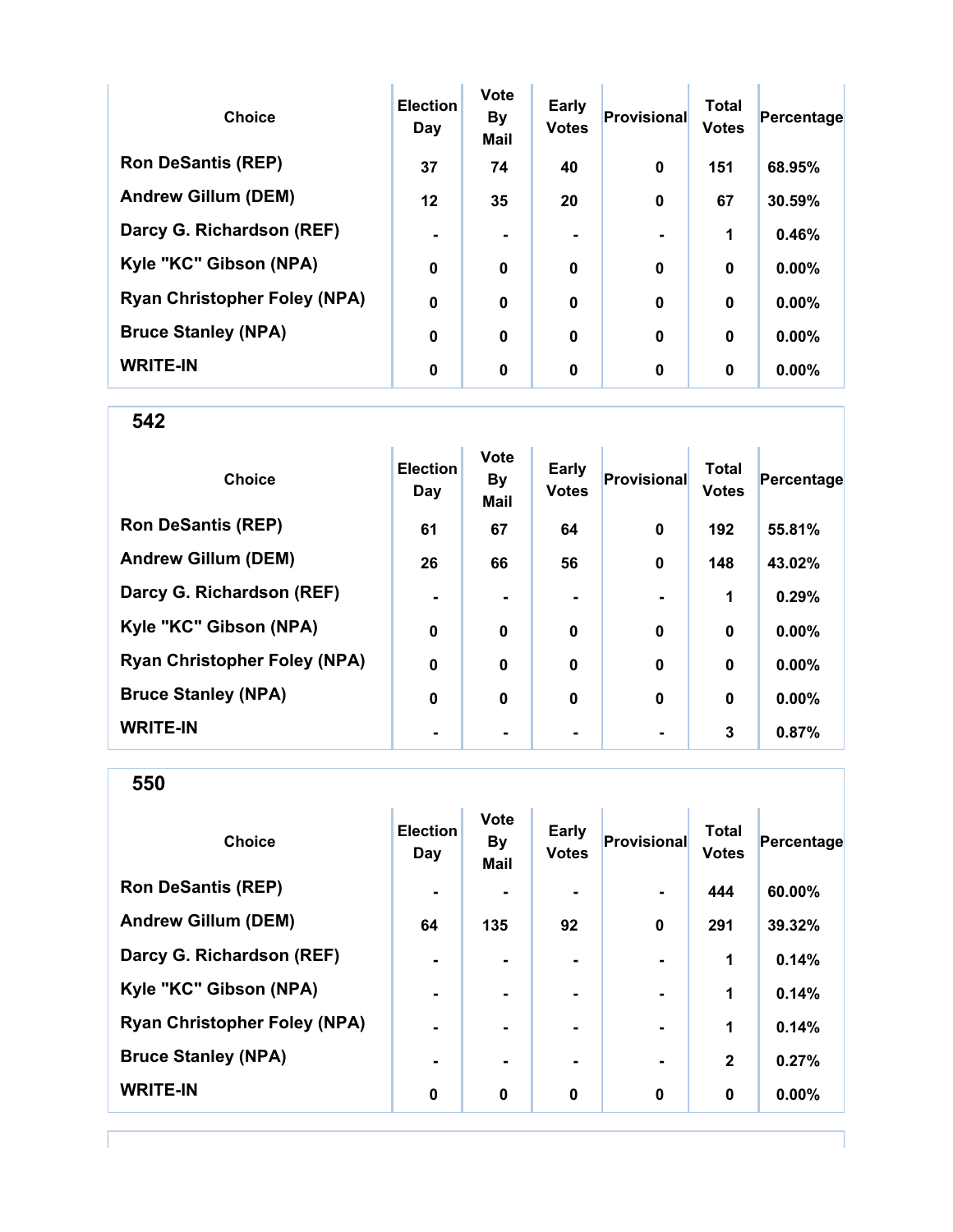| ۰.<br>I<br>v<br>×<br>× |
|------------------------|
|------------------------|

| <b>Choice</b>                       | <b>Election</b><br>Day | <b>Vote</b><br><b>By</b><br><b>Mail</b> | Early<br><b>Votes</b> | Provisional | <b>Total</b><br><b>Votes</b> | Percentage |
|-------------------------------------|------------------------|-----------------------------------------|-----------------------|-------------|------------------------------|------------|
| <b>Ron DeSantis (REP)</b>           | 318                    | 309                                     | 244                   | 0           | 871                          | 55.91%     |
| <b>Andrew Gillum (DEM)</b>          | $\blacksquare$         |                                         |                       |             | 675                          | 43.32%     |
| Darcy G. Richardson (REF)           | $\blacksquare$         |                                         |                       |             | 5                            | 0.32%      |
| Kyle "KC" Gibson (NPA)              | ۰                      |                                         |                       |             | $\mathbf{2}$                 | 0.13%      |
| <b>Ryan Christopher Foley (NPA)</b> | $\bf{0}$               | $\bf{0}$                                | $\bf{0}$              | 0           | $\bf{0}$                     | 0.00%      |
| <b>Bruce Stanley (NPA)</b>          | ۰                      |                                         | ۰.                    |             | 3                            | 0.19%      |
| <b>WRITE-IN</b>                     | ۰                      |                                         | ۰.                    |             | $\mathbf{2}$                 | 0.13%      |

| <b>Choice</b>                       | <b>Election</b><br>Day | <b>Vote</b><br><b>By</b><br><b>Mail</b> | Early<br><b>Votes</b> | Provisional    | <b>Total</b><br><b>Votes</b> | Percentage |
|-------------------------------------|------------------------|-----------------------------------------|-----------------------|----------------|------------------------------|------------|
| <b>Ron DeSantis (REP)</b>           | $\blacksquare$         |                                         |                       | $\blacksquare$ | 654                          | 50.58%     |
| <b>Andrew Gillum (DEM)</b>          | $\blacksquare$         | -                                       |                       |                | 632                          | 48.88%     |
| Darcy G. Richardson (REF)           |                        |                                         |                       |                | 3                            | 0.23%      |
| Kyle "KC" Gibson (NPA)              |                        |                                         |                       |                | $\mathbf{2}$                 | 0.15%      |
| <b>Ryan Christopher Foley (NPA)</b> | $\boldsymbol{0}$       | $\bf{0}$                                | $\mathbf 0$           | $\bf{0}$       | $\bf{0}$                     | 0.00%      |
| <b>Bruce Stanley (NPA)</b>          |                        |                                         |                       |                | $\mathbf{2}$                 | 0.15%      |
| <b>WRITE-IN</b>                     | 0                      | $\mathbf 0$                             | $\mathbf 0$           | $\bf{0}$       | 0                            | $0.00\%$   |

| ×<br>۰.<br>I<br>v<br>v<br>×<br>× |
|----------------------------------|
|----------------------------------|

| <b>Choice</b>                       | <b>Election</b><br>Day | <b>Vote</b><br><b>By</b><br><b>Mail</b> | <b>Early</b><br><b>Votes</b> | Provisional    | <b>Total</b><br><b>Votes</b> | Percentage |
|-------------------------------------|------------------------|-----------------------------------------|------------------------------|----------------|------------------------------|------------|
| <b>Ron DeSantis (REP)</b>           | 151                    | 178                                     | 124                          | $\mathbf 0$    | 453                          | 53.93%     |
| <b>Andrew Gillum (DEM)</b>          | 105                    | 146                                     | 124                          | $\mathbf 0$    | 375                          | 44.64%     |
| Darcy G. Richardson (REF)           | $\blacksquare$         | $\blacksquare$                          | ۰.                           |                | 6                            | 0.71%      |
| Kyle "KC" Gibson (NPA)              | $\blacksquare$         | $\blacksquare$                          | ۰.                           | $\blacksquare$ | $\mathbf{2}$                 | 0.24%      |
| <b>Ryan Christopher Foley (NPA)</b> | ۰                      |                                         |                              |                | 3                            | 0.36%      |
| <b>Bruce Stanley (NPA)</b>          | $\blacksquare$         | $\blacksquare$                          | ۰                            | $\blacksquare$ | 1                            | 0.12%      |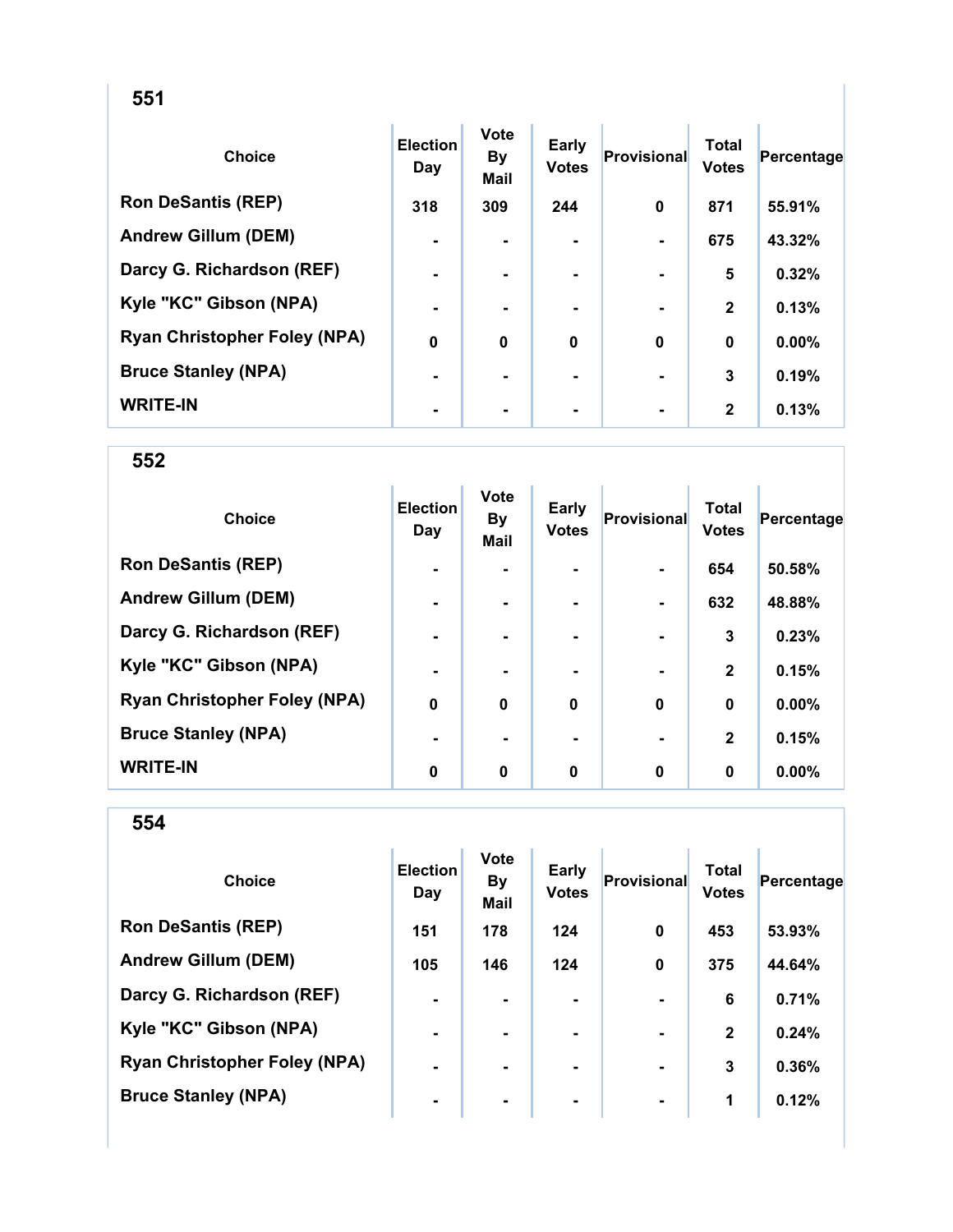| <b>Choice</b>                       | <b>Election</b><br><b>Day</b> | <b>Vote</b><br><b>By</b><br><b>Mail</b> | <b>Early</b><br><b>Votes</b> | <b>Provisional</b> | <b>Total</b><br><b>Votes</b> | Percentage |  |  |
|-------------------------------------|-------------------------------|-----------------------------------------|------------------------------|--------------------|------------------------------|------------|--|--|
| <b>WRITE-IN</b>                     | 0                             | $\mathbf{0}$                            | 0                            | 0                  | 0                            | 0.00%      |  |  |
| 555                                 |                               |                                         |                              |                    |                              |            |  |  |
| <b>Choice</b>                       | <b>Election</b><br><b>Day</b> | <b>Vote</b><br><b>By</b><br><b>Mail</b> | Early<br><b>Votes</b>        | <b>Provisional</b> | <b>Total</b><br><b>Votes</b> | Percentage |  |  |
| <b>Ron DeSantis (REP)</b>           |                               |                                         |                              |                    | 354                          | 46.46%     |  |  |
| <b>Andrew Gillum (DEM)</b>          |                               | ۰                                       |                              |                    | 400                          | 52.49%     |  |  |
| Darcy G. Richardson (REF)           |                               |                                         |                              |                    | 4                            | 0.52%      |  |  |
| Kyle "KC" Gibson (NPA)              |                               |                                         |                              |                    | 1                            | 0.13%      |  |  |
| <b>Ryan Christopher Foley (NPA)</b> | $\bf{0}$                      | 0                                       | 0                            | $\bf{0}$           | $\bf{0}$                     | 0.00%      |  |  |
| <b>Bruce Stanley (NPA)</b>          |                               | ۰                                       |                              |                    | 1                            | 0.13%      |  |  |
| <b>WRITE-IN</b>                     |                               |                                         |                              |                    | $\mathbf{2}$                 | 0.26%      |  |  |

557

| <b>Choice</b>                       | <b>Election</b><br>Day | <b>Vote</b><br><b>By</b><br>Mail | <b>Early</b><br><b>Votes</b> | <b>Provisional</b> | <b>Total</b><br><b>Votes</b> | Percentage |
|-------------------------------------|------------------------|----------------------------------|------------------------------|--------------------|------------------------------|------------|
| <b>Ron DeSantis (REP)</b>           | 154                    | 222                              | 155                          | $\bf{0}$           | 531                          | 43.60%     |
| <b>Andrew Gillum (DEM)</b>          | 195                    | 243                              | 211                          | $\bf{0}$           | 649                          | 53.28%     |
| Darcy G. Richardson (REF)           |                        |                                  |                              |                    | 13                           | 1.07%      |
| Kyle "KC" Gibson (NPA)              |                        |                                  | -                            |                    | 5                            | 0.41%      |
| <b>Ryan Christopher Foley (NPA)</b> |                        |                                  | $\blacksquare$               |                    | 8                            | 0.66%      |
| <b>Bruce Stanley (NPA)</b>          |                        | ۰.                               | $\blacksquare$               |                    | 4                            | 0.33%      |
| <b>WRITE-IN</b>                     |                        |                                  |                              |                    | 8                            | 0.66%      |

| <b>Choice</b>              | <b>Election</b><br>Day | <b>Vote</b><br><b>By</b><br><b>Mail</b> | <b>Early</b><br><b>Votes</b> | Provisional    | Total<br><b>Votes</b> | Percentage |
|----------------------------|------------------------|-----------------------------------------|------------------------------|----------------|-----------------------|------------|
| <b>Ron DeSantis (REP)</b>  | $\blacksquare$         | $\blacksquare$                          | ۰.                           | $\blacksquare$ | 109                   | 12.98%     |
| <b>Andrew Gillum (DEM)</b> | $\blacksquare$         | $\blacksquare$                          | ۰.                           | $\blacksquare$ | 722                   | 85.95%     |
| Darcy G. Richardson (REF)  | $\blacksquare$         | $\blacksquare$                          | $\blacksquare$               | $\blacksquare$ | 1                     | 0.12%      |
|                            |                        |                                         |                              |                |                       |            |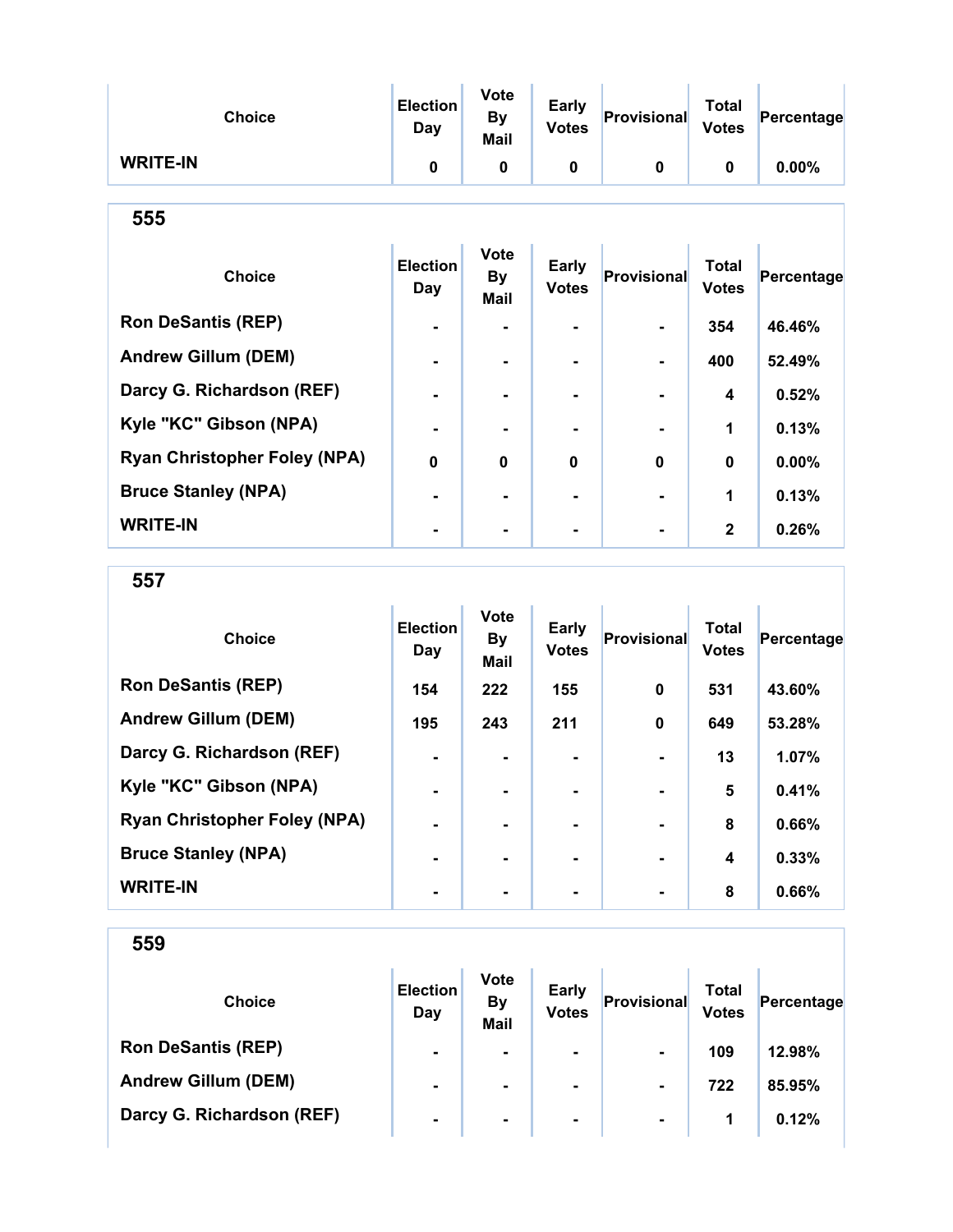| <b>Choice</b>                       | <b>Election</b><br>Day | <b>Vote</b><br><b>By</b><br><b>Mail</b> | <b>Early</b><br><b>Votes</b> | Provisional    | <b>Total</b><br><b>Votes</b> | Percentage |
|-------------------------------------|------------------------|-----------------------------------------|------------------------------|----------------|------------------------------|------------|
| Kyle "KC" Gibson (NPA)              | $\blacksquare$         | ۰                                       | $\blacksquare$               | $\blacksquare$ | 4                            | 0.48%      |
| <b>Ryan Christopher Foley (NPA)</b> | $\blacksquare$         |                                         | $\blacksquare$               | $\blacksquare$ | 1                            | 0.12%      |
| <b>Bruce Stanley (NPA)</b>          |                        |                                         |                              | $\blacksquare$ | 1                            | 0.12%      |
| <b>WRITE-IN</b>                     | ۰                      | ۰                                       |                              | $\blacksquare$ | 2                            | 0.24%      |

| <b>Choice</b>                       | <b>Election</b><br>Day | <b>Vote</b><br><b>By</b><br>Mail | <b>Early</b><br><b>Votes</b> | Provisional    | <b>Total</b><br><b>Votes</b> | Percentage |
|-------------------------------------|------------------------|----------------------------------|------------------------------|----------------|------------------------------|------------|
| <b>Ron DeSantis (REP)</b>           | 54                     | 62                               | 0                            | $\mathbf 0$    | 116                          | 48.33%     |
| <b>Andrew Gillum (DEM)</b>          | ۰                      |                                  |                              | $\blacksquare$ | 121                          | 50.42%     |
| Darcy G. Richardson (REF)           | $\blacksquare$         |                                  |                              | $\blacksquare$ | $\mathbf{2}$                 | 0.83%      |
| Kyle "KC" Gibson (NPA)              | $\blacksquare$         |                                  |                              |                | 1                            | 0.42%      |
| <b>Ryan Christopher Foley (NPA)</b> | $\mathbf 0$            | $\mathbf 0$                      | $\mathbf 0$                  | $\bf{0}$       | 0                            | 0.00%      |
| <b>Bruce Stanley (NPA)</b>          | $\bf{0}$               | $\bf{0}$                         | $\mathbf 0$                  | $\bf{0}$       | 0                            | $0.00\%$   |
| <b>WRITE-IN</b>                     | 0                      | $\mathbf 0$                      | 0                            | $\bf{0}$       | $\bf{0}$                     | $0.00\%$   |

561

| <b>Choice</b>                       | <b>Election</b><br>Day | <b>Vote</b><br><b>By</b><br>Mail | <b>Early</b><br><b>Votes</b> | Provisional    | <b>Total</b><br><b>Votes</b> | Percentage |
|-------------------------------------|------------------------|----------------------------------|------------------------------|----------------|------------------------------|------------|
| <b>Ron DeSantis (REP)</b>           | $\blacksquare$         |                                  |                              | $\blacksquare$ | 117                          | 54.17%     |
| <b>Andrew Gillum (DEM)</b>          | $\blacksquare$         |                                  | ۰                            | $\blacksquare$ | 96                           | 44.44%     |
| Darcy G. Richardson (REF)           | $\blacksquare$         | -                                | -                            | $\blacksquare$ | 3                            | 1.39%      |
| Kyle "KC" Gibson (NPA)              | $\mathbf 0$            | $\bf{0}$                         | $\bf{0}$                     | $\bf{0}$       | 0                            | 0.00%      |
| <b>Ryan Christopher Foley (NPA)</b> | $\mathbf 0$            | $\bf{0}$                         | $\mathbf 0$                  | $\bf{0}$       | 0                            | 0.00%      |
| <b>Bruce Stanley (NPA)</b>          | $\bf{0}$               | $\bf{0}$                         | $\mathbf 0$                  | $\bf{0}$       | $\bf{0}$                     | 0.00%      |
| <b>WRITE-IN</b>                     | 0                      | 0                                | 0                            | $\bf{0}$       | $\bf{0}$                     | 0.00%      |

| <b>Choice</b> | <b>Election</b><br>Day | <b>Vote</b><br><b>By</b><br>Mail | Early<br><b>Votes</b> | Provisional | <b>Total</b><br>Votes | Percentage |
|---------------|------------------------|----------------------------------|-----------------------|-------------|-----------------------|------------|
|               |                        |                                  |                       |             |                       |            |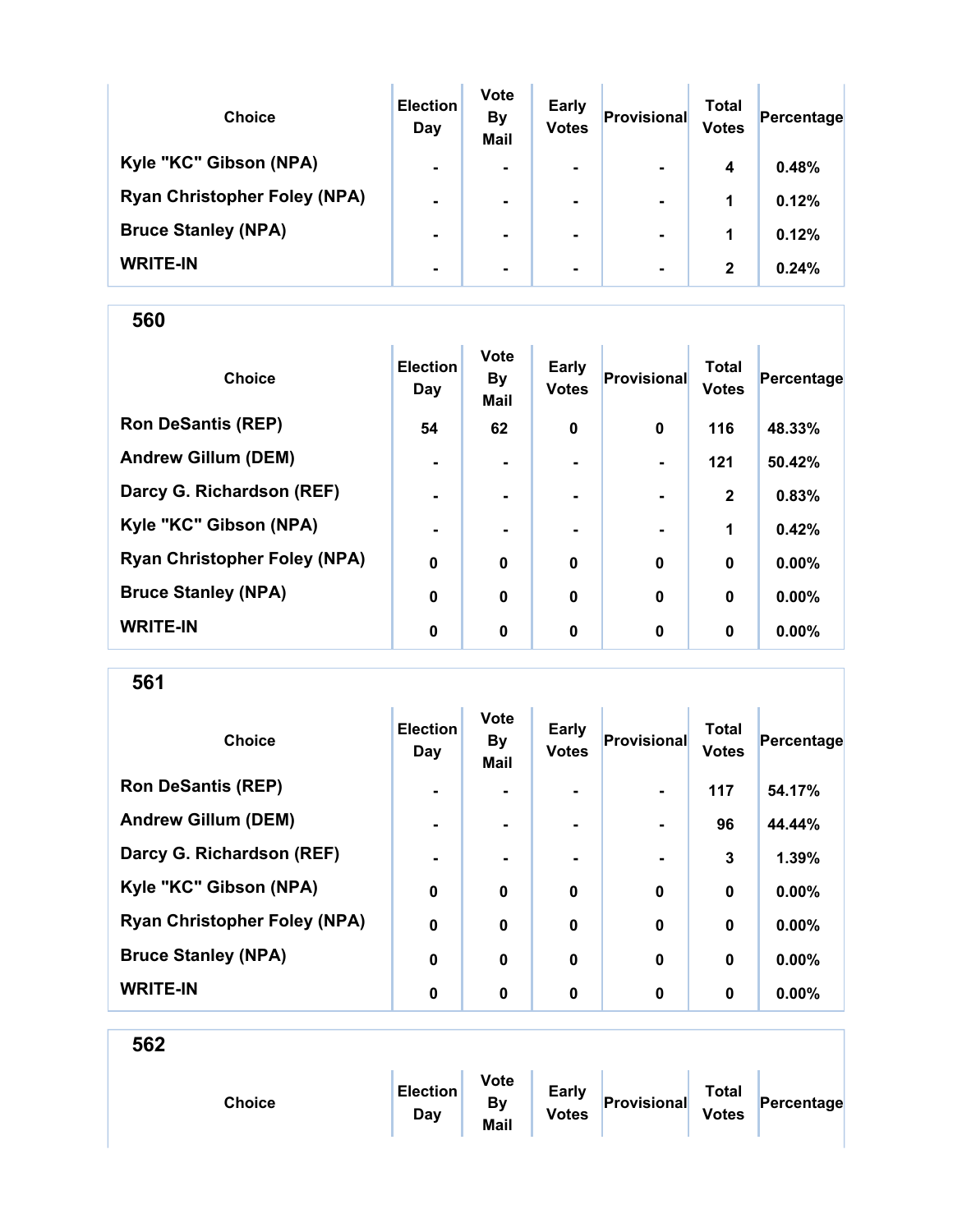| <b>Choice</b>                       | <b>Election</b><br>Day | <b>Vote</b><br><b>By</b><br><b>Mail</b> | <b>Early</b><br><b>Votes</b> | Provisional    | <b>Total</b><br><b>Votes</b> | Percentage |
|-------------------------------------|------------------------|-----------------------------------------|------------------------------|----------------|------------------------------|------------|
| <b>Ron DeSantis (REP)</b>           |                        |                                         |                              |                | 322                          | 14.18%     |
| <b>Andrew Gillum (DEM)</b>          |                        |                                         | -                            | $\blacksquare$ | 1,927                        | 84.85%     |
| Darcy G. Richardson (REF)           |                        |                                         |                              |                | 9                            | 0.40%      |
| Kyle "KC" Gibson (NPA)              | $\blacksquare$         |                                         | $\blacksquare$               | $\blacksquare$ | 6                            | 0.26%      |
| <b>Ryan Christopher Foley (NPA)</b> | $\blacksquare$         |                                         | -                            | $\blacksquare$ | 3                            | 0.13%      |
| <b>Bruce Stanley (NPA)</b>          | $\blacksquare$         |                                         | -                            |                | 4                            | 0.18%      |
| <b>WRITE-IN</b>                     | 0                      | $\mathbf 0$                             | 0                            | $\bf{0}$       | 0                            | $0.00\%$   |

| <b>Choice</b>                       | <b>Election</b><br>Day | <b>Vote</b><br><b>By</b><br>Mail | Early<br><b>Votes</b> | Provisional    | <b>Total</b><br><b>Votes</b> | Percentage |
|-------------------------------------|------------------------|----------------------------------|-----------------------|----------------|------------------------------|------------|
| <b>Ron DeSantis (REP)</b>           | 95                     | 77                               | 28                    | $\mathbf 0$    | 200                          | 15.24%     |
| <b>Andrew Gillum (DEM)</b>          | 500                    | 264                              | 334                   | $\mathbf 0$    | 1,098                        | 83.69%     |
| Darcy G. Richardson (REF)           | ۰                      |                                  | $\blacksquare$        |                | $\mathbf{2}$                 | 0.15%      |
| Kyle "KC" Gibson (NPA)              | $\blacksquare$         |                                  | $\blacksquare$        | $\blacksquare$ | 5                            | 0.38%      |
| <b>Ryan Christopher Foley (NPA)</b> | $\blacksquare$         |                                  | ۰.                    | $\blacksquare$ | 4                            | 0.30%      |
| <b>Bruce Stanley (NPA)</b>          | $\blacksquare$         | ۰.                               | -                     | $\blacksquare$ | $\mathbf{2}$                 | 0.15%      |
| <b>WRITE-IN</b>                     | ٠                      |                                  |                       |                | 1                            | 0.08%      |

565

| <b>Choice</b>                       | <b>Election</b><br>Day | <b>Vote</b><br><b>By</b><br><b>Mail</b> | <b>Early</b><br><b>Votes</b> | Provisional      | <b>Total</b><br><b>Votes</b> | Percentage |
|-------------------------------------|------------------------|-----------------------------------------|------------------------------|------------------|------------------------------|------------|
| <b>Ron DeSantis (REP)</b>           | 22                     | $12 \,$                                 | 18                           | $\mathbf 0$      | 52                           | 34.90%     |
| <b>Andrew Gillum (DEM)</b>          | 41                     | 25                                      | 30                           | $\mathbf 0$      | 96                           | 64.43%     |
| Darcy G. Richardson (REF)           | $\mathbf 0$            | $\mathbf 0$                             | $\mathbf 0$                  | $\boldsymbol{0}$ | $\mathbf 0$                  | $0.00\%$   |
| Kyle "KC" Gibson (NPA)              | $\mathbf 0$            | $\bf{0}$                                | $\mathbf 0$                  | 0                | $\bf{0}$                     | $0.00\%$   |
| <b>Ryan Christopher Foley (NPA)</b> | $\mathbf 0$            | $\mathbf 0$                             | $\mathbf 0$                  | $\mathbf 0$      | $\mathbf 0$                  | 0.00%      |
| <b>Bruce Stanley (NPA)</b>          |                        |                                         |                              |                  | 1                            | 0.67%      |
| <b>WRITE-IN</b>                     | $\bf{0}$               | $\bf{0}$                                | $\bf{0}$                     | 0                | $\mathbf 0$                  | 0.00%      |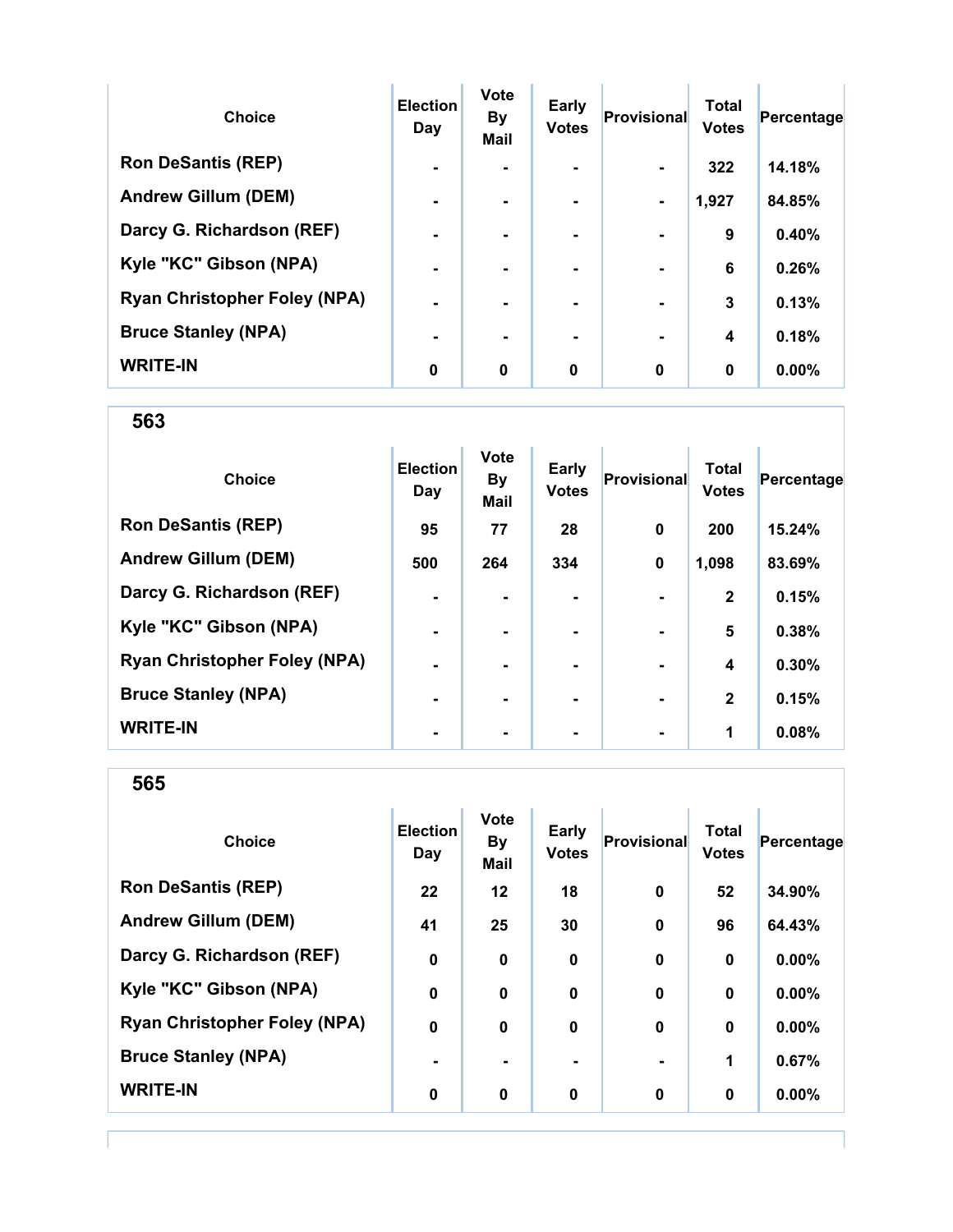| <b>Choice</b>                       | <b>Election</b><br>Day | <b>Vote</b><br><b>By</b><br><b>Mail</b> | Early<br><b>Votes</b> | Provisional | <b>Total</b><br><b>Votes</b> | Percentage |
|-------------------------------------|------------------------|-----------------------------------------|-----------------------|-------------|------------------------------|------------|
| <b>Ron DeSantis (REP)</b>           | 48                     | 56                                      | 24                    | $\bf{0}$    | 128                          | 12.30%     |
| <b>Andrew Gillum (DEM)</b>          | $\blacksquare$         | ۰.                                      | ۰.                    |             | 899                          | 86.36%     |
| Darcy G. Richardson (REF)           | $\blacksquare$         |                                         |                       |             | 6                            | 0.58%      |
| Kyle "KC" Gibson (NPA)              |                        |                                         |                       |             | 4                            | 0.38%      |
| <b>Ryan Christopher Foley (NPA)</b> |                        |                                         |                       |             | $\mathbf{2}$                 | 0.19%      |
| <b>Bruce Stanley (NPA)</b>          | ۰                      |                                         | ۰.                    |             | 1                            | 0.10%      |
| <b>WRITE-IN</b>                     | ۰                      |                                         | ۰                     |             | 1                            | 0.10%      |

567

| <b>Choice</b>                       | <b>Election</b><br>Day | <b>Vote</b><br><b>By</b><br><b>Mail</b> | Early<br><b>Votes</b> | Provisional | <b>Total</b><br><b>Votes</b> | Percentage |
|-------------------------------------|------------------------|-----------------------------------------|-----------------------|-------------|------------------------------|------------|
| <b>Ron DeSantis (REP)</b>           | 36                     | 27                                      | 15                    | $\mathbf 0$ | 78                           | 14.47%     |
| <b>Andrew Gillum (DEM)</b>          | 189                    | 142                                     | 124                   | $\mathbf 0$ | 455                          | 84.42%     |
| Darcy G. Richardson (REF)           | ۰                      |                                         | $\blacksquare$        |             | $\mathbf{2}$                 | 0.37%      |
| Kyle "KC" Gibson (NPA)              | $\blacksquare$         | ۰                                       | $\blacksquare$        |             | $\mathbf{2}$                 | 0.37%      |
| <b>Ryan Christopher Foley (NPA)</b> | $\blacksquare$         |                                         | ۰.                    |             | 1                            | 0.19%      |
| <b>Bruce Stanley (NPA)</b>          |                        |                                         | ۰.                    |             | 1                            | 0.19%      |
| <b>WRITE-IN</b>                     | 0                      | 0                                       | 0                     | 0           | 0                            | $0.00\%$   |

| <b>Choice</b>                       | <b>Election</b><br>Day | <b>Vote</b><br><b>By</b><br><b>Mail</b> | <b>Early</b><br><b>Votes</b> | Provisional    | <b>Total</b><br><b>Votes</b> | Percentage |
|-------------------------------------|------------------------|-----------------------------------------|------------------------------|----------------|------------------------------|------------|
| <b>Ron DeSantis (REP)</b>           | 262                    | 303                                     | 274                          | $\bf{0}$       | 839                          | 48.44%     |
| <b>Andrew Gillum (DEM)</b>          | $\blacksquare$         |                                         | ۰.                           | $\blacksquare$ | 850                          | 49.08%     |
| Darcy G. Richardson (REF)           | $\blacksquare$         |                                         |                              |                | 23                           | 1.33%      |
| Kyle "KC" Gibson (NPA)              | $\blacksquare$         | ۰                                       | ۰                            | $\blacksquare$ | 7                            | 0.40%      |
| <b>Ryan Christopher Foley (NPA)</b> | $\blacksquare$         |                                         | ۰.                           | $\blacksquare$ | 1                            | 0.06%      |
| <b>Bruce Stanley (NPA)</b>          | $\blacksquare$         |                                         | ۰.                           | $\blacksquare$ | 10                           | 0.58%      |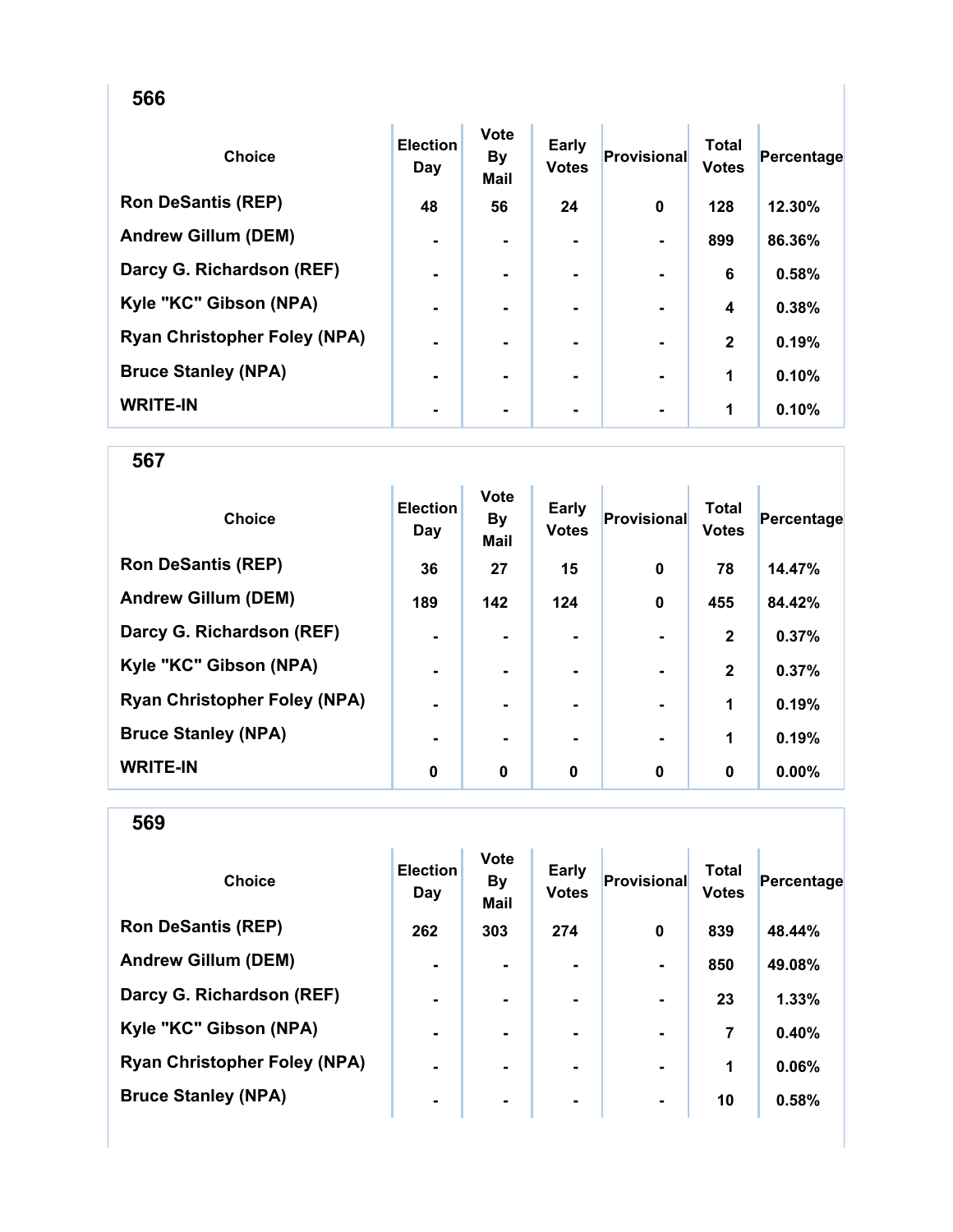| <b>Choice</b>                       | <b>Election</b><br><b>Day</b> | <b>Vote</b><br><b>By</b><br><b>Mail</b> | <b>Early</b><br><b>Votes</b> | Provisional | <b>Total</b><br><b>Votes</b> | Percentage |
|-------------------------------------|-------------------------------|-----------------------------------------|------------------------------|-------------|------------------------------|------------|
| <b>WRITE-IN</b>                     | $\blacksquare$                | $\blacksquare$                          | ۰.                           |             | $\mathbf{2}$                 | 0.12%      |
| 571                                 |                               |                                         |                              |             |                              |            |
| <b>Choice</b>                       | <b>Election</b><br>Day        | <b>Vote</b><br><b>By</b><br><b>Mail</b> | Early<br><b>Votes</b>        | Provisional | <b>Total</b><br><b>Votes</b> | Percentage |
| <b>Ron DeSantis (REP)</b>           | 150                           | 210                                     | 128                          | $\bf{0}$    | 488                          | 42.51%     |
| <b>Andrew Gillum (DEM)</b>          | 209                           | 215                                     | 215                          | $\mathbf 0$ | 639                          | 55.66%     |
| Darcy G. Richardson (REF)           |                               |                                         |                              |             | 7                            | 0.61%      |
| Kyle "KC" Gibson (NPA)              | $\blacksquare$                | $\blacksquare$                          | $\blacksquare$               |             | 9                            | 0.78%      |
| <b>Ryan Christopher Foley (NPA)</b> |                               |                                         |                              |             | 3                            | 0.26%      |

Bruce Stanley (NPA) - - - - 2 0.17%

WRITE-IN 0 0 0 0 0 0.00%

| ×<br>ï<br>×<br>w |  |
|------------------|--|
|------------------|--|

| <b>Choice</b>                       | <b>Election</b><br>Day | <b>Vote</b><br>By<br><b>Mail</b> | <b>Early</b><br><b>Votes</b> | Provisional | <b>Total</b><br><b>Votes</b> | Percentage |
|-------------------------------------|------------------------|----------------------------------|------------------------------|-------------|------------------------------|------------|
| <b>Ron DeSantis (REP)</b>           | 21                     | 20                               | 12                           | 0           | 53                           | 33.97%     |
| <b>Andrew Gillum (DEM)</b>          | 27                     | 47                               | 24                           | 0           | 98                           | 62.82%     |
| Darcy G. Richardson (REF)           | $\blacksquare$         |                                  | ۰                            |             | 4                            | 2.56%      |
| Kyle "KC" Gibson (NPA)              | 0                      | $\bf{0}$                         | 0                            | $\bf{0}$    | $\bf{0}$                     | 0.00%      |
| <b>Ryan Christopher Foley (NPA)</b> | $\blacksquare$         |                                  |                              |             | 1                            | 0.64%      |
| <b>Bruce Stanley (NPA)</b>          | $\mathbf 0$            | $\bf{0}$                         | $\boldsymbol{0}$             | 0           | $\bf{0}$                     | 0.00%      |
| <b>WRITE-IN</b>                     | 0                      | 0                                | 0                            | 0           | 0                            | $0.00\%$   |

| <b>Choice</b>              | <b>Election</b><br>Day | <b>Vote</b><br><b>By</b><br><b>Mail</b> | <b>Early</b><br><b>Votes</b> | Provisional    | Total<br><b>Votes</b> | Percentage |
|----------------------------|------------------------|-----------------------------------------|------------------------------|----------------|-----------------------|------------|
| <b>Ron DeSantis (REP)</b>  | 272                    | 331                                     | 307                          | 0              | 910                   | 49.08%     |
| <b>Andrew Gillum (DEM)</b> | 268                    | 306                                     | 349                          | 0              | 923                   | 49.78%     |
| Darcy G. Richardson (REF)  | $\blacksquare$         | $\blacksquare$                          | $\blacksquare$               | $\blacksquare$ | 9                     | 0.49%      |
|                            |                        |                                         |                              |                |                       |            |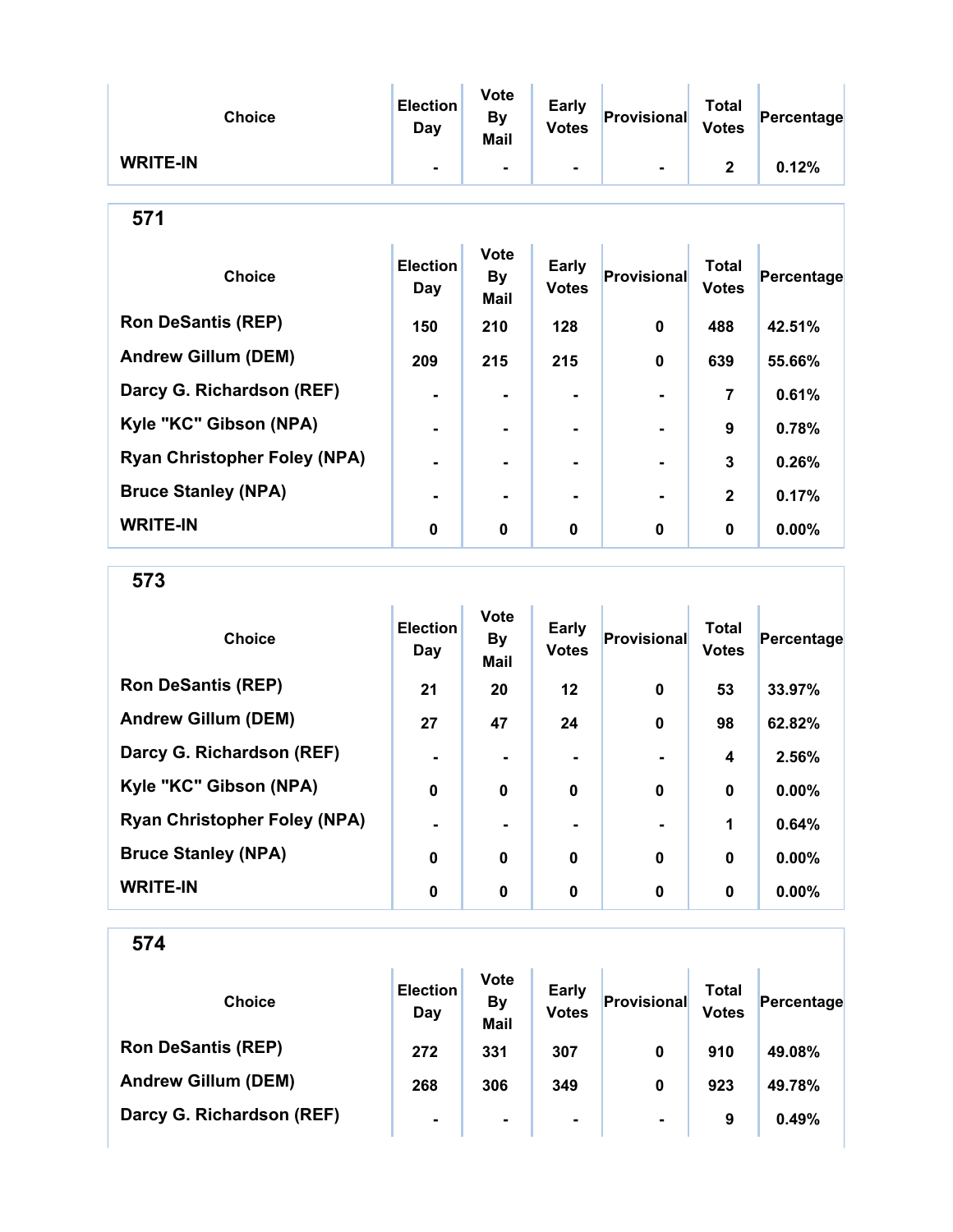| <b>Choice</b>                       | <b>Election</b><br>Day | <b>Vote</b><br><b>By</b><br><b>Mail</b> | <b>Early</b><br><b>Votes</b> | Provisional    | Total<br><b>Votes</b> | Percentage |
|-------------------------------------|------------------------|-----------------------------------------|------------------------------|----------------|-----------------------|------------|
| Kyle "KC" Gibson (NPA)              | $\blacksquare$         | $\blacksquare$                          | $\blacksquare$               | $\blacksquare$ | 6                     | 0.32%      |
| <b>Ryan Christopher Foley (NPA)</b> | $\blacksquare$         |                                         |                              | $\blacksquare$ | $\mathbf{2}$          | 0.11%      |
| <b>Bruce Stanley (NPA)</b>          | $\blacksquare$         |                                         | $\blacksquare$               | $\blacksquare$ | 1                     | 0.05%      |
| <b>WRITE-IN</b>                     | ٠                      |                                         | ۰.                           | $\blacksquare$ | 3                     | 0.16%      |

| <b>Choice</b>                       | <b>Election</b><br>Day | <b>Vote</b><br><b>By</b><br><b>Mail</b> | Early<br><b>Votes</b> | Provisional    | <b>Total</b><br><b>Votes</b> | Percentage |
|-------------------------------------|------------------------|-----------------------------------------|-----------------------|----------------|------------------------------|------------|
| <b>Ron DeSantis (REP)</b>           | 294                    | 302                                     | 280                   | $\mathbf{0}$   | 876                          | 52.87%     |
| <b>Andrew Gillum (DEM)</b>          | 182                    | 294                                     | 287                   | $\mathbf 0$    | 763                          | 46.05%     |
| Darcy G. Richardson (REF)           | $\blacksquare$         | $\blacksquare$                          |                       |                | 8                            | 0.48%      |
| Kyle "KC" Gibson (NPA)              | $\blacksquare$         | ۰.                                      | ۰.                    |                | 4                            | 0.24%      |
| <b>Ryan Christopher Foley (NPA)</b> | $\blacksquare$         |                                         | ۰.                    |                | 1                            | 0.06%      |
| <b>Bruce Stanley (NPA)</b>          | -                      |                                         |                       |                | 3                            | 0.18%      |
| <b>WRITE-IN</b>                     | ٠                      | ۰                                       | ۰                     | $\blacksquare$ | $\mathbf{2}$                 | 0.12%      |

577

| <b>Choice</b>                       | <b>Election</b><br>Day | <b>Vote</b><br><b>By</b><br><b>Mail</b> | <b>Early</b><br><b>Votes</b> | <b>Provisional</b> | <b>Total</b><br><b>Votes</b> | Percentage |
|-------------------------------------|------------------------|-----------------------------------------|------------------------------|--------------------|------------------------------|------------|
| <b>Ron DeSantis (REP)</b>           | 240                    | 461                                     | 441                          | $\mathbf 0$        | 1,142                        | 47.09%     |
| <b>Andrew Gillum (DEM)</b>          | $\blacksquare$         | $\blacksquare$                          |                              | $\blacksquare$     | 1,243                        | 51.26%     |
| Darcy G. Richardson (REF)           | $\blacksquare$         | $\blacksquare$                          | ۰.                           | $\blacksquare$     | 15                           | 0.62%      |
| Kyle "KC" Gibson (NPA)              | $\blacksquare$         |                                         |                              |                    | 8                            | 0.33%      |
| <b>Ryan Christopher Foley (NPA)</b> | $\blacksquare$         |                                         | ۰.                           | $\blacksquare$     | 8                            | 0.33%      |
| <b>Bruce Stanley (NPA)</b>          | $\blacksquare$         |                                         |                              | $\blacksquare$     | 5                            | 0.21%      |
| <b>WRITE-IN</b>                     | -                      |                                         |                              |                    | 4                            | 0.16%      |

| <b>Choice</b> | <b>Election</b><br>Day | <b>Vote</b><br>By<br>Mail | <b>Early</b><br><b>Votes</b> | Provisional | <b>Total</b><br><b>Votes</b> | Percentage |
|---------------|------------------------|---------------------------|------------------------------|-------------|------------------------------|------------|
|               |                        |                           |                              |             |                              |            |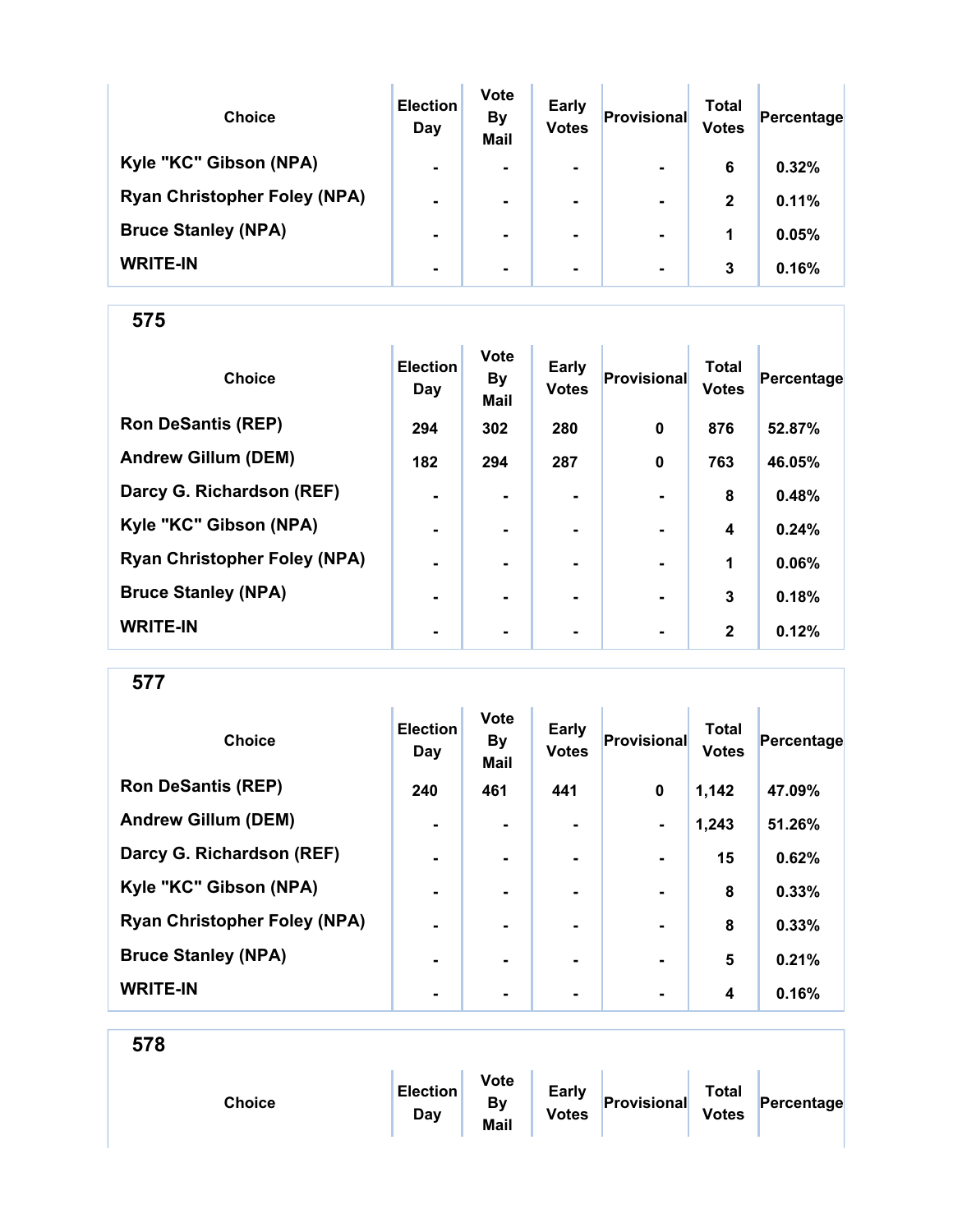| <b>Choice</b>                       | <b>Election</b><br>Day | <b>Vote</b><br><b>By</b><br><b>Mail</b> | <b>Early</b><br><b>Votes</b> | <b>Provisional</b> | <b>Total</b><br><b>Votes</b> | Percentage |
|-------------------------------------|------------------------|-----------------------------------------|------------------------------|--------------------|------------------------------|------------|
| <b>Ron DeSantis (REP)</b>           | 121                    | 219                                     | 272                          | 0                  | 612                          | 51.09%     |
| <b>Andrew Gillum (DEM)</b>          |                        |                                         | ۰.                           |                    | 576                          | 48.08%     |
| Darcy G. Richardson (REF)           | $\blacksquare$         |                                         | $\blacksquare$               |                    | 7                            | 0.58%      |
| Kyle "KC" Gibson (NPA)              |                        |                                         |                              |                    | 1                            | 0.08%      |
| <b>Ryan Christopher Foley (NPA)</b> | $\mathbf 0$            | $\bf{0}$                                | $\bf{0}$                     | $\bf{0}$           | $\mathbf 0$                  | 0.00%      |
| <b>Bruce Stanley (NPA)</b>          |                        |                                         |                              |                    | 1                            | 0.08%      |
| <b>WRITE-IN</b>                     |                        |                                         |                              |                    | 1                            | 0.08%      |

| <b>Choice</b>                       | <b>Election</b><br>Day | <b>Vote</b><br><b>By</b><br><b>Mail</b> | <b>Early</b><br><b>Votes</b> | <b>Provisional</b> | <b>Total</b><br><b>Votes</b> | Percentage |
|-------------------------------------|------------------------|-----------------------------------------|------------------------------|--------------------|------------------------------|------------|
| <b>Ron DeSantis (REP)</b>           | 250                    | 503                                     | 308                          | 0                  | 1,061                        | 60.46%     |
| <b>Andrew Gillum (DEM)</b>          | 163                    | 300                                     | 220                          | $\bf{0}$           | 683                          | 38.92%     |
| Darcy G. Richardson (REF)           | $\blacksquare$         |                                         |                              |                    | 5                            | 0.28%      |
| Kyle "KC" Gibson (NPA)              | $\blacksquare$         | $\blacksquare$                          | ۰                            | $\blacksquare$     | $\mathbf{2}$                 | 0.11%      |
| <b>Ryan Christopher Foley (NPA)</b> | $\blacksquare$         | ۰.                                      |                              | $\blacksquare$     | 1                            | 0.06%      |
| <b>Bruce Stanley (NPA)</b>          | ٠                      |                                         |                              |                    | $\mathbf{2}$                 | 0.11%      |
| <b>WRITE-IN</b>                     | ۰                      |                                         |                              | $\blacksquare$     | 1                            | 0.06%      |

| <b>Choice</b>                       | <b>Election</b><br>Day | <b>Vote</b><br><b>By</b><br><b>Mail</b> | <b>Early</b><br><b>Votes</b> | Provisional      | <b>Total</b><br><b>Votes</b> | Percentage |
|-------------------------------------|------------------------|-----------------------------------------|------------------------------|------------------|------------------------------|------------|
| <b>Ron DeSantis (REP)</b>           | 198                    | 179                                     | 144                          | $\bf{0}$         | 521                          | 37.21%     |
| <b>Andrew Gillum (DEM)</b>          | 305                    | 269                                     | 286                          | $\boldsymbol{0}$ | 860                          | 61.43%     |
| Darcy G. Richardson (REF)           | $\blacksquare$         | $\blacksquare$                          |                              | $\blacksquare$   | 10                           | 0.71%      |
| Kyle "KC" Gibson (NPA)              | $\blacksquare$         | $\blacksquare$                          |                              | $\blacksquare$   | $\mathbf{2}$                 | 0.14%      |
| <b>Ryan Christopher Foley (NPA)</b> | ۰                      |                                         |                              |                  | 4                            | 0.29%      |
| <b>Bruce Stanley (NPA)</b>          | $\blacksquare$         | $\blacksquare$                          |                              | $\blacksquare$   | 3                            | 0.21%      |
| <b>WRITE-IN</b>                     | 0                      | 0                                       | 0                            | $\bf{0}$         | 0                            | 0.00%      |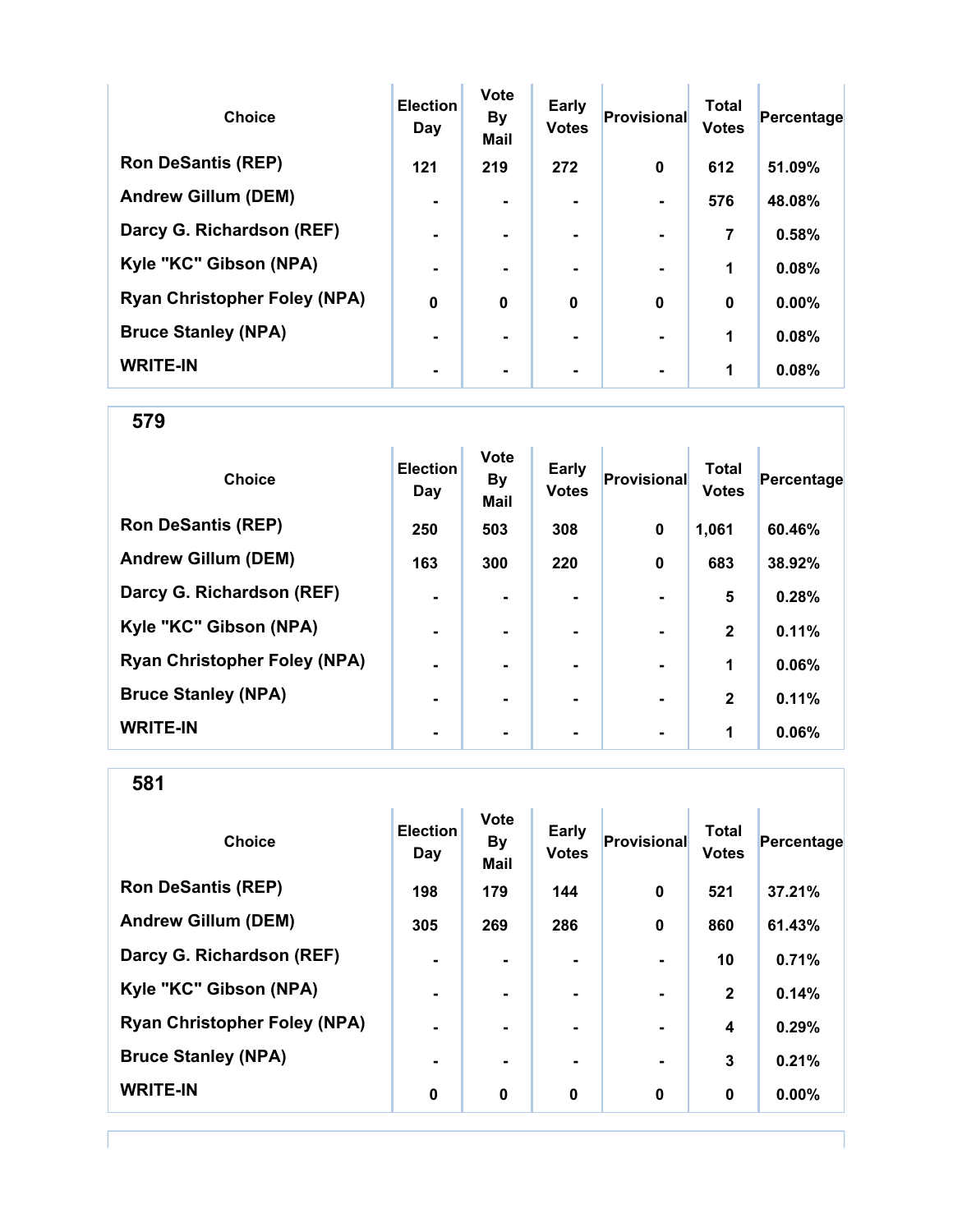| <b>Choice</b>                       | <b>Election</b><br>Day | <b>Vote</b><br><b>By</b><br>Mail | <b>Early</b><br><b>Votes</b> | <b>Provisional</b> | <b>Total</b><br><b>Votes</b> | Percentage |
|-------------------------------------|------------------------|----------------------------------|------------------------------|--------------------|------------------------------|------------|
| <b>Ron DeSantis (REP)</b>           | $\blacksquare$         |                                  |                              |                    | 319                          | 28.97%     |
| <b>Andrew Gillum (DEM)</b>          | 266                    | 200                              | 294                          | $\bf{0}$           | 760                          | 69.03%     |
| Darcy G. Richardson (REF)           | $\blacksquare$         |                                  |                              |                    | 13                           | 1.18%      |
| Kyle "KC" Gibson (NPA)              | ۰                      |                                  |                              |                    | 4                            | 0.36%      |
| <b>Ryan Christopher Foley (NPA)</b> | 0                      | 0                                | $\bf{0}$                     | $\bf{0}$           | $\bf{0}$                     | 0.00%      |
| <b>Bruce Stanley (NPA)</b>          | $\blacksquare$         |                                  | ۰.                           |                    | 4                            | 0.36%      |
| <b>WRITE-IN</b>                     |                        |                                  |                              |                    | 1                            | 0.09%      |

584

| <b>Choice</b>                       | <b>Election</b><br>Day | <b>Vote</b><br><b>By</b><br>Mail | <b>Early</b><br><b>Votes</b> | <b>Provisional</b> | <b>Total</b><br><b>Votes</b> | Percentage |
|-------------------------------------|------------------------|----------------------------------|------------------------------|--------------------|------------------------------|------------|
| <b>Ron DeSantis (REP)</b>           | 87                     | 66                               | 58                           | $\mathbf 0$        | 211                          | 25.09%     |
| <b>Andrew Gillum (DEM)</b>          | ٠                      |                                  |                              |                    | 608                          | 72.29%     |
| Darcy G. Richardson (REF)           | $\blacksquare$         |                                  | ۰                            | $\blacksquare$     | 10                           | 1.19%      |
| Kyle "KC" Gibson (NPA)              | $\blacksquare$         |                                  | ۰                            | $\blacksquare$     | 5                            | 0.59%      |
| <b>Ryan Christopher Foley (NPA)</b> | $\blacksquare$         |                                  |                              | $\blacksquare$     | $\mathbf{2}$                 | 0.24%      |
| <b>Bruce Stanley (NPA)</b>          | ۰                      |                                  |                              |                    | 1                            | 0.12%      |
| <b>WRITE-IN</b>                     | ۰                      |                                  |                              | $\blacksquare$     | 4                            | 0.48%      |

| <b>Choice</b>                       | <b>Election</b><br>Day | <b>Vote</b><br><b>By</b><br><b>Mail</b> | <b>Early</b><br><b>Votes</b> | Provisional    | Total<br><b>Votes</b> | Percentage |
|-------------------------------------|------------------------|-----------------------------------------|------------------------------|----------------|-----------------------|------------|
| <b>Ron DeSantis (REP)</b>           | $\blacksquare$         | ۰.                                      |                              | $\blacksquare$ | 1,031                 | 58.35%     |
| <b>Andrew Gillum (DEM)</b>          | $\blacksquare$         |                                         | ۰.                           |                | 710                   | 40.18%     |
| Darcy G. Richardson (REF)           | $\blacksquare$         | $\blacksquare$                          | $\blacksquare$               |                | 11                    | 0.62%      |
| Kyle "KC" Gibson (NPA)              | $\blacksquare$         |                                         | ۰.                           |                | 6                     | 0.34%      |
| <b>Ryan Christopher Foley (NPA)</b> | $\blacksquare$         |                                         | ۰.                           | $\blacksquare$ | 6                     | 0.34%      |
| <b>Bruce Stanley (NPA)</b>          | ۰                      | ۰                                       | ۰                            | $\blacksquare$ | $\mathbf{2}$          | 0.11%      |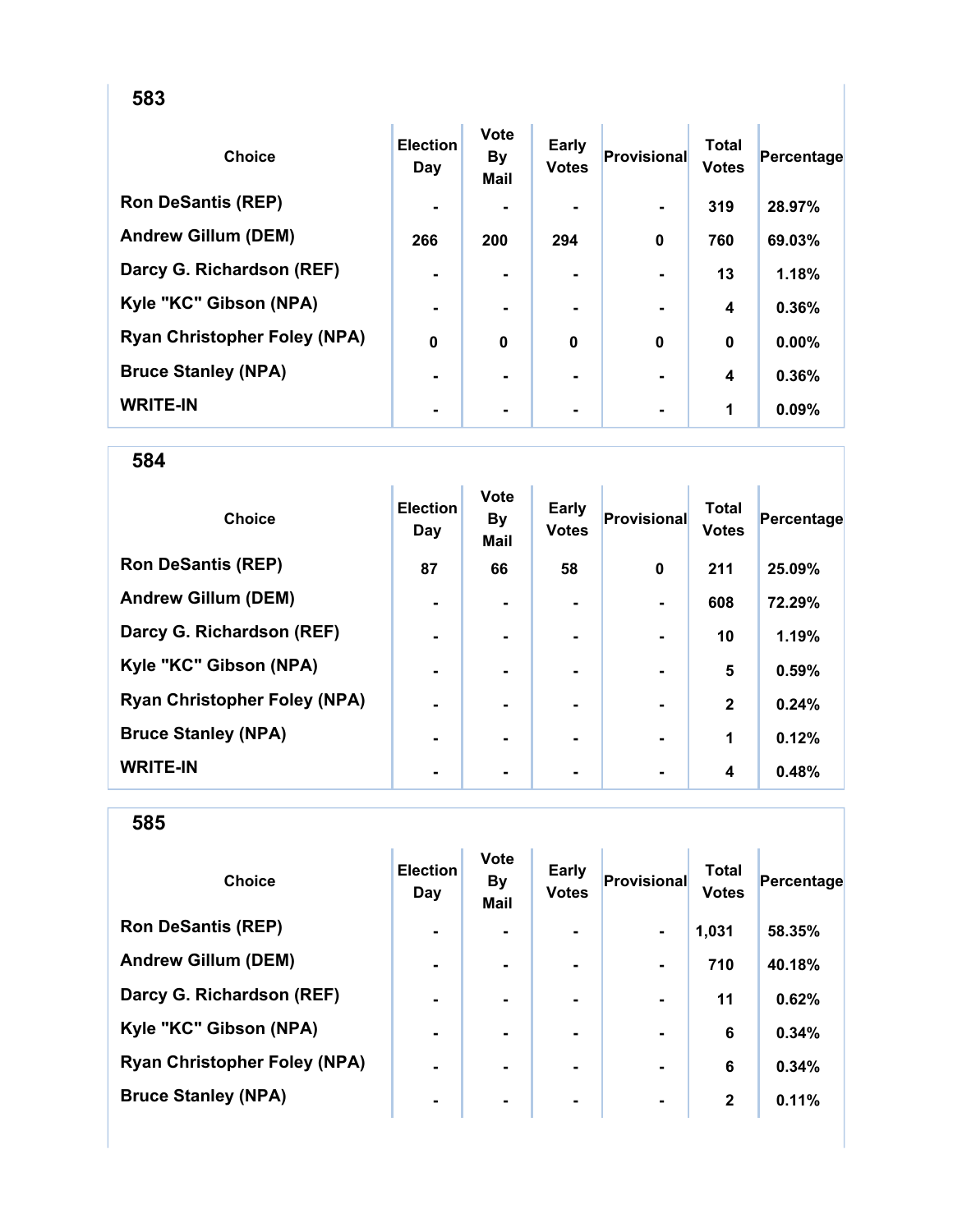| <b>Choice</b>                       | <b>Election</b><br>Day        | <b>Vote</b><br><b>By</b><br>Mail | Early<br><b>Votes</b>        | Provisional        | <b>Total</b><br><b>Votes</b> | Percentage |  |  |
|-------------------------------------|-------------------------------|----------------------------------|------------------------------|--------------------|------------------------------|------------|--|--|
| <b>WRITE-IN</b>                     |                               | ۰                                | $\blacksquare$               |                    | 1                            | 0.06%      |  |  |
| 587                                 |                               |                                  |                              |                    |                              |            |  |  |
| <b>Choice</b>                       | <b>Election</b><br><b>Day</b> | <b>Vote</b><br>By<br>Mail        | <b>Early</b><br><b>Votes</b> | <b>Provisional</b> | <b>Total</b><br><b>Votes</b> | Percentage |  |  |
| <b>Ron DeSantis (REP)</b>           | 413                           | 380                              | 277                          | $\mathbf 0$        | 1,070                        | 57.93%     |  |  |
| <b>Andrew Gillum (DEM)</b>          | 232                           | 314                              | 217                          | 0                  | 763                          | 41.31%     |  |  |
| Darcy G. Richardson (REF)           | $\blacksquare$                | ۰                                | $\blacksquare$               |                    | 9                            | 0.49%      |  |  |
| Kyle "KC" Gibson (NPA)              |                               | $\blacksquare$                   | $\blacksquare$               |                    | 4                            | 0.22%      |  |  |
| <b>Ryan Christopher Foley (NPA)</b> | $\blacksquare$                | ۰                                | $\blacksquare$               |                    | 1                            | 0.05%      |  |  |
| <b>Bruce Stanley (NPA)</b>          | 0                             | 0                                | $\bf{0}$                     | $\bf{0}$           | $\mathbf{0}$                 | $0.00\%$   |  |  |
| <b>WRITE-IN</b>                     | 0                             | 0                                | 0                            | $\bf{0}$           | 0                            | $0.00\%$   |  |  |

589

| <b>Choice</b>                       | <b>Election</b><br>Day | <b>Vote</b><br><b>By</b><br><b>Mail</b> | Early<br><b>Votes</b> | <b>Provisional</b> | <b>Total</b><br><b>Votes</b> | Percentage |
|-------------------------------------|------------------------|-----------------------------------------|-----------------------|--------------------|------------------------------|------------|
| <b>Ron DeSantis (REP)</b>           | 312                    | 278                                     | 149                   | 0                  | 739                          | 62.05%     |
| <b>Andrew Gillum (DEM)</b>          | ۰                      |                                         |                       |                    | 440                          | 36.94%     |
| Darcy G. Richardson (REF)           | $\blacksquare$         |                                         | ۰.                    | $\blacksquare$     | 5                            | 0.42%      |
| Kyle "KC" Gibson (NPA)              | $\blacksquare$         |                                         | ۰.                    | $\blacksquare$     | 5                            | 0.42%      |
| <b>Ryan Christopher Foley (NPA)</b> | $\mathbf 0$            | $\mathbf 0$                             | $\mathbf 0$           | $\bf{0}$           | $\bf{0}$                     | 0.00%      |
| <b>Bruce Stanley (NPA)</b>          | $\blacksquare$         |                                         |                       |                    | 1                            | 0.08%      |
| <b>WRITE-IN</b>                     |                        |                                         | -                     |                    | 1                            | 0.08%      |

| <b>Choice</b>              | <b>Election</b><br>Day | <b>Vote</b><br><b>By</b><br><b>Mail</b> | <b>Early</b><br><b>Votes</b> | <b>Provisional</b> | Total<br><b>Votes</b> | Percentage |
|----------------------------|------------------------|-----------------------------------------|------------------------------|--------------------|-----------------------|------------|
| <b>Ron DeSantis (REP)</b>  | 629                    | 615                                     | 397                          | 0                  | 1,641                 | 64.73%     |
| <b>Andrew Gillum (DEM)</b> | 239                    | 361                                     | 265                          | 0                  | 865                   | 34.12%     |
| Darcy G. Richardson (REF)  | $\blacksquare$         | $\blacksquare$                          | $\blacksquare$               | $\blacksquare$     | 11                    | 0.43%      |
|                            |                        |                                         |                              |                    |                       |            |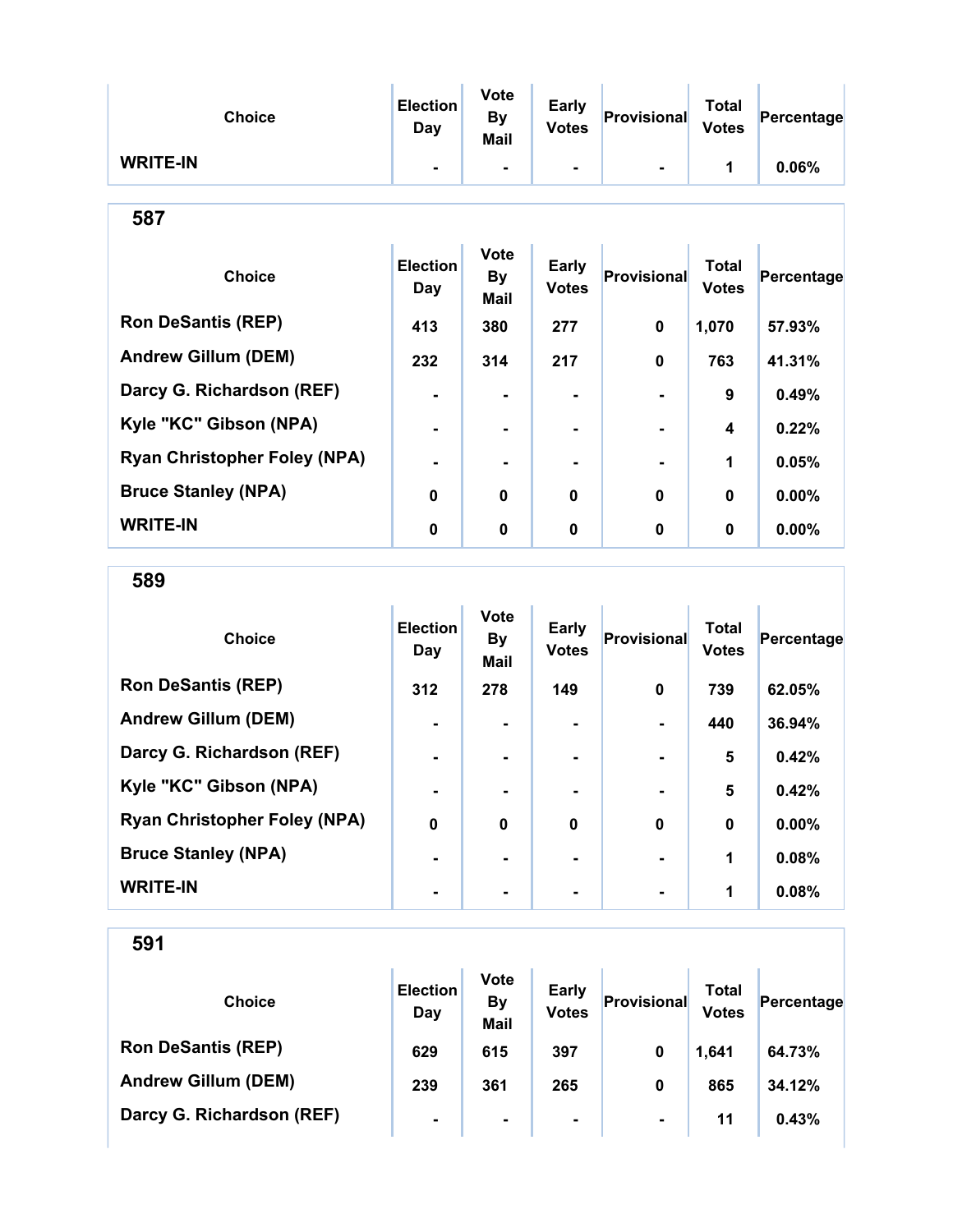| <b>Choice</b>                       | <b>Election</b><br>Day | <b>Vote</b><br><b>By</b><br><b>Mail</b> | <b>Early</b><br><b>Votes</b> | Provisional    | Total<br><b>Votes</b> | Percentage |
|-------------------------------------|------------------------|-----------------------------------------|------------------------------|----------------|-----------------------|------------|
| Kyle "KC" Gibson (NPA)              | $\blacksquare$         | $\blacksquare$                          | $\blacksquare$               | $\blacksquare$ | 6                     | 0.24%      |
| <b>Ryan Christopher Foley (NPA)</b> | $\blacksquare$         |                                         | $\blacksquare$               | $\blacksquare$ | 4                     | 0.16%      |
| <b>Bruce Stanley (NPA)</b>          | $\blacksquare$         |                                         |                              | $\blacksquare$ | 6                     | 0.24%      |
| <b>WRITE-IN</b>                     | $\blacksquare$         | $\blacksquare$                          | $\blacksquare$               | $\blacksquare$ | $\mathbf{2}$          | 0.08%      |

| <b>Choice</b>                       | <b>Election</b><br>Day | Vote<br><b>By</b><br>Mail | <b>Early</b><br><b>Votes</b> | Provisional    | <b>Total</b><br><b>Votes</b> | Percentage |
|-------------------------------------|------------------------|---------------------------|------------------------------|----------------|------------------------------|------------|
| <b>Ron DeSantis (REP)</b>           | $\blacksquare$         | $\overline{\phantom{0}}$  | $\blacksquare$               | $\blacksquare$ | 1,256                        | 61.60%     |
| <b>Andrew Gillum (DEM)</b>          | $\blacksquare$         | $\blacksquare$            |                              | $\blacksquare$ | 750                          | 36.78%     |
| Darcy G. Richardson (REF)           | $\blacksquare$         | $\blacksquare$            |                              | $\blacksquare$ | 14                           | 0.69%      |
| Kyle "KC" Gibson (NPA)              | $\blacksquare$         | $\blacksquare$            |                              | $\blacksquare$ | 8                            | 0.39%      |
| <b>Ryan Christopher Foley (NPA)</b> | ۰                      |                           |                              |                | 3                            | 0.15%      |
| <b>Bruce Stanley (NPA)</b>          | ۰                      |                           |                              |                | 5                            | 0.25%      |
| <b>WRITE-IN</b>                     | $\blacksquare$         | $\blacksquare$            | $\blacksquare$               | $\blacksquare$ | 3                            | 0.15%      |

| <b>Choice</b>                       | <b>Election</b><br>Day | <b>Vote</b><br><b>By</b><br><b>Mail</b> | <b>Early</b><br><b>Votes</b> | Provisional    | <b>Total</b><br><b>Votes</b> | Percentage |
|-------------------------------------|------------------------|-----------------------------------------|------------------------------|----------------|------------------------------|------------|
| <b>Ron DeSantis (REP)</b>           | 143                    | 154                                     | 79                           | $\bf{0}$       | 376                          | 26.28%     |
| <b>Andrew Gillum (DEM)</b>          | 321                    | 318                                     | 390                          | $\mathbf 0$    | 1,029                        | 71.91%     |
| Darcy G. Richardson (REF)           | $\blacksquare$         |                                         |                              |                | 8                            | 0.56%      |
| Kyle "KC" Gibson (NPA)              | $\blacksquare$         |                                         | ۰.                           |                | 8                            | 0.56%      |
| <b>Ryan Christopher Foley (NPA)</b> | $\blacksquare$         |                                         | ۰.                           | $\blacksquare$ | 4                            | 0.28%      |
| <b>Bruce Stanley (NPA)</b>          | $\blacksquare$         |                                         |                              |                | 5                            | 0.35%      |
| <b>WRITE-IN</b>                     | -                      |                                         |                              | $\blacksquare$ | 1                            | 0.07%      |

| 605 |               |                 |                                         |                              |             |                              |            |
|-----|---------------|-----------------|-----------------------------------------|------------------------------|-------------|------------------------------|------------|
|     | <b>Choice</b> | Election<br>Day | <b>Vote</b><br><b>By</b><br><b>Mail</b> | <b>Early</b><br><b>Votes</b> | Provisional | <b>Total</b><br><b>Votes</b> | Percentage |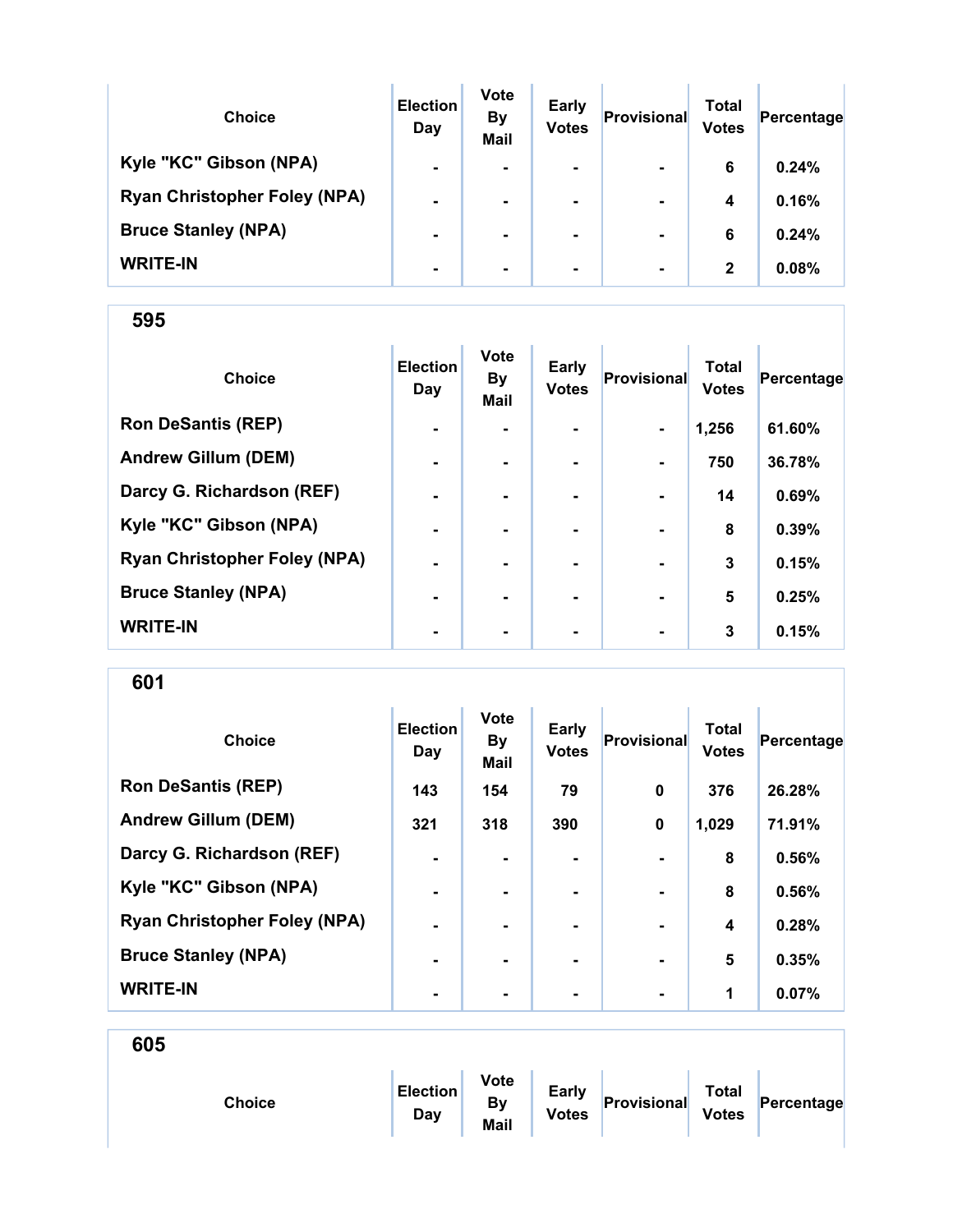| <b>Choice</b>                       | <b>Election</b><br>Day | <b>Vote</b><br><b>By</b><br><b>Mail</b> | <b>Early</b><br><b>Votes</b> | <b>Provisional</b> | <b>Total</b><br><b>Votes</b> | Percentage |
|-------------------------------------|------------------------|-----------------------------------------|------------------------------|--------------------|------------------------------|------------|
| <b>Ron DeSantis (REP)</b>           | 83                     | 54                                      | 16                           | $\bf{0}$           | 153                          | 47.52%     |
| <b>Andrew Gillum (DEM)</b>          | 82                     | 44                                      | 37                           | $\mathbf 0$        | 163                          | 50.62%     |
| Darcy G. Richardson (REF)           | $\blacksquare$         |                                         | $\blacksquare$               |                    | 4                            | 1.24%      |
| Kyle "KC" Gibson (NPA)              | $\mathbf 0$            | $\bf{0}$                                | $\bf{0}$                     | $\bf{0}$           | $\bf{0}$                     | 0.00%      |
| <b>Ryan Christopher Foley (NPA)</b> | $\mathbf 0$            | $\bf{0}$                                | $\mathbf 0$                  | $\bf{0}$           | $\bf{0}$                     | 0.00%      |
| <b>Bruce Stanley (NPA)</b>          |                        |                                         | ۰.                           |                    | 1                            | 0.31%      |
| <b>WRITE-IN</b>                     |                        |                                         |                              |                    | 1                            | 0.31%      |

| <b>Choice</b>                       | <b>Election</b><br>Day | <b>Vote</b><br><b>By</b><br><b>Mail</b> | <b>Early</b><br><b>Votes</b> | <b>Provisional</b> | <b>Total</b><br><b>Votes</b> | Percentage |
|-------------------------------------|------------------------|-----------------------------------------|------------------------------|--------------------|------------------------------|------------|
| <b>Ron DeSantis (REP)</b>           | 31                     | 23                                      | 18                           | $\mathbf 0$        | 72                           | 9.65%      |
| <b>Andrew Gillum (DEM)</b>          | 252                    | 161                                     | 257                          | $\bf{0}$           | 670                          | 89.81%     |
| Darcy G. Richardson (REF)           | $\blacksquare$         |                                         |                              |                    | 3                            | 0.40%      |
| Kyle "KC" Gibson (NPA)              | $\blacksquare$         | ۰.                                      |                              | $\blacksquare$     | 1                            | 0.13%      |
| <b>Ryan Christopher Foley (NPA)</b> | $\mathbf 0$            | $\mathbf 0$                             | $\mathbf 0$                  | $\mathbf 0$        | $\bf{0}$                     | $0.00\%$   |
| <b>Bruce Stanley (NPA)</b>          | 0                      | 0                                       | 0                            | 0                  | 0                            | 0.00%      |
| <b>WRITE-IN</b>                     | 0                      | 0                                       | 0                            | $\bf{0}$           | 0                            | $0.00\%$   |

| <b>Choice</b>                       | <b>Election</b><br>Day | <b>Vote</b><br><b>By</b><br><b>Mail</b> | <b>Early</b><br><b>Votes</b> | <b>Provisional</b> | <b>Total</b><br><b>Votes</b> | Percentage |
|-------------------------------------|------------------------|-----------------------------------------|------------------------------|--------------------|------------------------------|------------|
| <b>Ron DeSantis (REP)</b>           | 60                     | 92                                      | 53                           | $\bf{0}$           | 205                          | 12.39%     |
| <b>Andrew Gillum (DEM)</b>          | ۰                      | $\blacksquare$                          |                              | $\blacksquare$     | 1,440                        | 87.01%     |
| Darcy G. Richardson (REF)           | $\blacksquare$         | $\blacksquare$                          | ۰                            | $\blacksquare$     | 3                            | 0.18%      |
| Kyle "KC" Gibson (NPA)              | $\blacksquare$         | $\blacksquare$                          |                              | $\blacksquare$     | 6                            | 0.36%      |
| <b>Ryan Christopher Foley (NPA)</b> | ۰                      | $\blacksquare$                          | ۰                            | ٠                  | 1                            | 0.06%      |
| <b>Bruce Stanley (NPA)</b>          | $\mathbf 0$            | $\mathbf 0$                             | $\mathbf 0$                  | $\mathbf 0$        | $\bf{0}$                     | $0.00\%$   |
| <b>WRITE-IN</b>                     | 0                      | 0                                       | 0                            | $\bf{0}$           | 0                            | 0.00%      |
|                                     |                        |                                         |                              |                    |                              |            |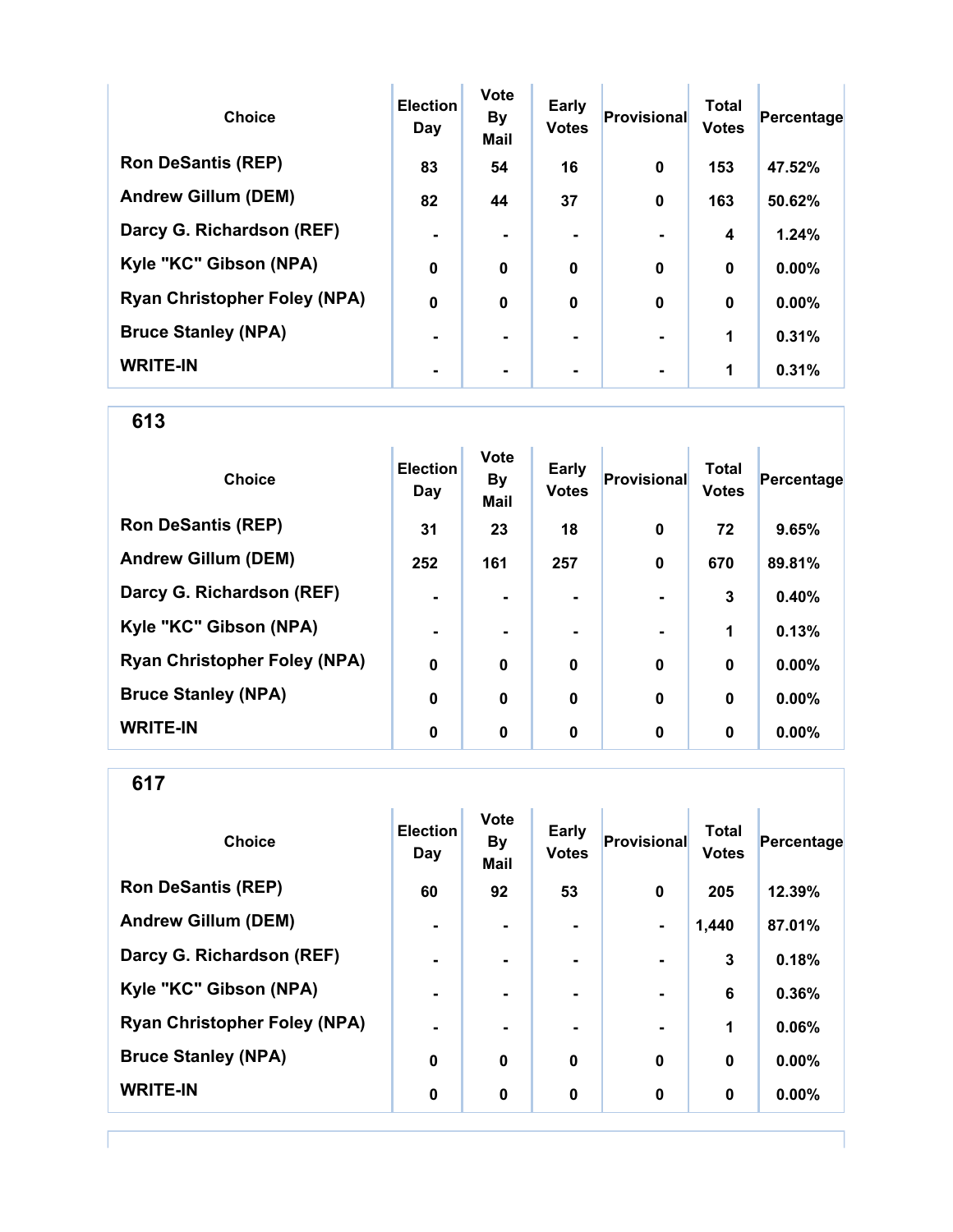| . .<br><br>v |
|--------------|
|--------------|

| <b>Choice</b>                       | <b>Election</b><br>Day | Vote<br><b>By</b><br><b>Mail</b> | <b>Early</b><br><b>Votes</b> | <b>Provisional</b> | <b>Total</b><br><b>Votes</b> | Percentage |
|-------------------------------------|------------------------|----------------------------------|------------------------------|--------------------|------------------------------|------------|
| <b>Ron DeSantis (REP)</b>           | 65                     | 56                               | 39                           | $\bf{0}$           | 160                          | 22.13%     |
| <b>Andrew Gillum (DEM)</b>          | $\blacksquare$         | $\blacksquare$                   | ۰                            |                    | 554                          | 76.63%     |
| Darcy G. Richardson (REF)           | $\blacksquare$         | ۰.                               | ۰.                           |                    | 3                            | 0.41%      |
| Kyle "KC" Gibson (NPA)              | Ē.                     |                                  |                              |                    | $\mathbf{2}$                 | 0.28%      |
| <b>Ryan Christopher Foley (NPA)</b> | ٠                      |                                  |                              |                    | 1                            | 0.14%      |
| <b>Bruce Stanley (NPA)</b>          | ۰                      |                                  |                              |                    | 3                            | 0.41%      |
| <b>WRITE-IN</b>                     | 0                      | 0                                | $\bf{0}$                     | 0                  | $\bf{0}$                     | 0.00%      |

| <b>Choice</b>                       | <b>Election</b><br>Day | <b>Vote</b><br><b>By</b><br><b>Mail</b> | Early<br><b>Votes</b> | Provisional    | <b>Total</b><br><b>Votes</b> | Percentage |
|-------------------------------------|------------------------|-----------------------------------------|-----------------------|----------------|------------------------------|------------|
| <b>Ron DeSantis (REP)</b>           | 59                     | 79                                      | 42                    | $\mathbf 0$    | 180                          | 15.94%     |
| <b>Andrew Gillum (DEM)</b>          | $\blacksquare$         |                                         |                       |                | 939                          | 83.17%     |
| Darcy G. Richardson (REF)           | ۰                      |                                         | $\blacksquare$        |                | 5                            | 0.44%      |
| Kyle "KC" Gibson (NPA)              | $\blacksquare$         |                                         | $\blacksquare$        |                | 1                            | 0.09%      |
| <b>Ryan Christopher Foley (NPA)</b> | $\blacksquare$         |                                         | ۰.                    | $\blacksquare$ | 1                            | 0.09%      |
| <b>Bruce Stanley (NPA)</b>          | $\blacksquare$         | ۰.                                      | ۰.                    | $\blacksquare$ | $\overline{2}$               | 0.18%      |
| <b>WRITE-IN</b>                     | ۰                      |                                         |                       |                | 1                            | 0.09%      |

| <b>Choice</b>                       | <b>Election</b><br>Day | <b>Vote</b><br><b>By</b><br><b>Mail</b> | Early<br><b>Votes</b> | Provisional    | <b>Total</b><br><b>Votes</b> | Percentage |
|-------------------------------------|------------------------|-----------------------------------------|-----------------------|----------------|------------------------------|------------|
| <b>Ron DeSantis (REP)</b>           | 79                     | 98                                      | 71                    | 0              | 248                          | 41.82%     |
| <b>Andrew Gillum (DEM)</b>          | 124                    | 108                                     | 101                   | $\mathbf 0$    | 333                          | 56.16%     |
| Darcy G. Richardson (REF)           | $\blacksquare$         |                                         | ۰                     |                | 3                            | 0.51%      |
| Kyle "KC" Gibson (NPA)              | $\blacksquare$         | $\blacksquare$                          |                       |                | 5                            | 0.84%      |
| <b>Ryan Christopher Foley (NPA)</b> | 0                      | 0                                       | 0                     | $\bf{0}$       | $\bf{0}$                     | 0.00%      |
| <b>Bruce Stanley (NPA)</b>          | ۰                      | ۰                                       | ۰                     | $\blacksquare$ | $\mathbf{2}$                 | 0.34%      |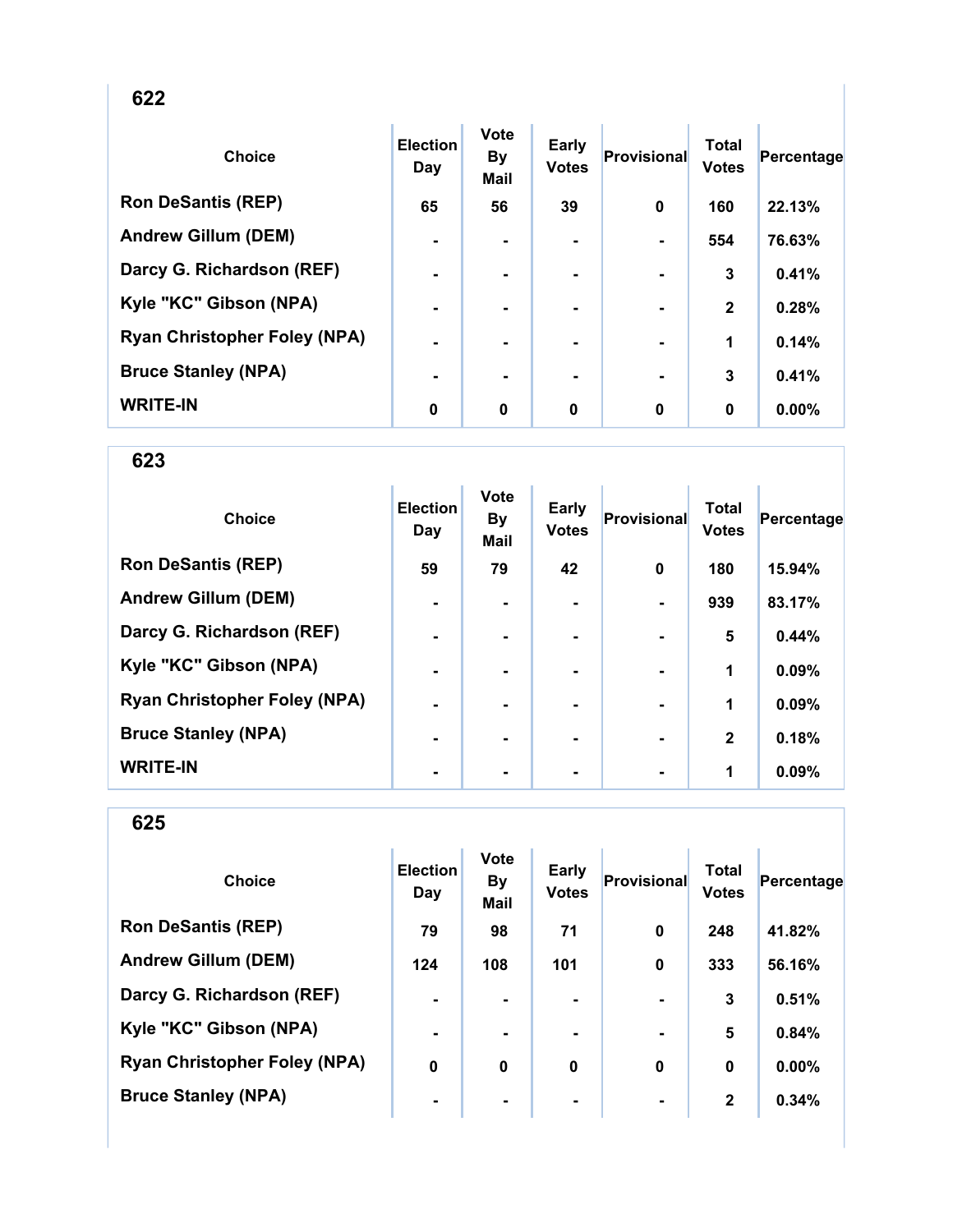| <b>Choice</b>   | <b>Election</b><br>Day | <b>Vote</b><br>By<br><b>Mail</b> | <b>Early</b><br><b>Votes</b> | Provisional | <b>Total</b><br><b>Votes</b> | Percentage |
|-----------------|------------------------|----------------------------------|------------------------------|-------------|------------------------------|------------|
| <b>WRITE-IN</b> | $\blacksquare$         | ٠                                | ۰.                           | ٠           | 2                            | 0.34%      |

| ۰.<br>×<br>v |
|--------------|
|--------------|

| <b>Choice</b>                       | <b>Election</b><br>Day | <b>Vote</b><br><b>By</b><br><b>Mail</b> | <b>Early</b><br><b>Votes</b> | <b>Provisional</b> | <b>Total</b><br><b>Votes</b> | Percentage |
|-------------------------------------|------------------------|-----------------------------------------|------------------------------|--------------------|------------------------------|------------|
| <b>Ron DeSantis (REP)</b>           | 56                     | 55                                      | 58                           | 0                  | 169                          | 28.55%     |
| <b>Andrew Gillum (DEM)</b>          |                        |                                         |                              |                    | 413                          | 69.76%     |
| Darcy G. Richardson (REF)           |                        |                                         |                              |                    | 3                            | 0.51%      |
| Kyle "KC" Gibson (NPA)              |                        |                                         |                              |                    | 4                            | 0.68%      |
| <b>Ryan Christopher Foley (NPA)</b> | $\bf{0}$               | 0                                       | $\bf{0}$                     | $\bf{0}$           | $\mathbf 0$                  | 0.00%      |
| <b>Bruce Stanley (NPA)</b>          | $\bf{0}$               | 0                                       | $\bf{0}$                     | $\bf{0}$           | $\mathbf 0$                  | 0.00%      |
| <b>WRITE-IN</b>                     |                        |                                         |                              |                    | 3                            | 0.51%      |

629

| <b>Choice</b>                       | <b>Election</b><br>Day | <b>Vote</b><br><b>By</b><br><b>Mail</b> | <b>Early</b><br><b>Votes</b> | Provisional    | <b>Total</b><br><b>Votes</b> | Percentage |
|-------------------------------------|------------------------|-----------------------------------------|------------------------------|----------------|------------------------------|------------|
| <b>Ron DeSantis (REP)</b>           | 268                    | 213                                     | 142                          | 0              | 623                          | 42.15%     |
| <b>Andrew Gillum (DEM)</b>          | 267                    | 288                                     | 269                          | 0              | 824                          | 55.75%     |
| Darcy G. Richardson (REF)           |                        |                                         | $\blacksquare$               |                | 15                           | 1.01%      |
| Kyle "KC" Gibson (NPA)              | $\blacksquare$         |                                         | $\blacksquare$               | $\blacksquare$ | 5                            | 0.34%      |
| <b>Ryan Christopher Foley (NPA)</b> | $\blacksquare$         |                                         | ۰.                           | $\blacksquare$ | 6                            | 0.41%      |
| <b>Bruce Stanley (NPA)</b>          | $\blacksquare$         |                                         | ۰.                           | $\blacksquare$ | 5                            | 0.34%      |
| <b>WRITE-IN</b>                     | 0                      | 0                                       | 0                            | 0              | 0                            | $0.00\%$   |

| <b>Choice</b>              | <b>Election</b><br>Day | <b>Vote</b><br><b>By</b><br><b>Mail</b> | <b>Early</b><br><b>Votes</b> | Provisional    | Total<br><b>Votes</b> | Percentage |
|----------------------------|------------------------|-----------------------------------------|------------------------------|----------------|-----------------------|------------|
| <b>Ron DeSantis (REP)</b>  | $\blacksquare$         | ۰                                       | ۰                            | $\blacksquare$ | 503                   | 60.24%     |
| <b>Andrew Gillum (DEM)</b> | $\blacksquare$         | $\blacksquare$                          | ۰                            | $\blacksquare$ | 315                   | 37.72%     |
| Darcy G. Richardson (REF)  | $\blacksquare$         | $\blacksquare$                          | $\blacksquare$               | $\blacksquare$ | 12                    | 1.44%      |
|                            |                        |                                         |                              |                |                       |            |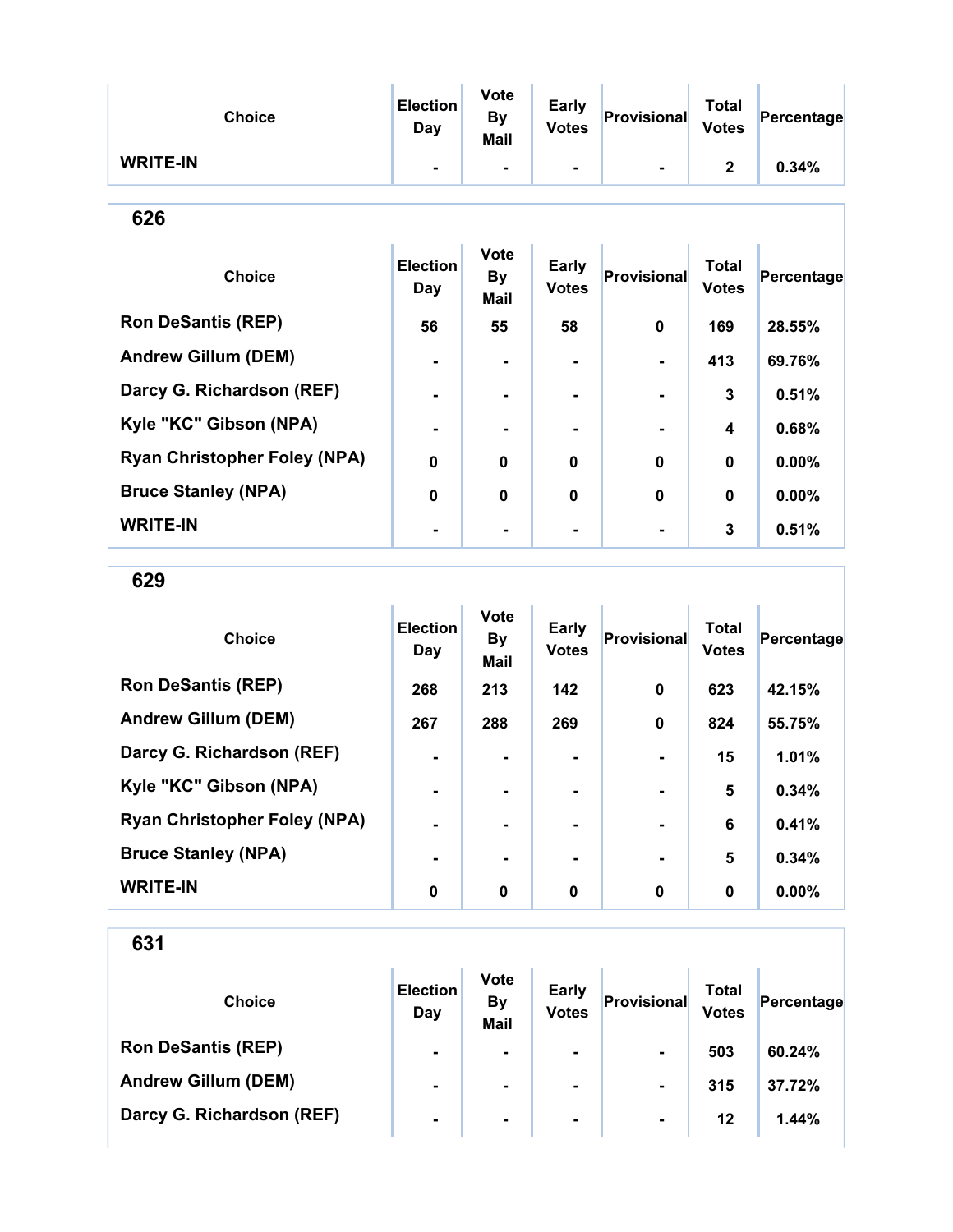| <b>Choice</b>                       | <b>Election</b><br>Day | <b>Vote</b><br><b>By</b><br><b>Mail</b> | Early<br><b>Votes</b> | Provisional    | Total<br><b>Votes</b> | Percentage |
|-------------------------------------|------------------------|-----------------------------------------|-----------------------|----------------|-----------------------|------------|
| Kyle "KC" Gibson (NPA)              | $\blacksquare$         | ۰.                                      | $\blacksquare$        | $\blacksquare$ | $\mathbf{2}$          | 0.24%      |
| <b>Ryan Christopher Foley (NPA)</b> | 0                      | 0                                       | 0                     | 0              | 0                     | $0.00\%$   |
| <b>Bruce Stanley (NPA)</b>          | $\blacksquare$         | ۰.                                      | $\blacksquare$        | $\blacksquare$ | 1                     | 0.12%      |
| <b>WRITE-IN</b>                     | $\blacksquare$         |                                         | $\blacksquare$        | $\blacksquare$ | $\mathbf{2}$          | 0.24%      |

| <b>Choice</b>                       | <b>Election</b><br>Day | <b>Vote</b><br><b>By</b><br><b>Mail</b> | Early<br><b>Votes</b> | <b>Provisional</b> | <b>Total</b><br><b>Votes</b> | Percentage |
|-------------------------------------|------------------------|-----------------------------------------|-----------------------|--------------------|------------------------------|------------|
| <b>Ron DeSantis (REP)</b>           | $\blacksquare$         |                                         |                       |                    | 976                          | 68.73%     |
| <b>Andrew Gillum (DEM)</b>          | 105                    | 197                                     | 124                   | $\mathbf 0$        | 426                          | 30.00%     |
| Darcy G. Richardson (REF)           | $\blacksquare$         | $\blacksquare$                          | $\blacksquare$        |                    | 13                           | 0.92%      |
| Kyle "KC" Gibson (NPA)              | $\blacksquare$         |                                         | ۰.                    | $\blacksquare$     | 1                            | 0.07%      |
| <b>Ryan Christopher Foley (NPA)</b> | $\blacksquare$         |                                         |                       |                    | 1                            | 0.07%      |
| <b>Bruce Stanley (NPA)</b>          | -                      |                                         |                       |                    | 3                            | 0.21%      |
| <b>WRITE-IN</b>                     | 0                      | $\mathbf 0$                             | $\bf{0}$              | $\mathbf 0$        | $\bf{0}$                     | $0.00\%$   |

635

| <b>Choice</b>                       | <b>Election</b><br>Day | <b>Vote</b><br><b>By</b><br>Mail | <b>Early</b><br><b>Votes</b> | Provisional    | <b>Total</b><br><b>Votes</b> | Percentage |
|-------------------------------------|------------------------|----------------------------------|------------------------------|----------------|------------------------------|------------|
| <b>Ron DeSantis (REP)</b>           | 183                    | 193                              | 142                          | $\mathbf 0$    | 518                          | 41.88%     |
| <b>Andrew Gillum (DEM)</b>          | $\blacksquare$         |                                  | ۰.                           | $\blacksquare$ | 684                          | 55.30%     |
| Darcy G. Richardson (REF)           | $\blacksquare$         | $\blacksquare$                   | ۰.                           | $\blacksquare$ | $12 \,$                      | 0.97%      |
| Kyle "KC" Gibson (NPA)              | $\blacksquare$         |                                  |                              |                | 9                            | 0.73%      |
| <b>Ryan Christopher Foley (NPA)</b> | $\blacksquare$         |                                  | ۰.                           | $\blacksquare$ | 1                            | 0.08%      |
| <b>Bruce Stanley (NPA)</b>          | ۰.                     |                                  |                              | $\blacksquare$ | 9                            | 0.73%      |
| <b>WRITE-IN</b>                     | -                      |                                  |                              | $\blacksquare$ | 4                            | 0.32%      |

| Choice | <b>Election</b><br>Day | <b>Vote</b><br><b>By</b><br>Mail | <b>Early</b><br><b>Votes</b> | Provisional | <b>Total</b><br><b>Votes</b> | Percentage |
|--------|------------------------|----------------------------------|------------------------------|-------------|------------------------------|------------|
|        |                        |                                  |                              |             |                              |            |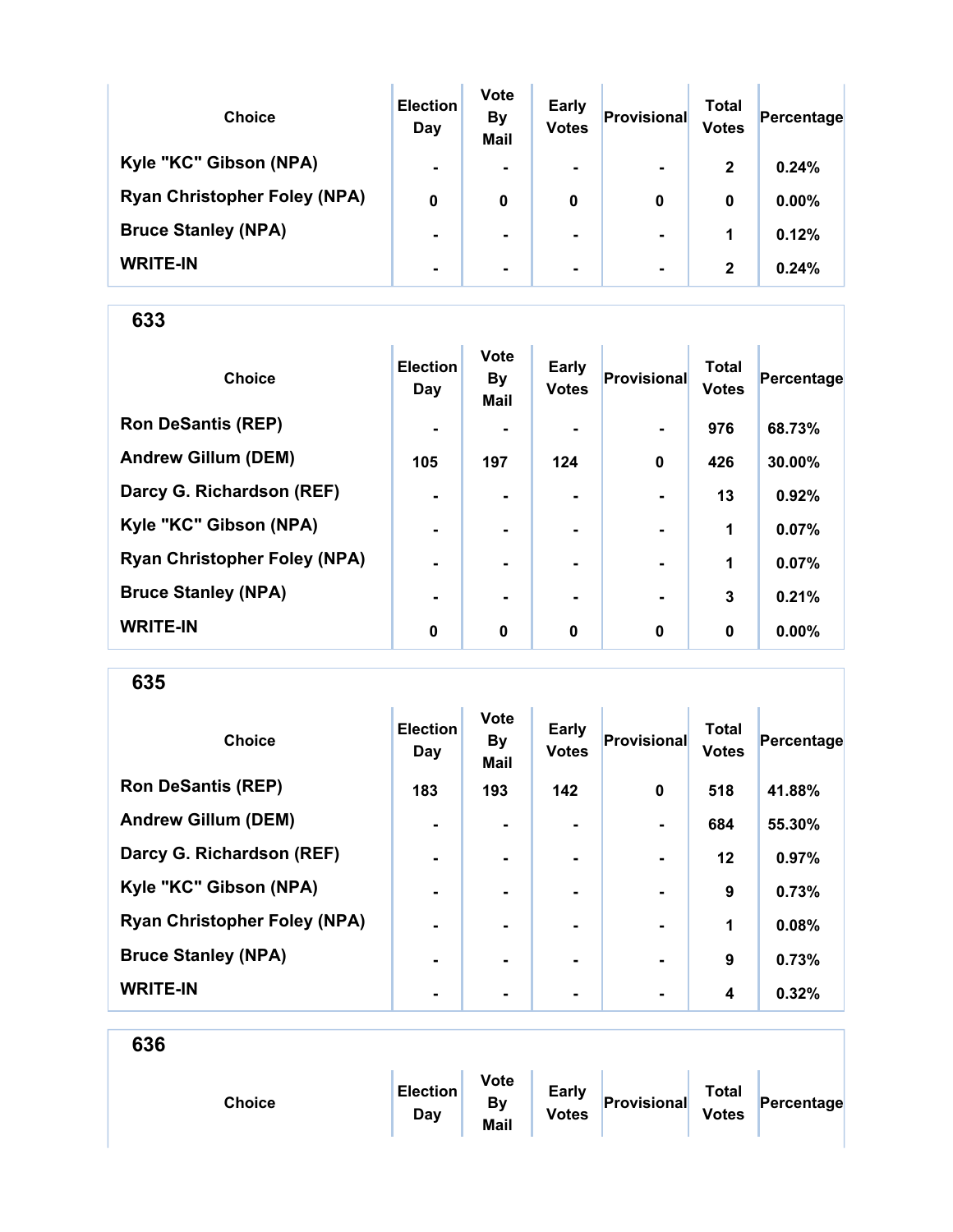| <b>Choice</b>                       | <b>Election</b><br>Day | <b>Vote</b><br><b>By</b><br><b>Mail</b> | <b>Early</b><br><b>Votes</b> | <b>Provisional</b> | <b>Total</b><br><b>Votes</b> | Percentage |
|-------------------------------------|------------------------|-----------------------------------------|------------------------------|--------------------|------------------------------|------------|
| <b>Ron DeSantis (REP)</b>           | 46                     | 67                                      | 37                           | $\bf{0}$           | 150                          | 47.92%     |
| <b>Andrew Gillum (DEM)</b>          | 36                     | 66                                      | 53                           | $\bf{0}$           | 155                          | 49.52%     |
| Darcy G. Richardson (REF)           | $\blacksquare$         |                                         | $\blacksquare$               |                    | 1                            | 0.32%      |
| Kyle "KC" Gibson (NPA)              | $\blacksquare$         | ۰                                       | $\blacksquare$               |                    | 1                            | 0.32%      |
| <b>Ryan Christopher Foley (NPA)</b> | $\blacksquare$         |                                         | ۰.                           | $\blacksquare$     | 3                            | 0.96%      |
| <b>Bruce Stanley (NPA)</b>          | $\blacksquare$         |                                         | ۰.                           |                    | $\mathbf{2}$                 | 0.64%      |
| <b>WRITE-IN</b>                     |                        |                                         |                              |                    | 1                            | 0.32%      |

| <b>Choice</b>                       | <b>Election</b><br>Day | <b>Vote</b><br><b>By</b><br>Mail | Early<br><b>Votes</b> | <b>Provisional</b> | <b>Total</b><br><b>Votes</b> | Percentage |
|-------------------------------------|------------------------|----------------------------------|-----------------------|--------------------|------------------------------|------------|
| <b>Ron DeSantis (REP)</b>           | $\blacksquare$         |                                  |                       |                    | 5                            | 16.13%     |
| <b>Andrew Gillum (DEM)</b>          | $\blacksquare$         |                                  | ۰.                    |                    | 26                           | 83.87%     |
| Darcy G. Richardson (REF)           | $\boldsymbol{0}$       | 0                                | 0                     | $\mathbf 0$        | 0                            | 0.00%      |
| Kyle "KC" Gibson (NPA)              | 0                      | $\bf{0}$                         | $\mathbf 0$           | $\bf{0}$           | $\bf{0}$                     | 0.00%      |
| <b>Ryan Christopher Foley (NPA)</b> | $\boldsymbol{0}$       | $\bf{0}$                         | $\mathbf 0$           | $\mathbf 0$        | $\bf{0}$                     | 0.00%      |
| <b>Bruce Stanley (NPA)</b>          | 0                      | $\bf{0}$                         | $\bf{0}$              | $\mathbf 0$        | $\bf{0}$                     | 0.00%      |
| <b>WRITE-IN</b>                     | 0                      | 0                                | 0                     | $\mathbf 0$        | 0                            | $0.00\%$   |

639

| <b>Choice</b>                       | <b>Election</b><br>Day | <b>Vote</b><br><b>By</b><br><b>Mail</b> | <b>Early</b><br><b>Votes</b> | Provisional    | <b>Total</b><br><b>Votes</b> | Percentage |
|-------------------------------------|------------------------|-----------------------------------------|------------------------------|----------------|------------------------------|------------|
| <b>Ron DeSantis (REP)</b>           | 280                    | 86                                      | 74                           | $\mathbf 0$    | 440                          | 72.01%     |
| <b>Andrew Gillum (DEM)</b>          | $\blacksquare$         | ۰                                       | ۰                            | $\blacksquare$ | 154                          | 25.20%     |
| Darcy G. Richardson (REF)           | $\blacksquare$         | ۰.                                      | ۰.                           | $\blacksquare$ | 5                            | 0.82%      |
| Kyle "KC" Gibson (NPA)              | $\blacksquare$         | $\blacksquare$                          |                              | $\blacksquare$ | 5                            | 0.82%      |
| <b>Ryan Christopher Foley (NPA)</b> | $\blacksquare$         |                                         | $\blacksquare$               | $\blacksquare$ | 3                            | 0.49%      |
| <b>Bruce Stanley (NPA)</b>          | $\blacksquare$         |                                         | $\blacksquare$               | $\blacksquare$ | $\overline{2}$               | 0.33%      |
| <b>WRITE-IN</b>                     | $\blacksquare$         |                                         |                              | $\blacksquare$ | $\mathbf{2}$                 | 0.33%      |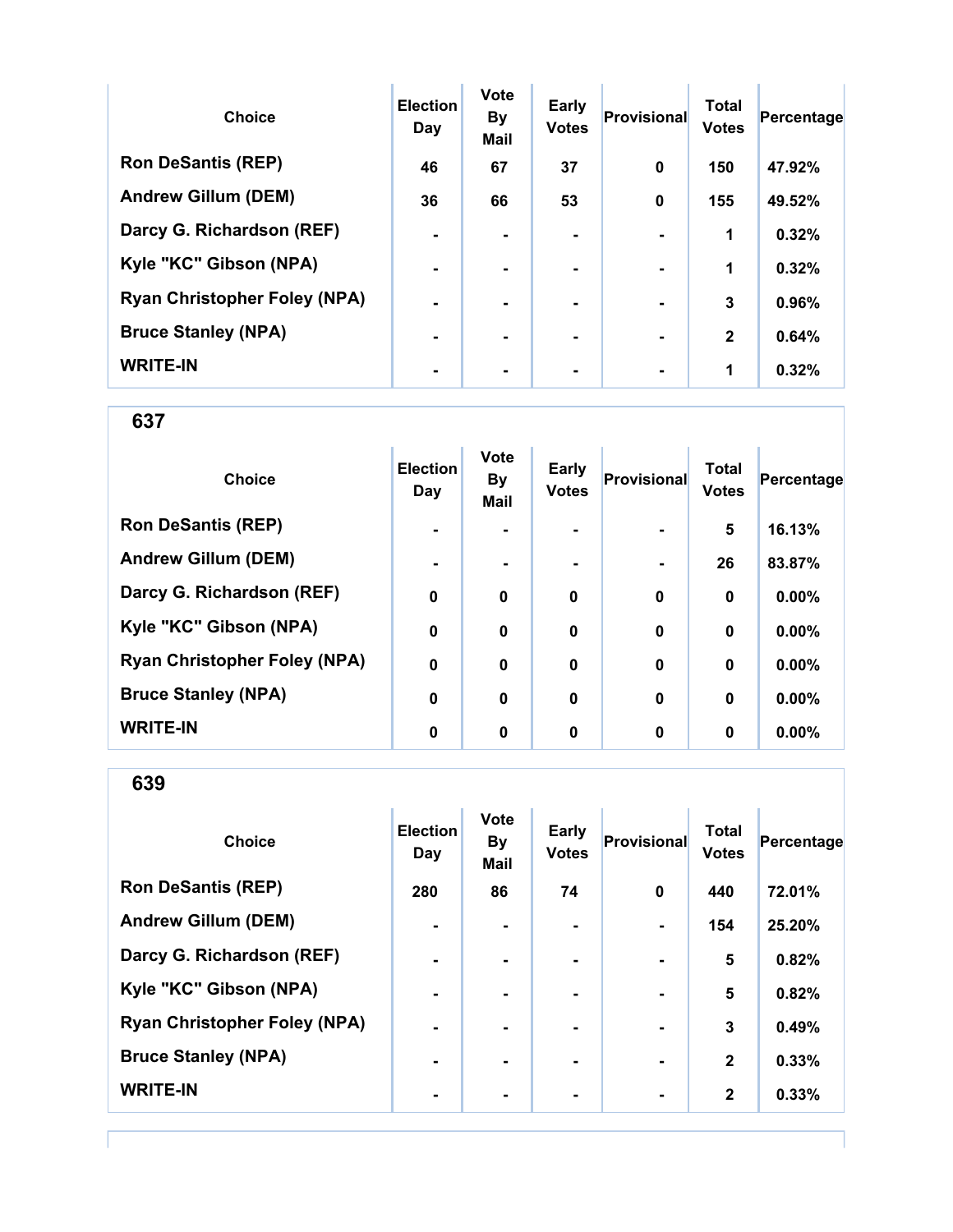| <b>Choice</b>                       | <b>Election</b><br>Day | <b>Vote</b><br><b>By</b><br><b>Mail</b> | <b>Early</b><br><b>Votes</b> | <b>Provisional</b> | <b>Total</b><br><b>Votes</b> | Percentage |
|-------------------------------------|------------------------|-----------------------------------------|------------------------------|--------------------|------------------------------|------------|
| <b>Ron DeSantis (REP)</b>           | $\blacksquare$         |                                         |                              |                    | 132                          | 15.00%     |
| <b>Andrew Gillum (DEM)</b>          | 195                    | 183                                     | 358                          | 0                  | 736                          | 83.64%     |
| Darcy G. Richardson (REF)           | $\blacksquare$         |                                         |                              |                    | 3                            | 0.34%      |
| Kyle "KC" Gibson (NPA)              | $\blacksquare$         |                                         |                              |                    | $\mathbf{2}$                 | 0.23%      |
| <b>Ryan Christopher Foley (NPA)</b> | $\blacksquare$         |                                         |                              |                    | 1                            | 0.11%      |
| <b>Bruce Stanley (NPA)</b>          | $\blacksquare$         | $\blacksquare$                          |                              | $\blacksquare$     | 4                            | 0.45%      |
| <b>WRITE-IN</b>                     | $\blacksquare$         |                                         | ۰                            | $\blacksquare$     | $\mathbf{2}$                 | 0.23%      |

| <b>Choice</b>                       | <b>Election</b><br>Day | <b>Vote</b><br><b>By</b><br><b>Mail</b> | Early<br><b>Votes</b> | Provisional | <b>Total</b><br><b>Votes</b> | Percentage |
|-------------------------------------|------------------------|-----------------------------------------|-----------------------|-------------|------------------------------|------------|
| <b>Ron DeSantis (REP)</b>           | 30                     | 10                                      | 25                    | $\mathbf 0$ | 65                           | 17.33%     |
| <b>Andrew Gillum (DEM)</b>          | 124                    | 42                                      | 137                   | $\mathbf 0$ | 303                          | 80.80%     |
| Darcy G. Richardson (REF)           | $\blacksquare$         |                                         |                       |             | $\boldsymbol{4}$             | 1.07%      |
| Kyle "KC" Gibson (NPA)              | $\blacksquare$         |                                         | ۰                     |             | $\mathbf{2}$                 | 0.53%      |
| <b>Ryan Christopher Foley (NPA)</b> | $\blacksquare$         |                                         | ۰                     |             | 1                            | 0.27%      |
| <b>Bruce Stanley (NPA)</b>          | 0                      | $\mathbf 0$                             | $\bf{0}$              | $\mathbf 0$ | $\bf{0}$                     | 0.00%      |
| <b>WRITE-IN</b>                     | 0                      | 0                                       | 0                     | $\bf{0}$    | 0                            | $0.00\%$   |

| <b>Choice</b>                       | <b>Election</b><br>Day | <b>Vote</b><br><b>By</b><br><b>Mail</b> | <b>Early</b><br><b>Votes</b> | Provisional    | <b>Total</b><br><b>Votes</b> | Percentage |
|-------------------------------------|------------------------|-----------------------------------------|------------------------------|----------------|------------------------------|------------|
| <b>Ron DeSantis (REP)</b>           | 43                     | 28                                      | 45                           | $\mathbf 0$    | 116                          | 17.85%     |
| <b>Andrew Gillum (DEM)</b>          | 174                    | 111                                     | 245                          | $\mathbf 0$    | 530                          | 81.54%     |
| Darcy G. Richardson (REF)           | $\blacksquare$         | ۰.                                      | ۰.                           |                | $\mathbf{2}$                 | 0.31%      |
| Kyle "KC" Gibson (NPA)              | ۰.                     |                                         | ۰.                           |                | 1                            | 0.15%      |
| <b>Ryan Christopher Foley (NPA)</b> | 0                      | 0                                       | $\bf{0}$                     | $\bf{0}$       | $\bf{0}$                     | $0.00\%$   |
| <b>Bruce Stanley (NPA)</b>          | ۰                      | ۰                                       | $\blacksquare$               | $\blacksquare$ | 1                            | 0.15%      |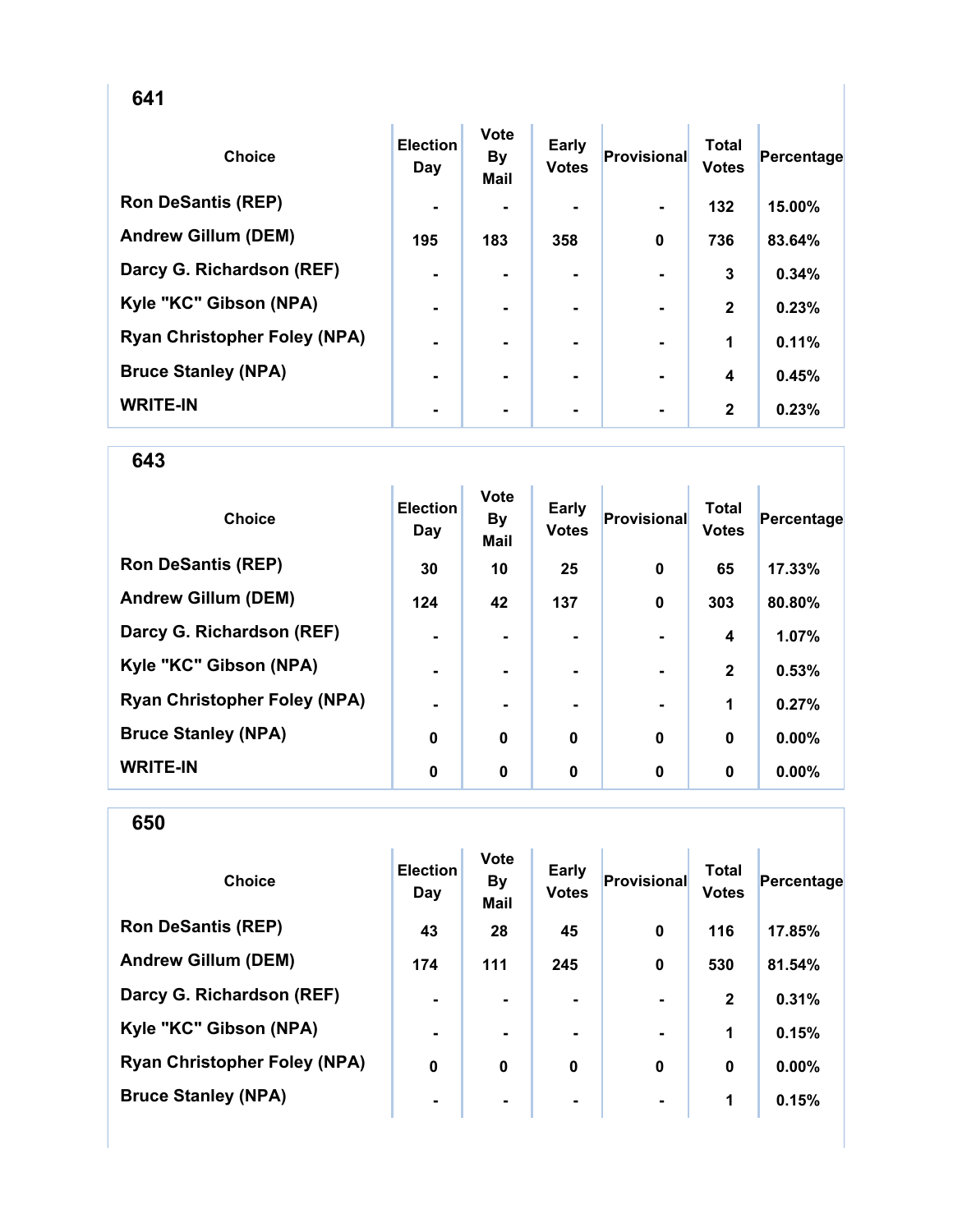| <b>Choice</b>                       | <b>Election</b><br>Day        | <b>Vote</b><br><b>By</b><br>Mail        | Early<br><b>Votes</b>        | Provisional  | <b>Total</b><br><b>Votes</b> | Percentage |  |  |  |
|-------------------------------------|-------------------------------|-----------------------------------------|------------------------------|--------------|------------------------------|------------|--|--|--|
| <b>WRITE-IN</b>                     | $\mathbf{0}$                  | 0                                       | 0                            | 0            | $\mathbf 0$                  | 0.00%      |  |  |  |
| 651                                 |                               |                                         |                              |              |                              |            |  |  |  |
| <b>Choice</b>                       | <b>Election</b><br><b>Day</b> | <b>Vote</b><br><b>By</b><br><b>Mail</b> | <b>Early</b><br><b>Votes</b> | Provisional  | <b>Total</b><br><b>Votes</b> | Percentage |  |  |  |
| <b>Ron DeSantis (REP)</b>           | 153                           | 169                                     | 155                          | $\bf{0}$     | 477                          | 42.40%     |  |  |  |
| <b>Andrew Gillum (DEM)</b>          | 134                           | 223                                     | 279                          | $\mathbf{0}$ | 636                          | 56.53%     |  |  |  |
| Darcy G. Richardson (REF)           | ۰                             |                                         |                              |              | $\overline{3}$               | 0.27%      |  |  |  |
| Kyle "KC" Gibson (NPA)              |                               |                                         |                              |              | 1                            | 0.09%      |  |  |  |
| <b>Ryan Christopher Foley (NPA)</b> |                               | Ξ.                                      |                              |              | 1                            | 0.09%      |  |  |  |
| <b>Bruce Stanley (NPA)</b>          |                               | $\blacksquare$                          | ۰.                           |              | 3                            | 0.27%      |  |  |  |
| <b>WRITE-IN</b>                     |                               |                                         | ۰                            |              | 4                            | 0.36%      |  |  |  |

652

| <b>Choice</b>                       | <b>Election</b><br>Day | <b>Vote</b><br>By<br><b>Mail</b> | <b>Early</b><br><b>Votes</b> | Provisional | <b>Total</b><br><b>Votes</b> | Percentage |
|-------------------------------------|------------------------|----------------------------------|------------------------------|-------------|------------------------------|------------|
| <b>Ron DeSantis (REP)</b>           | 104                    | 115                              | 92                           | 0           | 311                          | 29.79%     |
| <b>Andrew Gillum (DEM)</b>          | 243                    | 209                              | 267                          | 0           | 719                          | 68.87%     |
| Darcy G. Richardson (REF)           | $\blacksquare$         |                                  |                              |             | 4                            | 0.38%      |
| Kyle "KC" Gibson (NPA)              | $\blacksquare$         |                                  | ۰                            |             | 3                            | 0.29%      |
| <b>Ryan Christopher Foley (NPA)</b> | $\blacksquare$         |                                  | ۰.                           |             | $\mathbf{2}$                 | 0.19%      |
| <b>Bruce Stanley (NPA)</b>          | $\blacksquare$         | ۰.                               | ۰.                           |             | 4                            | 0.38%      |
| <b>WRITE-IN</b>                     | ٠                      |                                  |                              |             | 1                            | 0.10%      |

| <b>Choice</b>              | <b>Election</b><br>Day | <b>Vote</b><br><b>By</b><br><b>Mail</b> | <b>Early</b><br><b>Votes</b> | Provisional    | Total<br><b>Votes</b> | Percentage |
|----------------------------|------------------------|-----------------------------------------|------------------------------|----------------|-----------------------|------------|
| <b>Ron DeSantis (REP)</b>  | $\blacksquare$         | $\blacksquare$                          | ۰.                           | $\blacksquare$ | 616                   | 44.54%     |
| <b>Andrew Gillum (DEM)</b> | $\blacksquare$         | $\blacksquare$                          | ۰.                           | $\blacksquare$ | 752                   | 54.37%     |
| Darcy G. Richardson (REF)  | $\blacksquare$         | ۰                                       | $\blacksquare$               | $\blacksquare$ | 10                    | 0.72%      |
|                            |                        |                                         |                              |                |                       |            |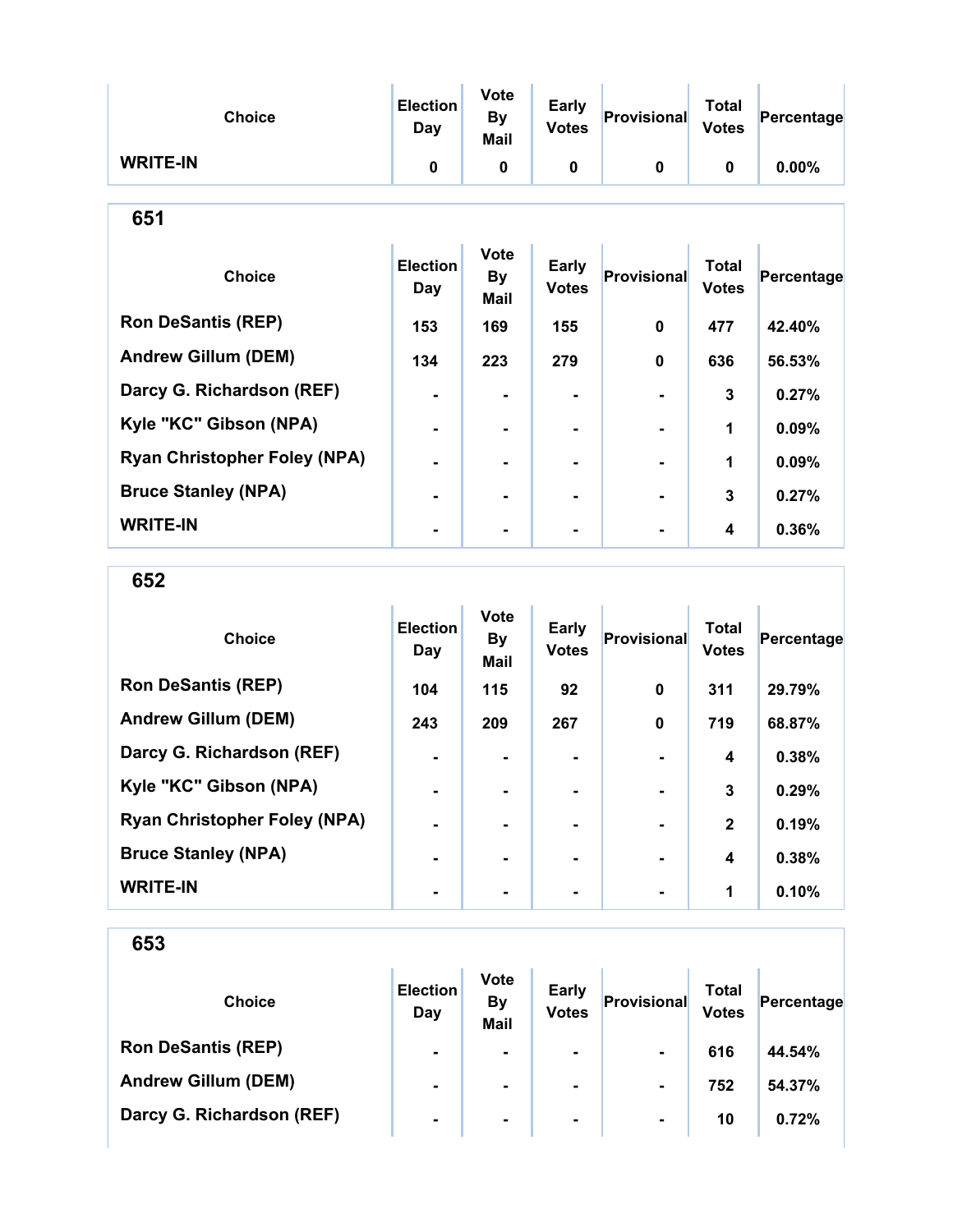| <b>Choice</b>                       | <b>Election</b><br>Day | <b>Vote</b><br><b>By</b><br><b>Mail</b> | <b>Early</b><br><b>Votes</b> | Provisional    | Total<br><b>Votes</b> | Percentage |
|-------------------------------------|------------------------|-----------------------------------------|------------------------------|----------------|-----------------------|------------|
| Kyle "KC" Gibson (NPA)              | $\blacksquare$         |                                         | $\blacksquare$               | $\blacksquare$ | 4                     | 0.29%      |
| <b>Ryan Christopher Foley (NPA)</b> | $\blacksquare$         | ۰.                                      | $\blacksquare$               | $\blacksquare$ | 1                     | 0.07%      |
| <b>Bruce Stanley (NPA)</b>          | 0                      | 0                                       | 0                            | 0              | 0                     | $0.00\%$   |
| <b>WRITE-IN</b>                     | 0                      | 0                                       | 0                            | 0              | 0                     | $0.00\%$   |

| <b>Choice</b>                       | <b>Election</b><br>Day | <b>Vote</b><br><b>By</b><br><b>Mail</b> | <b>Early</b><br><b>Votes</b> | Provisional    | <b>Total</b><br><b>Votes</b> | Percentage |
|-------------------------------------|------------------------|-----------------------------------------|------------------------------|----------------|------------------------------|------------|
| <b>Ron DeSantis (REP)</b>           | 51                     | 52                                      | 33                           | $\mathbf 0$    | 136                          | 21.59%     |
| <b>Andrew Gillum (DEM)</b>          | $\blacksquare$         |                                         |                              | $\blacksquare$ | 484                          | 76.83%     |
| Darcy G. Richardson (REF)           | $\blacksquare$         | $\blacksquare$                          | ۰.                           | $\blacksquare$ | $\mathbf{3}$                 | 0.48%      |
| Kyle "KC" Gibson (NPA)              | $\blacksquare$         | $\blacksquare$                          |                              |                | 4                            | 0.63%      |
| <b>Ryan Christopher Foley (NPA)</b> | ۰                      |                                         |                              |                | 1                            | 0.16%      |
| <b>Bruce Stanley (NPA)</b>          | ۰                      |                                         |                              | $\blacksquare$ | $\mathbf{2}$                 | 0.32%      |
| <b>WRITE-IN</b>                     | 0                      | $\mathbf 0$                             | $\mathbf 0$                  | $\mathbf 0$    | $\bf{0}$                     | $0.00\%$   |

655

| <b>Choice</b>                       | <b>Election</b><br>Day | <b>Vote</b><br><b>By</b><br>Mail | <b>Early</b><br><b>Votes</b> | Provisional    | <b>Total</b><br><b>Votes</b> | Percentage |
|-------------------------------------|------------------------|----------------------------------|------------------------------|----------------|------------------------------|------------|
| <b>Ron DeSantis (REP)</b>           | 214                    | 222                              | 205                          | $\bf{0}$       | 641                          | 42.62%     |
| <b>Andrew Gillum (DEM)</b>          | 220                    | 290                              | 335                          | 0              | 845                          | 56.18%     |
| Darcy G. Richardson (REF)           | $\blacksquare$         |                                  | ۰.                           | $\blacksquare$ | 9                            | 0.60%      |
| Kyle "KC" Gibson (NPA)              | ٠                      |                                  |                              |                | 1                            | 0.07%      |
| <b>Ryan Christopher Foley (NPA)</b> | $\blacksquare$         |                                  | ۰.                           | $\blacksquare$ | 3                            | 0.20%      |
| <b>Bruce Stanley (NPA)</b>          | $\blacksquare$         |                                  |                              | $\blacksquare$ | $\mathbf{2}$                 | 0.13%      |
| <b>WRITE-IN</b>                     | -                      |                                  |                              | $\blacksquare$ | 3                            | 0.20%      |

| <b>Choice</b> | <b>Election</b><br>Day | <b>Vote</b><br><b>By</b><br>Mail | <b>Early</b><br><b>Votes</b> | Provisional | <b>Total</b><br><b>Votes</b> | Percentage |  |
|---------------|------------------------|----------------------------------|------------------------------|-------------|------------------------------|------------|--|
|               |                        |                                  |                              |             |                              |            |  |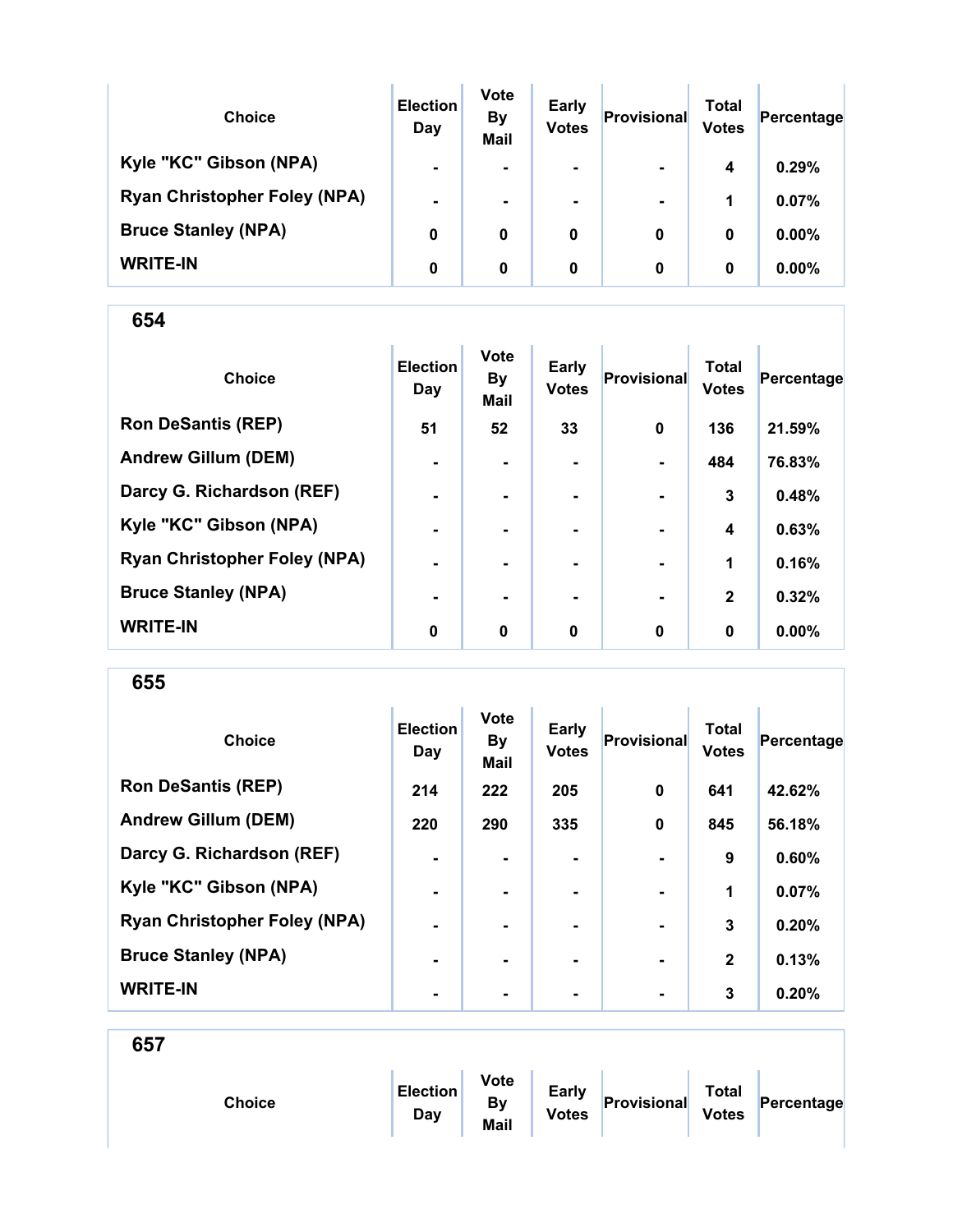| <b>Choice</b>                       | <b>Election</b><br>Day | <b>Vote</b><br><b>By</b><br><b>Mail</b> | Early<br><b>Votes</b> | Provisional    | <b>Total</b><br><b>Votes</b> | Percentage |
|-------------------------------------|------------------------|-----------------------------------------|-----------------------|----------------|------------------------------|------------|
| <b>Ron DeSantis (REP)</b>           | 159                    | 139                                     | 113                   | $\bf{0}$       | 411                          | 38.13%     |
| <b>Andrew Gillum (DEM)</b>          | $\blacksquare$         |                                         |                       |                | 650                          | 60.30%     |
| Darcy G. Richardson (REF)           | $\blacksquare$         |                                         | $\blacksquare$        | $\blacksquare$ | 9                            | 0.83%      |
| Kyle "KC" Gibson (NPA)              | $\boldsymbol{0}$       | $\mathbf{0}$                            | $\mathbf 0$           | $\bf{0}$       | $\bf{0}$                     | 0.00%      |
| <b>Ryan Christopher Foley (NPA)</b> | $\blacksquare$         |                                         |                       |                | 1                            | 0.09%      |
| <b>Bruce Stanley (NPA)</b>          | $\blacksquare$         |                                         |                       |                | 6                            | 0.56%      |
| <b>WRITE-IN</b>                     |                        |                                         |                       |                | 1                            | 0.09%      |

| <b>Choice</b>                       | <b>Election</b><br>Day | <b>Vote</b><br><b>By</b><br>Mail | <b>Early</b><br><b>Votes</b> | Provisional    | <b>Total</b><br><b>Votes</b> | Percentage |
|-------------------------------------|------------------------|----------------------------------|------------------------------|----------------|------------------------------|------------|
| <b>Ron DeSantis (REP)</b>           | 51                     | 40                               | 52                           | $\mathbf 0$    | 143                          | 19.25%     |
| <b>Andrew Gillum (DEM)</b>          | 174                    | 147                              | 273                          | $\mathbf 0$    | 594                          | 79.95%     |
| Darcy G. Richardson (REF)           | ۰                      |                                  |                              |                | 4                            | 0.54%      |
| Kyle "KC" Gibson (NPA)              | ۰                      | $\blacksquare$                   |                              | $\blacksquare$ | 1                            | 0.13%      |
| <b>Ryan Christopher Foley (NPA)</b> | $\mathbf 0$            | $\mathbf 0$                      | $\mathbf 0$                  | $\mathbf 0$    | $\bf{0}$                     | $0.00\%$   |
| <b>Bruce Stanley (NPA)</b>          | $\blacksquare$         | ۰.                               |                              | $\blacksquare$ | 1                            | 0.13%      |
| <b>WRITE-IN</b>                     | 0                      | $\mathbf 0$                      | 0                            | $\mathbf 0$    | 0                            | $0.00\%$   |

659

| <b>Choice</b>                       | <b>Election</b><br>Day | <b>Vote</b><br><b>By</b><br><b>Mail</b> | <b>Early</b><br><b>Votes</b> | Provisional    | <b>Total</b><br><b>Votes</b> | Percentage |
|-------------------------------------|------------------------|-----------------------------------------|------------------------------|----------------|------------------------------|------------|
| <b>Ron DeSantis (REP)</b>           | 135                    | 251                                     | 212                          | $\mathbf 0$    | 598                          | 39.32%     |
| <b>Andrew Gillum (DEM)</b>          | 199                    | 342                                     | 364                          | $\mathbf 0$    | 905                          | 59.50%     |
| Darcy G. Richardson (REF)           | $\blacksquare$         |                                         |                              |                | 8                            | 0.53%      |
| Kyle "KC" Gibson (NPA)              | $\blacksquare$         | -                                       | ۰                            | $\blacksquare$ | $\mathbf{2}$                 | 0.13%      |
| <b>Ryan Christopher Foley (NPA)</b> | $\blacksquare$         | ۰                                       | ۰                            | $\blacksquare$ | $\overline{\mathbf{4}}$      | 0.26%      |
| <b>Bruce Stanley (NPA)</b>          | $\blacksquare$         | -                                       | ۰.                           | $\blacksquare$ | $\mathbf{2}$                 | 0.13%      |
| <b>WRITE-IN</b>                     |                        |                                         |                              |                | $\overline{2}$               | 0.13%      |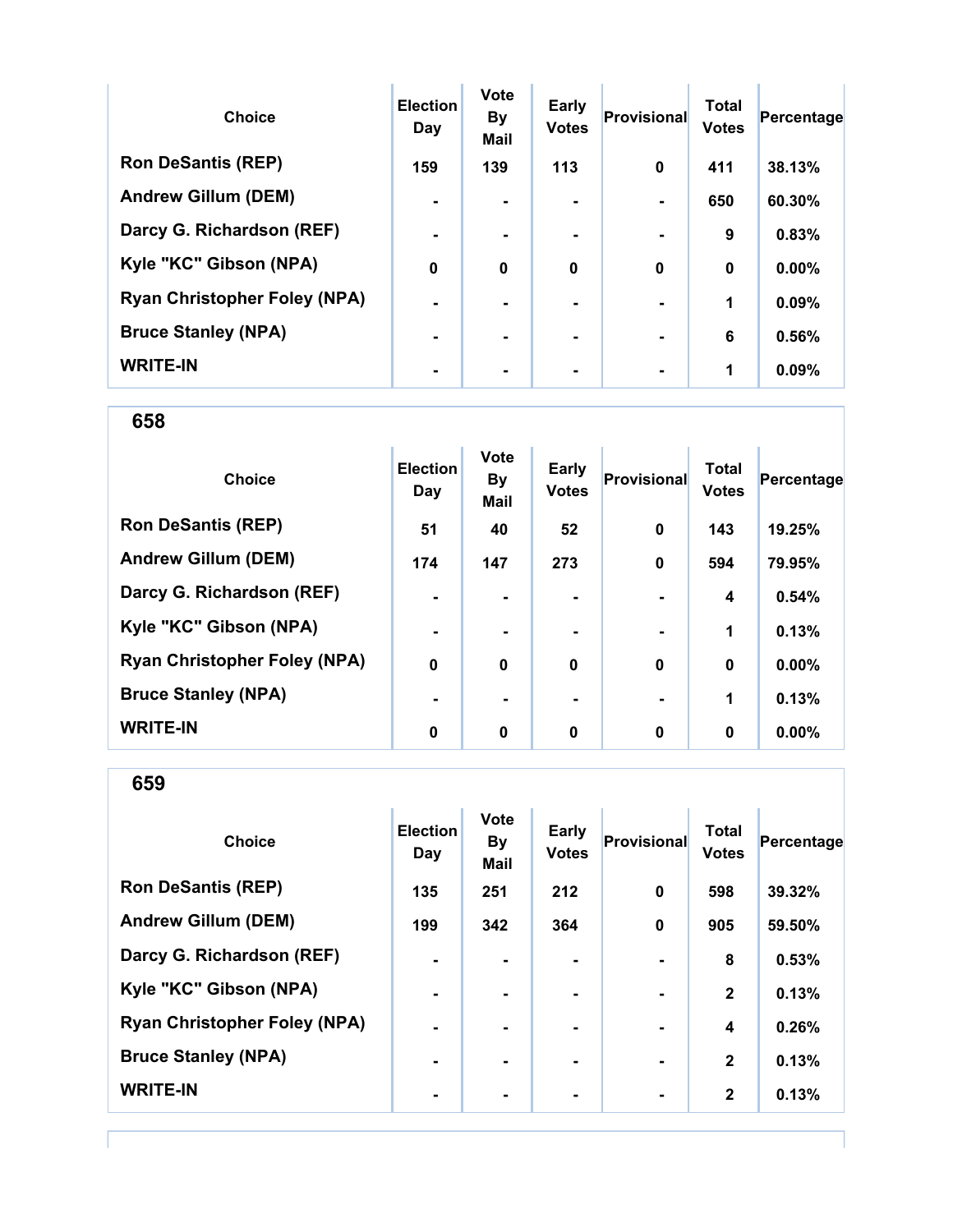| <b>Choice</b>                       | <b>Election</b><br>Day | <b>Vote</b><br><b>By</b><br><b>Mail</b> | Early<br><b>Votes</b> | <b>Provisional</b> | <b>Total</b><br><b>Votes</b> | Percentage |
|-------------------------------------|------------------------|-----------------------------------------|-----------------------|--------------------|------------------------------|------------|
| <b>Ron DeSantis (REP)</b>           | 86                     | 132                                     | 128                   | 0                  | 346                          | 34.22%     |
| <b>Andrew Gillum (DEM)</b>          | 151                    | 162                                     | 344                   | $\mathbf 0$        | 657                          | 64.99%     |
| Darcy G. Richardson (REF)           | $\blacksquare$         | ۰.                                      | $\blacksquare$        |                    | 3                            | 0.30%      |
| Kyle "KC" Gibson (NPA)              | $\blacksquare$         |                                         |                       |                    | $\mathbf{2}$                 | 0.20%      |
| <b>Ryan Christopher Foley (NPA)</b> | $\mathbf 0$            | 0                                       | $\bf{0}$              | $\bf{0}$           | $\bf{0}$                     | $0.00\%$   |
| <b>Bruce Stanley (NPA)</b>          | ۰                      |                                         |                       |                    | 3                            | 0.30%      |
| <b>WRITE-IN</b>                     | 0                      | 0                                       | $\bf{0}$              | 0                  | $\bf{0}$                     | 0.00%      |

662

| <b>Choice</b>                       | <b>Election</b><br>Day | <b>Vote</b><br><b>By</b><br>Mail | Early<br><b>Votes</b> | Provisional | <b>Total</b><br><b>Votes</b> | Percentage |
|-------------------------------------|------------------------|----------------------------------|-----------------------|-------------|------------------------------|------------|
| <b>Ron DeSantis (REP)</b>           | 50                     | 68                               | 65                    | $\mathbf 0$ | 183                          | 39.87%     |
| <b>Andrew Gillum (DEM)</b>          | 60                     | 130                              | 79                    | $\mathbf 0$ | 269                          | 58.61%     |
| Darcy G. Richardson (REF)           | $\blacksquare$         |                                  | ۰                     |             | 4                            | 0.87%      |
| Kyle "KC" Gibson (NPA)              | $\blacksquare$         |                                  | ۰                     |             | $\mathbf{2}$                 | 0.44%      |
| <b>Ryan Christopher Foley (NPA)</b> | $\mathbf 0$            | $\mathbf 0$                      | $\bf{0}$              | $\mathbf 0$ | $\mathbf 0$                  | 0.00%      |
| <b>Bruce Stanley (NPA)</b>          | 0                      | $\mathbf 0$                      | $\mathbf 0$           | $\mathbf 0$ | $\bf{0}$                     | 0.00%      |
| <b>WRITE-IN</b>                     | ٠                      |                                  |                       |             | 1                            | 0.22%      |

| <b>Choice</b>                       | <b>Election</b><br>Day | <b>Vote</b><br><b>By</b><br><b>Mail</b> | <b>Early</b><br><b>Votes</b> | Provisional    | Total<br><b>Votes</b> | Percentage |
|-------------------------------------|------------------------|-----------------------------------------|------------------------------|----------------|-----------------------|------------|
| <b>Ron DeSantis (REP)</b>           | 472                    | 539                                     | 550                          | 0              | 1,561                 | 40.91%     |
| <b>Andrew Gillum (DEM)</b>          | $\blacksquare$         | $\blacksquare$                          | ۰                            | $\blacksquare$ | 2,217                 | 58.10%     |
| Darcy G. Richardson (REF)           | $\blacksquare$         | $\blacksquare$                          | ۰.                           | $\blacksquare$ | 20                    | 0.52%      |
| Kyle "KC" Gibson (NPA)              | $\blacksquare$         | ۰.                                      | ۰.                           | $\blacksquare$ | 8                     | 0.21%      |
| <b>Ryan Christopher Foley (NPA)</b> | $\blacksquare$         |                                         |                              |                | 3                     | 0.08%      |
| <b>Bruce Stanley (NPA)</b>          | $\blacksquare$         | ۰                                       | $\blacksquare$               | $\blacksquare$ | 3                     | 0.08%      |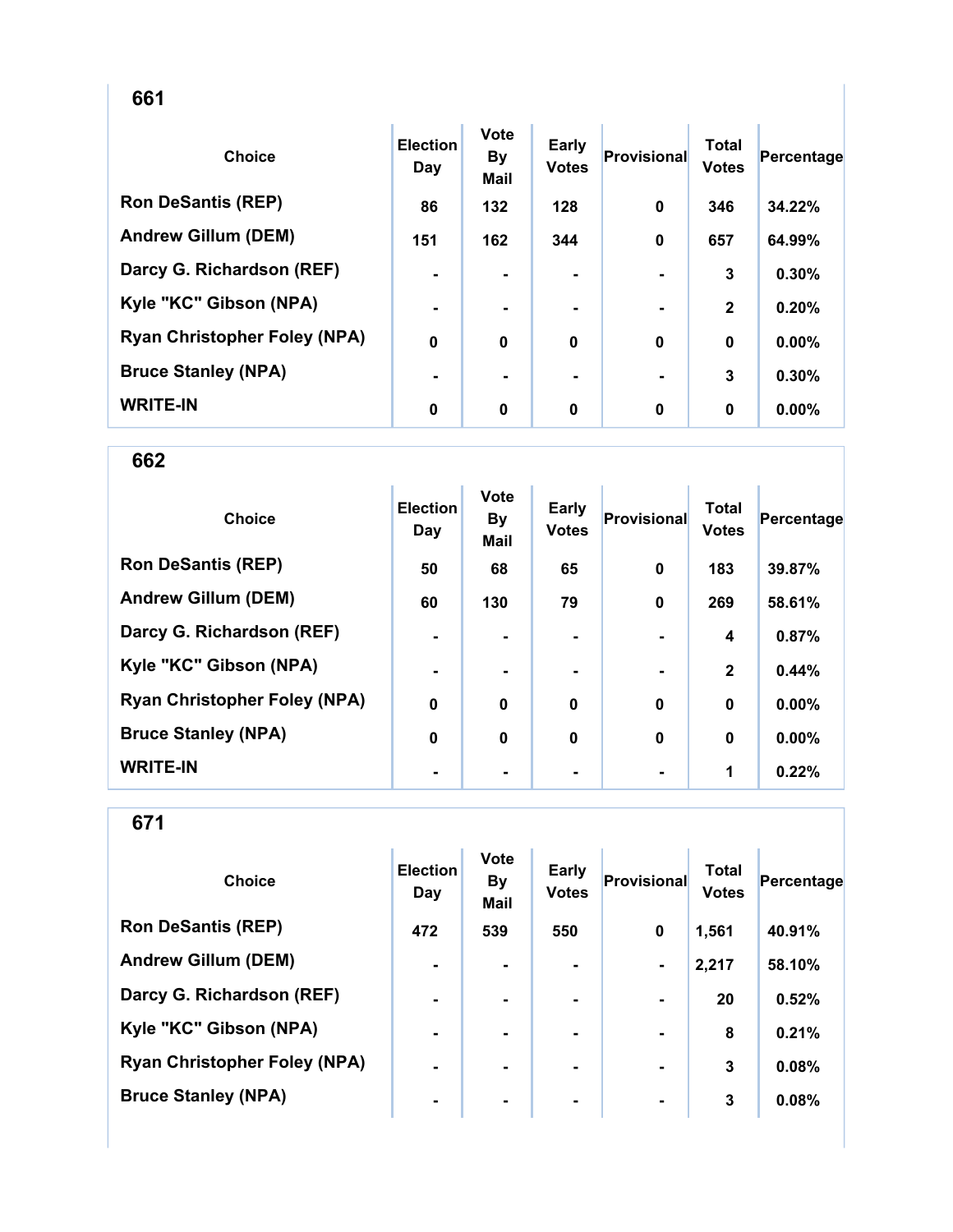| <b>Choice</b>   | <b>Election</b><br>Day | <b>Vote</b><br>By<br><b>Mail</b> | <b>Early</b><br><b>Votes</b> | Provisional | <b>Total</b><br><b>Votes</b> | Percentage |
|-----------------|------------------------|----------------------------------|------------------------------|-------------|------------------------------|------------|
| <b>WRITE-IN</b> |                        | ۰.                               |                              | -           |                              | 0.10%      |

| ×<br>۰.<br>۰.<br>w | ۰.<br>v |
|--------------------|---------|
|--------------------|---------|

| <b>Choice</b>                       | <b>Election</b><br>Day | <b>Vote</b><br><b>By</b><br><b>Mail</b> | Early<br><b>Votes</b> | Provisional    | <b>Total</b><br><b>Votes</b> | Percentage |
|-------------------------------------|------------------------|-----------------------------------------|-----------------------|----------------|------------------------------|------------|
| <b>Ron DeSantis (REP)</b>           | $\blacksquare$         |                                         |                       | ۰.             | 768                          | 34.24%     |
| <b>Andrew Gillum (DEM)</b>          | $\blacksquare$         |                                         |                       | $\blacksquare$ | 1,458                        | 65.00%     |
| Darcy G. Richardson (REF)           | $\blacksquare$         |                                         |                       |                | 5                            | 0.22%      |
| Kyle "KC" Gibson (NPA)              | $\blacksquare$         |                                         |                       |                | 6                            | 0.27%      |
| <b>Ryan Christopher Foley (NPA)</b> |                        |                                         |                       |                | $\mathbf{2}$                 | 0.09%      |
| <b>Bruce Stanley (NPA)</b>          |                        | -                                       |                       | $\blacksquare$ | 3                            | 0.13%      |
| <b>WRITE-IN</b>                     |                        |                                         |                       |                | 1                            | 0.04%      |

700

| <b>Choice</b>                       | <b>Election</b><br>Day | <b>Vote</b><br><b>By</b><br><b>Mail</b> | <b>Early</b><br><b>Votes</b> | Provisional | <b>Total</b><br><b>Votes</b> | Percentage |
|-------------------------------------|------------------------|-----------------------------------------|------------------------------|-------------|------------------------------|------------|
| <b>Ron DeSantis (REP)</b>           | 106                    | 74                                      | 108                          | 0           | 288                          | 60.63%     |
| <b>Andrew Gillum (DEM)</b>          | 54                     | 59                                      | 69                           | $\bf{0}$    | 182                          | 38.32%     |
| Darcy G. Richardson (REF)           |                        |                                         |                              |             | 3                            | 0.63%      |
| Kyle "KC" Gibson (NPA)              | $\blacksquare$         |                                         | ۰                            |             | $\mathbf{2}$                 | 0.42%      |
| <b>Ryan Christopher Foley (NPA)</b> | $\mathbf 0$            | 0                                       | $\bf{0}$                     | $\bf{0}$    | $\mathbf 0$                  | 0.00%      |
| <b>Bruce Stanley (NPA)</b>          | $\mathbf 0$            | 0                                       | $\mathbf 0$                  | $\bf{0}$    | $\mathbf 0$                  | 0.00%      |
| <b>WRITE-IN</b>                     | 0                      | 0                                       | 0                            | $\bf{0}$    | 0                            | $0.00\%$   |

| <b>Choice</b>              | <b>Election</b><br>Day | <b>Vote</b><br><b>By</b><br><b>Mail</b> | <b>Early</b><br><b>Votes</b> | Provisional    | Total<br><b>Votes</b> | Percentage |
|----------------------------|------------------------|-----------------------------------------|------------------------------|----------------|-----------------------|------------|
| <b>Ron DeSantis (REP)</b>  | 746                    | 518                                     | 552                          | $\bf{0}$       | 1,816                 | 57.95%     |
| <b>Andrew Gillum (DEM)</b> | 432                    | 415                                     | 454                          | 0              | 1,301                 | 41.51%     |
| Darcy G. Richardson (REF)  | $\blacksquare$         | ۰                                       | $\blacksquare$               | $\blacksquare$ |                       | 0.22%      |
|                            |                        |                                         |                              |                |                       |            |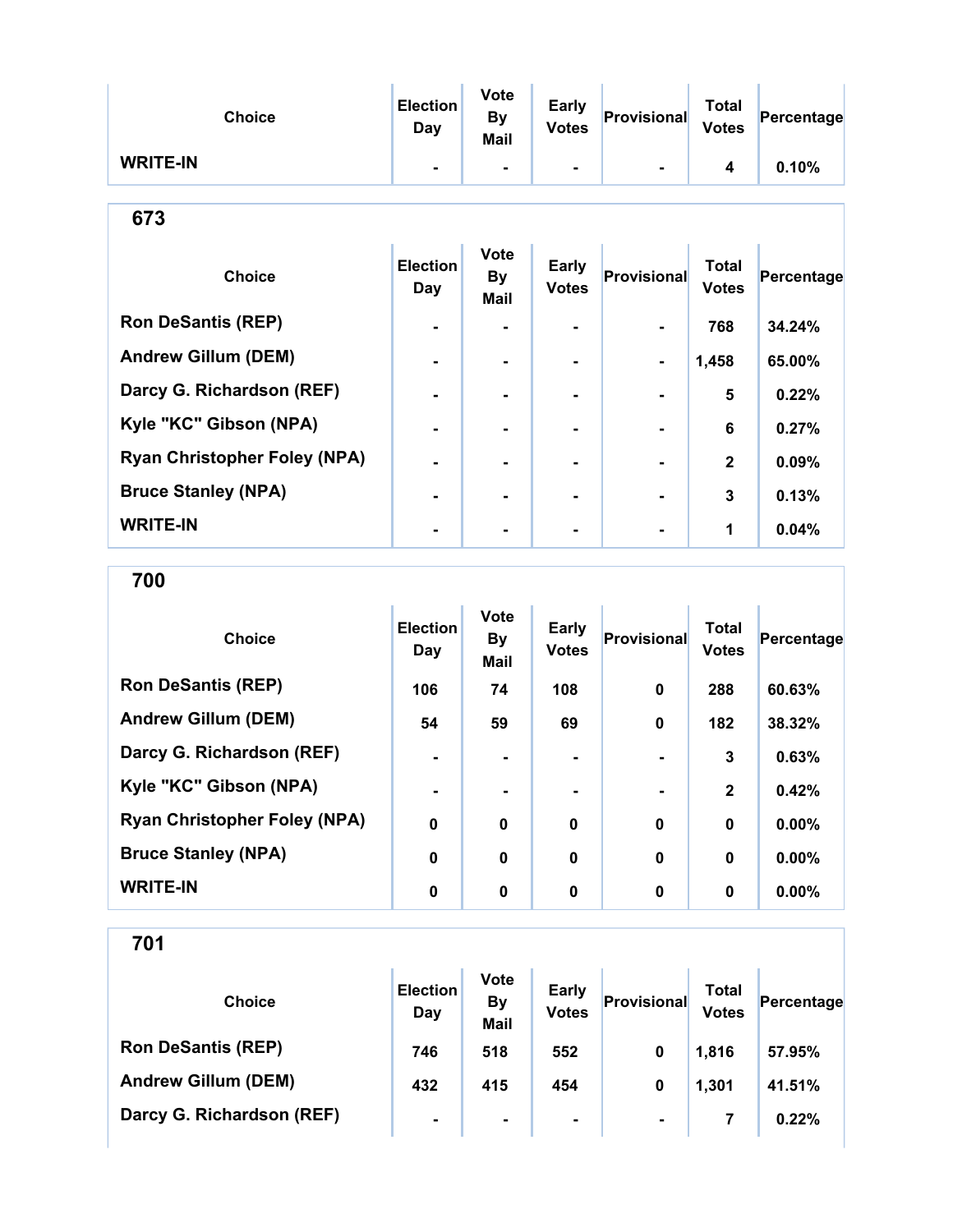| <b>Choice</b>                       | <b>Election</b><br>Day | <b>Vote</b><br><b>By</b><br><b>Mail</b> | <b>Early</b><br><b>Votes</b> | Provisional    | Total<br><b>Votes</b> | Percentage |
|-------------------------------------|------------------------|-----------------------------------------|------------------------------|----------------|-----------------------|------------|
| Kyle "KC" Gibson (NPA)              | $\blacksquare$         | ۰.                                      | $\blacksquare$               | $\blacksquare$ | 7                     | 0.22%      |
| <b>Ryan Christopher Foley (NPA)</b> | 0                      | 0                                       | 0                            | 0              | 0                     | $0.00\%$   |
| <b>Bruce Stanley (NPA)</b>          | $\blacksquare$         |                                         | $\blacksquare$               | $\blacksquare$ | 3                     | 0.10%      |
| <b>WRITE-IN</b>                     | 0                      | 0                                       | 0                            | 0              | 0                     | $0.00\%$   |

| <b>Choice</b>                       | <b>Election</b><br>Day | <b>Vote</b><br><b>By</b><br><b>Mail</b> | <b>Early</b><br><b>Votes</b> | <b>Provisional</b> | <b>Total</b><br><b>Votes</b> | Percentage |
|-------------------------------------|------------------------|-----------------------------------------|------------------------------|--------------------|------------------------------|------------|
| <b>Ron DeSantis (REP)</b>           | 71                     | 97                                      | 94                           | $\mathbf 0$        | 262                          | 67.70%     |
| <b>Andrew Gillum (DEM)</b>          | 29                     | 53                                      | 41                           | $\mathbf 0$        | 123                          | 31.78%     |
| Darcy G. Richardson (REF)           | 0                      | 0                                       | 0                            | 0                  | $\mathbf 0$                  | 0.00%      |
| Kyle "KC" Gibson (NPA)              | $\mathbf 0$            | $\bf{0}$                                | $\mathbf 0$                  | $\bf{0}$           | $\mathbf 0$                  | 0.00%      |
| <b>Ryan Christopher Foley (NPA)</b> | $\blacksquare$         |                                         |                              |                    | 1                            | 0.26%      |
| <b>Bruce Stanley (NPA)</b>          | 0                      | $\mathbf 0$                             | $\mathbf 0$                  | $\bf{0}$           | $\bf{0}$                     | 0.00%      |
| <b>WRITE-IN</b>                     | $\blacksquare$         |                                         |                              |                    | 1                            | 0.26%      |

703

| <b>Choice</b>                       | <b>Election</b><br>Day | <b>Vote</b><br><b>By</b><br>Mail | <b>Early</b><br><b>Votes</b> | Provisional    | <b>Total</b><br><b>Votes</b> | Percentage |
|-------------------------------------|------------------------|----------------------------------|------------------------------|----------------|------------------------------|------------|
| <b>Ron DeSantis (REP)</b>           | $\blacksquare$         |                                  |                              |                | 807                          | 68.80%     |
| <b>Andrew Gillum (DEM)</b>          | 89                     | 142                              | 125                          | $\bf{0}$       | 356                          | 30.35%     |
| Darcy G. Richardson (REF)           | $\blacksquare$         |                                  | $\blacksquare$               |                | 5                            | 0.43%      |
| Kyle "KC" Gibson (NPA)              |                        |                                  |                              |                | 1                            | 0.09%      |
| <b>Ryan Christopher Foley (NPA)</b> | $\blacksquare$         |                                  | ۰.                           | $\blacksquare$ | 1                            | 0.09%      |
| <b>Bruce Stanley (NPA)</b>          | $\blacksquare$         | -                                | ۰.                           | $\blacksquare$ | $\mathbf{2}$                 | 0.17%      |
| <b>WRITE-IN</b>                     | $\blacksquare$         |                                  |                              | $\blacksquare$ | 1                            | 0.09%      |

| Choice | <b>Election</b><br>Day | <b>Vote</b><br>By<br>Mail | Early<br><b>Votes</b> | Provisional | <b>Total</b><br><b>Votes</b> | Percentage |
|--------|------------------------|---------------------------|-----------------------|-------------|------------------------------|------------|
|        |                        |                           |                       |             |                              |            |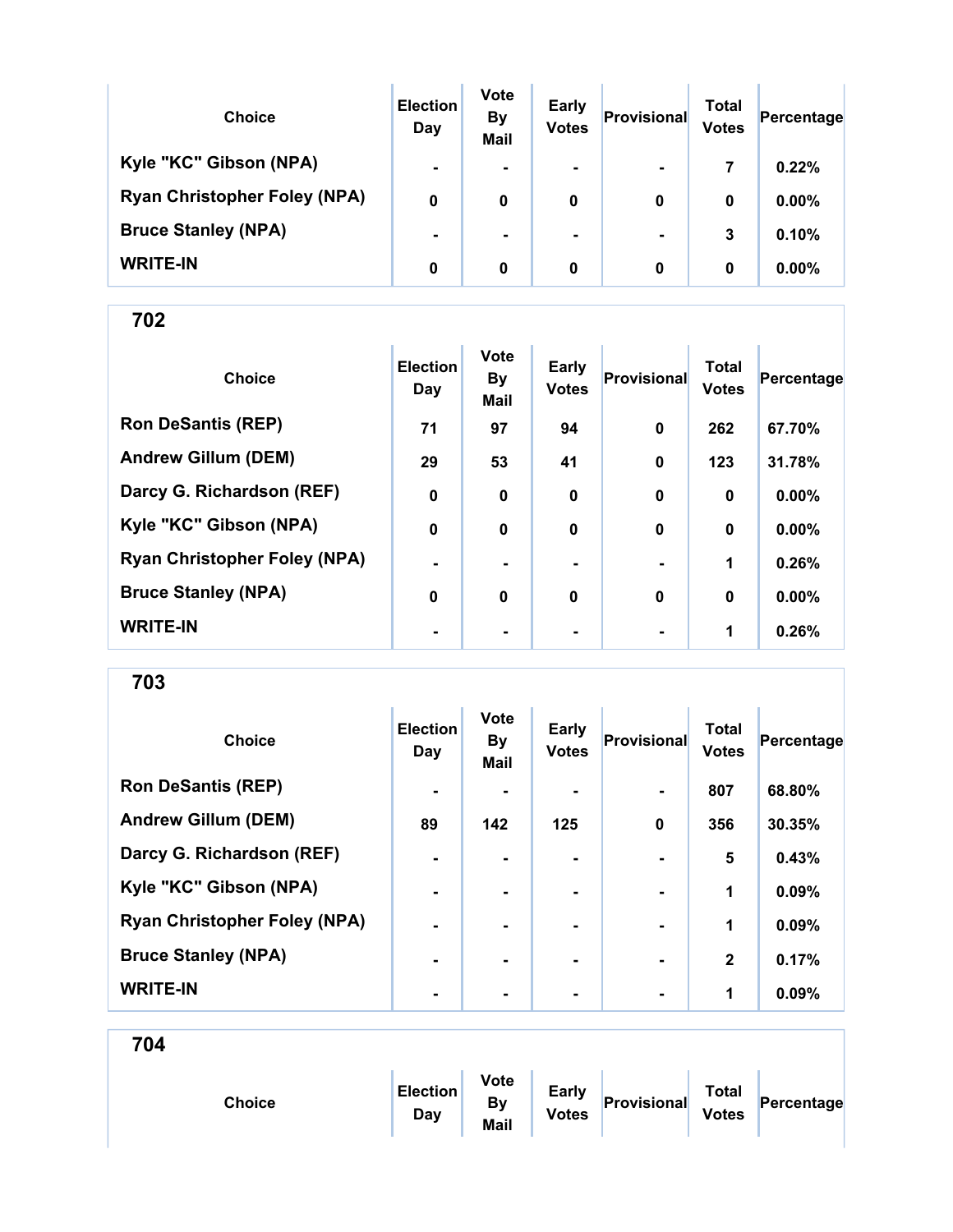| <b>Choice</b>                       | <b>Election</b><br>Day | <b>Vote</b><br><b>By</b><br><b>Mail</b> | <b>Early</b><br><b>Votes</b> | <b>Provisional</b> | <b>Total</b><br><b>Votes</b> | Percentage |
|-------------------------------------|------------------------|-----------------------------------------|------------------------------|--------------------|------------------------------|------------|
| <b>Ron DeSantis (REP)</b>           | 104                    | 118                                     | 78                           | $\bf{0}$           | 300                          | 71.09%     |
| <b>Andrew Gillum (DEM)</b>          | 29                     | 44                                      | 42                           | $\bf{0}$           | 115                          | 27.25%     |
| Darcy G. Richardson (REF)           | $\blacksquare$         |                                         | $\blacksquare$               |                    | $\mathbf{2}$                 | 0.47%      |
| Kyle "KC" Gibson (NPA)              |                        |                                         | ۰                            |                    | $\mathbf{2}$                 | 0.47%      |
| <b>Ryan Christopher Foley (NPA)</b> | $\mathbf 0$            | $\bf{0}$                                | $\bf{0}$                     | $\bf{0}$           | $\bf{0}$                     | 0.00%      |
| <b>Bruce Stanley (NPA)</b>          |                        |                                         | ۰.                           |                    | 1                            | 0.24%      |
| <b>WRITE-IN</b>                     |                        |                                         |                              |                    | $\mathbf{2}$                 | 0.47%      |

| <b>Choice</b>                       | <b>Election</b><br>Day | <b>Vote</b><br><b>By</b><br><b>Mail</b> | Early<br><b>Votes</b> | Provisional | <b>Total</b><br><b>Votes</b> | Percentage |
|-------------------------------------|------------------------|-----------------------------------------|-----------------------|-------------|------------------------------|------------|
| <b>Ron DeSantis (REP)</b>           | 262                    | 130                                     | 66                    | $\mathbf 0$ | 458                          | 85.61%     |
| <b>Andrew Gillum (DEM)</b>          | 32                     | 26                                      | 14                    | 0           | 72                           | 13.46%     |
| Darcy G. Richardson (REF)           | $\blacksquare$         |                                         |                       |             | 3                            | 0.56%      |
| Kyle "KC" Gibson (NPA)              | ٠                      |                                         | $\blacksquare$        |             | 1                            | 0.19%      |
| <b>Ryan Christopher Foley (NPA)</b> | $\boldsymbol{0}$       | $\bf{0}$                                | $\bf{0}$              | $\bf{0}$    | $\bf{0}$                     | 0.00%      |
| <b>Bruce Stanley (NPA)</b>          | $\blacksquare$         |                                         |                       |             | 1                            | 0.19%      |
| <b>WRITE-IN</b>                     | 0                      | 0                                       | 0                     | 0           | 0                            | $0.00\%$   |

706

| <b>Choice</b>                       | <b>Election</b><br>Day | Vote<br><b>By</b><br><b>Mail</b> | <b>Early</b><br><b>Votes</b> | Provisional    | <b>Total</b><br><b>Votes</b> | Percentage |
|-------------------------------------|------------------------|----------------------------------|------------------------------|----------------|------------------------------|------------|
| <b>Ron DeSantis (REP)</b>           | $\blacksquare$         |                                  | ۰                            | $\blacksquare$ | 712                          | 80.91%     |
| <b>Andrew Gillum (DEM)</b>          | 65                     | 50                               | 33                           | $\bf{0}$       | 148                          | 16.82%     |
| Darcy G. Richardson (REF)           | $\blacksquare$         | $\blacksquare$                   |                              |                | 10                           | 1.14%      |
| Kyle "KC" Gibson (NPA)              | $\blacksquare$         | ۰.                               |                              | $\blacksquare$ | 3                            | 0.34%      |
| <b>Ryan Christopher Foley (NPA)</b> |                        |                                  |                              |                | 1                            | 0.11%      |
| <b>Bruce Stanley (NPA)</b>          | $\blacksquare$         |                                  |                              | $\blacksquare$ | $6\phantom{1}6$              | 0.68%      |
| <b>WRITE-IN</b>                     | 0                      | 0                                | $\mathbf 0$                  | $\bf{0}$       | 0                            | 0.00%      |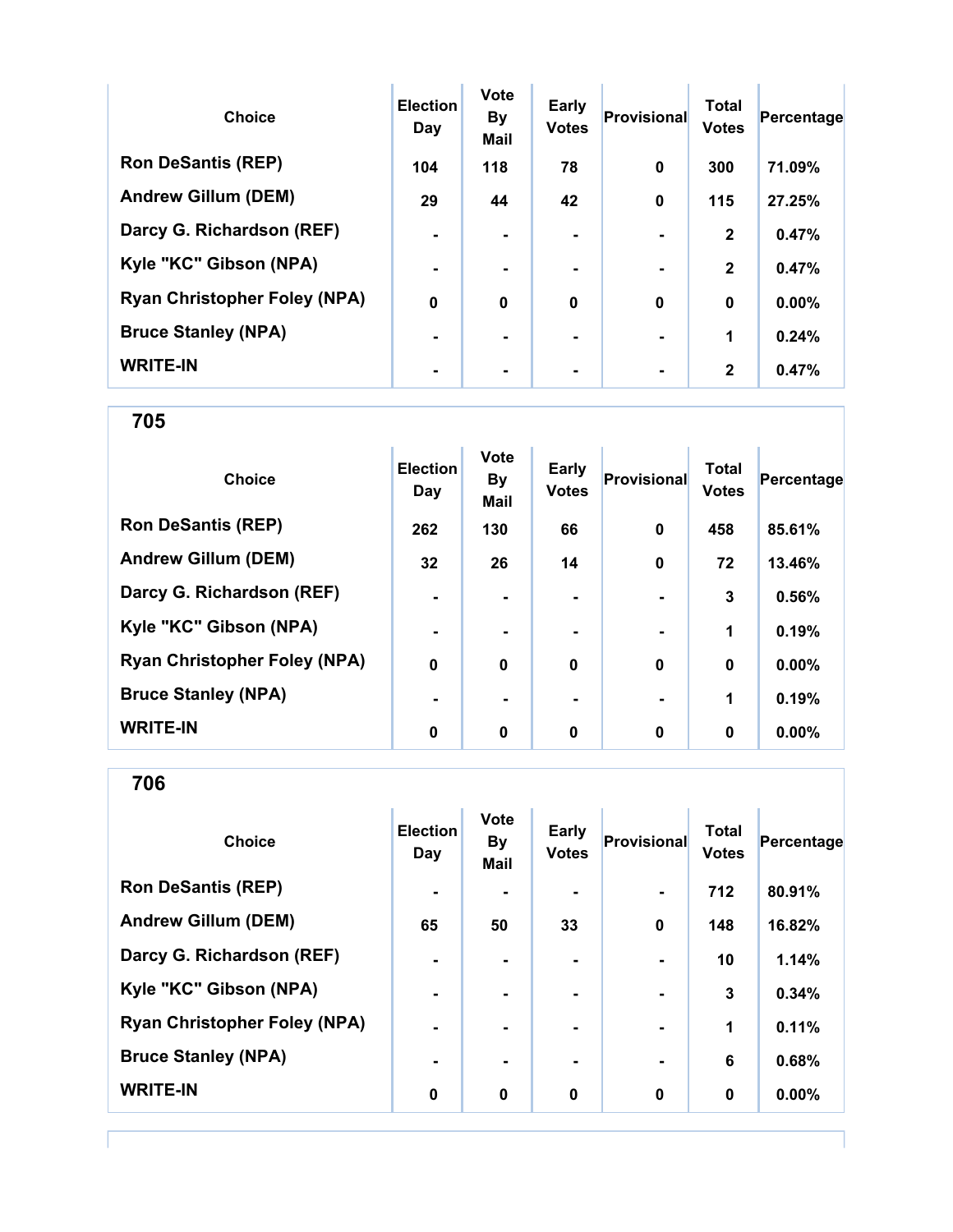| ۰.<br>× |  |
|---------|--|
|---------|--|

| <b>Choice</b>                       | <b>Election</b><br>Day | <b>Vote</b><br><b>By</b><br><b>Mail</b> | Early<br><b>Votes</b> | Provisional    | <b>Total</b><br><b>Votes</b> | Percentage |
|-------------------------------------|------------------------|-----------------------------------------|-----------------------|----------------|------------------------------|------------|
| <b>Ron DeSantis (REP)</b>           | $\blacksquare$         |                                         |                       |                | 694                          | 76.01%     |
| <b>Andrew Gillum (DEM)</b>          | 60                     | 78                                      | 69                    | $\bf{0}$       | 207                          | 22.67%     |
| Darcy G. Richardson (REF)           | $\blacksquare$         |                                         |                       |                | 1                            | 0.11%      |
| Kyle "KC" Gibson (NPA)              | ۰                      |                                         |                       |                | 4                            | 0.44%      |
| <b>Ryan Christopher Foley (NPA)</b> | ۰                      |                                         | ۰.                    | $\blacksquare$ | $\mathbf{2}$                 | 0.22%      |
| <b>Bruce Stanley (NPA)</b>          | ۰                      | ۰.                                      | ۰.                    |                | 3                            | 0.33%      |
| <b>WRITE-IN</b>                     | ۰                      |                                         |                       |                | $\mathbf{2}$                 | 0.22%      |

| <b>Choice</b>                       | <b>Election</b><br>Day | <b>Vote</b><br><b>By</b><br><b>Mail</b> | Early<br><b>Votes</b> | Provisional    | <b>Total</b><br><b>Votes</b> | Percentage |
|-------------------------------------|------------------------|-----------------------------------------|-----------------------|----------------|------------------------------|------------|
| <b>Ron DeSantis (REP)</b>           | $\blacksquare$         |                                         | ۰.                    | $\blacksquare$ | 1,530                        | 59.70%     |
| <b>Andrew Gillum (DEM)</b>          | $\blacksquare$         |                                         |                       | $\blacksquare$ | 1,004                        | 39.17%     |
| Darcy G. Richardson (REF)           | $\blacksquare$         |                                         |                       |                | 11                           | 0.43%      |
| Kyle "KC" Gibson (NPA)              | $\blacksquare$         |                                         | ۰                     |                | 6                            | 0.23%      |
| <b>Ryan Christopher Foley (NPA)</b> | $\blacksquare$         |                                         | ۰.                    |                | $\mathbf{2}$                 | 0.08%      |
| <b>Bruce Stanley (NPA)</b>          | $\blacksquare$         |                                         | ۰.                    |                | $\mathbf{2}$                 | 0.08%      |
| <b>WRITE-IN</b>                     | ٠                      |                                         |                       |                | 8                            | 0.31%      |

| <b>Choice</b>                       | <b>Election</b><br>Day | <b>Vote</b><br><b>By</b><br><b>Mail</b> | <b>Early</b><br><b>Votes</b> | Provisional    | <b>Total</b><br><b>Votes</b> | Percentage |
|-------------------------------------|------------------------|-----------------------------------------|------------------------------|----------------|------------------------------|------------|
| <b>Ron DeSantis (REP)</b>           | $\blacksquare$         |                                         | $\blacksquare$               | $\blacksquare$ | 1,011                        | 74.34%     |
| <b>Andrew Gillum (DEM)</b>          | 140                    | 105                                     | 82                           | $\mathbf 0$    | 327                          | 24.04%     |
| Darcy G. Richardson (REF)           | $\blacksquare$         |                                         | ۰.                           |                | 8                            | 0.59%      |
| Kyle "KC" Gibson (NPA)              | $\blacksquare$         |                                         |                              |                | 8                            | 0.59%      |
| <b>Ryan Christopher Foley (NPA)</b> | $\blacksquare$         |                                         |                              |                | 3                            | 0.22%      |
| <b>Bruce Stanley (NPA)</b>          | $\blacksquare$         | ۰                                       | ۰                            | $\blacksquare$ | 3                            | 0.22%      |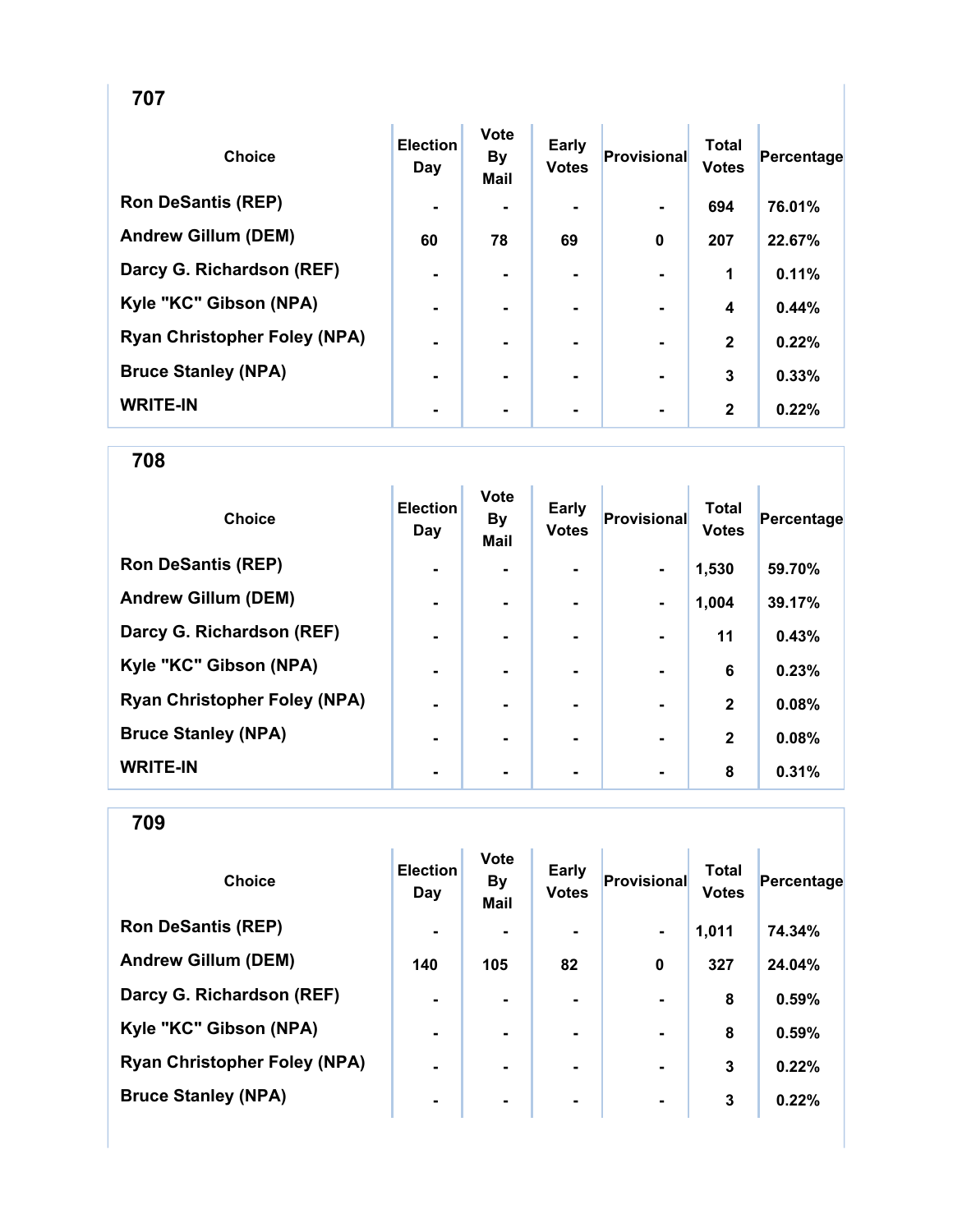| <b>Choice</b>                       | <b>Election</b><br>Day | <b>Vote</b><br>By<br><b>Mail</b> | Early<br><b>Votes</b>        | Provisional        | <b>Total</b><br><b>Votes</b> | Percentage |  |  |
|-------------------------------------|------------------------|----------------------------------|------------------------------|--------------------|------------------------------|------------|--|--|
| <b>WRITE-IN</b>                     | $\mathbf{0}$           | 0                                | $\bf{0}$                     | $\bf{0}$           | $\mathbf 0$                  | $0.00\%$   |  |  |
| 710                                 |                        |                                  |                              |                    |                              |            |  |  |
| <b>Choice</b>                       | <b>Election</b><br>Day | <b>Vote</b><br><b>By</b><br>Mail | <b>Early</b><br><b>Votes</b> | <b>Provisional</b> | <b>Total</b><br><b>Votes</b> | Percentage |  |  |
| <b>Ron DeSantis (REP)</b>           | 159                    | 193                              | 170                          | 0                  | 522                          | 60.21%     |  |  |
| <b>Andrew Gillum (DEM)</b>          | 88                     | 103                              | 142                          | $\mathbf{0}$       | 333                          | 38.41%     |  |  |
| Darcy G. Richardson (REF)           | $\blacksquare$         | $\blacksquare$                   | $\blacksquare$               |                    | 6                            | 0.69%      |  |  |
| Kyle "KC" Gibson (NPA)              |                        |                                  |                              |                    | $\mathbf{2}$                 | 0.23%      |  |  |
| <b>Ryan Christopher Foley (NPA)</b> |                        | $\blacksquare$                   |                              |                    | 1                            | 0.12%      |  |  |
| <b>Bruce Stanley (NPA)</b>          |                        |                                  |                              |                    | $\mathbf{2}$                 | 0.23%      |  |  |
| <b>WRITE-IN</b>                     |                        |                                  |                              |                    | 1                            | 0.12%      |  |  |

711

| <b>Choice</b>                       | <b>Election</b><br>Day | <b>Vote</b><br><b>By</b><br><b>Mail</b> | Early<br><b>Votes</b> | Provisional    | <b>Total</b><br><b>Votes</b> | Percentage |
|-------------------------------------|------------------------|-----------------------------------------|-----------------------|----------------|------------------------------|------------|
| <b>Ron DeSantis (REP)</b>           | 259                    | 155                                     | 193                   | $\bf{0}$       | 607                          | 79.04%     |
| <b>Andrew Gillum (DEM)</b>          | $\blacksquare$         |                                         |                       |                | 151                          | 19.66%     |
| Darcy G. Richardson (REF)           |                        |                                         |                       |                | 5                            | 0.65%      |
| Kyle "KC" Gibson (NPA)              | $\blacksquare$         |                                         | ۰.                    | $\blacksquare$ | 3                            | 0.39%      |
| <b>Ryan Christopher Foley (NPA)</b> | $\blacksquare$         |                                         | ۰.                    | $\blacksquare$ | 1                            | 0.13%      |
| <b>Bruce Stanley (NPA)</b>          | 0                      | $\mathbf 0$                             | $\mathbf 0$           | $\bf{0}$       | $\bf{0}$                     | 0.00%      |
| <b>WRITE-IN</b>                     |                        |                                         |                       |                | 1                            | 0.13%      |

| <b>Choice</b>              | <b>Election</b><br>Day | <b>Vote</b><br><b>By</b><br><b>Mail</b> | <b>Early</b><br><b>Votes</b> | Provisional    | Total<br><b>Votes</b> | Percentage |
|----------------------------|------------------------|-----------------------------------------|------------------------------|----------------|-----------------------|------------|
| <b>Ron DeSantis (REP)</b>  | 192                    | 229                                     | 229                          | 0              | 650                   | 58.09%     |
| <b>Andrew Gillum (DEM)</b> | $\blacksquare$         | ۰.                                      | $\blacksquare$               | $\blacksquare$ | 463                   | 41.38%     |
| Darcy G. Richardson (REF)  | $\blacksquare$         | ۰                                       | $\blacksquare$               | $\blacksquare$ | 3                     | 0.27%      |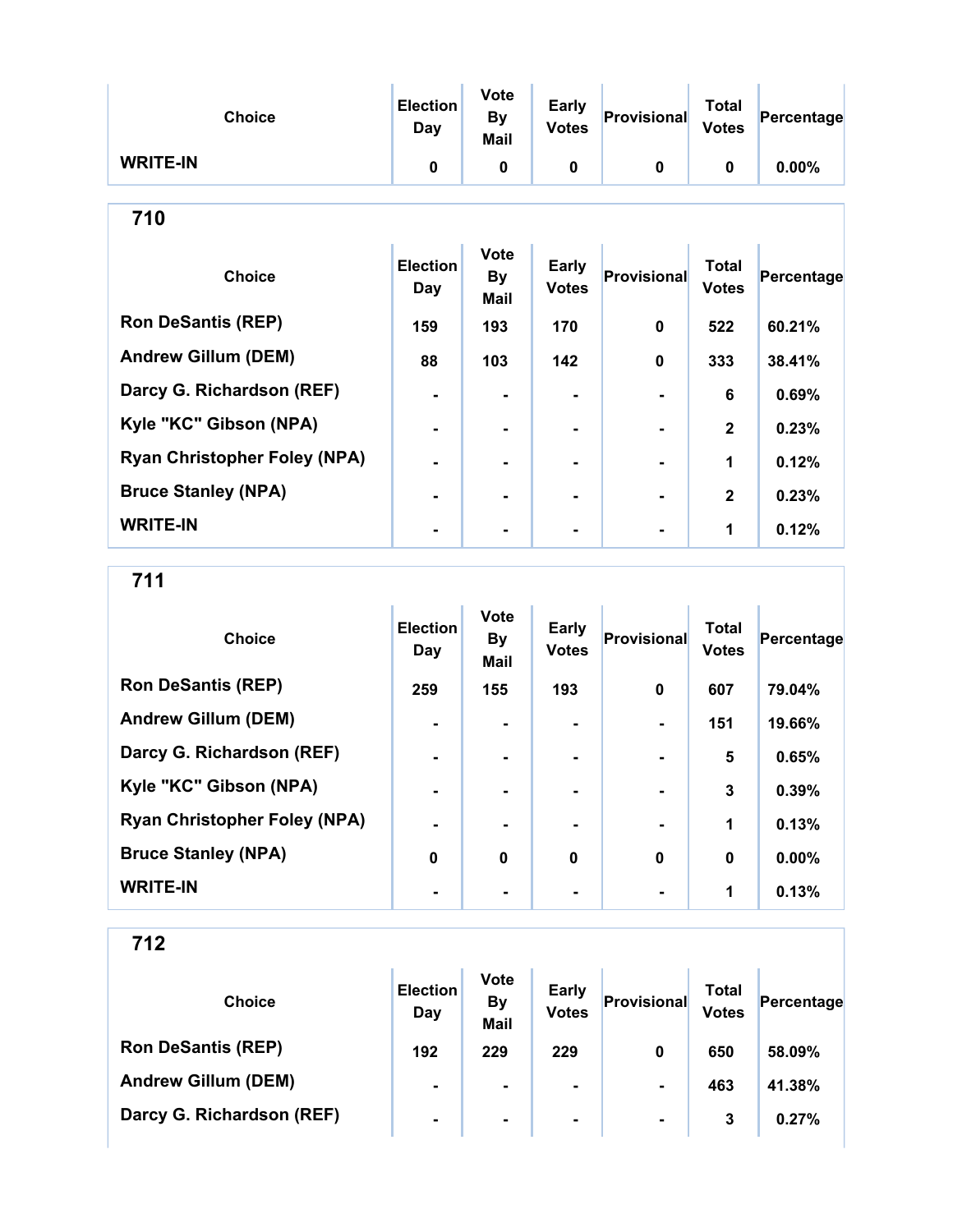| <b>Choice</b>                       | <b>Election</b><br>Day | <b>Vote</b><br><b>By</b><br><b>Mail</b> | <b>Early</b><br><b>Votes</b> | Provisional    | Total<br><b>Votes</b> | Percentage |
|-------------------------------------|------------------------|-----------------------------------------|------------------------------|----------------|-----------------------|------------|
| Kyle "KC" Gibson (NPA)              | $\blacksquare$         | $\blacksquare$                          | $\blacksquare$               | $\blacksquare$ | $\mathbf{2}$          | 0.18%      |
| <b>Ryan Christopher Foley (NPA)</b> | $\blacksquare$         | ۰.                                      | $\blacksquare$               | $\blacksquare$ | 1                     | 0.09%      |
| <b>Bruce Stanley (NPA)</b>          | 0                      | 0                                       | 0                            | 0              | 0                     | $0.00\%$   |
| <b>WRITE-IN</b>                     | 0                      | 0                                       | 0                            | 0              | 0                     | $0.00\%$   |

| <b>Choice</b>                       | <b>Election</b><br>Day | <b>Vote</b><br><b>By</b><br>Mail | <b>Early</b><br><b>Votes</b> | Provisional    | <b>Total</b><br><b>Votes</b> | Percentage |
|-------------------------------------|------------------------|----------------------------------|------------------------------|----------------|------------------------------|------------|
| <b>Ron DeSantis (REP)</b>           | 188                    | 198                              | 159                          | $\mathbf 0$    | 545                          | 43.85%     |
| <b>Andrew Gillum (DEM)</b>          | 301                    | 200                              | 188                          | $\mathbf 0$    | 689                          | 55.43%     |
| Darcy G. Richardson (REF)           | $\blacksquare$         | $\blacksquare$                   |                              | $\blacksquare$ | 3                            | 0.24%      |
| Kyle "KC" Gibson (NPA)              | $\blacksquare$         | $\blacksquare$                   |                              | $\blacksquare$ | $\mathbf{2}$                 | 0.16%      |
| <b>Ryan Christopher Foley (NPA)</b> | ۰                      |                                  |                              |                | 1                            | 0.08%      |
| <b>Bruce Stanley (NPA)</b>          | $\blacksquare$         |                                  |                              |                | $\mathbf{2}$                 | 0.16%      |
| <b>WRITE-IN</b>                     | $\blacksquare$         | $\blacksquare$                   | $\blacksquare$               | $\blacksquare$ | 1                            | 0.08%      |

721

| <b>Choice</b>                       | <b>Election</b><br>Day | <b>Vote</b><br><b>By</b><br><b>Mail</b> | <b>Early</b><br><b>Votes</b> | Provisional    | <b>Total</b><br><b>Votes</b> | Percentage |
|-------------------------------------|------------------------|-----------------------------------------|------------------------------|----------------|------------------------------|------------|
| <b>Ron DeSantis (REP)</b>           | 449                    | 409                                     | 298                          | $\mathbf 0$    | 1,156                        | 68.56%     |
| <b>Andrew Gillum (DEM)</b>          | $\blacksquare$         | ۰                                       | $\blacksquare$               | $\blacksquare$ | 495                          | 29.36%     |
| Darcy G. Richardson (REF)           | $\blacksquare$         | ۰.                                      | ۰.                           | $\blacksquare$ | 25                           | 1.48%      |
| Kyle "KC" Gibson (NPA)              | $\blacksquare$         |                                         |                              |                | 3                            | 0.18%      |
| <b>Ryan Christopher Foley (NPA)</b> | $\blacksquare$         |                                         | ۰.                           |                | $\mathbf{2}$                 | 0.12%      |
| <b>Bruce Stanley (NPA)</b>          | $\blacksquare$         |                                         | ۰.                           | $\blacksquare$ | $\mathbf{2}$                 | 0.12%      |
| <b>WRITE-IN</b>                     | $\blacksquare$         |                                         |                              |                | 3                            | 0.18%      |

| <b>Choice</b> | <b>Election</b><br>Day | <b>Vote</b><br>By<br>Mail | Early<br><b>Votes</b> | Provisional | <b>Total</b><br><b>Votes</b> | Percentage |
|---------------|------------------------|---------------------------|-----------------------|-------------|------------------------------|------------|
|               |                        |                           |                       |             |                              |            |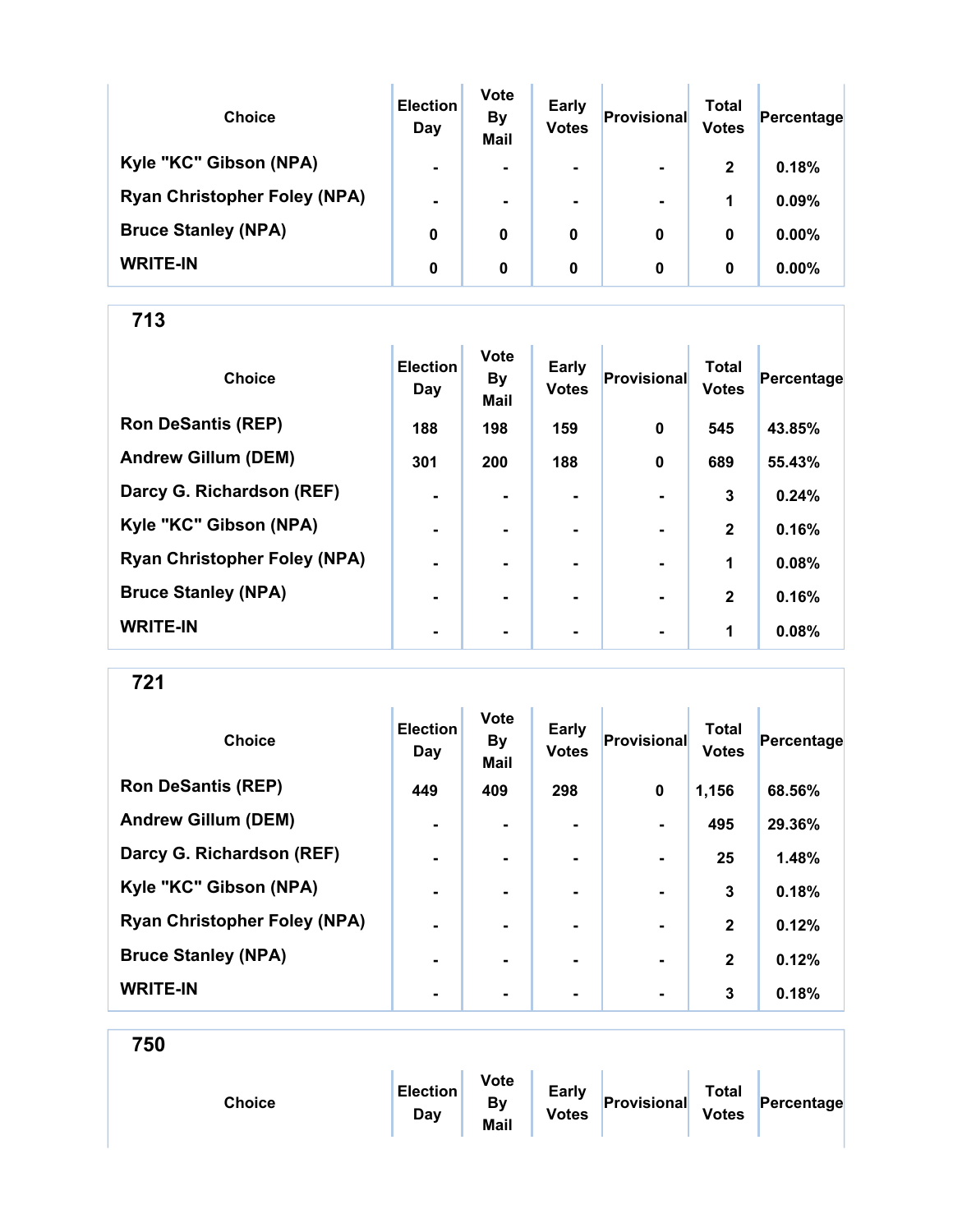| <b>Choice</b>                       | <b>Election</b><br>Day | <b>Vote</b><br><b>By</b><br><b>Mail</b> | Early<br><b>Votes</b> | Provisional    | <b>Total</b><br><b>Votes</b> | Percentage |
|-------------------------------------|------------------------|-----------------------------------------|-----------------------|----------------|------------------------------|------------|
| <b>Ron DeSantis (REP)</b>           | 527                    | 395                                     | 533                   | $\bf{0}$       | 1,455                        | 64.81%     |
| <b>Andrew Gillum (DEM)</b>          | 252                    | 230                                     | 283                   | $\mathbf 0$    | 765                          | 34.08%     |
| Darcy G. Richardson (REF)           | $\blacksquare$         |                                         |                       | $\blacksquare$ | 15                           | 0.67%      |
| Kyle "KC" Gibson (NPA)              | $\blacksquare$         |                                         | ۰.                    | $\blacksquare$ | 3                            | 0.13%      |
| <b>Ryan Christopher Foley (NPA)</b> | $\blacksquare$         |                                         |                       | $\blacksquare$ | 3                            | 0.13%      |
| <b>Bruce Stanley (NPA)</b>          | $\blacksquare$         | -                                       |                       |                | 1                            | 0.04%      |
| <b>WRITE-IN</b>                     | ٠                      |                                         |                       |                | 3                            | 0.13%      |

| <b>Choice</b>                       | <b>Election</b><br>Day | <b>Vote</b><br><b>By</b><br><b>Mail</b> | <b>Early</b><br><b>Votes</b> | <b>Provisional</b> | <b>Total</b><br><b>Votes</b> | Percentage |
|-------------------------------------|------------------------|-----------------------------------------|------------------------------|--------------------|------------------------------|------------|
| <b>Ron DeSantis (REP)</b>           | 398                    | 409                                     | 529                          | 0                  | 1,336                        | 65.30%     |
| <b>Andrew Gillum (DEM)</b>          | ۰                      |                                         |                              |                    | 675                          | 32.99%     |
| Darcy G. Richardson (REF)           | $\blacksquare$         |                                         |                              |                    | 14                           | 0.68%      |
| Kyle "KC" Gibson (NPA)              | $\blacksquare$         | $\blacksquare$                          |                              | $\blacksquare$     | 10                           | 0.49%      |
| <b>Ryan Christopher Foley (NPA)</b> | $\blacksquare$         | ۰.                                      |                              | $\blacksquare$     | 6                            | 0.29%      |
| <b>Bruce Stanley (NPA)</b>          | ٠                      |                                         |                              |                    | 3                            | 0.15%      |
| <b>WRITE-IN</b>                     | ۰                      |                                         |                              | $\blacksquare$     | $\mathbf{2}$                 | 0.10%      |

| <b>Choice</b>                       | <b>Election</b><br>Day | <b>Vote</b><br><b>By</b><br>Mail | Early<br><b>Votes</b> | <b>Provisional</b> | <b>Total</b><br><b>Votes</b> | Percentage |
|-------------------------------------|------------------------|----------------------------------|-----------------------|--------------------|------------------------------|------------|
| <b>Ron DeSantis (REP)</b>           | 176                    | 135                              | 213                   | $\bf{0}$           | 524                          | 27.58%     |
| <b>Andrew Gillum (DEM)</b>          | $\blacksquare$         | $\blacksquare$                   |                       | $\blacksquare$     | 1,354                        | 71.26%     |
| Darcy G. Richardson (REF)           | $\blacksquare$         | $\blacksquare$                   | ۰                     | $\blacksquare$     | 5                            | 0.26%      |
| Kyle "KC" Gibson (NPA)              | ۰                      | $\blacksquare$                   |                       |                    | 4                            | 0.21%      |
| <b>Ryan Christopher Foley (NPA)</b> | ٠                      |                                  |                       | ۰                  | 8                            | 0.42%      |
| <b>Bruce Stanley (NPA)</b>          | ۰                      | $\blacksquare$                   |                       |                    | 5                            | 0.26%      |
| <b>WRITE-IN</b>                     | 0                      | 0                                | 0                     | 0                  | 0                            | 0.00%      |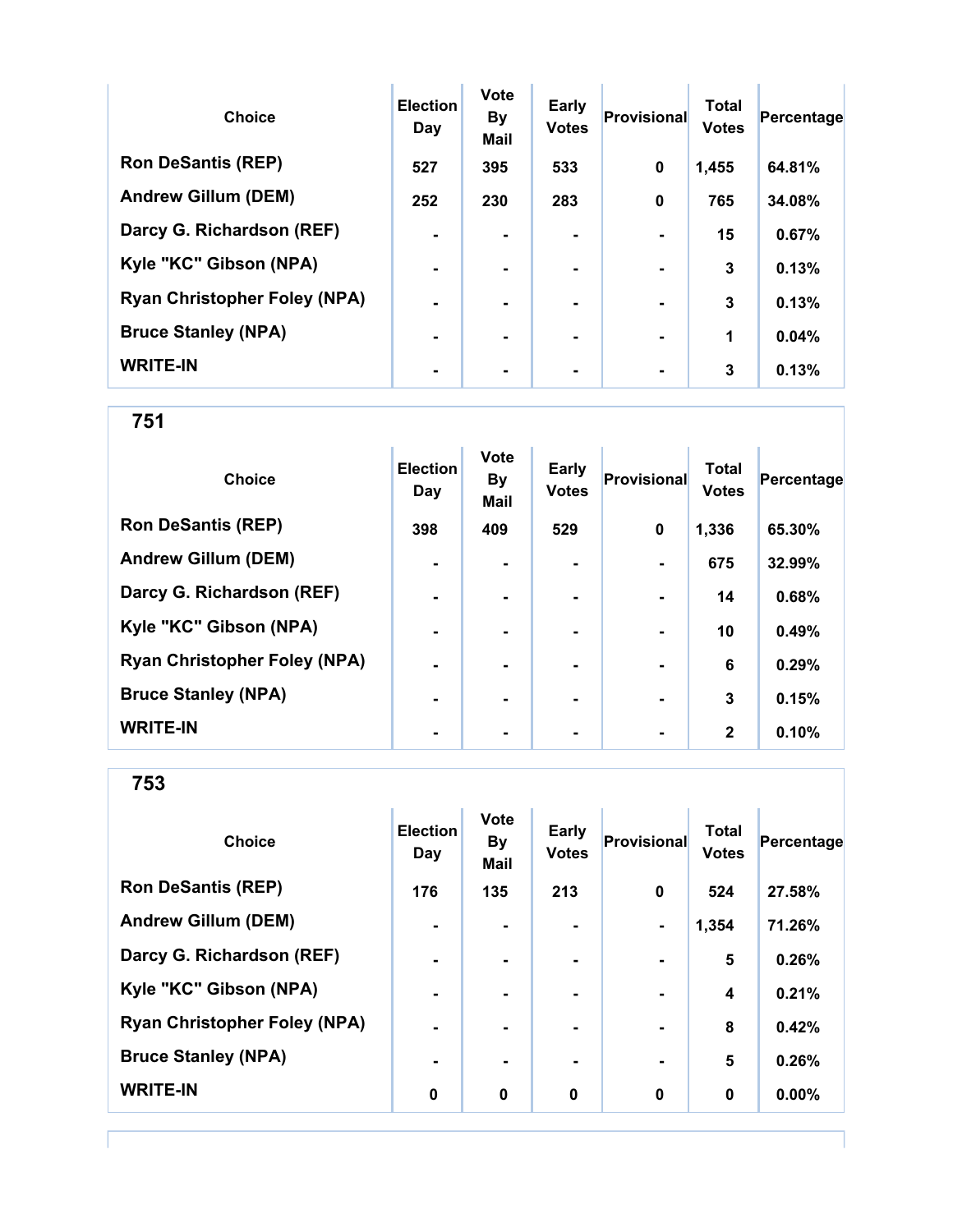| <b>Choice</b>                       | <b>Election</b><br>Day | Vote<br><b>By</b><br>Mail | Early<br><b>Votes</b> | Provisional    | <b>Total</b><br><b>Votes</b> | Percentage |
|-------------------------------------|------------------------|---------------------------|-----------------------|----------------|------------------------------|------------|
| <b>Ron DeSantis (REP)</b>           | $\blacksquare$         |                           |                       |                | 773                          | 61.20%     |
| <b>Andrew Gillum (DEM)</b>          | $\blacksquare$         | $\blacksquare$            | ۰                     | $\blacksquare$ | 462                          | 36.58%     |
| Darcy G. Richardson (REF)           | $\blacksquare$         | $\blacksquare$            | ۰.                    | $\blacksquare$ | 11                           | 0.87%      |
| Kyle "KC" Gibson (NPA)              | $\blacksquare$         |                           |                       |                | 6                            | 0.48%      |
| <b>Ryan Christopher Foley (NPA)</b> | $\blacksquare$         |                           | ۰                     |                | $\mathbf{2}$                 | 0.16%      |
| <b>Bruce Stanley (NPA)</b>          | $\blacksquare$         | $\blacksquare$            | ۰.                    |                | $\mathbf{2}$                 | 0.16%      |
| <b>WRITE-IN</b>                     | $\blacksquare$         |                           |                       |                | 7                            | 0.55%      |

| <b>Choice</b>                       | <b>Election</b><br>Day | <b>Vote</b><br><b>By</b><br>Mail | Early<br><b>Votes</b> | Provisional | <b>Total</b><br><b>Votes</b> | Percentage |
|-------------------------------------|------------------------|----------------------------------|-----------------------|-------------|------------------------------|------------|
| <b>Ron DeSantis (REP)</b>           | $\blacksquare$         |                                  | ٠                     |             | 406                          | 57.75%     |
| <b>Andrew Gillum (DEM)</b>          | $\blacksquare$         | -                                | ۰.                    |             | 289                          | 41.11%     |
| Darcy G. Richardson (REF)           | $\blacksquare$         |                                  |                       |             | 1                            | 0.14%      |
| Kyle "KC" Gibson (NPA)              | ٠                      |                                  |                       |             | $\mathbf{2}$                 | 0.28%      |
| <b>Ryan Christopher Foley (NPA)</b> | $\blacksquare$         |                                  | ۰.                    |             | 1                            | 0.14%      |
| <b>Bruce Stanley (NPA)</b>          |                        |                                  | ۰.                    |             | 4                            | 0.57%      |
| <b>WRITE-IN</b>                     | 0                      | 0                                | 0                     | $\bf{0}$    | 0                            | 0.00%      |

| <b>Choice</b>                       | <b>Election</b><br>Day | <b>Vote</b><br><b>By</b><br><b>Mail</b> | Early<br><b>Votes</b> | Provisional    | Total<br><b>Votes</b> | Percentage |
|-------------------------------------|------------------------|-----------------------------------------|-----------------------|----------------|-----------------------|------------|
| <b>Ron DeSantis (REP)</b>           | $\blacksquare$         |                                         |                       | $\blacksquare$ | 899                   | 45.73%     |
| <b>Andrew Gillum (DEM)</b>          | $\blacksquare$         | $\blacksquare$                          |                       | $\blacksquare$ | 1,011                 | 51.42%     |
| Darcy G. Richardson (REF)           | $\blacksquare$         | $\blacksquare$                          |                       | $\blacksquare$ | 23                    | 1.17%      |
| Kyle "KC" Gibson (NPA)              | $\blacksquare$         |                                         |                       | $\blacksquare$ | 15                    | 0.76%      |
| <b>Ryan Christopher Foley (NPA)</b> | $\blacksquare$         | $\blacksquare$                          | ۰.                    | $\blacksquare$ | 9                     | 0.46%      |
| <b>Bruce Stanley (NPA)</b>          | $\blacksquare$         | ۰                                       | ۰                     | $\blacksquare$ | 5                     | 0.25%      |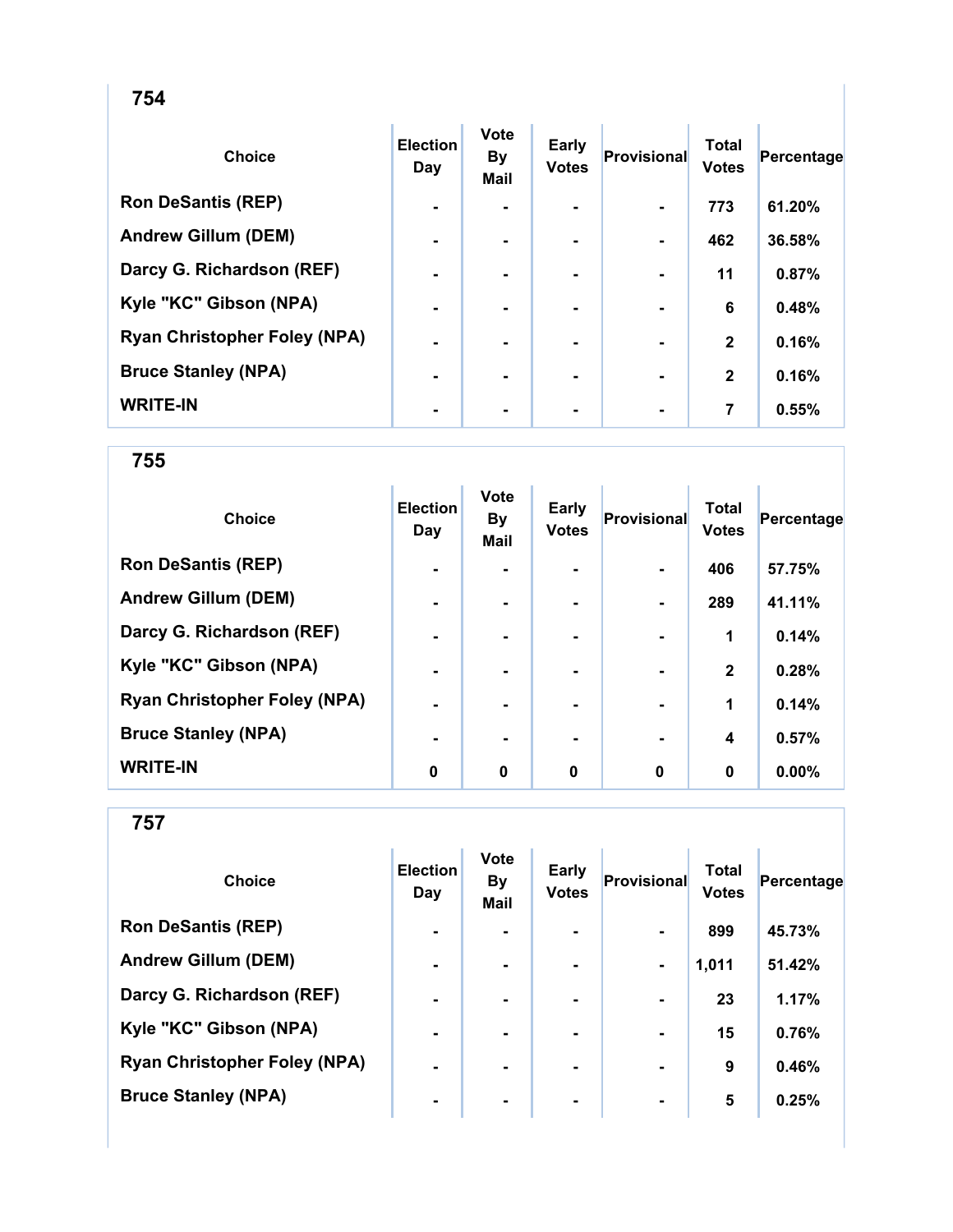| <b>Choice</b>   | <b>Election</b><br>Day | <b>Vote</b><br><b>By</b><br>Mail | <b>Early</b><br><b>Votes</b> | Provisional | <b>Total</b><br><b>Votes</b> | Percentage |
|-----------------|------------------------|----------------------------------|------------------------------|-------------|------------------------------|------------|
| <b>WRITE-IN</b> |                        |                                  | ۰                            |             |                              | 0.20%      |

| <b>Choice</b>                       | <b>Election</b><br>Day | <b>Vote</b><br><b>By</b><br><b>Mail</b> | <b>Early</b><br><b>Votes</b> | <b>Provisional</b> | <b>Total</b><br><b>Votes</b> | Percentage |
|-------------------------------------|------------------------|-----------------------------------------|------------------------------|--------------------|------------------------------|------------|
| <b>Ron DeSantis (REP)</b>           |                        |                                         |                              |                    | 1,294                        | 62.79%     |
| <b>Andrew Gillum (DEM)</b>          | $\blacksquare$         | ۰.                                      | ۰.                           | ۰.                 | 718                          | 34.84%     |
| Darcy G. Richardson (REF)           | $\blacksquare$         |                                         | ۰.                           |                    | 19                           | 0.92%      |
| Kyle "KC" Gibson (NPA)              |                        |                                         |                              |                    | $12 \,$                      | 0.58%      |
| <b>Ryan Christopher Foley (NPA)</b> |                        |                                         |                              |                    | 8                            | 0.39%      |
| <b>Bruce Stanley (NPA)</b>          |                        |                                         |                              |                    | 5                            | 0.24%      |
| <b>WRITE-IN</b>                     |                        |                                         | ۰                            |                    | 5                            | 0.24%      |

761

| <b>Choice</b>                       | <b>Election</b><br>Day | <b>Vote</b><br><b>By</b><br><b>Mail</b> | <b>Early</b><br><b>Votes</b> | Provisional    | <b>Total</b><br><b>Votes</b> | Percentage |
|-------------------------------------|------------------------|-----------------------------------------|------------------------------|----------------|------------------------------|------------|
| <b>Ron DeSantis (REP)</b>           | $\blacksquare$         |                                         |                              | $\blacksquare$ | 1,682                        | 77.19%     |
| <b>Andrew Gillum (DEM)</b>          | $\blacksquare$         | -                                       |                              | $\blacksquare$ | 468                          | 21.48%     |
| Darcy G. Richardson (REF)           | -                      |                                         |                              |                | 7                            | 0.32%      |
| Kyle "KC" Gibson (NPA)              | $\blacksquare$         |                                         | ۰                            |                | 7                            | 0.32%      |
| <b>Ryan Christopher Foley (NPA)</b> | $\blacksquare$         |                                         |                              |                | 3                            | 0.14%      |
| <b>Bruce Stanley (NPA)</b>          | $\blacksquare$         |                                         |                              |                | 6                            | 0.28%      |
| <b>WRITE-IN</b>                     |                        |                                         |                              |                | 6                            | 0.28%      |

| <b>Choice</b>              | <b>Election</b><br>Day | <b>Vote</b><br><b>By</b><br><b>Mail</b> | <b>Early</b><br><b>Votes</b> | Provisional    | Total<br><b>Votes</b> | Percentage |  |
|----------------------------|------------------------|-----------------------------------------|------------------------------|----------------|-----------------------|------------|--|
| <b>Ron DeSantis (REP)</b>  | $\blacksquare$         | $\blacksquare$                          | $\blacksquare$               | $\blacksquare$ | 333                   | 66.87%     |  |
| <b>Andrew Gillum (DEM)</b> | 68                     | 51                                      | 38                           | 0              | 157                   | 31.53%     |  |
| Darcy G. Richardson (REF)  | $\blacksquare$         | $\blacksquare$                          | $\blacksquare$               | $\blacksquare$ | 3                     | 0.60%      |  |
|                            |                        |                                         |                              |                |                       |            |  |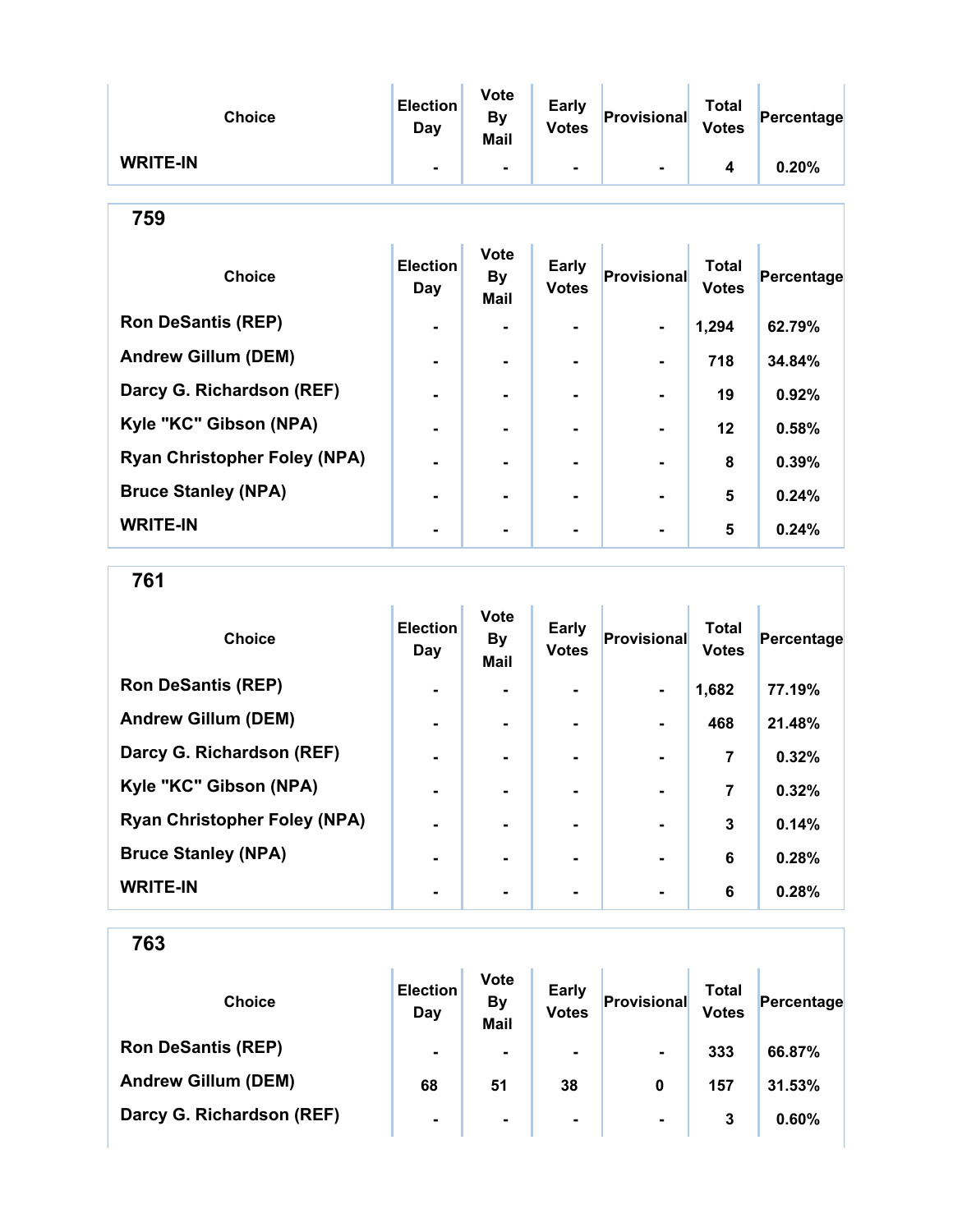| <b>Choice</b>                       | <b>Election</b><br>Day | <b>Vote</b><br><b>By</b><br><b>Mail</b> | <b>Early</b><br><b>Votes</b> | Provisional    | Total<br><b>Votes</b> | Percentage |
|-------------------------------------|------------------------|-----------------------------------------|------------------------------|----------------|-----------------------|------------|
| Kyle "KC" Gibson (NPA)              | $\blacksquare$         |                                         | $\blacksquare$               | $\blacksquare$ | 1                     | 0.20%      |
| <b>Ryan Christopher Foley (NPA)</b> | 0                      | 0                                       | 0                            | 0              | 0                     | $0.00\%$   |
| <b>Bruce Stanley (NPA)</b>          | $\blacksquare$         |                                         | $\blacksquare$               | $\blacksquare$ | 4                     | 0.80%      |
| <b>WRITE-IN</b>                     | 0                      | 0                                       | 0                            | 0              | 0                     | $0.00\%$   |

| <b>Choice</b>                       | <b>Election</b><br>Day | <b>Vote</b><br><b>By</b><br><b>Mail</b> | Early<br><b>Votes</b> | Provisional    | <b>Total</b><br><b>Votes</b> | Percentage |
|-------------------------------------|------------------------|-----------------------------------------|-----------------------|----------------|------------------------------|------------|
| <b>Ron DeSantis (REP)</b>           | $\blacksquare$         |                                         |                       | $\blacksquare$ | 1,050                        | 68.27%     |
| <b>Andrew Gillum (DEM)</b>          | 171                    | 170                                     | 118                   | $\mathbf 0$    | 459                          | 29.84%     |
| Darcy G. Richardson (REF)           | $\blacksquare$         |                                         |                       |                | 11                           | 0.72%      |
| Kyle "KC" Gibson (NPA)              | $\blacksquare$         |                                         | ۰.                    |                | 8                            | 0.52%      |
| <b>Ryan Christopher Foley (NPA)</b> | $\blacksquare$         |                                         |                       |                | 4                            | 0.26%      |
| <b>Bruce Stanley (NPA)</b>          | -                      |                                         |                       |                | 4                            | 0.26%      |
| <b>WRITE-IN</b>                     | ٠                      | ۰                                       | $\blacksquare$        | $\blacksquare$ | $\mathbf{2}$                 | 0.13%      |

765

| <b>Choice</b>                       | <b>Election</b><br>Day | <b>Vote</b><br><b>By</b><br><b>Mail</b> | Early<br><b>Votes</b> | Provisional    | <b>Total</b><br><b>Votes</b> | Percentage |
|-------------------------------------|------------------------|-----------------------------------------|-----------------------|----------------|------------------------------|------------|
| <b>Ron DeSantis (REP)</b>           | $\blacksquare$         |                                         |                       | $\blacksquare$ | 927                          | 81.03%     |
| <b>Andrew Gillum (DEM)</b>          | 83                     | 69                                      | 48                    | $\mathbf 0$    | 200                          | 17.48%     |
| Darcy G. Richardson (REF)           | $\blacksquare$         |                                         | $\blacksquare$        | $\blacksquare$ | 8                            | 0.70%      |
| Kyle "KC" Gibson (NPA)              | -                      |                                         |                       |                | 4                            | 0.35%      |
| <b>Ryan Christopher Foley (NPA)</b> | $\blacksquare$         |                                         | ۰.                    | $\blacksquare$ | 3                            | 0.26%      |
| <b>Bruce Stanley (NPA)</b>          | $\blacksquare$         |                                         | ۰.                    | $\blacksquare$ | 1                            | 0.09%      |
| <b>WRITE-IN</b>                     | $\blacksquare$         |                                         |                       | $\blacksquare$ | 1                            | 0.09%      |

| Choice | <b>Election</b><br>Day | <b>Vote</b><br>By<br>Mail | Early<br><b>Votes</b> | Provisional | <b>Total</b><br><b>Votes</b> | Percentage |  |
|--------|------------------------|---------------------------|-----------------------|-------------|------------------------------|------------|--|
|        |                        |                           |                       |             |                              |            |  |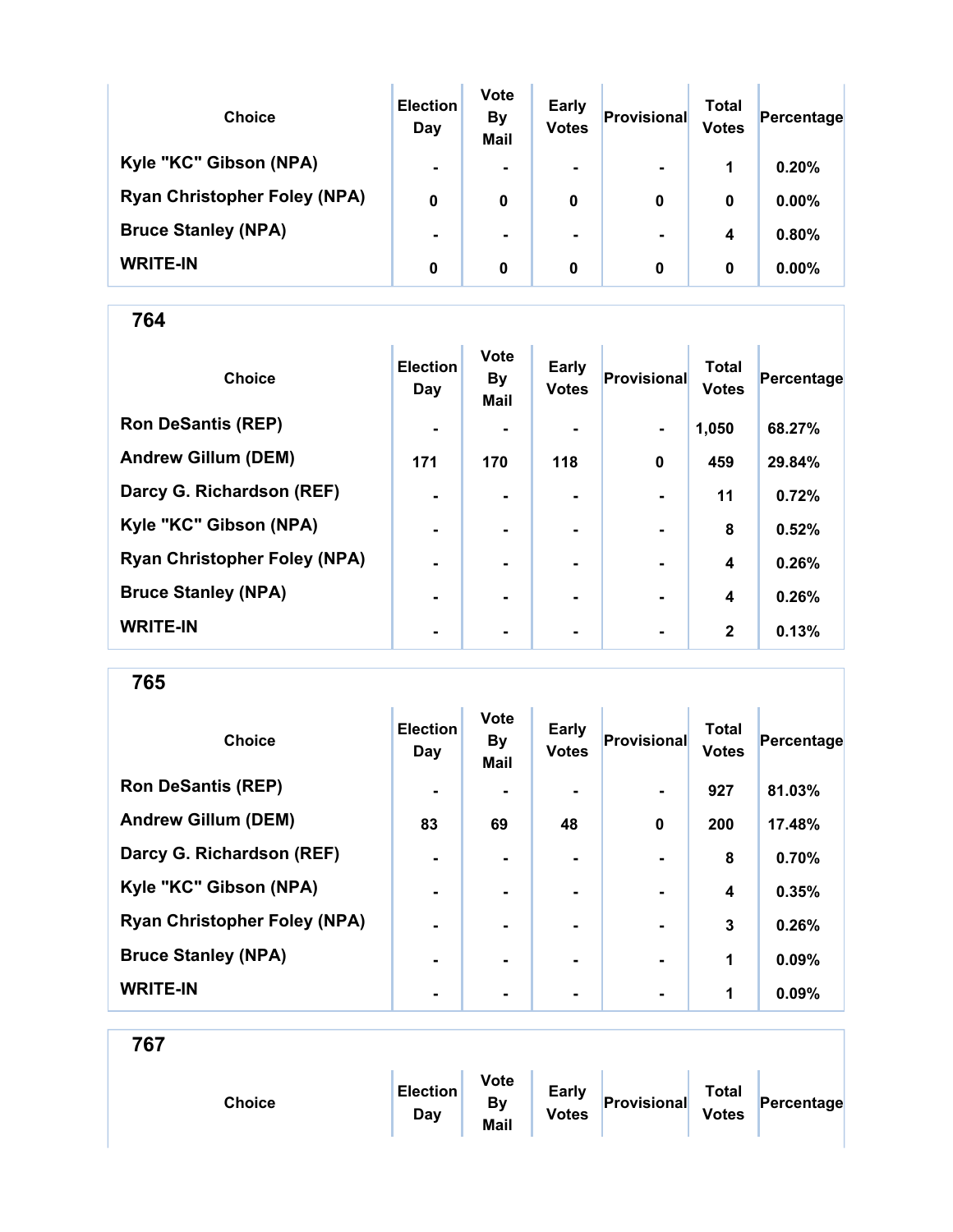| <b>Choice</b>                       | <b>Election</b><br>Day | Vote<br><b>By</b><br><b>Mail</b> | Early<br><b>Votes</b> | Provisional    | <b>Total</b><br><b>Votes</b> | Percentage |
|-------------------------------------|------------------------|----------------------------------|-----------------------|----------------|------------------------------|------------|
| <b>Ron DeSantis (REP)</b>           | -                      |                                  |                       |                | 932                          | 65.91%     |
| <b>Andrew Gillum (DEM)</b>          | $\blacksquare$         |                                  |                       |                | 456                          | 32.25%     |
| Darcy G. Richardson (REF)           | $\blacksquare$         |                                  |                       |                | $12 \,$                      | 0.85%      |
| Kyle "KC" Gibson (NPA)              | $\blacksquare$         | -                                | ۰.                    | $\blacksquare$ | 7                            | 0.50%      |
| <b>Ryan Christopher Foley (NPA)</b> | ۰.                     |                                  | ۰.                    |                | 3                            | 0.21%      |
| <b>Bruce Stanley (NPA)</b>          |                        |                                  | ۰.                    |                | $\mathbf{2}$                 | 0.14%      |
| <b>WRITE-IN</b>                     |                        |                                  |                       |                | $\mathbf{2}$                 | 0.14%      |

769

| <b>Choice</b>                       | <b>Election</b><br>Day | <b>Vote</b><br><b>By</b><br>Mail | <b>Early</b><br><b>Votes</b> | Provisional    | <b>Total</b><br><b>Votes</b> | Percentage |
|-------------------------------------|------------------------|----------------------------------|------------------------------|----------------|------------------------------|------------|
| <b>Ron DeSantis (REP)</b>           | 399                    | 360                              | 322                          | $\mathbf 0$    | 1,081                        | 80.13%     |
| <b>Andrew Gillum (DEM)</b>          | 94                     | 77                               | 81                           | $\bf{0}$       | 252                          | 18.68%     |
| Darcy G. Richardson (REF)           | ۰                      |                                  |                              |                | 10                           | 0.74%      |
| Kyle "KC" Gibson (NPA)              | $\blacksquare$         |                                  | ۰                            | $\blacksquare$ | $\mathbf{2}$                 | 0.15%      |
| <b>Ryan Christopher Foley (NPA)</b> | $\blacksquare$         |                                  | ۰.                           | $\blacksquare$ | 1                            | 0.07%      |
| <b>Bruce Stanley (NPA)</b>          | $\blacksquare$         | ۰.                               | ۰.                           | $\blacksquare$ | $\mathbf{2}$                 | 0.15%      |
| <b>WRITE-IN</b>                     | ٠                      |                                  |                              | $\blacksquare$ | 1                            | 0.07%      |

| <b>Choice</b>                       | <b>Election</b><br>Day | <b>Vote</b><br><b>By</b><br><b>Mail</b> | <b>Early</b><br><b>Votes</b> | <b>Provisional</b>       | <b>Total</b><br><b>Votes</b> | Percentage |
|-------------------------------------|------------------------|-----------------------------------------|------------------------------|--------------------------|------------------------------|------------|
| <b>Ron DeSantis (REP)</b>           | 217                    | 278                                     | 206                          | $\bf{0}$                 | 701                          | 52.91%     |
| <b>Andrew Gillum (DEM)</b>          | $\blacksquare$         | $\blacksquare$                          | ۰.                           | $\overline{\phantom{0}}$ | 607                          | 45.81%     |
| Darcy G. Richardson (REF)           | $\blacksquare$         | $\blacksquare$                          |                              | ٠                        | 5                            | 0.38%      |
| Kyle "KC" Gibson (NPA)              | $\blacksquare$         | ۰.                                      | $\blacksquare$               | $\blacksquare$           | 4                            | 0.30%      |
| <b>Ryan Christopher Foley (NPA)</b> | $\blacksquare$         | $\blacksquare$                          | $\blacksquare$               | $\blacksquare$           | 3                            | 0.23%      |
| <b>Bruce Stanley (NPA)</b>          | ۰                      |                                         |                              | ٠                        | $\mathbf{3}$                 | 0.23%      |
| <b>WRITE-IN</b>                     | ۰                      |                                         |                              |                          | $\mathbf{2}$                 | 0.15%      |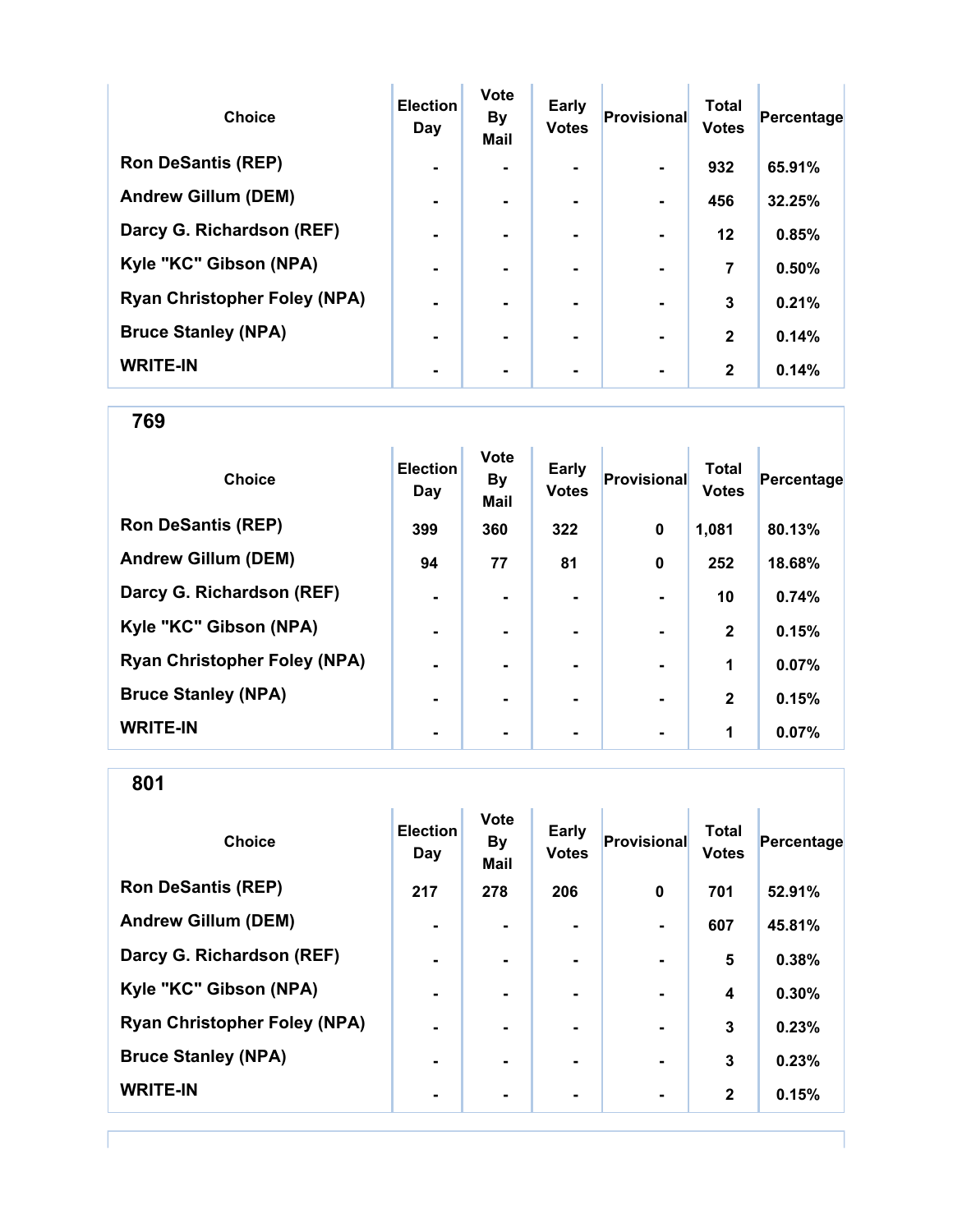| . .<br>. .<br>ï<br>×<br>۰.<br>×<br>۰. |
|---------------------------------------|
|---------------------------------------|

| <b>Choice</b>                       | <b>Election</b><br>Day | <b>Vote</b><br><b>By</b><br><b>Mail</b> | Early<br><b>Votes</b> | <b>Provisional</b> | <b>Total</b><br><b>Votes</b> | Percentage |
|-------------------------------------|------------------------|-----------------------------------------|-----------------------|--------------------|------------------------------|------------|
| <b>Ron DeSantis (REP)</b>           | 144                    | 221                                     | 310                   | 0                  | 675                          | 52.86%     |
| <b>Andrew Gillum (DEM)</b>          | $121$                  | 202                                     | 265                   | $\mathbf 0$        | 588                          | 46.05%     |
| Darcy G. Richardson (REF)           | $\blacksquare$         | ۰.                                      | ۰.                    |                    | 5                            | 0.39%      |
| Kyle "KC" Gibson (NPA)              | ۰                      |                                         |                       |                    | 6                            | 0.47%      |
| <b>Ryan Christopher Foley (NPA)</b> | ۰                      |                                         |                       |                    | $\mathbf{2}$                 | 0.16%      |
| <b>Bruce Stanley (NPA)</b>          | ۰                      |                                         |                       |                    | 1                            | 0.08%      |
| <b>WRITE-IN</b>                     | 0                      | 0                                       | $\bf{0}$              | 0                  | $\bf{0}$                     | 0.00%      |

| <b>Choice</b>                       | <b>Election</b><br>Day | <b>Vote</b><br><b>By</b><br><b>Mail</b> | Early<br><b>Votes</b> | Provisional | <b>Total</b><br><b>Votes</b> | Percentage |
|-------------------------------------|------------------------|-----------------------------------------|-----------------------|-------------|------------------------------|------------|
| <b>Ron DeSantis (REP)</b>           | $122$                  | $112$                                   | 102                   | $\mathbf 0$ | 336                          | 52.91%     |
| <b>Andrew Gillum (DEM)</b>          | 64                     | 113                                     | 113                   | $\mathbf 0$ | 290                          | 45.67%     |
| Darcy G. Richardson (REF)           | $\blacksquare$         |                                         |                       |             | 5                            | 0.79%      |
| Kyle "KC" Gibson (NPA)              | $\blacksquare$         |                                         | -                     |             | 1                            | 0.16%      |
| <b>Ryan Christopher Foley (NPA)</b> | $\blacksquare$         |                                         | $\blacksquare$        |             | 1                            | 0.16%      |
| <b>Bruce Stanley (NPA)</b>          | ٠                      | -                                       | ۰.                    |             | $\mathbf{2}$                 | 0.31%      |
| <b>WRITE-IN</b>                     | 0                      | $\mathbf 0$                             | 0                     | $\mathbf 0$ | 0                            | $0.00\%$   |

| <b>Choice</b>                       | <b>Election</b><br>Day | <b>Vote</b><br><b>By</b><br><b>Mail</b> | Early<br><b>Votes</b> | Provisional    | Total<br><b>Votes</b> | Percentage |
|-------------------------------------|------------------------|-----------------------------------------|-----------------------|----------------|-----------------------|------------|
| <b>Ron DeSantis (REP)</b>           | 347                    | 536                                     | 587                   | $\mathbf 0$    | 1,470                 | 54.06%     |
| <b>Andrew Gillum (DEM)</b>          | 256                    | 447                                     | 510                   | $\mathbf 0$    | 1,213                 | 44.61%     |
| Darcy G. Richardson (REF)           | $\blacksquare$         |                                         |                       |                | 10                    | 0.37%      |
| Kyle "KC" Gibson (NPA)              | $\blacksquare$         | ۰.                                      | ۰.                    |                | 9                     | 0.33%      |
| <b>Ryan Christopher Foley (NPA)</b> | ۰.                     |                                         | ۰.                    | $\blacksquare$ | 5                     | 0.18%      |
| <b>Bruce Stanley (NPA)</b>          | ۰                      | ۰                                       | ۰                     | $\blacksquare$ | 4                     | 0.15%      |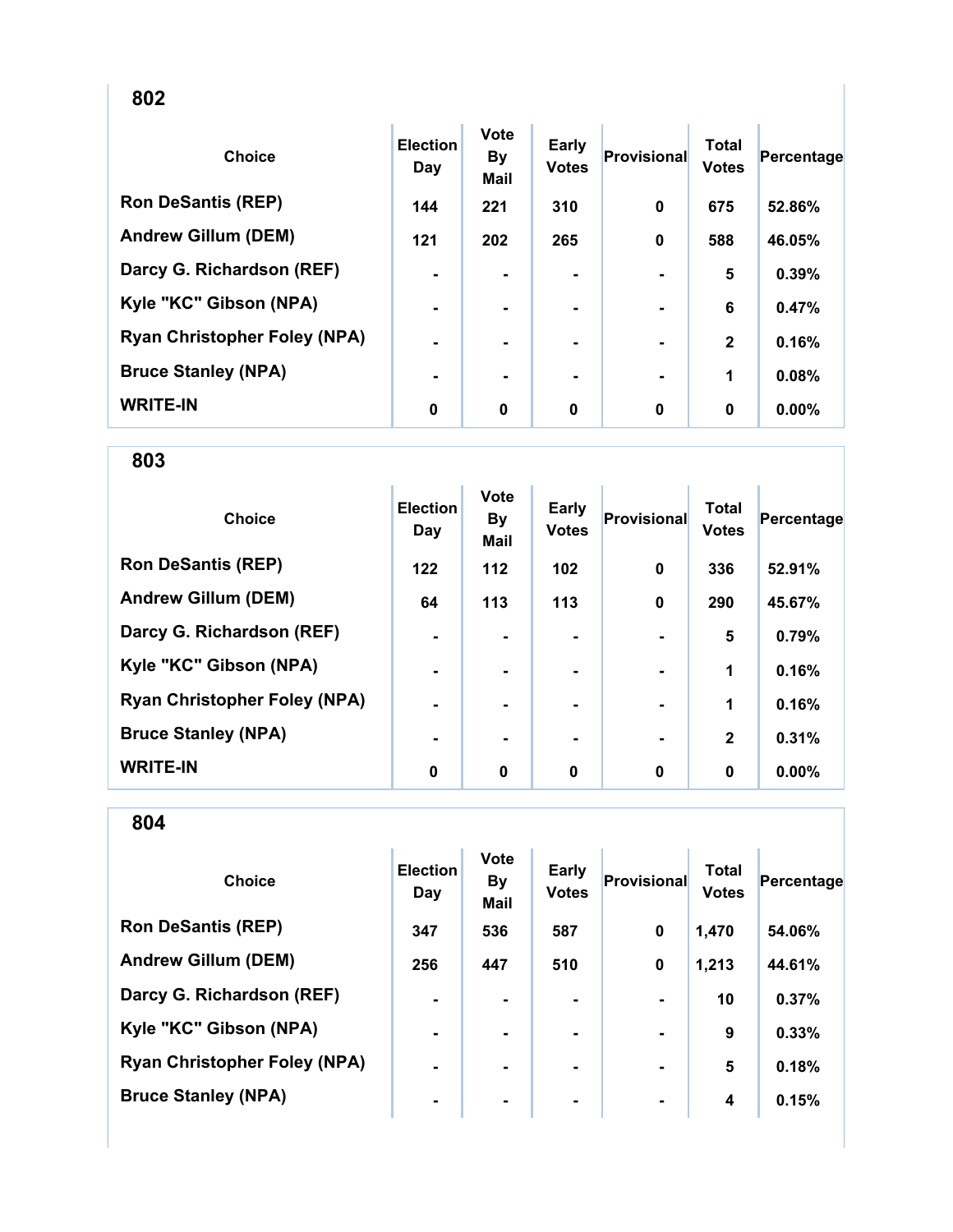| <b>Choice</b>                       | <b>Election</b><br><b>Day</b> | <b>Vote</b><br><b>By</b><br>Mail | <b>Early</b><br><b>Votes</b> | <b>Provisional</b> | <b>Total</b><br><b>Votes</b> | Percentage |
|-------------------------------------|-------------------------------|----------------------------------|------------------------------|--------------------|------------------------------|------------|
| <b>WRITE-IN</b>                     |                               |                                  |                              |                    | 8                            | 0.29%      |
| 805                                 |                               |                                  |                              |                    |                              |            |
| <b>Choice</b>                       | <b>Election</b><br><b>Day</b> | <b>Vote</b><br><b>By</b><br>Mail | <b>Early</b><br><b>Votes</b> | Provisional        | <b>Total</b><br><b>Votes</b> | Percentage |
| <b>Ron DeSantis (REP)</b>           | 161                           | 337                              | 307                          | 0                  | 805                          | 65.18%     |
| <b>Andrew Gillum (DEM)</b>          | 51                            | 185                              | 178                          | 0                  | 414                          | 33.52%     |
| Darcy G. Richardson (REF)           |                               | $\blacksquare$                   |                              |                    | 8                            | 0.65%      |
| Kyle "KC" Gibson (NPA)              |                               |                                  | ۰                            |                    | 4                            | 0.32%      |
| <b>Ryan Christopher Foley (NPA)</b> | $\blacksquare$                |                                  | ۰                            |                    | 1                            | 0.08%      |
| <b>Bruce Stanley (NPA)</b>          |                               |                                  |                              |                    | $\overline{2}$               | 0.16%      |
| <b>WRITE-IN</b>                     |                               |                                  |                              |                    | 1                            | 0.08%      |

806

| <b>Choice</b>                       | <b>Election</b><br>Day | <b>Vote</b><br><b>By</b><br><b>Mail</b> | <b>Early</b><br><b>Votes</b> | <b>Provisional</b> | <b>Total</b><br><b>Votes</b> | Percentage |
|-------------------------------------|------------------------|-----------------------------------------|------------------------------|--------------------|------------------------------|------------|
| <b>Ron DeSantis (REP)</b>           | 306                    | 360                                     | 362                          | 0                  | 1,028                        | 63.30%     |
| <b>Andrew Gillum (DEM)</b>          | $122$                  | 215                                     | 242                          | $\bf{0}$           | 579                          | 35.65%     |
| Darcy G. Richardson (REF)           |                        |                                         |                              |                    | 11                           | 0.68%      |
| Kyle "KC" Gibson (NPA)              | $\blacksquare$         |                                         | $\blacksquare$               |                    | $\mathbf{2}$                 | 0.12%      |
| <b>Ryan Christopher Foley (NPA)</b> | $\bf{0}$               | $\mathbf 0$                             | $\mathbf{0}$                 | $\bf{0}$           | $\bf{0}$                     | 0.00%      |
| <b>Bruce Stanley (NPA)</b>          |                        |                                         |                              |                    | 1                            | 0.06%      |
| <b>WRITE-IN</b>                     |                        |                                         |                              |                    | 3                            | 0.18%      |

| <b>Choice</b>              | <b>Election</b><br>Day | <b>Vote</b><br><b>By</b><br><b>Mail</b> | <b>Early</b><br><b>Votes</b> | Provisional    | Total<br><b>Votes</b> | Percentage |
|----------------------------|------------------------|-----------------------------------------|------------------------------|----------------|-----------------------|------------|
| <b>Ron DeSantis (REP)</b>  | 70                     | 143                                     | 109                          | 0              | 322                   | 66.12%     |
| <b>Andrew Gillum (DEM)</b> | 43                     | 50                                      | 67                           | 0              | 160                   | 32.85%     |
| Darcy G. Richardson (REF)  | $\blacksquare$         | ۰.                                      | $\blacksquare$               | $\blacksquare$ | 2                     | 0.41%      |
|                            |                        |                                         |                              |                |                       |            |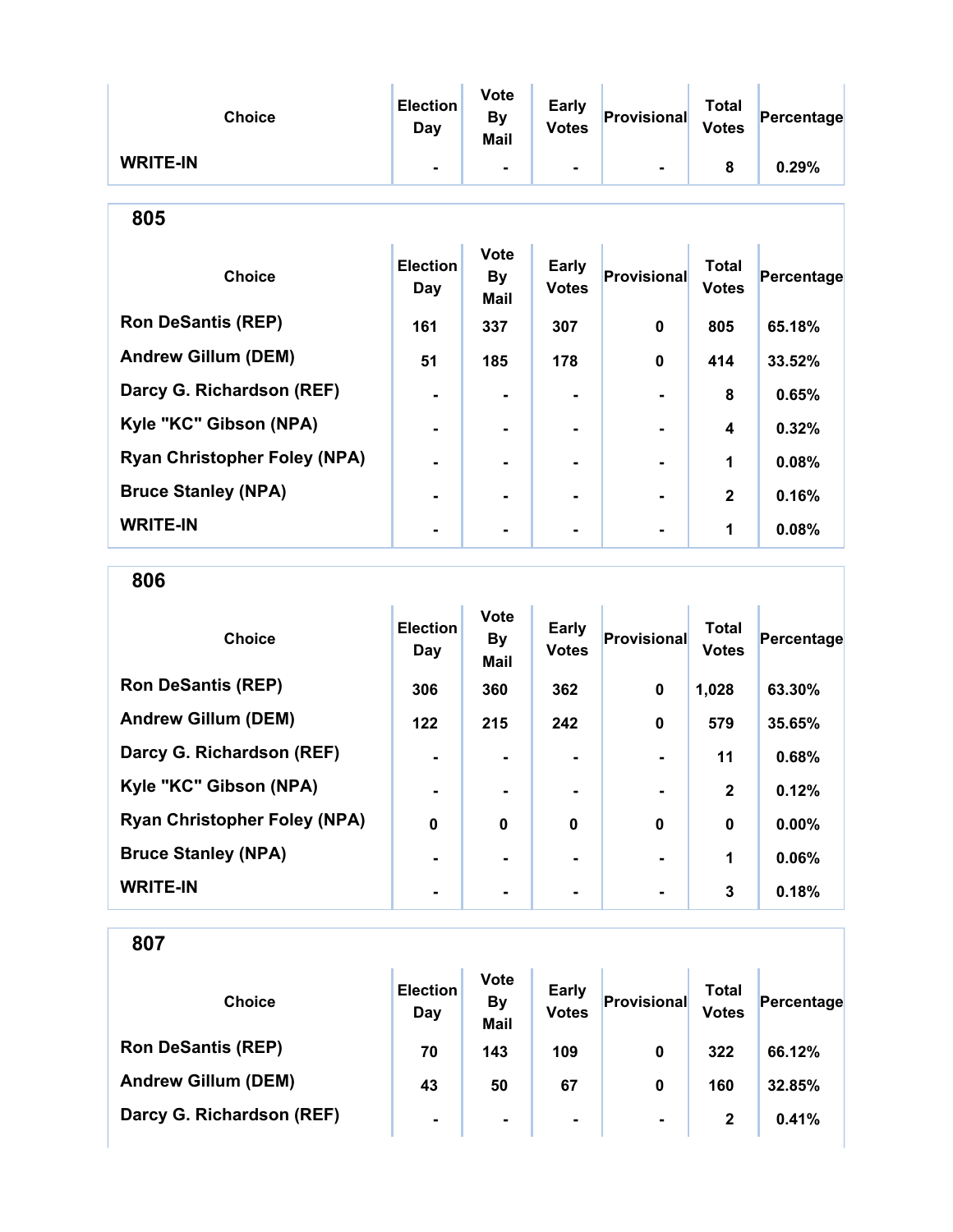| <b>Choice</b>                       | <b>Election</b><br>Day | <b>Vote</b><br><b>By</b><br><b>Mail</b> | <b>Early</b><br><b>Votes</b> | Provisional    | Total<br><b>Votes</b> | Percentage |
|-------------------------------------|------------------------|-----------------------------------------|------------------------------|----------------|-----------------------|------------|
| Kyle "KC" Gibson (NPA)              | $\blacksquare$         | ۰.                                      | $\blacksquare$               | $\blacksquare$ | $\mathbf{2}$          | 0.41%      |
| <b>Ryan Christopher Foley (NPA)</b> | $\blacksquare$         |                                         | ۰                            | $\blacksquare$ | 1                     | 0.21%      |
| <b>Bruce Stanley (NPA)</b>          | 0                      | 0                                       | 0                            | 0              | 0                     | $0.00\%$   |
| <b>WRITE-IN</b>                     | 0                      | 0                                       | 0                            | 0              | 0                     | $0.00\%$   |

| <b>Choice</b>                       | <b>Election</b><br>Day | <b>Vote</b><br><b>By</b><br><b>Mail</b> | <b>Early</b><br><b>Votes</b> | Provisional    | <b>Total</b><br><b>Votes</b> | Percentage |
|-------------------------------------|------------------------|-----------------------------------------|------------------------------|----------------|------------------------------|------------|
| <b>Ron DeSantis (REP)</b>           | $\blacksquare$         |                                         |                              | $\blacksquare$ | 671                          | 53.94%     |
| <b>Andrew Gillum (DEM)</b>          | 137                    | 200                                     | 222                          | 0              | 559                          | 44.94%     |
| Darcy G. Richardson (REF)           | $\blacksquare$         |                                         |                              |                | 10                           | 0.80%      |
| Kyle "KC" Gibson (NPA)              | $\blacksquare$         |                                         |                              | $\blacksquare$ | 1                            | 0.08%      |
| <b>Ryan Christopher Foley (NPA)</b> | ۰                      |                                         |                              |                | 1                            | 0.08%      |
| <b>Bruce Stanley (NPA)</b>          | ۰                      |                                         |                              |                | $\mathbf{2}$                 | 0.16%      |
| <b>WRITE-IN</b>                     | 0                      | $\bf{0}$                                | $\bf{0}$                     | $\mathbf 0$    | $\bf{0}$                     | 0.00%      |

809

| <b>Choice</b>                       | <b>Election</b><br>Day | <b>Vote</b><br><b>By</b><br><b>Mail</b> | <b>Early</b><br><b>Votes</b> | Provisional    | <b>Total</b><br><b>Votes</b> | Percentage |
|-------------------------------------|------------------------|-----------------------------------------|------------------------------|----------------|------------------------------|------------|
| <b>Ron DeSantis (REP)</b>           | 64                     | 86                                      | 102                          | $\bf{0}$       | 252                          | 57.67%     |
| <b>Andrew Gillum (DEM)</b>          | 32                     | 55                                      | 86                           | $\bf{0}$       | 173                          | 39.59%     |
| Darcy G. Richardson (REF)           | $\blacksquare$         | $\blacksquare$                          | ۰.                           |                | 7                            | 1.60%      |
| Kyle "KC" Gibson (NPA)              | $\blacksquare$         |                                         | ۰.                           |                | 1                            | 0.23%      |
| <b>Ryan Christopher Foley (NPA)</b> | $\blacksquare$         |                                         | ۰.                           | $\blacksquare$ | 1                            | 0.23%      |
| <b>Bruce Stanley (NPA)</b>          | $\blacksquare$         |                                         |                              |                | $\mathbf{2}$                 | 0.46%      |
| <b>WRITE-IN</b>                     | -                      |                                         |                              | $\blacksquare$ | 1                            | 0.23%      |

| <b>Choice</b> | <b>Election</b><br>Day | <b>Vote</b><br>By<br>Mail | <b>Early</b><br><b>Votes</b> | Provisional | <b>Total</b><br><b>Votes</b> | Percentage |
|---------------|------------------------|---------------------------|------------------------------|-------------|------------------------------|------------|
|               |                        |                           |                              |             |                              |            |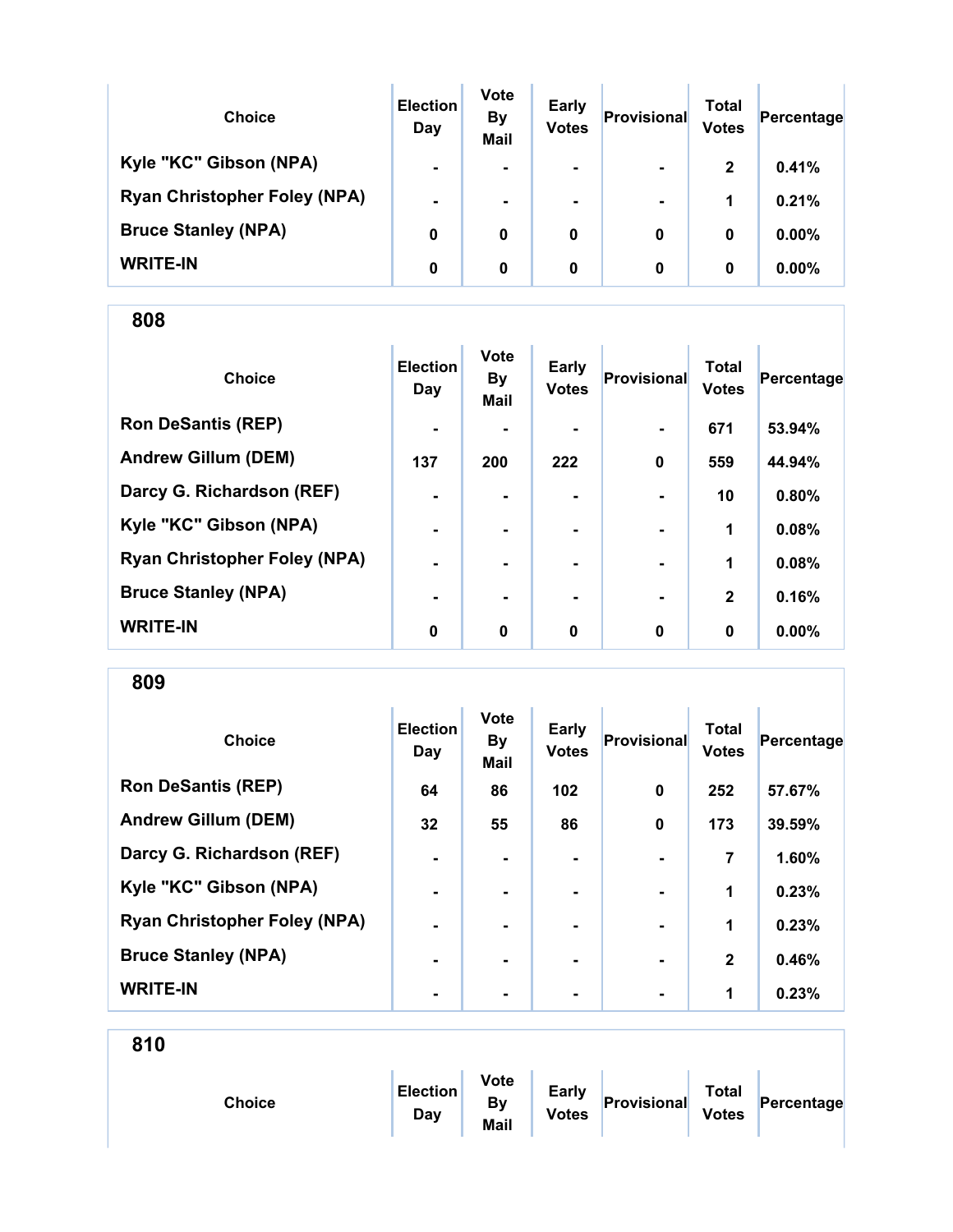| <b>Choice</b>                       | <b>Election</b><br>Day | <b>Vote</b><br><b>By</b><br><b>Mail</b> | Early<br><b>Votes</b> | Provisional    | <b>Total</b><br><b>Votes</b> | Percentage |
|-------------------------------------|------------------------|-----------------------------------------|-----------------------|----------------|------------------------------|------------|
| <b>Ron DeSantis (REP)</b>           | $\blacksquare$         |                                         |                       |                | 876                          | 56.85%     |
| <b>Andrew Gillum (DEM)</b>          | 154                    | 219                                     | 265                   | $\bf{0}$       | 638                          | 41.40%     |
| Darcy G. Richardson (REF)           | $\blacksquare$         |                                         | $\blacksquare$        |                | 15                           | 0.97%      |
| Kyle "KC" Gibson (NPA)              | $\blacksquare$         |                                         | ۰.                    | $\blacksquare$ | 3                            | 0.19%      |
| <b>Ryan Christopher Foley (NPA)</b> | $\blacksquare$         |                                         | -                     |                | 3                            | 0.19%      |
| <b>Bruce Stanley (NPA)</b>          |                        |                                         | -                     | $\blacksquare$ | 3                            | 0.19%      |
| <b>WRITE-IN</b>                     |                        |                                         |                       |                | 3                            | 0.19%      |

811

| <b>Choice</b>                       | <b>Election</b><br>Day | <b>Vote</b><br><b>By</b><br><b>Mail</b> | <b>Early</b><br><b>Votes</b> | <b>Provisional</b> | <b>Total</b><br><b>Votes</b> | Percentage |
|-------------------------------------|------------------------|-----------------------------------------|------------------------------|--------------------|------------------------------|------------|
| <b>Ron DeSantis (REP)</b>           | 366                    | 452                                     | 358                          | 0                  | 1,176                        | 60.81%     |
| <b>Andrew Gillum (DEM)</b>          | 201                    | 297                                     | 227                          | $\mathbf 0$        | 725                          | 37.49%     |
| Darcy G. Richardson (REF)           | $\blacksquare$         |                                         |                              |                    | 15                           | 0.78%      |
| Kyle "KC" Gibson (NPA)              | $\blacksquare$         | $\blacksquare$                          | ۰                            | $\blacksquare$     | 8                            | 0.41%      |
| <b>Ryan Christopher Foley (NPA)</b> | $\blacksquare$         | $\blacksquare$                          |                              | $\blacksquare$     | 3                            | 0.16%      |
| <b>Bruce Stanley (NPA)</b>          | ٠                      |                                         |                              |                    | 4                            | 0.21%      |
| <b>WRITE-IN</b>                     | $\blacksquare$         |                                         |                              | $\blacksquare$     | 3                            | 0.16%      |

| <b>Choice</b>                       | <b>Election</b><br>Day | Vote<br><b>By</b><br>Mail | <b>Early</b><br><b>Votes</b> | <b>Provisional</b> | <b>Total</b><br><b>Votes</b> | Percentage |
|-------------------------------------|------------------------|---------------------------|------------------------------|--------------------|------------------------------|------------|
| <b>Ron DeSantis (REP)</b>           | $\blacksquare$         |                           |                              | $\blacksquare$     | 1,967                        | 60.10%     |
| <b>Andrew Gillum (DEM)</b>          | 297                    | 430                       | 538                          | 0                  | 1,265                        | 38.65%     |
| Darcy G. Richardson (REF)           |                        |                           |                              |                    | 19                           | 0.58%      |
| Kyle "KC" Gibson (NPA)              | $\blacksquare$         |                           |                              |                    | 7                            | 0.21%      |
| <b>Ryan Christopher Foley (NPA)</b> |                        |                           |                              |                    | $\mathbf{2}$                 | 0.06%      |
| <b>Bruce Stanley (NPA)</b>          | ٠                      |                           |                              |                    | 7                            | 0.21%      |
| <b>WRITE-IN</b>                     | ٠                      |                           |                              | $\blacksquare$     | 6                            | 0.18%      |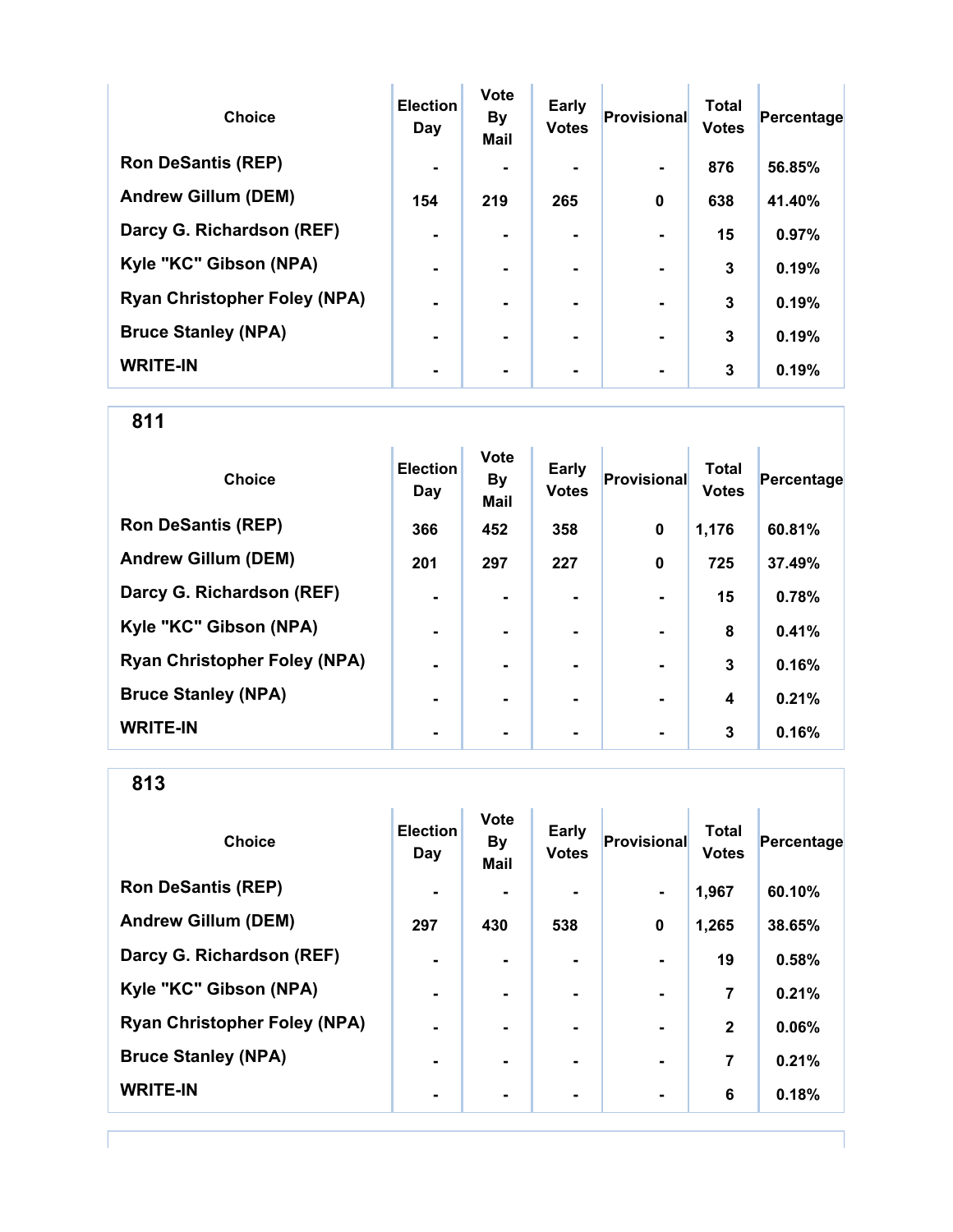| <b>Choice</b>                       | <b>Election</b><br>Day | <b>Vote</b><br><b>By</b><br><b>Mail</b> | <b>Early</b><br><b>Votes</b> | Provisional    | <b>Total</b><br><b>Votes</b> | Percentage |
|-------------------------------------|------------------------|-----------------------------------------|------------------------------|----------------|------------------------------|------------|
| <b>Ron DeSantis (REP)</b>           | $\blacksquare$         |                                         |                              | $\blacksquare$ | 1,300                        | 70.69%     |
| <b>Andrew Gillum (DEM)</b>          | 163                    | 208                                     | 147                          | $\mathbf 0$    | 518                          | 28.17%     |
| Darcy G. Richardson (REF)           | $\blacksquare$         |                                         |                              |                | 11                           | 0.60%      |
| Kyle "KC" Gibson (NPA)              | $\blacksquare$         |                                         |                              |                | 4                            | 0.22%      |
| <b>Ryan Christopher Foley (NPA)</b> | $\blacksquare$         |                                         |                              |                | 1                            | 0.05%      |
| <b>Bruce Stanley (NPA)</b>          | $\blacksquare$         |                                         |                              | $\blacksquare$ | 3                            | 0.16%      |
| <b>WRITE-IN</b>                     | $\blacksquare$         |                                         | ۰                            |                | $\mathbf{2}$                 | 0.11%      |

| <b>Choice</b>                       | <b>Election</b><br>Day | <b>Vote</b><br><b>By</b><br>Mail | Early<br><b>Votes</b> | Provisional | <b>Total</b><br><b>Votes</b> | Percentage |
|-------------------------------------|------------------------|----------------------------------|-----------------------|-------------|------------------------------|------------|
| <b>Ron DeSantis (REP)</b>           | 129                    | 158                              | 209                   | 0           | 496                          | 62.86%     |
| <b>Andrew Gillum (DEM)</b>          | 60                     | 92                               | 134                   | $\mathbf 0$ | 286                          | 36.25%     |
| Darcy G. Richardson (REF)           | $\blacksquare$         |                                  |                       |             | 4                            | 0.51%      |
| Kyle "KC" Gibson (NPA)              | $\bf{0}$               | $\bf{0}$                         | $\bf{0}$              | $\mathbf 0$ | $\bf{0}$                     | 0.00%      |
| <b>Ryan Christopher Foley (NPA)</b> | $\mathbf 0$            | $\bf{0}$                         | $\mathbf 0$           | $\mathbf 0$ | $\bf{0}$                     | 0.00%      |
| <b>Bruce Stanley (NPA)</b>          | $\blacksquare$         |                                  |                       |             | 1                            | 0.13%      |
| <b>WRITE-IN</b>                     | $\blacksquare$         |                                  |                       |             | $\mathbf{2}$                 | 0.25%      |

| <b>Choice</b>                       | <b>Election</b><br>Day | <b>Vote</b><br><b>By</b><br><b>Mail</b> | <b>Early</b><br><b>Votes</b> | Provisional | Total<br><b>Votes</b> | Percentage |
|-------------------------------------|------------------------|-----------------------------------------|------------------------------|-------------|-----------------------|------------|
| <b>Ron DeSantis (REP)</b>           | 279                    | 264                                     | 309                          | $\mathbf 0$ | 852                   | 63.16%     |
| <b>Andrew Gillum (DEM)</b>          | 87                     | 199                                     | 191                          | $\mathbf 0$ | 477                   | 35.36%     |
| Darcy G. Richardson (REF)           | $\blacksquare$         |                                         |                              |             | 10                    | 0.74%      |
| Kyle "KC" Gibson (NPA)              | $\blacksquare$         | $\blacksquare$                          |                              |             | 4                     | 0.30%      |
| <b>Ryan Christopher Foley (NPA)</b> | $\blacksquare$         |                                         | ۰.                           |             | $\mathbf{2}$          | 0.15%      |
| <b>Bruce Stanley (NPA)</b>          | $\blacksquare$         |                                         | ۰                            |             | 1                     | 0.07%      |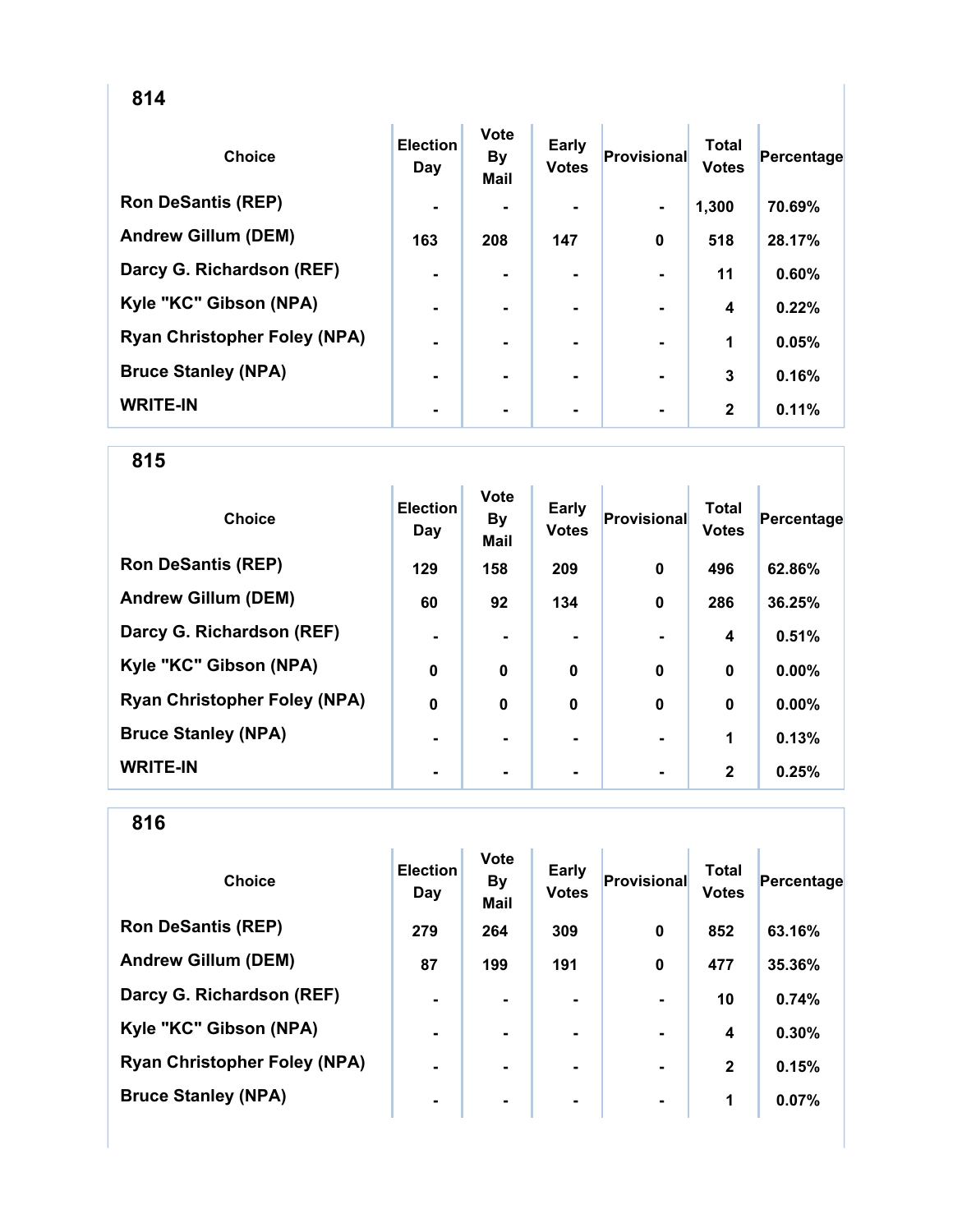| <b>Choice</b>   | <b>Election</b><br>Day | <b>Vote</b><br>By<br>Mail | <b>Early</b><br><b>Votes</b> | Provisional | <b>Total</b><br><b>Votes</b> | Percentage |
|-----------------|------------------------|---------------------------|------------------------------|-------------|------------------------------|------------|
| <b>WRITE-IN</b> |                        | $\blacksquare$            | ۰.                           | -           |                              | 0.22%      |

| ×<br>ï<br>v<br>× |  |
|------------------|--|
|------------------|--|

| <b>Choice</b>                       | <b>Election</b><br>Day | <b>Vote</b><br><b>By</b><br><b>Mail</b> | <b>Early</b><br><b>Votes</b> | Provisional    | <b>Total</b><br><b>Votes</b> | Percentage |
|-------------------------------------|------------------------|-----------------------------------------|------------------------------|----------------|------------------------------|------------|
| <b>Ron DeSantis (REP)</b>           | $\blacksquare$         |                                         |                              | $\blacksquare$ | 1,603                        | 61.39%     |
| <b>Andrew Gillum (DEM)</b>          | $\blacksquare$         | ۰.                                      | ۰.                           | $\blacksquare$ | 978                          | 37.46%     |
| Darcy G. Richardson (REF)           | $\blacksquare$         | -                                       | ۰.                           | $\blacksquare$ | 14                           | 0.54%      |
| Kyle "KC" Gibson (NPA)              | $\blacksquare$         | -                                       |                              |                | 7                            | 0.27%      |
| <b>Ryan Christopher Foley (NPA)</b> | -                      |                                         |                              |                | $\boldsymbol{4}$             | 0.15%      |
| <b>Bruce Stanley (NPA)</b>          | $\blacksquare$         |                                         |                              |                | 3                            | 0.11%      |
| <b>WRITE-IN</b>                     | $\blacksquare$         |                                         |                              |                | $\mathbf{2}$                 | 0.08%      |

818

| <b>Choice</b>                       | <b>Election</b><br>Day | Vote<br><b>By</b><br><b>Mail</b> | <b>Early</b><br><b>Votes</b> | Provisional    | <b>Total</b><br><b>Votes</b> | Percentage |
|-------------------------------------|------------------------|----------------------------------|------------------------------|----------------|------------------------------|------------|
| <b>Ron DeSantis (REP)</b>           | $\blacksquare$         |                                  |                              | $\blacksquare$ | 1,128                        | 56.18%     |
| <b>Andrew Gillum (DEM)</b>          | $\blacksquare$         |                                  |                              |                | 853                          | 42.48%     |
| Darcy G. Richardson (REF)           | -                      |                                  |                              |                | $12 \,$                      | 0.60%      |
| Kyle "KC" Gibson (NPA)              | $\blacksquare$         |                                  | ۰.                           |                | 6                            | 0.30%      |
| <b>Ryan Christopher Foley (NPA)</b> | $\blacksquare$         |                                  | ۰.                           |                | 4                            | 0.20%      |
| <b>Bruce Stanley (NPA)</b>          | $\blacksquare$         |                                  |                              |                | 3                            | 0.15%      |
| <b>WRITE-IN</b>                     |                        |                                  | ۰.                           |                | $\mathbf{2}$                 | 0.10%      |

| <b>Choice</b>              | <b>Election</b><br>Day | <b>Vote</b><br><b>By</b><br><b>Mail</b> | <b>Early</b><br><b>Votes</b> | Provisional    | Total<br><b>Votes</b> | Percentage |
|----------------------------|------------------------|-----------------------------------------|------------------------------|----------------|-----------------------|------------|
| <b>Ron DeSantis (REP)</b>  | 265                    | 206                                     | 72                           | 0              | 543                   | 59.87%     |
| <b>Andrew Gillum (DEM)</b> | 148                    | 129                                     | 70                           | 0              | 347                   | 38.26%     |
| Darcy G. Richardson (REF)  | $\blacksquare$         | ۰                                       | $\blacksquare$               | $\blacksquare$ | 6                     | 0.66%      |
|                            |                        |                                         |                              |                |                       |            |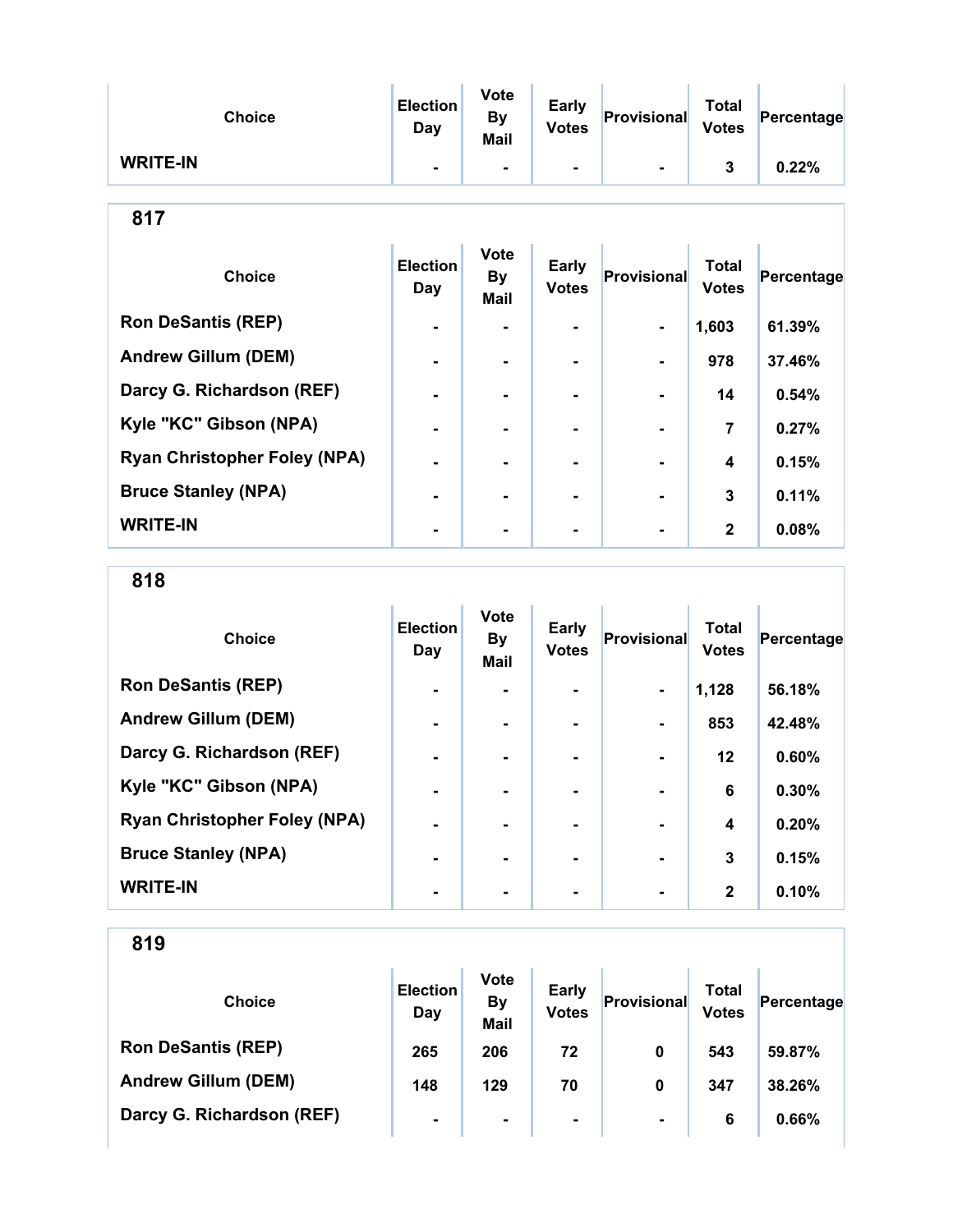| <b>Choice</b>                       | <b>Election</b><br>Day | <b>Vote</b><br><b>By</b><br><b>Mail</b> | <b>Early</b><br><b>Votes</b> | Provisional    | Total<br><b>Votes</b> | Percentage |
|-------------------------------------|------------------------|-----------------------------------------|------------------------------|----------------|-----------------------|------------|
| Kyle "KC" Gibson (NPA)              | $\blacksquare$         | $\blacksquare$                          | $\blacksquare$               | $\blacksquare$ | 4                     | 0.44%      |
| <b>Ryan Christopher Foley (NPA)</b> | $\blacksquare$         |                                         |                              | $\blacksquare$ | 3                     | 0.33%      |
| <b>Bruce Stanley (NPA)</b>          | $\blacksquare$         |                                         | $\blacksquare$               | $\blacksquare$ | $\mathbf{2}$          | 0.22%      |
| <b>WRITE-IN</b>                     | ۰                      |                                         |                              | $\blacksquare$ | $\mathbf{2}$          | 0.22%      |

| <b>Choice</b>                       | <b>Election</b><br>Day | <b>Vote</b><br><b>By</b><br>Mail | Early<br><b>Votes</b> | Provisional | <b>Total</b><br><b>Votes</b> | Percentage |
|-------------------------------------|------------------------|----------------------------------|-----------------------|-------------|------------------------------|------------|
| <b>Ron DeSantis (REP)</b>           | 298                    | 452                              | 332                   | $\mathbf 0$ | 1,082                        | 56.18%     |
| <b>Andrew Gillum (DEM)</b>          | 189                    | 323                              | 309                   | $\mathbf 0$ | 821                          | 42.63%     |
| Darcy G. Richardson (REF)           | ۰                      |                                  | ۰                     |             | 8                            | 0.42%      |
| Kyle "KC" Gibson (NPA)              | $\blacksquare$         | ۰.                               | ۰                     |             | 5                            | 0.26%      |
| <b>Ryan Christopher Foley (NPA)</b> | $\blacksquare$         |                                  |                       |             | $\mathbf{2}$                 | 0.10%      |
| <b>Bruce Stanley (NPA)</b>          |                        |                                  |                       |             | 7                            | 0.36%      |
| <b>WRITE-IN</b>                     | $\blacksquare$         | ۰                                | ۰                     |             | 1                            | 0.05%      |

821

| <b>Choice</b>                       | <b>Election</b><br>Day | <b>Vote</b><br><b>By</b><br><b>Mail</b> | Early<br><b>Votes</b> | Provisional    | <b>Total</b><br><b>Votes</b> | Percentage |
|-------------------------------------|------------------------|-----------------------------------------|-----------------------|----------------|------------------------------|------------|
| <b>Ron DeSantis (REP)</b>           | 410                    | 469                                     | 341                   | $\mathbf 0$    | 1,220                        | 48.30%     |
| <b>Andrew Gillum (DEM)</b>          | 338                    | 519                                     | 416                   | $\mathbf 0$    | 1,273                        | 50.40%     |
| Darcy G. Richardson (REF)           | $\blacksquare$         | ۰.                                      | ۰                     | $\blacksquare$ | $12 \,$                      | 0.48%      |
| Kyle "KC" Gibson (NPA)              | $\blacksquare$         |                                         |                       |                | 4                            | 0.16%      |
| <b>Ryan Christopher Foley (NPA)</b> | $\blacksquare$         |                                         | ۰.                    | $\blacksquare$ | 5                            | 0.20%      |
| <b>Bruce Stanley (NPA)</b>          | $\blacksquare$         | ۰.                                      | ۰.                    | $\blacksquare$ | 9                            | 0.36%      |
| <b>WRITE-IN</b>                     | ۰                      |                                         | ۰                     | $\blacksquare$ | 3                            | 0.12%      |

| Choice | <b>Election</b><br>Day | <b>Vote</b><br><b>By</b><br>Mail | <b>Early</b><br><b>Votes</b> | Provisional | <b>Total</b><br><b>Votes</b> | Percentage |  |
|--------|------------------------|----------------------------------|------------------------------|-------------|------------------------------|------------|--|
|        |                        |                                  |                              |             |                              |            |  |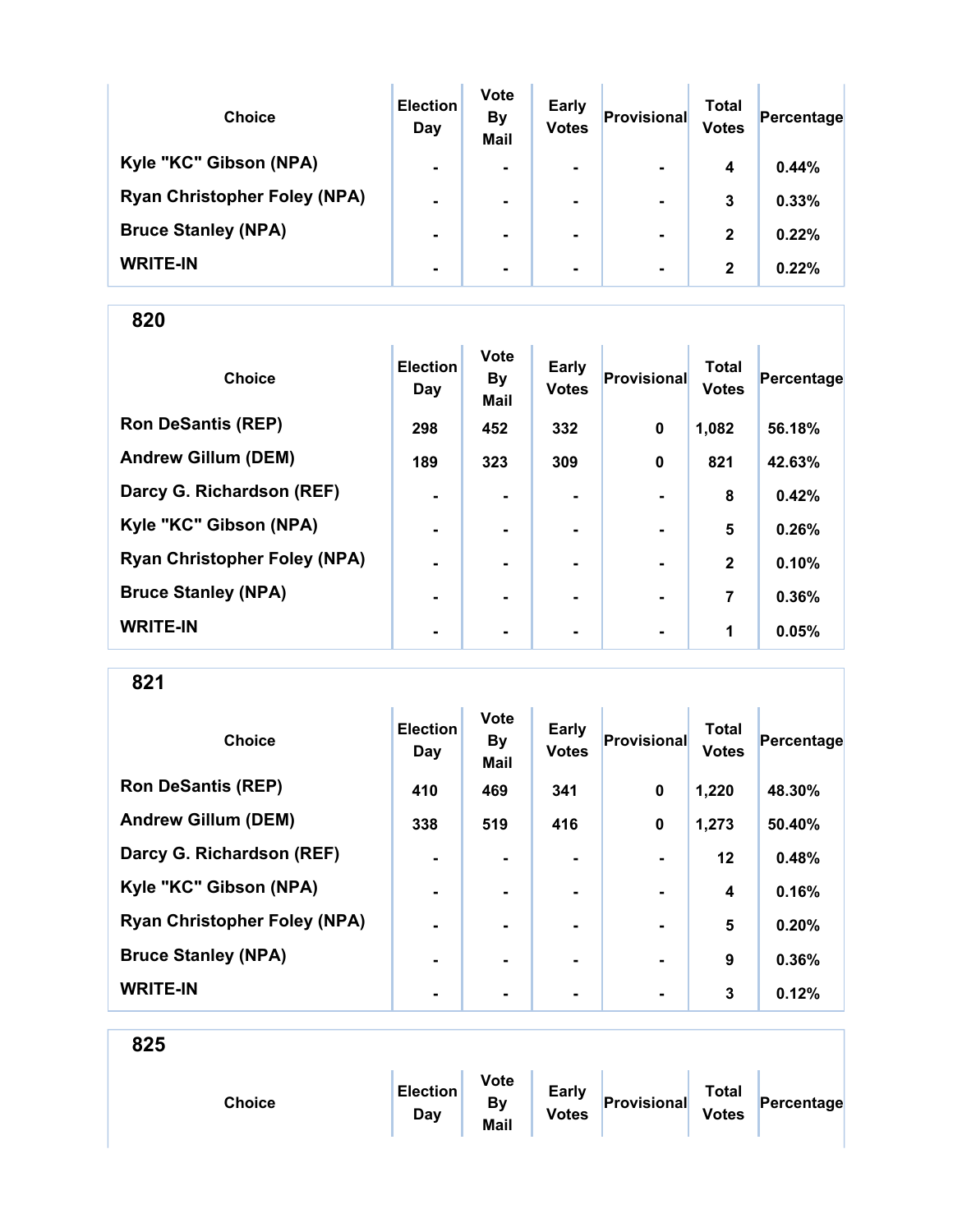| <b>Choice</b>                       | <b>Election</b><br>Day | <b>Vote</b><br><b>By</b><br><b>Mail</b> | Early<br><b>Votes</b> | Provisional              | <b>Total</b><br><b>Votes</b> | Percentage |
|-------------------------------------|------------------------|-----------------------------------------|-----------------------|--------------------------|------------------------------|------------|
| <b>Ron DeSantis (REP)</b>           | $\blacksquare$         |                                         |                       | $\blacksquare$           | 938                          | 53.51%     |
| <b>Andrew Gillum (DEM)</b>          | 248                    | 298                                     | 238                   | $\mathbf 0$              | 784                          | 44.72%     |
| Darcy G. Richardson (REF)           | $\blacksquare$         |                                         |                       |                          | 13                           | 0.74%      |
| Kyle "KC" Gibson (NPA)              | $\blacksquare$         |                                         |                       |                          | 7                            | 0.40%      |
| <b>Ryan Christopher Foley (NPA)</b> | $\blacksquare$         | -                                       |                       | $\blacksquare$           | $\mathbf{2}$                 | 0.11%      |
| <b>Bruce Stanley (NPA)</b>          |                        |                                         |                       | $\overline{\phantom{0}}$ | 7                            | 0.40%      |
| <b>WRITE-IN</b>                     |                        |                                         |                       |                          | $\mathbf{2}$                 | 0.11%      |

| <b>Choice</b>                       | <b>Election</b><br>Day | <b>Vote</b><br><b>By</b><br><b>Mail</b> | <b>Early</b><br><b>Votes</b> | <b>Provisional</b> | <b>Total</b><br><b>Votes</b> | Percentage |
|-------------------------------------|------------------------|-----------------------------------------|------------------------------|--------------------|------------------------------|------------|
| <b>Ron DeSantis (REP)</b>           | 282                    | 343                                     | 281                          | $\mathbf 0$        | 906                          | 57.74%     |
| <b>Andrew Gillum (DEM)</b>          | 202                    | 223                                     | 214                          | $\mathbf 0$        | 639                          | 40.73%     |
| Darcy G. Richardson (REF)           | ۰                      |                                         |                              |                    | 10                           | 0.64%      |
| Kyle "KC" Gibson (NPA)              | $\blacksquare$         | $\blacksquare$                          |                              | $\blacksquare$     | 7                            | 0.45%      |
| <b>Ryan Christopher Foley (NPA)</b> | $\blacksquare$         | ۰.                                      |                              | $\blacksquare$     | $\mathbf{2}$                 | 0.13%      |
| <b>Bruce Stanley (NPA)</b>          | $\blacksquare$         | $\overline{\phantom{0}}$                |                              | $\blacksquare$     | $\mathbf{2}$                 | 0.13%      |
| <b>WRITE-IN</b>                     | $\blacksquare$         |                                         |                              | $\blacksquare$     | 3                            | 0.19%      |

| <b>Choice</b>                       | <b>Election</b><br>Day | <b>Vote</b><br><b>By</b><br><b>Mail</b> | <b>Early</b><br><b>Votes</b> | Provisional    | <b>Total</b><br><b>Votes</b> | Percentage |
|-------------------------------------|------------------------|-----------------------------------------|------------------------------|----------------|------------------------------|------------|
| <b>Ron DeSantis (REP)</b>           | 406                    | 529                                     | 458                          | $\mathbf 0$    | 1,393                        | 32.82%     |
| <b>Andrew Gillum (DEM)</b>          | $\blacksquare$         |                                         |                              | $\blacksquare$ | 2,812                        | 66.26%     |
| Darcy G. Richardson (REF)           | $\blacksquare$         | ۰.                                      |                              | $\blacksquare$ | 14                           | 0.33%      |
| Kyle "KC" Gibson (NPA)              | $\blacksquare$         | $\blacksquare$                          | $\blacksquare$               | $\blacksquare$ | 14                           | 0.33%      |
| <b>Ryan Christopher Foley (NPA)</b> | $\blacksquare$         |                                         |                              | $\blacksquare$ | 5                            | 0.12%      |
| <b>Bruce Stanley (NPA)</b>          | $\blacksquare$         | $\blacksquare$                          |                              | ٠              | 3                            | 0.07%      |
| <b>WRITE-IN</b>                     | $\blacksquare$         |                                         |                              | ٠              | 3                            | 0.07%      |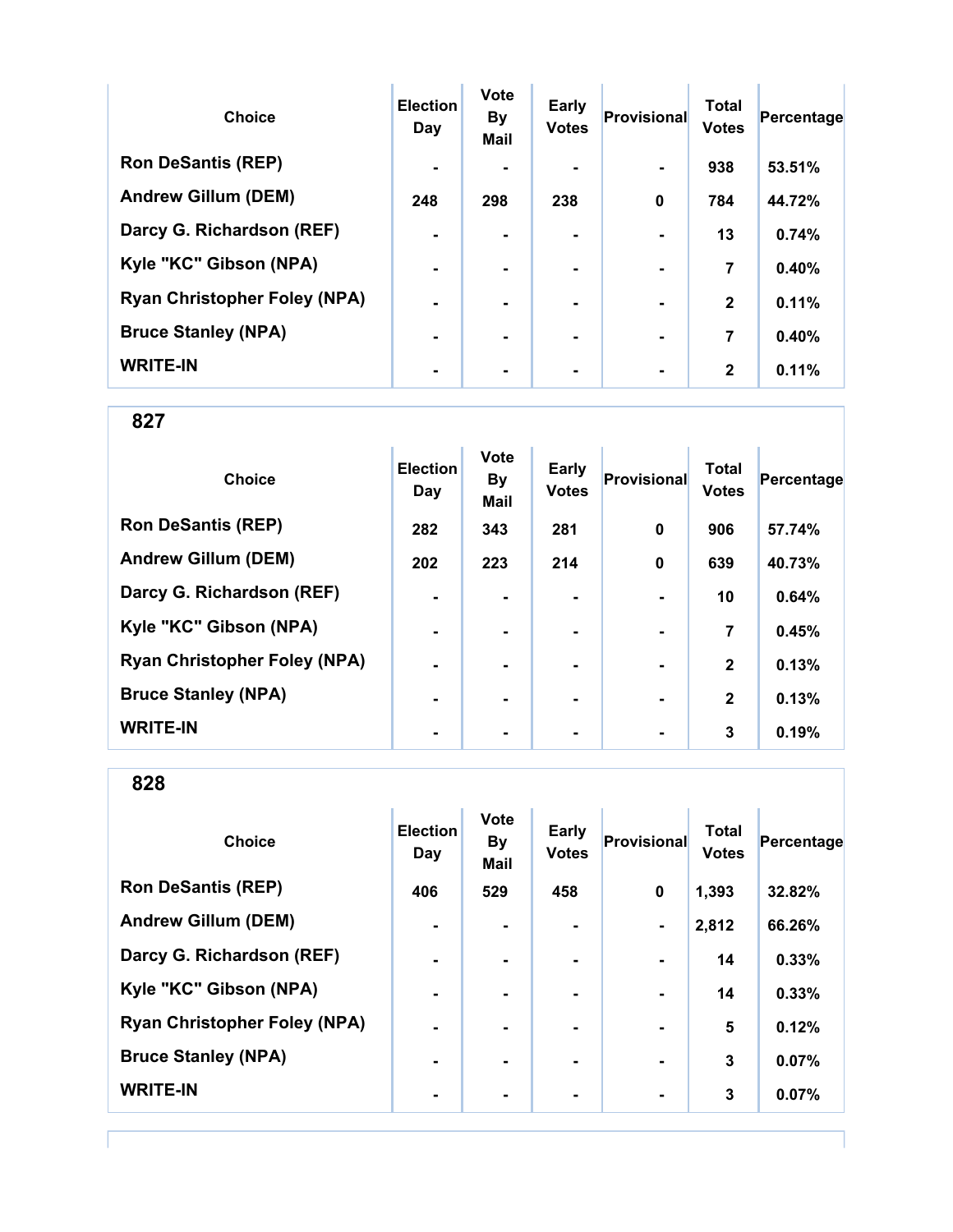| <b>Choice</b>                       | <b>Election</b><br>Day | <b>Vote</b><br><b>By</b><br><b>Mail</b> | Early<br><b>Votes</b> | Provisional    | <b>Total</b><br><b>Votes</b> | Percentage |
|-------------------------------------|------------------------|-----------------------------------------|-----------------------|----------------|------------------------------|------------|
| <b>Ron DeSantis (REP)</b>           | 295                    | 343                                     | 236                   | 0              | 874                          | 43.94%     |
| <b>Andrew Gillum (DEM)</b>          | $\blacksquare$         | $\blacksquare$                          | ۰.                    | $\blacksquare$ | 1,086                        | 54.60%     |
| Darcy G. Richardson (REF)           | $\blacksquare$         |                                         |                       |                | 16                           | 0.80%      |
| Kyle "KC" Gibson (NPA)              | ۰                      |                                         |                       |                | 5                            | 0.25%      |
| <b>Ryan Christopher Foley (NPA)</b> | ۰                      |                                         | ۰                     |                | 6                            | 0.30%      |
| <b>Bruce Stanley (NPA)</b>          | $\blacksquare$         |                                         | ۰.                    |                | 1                            | 0.05%      |
| <b>WRITE-IN</b>                     | ۰                      |                                         | ۰.                    |                | 1                            | 0.05%      |

| <b>Choice</b>                       | <b>Election</b><br>Day | <b>Vote</b><br><b>By</b><br>Mail | Early<br><b>Votes</b> | Provisional | <b>Total</b><br><b>Votes</b> | Percentage |
|-------------------------------------|------------------------|----------------------------------|-----------------------|-------------|------------------------------|------------|
| <b>Ron DeSantis (REP)</b>           | $\blacksquare$         |                                  |                       |             | 540                          | 40.27%     |
| <b>Andrew Gillum (DEM)</b>          | 205                    | 295                              | 277                   | $\mathbf 0$ | 777                          | 57.94%     |
| Darcy G. Richardson (REF)           | $\blacksquare$         |                                  |                       |             | 11                           | 0.82%      |
| Kyle "KC" Gibson (NPA)              | $\blacksquare$         |                                  | ۰                     |             | 7                            | 0.52%      |
| <b>Ryan Christopher Foley (NPA)</b> | $\blacksquare$         |                                  | ۰.                    |             | 1                            | 0.07%      |
| <b>Bruce Stanley (NPA)</b>          | $\blacksquare$         |                                  |                       |             | $\mathbf{2}$                 | 0.15%      |
| <b>WRITE-IN</b>                     |                        |                                  |                       |             | 3                            | 0.22%      |

| <b>Choice</b>                       | <b>Election</b><br>Day | <b>Vote</b><br><b>By</b><br><b>Mail</b> | <b>Early</b><br><b>Votes</b> | Provisional    | <b>Total</b><br><b>Votes</b> | Percentage |
|-------------------------------------|------------------------|-----------------------------------------|------------------------------|----------------|------------------------------|------------|
| <b>Ron DeSantis (REP)</b>           | 225                    | 296                                     | 233                          | $\mathbf 0$    | 754                          | 42.72%     |
| <b>Andrew Gillum (DEM)</b>          | $\blacksquare$         |                                         | ۰.                           |                | 995                          | 56.37%     |
| Darcy G. Richardson (REF)           | $\blacksquare$         | ۰.                                      | ۰.                           |                | 6                            | 0.34%      |
| Kyle "KC" Gibson (NPA)              | $\blacksquare$         |                                         | ۰.                           |                | 4                            | 0.23%      |
| <b>Ryan Christopher Foley (NPA)</b> | $\blacksquare$         |                                         | ۰.                           | $\blacksquare$ | $\mathbf{2}$                 | 0.11%      |
| <b>Bruce Stanley (NPA)</b>          | $\blacksquare$         |                                         | ۰.                           |                | $\mathbf{2}$                 | 0.11%      |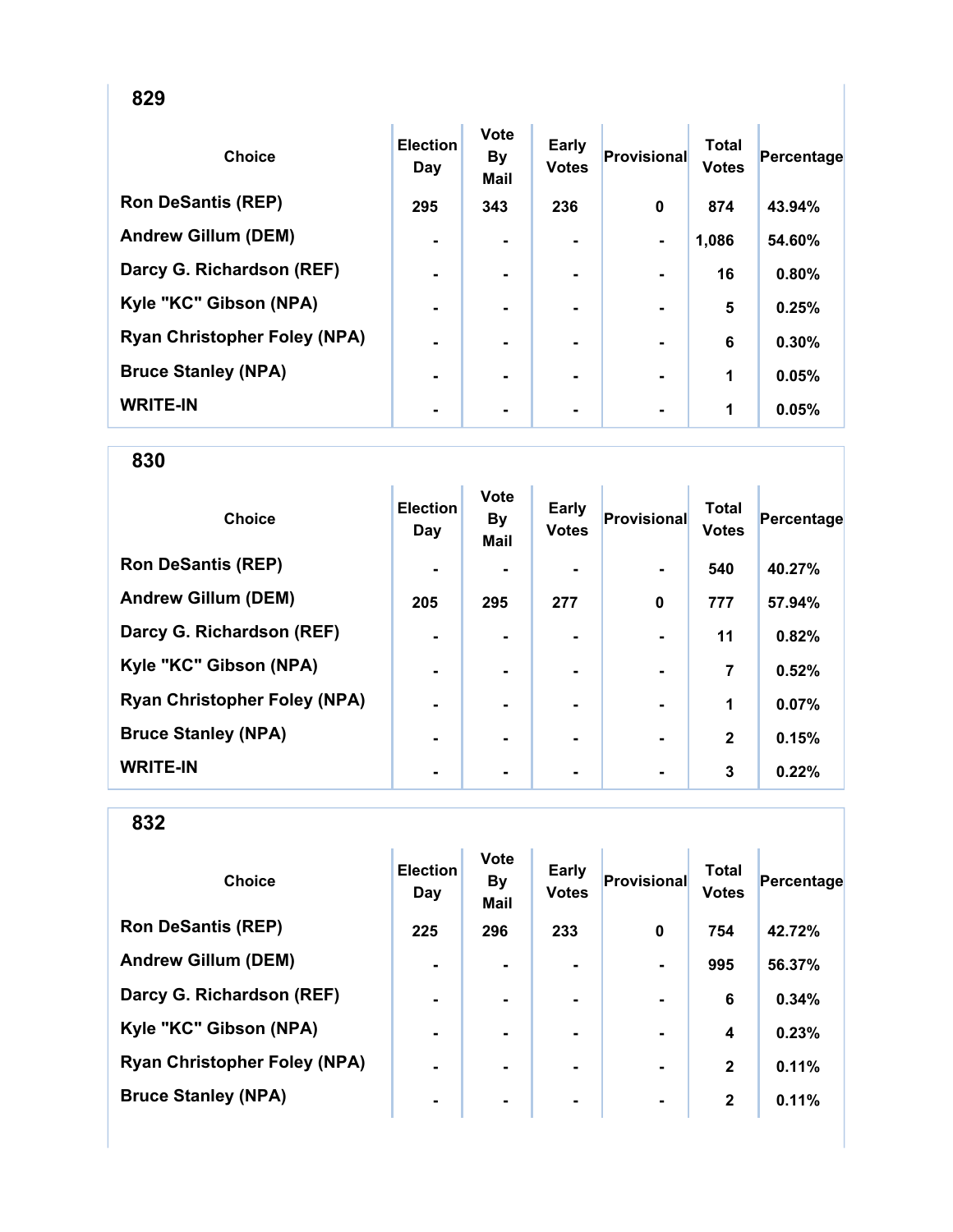| <b>Choice</b>                       | <b>Election</b><br>Day | <b>Vote</b><br><b>By</b><br>Mail | Early<br><b>Votes</b>        | <b>Provisional</b> | <b>Total</b><br><b>Votes</b> | Percentage |  |  |
|-------------------------------------|------------------------|----------------------------------|------------------------------|--------------------|------------------------------|------------|--|--|
| <b>WRITE-IN</b>                     |                        |                                  |                              |                    | $\mathbf{2}$                 | 0.11%      |  |  |
| 833                                 |                        |                                  |                              |                    |                              |            |  |  |
| <b>Choice</b>                       | <b>Election</b><br>Day | <b>Vote</b><br><b>By</b><br>Mail | <b>Early</b><br><b>Votes</b> | <b>Provisional</b> | <b>Total</b><br><b>Votes</b> | Percentage |  |  |
| <b>Ron DeSantis (REP)</b>           | 105                    | 159                              | 97                           | 0                  | 361                          | 34.35%     |  |  |
| <b>Andrew Gillum (DEM)</b>          | 216                    | 216                              | 246                          | $\bf{0}$           | 678                          | 64.51%     |  |  |
| Darcy G. Richardson (REF)           |                        | ۰                                |                              |                    | 4                            | 0.38%      |  |  |
| Kyle "KC" Gibson (NPA)              |                        |                                  |                              |                    | 3                            | 0.29%      |  |  |
| <b>Ryan Christopher Foley (NPA)</b> | $\blacksquare$         |                                  | ۰                            |                    | 3                            | 0.29%      |  |  |
| <b>Bruce Stanley (NPA)</b>          |                        |                                  |                              |                    | 1                            | 0.10%      |  |  |
| <b>WRITE-IN</b>                     |                        |                                  |                              |                    | 1                            | 0.10%      |  |  |

834

| <b>Choice</b>                       | <b>Election</b><br>Day | <b>Vote</b><br><b>By</b><br><b>Mail</b> | <b>Early</b><br><b>Votes</b> | Provisional | <b>Total</b><br><b>Votes</b> | Percentage |
|-------------------------------------|------------------------|-----------------------------------------|------------------------------|-------------|------------------------------|------------|
| <b>Ron DeSantis (REP)</b>           | 158                    | 163                                     | $112$                        | $\mathbf 0$ | 433                          | 33.23%     |
| <b>Andrew Gillum (DEM)</b>          | 304                    | 265                                     | 284                          | 0           | 853                          | 65.46%     |
| Darcy G. Richardson (REF)           | $\blacksquare$         |                                         |                              |             | 6                            | 0.46%      |
| Kyle "KC" Gibson (NPA)              | $\blacksquare$         |                                         | ۰.                           |             | 1                            | 0.08%      |
| <b>Ryan Christopher Foley (NPA)</b> | $\blacksquare$         |                                         | ۰.                           |             | 5                            | 0.38%      |
| <b>Bruce Stanley (NPA)</b>          | $\blacksquare$         |                                         |                              |             | 3                            | 0.23%      |
| <b>WRITE-IN</b>                     | $\blacksquare$         |                                         |                              |             | $\mathbf{2}$                 | 0.15%      |

| <b>Choice</b>              | <b>Election</b><br>Day | <b>Vote</b><br><b>By</b><br><b>Mail</b> | <b>Early</b><br><b>Votes</b> | Provisional    | Total<br><b>Votes</b> | Percentage |
|----------------------------|------------------------|-----------------------------------------|------------------------------|----------------|-----------------------|------------|
| <b>Ron DeSantis (REP)</b>  | 293                    | 417                                     | 256                          | 0              | 966                   | 45.72%     |
| <b>Andrew Gillum (DEM)</b> | ۰                      | $\blacksquare$                          | ۰                            | $\blacksquare$ | 1,101                 | 52.11%     |
| Darcy G. Richardson (REF)  | $\blacksquare$         | $\blacksquare$                          | $\blacksquare$               | $\blacksquare$ | 20                    | 0.95%      |
|                            |                        |                                         |                              |                |                       |            |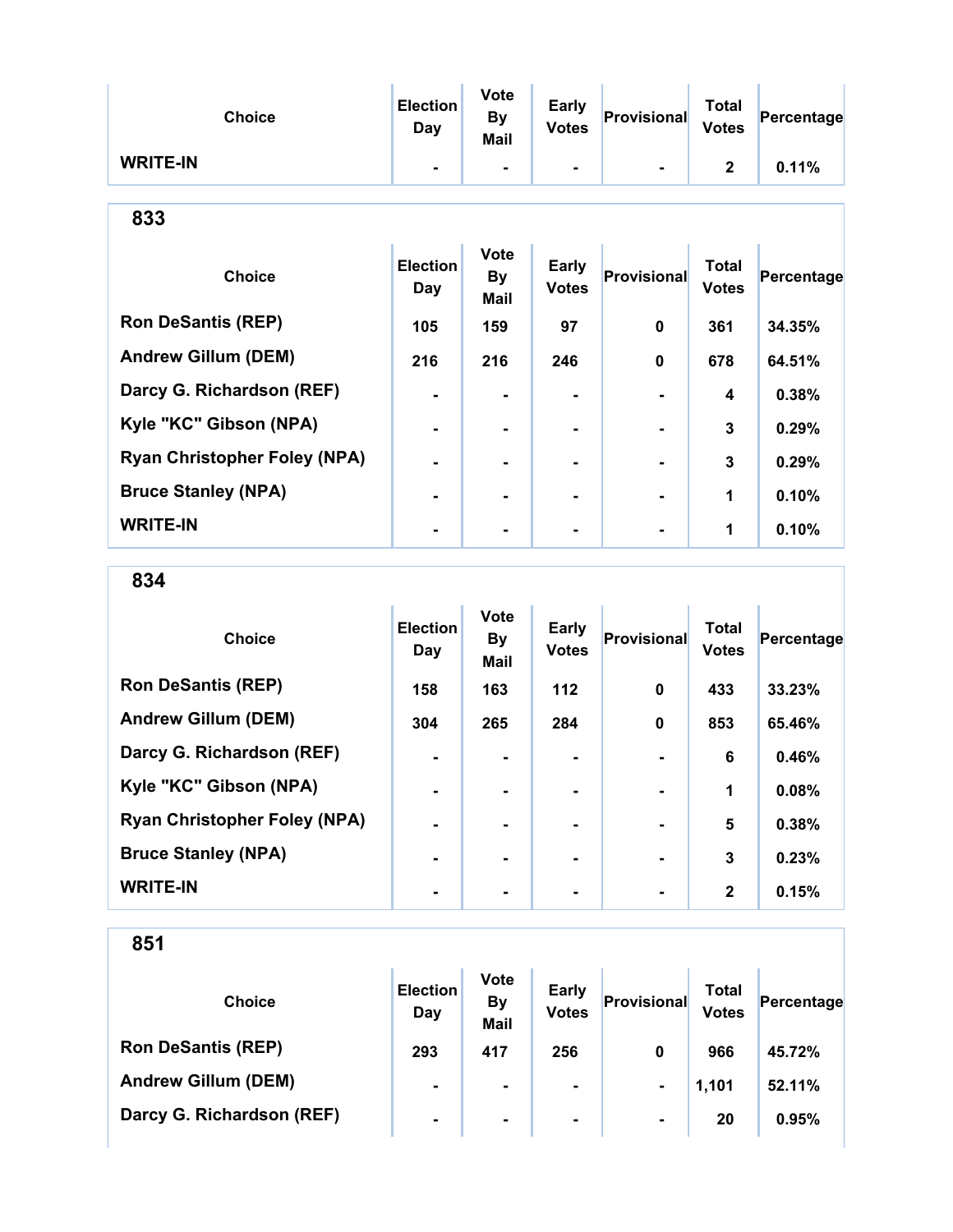| <b>Choice</b>                       | <b>Election</b><br>Day | <b>Vote</b><br><b>By</b><br><b>Mail</b> | <b>Early</b><br><b>Votes</b> | Provisional    | Total<br><b>Votes</b> | Percentage |
|-------------------------------------|------------------------|-----------------------------------------|------------------------------|----------------|-----------------------|------------|
| Kyle "KC" Gibson (NPA)              | $\blacksquare$         | $\blacksquare$                          | $\blacksquare$               | $\blacksquare$ | 12                    | 0.57%      |
| <b>Ryan Christopher Foley (NPA)</b> | $\blacksquare$         |                                         | $\blacksquare$               | $\blacksquare$ | 5                     | 0.24%      |
| <b>Bruce Stanley (NPA)</b>          | $\blacksquare$         |                                         |                              | $\blacksquare$ | 7                     | 0.33%      |
| <b>WRITE-IN</b>                     | $\blacksquare$         |                                         | $\blacksquare$               | $\blacksquare$ | $\mathbf{2}$          | 0.09%      |

| <b>Choice</b>                       | <b>Election</b><br>Day | Vote<br><b>By</b><br>Mail | <b>Early</b><br><b>Votes</b> | Provisional    | <b>Total</b><br><b>Votes</b> | Percentage |
|-------------------------------------|------------------------|---------------------------|------------------------------|----------------|------------------------------|------------|
| <b>Ron DeSantis (REP)</b>           | $\blacksquare$         | $\overline{\phantom{0}}$  | $\blacksquare$               | $\blacksquare$ | 631                          | 27.69%     |
| <b>Andrew Gillum (DEM)</b>          | $\blacksquare$         | $\blacksquare$            |                              | $\blacksquare$ | 1,623                        | 71.22%     |
| Darcy G. Richardson (REF)           | $\blacksquare$         | $\blacksquare$            |                              | $\blacksquare$ | 12                           | 0.53%      |
| Kyle "KC" Gibson (NPA)              | $\blacksquare$         | $\blacksquare$            |                              |                | 5                            | 0.22%      |
| <b>Ryan Christopher Foley (NPA)</b> | ۰                      |                           |                              |                | 1                            | 0.04%      |
| <b>Bruce Stanley (NPA)</b>          | ۰                      |                           |                              |                | 6                            | 0.26%      |
| <b>WRITE-IN</b>                     | $\blacksquare$         | $\blacksquare$            | $\blacksquare$               | $\blacksquare$ | 1                            | 0.04%      |

853

| <b>Choice</b>                       | <b>Election</b><br>Day | <b>Vote</b><br><b>By</b><br><b>Mail</b> | <b>Early</b><br><b>Votes</b> | Provisional    | <b>Total</b><br><b>Votes</b> | Percentage |
|-------------------------------------|------------------------|-----------------------------------------|------------------------------|----------------|------------------------------|------------|
| <b>Ron DeSantis (REP)</b>           | 47                     | 57                                      | 36                           | 0              | 140                          | 22.69%     |
| <b>Andrew Gillum (DEM)</b>          | $\blacksquare$         | $\blacksquare$                          | $\blacksquare$               | $\blacksquare$ | 463                          | 75.04%     |
| Darcy G. Richardson (REF)           | $\blacksquare$         | $\blacksquare$                          | ۰.                           | $\blacksquare$ | 7                            | 1.13%      |
| Kyle "KC" Gibson (NPA)              | $\blacksquare$         |                                         |                              |                | 1                            | 0.16%      |
| <b>Ryan Christopher Foley (NPA)</b> | $\blacksquare$         |                                         |                              |                | 3                            | 0.49%      |
| <b>Bruce Stanley (NPA)</b>          |                        |                                         |                              | $\blacksquare$ | 3                            | 0.49%      |
| <b>WRITE-IN</b>                     | 0                      | 0                                       | 0                            | $\bf{0}$       | 0                            | $0.00\%$   |

| <b>Choice</b> | <b>Election</b><br>Day | <b>Vote</b><br>By<br>Mail | <b>Early</b><br><b>Votes</b> | Provisional | <b>Total</b><br><b>Votes</b> | Percentage |  |
|---------------|------------------------|---------------------------|------------------------------|-------------|------------------------------|------------|--|
|               |                        |                           |                              |             |                              |            |  |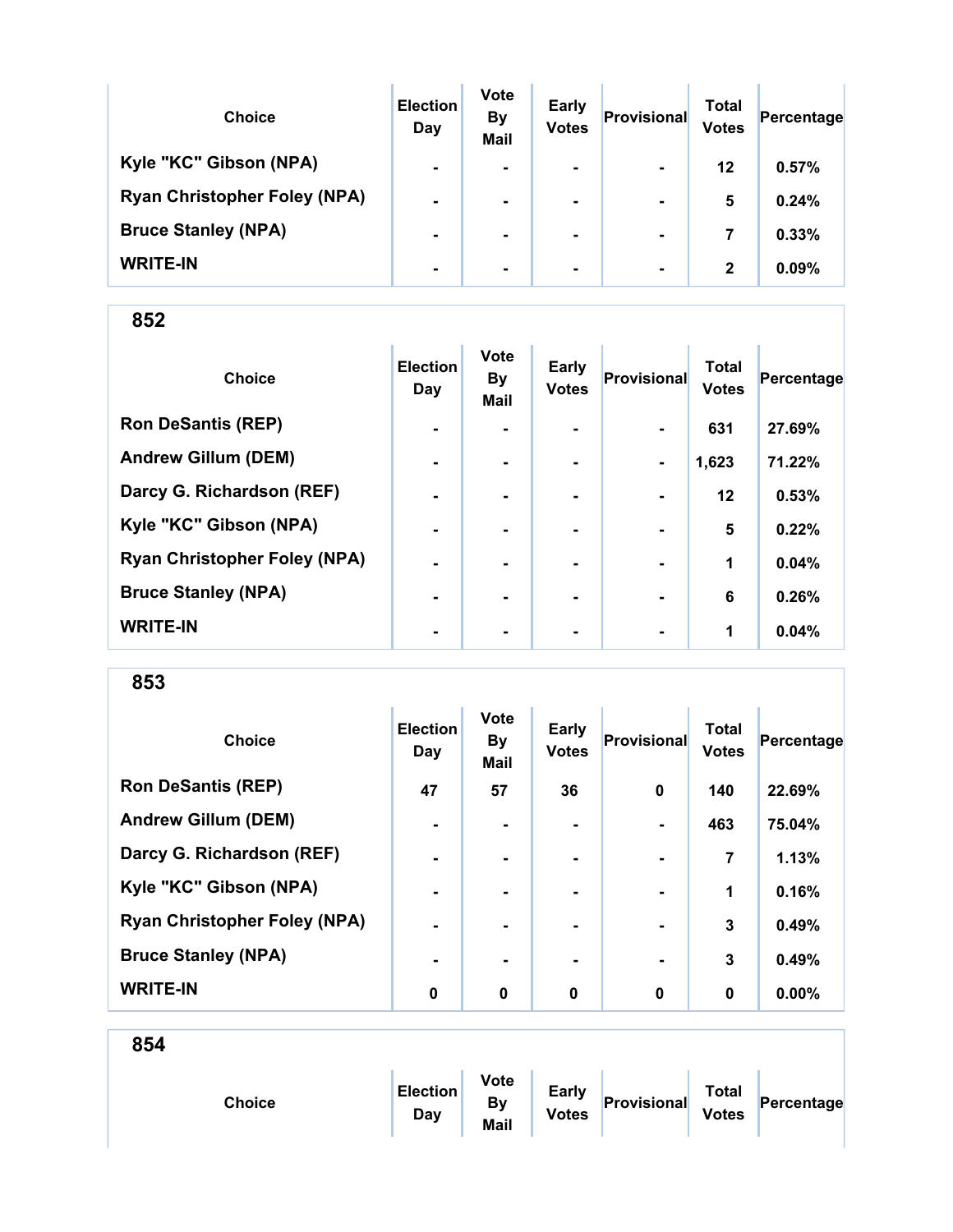| <b>Choice</b>                       | <b>Election</b><br>Day | <b>Vote</b><br><b>By</b><br><b>Mail</b> | <b>Early</b><br><b>Votes</b> | Provisional | <b>Total</b><br><b>Votes</b> | Percentage |
|-------------------------------------|------------------------|-----------------------------------------|------------------------------|-------------|------------------------------|------------|
| <b>Ron DeSantis (REP)</b>           |                        |                                         |                              |             | 24                           | 70.59%     |
| <b>Andrew Gillum (DEM)</b>          |                        |                                         | ۰.                           |             | 8                            | 23.53%     |
| Darcy G. Richardson (REF)           |                        |                                         |                              |             | $\mathbf{2}$                 | 5.88%      |
| Kyle "KC" Gibson (NPA)              | 0                      | 0                                       | $\mathbf 0$                  | $\bf{0}$    | $\bf{0}$                     | 0.00%      |
| <b>Ryan Christopher Foley (NPA)</b> | $\mathbf 0$            | 0                                       | $\mathbf 0$                  | $\bf{0}$    | $\bf{0}$                     | 0.00%      |
| <b>Bruce Stanley (NPA)</b>          | 0                      | $\bf{0}$                                | $\bf{0}$                     | $\bf{0}$    | $\bf{0}$                     | 0.00%      |
| <b>WRITE-IN</b>                     | 0                      | 0                                       | 0                            | $\bf{0}$    | 0                            | $0.00\%$   |

855

| <b>Choice</b>                       | <b>Election</b><br>Day | <b>Vote</b><br><b>By</b><br><b>Mail</b> | Early<br><b>Votes</b> | Provisional | <b>Total</b><br><b>Votes</b> | Percentage |
|-------------------------------------|------------------------|-----------------------------------------|-----------------------|-------------|------------------------------|------------|
| <b>Ron DeSantis (REP)</b>           | $\blacksquare$         |                                         |                       |             | 623                          | 43.54%     |
| <b>Andrew Gillum (DEM)</b>          | $\blacksquare$         |                                         |                       |             | 783                          | 54.72%     |
| Darcy G. Richardson (REF)           | $\blacksquare$         |                                         |                       |             | 11                           | 0.77%      |
| Kyle "KC" Gibson (NPA)              | ٠                      |                                         |                       |             | 5                            | 0.35%      |
| <b>Ryan Christopher Foley (NPA)</b> | $\blacksquare$         |                                         | ۰                     |             | 3                            | 0.21%      |
| <b>Bruce Stanley (NPA)</b>          | ۰.                     |                                         | ۰.                    |             | 3                            | 0.21%      |
| <b>WRITE-IN</b>                     |                        |                                         |                       |             | 3                            | 0.21%      |

| <b>Choice</b>                       | <b>Election</b><br>Day | <b>Vote</b><br><b>By</b><br><b>Mail</b> | Early<br><b>Votes</b> | <b>Provisional</b> | <b>Total</b><br><b>Votes</b> | Percentage |
|-------------------------------------|------------------------|-----------------------------------------|-----------------------|--------------------|------------------------------|------------|
| <b>Ron DeSantis (REP)</b>           | 482                    | 463                                     | 294                   | 0                  | 1,239                        | 56.65%     |
| <b>Andrew Gillum (DEM)</b>          | $\blacksquare$         | ۰.                                      |                       | $\blacksquare$     | 900                          | 41.15%     |
| Darcy G. Richardson (REF)           | $\blacksquare$         |                                         |                       | $\blacksquare$     | 20                           | 0.91%      |
| Kyle "KC" Gibson (NPA)              | $\blacksquare$         | $\blacksquare$                          |                       | $\blacksquare$     | 14                           | 0.64%      |
| <b>Ryan Christopher Foley (NPA)</b> | $\blacksquare$         | $\blacksquare$                          | $\blacksquare$        | $\blacksquare$     | 7                            | 0.32%      |
| <b>Bruce Stanley (NPA)</b>          | $\blacksquare$         |                                         | -                     |                    | 3                            | 0.14%      |
| <b>WRITE-IN</b>                     | ٠                      |                                         | ۰                     | $\blacksquare$     | 4                            | 0.18%      |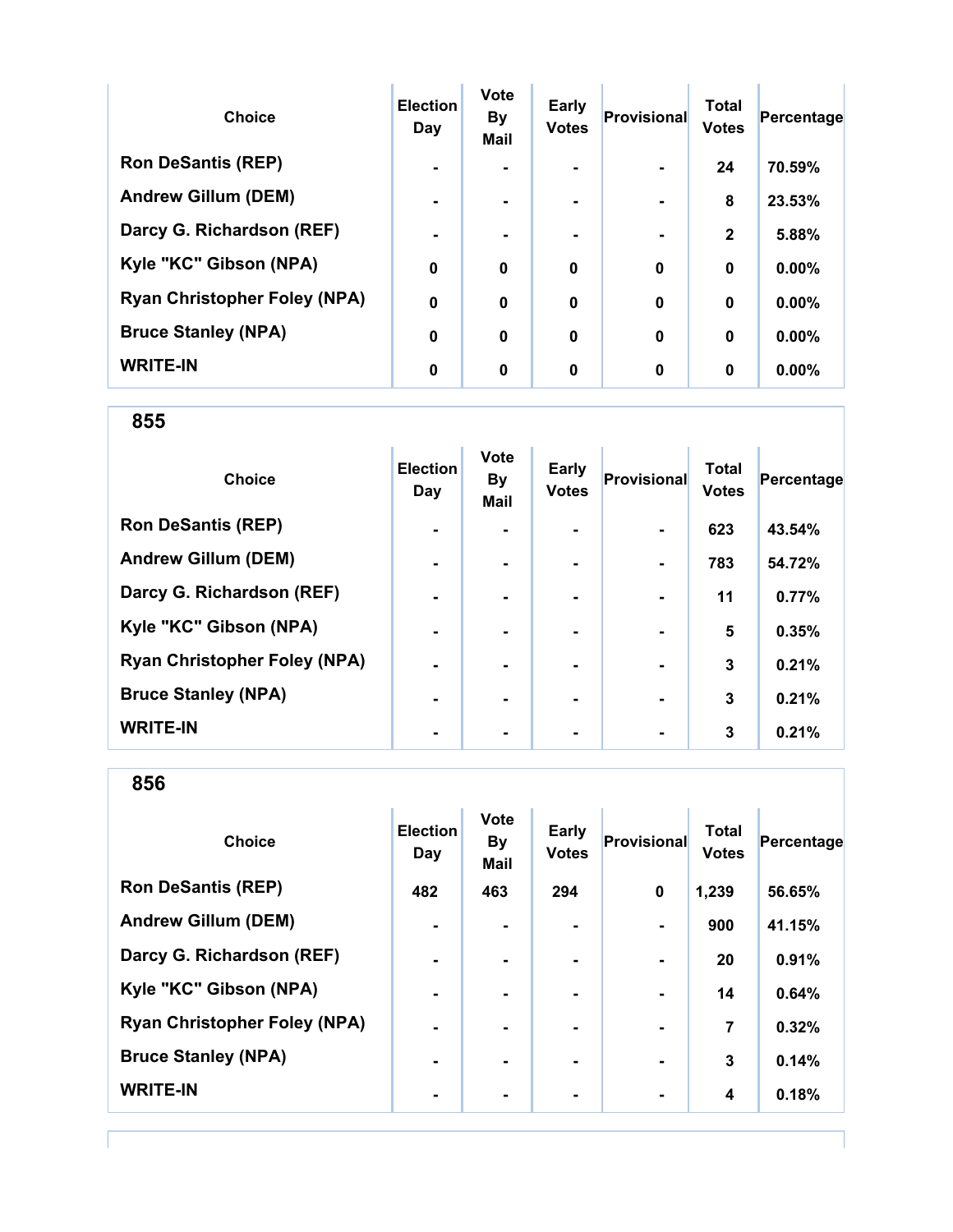| <b>Choice</b>                       | <b>Election</b><br>Day | <b>Vote</b><br><b>By</b><br><b>Mail</b> | <b>Early</b><br><b>Votes</b> | Provisional    | <b>Total</b><br><b>Votes</b> | Percentage |
|-------------------------------------|------------------------|-----------------------------------------|------------------------------|----------------|------------------------------|------------|
| <b>Ron DeSantis (REP)</b>           | 104                    | 154                                     | 106                          | 0              | 364                          | 31.85%     |
| <b>Andrew Gillum (DEM)</b>          | $\blacksquare$         | $\blacksquare$                          | ۰.                           | $\blacksquare$ | 766                          | 67.02%     |
| Darcy G. Richardson (REF)           | $\blacksquare$         | ۰.                                      | ۰.                           |                | $\mathbf{2}$                 | 0.17%      |
| Kyle "KC" Gibson (NPA)              | ۰                      |                                         |                              |                | 5                            | 0.44%      |
| <b>Ryan Christopher Foley (NPA)</b> | ۰                      |                                         |                              |                | 1                            | 0.09%      |
| <b>Bruce Stanley (NPA)</b>          | ۰                      | $\blacksquare$                          | ۰.                           |                | 4                            | 0.35%      |
| <b>WRITE-IN</b>                     | ۰                      | ۰                                       | ۰                            |                | 1                            | 0.09%      |

| <b>Choice</b>                       | <b>Election</b><br>Day | <b>Vote</b><br><b>By</b><br><b>Mail</b> | Early<br><b>Votes</b> | Provisional | <b>Total</b><br><b>Votes</b> | Percentage |
|-------------------------------------|------------------------|-----------------------------------------|-----------------------|-------------|------------------------------|------------|
| <b>Ron DeSantis (REP)</b>           | 167                    | 190                                     | 100                   | $\mathbf 0$ | 457                          | 47.46%     |
| <b>Andrew Gillum (DEM)</b>          | 183                    | 149                                     | 160                   | $\mathbf 0$ | 492                          | 51.09%     |
| Darcy G. Richardson (REF)           | $\blacksquare$         |                                         | ۰.                    |             | 4                            | 0.42%      |
| Kyle "KC" Gibson (NPA)              | $\blacksquare$         |                                         | ۰.                    |             | 3                            | 0.31%      |
| <b>Ryan Christopher Foley (NPA)</b> | $\mathbf 0$            | $\mathbf 0$                             | $\mathbf 0$           | $\mathbf 0$ | $\bf{0}$                     | 0.00%      |
| <b>Bruce Stanley (NPA)</b>          | $\blacksquare$         |                                         |                       |             | 5                            | 0.52%      |
| <b>WRITE-IN</b>                     |                        |                                         |                       |             | $\mathbf{2}$                 | 0.21%      |

| <b>Choice</b>                       | <b>Election</b><br>Day | <b>Vote</b><br><b>By</b><br><b>Mail</b> | <b>Early</b><br><b>Votes</b> | <b>Provisional</b> | <b>Total</b><br><b>Votes</b> | Percentage |
|-------------------------------------|------------------------|-----------------------------------------|------------------------------|--------------------|------------------------------|------------|
| <b>Ron DeSantis (REP)</b>           | 161                    | 158                                     | 148                          | $\mathbf 0$        | 467                          | 48.09%     |
| <b>Andrew Gillum (DEM)</b>          | 160                    | 171                                     | 152                          | $\mathbf 0$        | 483                          | 49.74%     |
| Darcy G. Richardson (REF)           | $\blacksquare$         |                                         |                              |                    | 11                           | 1.13%      |
| Kyle "KC" Gibson (NPA)              | $\blacksquare$         | $\blacksquare$                          |                              | $\blacksquare$     | 4                            | 0.41%      |
| <b>Ryan Christopher Foley (NPA)</b> | $\blacksquare$         |                                         |                              | $\blacksquare$     | 3                            | 0.31%      |
| <b>Bruce Stanley (NPA)</b>          | 0                      | 0                                       | 0                            | 0                  | 0                            | $0.00\%$   |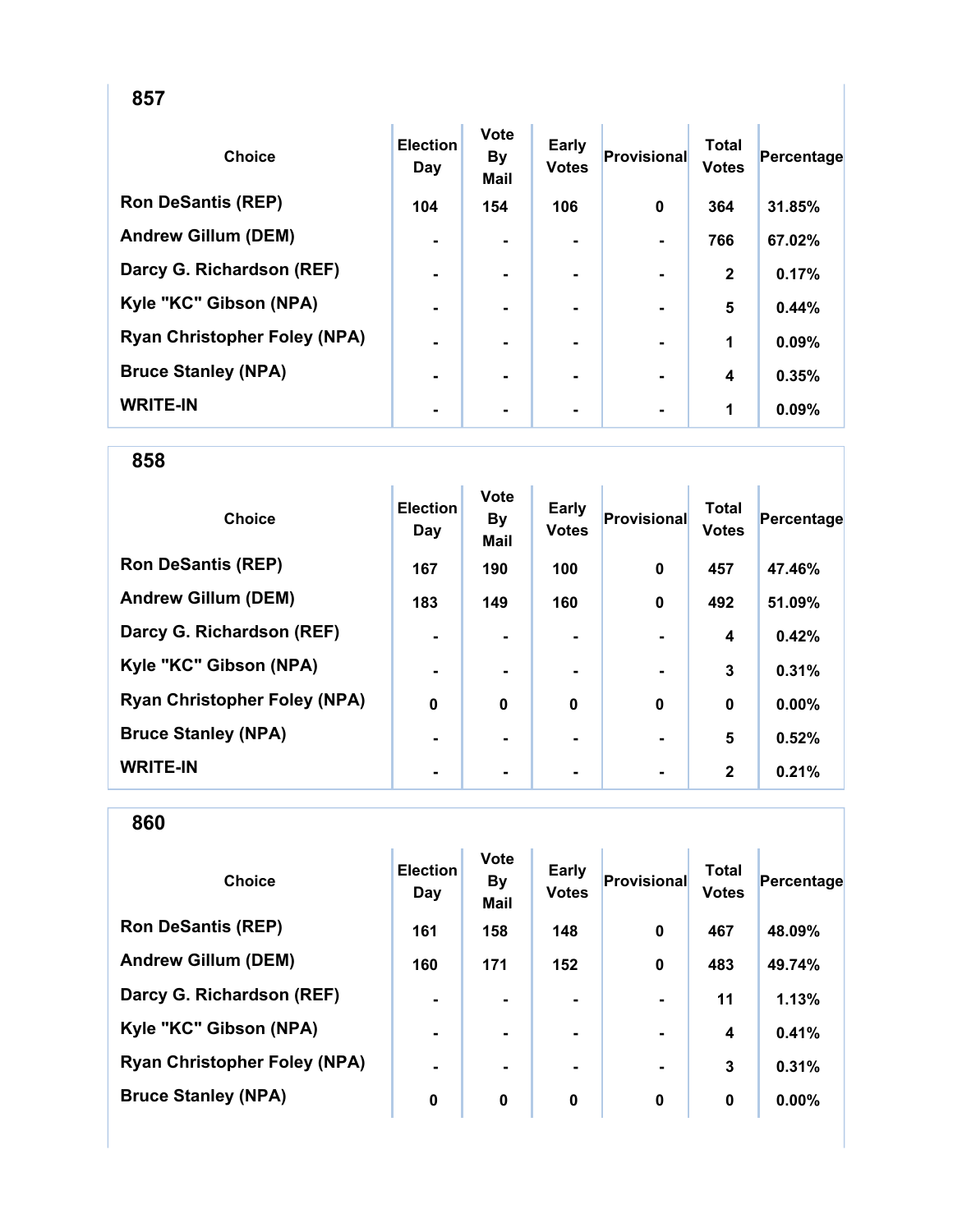| <b>Choice</b>   | <b>Election</b><br>Day   | <b>Vote</b><br>By<br><b>Mail</b> | <b>Early</b><br><b>Votes</b> | Provisional    | <b>Total</b><br><b>Votes</b> | Percentage |
|-----------------|--------------------------|----------------------------------|------------------------------|----------------|------------------------------|------------|
| <b>WRITE-IN</b> | $\overline{\phantom{a}}$ | $\blacksquare$                   | $\blacksquare$               | $\blacksquare$ |                              | 0.31%      |

| ٠<br>. .<br>×<br>۰.<br>v |
|--------------------------|
|--------------------------|

| <b>Choice</b>                       | <b>Election</b><br>Day | <b>Vote</b><br><b>By</b><br><b>Mail</b> | Early<br><b>Votes</b> | <b>Provisional</b> | <b>Total</b><br><b>Votes</b> | Percentage |
|-------------------------------------|------------------------|-----------------------------------------|-----------------------|--------------------|------------------------------|------------|
| <b>Ron DeSantis (REP)</b>           | 30                     | 41                                      | 15                    | $\bf{0}$           | 86                           | 70.49%     |
| <b>Andrew Gillum (DEM)</b>          |                        |                                         |                       |                    | 31                           | 25.41%     |
| Darcy G. Richardson (REF)           |                        |                                         |                       |                    | 1                            | 0.82%      |
| Kyle "KC" Gibson (NPA)              |                        |                                         |                       |                    | $\mathbf{2}$                 | 1.64%      |
| <b>Ryan Christopher Foley (NPA)</b> | $\mathbf 0$            | 0                                       | $\bf{0}$              | $\bf{0}$           | $\mathbf 0$                  | 0.00%      |
| <b>Bruce Stanley (NPA)</b>          |                        |                                         | -                     |                    | 1                            | 0.82%      |
| <b>WRITE-IN</b>                     |                        |                                         |                       |                    | 1                            | 0.82%      |

863

| <b>Choice</b>                       | <b>Election</b><br>Day | <b>Vote</b><br><b>By</b><br><b>Mail</b> | <b>Early</b><br><b>Votes</b> | Provisional    | <b>Total</b><br><b>Votes</b> | Percentage |
|-------------------------------------|------------------------|-----------------------------------------|------------------------------|----------------|------------------------------|------------|
| <b>Ron DeSantis (REP)</b>           | 138                    | 109                                     | 82                           | $\bf{0}$       | 329                          | 55.11%     |
| <b>Andrew Gillum (DEM)</b>          | 85                     | 87                                      | 76                           | $\bf{0}$       | 248                          | 41.54%     |
| Darcy G. Richardson (REF)           |                        |                                         | $\blacksquare$               |                | 10                           | 1.68%      |
| Kyle "KC" Gibson (NPA)              | $\blacksquare$         |                                         | ۰                            | $\blacksquare$ | 3                            | 0.50%      |
| <b>Ryan Christopher Foley (NPA)</b> | $\blacksquare$         |                                         | -                            | $\blacksquare$ | 1                            | 0.17%      |
| <b>Bruce Stanley (NPA)</b>          |                        |                                         |                              | $\blacksquare$ | $5\phantom{1}$               | 0.84%      |
| <b>WRITE-IN</b>                     |                        |                                         |                              |                | 1                            | 0.17%      |

| <b>Choice</b>              | <b>Election</b><br>Day | <b>Vote</b><br><b>By</b><br><b>Mail</b> | <b>Early</b><br><b>Votes</b> | Provisional    | Total<br><b>Votes</b> | Percentage |
|----------------------------|------------------------|-----------------------------------------|------------------------------|----------------|-----------------------|------------|
| <b>Ron DeSantis (REP)</b>  | $\blacksquare$         | ۰                                       | ۰                            | $\blacksquare$ | 1,483                 | 51.01%     |
| <b>Andrew Gillum (DEM)</b> | $\blacksquare$         | $\blacksquare$                          | ۰                            | $\blacksquare$ | 1,378                 | 47.40%     |
| Darcy G. Richardson (REF)  | $\blacksquare$         | $\blacksquare$                          | $\blacksquare$               | $\blacksquare$ | 23                    | 0.79%      |
|                            |                        |                                         |                              |                |                       |            |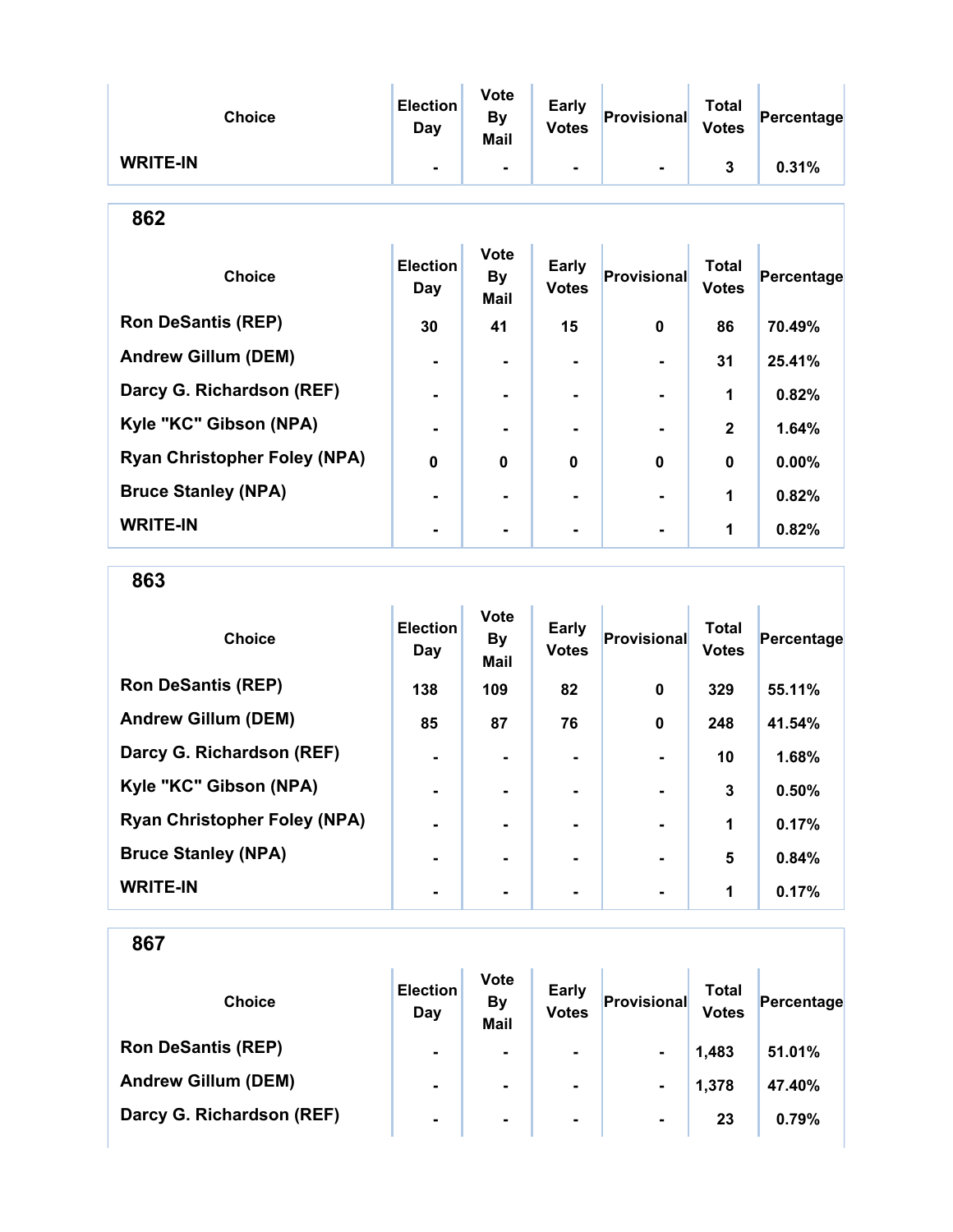| <b>Choice</b>                       | <b>Election</b><br>Day | <b>Vote</b><br><b>By</b><br><b>Mail</b> | <b>Early</b><br><b>Votes</b> | Provisional    | Total<br><b>Votes</b> | Percentage |
|-------------------------------------|------------------------|-----------------------------------------|------------------------------|----------------|-----------------------|------------|
| Kyle "KC" Gibson (NPA)              | $\blacksquare$         | $\blacksquare$                          | $\blacksquare$               | $\blacksquare$ | 11                    | 0.38%      |
| <b>Ryan Christopher Foley (NPA)</b> | $\blacksquare$         |                                         | $\blacksquare$               | $\blacksquare$ | 6                     | 0.21%      |
| <b>Bruce Stanley (NPA)</b>          | $\blacksquare$         |                                         | ۰.                           | $\blacksquare$ | 3                     | 0.10%      |
| <b>WRITE-IN</b>                     | $\blacksquare$         |                                         | $\blacksquare$               | $\blacksquare$ | 3                     | 0.10%      |

| <b>Choice</b>                       | <b>Election</b><br>Day | <b>Vote</b><br><b>By</b><br>Mail | <b>Early</b><br><b>Votes</b> | Provisional    | <b>Total</b><br><b>Votes</b> | Percentage |
|-------------------------------------|------------------------|----------------------------------|------------------------------|----------------|------------------------------|------------|
| <b>Ron DeSantis (REP)</b>           | $\blacksquare$         |                                  |                              | $\blacksquare$ | 528                          | 51.71%     |
| <b>Andrew Gillum (DEM)</b>          | 133                    | 170                              | 178                          | $\mathbf 0$    | 481                          | 47.11%     |
| Darcy G. Richardson (REF)           | $\blacksquare$         |                                  |                              |                | 5                            | 0.49%      |
| Kyle "KC" Gibson (NPA)              | $\blacksquare$         |                                  |                              | $\blacksquare$ | 3                            | 0.29%      |
| <b>Ryan Christopher Foley (NPA)</b> | ۰                      |                                  |                              |                | $\mathbf{2}$                 | 0.20%      |
| <b>Bruce Stanley (NPA)</b>          | ٠                      |                                  |                              |                | 1                            | 0.10%      |
| <b>WRITE-IN</b>                     | $\blacksquare$         | $\blacksquare$                   | ٠                            | $\blacksquare$ | 1                            | 0.10%      |

869

| <b>Choice</b>                       | <b>Election</b><br>Day | <b>Vote</b><br><b>By</b><br><b>Mail</b> | <b>Early</b><br><b>Votes</b> | Provisional | <b>Total</b><br><b>Votes</b> | Percentage |
|-------------------------------------|------------------------|-----------------------------------------|------------------------------|-------------|------------------------------|------------|
| <b>Ron DeSantis (REP)</b>           | $\blacksquare$         |                                         |                              |             | 571                          | 50.26%     |
| <b>Andrew Gillum (DEM)</b>          | 169                    | 202                                     | 173                          | $\mathbf 0$ | 544                          | 47.89%     |
| Darcy G. Richardson (REF)           | $\blacksquare$         |                                         | ۰.                           |             | 9                            | 0.79%      |
| Kyle "KC" Gibson (NPA)              |                        |                                         |                              |             | 1                            | 0.09%      |
| <b>Ryan Christopher Foley (NPA)</b> | $\blacksquare$         |                                         | ۰.                           |             | $\overline{\mathbf{4}}$      | 0.35%      |
| <b>Bruce Stanley (NPA)</b>          |                        |                                         | ۰.                           |             | 4                            | 0.35%      |
| <b>WRITE-IN</b>                     |                        |                                         |                              |             | 3                            | 0.26%      |

| Choice | <b>Election</b><br>Day | <b>Vote</b><br><b>By</b><br>Mail | <b>Early</b><br><b>Votes</b> | Provisional | <b>Total</b><br><b>Votes</b> | Percentage |
|--------|------------------------|----------------------------------|------------------------------|-------------|------------------------------|------------|
|        |                        |                                  |                              |             |                              |            |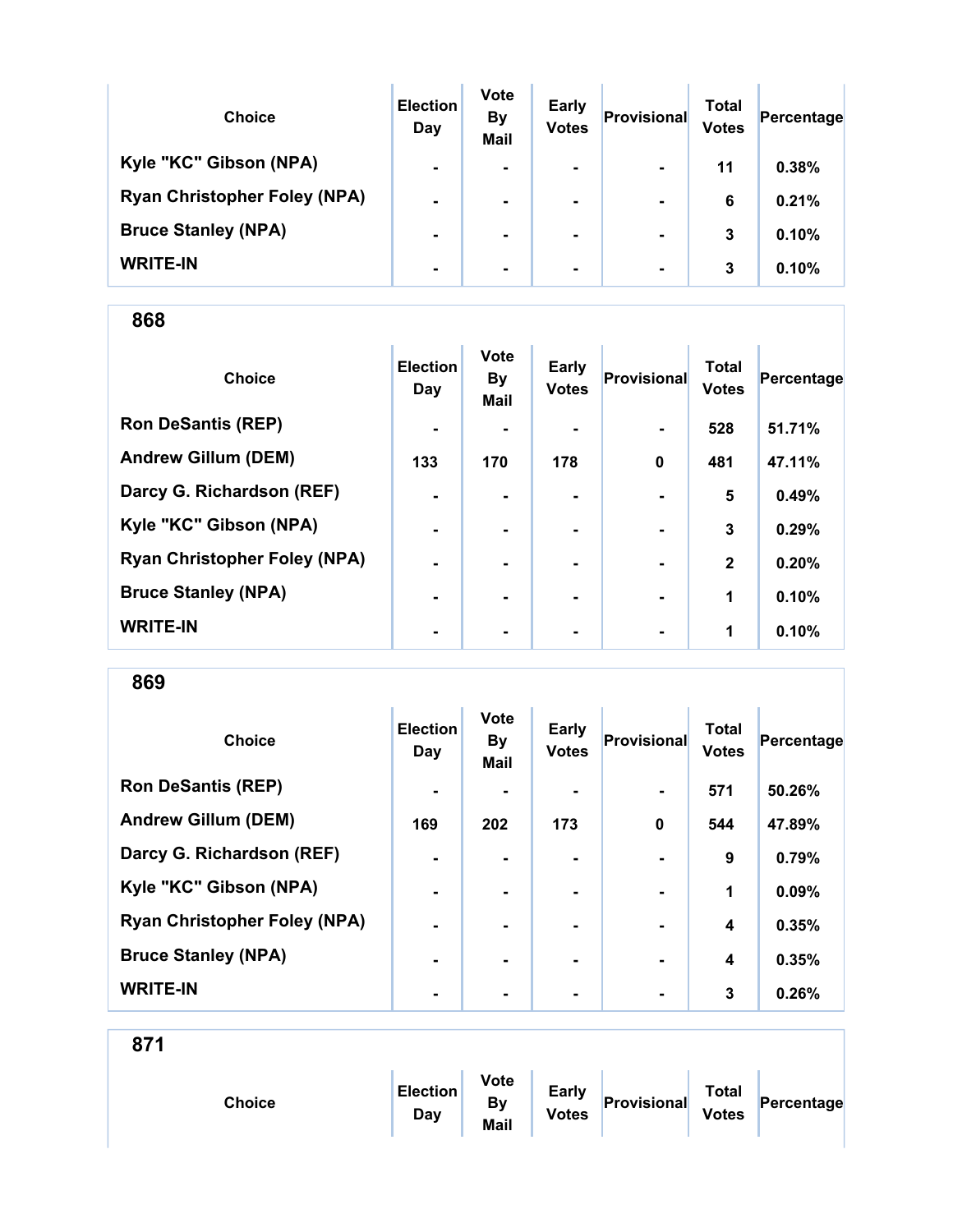| <b>Choice</b>                       | <b>Election</b><br>Day | <b>Vote</b><br><b>By</b><br><b>Mail</b> | Early<br><b>Votes</b> | Provisional    | <b>Total</b><br><b>Votes</b> | Percentage |
|-------------------------------------|------------------------|-----------------------------------------|-----------------------|----------------|------------------------------|------------|
| <b>Ron DeSantis (REP)</b>           | $\blacksquare$         |                                         |                       | $\blacksquare$ | 1,145                        | 54.86%     |
| <b>Andrew Gillum (DEM)</b>          | 245                    | 365                                     | 307                   | $\bf{0}$       | 917                          | 43.94%     |
| Darcy G. Richardson (REF)           | $\blacksquare$         |                                         | $\blacksquare$        |                | 13                           | 0.62%      |
| Kyle "KC" Gibson (NPA)              | $\blacksquare$         | ۰                                       | $\blacksquare$        |                | 6                            | 0.29%      |
| <b>Ryan Christopher Foley (NPA)</b> | $\blacksquare$         |                                         | -                     | $\blacksquare$ | 3                            | 0.14%      |
| <b>Bruce Stanley (NPA)</b>          |                        |                                         | -                     |                | 1                            | 0.05%      |
| <b>WRITE-IN</b>                     |                        |                                         |                       |                | $\mathbf{2}$                 | 0.10%      |

| <b>Choice</b>                       | <b>Election</b><br>Day | <b>Vote</b><br><b>By</b><br><b>Mail</b> | Early<br><b>Votes</b> | <b>Provisional</b>       | <b>Total</b><br><b>Votes</b> | Percentage |
|-------------------------------------|------------------------|-----------------------------------------|-----------------------|--------------------------|------------------------------|------------|
| <b>Ron DeSantis (REP)</b>           | 518                    | 535                                     | 352                   | 0                        | 1,405                        | 51.35%     |
| <b>Andrew Gillum (DEM)</b>          | ۰                      |                                         |                       | $\blacksquare$           | 1,289                        | 47.11%     |
| Darcy G. Richardson (REF)           | $\blacksquare$         |                                         |                       | $\blacksquare$           | 15                           | 0.55%      |
| Kyle "KC" Gibson (NPA)              | $\blacksquare$         |                                         | ۰                     | $\blacksquare$           | 11                           | 0.40%      |
| <b>Ryan Christopher Foley (NPA)</b> | $\blacksquare$         |                                         |                       | $\blacksquare$           | 6                            | 0.22%      |
| <b>Bruce Stanley (NPA)</b>          | $\blacksquare$         |                                         |                       | $\blacksquare$           | 8                            | 0.29%      |
| <b>WRITE-IN</b>                     | ۰                      |                                         |                       | $\overline{\phantom{a}}$ | $\mathbf{2}$                 | 0.07%      |

| <b>Choice</b>                       | <b>Election</b><br>Day | <b>Vote</b><br><b>By</b><br><b>Mail</b> | Early<br><b>Votes</b> | <b>Provisional</b> | <b>Total</b><br><b>Votes</b> | Percentage |
|-------------------------------------|------------------------|-----------------------------------------|-----------------------|--------------------|------------------------------|------------|
| <b>Ron DeSantis (REP)</b>           | $\blacksquare$         |                                         | $\blacksquare$        |                    | 762                          | 52.08%     |
| <b>Andrew Gillum (DEM)</b>          | 216                    | 249                                     | 213                   | $\mathbf 0$        | 678                          | 46.34%     |
| Darcy G. Richardson (REF)           | $\blacksquare$         |                                         |                       | $\blacksquare$     | 7                            | 0.48%      |
| Kyle "KC" Gibson (NPA)              | $\blacksquare$         | ۰.                                      | ۰.                    | $\blacksquare$     | 7                            | 0.48%      |
| <b>Ryan Christopher Foley (NPA)</b> | $\blacksquare$         | $\blacksquare$                          | -                     | $\blacksquare$     | 5                            | 0.34%      |
| <b>Bruce Stanley (NPA)</b>          | $\blacksquare$         |                                         |                       | $\blacksquare$     | $\mathbf{2}$                 | 0.14%      |
| <b>WRITE-IN</b>                     | ٠                      |                                         | ۰                     | $\blacksquare$     | $\mathbf{2}$                 | 0.14%      |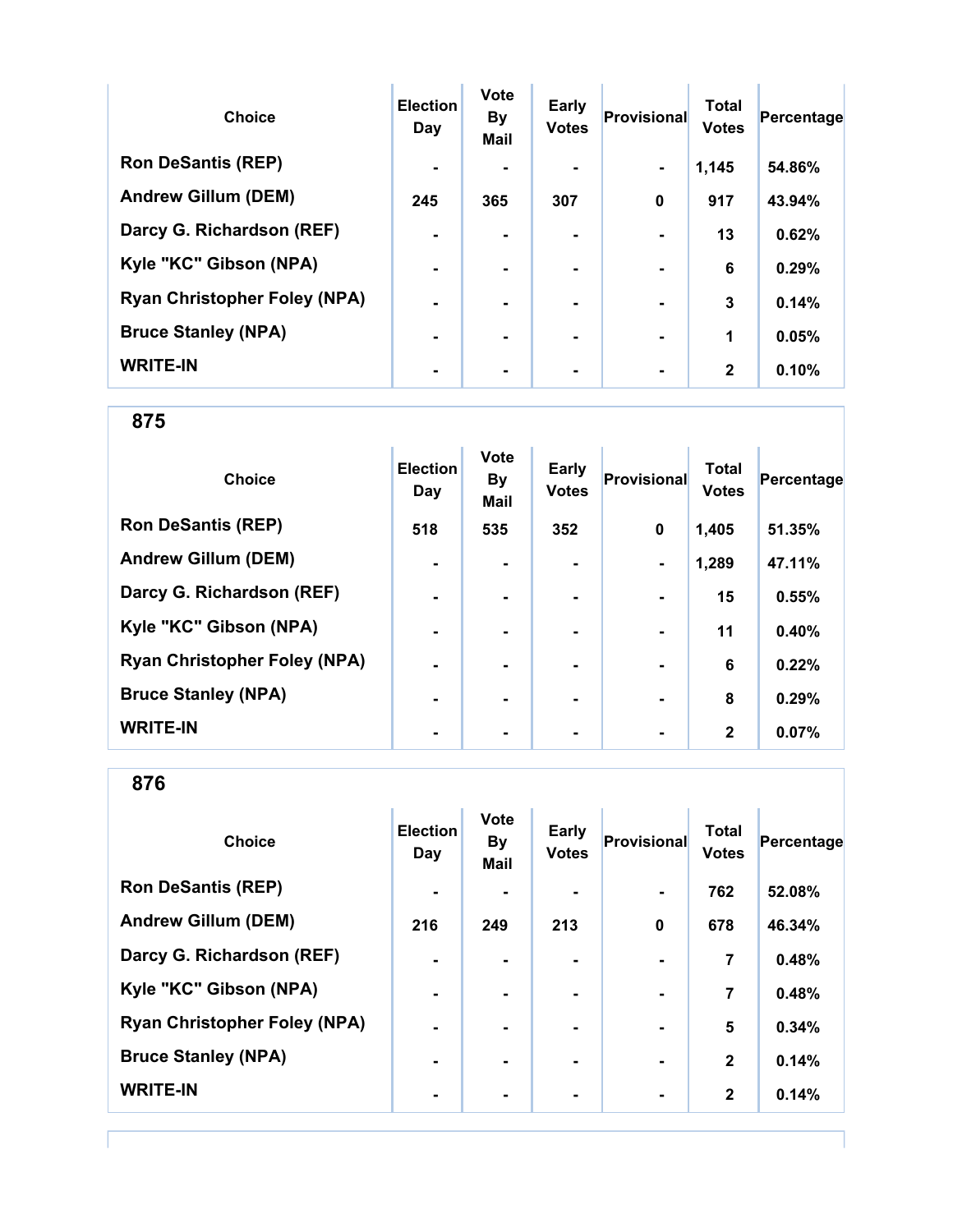| ×<br>ï<br>۰.<br>× |  |
|-------------------|--|
|-------------------|--|

| <b>Choice</b>                       | <b>Election</b><br>Day | <b>Vote</b><br><b>By</b><br>Mail | <b>Early</b><br><b>Votes</b> | <b>Provisional</b> | <b>Total</b><br><b>Votes</b> | Percentage |
|-------------------------------------|------------------------|----------------------------------|------------------------------|--------------------|------------------------------|------------|
| <b>Ron DeSantis (REP)</b>           | 64                     | 71                               | 25                           | $\mathbf 0$        | 160                          | 54.98%     |
| <b>Andrew Gillum (DEM)</b>          | 38                     | 50                               | 37                           | $\mathbf 0$        | 125                          | 42.96%     |
| Darcy G. Richardson (REF)           | 0                      | $\bf{0}$                         | 0                            | $\mathbf 0$        | $\mathbf 0$                  | $0.00\%$   |
| Kyle "KC" Gibson (NPA)              | $\blacksquare$         |                                  |                              |                    | 1                            | 0.34%      |
| <b>Ryan Christopher Foley (NPA)</b> | -                      | $\blacksquare$                   | -                            | $\blacksquare$     | 3                            | 1.03%      |
| <b>Bruce Stanley (NPA)</b>          | $\blacksquare$         | ۰                                | -                            | $\blacksquare$     | 1                            | 0.34%      |
| <b>WRITE-IN</b>                     |                        | $\blacksquare$                   |                              | $\blacksquare$     | 1                            | 0.34%      |

| <b>Choice</b>                       | <b>Election</b><br>Day | <b>Vote</b><br><b>By</b><br><b>Mail</b> | <b>Early</b><br><b>Votes</b> | Provisional    | <b>Total</b><br><b>Votes</b> | Percentage |
|-------------------------------------|------------------------|-----------------------------------------|------------------------------|----------------|------------------------------|------------|
| <b>Ron DeSantis (REP)</b>           | 343                    | 400                                     | 262                          | 0              | 1,005                        | 45.25%     |
| <b>Andrew Gillum (DEM)</b>          | $\blacksquare$         |                                         |                              | $\blacksquare$ | 1,187                        | 53.44%     |
| Darcy G. Richardson (REF)           | -                      |                                         |                              |                | 10                           | 0.45%      |
| Kyle "KC" Gibson (NPA)              | $\blacksquare$         |                                         | ۰.                           |                | 9                            | 0.41%      |
| <b>Ryan Christopher Foley (NPA)</b> | $\blacksquare$         |                                         | ۰                            |                | 3                            | 0.14%      |
| <b>Bruce Stanley (NPA)</b>          |                        |                                         | ۰.                           |                | 7                            | 0.32%      |
| <b>WRITE-IN</b>                     | 0                      | $\mathbf 0$                             | 0                            | 0              | 0                            | $0.00\%$   |

| <b>Choice</b>                       | <b>Election</b><br>Day | <b>Vote</b><br><b>By</b><br><b>Mail</b> | <b>Early</b><br><b>Votes</b> | Provisional              | <b>Total</b><br><b>Votes</b> | Percentage |
|-------------------------------------|------------------------|-----------------------------------------|------------------------------|--------------------------|------------------------------|------------|
| <b>Ron DeSantis (REP)</b>           | 170                    | 184                                     | 138                          | $\bf{0}$                 | 492                          | 32.43%     |
| <b>Andrew Gillum (DEM)</b>          | $\blacksquare$         | ۰.                                      |                              | $\blacksquare$           | 987                          | 65.06%     |
| Darcy G. Richardson (REF)           | $\blacksquare$         |                                         |                              | $\overline{\phantom{0}}$ | 14                           | 0.92%      |
| Kyle "KC" Gibson (NPA)              | $\blacksquare$         | ۰.                                      |                              | $\blacksquare$           | $5\phantom{1}$               | 0.33%      |
| <b>Ryan Christopher Foley (NPA)</b> | $\blacksquare$         |                                         | ۰.                           | $\blacksquare$           | 8                            | 0.53%      |
| <b>Bruce Stanley (NPA)</b>          | $\blacksquare$         |                                         | ۰.                           | $\blacksquare$           | 6                            | 0.40%      |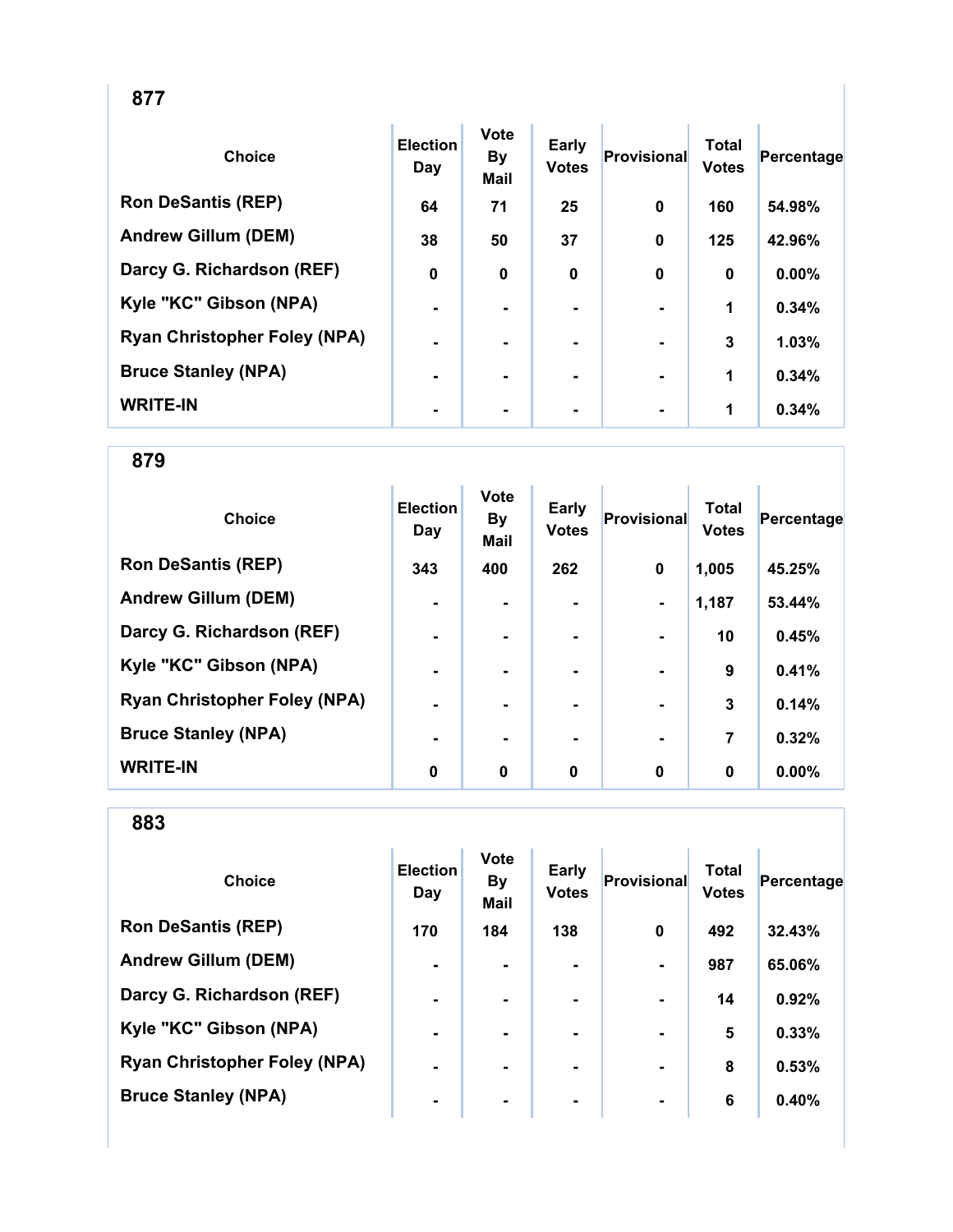| <b>Choice</b>   | Election<br>Day | <b>Vote</b><br>By<br><b>Mail</b> | <b>Early</b><br><b>Votes</b> | Provisional    | <b>Total</b><br><b>Votes</b> | Percentage |
|-----------------|-----------------|----------------------------------|------------------------------|----------------|------------------------------|------------|
| <b>WRITE-IN</b> |                 | $\blacksquare$                   |                              | $\blacksquare$ | b                            | 0.33%      |

| <b>Choice</b>                       | <b>Election</b><br>Day | <b>Vote</b><br><b>By</b><br><b>Mail</b> | <b>Early</b><br><b>Votes</b> | <b>Provisional</b> | <b>Total</b><br><b>Votes</b> | Percentage |
|-------------------------------------|------------------------|-----------------------------------------|------------------------------|--------------------|------------------------------|------------|
| <b>Ron DeSantis (REP)</b>           | $\blacksquare$         |                                         | -                            |                    | 772                          | 42.23%     |
| <b>Andrew Gillum (DEM)</b>          |                        |                                         | $\blacksquare$               | $\blacksquare$     | 1,021                        | 55.85%     |
| Darcy G. Richardson (REF)           |                        |                                         |                              |                    | 15                           | 0.82%      |
| Kyle "KC" Gibson (NPA)              |                        |                                         |                              |                    | 10                           | 0.55%      |
| <b>Ryan Christopher Foley (NPA)</b> |                        |                                         |                              |                    | 6                            | 0.33%      |
| <b>Bruce Stanley (NPA)</b>          | $\blacksquare$         |                                         |                              |                    | $\mathbf{2}$                 | 0.11%      |
| <b>WRITE-IN</b>                     |                        |                                         |                              |                    | $\mathbf{2}$                 | 0.11%      |

887

| <b>Choice</b>                       | <b>Election</b><br>Day | <b>Vote</b><br><b>By</b><br><b>Mail</b> | <b>Early</b><br><b>Votes</b> | <b>Provisional</b> | <b>Total</b><br><b>Votes</b> | Percentage |
|-------------------------------------|------------------------|-----------------------------------------|------------------------------|--------------------|------------------------------|------------|
| <b>Ron DeSantis (REP)</b>           | 302                    | 289                                     | 170                          | 0                  | 761                          | 48.69%     |
| <b>Andrew Gillum (DEM)</b>          |                        |                                         |                              |                    | 773                          | 49.46%     |
| Darcy G. Richardson (REF)           |                        |                                         |                              |                    | $12 \,$                      | 0.77%      |
| Kyle "KC" Gibson (NPA)              | $\blacksquare$         |                                         | -                            |                    | 5                            | 0.32%      |
| <b>Ryan Christopher Foley (NPA)</b> |                        |                                         |                              |                    | 3                            | 0.19%      |
| <b>Bruce Stanley (NPA)</b>          |                        |                                         |                              |                    | 5                            | 0.32%      |
| <b>WRITE-IN</b>                     |                        |                                         |                              |                    | 4                            | 0.26%      |

| <b>Choice</b>              | <b>Election</b><br>Day | <b>Vote</b><br><b>By</b><br><b>Mail</b> | <b>Early</b><br><b>Votes</b> | Provisional    | Total<br><b>Votes</b> | Percentage |
|----------------------------|------------------------|-----------------------------------------|------------------------------|----------------|-----------------------|------------|
| <b>Ron DeSantis (REP)</b>  | $\blacksquare$         | ۰                                       | $\blacksquare$               | $\blacksquare$ | 406                   | 49.03%     |
| <b>Andrew Gillum (DEM)</b> | 147                    | 147                                     | 117                          | 0              | 411                   | 49.64%     |
| Darcy G. Richardson (REF)  | $\blacksquare$         | $\blacksquare$                          | $\blacksquare$               | $\blacksquare$ |                       | 0.85%      |
|                            |                        |                                         |                              |                |                       |            |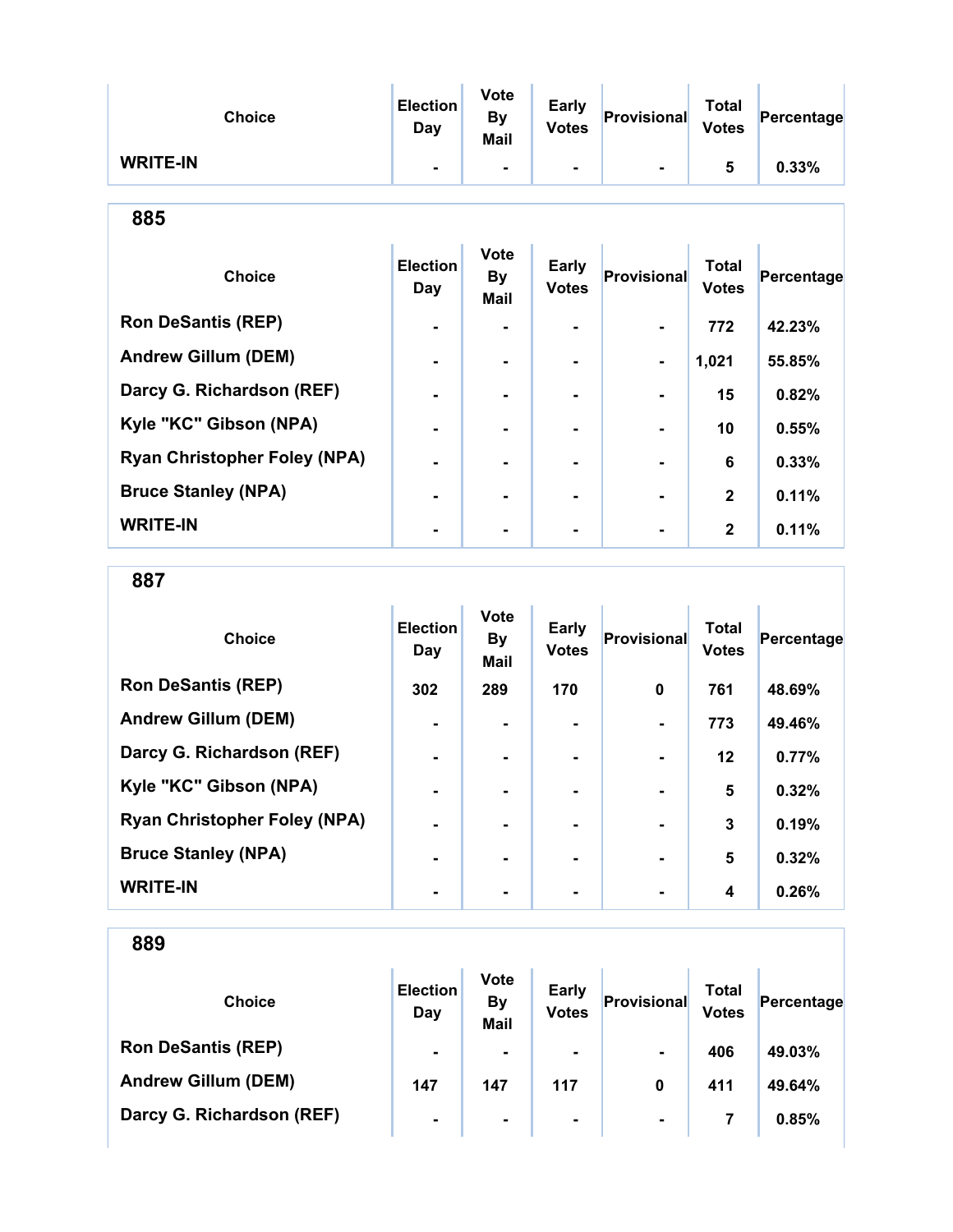| <b>Choice</b>                       | <b>Election</b><br>Day | <b>Vote</b><br><b>By</b><br><b>Mail</b> | <b>Early</b><br><b>Votes</b> | Provisional    | Total<br><b>Votes</b> | Percentage |
|-------------------------------------|------------------------|-----------------------------------------|------------------------------|----------------|-----------------------|------------|
| Kyle "KC" Gibson (NPA)              | $\blacksquare$         |                                         | $\blacksquare$               | $\blacksquare$ | 1                     | 0.12%      |
| <b>Ryan Christopher Foley (NPA)</b> | $\blacksquare$         |                                         | $\blacksquare$               | $\blacksquare$ | 1                     | 0.12%      |
| <b>Bruce Stanley (NPA)</b>          |                        |                                         | ۰.                           | $\blacksquare$ | $\mathbf{2}$          | 0.24%      |
| <b>WRITE-IN</b>                     | 0                      | 0                                       | 0                            | 0              | 0                     | $0.00\%$   |

| <b>Choice</b>                       | <b>Election</b><br>Day | <b>Vote</b><br><b>By</b><br><b>Mail</b> | <b>Early</b><br><b>Votes</b> | Provisional    | <b>Total</b><br><b>Votes</b> | Percentage |
|-------------------------------------|------------------------|-----------------------------------------|------------------------------|----------------|------------------------------|------------|
| <b>Ron DeSantis (REP)</b>           | 464                    | 390                                     | 261                          | $\mathbf 0$    | 1,115                        | 74.23%     |
| <b>Andrew Gillum (DEM)</b>          | $\blacksquare$         |                                         |                              | $\blacksquare$ | 365                          | 24.30%     |
| Darcy G. Richardson (REF)           | $\blacksquare$         | $\blacksquare$                          |                              | $\blacksquare$ | 11                           | 0.73%      |
| Kyle "KC" Gibson (NPA)              | $\blacksquare$         |                                         |                              |                | 6                            | 0.40%      |
| <b>Ryan Christopher Foley (NPA)</b> | $\blacksquare$         |                                         |                              |                | 3                            | 0.20%      |
| <b>Bruce Stanley (NPA)</b>          | ۰                      |                                         |                              |                | 1                            | 0.07%      |
| <b>WRITE-IN</b>                     | ۰                      |                                         | $\blacksquare$               | $\blacksquare$ | 1                            | 0.07%      |

892

| <b>Choice</b>                       | <b>Election</b><br>Day | <b>Vote</b><br><b>By</b><br>Mail | <b>Early</b><br><b>Votes</b> | Provisional    | <b>Total</b><br><b>Votes</b> | Percentage |
|-------------------------------------|------------------------|----------------------------------|------------------------------|----------------|------------------------------|------------|
| <b>Ron DeSantis (REP)</b>           | $\blacksquare$         |                                  |                              | $\blacksquare$ | 875                          | 78.90%     |
| <b>Andrew Gillum (DEM)</b>          | 76                     | 73                               | 69                           | 0              | 218                          | 19.66%     |
| Darcy G. Richardson (REF)           | $\blacksquare$         |                                  | ۰                            | $\blacksquare$ | 5                            | 0.45%      |
| Kyle "KC" Gibson (NPA)              | ٠                      |                                  |                              |                | 6                            | 0.54%      |
| <b>Ryan Christopher Foley (NPA)</b> | $\blacksquare$         |                                  | ۰.                           | $\blacksquare$ | $\mathbf{2}$                 | 0.18%      |
| <b>Bruce Stanley (NPA)</b>          | $\blacksquare$         |                                  | ۰.                           | $\blacksquare$ | $\mathbf{2}$                 | 0.18%      |
| <b>WRITE-IN</b>                     | -                      |                                  |                              | $\blacksquare$ | 1                            | 0.09%      |

| <b>Choice</b> | <b>Election</b><br>Day | <b>Vote</b><br><b>By</b><br>Mail | <b>Early</b><br><b>Votes</b> | Provisional | <b>Total</b><br><b>Votes</b> | Percentage |  |
|---------------|------------------------|----------------------------------|------------------------------|-------------|------------------------------|------------|--|
|               |                        |                                  |                              |             |                              |            |  |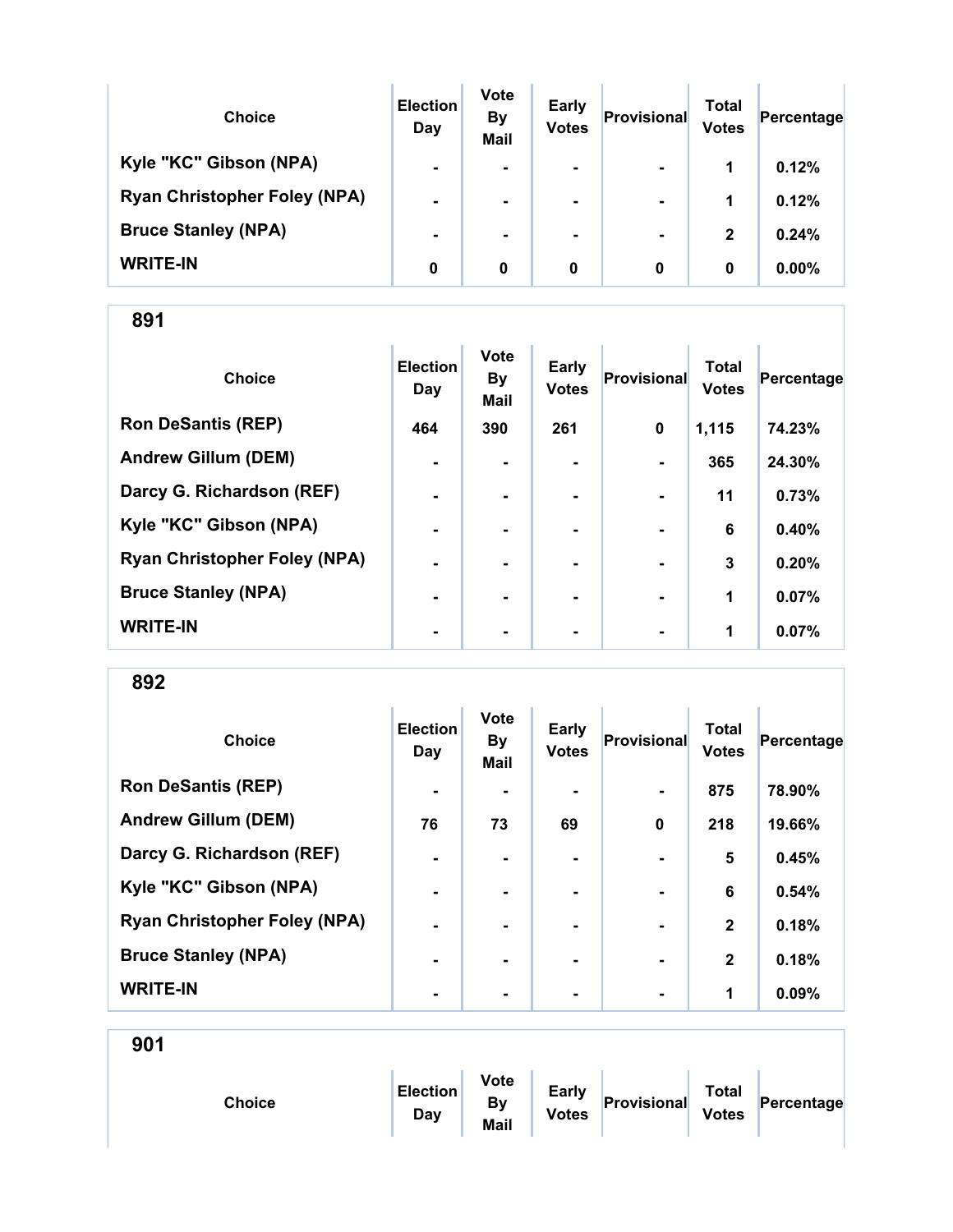| <b>Choice</b>                       | <b>Election</b><br>Day | <b>Vote</b><br><b>By</b><br><b>Mail</b> | <b>Early</b><br><b>Votes</b> | Provisional    | <b>Total</b><br><b>Votes</b> | Percentage |
|-------------------------------------|------------------------|-----------------------------------------|------------------------------|----------------|------------------------------|------------|
| <b>Ron DeSantis (REP)</b>           | 162                    | 123                                     | 111                          | $\bf{0}$       | 396                          | 40.49%     |
| <b>Andrew Gillum (DEM)</b>          | 220                    | 155                                     | 186                          | $\bf{0}$       | 561                          | 57.36%     |
| Darcy G. Richardson (REF)           | $\blacksquare$         |                                         | $\blacksquare$               |                | 9                            | 0.92%      |
| Kyle "KC" Gibson (NPA)              | $\blacksquare$         |                                         | ۰.                           | $\blacksquare$ | 7                            | 0.72%      |
| <b>Ryan Christopher Foley (NPA)</b> | $\blacksquare$         |                                         | ۰.                           |                | 4                            | 0.41%      |
| <b>Bruce Stanley (NPA)</b>          | $\blacksquare$         |                                         | ۰.                           | $\blacksquare$ | 1                            | 0.10%      |
| <b>WRITE-IN</b>                     | 0                      | $\mathbf 0$                             | 0                            | $\bf{0}$       | 0                            | $0.00\%$   |

| <b>Choice</b>                       | <b>Election</b><br>Day | <b>Vote</b><br><b>By</b><br><b>Mail</b> | <b>Early</b><br><b>Votes</b> | <b>Provisional</b> | <b>Total</b><br><b>Votes</b> | Percentage |
|-------------------------------------|------------------------|-----------------------------------------|------------------------------|--------------------|------------------------------|------------|
| <b>Ron DeSantis (REP)</b>           | 109                    | 85                                      | 88                           | 0                  | 282                          | 31.54%     |
| <b>Andrew Gillum (DEM)</b>          | 184                    | 160                                     | 254                          | 0                  | 598                          | 66.89%     |
| Darcy G. Richardson (REF)           | $\blacksquare$         |                                         |                              |                    | 7                            | 0.78%      |
| Kyle "KC" Gibson (NPA)              | $\blacksquare$         |                                         |                              | $\blacksquare$     | $\mathbf{2}$                 | 0.22%      |
| <b>Ryan Christopher Foley (NPA)</b> | $\blacksquare$         | $\blacksquare$                          |                              | $\blacksquare$     | $\mathbf{2}$                 | 0.22%      |
| <b>Bruce Stanley (NPA)</b>          | $\blacksquare$         |                                         |                              | $\blacksquare$     | $\mathbf{2}$                 | 0.22%      |
| <b>WRITE-IN</b>                     | ۰                      |                                         |                              | $\blacksquare$     | 1                            | 0.11%      |

904

| <b>Choice</b>                       | <b>Election</b><br>Day | <b>Vote</b><br><b>By</b><br><b>Mail</b> | Early<br><b>Votes</b> | <b>Provisional</b> | <b>Total</b><br><b>Votes</b> | Percentage |
|-------------------------------------|------------------------|-----------------------------------------|-----------------------|--------------------|------------------------------|------------|
| <b>Ron DeSantis (REP)</b>           | $\blacksquare$         |                                         | ۰                     |                    | 1,155                        | 53.62%     |
| <b>Andrew Gillum (DEM)</b>          | 183                    | 590                                     | 184                   | $\mathbf 0$        | 957                          | 44.43%     |
| Darcy G. Richardson (REF)           | $\blacksquare$         | $\blacksquare$                          |                       |                    | 15                           | 0.70%      |
| Kyle "KC" Gibson (NPA)              | $\blacksquare$         |                                         |                       | $\blacksquare$     | 9                            | 0.42%      |
| <b>Ryan Christopher Foley (NPA)</b> | $\blacksquare$         | $\blacksquare$                          |                       | $\blacksquare$     | 15                           | 0.70%      |
| <b>Bruce Stanley (NPA)</b>          | $\blacksquare$         |                                         | ۰                     | $\blacksquare$     | 3                            | 0.14%      |
| <b>WRITE-IN</b>                     | 0                      | $\mathbf 0$                             | $\mathbf 0$           | $\mathbf 0$        | 0                            | 0.00%      |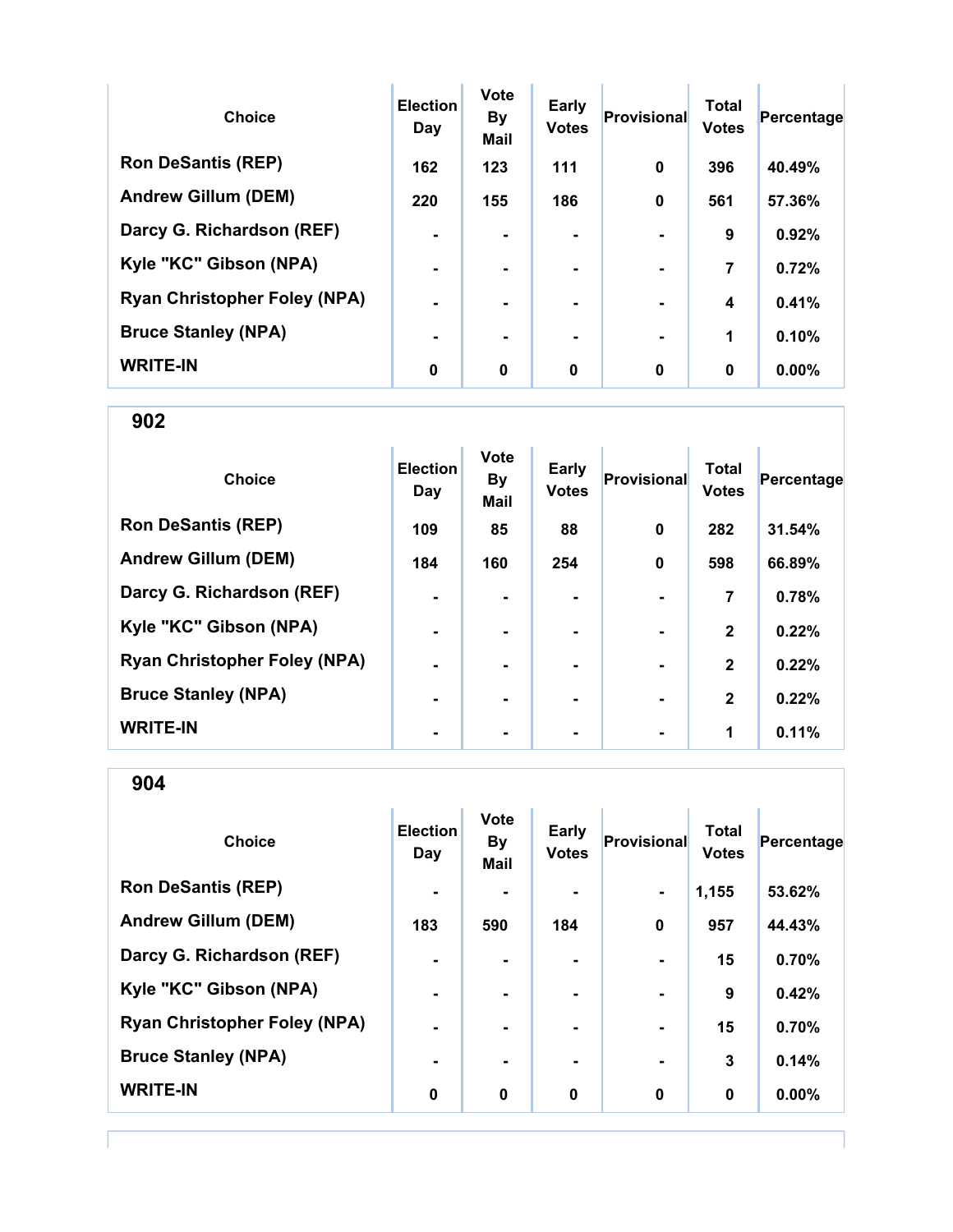| <b>Choice</b>                       | <b>Election</b><br>Day | Vote<br><b>By</b><br><b>Mail</b> | Early<br><b>Votes</b> | Provisional | <b>Total</b><br><b>Votes</b> | Percentage |
|-------------------------------------|------------------------|----------------------------------|-----------------------|-------------|------------------------------|------------|
| <b>Ron DeSantis (REP)</b>           | 72                     | 82                               | 68                    | 0           | 222                          | 67.48%     |
| <b>Andrew Gillum (DEM)</b>          | 36                     | 29                               | 36                    | $\mathbf 0$ | 101                          | 30.70%     |
| Darcy G. Richardson (REF)           | $\blacksquare$         | ۰.                               | ۰                     |             | 1                            | 0.30%      |
| Kyle "KC" Gibson (NPA)              | ۰                      |                                  |                       |             | 1                            | 0.30%      |
| <b>Ryan Christopher Foley (NPA)</b> |                        |                                  |                       |             | $\mathbf{2}$                 | 0.61%      |
| <b>Bruce Stanley (NPA)</b>          | ۰                      |                                  |                       |             | $\mathbf{2}$                 | 0.61%      |
| <b>WRITE-IN</b>                     | 0                      | 0                                | $\bf{0}$              | 0           | $\bf{0}$                     | 0.00%      |

906

| <b>Choice</b>                       | <b>Election</b><br>Day | <b>Vote</b><br><b>By</b><br><b>Mail</b> | <b>Early</b><br><b>Votes</b> | Provisional | <b>Total</b><br><b>Votes</b> | Percentage |
|-------------------------------------|------------------------|-----------------------------------------|------------------------------|-------------|------------------------------|------------|
| <b>Ron DeSantis (REP)</b>           | $\blacksquare$         |                                         |                              |             | 215                          | 58.90%     |
| <b>Andrew Gillum (DEM)</b>          | $\blacksquare$         |                                         |                              |             | 145                          | 39.73%     |
| Darcy G. Richardson (REF)           | $\blacksquare$         |                                         |                              |             | 5                            | 1.37%      |
| Kyle "KC" Gibson (NPA)              | $\bf{0}$               | 0                                       | $\bf{0}$                     | $\bf{0}$    | $\bf{0}$                     | 0.00%      |
| <b>Ryan Christopher Foley (NPA)</b> | $\mathbf 0$            | $\mathbf 0$                             | $\boldsymbol{0}$             | $\mathbf 0$ | $\bf{0}$                     | 0.00%      |
| <b>Bruce Stanley (NPA)</b>          | $\mathbf 0$            | $\bf{0}$                                | $\mathbf 0$                  | $\mathbf 0$ | $\mathbf 0$                  | 0.00%      |
| <b>WRITE-IN</b>                     | 0                      | 0                                       | 0                            | 0           | 0                            | $0.00\%$   |

| <b>Choice</b>                       | <b>Election</b><br>Day | <b>Vote</b><br><b>By</b><br><b>Mail</b> | <b>Early</b><br><b>Votes</b> | <b>Provisional</b> | Total<br><b>Votes</b> | Percentage |
|-------------------------------------|------------------------|-----------------------------------------|------------------------------|--------------------|-----------------------|------------|
| <b>Ron DeSantis (REP)</b>           | 174                    | 245                                     | 187                          | $\mathbf 0$        | 606                   | 71.21%     |
| <b>Andrew Gillum (DEM)</b>          | 46                     | 122                                     | 71                           | 0                  | 239                   | 28.08%     |
| Darcy G. Richardson (REF)           | $\blacksquare$         | $\blacksquare$                          | $\blacksquare$               | $\blacksquare$     | $\mathbf{2}$          | 0.24%      |
| Kyle "KC" Gibson (NPA)              | $\blacksquare$         | $\blacksquare$                          |                              | $\blacksquare$     | 1                     | 0.12%      |
| <b>Ryan Christopher Foley (NPA)</b> | $\blacksquare$         | $\blacksquare$                          |                              | $\blacksquare$     | $\mathbf{2}$          | 0.24%      |
| <b>Bruce Stanley (NPA)</b>          | $\bf{0}$               | $\bf{0}$                                | $\bf{0}$                     | 0                  | 0                     | 0.00%      |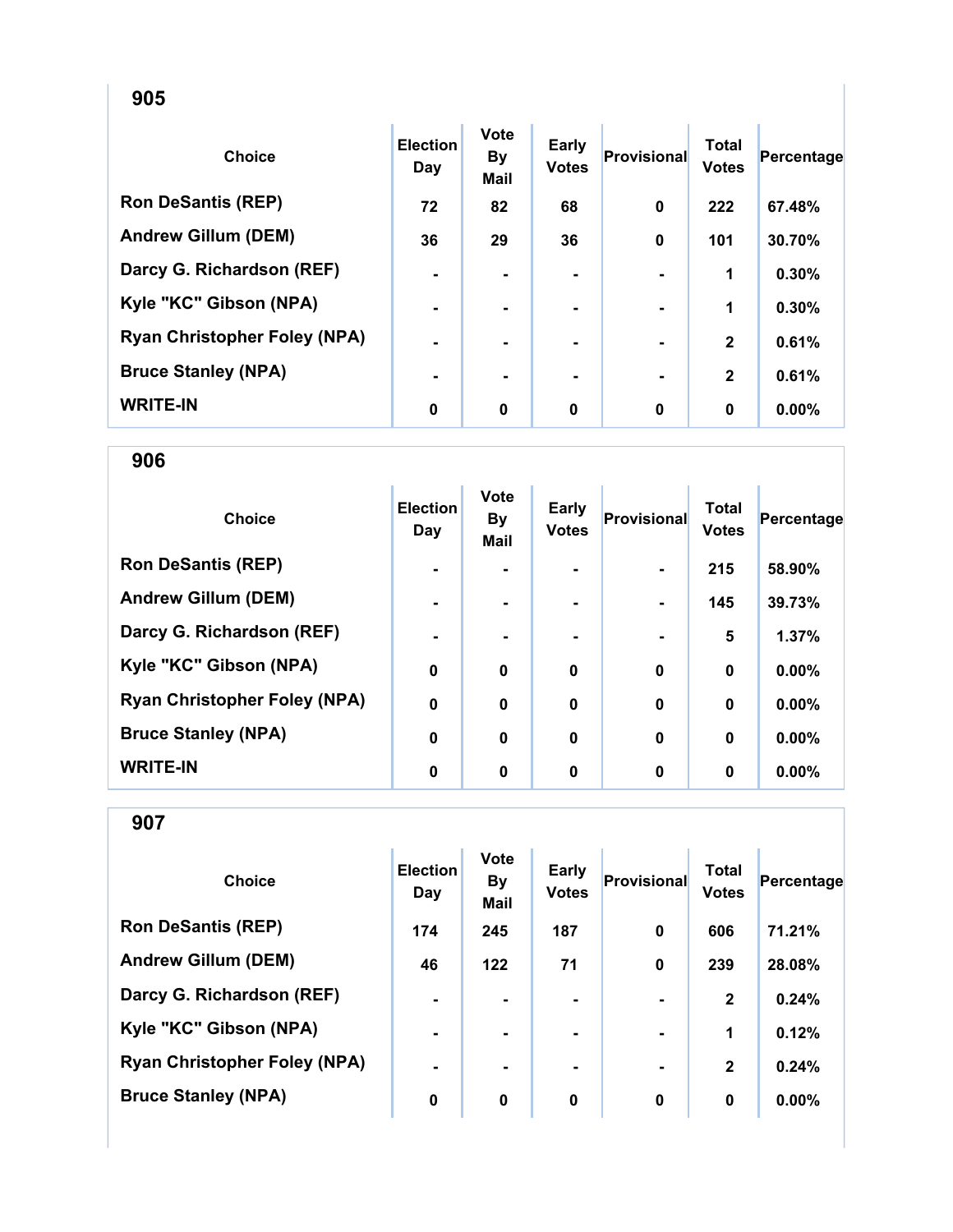| <b>Choice</b>                       | <b>Election</b><br><b>Day</b> | <b>Vote</b><br><b>By</b><br>Mail | <b>Early</b><br><b>Votes</b> | <b>Provisional</b> | <b>Total</b><br><b>Votes</b> | Percentage |  |  |  |
|-------------------------------------|-------------------------------|----------------------------------|------------------------------|--------------------|------------------------------|------------|--|--|--|
| <b>WRITE-IN</b>                     |                               |                                  |                              |                    | $\blacktriangleleft$         | 0.12%      |  |  |  |
| 908                                 |                               |                                  |                              |                    |                              |            |  |  |  |
| <b>Choice</b>                       | <b>Election</b><br><b>Day</b> | <b>Vote</b><br><b>By</b><br>Mail | <b>Early</b><br><b>Votes</b> | Provisional        | <b>Total</b><br><b>Votes</b> | Percentage |  |  |  |
| <b>Ron DeSantis (REP)</b>           | 431                           | 838                              | 455                          | 0                  | 1,724                        | 57.89%     |  |  |  |
| <b>Andrew Gillum (DEM)</b>          | 192                           | 730                              | 283                          | $\mathbf 0$        | 1,205                        | 40.46%     |  |  |  |
| Darcy G. Richardson (REF)           |                               | $\blacksquare$                   |                              |                    | 29                           | 0.97%      |  |  |  |
| Kyle "KC" Gibson (NPA)              |                               |                                  | ۰                            |                    | 10                           | 0.34%      |  |  |  |
| <b>Ryan Christopher Foley (NPA)</b> | $\blacksquare$                |                                  | ۰                            |                    | $\mathbf{2}$                 | 0.07%      |  |  |  |
| <b>Bruce Stanley (NPA)</b>          |                               |                                  |                              |                    | 6                            | 0.20%      |  |  |  |
| <b>WRITE-IN</b>                     |                               |                                  |                              |                    | $\mathbf{2}$                 | 0.07%      |  |  |  |

909

| <b>Choice</b>                       | <b>Election</b><br>Day | <b>Vote</b><br><b>By</b><br><b>Mail</b> | Early<br><b>Votes</b> | Provisional    | <b>Total</b><br><b>Votes</b> | Percentage |
|-------------------------------------|------------------------|-----------------------------------------|-----------------------|----------------|------------------------------|------------|
| <b>Ron DeSantis (REP)</b>           | 511                    | 959                                     | 513                   | 0              | 1,983                        | 63.19%     |
| <b>Andrew Gillum (DEM)</b>          | 190                    | 650                                     | 277                   | 0              | 1,117                        | 35.60%     |
| Darcy G. Richardson (REF)           | $\blacksquare$         |                                         |                       |                | 18                           | 0.57%      |
| Kyle "KC" Gibson (NPA)              | $\blacksquare$         |                                         | ۰.                    | $\blacksquare$ | 6                            | 0.19%      |
| <b>Ryan Christopher Foley (NPA)</b> | $\blacksquare$         | -                                       |                       | $\blacksquare$ | 7                            | 0.22%      |
| <b>Bruce Stanley (NPA)</b>          | $\blacksquare$         |                                         |                       |                | 4                            | 0.13%      |
| <b>WRITE-IN</b>                     |                        |                                         |                       |                | 3                            | 0.10%      |

| <b>Choice</b>              | <b>Election</b><br>Day | <b>Vote</b><br><b>By</b><br><b>Mail</b> | <b>Early</b><br><b>Votes</b> | Provisional    | Total<br><b>Votes</b> | Percentage |
|----------------------------|------------------------|-----------------------------------------|------------------------------|----------------|-----------------------|------------|
| <b>Ron DeSantis (REP)</b>  | 150                    | 199                                     | 119                          | 0              | 468                   | 62.82%     |
| <b>Andrew Gillum (DEM)</b> | 75                     | 128                                     | 56                           | 0              | 259                   | 34.77%     |
| Darcy G. Richardson (REF)  | $\blacksquare$         |                                         | $\blacksquare$               | $\blacksquare$ | 8                     | 1.07%      |
|                            |                        |                                         |                              |                |                       |            |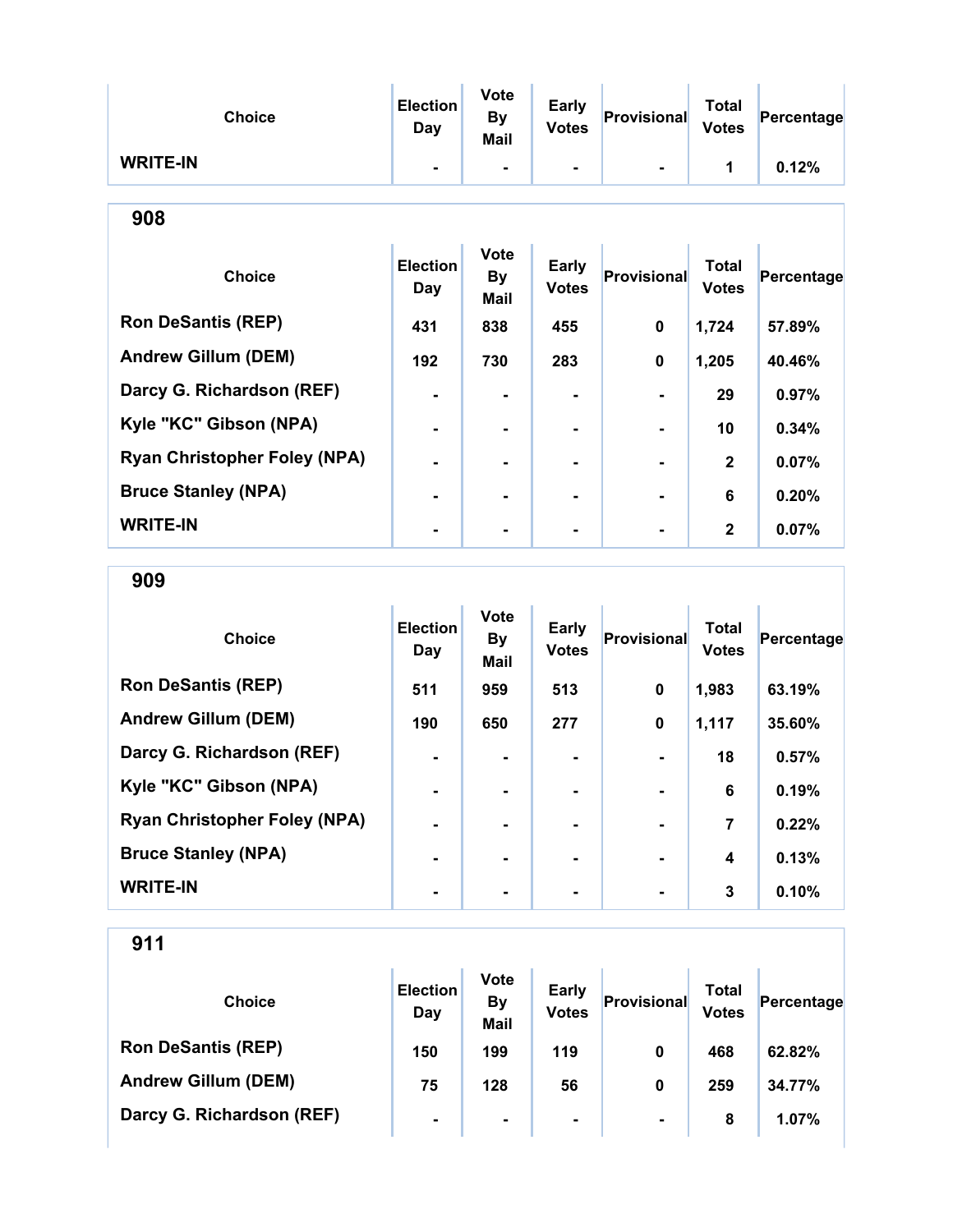| <b>Choice</b>                       | <b>Election</b><br>Day | <b>Vote</b><br><b>By</b><br><b>Mail</b> | <b>Early</b><br><b>Votes</b> | Provisional    | Total<br><b>Votes</b> | Percentage |
|-------------------------------------|------------------------|-----------------------------------------|------------------------------|----------------|-----------------------|------------|
| Kyle "KC" Gibson (NPA)              | $\blacksquare$         | $\blacksquare$                          | $\blacksquare$               | $\blacksquare$ | 4                     | 0.54%      |
| <b>Ryan Christopher Foley (NPA)</b> | $\blacksquare$         |                                         | $\blacksquare$               | $\blacksquare$ | 3                     | 0.40%      |
| <b>Bruce Stanley (NPA)</b>          | $\blacksquare$         |                                         | ۰.                           | $\blacksquare$ | 1                     | 0.13%      |
| <b>WRITE-IN</b>                     | $\blacksquare$         |                                         | $\blacksquare$               | $\blacksquare$ | $\mathbf{2}$          | 0.27%      |

| <b>Choice</b>                       | <b>Election</b><br>Day | <b>Vote</b><br><b>By</b><br><b>Mail</b> | Early<br><b>Votes</b> | <b>Provisional</b> | <b>Total</b><br><b>Votes</b> | Percentage |
|-------------------------------------|------------------------|-----------------------------------------|-----------------------|--------------------|------------------------------|------------|
| <b>Ron DeSantis (REP)</b>           | 36                     | 24                                      | 23                    | $\mathbf 0$        | 83                           | 55.70%     |
| <b>Andrew Gillum (DEM)</b>          | 19                     | 33                                      | 10                    | $\mathbf 0$        | 62                           | 41.61%     |
| Darcy G. Richardson (REF)           | $\blacksquare$         | ۰.                                      |                       |                    | 3                            | 2.01%      |
| Kyle "KC" Gibson (NPA)              | $\mathbf 0$            | $\bf{0}$                                | 0                     | $\mathbf 0$        | $\mathbf 0$                  | $0.00\%$   |
| <b>Ryan Christopher Foley (NPA)</b> | $\mathbf 0$            | 0                                       | 0                     | $\mathbf 0$        | $\bf{0}$                     | $0.00\%$   |
| <b>Bruce Stanley (NPA)</b>          |                        |                                         |                       |                    | 1                            | 0.67%      |
| <b>WRITE-IN</b>                     | 0                      | $\mathbf 0$                             | 0                     | $\mathbf 0$        | $\bf{0}$                     | 0.00%      |

913

| <b>Choice</b>                       | <b>Election</b><br>Day | <b>Vote</b><br><b>By</b><br><b>Mail</b> | Early<br><b>Votes</b> | <b>Provisional</b> | <b>Total</b><br><b>Votes</b> | Percentage |
|-------------------------------------|------------------------|-----------------------------------------|-----------------------|--------------------|------------------------------|------------|
| <b>Ron DeSantis (REP)</b>           | $\blacksquare$         | -                                       |                       | $\blacksquare$     | 2,023                        | 51.29%     |
| <b>Andrew Gillum (DEM)</b>          | 430                    | 835                                     | 601                   | $\mathbf 0$        | 1,866                        | 47.31%     |
| Darcy G. Richardson (REF)           | $\blacksquare$         | ۰.                                      | ۰                     |                    | 23                           | 0.58%      |
| Kyle "KC" Gibson (NPA)              | $\blacksquare$         | ۰.                                      |                       | $\blacksquare$     | 13                           | 0.33%      |
| <b>Ryan Christopher Foley (NPA)</b> | $\blacksquare$         |                                         |                       |                    | 9                            | 0.23%      |
| <b>Bruce Stanley (NPA)</b>          | $\blacksquare$         |                                         | ۰.                    | $\blacksquare$     | 6                            | 0.15%      |
| <b>WRITE-IN</b>                     | ۰                      |                                         | ۰                     | $\blacksquare$     | 4                            | 0.10%      |

|--|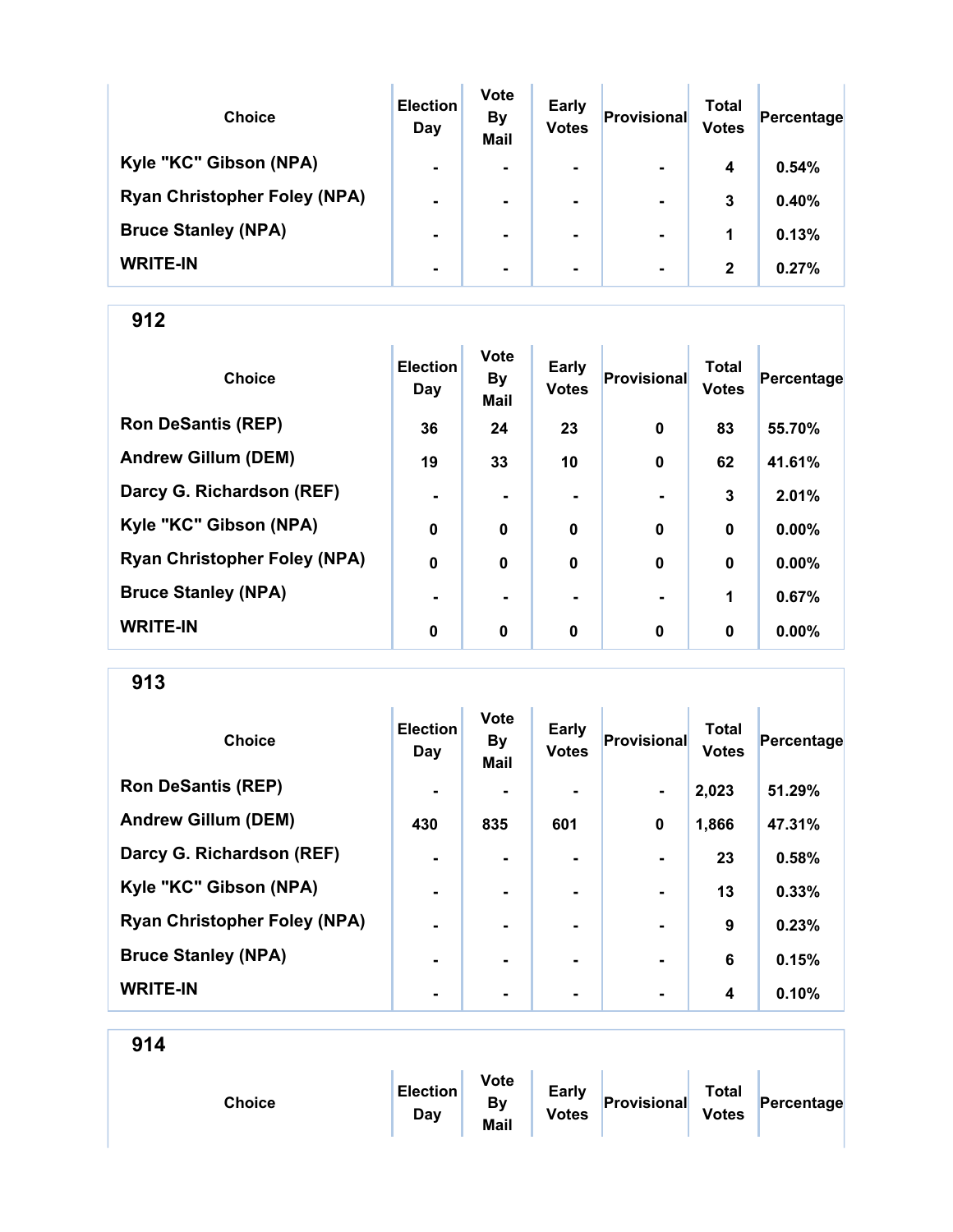| <b>Choice</b>                       | <b>Election</b><br>Day | <b>Vote</b><br><b>By</b><br><b>Mail</b> | <b>Early</b><br><b>Votes</b> | <b>Provisional</b> | <b>Total</b><br><b>Votes</b> | Percentage |
|-------------------------------------|------------------------|-----------------------------------------|------------------------------|--------------------|------------------------------|------------|
| <b>Ron DeSantis (REP)</b>           | 80                     | 90                                      | 85                           | $\bf{0}$           | 255                          | 33.69%     |
| <b>Andrew Gillum (DEM)</b>          |                        |                                         |                              |                    | 495                          | 65.39%     |
| Darcy G. Richardson (REF)           |                        |                                         |                              |                    | $\mathbf{2}$                 | 0.26%      |
| Kyle "KC" Gibson (NPA)              | $\blacksquare$         |                                         | $\blacksquare$               | $\blacksquare$     | 3                            | 0.40%      |
| <b>Ryan Christopher Foley (NPA)</b> | $\blacksquare$         |                                         | ۰.                           | $\blacksquare$     | 1                            | 0.13%      |
| <b>Bruce Stanley (NPA)</b>          | $\blacksquare$         |                                         | ۰.                           |                    | 1                            | 0.13%      |
| <b>WRITE-IN</b>                     | 0                      | $\mathbf 0$                             | 0                            | $\bf{0}$           | 0                            | $0.00\%$   |

| <b>Choice</b>                       | <b>Election</b><br>Day | <b>Vote</b><br><b>By</b><br>Mail | <b>Early</b><br><b>Votes</b> | <b>Provisional</b> | <b>Total</b><br><b>Votes</b> | Percentage |
|-------------------------------------|------------------------|----------------------------------|------------------------------|--------------------|------------------------------|------------|
| <b>Ron DeSantis (REP)</b>           | 97                     | 87                               | 67                           | $\mathbf 0$        | 251                          | 35.15%     |
| <b>Andrew Gillum (DEM)</b>          | 124                    | 131                              | 198                          | $\mathbf 0$        | 453                          | 63.45%     |
| Darcy G. Richardson (REF)           | ۰                      |                                  |                              |                    | 8                            | 1.12%      |
| Kyle "KC" Gibson (NPA)              | $\mathbf 0$            | $\bf{0}$                         | $\mathbf 0$                  | $\mathbf 0$        | $\bf{0}$                     | 0.00%      |
| <b>Ryan Christopher Foley (NPA)</b> | $\mathbf 0$            | $\mathbf 0$                      | $\mathbf 0$                  | $\mathbf 0$        | $\bf{0}$                     | $0.00\%$   |
| <b>Bruce Stanley (NPA)</b>          | $\blacksquare$         | ۰.                               |                              | $\blacksquare$     | 1                            | 0.14%      |
| <b>WRITE-IN</b>                     | ۰                      |                                  |                              | $\blacksquare$     | 1                            | 0.14%      |

| <b>Choice</b>                       | <b>Election</b><br>Day | <b>Vote</b><br><b>By</b><br><b>Mail</b> | <b>Early</b><br><b>Votes</b> | Provisional    | <b>Total</b><br><b>Votes</b> | Percentage |
|-------------------------------------|------------------------|-----------------------------------------|------------------------------|----------------|------------------------------|------------|
| <b>Ron DeSantis (REP)</b>           | 138                    | 120                                     | 142                          | $\mathbf{0}$   | 400                          | 31.06%     |
| <b>Andrew Gillum (DEM)</b>          | $\blacksquare$         | ۰.                                      | ۰                            |                | 867                          | 67.31%     |
| Darcy G. Richardson (REF)           | $\blacksquare$         | $\blacksquare$                          | ۰.                           | $\blacksquare$ | 13                           | 1.01%      |
| Kyle "KC" Gibson (NPA)              | ۰                      |                                         |                              | $\blacksquare$ | 5                            | 0.39%      |
| <b>Ryan Christopher Foley (NPA)</b> | $\blacksquare$         |                                         |                              | $\blacksquare$ | 1                            | 0.08%      |
| <b>Bruce Stanley (NPA)</b>          | ۰                      |                                         |                              | $\blacksquare$ | 1                            | 0.08%      |
| <b>WRITE-IN</b>                     | $\blacksquare$         |                                         | $\blacksquare$               | $\blacksquare$ | 1                            | 0.08%      |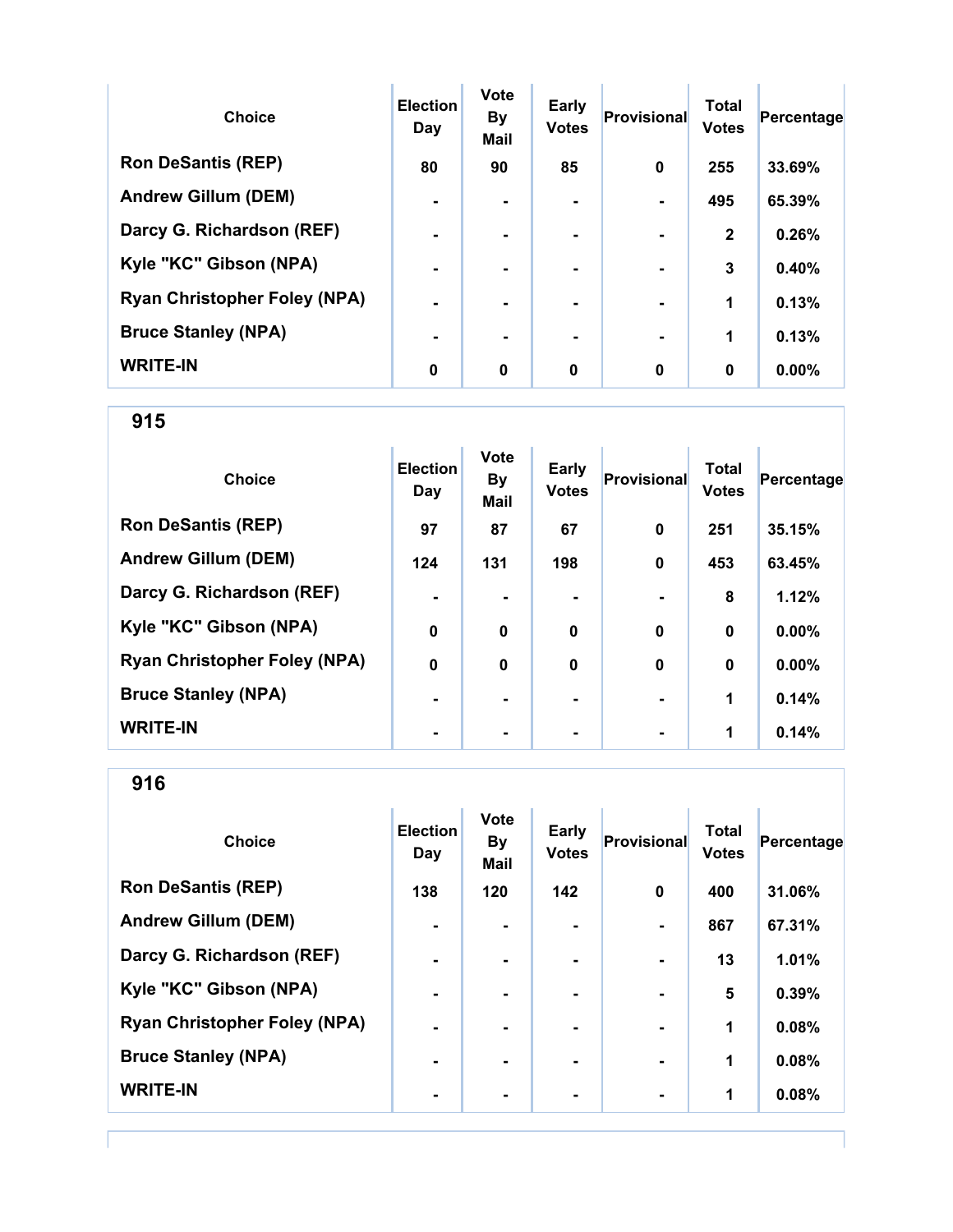| <b>Choice</b>                       | <b>Election</b><br>Day | <b>Vote</b><br><b>By</b><br><b>Mail</b> | <b>Early</b><br><b>Votes</b> | <b>Provisional</b> | <b>Total</b><br><b>Votes</b> | Percentage |
|-------------------------------------|------------------------|-----------------------------------------|------------------------------|--------------------|------------------------------|------------|
| <b>Ron DeSantis (REP)</b>           | 108                    | 55                                      | 34                           | $\mathbf 0$        | 197                          | 74.90%     |
| <b>Andrew Gillum (DEM)</b>          | $\blacksquare$         | $\blacksquare$                          |                              |                    | 61                           | 23.19%     |
| Darcy G. Richardson (REF)           | $\blacksquare$         |                                         |                              |                    | 1                            | 0.38%      |
| Kyle "KC" Gibson (NPA)              | $\blacksquare$         |                                         |                              |                    | 3                            | 1.14%      |
| <b>Ryan Christopher Foley (NPA)</b> | $\mathbf 0$            | $\bf{0}$                                | 0                            | $\mathbf 0$        | $\bf{0}$                     | 0.00%      |
| <b>Bruce Stanley (NPA)</b>          | 0                      | $\bf{0}$                                | $\mathbf 0$                  | $\mathbf 0$        | $\bf{0}$                     | 0.00%      |
| <b>WRITE-IN</b>                     | $\blacksquare$         |                                         |                              |                    | 1                            | 0.38%      |

| <b>Choice</b>                       | <b>Election</b><br>Day | <b>Vote</b><br>By<br><b>Mail</b> | <b>Early</b><br><b>Votes</b> | Provisional  | <b>Total</b><br><b>Votes</b> | Percentage |
|-------------------------------------|------------------------|----------------------------------|------------------------------|--------------|------------------------------|------------|
| <b>Ron DeSantis (REP)</b>           | 195                    | 120                              | 70                           | $\mathbf 0$  | 385                          | 81.22%     |
| <b>Andrew Gillum (DEM)</b>          | 40                     | 28                               | 18                           | $\mathbf 0$  | 86                           | 18.14%     |
| Darcy G. Richardson (REF)           | $\blacksquare$         |                                  |                              |              | 1                            | 0.21%      |
| Kyle "KC" Gibson (NPA)              | $\bf{0}$               | $\bf{0}$                         | $\bf{0}$                     | $\mathbf{0}$ | $\bf{0}$                     | 0.00%      |
| <b>Ryan Christopher Foley (NPA)</b> | $\blacksquare$         | ۰.                               |                              |              | 1                            | 0.21%      |
| <b>Bruce Stanley (NPA)</b>          | 0                      | 0                                | 0                            | $\mathbf 0$  | $\bf{0}$                     | 0.00%      |
| <b>WRITE-IN</b>                     | ٠                      |                                  |                              |              | 1                            | 0.21%      |

| <b>Choice</b>                       | <b>Election</b><br>Day | <b>Vote</b><br><b>By</b><br><b>Mail</b> | Early<br><b>Votes</b> | Provisional    | <b>Total</b><br><b>Votes</b> | Percentage |
|-------------------------------------|------------------------|-----------------------------------------|-----------------------|----------------|------------------------------|------------|
| <b>Ron DeSantis (REP)</b>           | $\blacksquare$         |                                         | $\blacksquare$        | $\blacksquare$ | 564                          | 72.87%     |
| <b>Andrew Gillum (DEM)</b>          | 69                     | 88                                      | 51                    | $\mathbf 0$    | 208                          | 26.87%     |
| Darcy G. Richardson (REF)           | 0                      | 0                                       | 0                     | 0              | 0                            | $0.00\%$   |
| Kyle "KC" Gibson (NPA)              | $\blacksquare$         |                                         |                       |                | 1                            | 0.13%      |
| <b>Ryan Christopher Foley (NPA)</b> | 0                      | 0                                       | 0                     | $\bf{0}$       | $\bf{0}$                     | $0.00\%$   |
| <b>Bruce Stanley (NPA)</b>          | $\blacksquare$         | ۰                                       | ۰                     | $\blacksquare$ | 1                            | 0.13%      |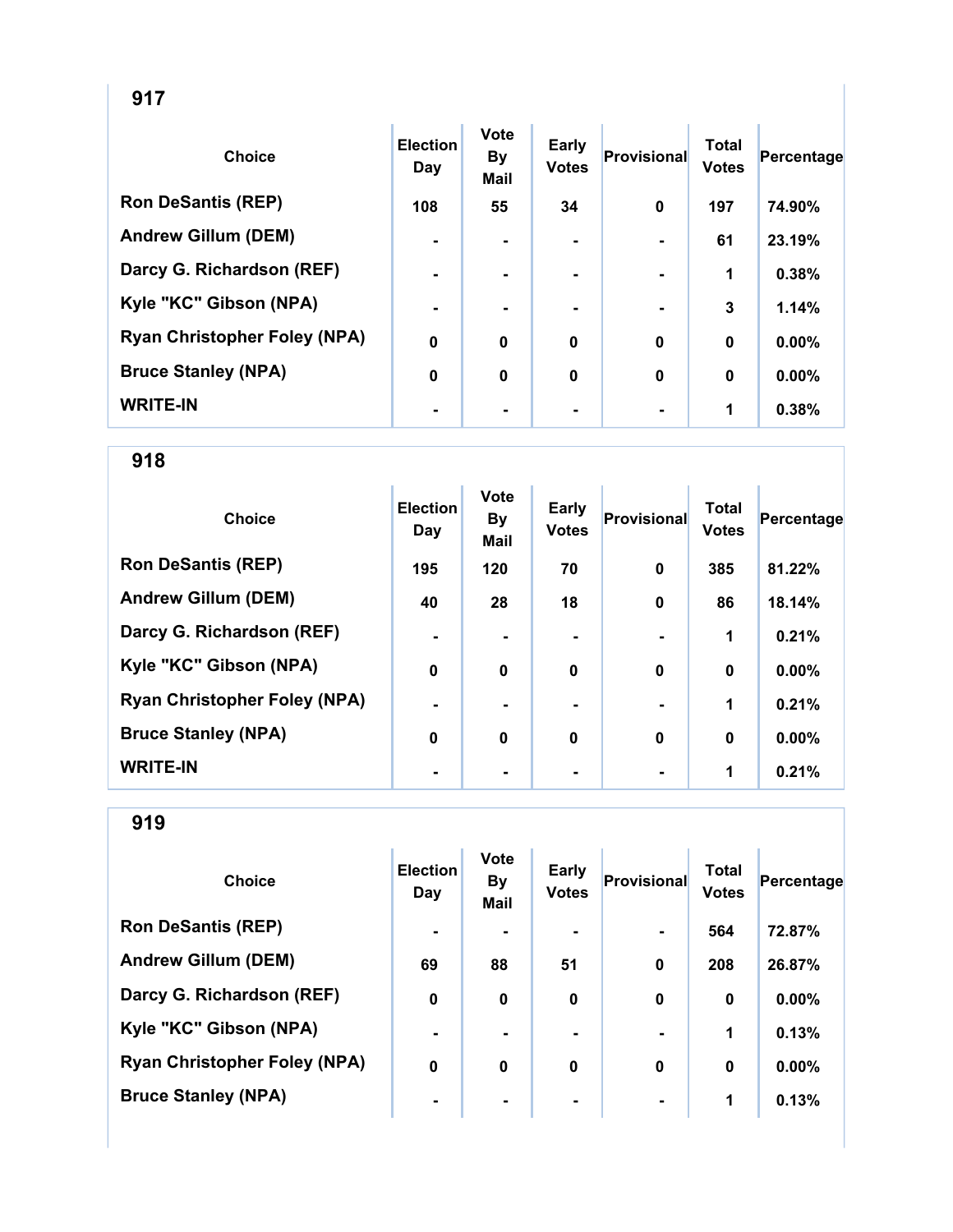| <b>Choice</b>                       | <b>Election</b><br><b>Day</b> | <b>Vote</b><br>By<br>Mail        | <b>Early</b><br><b>Votes</b> | <b>Provisional</b> | <b>Total</b><br><b>Votes</b> | Percentage |
|-------------------------------------|-------------------------------|----------------------------------|------------------------------|--------------------|------------------------------|------------|
| <b>WRITE-IN</b>                     | 0                             | 0                                | $\bf{0}$                     | 0                  | $\mathbf 0$                  | $0.00\%$   |
| 920                                 |                               |                                  |                              |                    |                              |            |
| <b>Choice</b>                       | <b>Election</b><br>Day        | <b>Vote</b><br><b>By</b><br>Mail | <b>Early</b><br><b>Votes</b> | Provisional        | <b>Total</b><br><b>Votes</b> | Percentage |
| <b>Ron DeSantis (REP)</b>           | 13                            | 16                               | 11                           | 0                  | 40                           | 34.78%     |
| <b>Andrew Gillum (DEM)</b>          | 24                            | 27                               | 22                           | $\mathbf{0}$       | 73                           | 63.48%     |
| Darcy G. Richardson (REF)           | $\blacksquare$                |                                  |                              |                    | 1                            | 0.87%      |
| Kyle "KC" Gibson (NPA)              |                               |                                  |                              |                    | 1                            | 0.87%      |
| <b>Ryan Christopher Foley (NPA)</b> | $\bf{0}$                      | 0                                | $\bf{0}$                     | $\bf{0}$           | $\bf{0}$                     | $0.00\%$   |
| <b>Bruce Stanley (NPA)</b>          | $\Omega$                      | $\bf{0}$                         | $\Omega$                     | $\bf{0}$           | $\Omega$                     | 0.00%      |
| <b>WRITE-IN</b>                     | $\bf{0}$                      | 0                                | $\bf{0}$                     | $\bf{0}$           | $\bf{0}$                     | $0.00\%$   |

921

| <b>Choice</b>                       | <b>Election</b><br>Day | <b>Vote</b><br><b>By</b><br>Mail | <b>Early</b><br><b>Votes</b> | <b>Provisional</b> | <b>Total</b><br><b>Votes</b> | Percentage |
|-------------------------------------|------------------------|----------------------------------|------------------------------|--------------------|------------------------------|------------|
| <b>Ron DeSantis (REP)</b>           | 280                    | 462                              | 201                          | $\bf{0}$           | 943                          | 58.39%     |
| <b>Andrew Gillum (DEM)</b>          | 158                    | 375                              | 117                          | $\bf{0}$           | 650                          | 40.25%     |
| Darcy G. Richardson (REF)           |                        |                                  |                              |                    | 11                           | 0.68%      |
| Kyle "KC" Gibson (NPA)              |                        |                                  | -                            |                    | $\mathbf{2}$                 | 0.12%      |
| <b>Ryan Christopher Foley (NPA)</b> |                        |                                  | $\blacksquare$               |                    | 1                            | 0.06%      |
| <b>Bruce Stanley (NPA)</b>          |                        | ۰.                               | $\blacksquare$               |                    | 6                            | 0.37%      |
| <b>WRITE-IN</b>                     |                        |                                  |                              |                    | $\mathbf{2}$                 | 0.12%      |

| <b>Choice</b>              | <b>Election</b><br>Day | <b>Vote</b><br><b>By</b><br><b>Mail</b> | <b>Early</b><br><b>Votes</b> | Provisional    | <b>Total</b><br><b>Votes</b> | Percentage |
|----------------------------|------------------------|-----------------------------------------|------------------------------|----------------|------------------------------|------------|
| <b>Ron DeSantis (REP)</b>  | 21                     | 26                                      | 17                           | 0              | 64                           | 76.19%     |
| <b>Andrew Gillum (DEM)</b> | $\blacksquare$         | $\blacksquare$                          | $\blacksquare$               | $\blacksquare$ | 20                           | 23.81%     |
| Darcy G. Richardson (REF)  | 0                      | 0                                       | 0                            | 0              | 0                            | $0.00\%$   |
|                            |                        |                                         |                              |                |                              |            |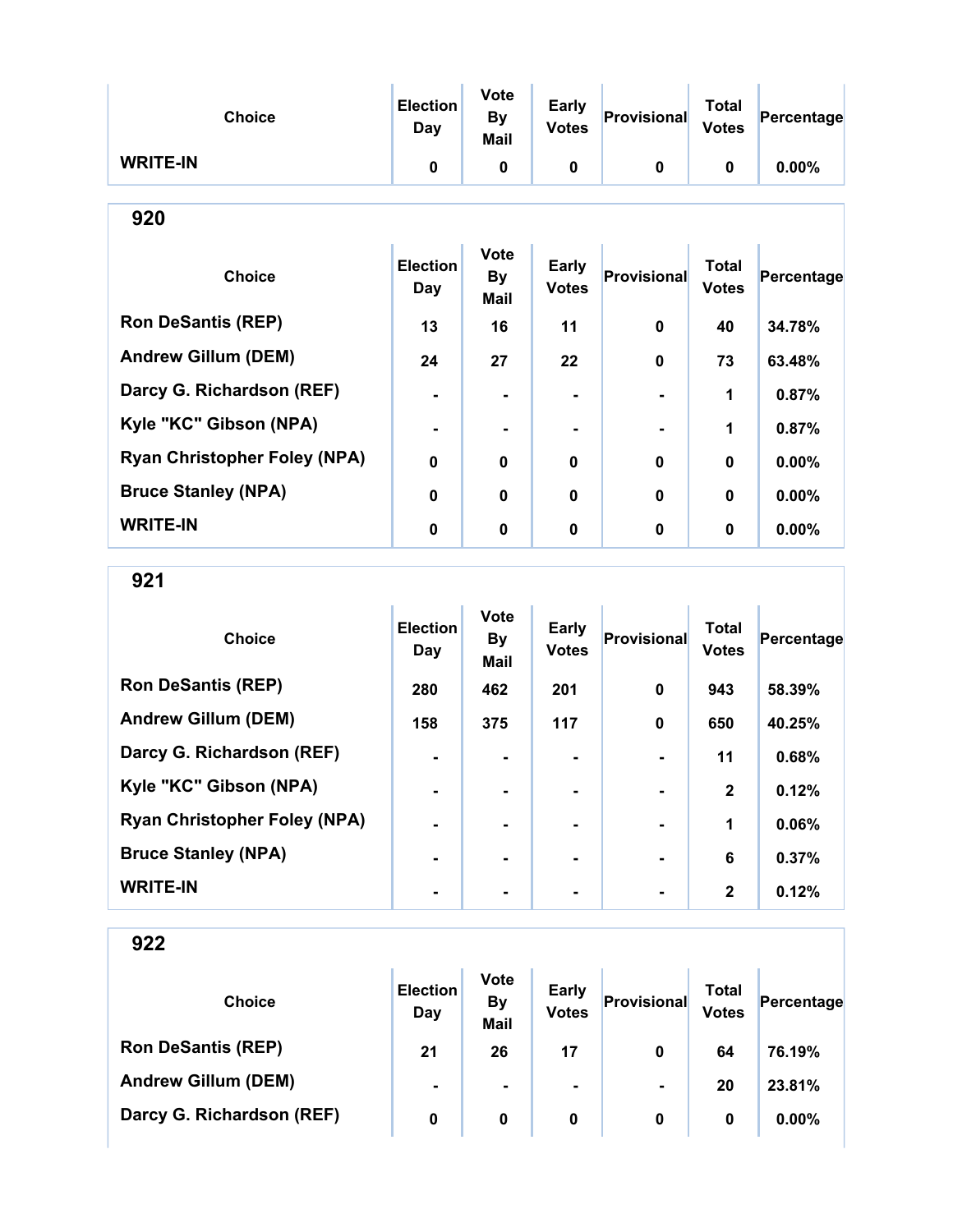| <b>Choice</b>                       | <b>Election</b><br>Day | <b>Vote</b><br><b>By</b><br><b>Mail</b> | <b>Early</b><br><b>Votes</b> | Provisional | Total<br><b>Votes</b> | Percentage |
|-------------------------------------|------------------------|-----------------------------------------|------------------------------|-------------|-----------------------|------------|
| Kyle "KC" Gibson (NPA)              | 0                      | 0                                       | 0                            | 0           | 0                     | $0.00\%$   |
| <b>Ryan Christopher Foley (NPA)</b> | 0                      | 0                                       | 0                            | 0           | 0                     | $0.00\%$   |
| <b>Bruce Stanley (NPA)</b>          | 0                      | 0                                       | 0                            | 0           | 0                     | $0.00\%$   |
| <b>WRITE-IN</b>                     | 0                      | 0                                       | 0                            | 0           | 0                     | $0.00\%$   |

| <b>Choice</b>                       | <b>Election</b><br>Day | <b>Vote</b><br><b>By</b><br>Mail | <b>Early</b><br><b>Votes</b> | Provisional    | <b>Total</b><br><b>Votes</b> | Percentage |
|-------------------------------------|------------------------|----------------------------------|------------------------------|----------------|------------------------------|------------|
| <b>Ron DeSantis (REP)</b>           | 110                    | 120                              | 109                          | $\mathbf 0$    | 339                          | 47.75%     |
| <b>Andrew Gillum (DEM)</b>          | 91                     | 130                              | 145                          | $\mathbf 0$    | 366                          | 51.55%     |
| Darcy G. Richardson (REF)           | $\blacksquare$         |                                  |                              |                | 3                            | 0.42%      |
| Kyle "KC" Gibson (NPA)              | 0                      | $\bf{0}$                         | 0                            | $\mathbf 0$    | 0                            | 0.00%      |
| <b>Ryan Christopher Foley (NPA)</b> | $\blacksquare$         |                                  |                              |                | 1                            | 0.14%      |
| <b>Bruce Stanley (NPA)</b>          | $\bf{0}$               | $\mathbf 0$                      | $\mathbf 0$                  | $\bf{0}$       | 0                            | 0.00%      |
| <b>WRITE-IN</b>                     | $\blacksquare$         |                                  | ۰                            | $\blacksquare$ | 1                            | 0.14%      |

| <b>Choice</b>                       | <b>Election</b><br>Day | <b>Vote</b><br><b>By</b><br><b>Mail</b> | Early<br><b>Votes</b> | Provisional    | <b>Total</b><br><b>Votes</b> | Percentage |
|-------------------------------------|------------------------|-----------------------------------------|-----------------------|----------------|------------------------------|------------|
| <b>Ron DeSantis (REP)</b>           | 73                     | 64                                      | 65                    | $\mathbf 0$    | 202                          | 44.30%     |
| <b>Andrew Gillum (DEM)</b>          | 107                    | 57                                      | 87                    | $\mathbf 0$    | 251                          | 55.04%     |
| Darcy G. Richardson (REF)           | $\blacksquare$         | ۰.                                      | $\blacksquare$        | $\blacksquare$ | $\mathbf{2}$                 | 0.44%      |
| Kyle "KC" Gibson (NPA)              | $\blacksquare$         |                                         |                       |                | 1                            | 0.22%      |
| <b>Ryan Christopher Foley (NPA)</b> | $\mathbf 0$            | $\mathbf 0$                             | $\mathbf 0$           | $\mathbf 0$    | 0                            | $0.00\%$   |
| <b>Bruce Stanley (NPA)</b>          | 0                      | $\mathbf 0$                             | $\mathbf 0$           | $\bf{0}$       | 0                            | $0.00\%$   |
| <b>WRITE-IN</b>                     | $\bf{0}$               | $\mathbf 0$                             | 0                     | 0              | 0                            | $0.00\%$   |

| 925 |               |                        |                                         |                              |             |                              |            |
|-----|---------------|------------------------|-----------------------------------------|------------------------------|-------------|------------------------------|------------|
|     | <b>Choice</b> | <b>Election</b><br>Day | <b>Vote</b><br><b>By</b><br><b>Mail</b> | <b>Early</b><br><b>Votes</b> | Provisional | <b>Total</b><br><b>Votes</b> | Percentage |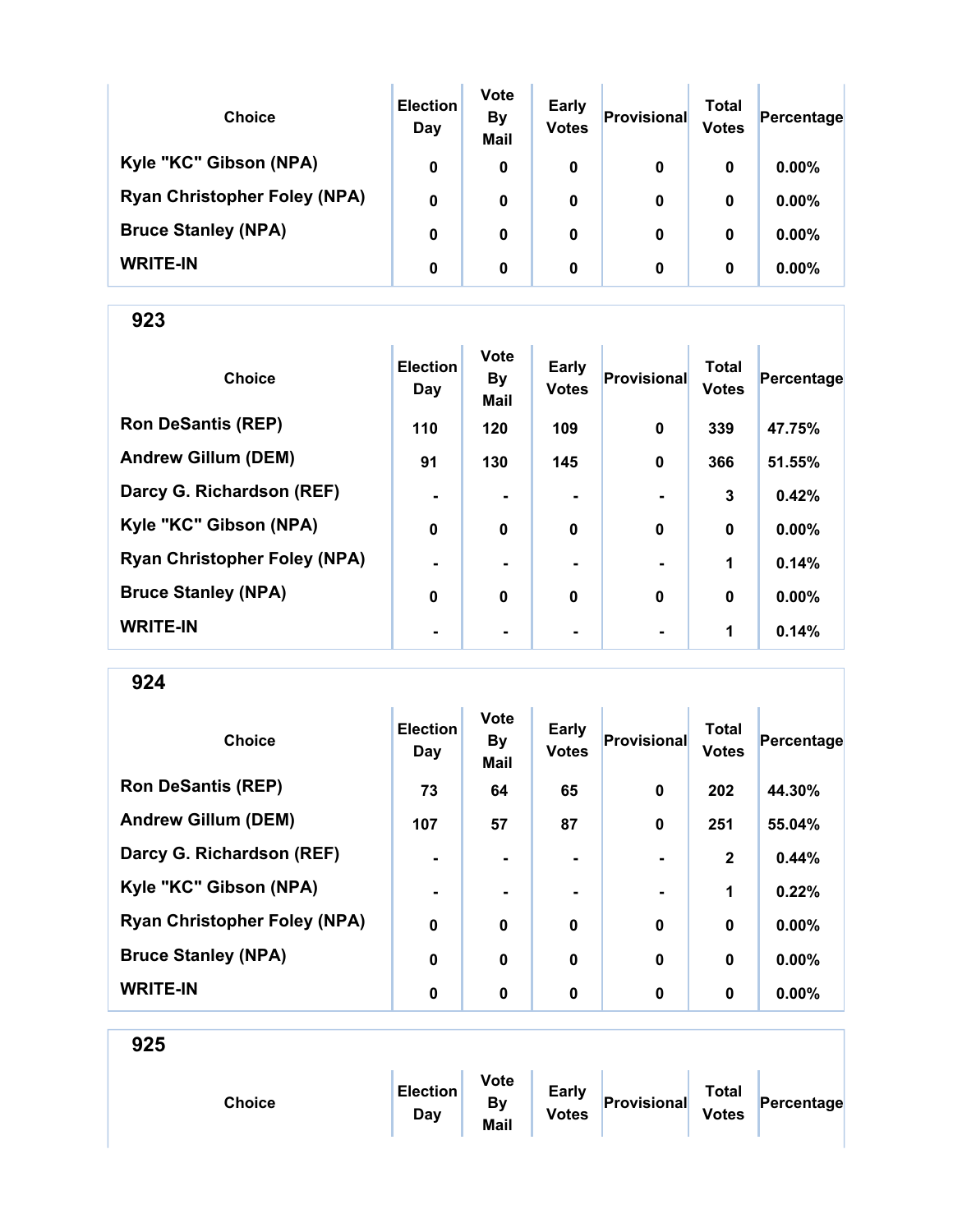| <b>Choice</b>                       | <b>Election</b><br>Day | <b>Vote</b><br><b>By</b><br><b>Mail</b> | Early<br><b>Votes</b> | <b>Provisional</b> | <b>Total</b><br><b>Votes</b> | Percentage |
|-------------------------------------|------------------------|-----------------------------------------|-----------------------|--------------------|------------------------------|------------|
| <b>Ron DeSantis (REP)</b>           | 162                    | 235                                     | 95                    | $\bf{0}$           | 492                          | 58.92%     |
| <b>Andrew Gillum (DEM)</b>          | $\blacksquare$         |                                         |                       |                    | 331                          | 39.64%     |
| Darcy G. Richardson (REF)           | $\blacksquare$         | -                                       | $\blacksquare$        | $\blacksquare$     | 3                            | 0.36%      |
| Kyle "KC" Gibson (NPA)              | $\blacksquare$         |                                         | ۰.                    |                    | 1                            | 0.12%      |
| <b>Ryan Christopher Foley (NPA)</b> | $\blacksquare$         |                                         | ۰.                    | $\blacksquare$     | 5                            | 0.60%      |
| <b>Bruce Stanley (NPA)</b>          | $\blacksquare$         |                                         |                       |                    | $\mathbf{2}$                 | 0.24%      |
| <b>WRITE-IN</b>                     |                        |                                         |                       |                    | 1                            | 0.12%      |

| <b>Choice</b>                       | <b>Election</b><br>Day | <b>Vote</b><br><b>By</b><br>Mail | Early<br><b>Votes</b> | Provisional    | <b>Total</b><br><b>Votes</b> | Percentage |
|-------------------------------------|------------------------|----------------------------------|-----------------------|----------------|------------------------------|------------|
| <b>Ron DeSantis (REP)</b>           | $\blacksquare$         |                                  |                       |                | 285                          | 60.64%     |
| <b>Andrew Gillum (DEM)</b>          | 39                     | 127                              | 10                    | $\bf{0}$       | 176                          | 37.45%     |
| Darcy G. Richardson (REF)           | ۰                      |                                  | $\blacksquare$        |                | 4                            | 0.85%      |
| Kyle "KC" Gibson (NPA)              | $\blacksquare$         |                                  | $\blacksquare$        | $\blacksquare$ | $\mathbf{2}$                 | 0.43%      |
| <b>Ryan Christopher Foley (NPA)</b> | $\blacksquare$         |                                  | ۰.                    | $\blacksquare$ | 1                            | 0.21%      |
| <b>Bruce Stanley (NPA)</b>          | $\blacksquare$         |                                  | ۰.                    | $\blacksquare$ | 1                            | 0.21%      |
| <b>WRITE-IN</b>                     | ٠                      |                                  |                       |                | 1                            | 0.21%      |

928

| <b>Choice</b>                       | <b>Election</b><br>Day | <b>Vote</b><br><b>By</b><br><b>Mail</b> | <b>Early</b><br><b>Votes</b> | <b>Provisional</b> | <b>Total</b><br><b>Votes</b> | Percentage |
|-------------------------------------|------------------------|-----------------------------------------|------------------------------|--------------------|------------------------------|------------|
| <b>Ron DeSantis (REP)</b>           | 177                    | 88                                      | 45                           | $\mathbf 0$        | 310                          | 65.54%     |
| <b>Andrew Gillum (DEM)</b>          | 78                     | 51                                      | 22                           | $\boldsymbol{0}$   | 151                          | 31.92%     |
| Darcy G. Richardson (REF)           | $\blacksquare$         |                                         |                              |                    | 5                            | 1.06%      |
| Kyle "KC" Gibson (NPA)              | $\blacksquare$         |                                         |                              | $\blacksquare$     | $\mathbf{2}$                 | 0.42%      |
| <b>Ryan Christopher Foley (NPA)</b> | $\blacksquare$         | $\blacksquare$                          | $\blacksquare$               | $\blacksquare$     | $\mathbf{2}$                 | 0.42%      |
| <b>Bruce Stanley (NPA)</b>          | $\blacksquare$         | $\blacksquare$                          | ۰.                           | $\blacksquare$     | $\mathbf{2}$                 | 0.42%      |
| <b>WRITE-IN</b>                     | ٠                      |                                         |                              | $\blacksquare$     | 1                            | 0.21%      |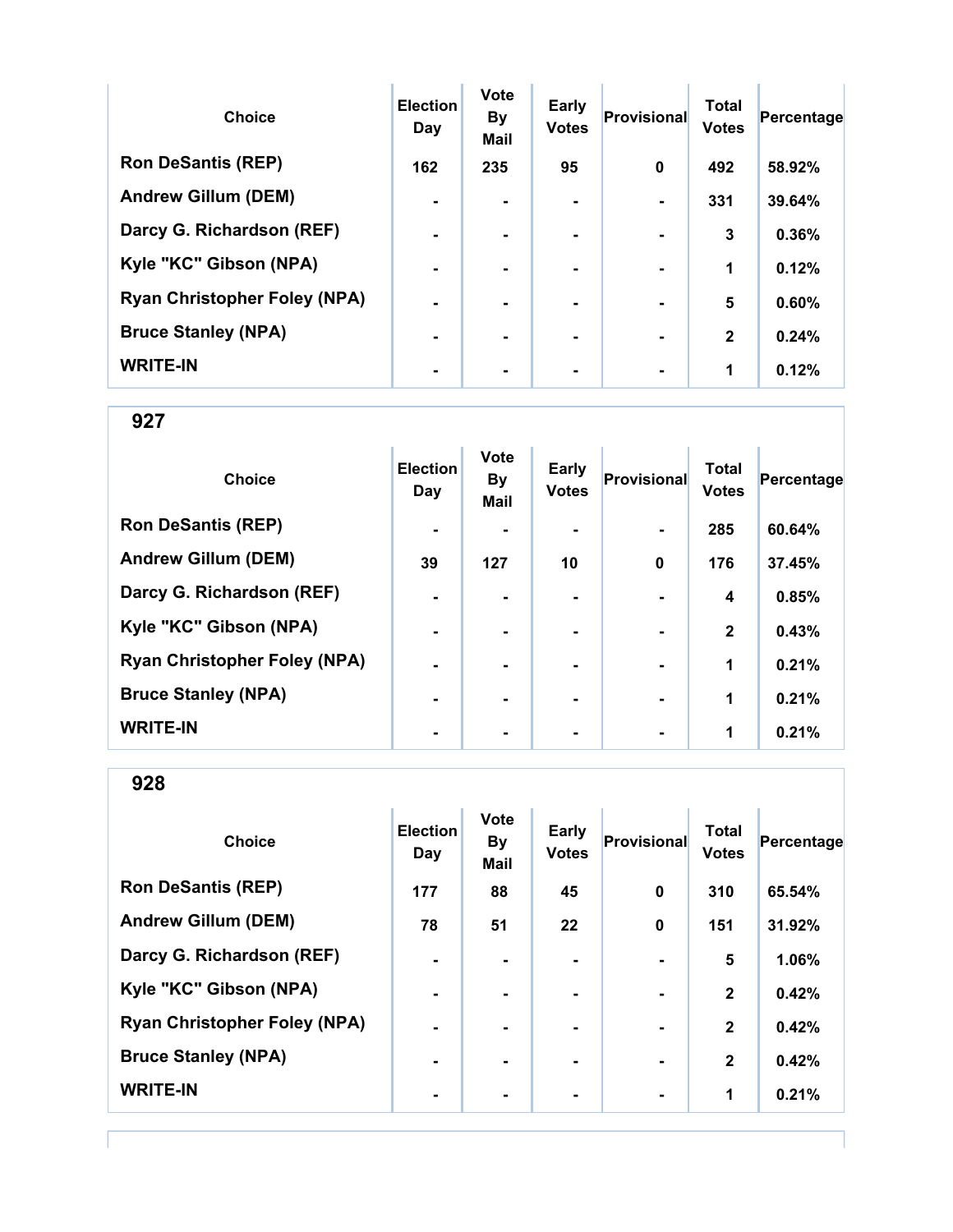| <b>Choice</b>                       | <b>Election</b><br>Day | <b>Vote</b><br><b>By</b><br>Mail | <b>Early</b><br><b>Votes</b> | <b>Provisional</b> | <b>Total</b><br><b>Votes</b> | Percentage |
|-------------------------------------|------------------------|----------------------------------|------------------------------|--------------------|------------------------------|------------|
| <b>Ron DeSantis (REP)</b>           | 449                    | 945                              | 584                          | $\mathbf 0$        | 1,978                        | 53.88%     |
| <b>Andrew Gillum (DEM)</b>          | 364                    | 727                              | 544                          | $\mathbf 0$        | 1,635                        | 44.54%     |
| Darcy G. Richardson (REF)           | $\blacksquare$         |                                  |                              |                    | 19                           | 0.52%      |
| Kyle "KC" Gibson (NPA)              | $\blacksquare$         |                                  |                              |                    | 22                           | 0.60%      |
| <b>Ryan Christopher Foley (NPA)</b> | $\blacksquare$         |                                  |                              |                    | 10                           | 0.27%      |
| <b>Bruce Stanley (NPA)</b>          | $\blacksquare$         | $\blacksquare$                   |                              |                    | 6                            | 0.16%      |
| <b>WRITE-IN</b>                     | $\blacksquare$         |                                  | ۰                            |                    | 1                            | 0.03%      |

| <b>Choice</b>                       | <b>Election</b><br>Day | <b>Vote</b><br>By<br><b>Mail</b> | Early<br><b>Votes</b> | <b>Provisional</b>       | <b>Total</b><br><b>Votes</b> | Percentage |
|-------------------------------------|------------------------|----------------------------------|-----------------------|--------------------------|------------------------------|------------|
| <b>Ron DeSantis (REP)</b>           | 143                    | 203                              | 208                   | 0                        | 554                          | 46.55%     |
| <b>Andrew Gillum (DEM)</b>          | 139                    | 240                              | 237                   | 0                        | 616                          | 51.76%     |
| Darcy G. Richardson (REF)           | $\blacksquare$         |                                  |                       |                          | 13                           | 1.09%      |
| Kyle "KC" Gibson (NPA)              | $\blacksquare$         |                                  | ۰                     |                          | 3                            | 0.25%      |
| <b>Ryan Christopher Foley (NPA)</b> | $\blacksquare$         | ۰.                               | ۰                     |                          | 1                            | 0.08%      |
| <b>Bruce Stanley (NPA)</b>          | $\blacksquare$         |                                  |                       | $\overline{\phantom{0}}$ | $\mathbf{2}$                 | 0.17%      |
| <b>WRITE-IN</b>                     |                        |                                  |                       |                          | 1                            | 0.08%      |

| <b>Choice</b>                       | <b>Election</b><br>Day | <b>Vote</b><br><b>By</b><br><b>Mail</b> | <b>Early</b><br><b>Votes</b> | Provisional    | <b>Total</b><br><b>Votes</b> | Percentage |
|-------------------------------------|------------------------|-----------------------------------------|------------------------------|----------------|------------------------------|------------|
| <b>Ron DeSantis (REP)</b>           | $\blacksquare$         |                                         | ۰                            | $\blacksquare$ | 367                          | 54.78%     |
| <b>Andrew Gillum (DEM)</b>          | 53                     | 116                                     | 124                          | $\mathbf 0$    | 293                          | 43.73%     |
| Darcy G. Richardson (REF)           | $\blacksquare$         |                                         |                              |                | 5                            | 0.75%      |
| Kyle "KC" Gibson (NPA)              | $\blacksquare$         | ۰.                                      |                              | $\blacksquare$ | 1                            | 0.15%      |
| <b>Ryan Christopher Foley (NPA)</b> | $\blacksquare$         |                                         |                              |                | 3                            | 0.45%      |
| <b>Bruce Stanley (NPA)</b>          | 0                      | 0                                       | 0                            | 0              | 0                            | 0.00%      |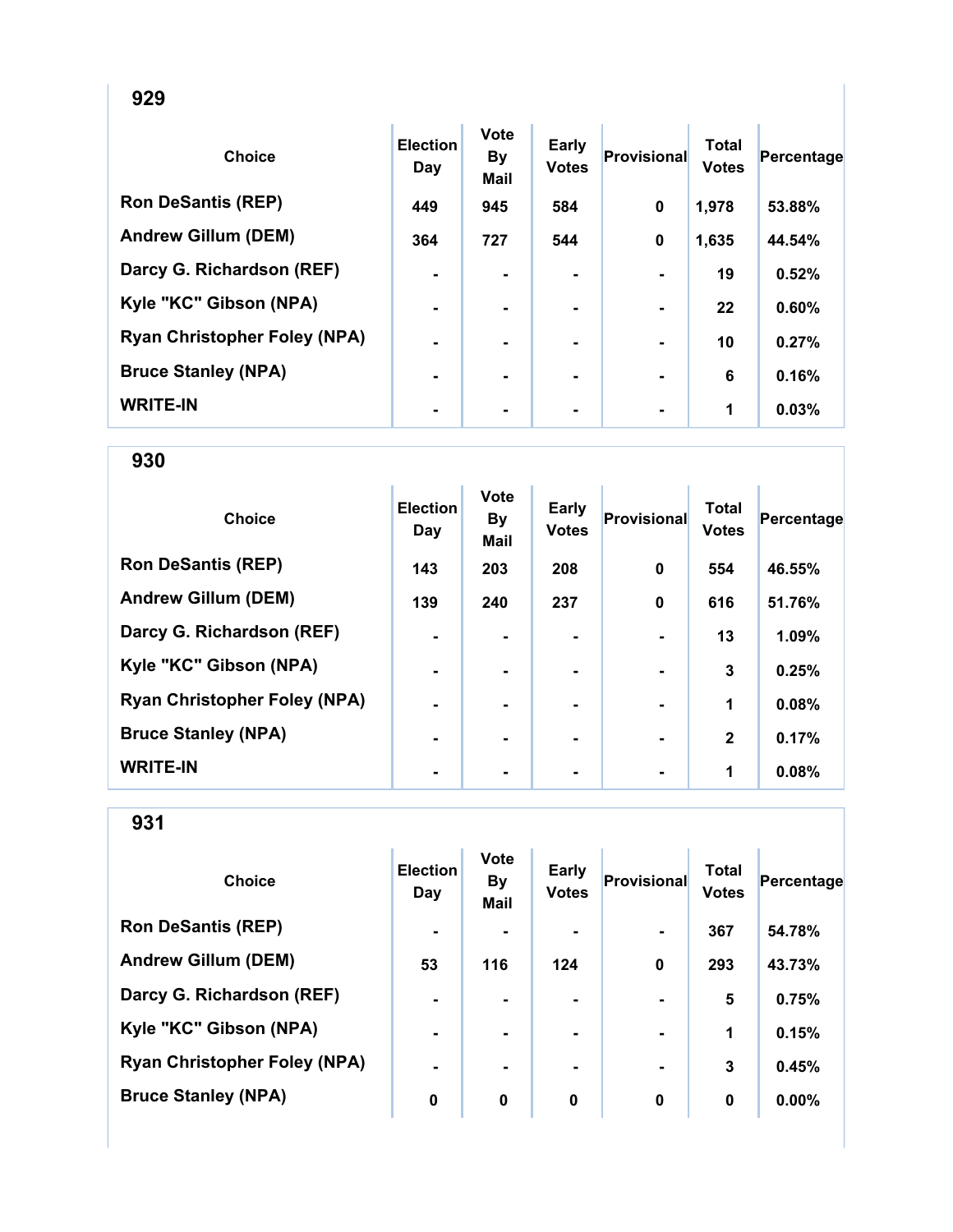| <b>Choice</b>   | <b>Election</b><br>Day | <b>Vote</b><br>By<br>Mail | <b>Early</b><br><b>Votes</b> | Provisional | <b>Total</b><br><b>Votes</b> | Percentage |
|-----------------|------------------------|---------------------------|------------------------------|-------------|------------------------------|------------|
| <b>WRITE-IN</b> |                        | $\blacksquare$            | ۰.                           |             |                              | 0.15%      |

| ٠<br>۰,<br>×<br>۰. |
|--------------------|
|--------------------|

| <b>Choice</b>                       | <b>Election</b><br>Day | <b>Vote</b><br><b>By</b><br><b>Mail</b> | <b>Early</b><br><b>Votes</b> | <b>Provisional</b> | <b>Total</b><br><b>Votes</b> | Percentage |
|-------------------------------------|------------------------|-----------------------------------------|------------------------------|--------------------|------------------------------|------------|
| <b>Ron DeSantis (REP)</b>           | $\blacksquare$         |                                         | ۰.                           |                    | 793                          | 33.74%     |
| <b>Andrew Gillum (DEM)</b>          | $\blacksquare$         |                                         | $\blacksquare$               | $\blacksquare$     | 1,524                        | 64.85%     |
| Darcy G. Richardson (REF)           |                        |                                         |                              |                    | 10                           | 0.43%      |
| Kyle "KC" Gibson (NPA)              |                        |                                         |                              |                    | 9                            | 0.38%      |
| <b>Ryan Christopher Foley (NPA)</b> |                        |                                         |                              |                    | 5                            | 0.21%      |
| <b>Bruce Stanley (NPA)</b>          |                        |                                         |                              |                    | 7                            | 0.30%      |
| <b>WRITE-IN</b>                     |                        |                                         |                              |                    | $\mathbf{2}$                 | $0.09\%$   |

933

| <b>Choice</b>                       | <b>Election</b><br>Day | <b>Vote</b><br><b>By</b><br><b>Mail</b> | <b>Early</b><br><b>Votes</b> | <b>Provisional</b> | <b>Total</b><br><b>Votes</b> | Percentage |
|-------------------------------------|------------------------|-----------------------------------------|------------------------------|--------------------|------------------------------|------------|
| <b>Ron DeSantis (REP)</b>           | 25                     | 60                                      | 54                           | 0                  | 139                          | 61.78%     |
| <b>Andrew Gillum (DEM)</b>          | 21                     | 36                                      | 26                           | 0                  | 83                           | 36.89%     |
| Darcy G. Richardson (REF)           |                        |                                         | ۰.                           |                    | 1                            | 0.44%      |
| Kyle "KC" Gibson (NPA)              | $\mathbf 0$            | 0                                       | 0                            | $\bf{0}$           | $\boldsymbol{0}$             | 0.00%      |
| <b>Ryan Christopher Foley (NPA)</b> | $\blacksquare$         |                                         | ۰.                           |                    | 1                            | 0.44%      |
| <b>Bruce Stanley (NPA)</b>          |                        |                                         |                              |                    | 1                            | 0.44%      |
| <b>WRITE-IN</b>                     | 0                      | $\mathbf 0$                             | 0                            | $\bf{0}$           | $\bf{0}$                     | $0.00\%$   |

| <b>Choice</b>              | <b>Election</b><br>Day | <b>Vote</b><br><b>By</b><br><b>Mail</b> | <b>Early</b><br><b>Votes</b> | Provisional    | Total<br><b>Votes</b> | Percentage |
|----------------------------|------------------------|-----------------------------------------|------------------------------|----------------|-----------------------|------------|
| <b>Ron DeSantis (REP)</b>  | $\blacksquare$         | $\blacksquare$                          | $\blacksquare$               | $\blacksquare$ | 765                   | 54.53%     |
| <b>Andrew Gillum (DEM)</b> | $\blacksquare$         | ۰                                       | $\blacksquare$               | $\blacksquare$ | 622                   | 44.33%     |
| Darcy G. Richardson (REF)  | $\blacksquare$         | ۰                                       | $\sim$                       | $\blacksquare$ | 9                     | 0.64%      |
|                            |                        |                                         |                              |                |                       |            |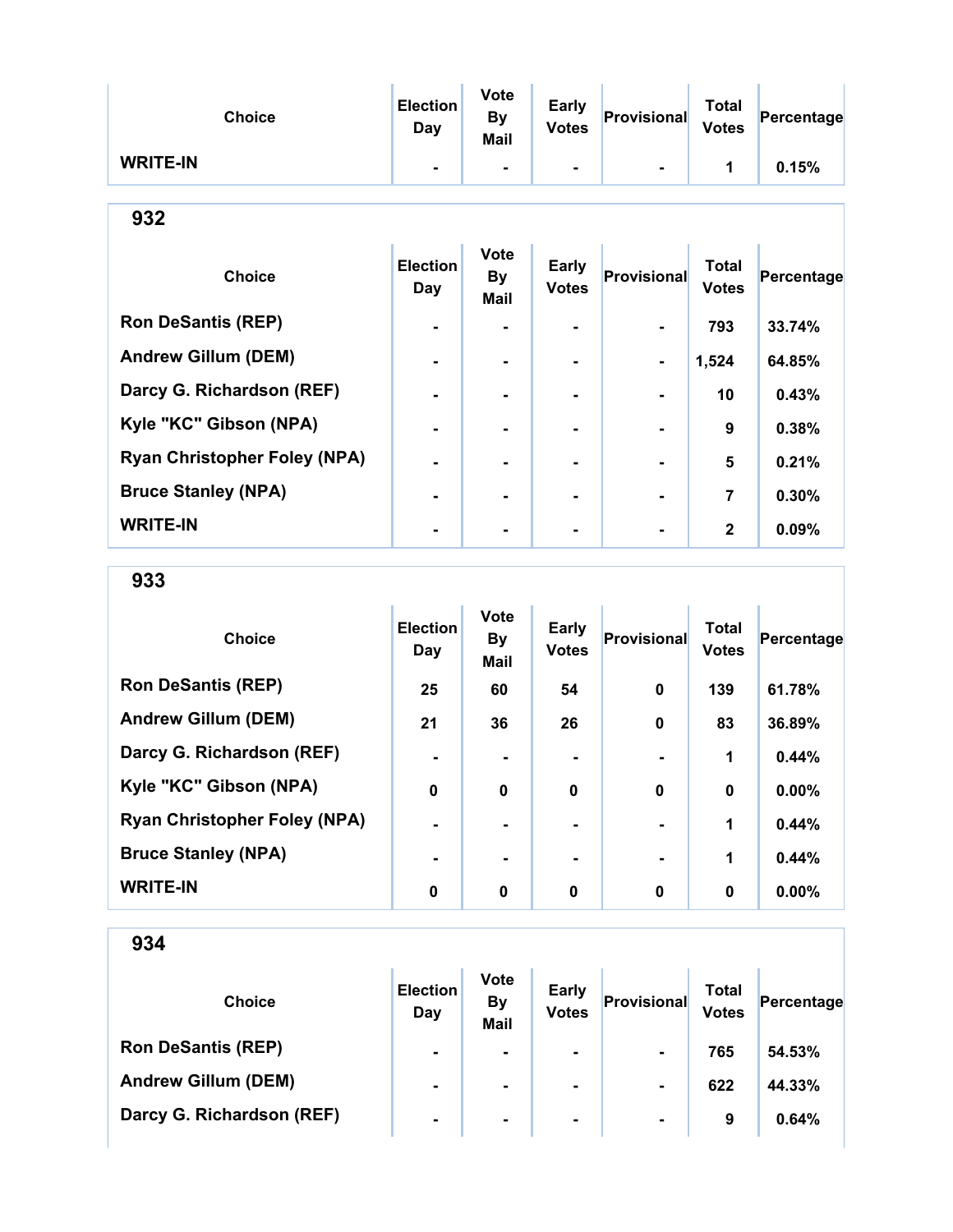| <b>Choice</b>                       | <b>Election</b><br>Day | <b>Vote</b><br><b>By</b><br><b>Mail</b> | <b>Early</b><br><b>Votes</b> | Provisional    | Total<br><b>Votes</b> | Percentage |
|-------------------------------------|------------------------|-----------------------------------------|------------------------------|----------------|-----------------------|------------|
| Kyle "KC" Gibson (NPA)              | $\blacksquare$         | ۰.                                      | $\blacksquare$               | $\blacksquare$ | 1                     | 0.07%      |
| <b>Ryan Christopher Foley (NPA)</b> | $\blacksquare$         | $\blacksquare$                          | $\blacksquare$               | $\blacksquare$ | 3                     | 0.21%      |
| <b>Bruce Stanley (NPA)</b>          | $\blacksquare$         | ۰.                                      | ۰.                           | $\blacksquare$ | 3                     | 0.21%      |
| <b>WRITE-IN</b>                     | 0                      | 0                                       | 0                            | 0              | 0                     | $0.00\%$   |

| <b>Choice</b>                       | <b>Election</b><br>Day | <b>Vote</b><br><b>By</b><br><b>Mail</b> | <b>Early</b><br><b>Votes</b> | Provisional    | <b>Total</b><br><b>Votes</b> | Percentage |
|-------------------------------------|------------------------|-----------------------------------------|------------------------------|----------------|------------------------------|------------|
| <b>Ron DeSantis (REP)</b>           | 291                    | 282                                     | 232                          | $\mathbf 0$    | 805                          | 62.11%     |
| <b>Andrew Gillum (DEM)</b>          | 107                    | 221                                     | 132                          | $\mathbf 0$    | 460                          | 35.49%     |
| Darcy G. Richardson (REF)           | $\blacksquare$         |                                         |                              | $\blacksquare$ | 17                           | 1.31%      |
| Kyle "KC" Gibson (NPA)              | $\blacksquare$         |                                         |                              | $\blacksquare$ | 5                            | 0.39%      |
| <b>Ryan Christopher Foley (NPA)</b> | $\blacksquare$         |                                         |                              |                | 3                            | 0.23%      |
| <b>Bruce Stanley (NPA)</b>          | ٠                      |                                         |                              |                | 4                            | 0.31%      |
| <b>WRITE-IN</b>                     | ٠                      |                                         | ۰                            | $\blacksquare$ | $\mathbf{2}$                 | 0.15%      |

936

| <b>Choice</b>                       | <b>Election</b><br>Day | <b>Vote</b><br><b>By</b><br>Mail | <b>Early</b><br><b>Votes</b> | <b>Provisional</b> | <b>Total</b><br><b>Votes</b> | Percentage |
|-------------------------------------|------------------------|----------------------------------|------------------------------|--------------------|------------------------------|------------|
| <b>Ron DeSantis (REP)</b>           | 264                    | 352                              | 298                          | 0                  | 914                          | 69.77%     |
| <b>Andrew Gillum (DEM)</b>          | 65                     | 191                              | 128                          | 0                  | 384                          | 29.31%     |
| Darcy G. Richardson (REF)           | $\blacksquare$         |                                  | ۰.                           |                    | 7                            | 0.53%      |
| Kyle "KC" Gibson (NPA)              | ٠                      |                                  |                              |                    | 3                            | 0.23%      |
| <b>Ryan Christopher Foley (NPA)</b> | $\mathbf 0$            | $\mathbf 0$                      | $\mathbf 0$                  | $\bf{0}$           | $\bf{0}$                     | 0.00%      |
| <b>Bruce Stanley (NPA)</b>          |                        |                                  |                              | $\blacksquare$     | $\mathbf{2}$                 | 0.15%      |
| <b>WRITE-IN</b>                     | 0                      | 0                                | 0                            | $\bf{0}$           | 0                            | $0.00\%$   |

|--|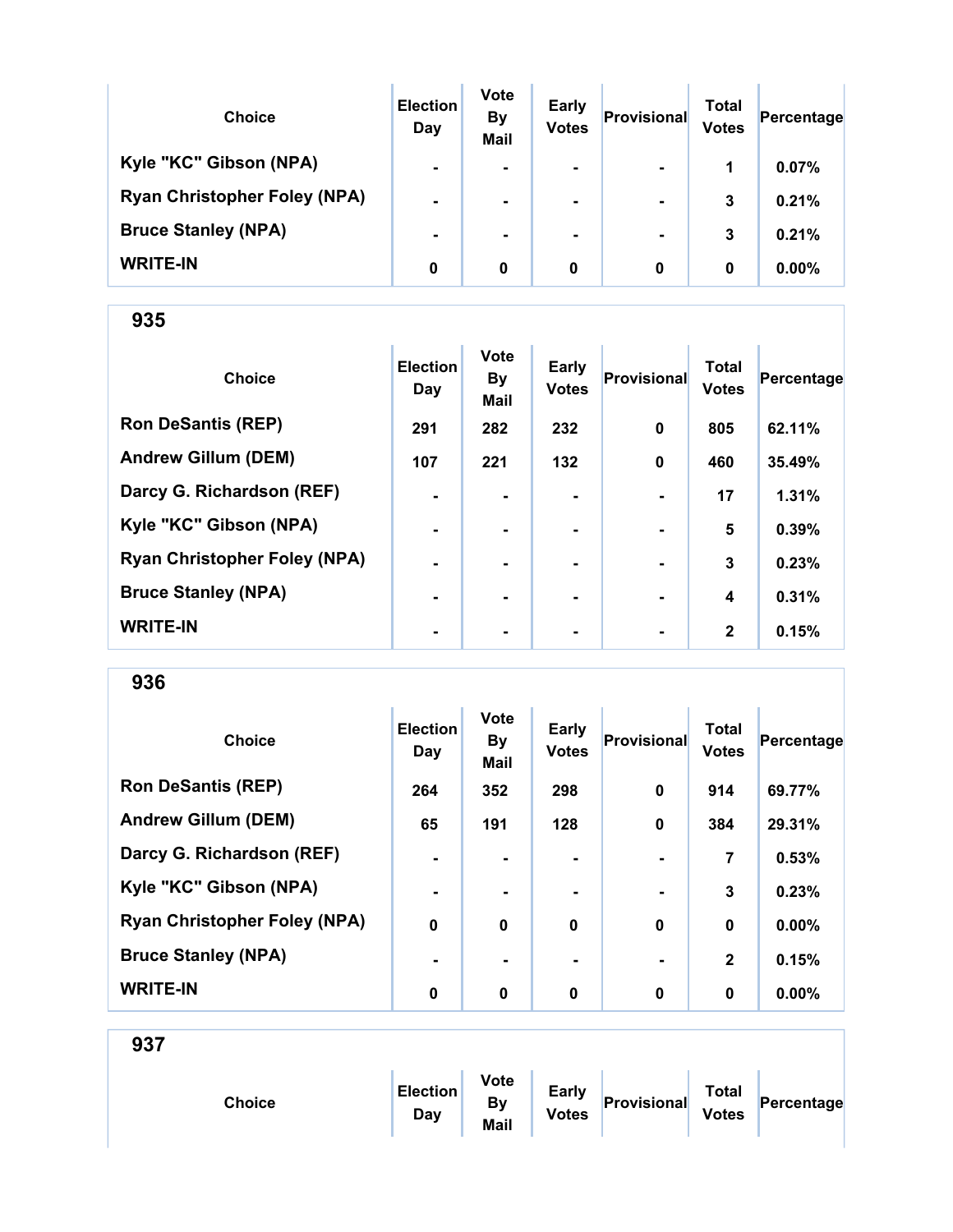| <b>Choice</b>                       | <b>Election</b><br>Day | <b>Vote</b><br><b>By</b><br><b>Mail</b> | <b>Early</b><br><b>Votes</b> | Provisional    | <b>Total</b><br><b>Votes</b> | Percentage |
|-------------------------------------|------------------------|-----------------------------------------|------------------------------|----------------|------------------------------|------------|
| <b>Ron DeSantis (REP)</b>           | 402                    | 536                                     | 446                          | 0              | 1,384                        | 71.78%     |
| <b>Andrew Gillum (DEM)</b>          | 124                    | 254                                     | 152                          | $\bf{0}$       | 530                          | 27.49%     |
| Darcy G. Richardson (REF)           |                        |                                         |                              |                | 6                            | 0.31%      |
| Kyle "KC" Gibson (NPA)              |                        |                                         |                              |                | $\mathbf{2}$                 | 0.10%      |
| <b>Ryan Christopher Foley (NPA)</b> | $\blacksquare$         |                                         | ۰.                           | $\blacksquare$ | $\mathbf{2}$                 | 0.10%      |
| <b>Bruce Stanley (NPA)</b>          | 0                      | 0                                       | 0                            | $\bf{0}$       | $\bf{0}$                     | 0.00%      |
| <b>WRITE-IN</b>                     |                        |                                         | ۰                            |                | 4                            | 0.21%      |

| <b>Choice</b>                       | <b>Election</b><br>Day | <b>Vote</b><br><b>By</b><br><b>Mail</b> | <b>Early</b><br><b>Votes</b> | Provisional | <b>Total</b><br><b>Votes</b> | Percentage |
|-------------------------------------|------------------------|-----------------------------------------|------------------------------|-------------|------------------------------|------------|
| <b>Ron DeSantis (REP)</b>           | $\blacksquare$         |                                         | ۰.                           |             | 76                           | 59.38%     |
| <b>Andrew Gillum (DEM)</b>          | $\blacksquare$         |                                         |                              |             | 49                           | 38.28%     |
| Darcy G. Richardson (REF)           | $\mathbf 0$            | $\bf{0}$                                | 0                            | $\mathbf 0$ | $\mathbf 0$                  | 0.00%      |
| Kyle "KC" Gibson (NPA)              | $\mathbf 0$            | 0                                       | $\bf{0}$                     | $\bf{0}$    | $\bf{0}$                     | 0.00%      |
| <b>Ryan Christopher Foley (NPA)</b> | $\blacksquare$         |                                         | ۰.                           |             | $\mathbf{2}$                 | 1.56%      |
| <b>Bruce Stanley (NPA)</b>          | ۰                      |                                         | ۰.                           |             | 1                            | 0.78%      |
| <b>WRITE-IN</b>                     | 0                      | 0                                       | 0                            | 0           | 0                            | $0.00\%$   |

939

| <b>Choice</b>                       | <b>Election</b><br>Day | <b>Vote</b><br><b>By</b><br><b>Mail</b> | <b>Early</b><br><b>Votes</b> | <b>Provisional</b> | <b>Total</b><br><b>Votes</b> | Percentage |
|-------------------------------------|------------------------|-----------------------------------------|------------------------------|--------------------|------------------------------|------------|
| <b>Ron DeSantis (REP)</b>           | 469                    | 600                                     | 408                          | $\mathbf 0$        | 1,477                        | 60.43%     |
| <b>Andrew Gillum (DEM)</b>          | $\blacksquare$         | ۰                                       | $\blacksquare$               |                    | 917                          | 37.52%     |
| Darcy G. Richardson (REF)           | $\blacksquare$         |                                         | ۰.                           | $\blacksquare$     | 16                           | 0.65%      |
| Kyle "KC" Gibson (NPA)              | -                      |                                         |                              |                    | 13                           | 0.53%      |
| <b>Ryan Christopher Foley (NPA)</b> |                        |                                         | ۰.                           |                    | 17                           | 0.70%      |
| <b>Bruce Stanley (NPA)</b>          | $\blacksquare$         | ۰                                       | ۰                            |                    | $\mathbf{2}$                 | 0.08%      |
| <b>WRITE-IN</b>                     | $\blacksquare$         |                                         |                              |                    | $\mathbf{2}$                 | 0.08%      |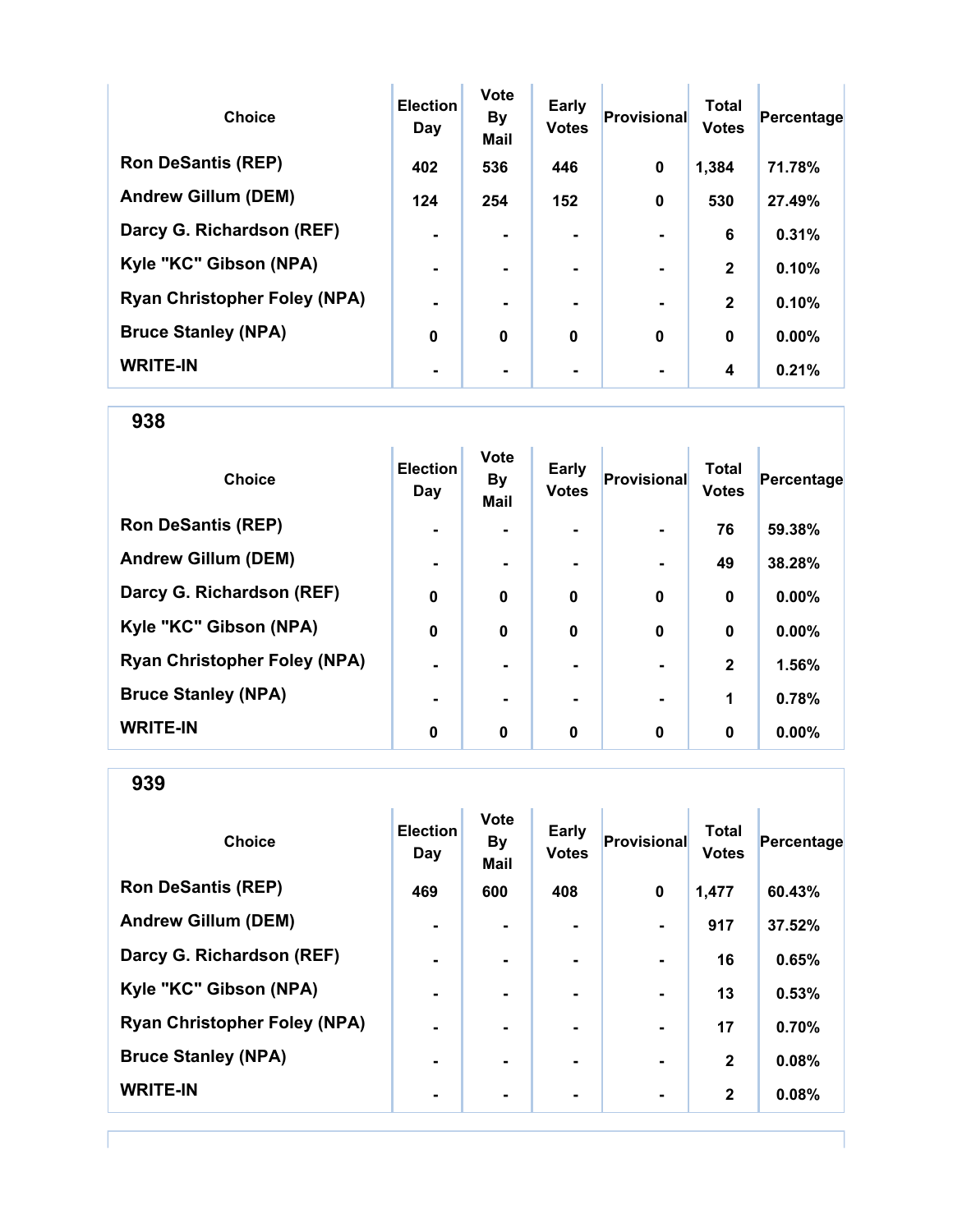| <b>Choice</b>                       | <b>Election</b><br>Day | <b>Vote</b><br><b>By</b><br><b>Mail</b> | Early<br><b>Votes</b> | <b>Provisional</b> | <b>Total</b><br><b>Votes</b> | Percentage |
|-------------------------------------|------------------------|-----------------------------------------|-----------------------|--------------------|------------------------------|------------|
| <b>Ron DeSantis (REP)</b>           | 16                     | 10                                      | 10                    | 0                  | 36                           | 69.23%     |
| <b>Andrew Gillum (DEM)</b>          | $\blacksquare$         | ۰.                                      | $\blacksquare$        | $\blacksquare$     | 13                           | 25.00%     |
| Darcy G. Richardson (REF)           | $\blacksquare$         | ۰.                                      | ۰.                    |                    | 1                            | 1.92%      |
| Kyle "KC" Gibson (NPA)              | $\mathbf 0$            | 0                                       | 0                     | $\bf{0}$           | 0                            | 0.00%      |
| <b>Ryan Christopher Foley (NPA)</b> | $\mathbf 0$            | $\mathbf 0$                             | $\mathbf 0$           | 0                  | $\bf{0}$                     | 0.00%      |
| <b>Bruce Stanley (NPA)</b>          | ۰                      | $\blacksquare$                          | ۰.                    |                    | $\mathbf{2}$                 | 3.85%      |
| <b>WRITE-IN</b>                     | 0                      | 0                                       | 0                     | $\bf{0}$           | $\bf{0}$                     | 0.00%      |

| <b>Choice</b>                       | <b>Election</b><br>Day | <b>Vote</b><br><b>By</b><br><b>Mail</b> | Early<br><b>Votes</b> | Provisional    | <b>Total</b><br><b>Votes</b> | Percentage |
|-------------------------------------|------------------------|-----------------------------------------|-----------------------|----------------|------------------------------|------------|
| <b>Ron DeSantis (REP)</b>           | 228                    | 296                                     | 307                   | $\mathbf 0$    | 831                          | 72.07%     |
| <b>Andrew Gillum (DEM)</b>          | 67                     | 152                                     | 90                    | 0              | 309                          | 26.80%     |
| Darcy G. Richardson (REF)           | ۰                      |                                         |                       |                | 6                            | 0.52%      |
| Kyle "KC" Gibson (NPA)              | $\blacksquare$         |                                         | $\blacksquare$        |                | 4                            | 0.35%      |
| <b>Ryan Christopher Foley (NPA)</b> | $\blacksquare$         |                                         | ۰.                    | $\blacksquare$ | 1                            | 0.09%      |
| <b>Bruce Stanley (NPA)</b>          | $\blacksquare$         | ۰.                                      | -                     | $\blacksquare$ | 1                            | 0.09%      |
| <b>WRITE-IN</b>                     | ٠                      |                                         |                       |                | 1                            | 0.09%      |

| <b>Choice</b>                       | <b>Election</b><br>Day | <b>Vote</b><br><b>By</b><br><b>Mail</b> | <b>Early</b><br><b>Votes</b> | Provisional    | <b>Total</b><br><b>Votes</b> | Percentage |
|-------------------------------------|------------------------|-----------------------------------------|------------------------------|----------------|------------------------------|------------|
| <b>Ron DeSantis (REP)</b>           | 272                    | 242                                     | 196                          | $\bf{0}$       | 710                          | 27.52%     |
| <b>Andrew Gillum (DEM)</b>          | $\blacksquare$         | ۰.                                      |                              | $\blacksquare$ | 1,824                        | 70.70%     |
| Darcy G. Richardson (REF)           | $\blacksquare$         |                                         |                              |                | 19                           | 0.74%      |
| Kyle "KC" Gibson (NPA)              | $\blacksquare$         | $\blacksquare$                          |                              | $\blacksquare$ | 16                           | 0.62%      |
| <b>Ryan Christopher Foley (NPA)</b> | $\blacksquare$         |                                         | ۰.                           | $\blacksquare$ | 3                            | 0.12%      |
| <b>Bruce Stanley (NPA)</b>          | $\blacksquare$         |                                         | ۰.                           | $\blacksquare$ | 6                            | 0.23%      |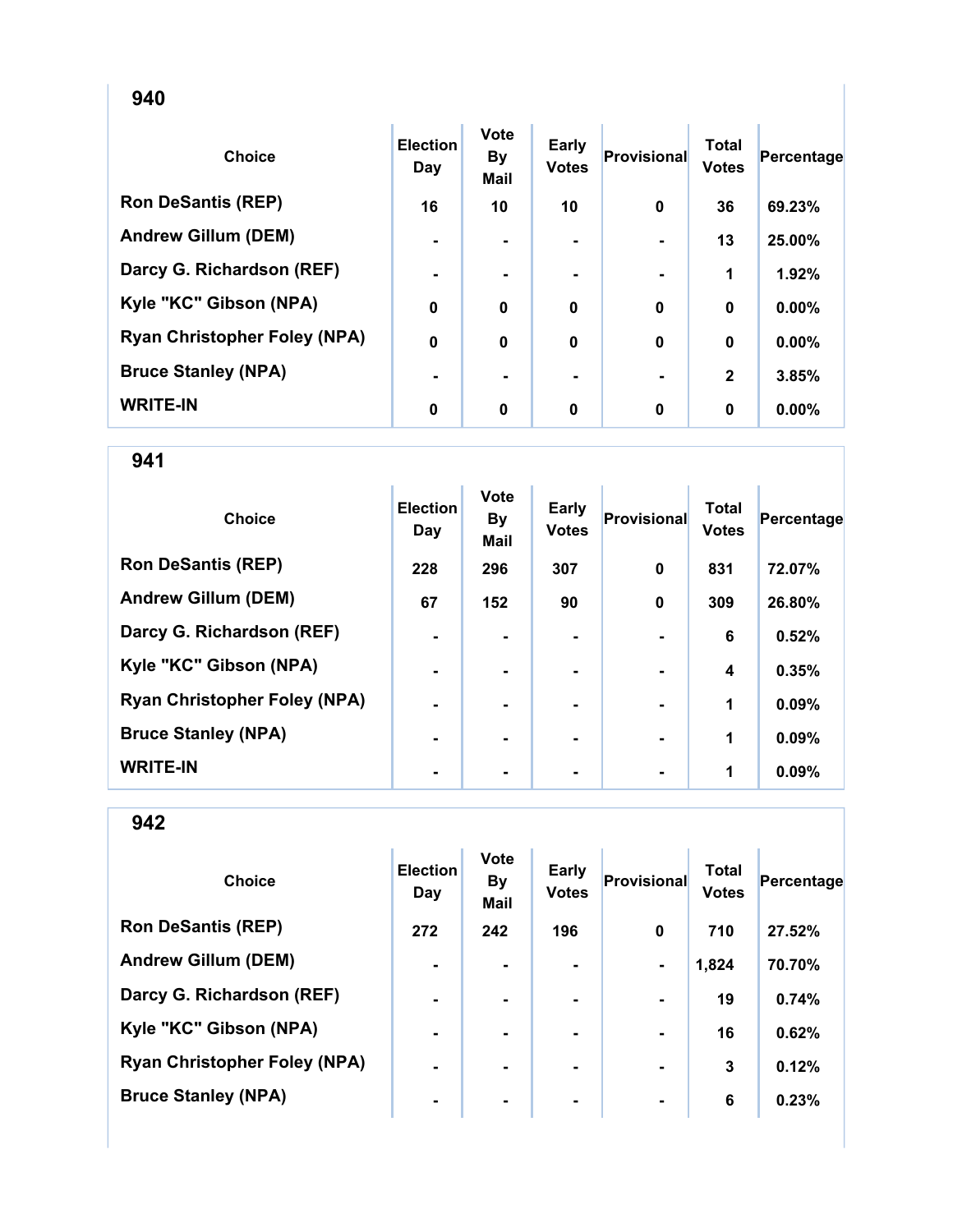| <b>Choice</b>   | <b>Election</b><br>Day | <b>Vote</b><br><b>By</b><br><b>Mail</b> | <b>Early</b><br><b>Votes</b> | Provisional    | <b>Total</b><br><b>Votes</b> | Percentage |
|-----------------|------------------------|-----------------------------------------|------------------------------|----------------|------------------------------|------------|
| <b>WRITE-IN</b> | ٠                      | ۰.                                      | ۰.                           | $\blacksquare$ | າ                            | 0.08%      |

| ٦<br>ï<br>۰.<br>v<br>w<br>× |
|-----------------------------|
|-----------------------------|

| <b>Choice</b>                       | <b>Election</b><br>Day | <b>Vote</b><br><b>By</b><br><b>Mail</b> | Early<br><b>Votes</b> | <b>Provisional</b> | <b>Total</b><br><b>Votes</b> | Percentage |
|-------------------------------------|------------------------|-----------------------------------------|-----------------------|--------------------|------------------------------|------------|
| <b>Ron DeSantis (REP)</b>           | 116                    | 114                                     | 70                    | 0                  | 300                          | 46.08%     |
| <b>Andrew Gillum (DEM)</b>          |                        |                                         |                       |                    | 329                          | 50.54%     |
| Darcy G. Richardson (REF)           |                        |                                         |                       |                    | 11                           | 1.69%      |
| Kyle "KC" Gibson (NPA)              |                        |                                         |                       |                    | 5                            | 0.77%      |
| <b>Ryan Christopher Foley (NPA)</b> |                        |                                         |                       |                    | $\mathbf{2}$                 | 0.31%      |
| <b>Bruce Stanley (NPA)</b>          |                        |                                         | -                     |                    | 3                            | 0.46%      |
| <b>WRITE-IN</b>                     |                        |                                         |                       |                    | 1                            | 0.15%      |

944

| <b>Choice</b>                       | <b>Election</b><br>Day | <b>Vote</b><br><b>By</b><br><b>Mail</b> | Early<br><b>Votes</b> | <b>Provisional</b> | <b>Total</b><br><b>Votes</b> | Percentage |
|-------------------------------------|------------------------|-----------------------------------------|-----------------------|--------------------|------------------------------|------------|
| <b>Ron DeSantis (REP)</b>           | $\blacksquare$         |                                         |                       |                    | 853                          | 37.28%     |
| <b>Andrew Gillum (DEM)</b>          | 440                    | 447                                     | 526                   | 0                  | 1,413                        | 61.76%     |
| Darcy G. Richardson (REF)           |                        |                                         |                       |                    | 9                            | 0.39%      |
| Kyle "KC" Gibson (NPA)              | $\blacksquare$         | -                                       | ۰.                    | $\blacksquare$     | $\boldsymbol{4}$             | 0.17%      |
| <b>Ryan Christopher Foley (NPA)</b> | $\blacksquare$         |                                         | -                     | $\blacksquare$     | 3                            | 0.13%      |
| <b>Bruce Stanley (NPA)</b>          | $\blacksquare$         |                                         |                       |                    | $5\phantom{1}$               | 0.22%      |
| <b>WRITE-IN</b>                     |                        |                                         |                       |                    | 1                            | 0.04%      |

| <b>Choice</b>              | <b>Election</b><br>Day | <b>Vote</b><br><b>By</b><br><b>Mail</b> | <b>Early</b><br><b>Votes</b> | Provisional    | Total<br><b>Votes</b> | Percentage |
|----------------------------|------------------------|-----------------------------------------|------------------------------|----------------|-----------------------|------------|
| <b>Ron DeSantis (REP)</b>  | 101                    | 85                                      | 45                           | 0              | 231                   | 59.38%     |
| <b>Andrew Gillum (DEM)</b> | $\blacksquare$         | ۰.                                      | $\blacksquare$               | $\blacksquare$ | 146                   | 37.53%     |
| Darcy G. Richardson (REF)  | $\blacksquare$         | $\blacksquare$                          | $\blacksquare$               | $\blacksquare$ | 5                     | 1.29%      |
|                            |                        |                                         |                              |                |                       |            |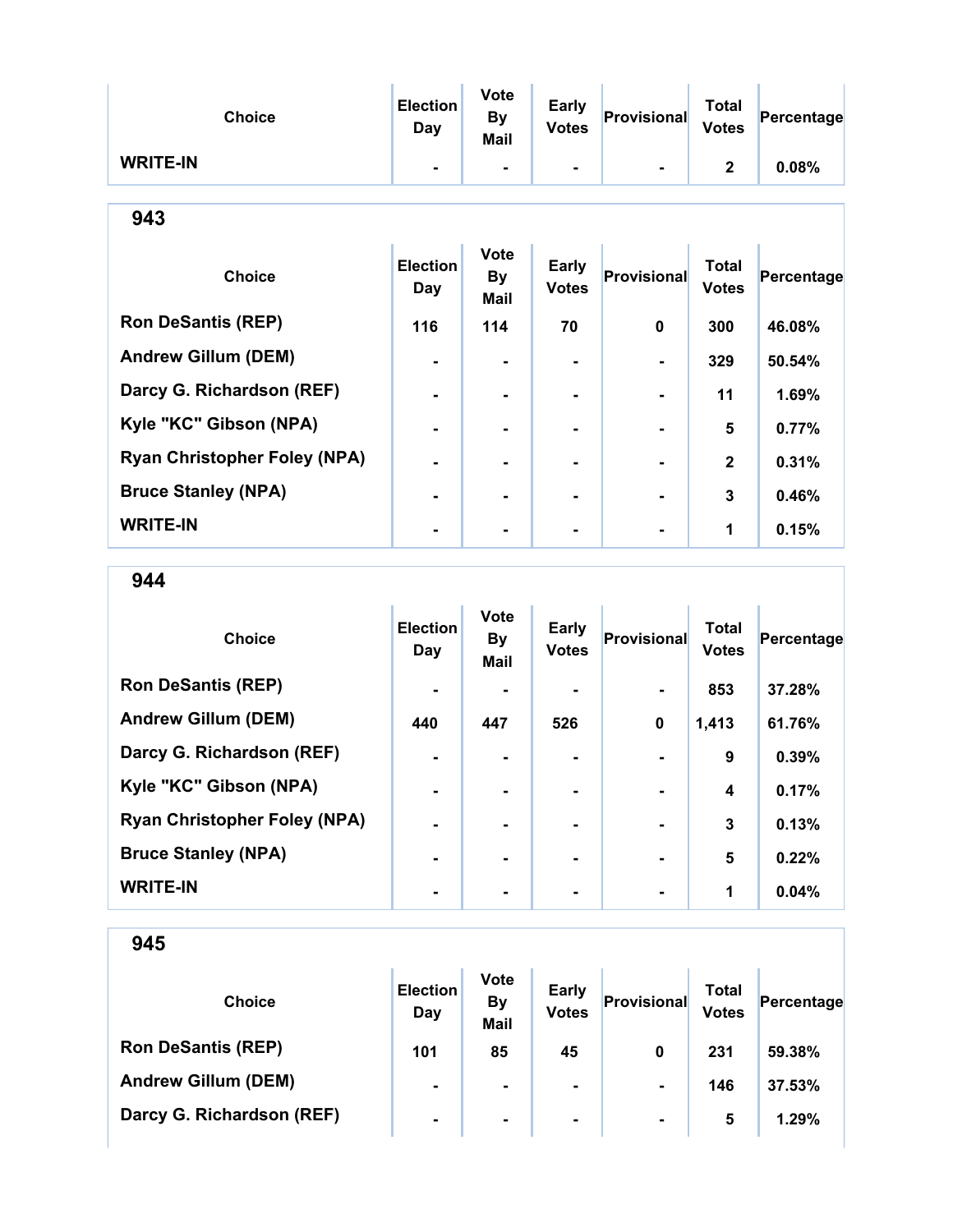| <b>Choice</b>                       | <b>Election</b><br>Day | <b>Vote</b><br><b>By</b><br><b>Mail</b> | <b>Early</b><br><b>Votes</b> | Provisional    | Total<br><b>Votes</b> | Percentage |
|-------------------------------------|------------------------|-----------------------------------------|------------------------------|----------------|-----------------------|------------|
| Kyle "KC" Gibson (NPA)              | $\blacksquare$         | ۰                                       | $\blacksquare$               | $\blacksquare$ | 4                     | 1.03%      |
| <b>Ryan Christopher Foley (NPA)</b> | $\blacksquare$         | ۰                                       | $\blacksquare$               | $\blacksquare$ | 1                     | 0.26%      |
| <b>Bruce Stanley (NPA)</b>          | $\blacksquare$         |                                         | ۰                            | $\blacksquare$ | $\mathbf{2}$          | 0.51%      |
| <b>WRITE-IN</b>                     | 0                      | 0                                       | 0                            | 0              | 0                     | 0.00%      |

| <b>Choice</b>                       | <b>Election</b><br>Day | <b>Vote</b><br><b>By</b><br>Mail | <b>Early</b><br><b>Votes</b> | Provisional    | <b>Total</b><br><b>Votes</b> | Percentage |
|-------------------------------------|------------------------|----------------------------------|------------------------------|----------------|------------------------------|------------|
| <b>Ron DeSantis (REP)</b>           | $\blacksquare$         |                                  |                              | $\blacksquare$ | 1,543                        | 36.55%     |
| <b>Andrew Gillum (DEM)</b>          | $\blacksquare$         | $\overline{\phantom{0}}$         |                              | $\blacksquare$ | 2,624                        | 62.15%     |
| Darcy G. Richardson (REF)           | $\blacksquare$         | $\blacksquare$                   | ۰.                           | $\blacksquare$ | 25                           | 0.59%      |
| Kyle "KC" Gibson (NPA)              | $\blacksquare$         | $\blacksquare$                   |                              | $\blacksquare$ | 14                           | 0.33%      |
| <b>Ryan Christopher Foley (NPA)</b> | ۰                      |                                  |                              |                | 4                            | 0.09%      |
| <b>Bruce Stanley (NPA)</b>          | ۰                      |                                  |                              |                | 8                            | 0.19%      |
| <b>WRITE-IN</b>                     | ۰                      | $\blacksquare$                   | $\blacksquare$               | $\blacksquare$ | 4                            | 0.09%      |

947

| <b>Choice</b>                       | <b>Election</b><br>Day | <b>Vote</b><br><b>By</b><br><b>Mail</b> | Early<br><b>Votes</b> | Provisional    | <b>Total</b><br><b>Votes</b> | Percentage |
|-------------------------------------|------------------------|-----------------------------------------|-----------------------|----------------|------------------------------|------------|
| <b>Ron DeSantis (REP)</b>           | 468                    | 377                                     | 356                   | $\mathbf 0$    | 1,201                        | 38.57%     |
| <b>Andrew Gillum (DEM)</b>          | 633                    | 568                                     | 671                   | $\mathbf 0$    | 1,872                        | 60.12%     |
| Darcy G. Richardson (REF)           | $\blacksquare$         | ۰.                                      | $\blacksquare$        | $\blacksquare$ | 15                           | 0.48%      |
| Kyle "KC" Gibson (NPA)              | $\blacksquare$         |                                         |                       |                | 9                            | 0.29%      |
| <b>Ryan Christopher Foley (NPA)</b> | $\blacksquare$         |                                         | ۰.                    | $\blacksquare$ | 6                            | 0.19%      |
| <b>Bruce Stanley (NPA)</b>          | $\blacksquare$         | ۰.                                      | ۰.                    | $\blacksquare$ | 6                            | 0.19%      |
| <b>WRITE-IN</b>                     | ٠                      |                                         | ۰                     | $\blacksquare$ | 5                            | 0.16%      |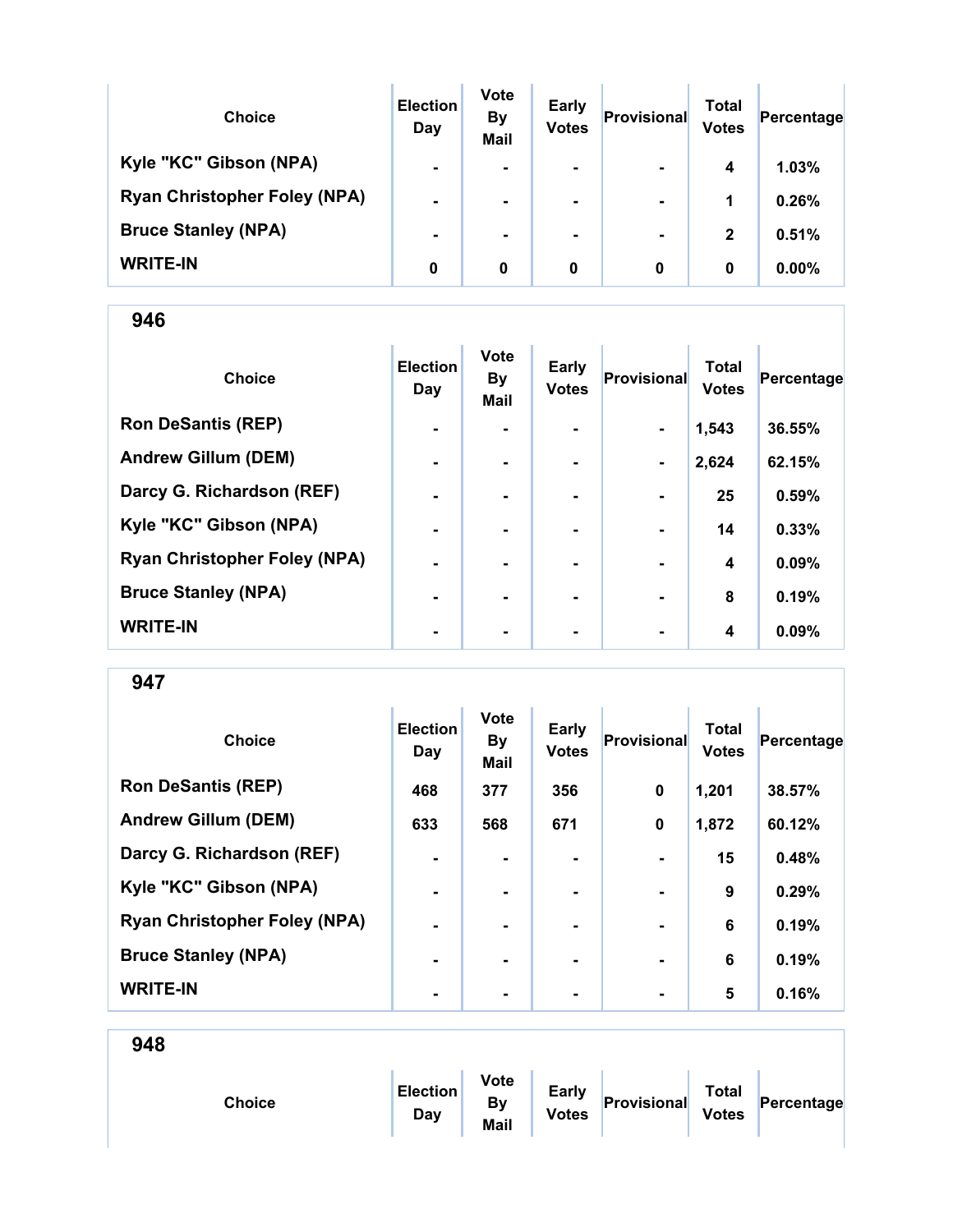| <b>Choice</b>                       | <b>Election</b><br>Day | <b>Vote</b><br><b>By</b><br><b>Mail</b> | <b>Early</b><br><b>Votes</b> | <b>Provisional</b> | <b>Total</b><br><b>Votes</b> | Percentage |
|-------------------------------------|------------------------|-----------------------------------------|------------------------------|--------------------|------------------------------|------------|
| <b>Ron DeSantis (REP)</b>           | 96                     | 147                                     | 107                          | 0                  | 350                          | 51.02%     |
| <b>Andrew Gillum (DEM)</b>          | 120                    | 115                                     | 89                           | $\bf{0}$           | 324                          | 47.23%     |
| Darcy G. Richardson (REF)           | $\blacksquare$         |                                         | $\blacksquare$               |                    | 5                            | 0.73%      |
| Kyle "KC" Gibson (NPA)              | $\blacksquare$         |                                         |                              |                    | 4                            | 0.58%      |
| <b>Ryan Christopher Foley (NPA)</b> | $\mathbf 0$            | $\bf{0}$                                | $\bf{0}$                     | $\bf{0}$           | $\boldsymbol{0}$             | 0.00%      |
| <b>Bruce Stanley (NPA)</b>          |                        |                                         | -                            |                    | $\mathbf{2}$                 | 0.29%      |
| <b>WRITE-IN</b>                     |                        |                                         |                              |                    | 1                            | 0.15%      |

| <b>Choice</b>                       | <b>Election</b><br>Day | <b>Vote</b><br><b>By</b><br><b>Mail</b> | Early<br><b>Votes</b> | Provisional    | <b>Total</b><br><b>Votes</b> | Percentage |
|-------------------------------------|------------------------|-----------------------------------------|-----------------------|----------------|------------------------------|------------|
| <b>Ron DeSantis (REP)</b>           | $\blacksquare$         |                                         |                       |                | 1,534                        | 46.27%     |
| <b>Andrew Gillum (DEM)</b>          | ٠                      |                                         |                       | $\blacksquare$ | 1,738                        | 52.43%     |
| Darcy G. Richardson (REF)           | ٠                      |                                         |                       |                | 10                           | 0.30%      |
| Kyle "KC" Gibson (NPA)              | $\blacksquare$         |                                         | ۰                     |                | 17                           | 0.51%      |
| <b>Ryan Christopher Foley (NPA)</b> | $\blacksquare$         |                                         | ۰                     |                | 10                           | 0.30%      |
| <b>Bruce Stanley (NPA)</b>          | ۰.                     |                                         | ۰.                    |                | 4                            | 0.12%      |
| <b>WRITE-IN</b>                     | $\blacksquare$         |                                         |                       |                | $\mathbf{2}$                 | 0.06%      |

950

| <b>Choice</b>                       | <b>Election</b><br>Day | <b>Vote</b><br><b>By</b><br><b>Mail</b> | Early<br><b>Votes</b> | <b>Provisional</b> | <b>Total</b><br><b>Votes</b> | Percentage |
|-------------------------------------|------------------------|-----------------------------------------|-----------------------|--------------------|------------------------------|------------|
| <b>Ron DeSantis (REP)</b>           | $\blacksquare$         |                                         |                       | $\blacksquare$     | 710                          | 51.79%     |
| <b>Andrew Gillum (DEM)</b>          | 199                    | 212                                     | 223                   | $\mathbf 0$        | 634                          | 46.24%     |
| Darcy G. Richardson (REF)           | $\blacksquare$         | ۰.                                      |                       |                    | 6                            | 0.44%      |
| Kyle "KC" Gibson (NPA)              | $\blacksquare$         |                                         |                       | $\blacksquare$     | 14                           | 1.02%      |
| <b>Ryan Christopher Foley (NPA)</b> | $\blacksquare$         | $\blacksquare$                          | ۰.                    | $\blacksquare$     | 4                            | 0.29%      |
| <b>Bruce Stanley (NPA)</b>          | $\blacksquare$         |                                         | ۰                     | $\blacksquare$     | 3                            | 0.22%      |
| <b>WRITE-IN</b>                     | 0                      | $\bf{0}$                                | $\mathbf 0$           | $\mathbf 0$        | 0                            | 0.00%      |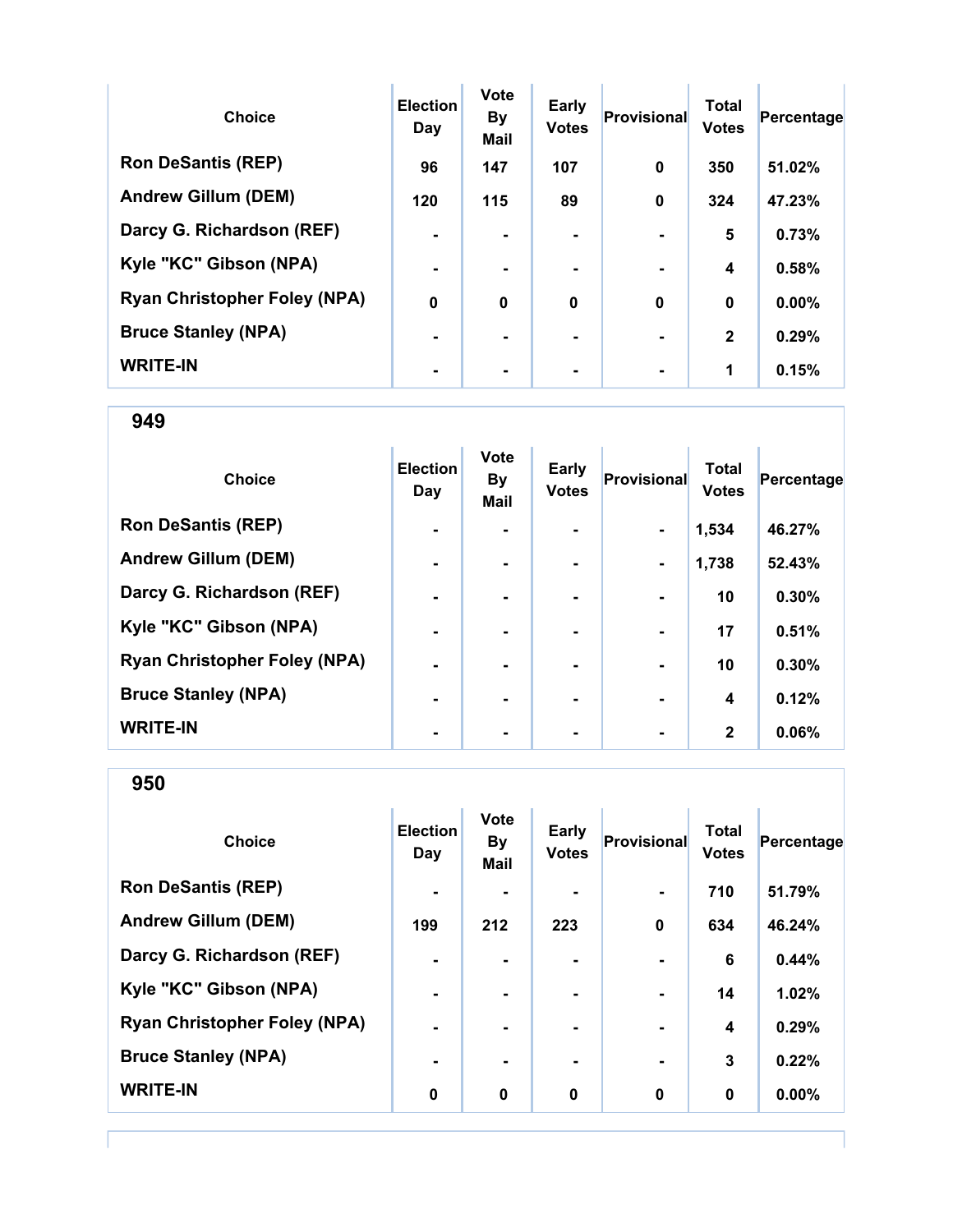| <b>Choice</b>                       | <b>Election</b><br>Day | <b>Vote</b><br><b>By</b><br><b>Mail</b> | Early<br><b>Votes</b> | <b>Provisional</b> | <b>Total</b><br><b>Votes</b> | Percentage |
|-------------------------------------|------------------------|-----------------------------------------|-----------------------|--------------------|------------------------------|------------|
| <b>Ron DeSantis (REP)</b>           | 261                    | 254                                     | 243                   | 0                  | 758                          | 58.53%     |
| <b>Andrew Gillum (DEM)</b>          | 142                    | 213                                     | 164                   | $\bf{0}$           | 519                          | 40.08%     |
| Darcy G. Richardson (REF)           | $\blacksquare$         |                                         |                       |                    | 5                            | 0.39%      |
| Kyle "KC" Gibson (NPA)              | $\blacksquare$         |                                         |                       |                    | 3                            | 0.23%      |
| <b>Ryan Christopher Foley (NPA)</b> | ۰                      |                                         | ۰                     |                    | 3                            | 0.23%      |
| <b>Bruce Stanley (NPA)</b>          | $\blacksquare$         | ۰.                                      | ۰                     |                    | 4                            | 0.31%      |
| <b>WRITE-IN</b>                     | ۰                      |                                         | ۰.                    |                    | 3                            | 0.23%      |

| <b>Choice</b>                       | <b>Election</b><br>Day | <b>Vote</b><br><b>By</b><br><b>Mail</b> | Early<br><b>Votes</b> | Provisional | <b>Total</b><br><b>Votes</b> | Percentage |
|-------------------------------------|------------------------|-----------------------------------------|-----------------------|-------------|------------------------------|------------|
| <b>Ron DeSantis (REP)</b>           | $\blacksquare$         |                                         |                       |             | 981                          | 56.94%     |
| <b>Andrew Gillum (DEM)</b>          | 144                    | 295                                     | 270                   | $\mathbf 0$ | 709                          | 41.15%     |
| Darcy G. Richardson (REF)           | $\blacksquare$         |                                         |                       |             | 15                           | 0.87%      |
| Kyle "KC" Gibson (NPA)              | $\blacksquare$         |                                         | ۰.                    |             | $\boldsymbol{4}$             | 0.23%      |
| <b>Ryan Christopher Foley (NPA)</b> | $\blacksquare$         |                                         | ۰.                    |             | $5\phantom{1}$               | 0.29%      |
| <b>Bruce Stanley (NPA)</b>          | $\blacksquare$         | ۰.                                      |                       |             | $\boldsymbol{4}$             | 0.23%      |
| <b>WRITE-IN</b>                     | ٠                      |                                         |                       |             | 5                            | 0.29%      |

| <b>Choice</b>                       | <b>Election</b><br>Day | <b>Vote</b><br><b>By</b><br><b>Mail</b> | <b>Early</b><br><b>Votes</b> | Provisional    | <b>Total</b><br><b>Votes</b> | Percentage |
|-------------------------------------|------------------------|-----------------------------------------|------------------------------|----------------|------------------------------|------------|
| <b>Ron DeSantis (REP)</b>           | 486                    | 455                                     | 399                          | $\bf{0}$       | 1,340                        | 55.33%     |
| <b>Andrew Gillum (DEM)</b>          | 293                    | 368                                     | 386                          | 0              | 1,047                        | 43.23%     |
| Darcy G. Richardson (REF)           | $\blacksquare$         |                                         |                              |                | 11                           | 0.45%      |
| Kyle "KC" Gibson (NPA)              | $\blacksquare$         | ۰                                       |                              | $\blacksquare$ | 10                           | 0.41%      |
| <b>Ryan Christopher Foley (NPA)</b> | $\blacksquare$         |                                         | ۰.                           | $\blacksquare$ | 8                            | 0.33%      |
| <b>Bruce Stanley (NPA)</b>          | $\blacksquare$         |                                         | ۰                            | $\blacksquare$ | 5                            | 0.21%      |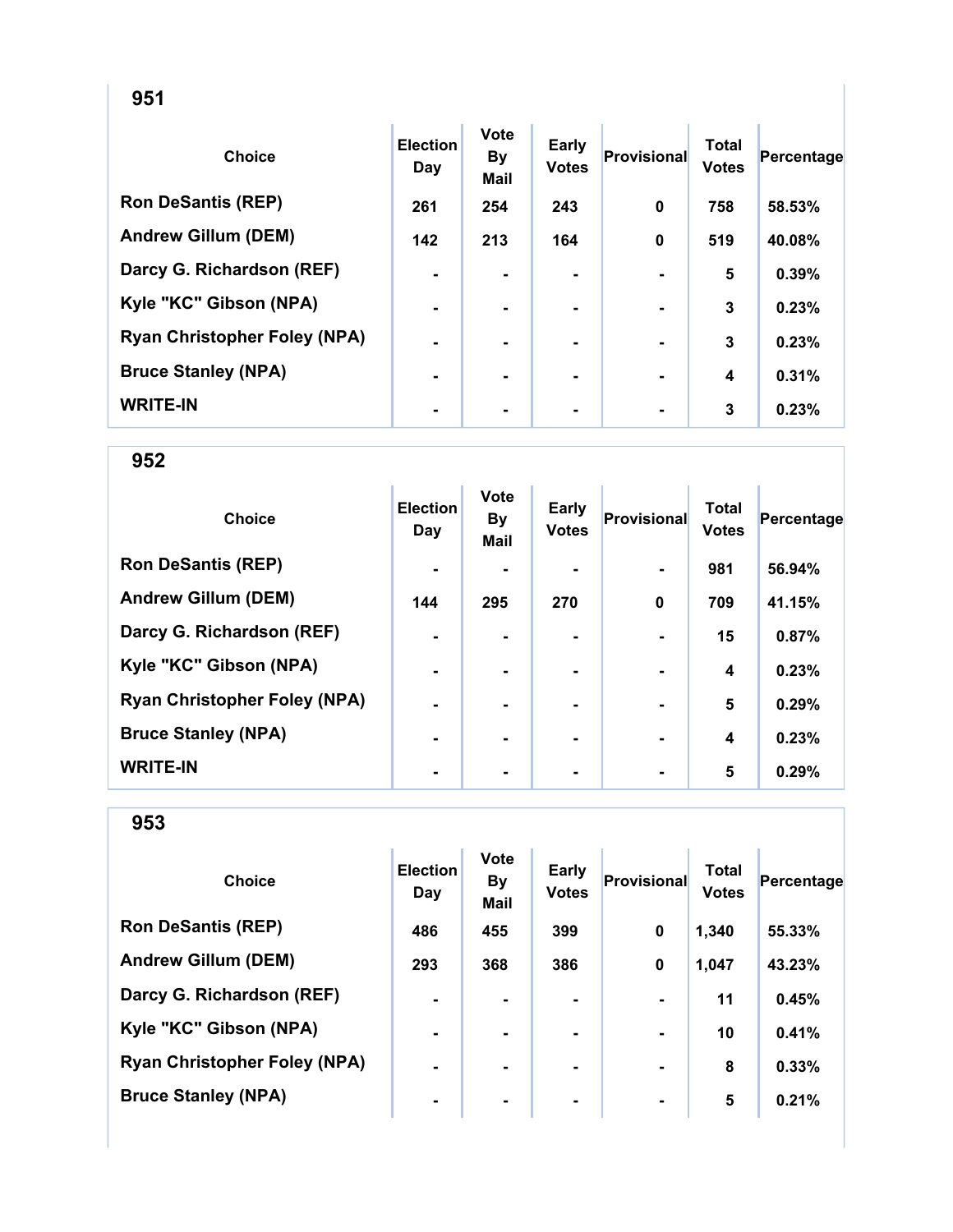| <b>Choice</b>                       | <b>Election</b><br>Day | <b>Vote</b><br><b>By</b><br>Mail | <b>Early</b><br><b>Votes</b> | Provisional | <b>Total</b><br><b>Votes</b> | Percentage |
|-------------------------------------|------------------------|----------------------------------|------------------------------|-------------|------------------------------|------------|
| <b>WRITE-IN</b>                     |                        | ۰                                | ۰.                           |             | 1                            | 0.04%      |
| 954                                 |                        |                                  |                              |             |                              |            |
| <b>Choice</b>                       | <b>Election</b><br>Day | <b>Vote</b><br><b>By</b><br>Mail | <b>Early</b><br><b>Votes</b> | Provisional | <b>Total</b><br><b>Votes</b> | Percentage |
| <b>Ron DeSantis (REP)</b>           | 28                     | 22                               | 26                           | 0           | 76                           | 22.35%     |
| <b>Andrew Gillum (DEM)</b>          | 87                     | 60                               | 112                          | $\mathbf 0$ | 259                          | 76.18%     |
| Darcy G. Richardson (REF)           | $\bf{0}$               | 0                                | $\bf{0}$                     | $\mathbf 0$ | 0                            | 0.00%      |
| Kyle "KC" Gibson (NPA)              |                        | $\blacksquare$                   |                              |             | 1                            | 0.29%      |
| <b>Ryan Christopher Foley (NPA)</b> |                        |                                  |                              |             | 1                            | 0.29%      |
| <b>Bruce Stanley (NPA)</b>          |                        |                                  |                              |             | $\overline{2}$               | 0.59%      |

WRITE-IN  $\begin{vmatrix} 1 & 1 & 1 \\ 1 & 1 & 1 \end{vmatrix}$  ,  $\begin{vmatrix} 1 & 1 & 1 \\ 0.29\% & 1 \end{vmatrix}$ 

### 955

| <b>Choice</b>                       | <b>Election</b><br>Day | <b>Vote</b><br><b>By</b><br><b>Mail</b> | Early<br><b>Votes</b> | <b>Provisional</b> | <b>Total</b><br><b>Votes</b> | Percentage |
|-------------------------------------|------------------------|-----------------------------------------|-----------------------|--------------------|------------------------------|------------|
| <b>Ron DeSantis (REP)</b>           | 434                    | 423                                     | 373                   | 0                  | 1,230                        | 46.40%     |
| <b>Andrew Gillum (DEM)</b>          | 378                    | 463                                     | 540                   | 0                  | 1,381                        | 52.09%     |
| Darcy G. Richardson (REF)           | $\blacksquare$         | ۰                                       | $\blacksquare$        |                    | 17                           | 0.64%      |
| Kyle "KC" Gibson (NPA)              | $\blacksquare$         | ۰                                       | $\blacksquare$        |                    | 11                           | 0.41%      |
| <b>Ryan Christopher Foley (NPA)</b> |                        | ۰                                       | $\blacksquare$        |                    | 3                            | 0.11%      |
| <b>Bruce Stanley (NPA)</b>          | ۰.                     | ۰                                       | $\blacksquare$        |                    | 4                            | 0.15%      |
| <b>WRITE-IN</b>                     |                        |                                         |                       |                    | 5                            | 0.19%      |

| <b>Choice</b>              | <b>Election</b><br>Day | <b>Vote</b><br><b>By</b><br><b>Mail</b> | <b>Early</b><br><b>Votes</b> | Provisional    | Total<br><b>Votes</b> | Percentage |
|----------------------------|------------------------|-----------------------------------------|------------------------------|----------------|-----------------------|------------|
| <b>Ron DeSantis (REP)</b>  | 250                    | 273                                     | 254                          | 0              | 777                   | 48.14%     |
| <b>Andrew Gillum (DEM)</b> | 237                    | 245                                     | 323                          | 0              | 805                   | 49.88%     |
| Darcy G. Richardson (REF)  | $\blacksquare$         | $\blacksquare$                          | $\blacksquare$               | $\blacksquare$ | 17                    | 1.05%      |
|                            |                        |                                         |                              |                |                       |            |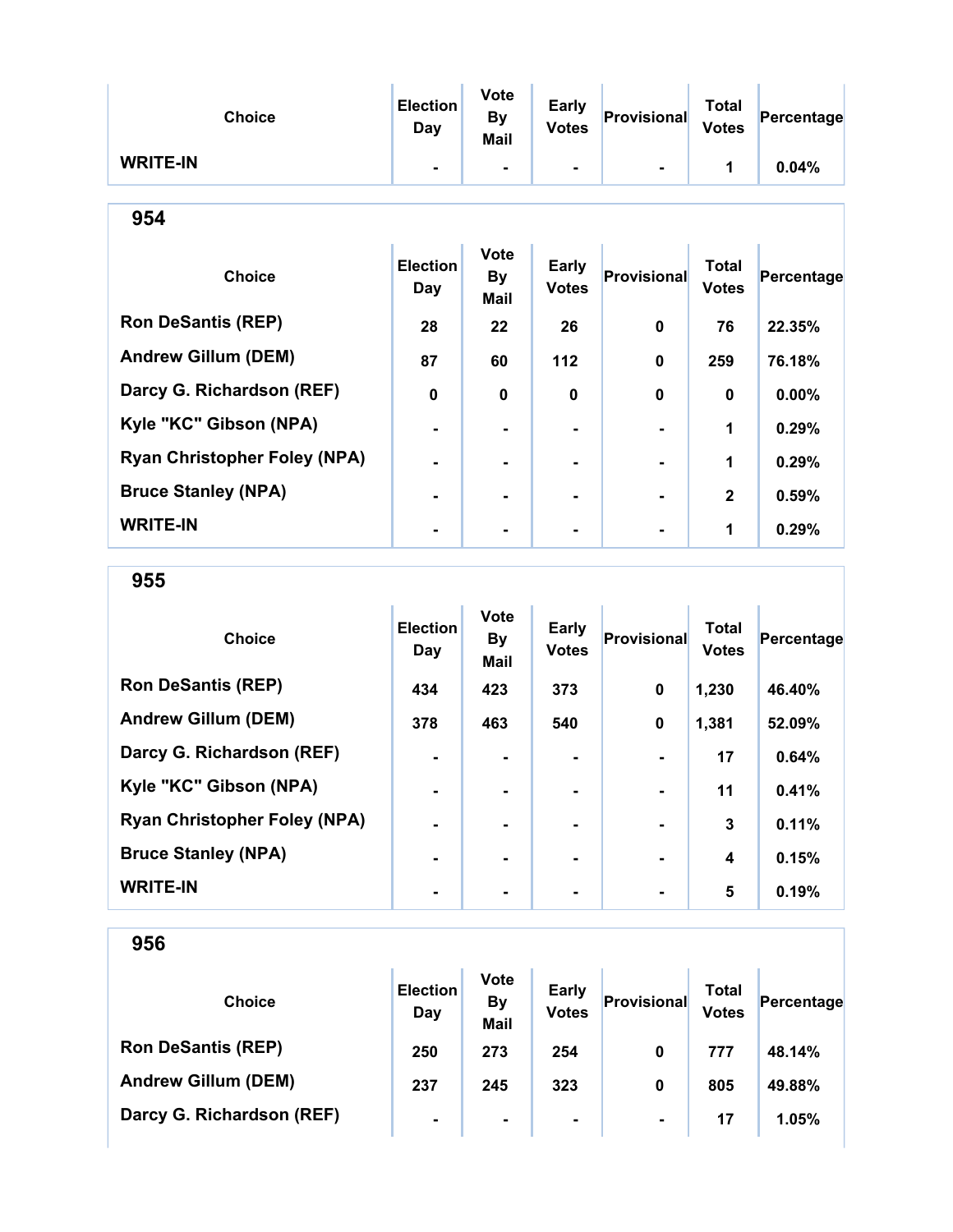| <b>Choice</b>                       | <b>Election</b><br>Day | <b>Vote</b><br><b>By</b><br><b>Mail</b> | <b>Early</b><br><b>Votes</b> | Provisional    | Total<br><b>Votes</b> | Percentage |
|-------------------------------------|------------------------|-----------------------------------------|------------------------------|----------------|-----------------------|------------|
| Kyle "KC" Gibson (NPA)              | $\blacksquare$         | $\blacksquare$                          | $\blacksquare$               | $\blacksquare$ | 8                     | 0.50%      |
| <b>Ryan Christopher Foley (NPA)</b> | $\blacksquare$         |                                         | $\blacksquare$               | $\blacksquare$ | 1                     | 0.06%      |
| <b>Bruce Stanley (NPA)</b>          | $\blacksquare$         |                                         | ۰.                           | $\blacksquare$ | 3                     | 0.19%      |
| <b>WRITE-IN</b>                     | $\blacksquare$         |                                         |                              | $\blacksquare$ | 3                     | 0.19%      |

| <b>Choice</b>                       | <b>Election</b><br>Day | <b>Vote</b><br><b>By</b><br>Mail | <b>Early</b><br><b>Votes</b> | Provisional | <b>Total</b><br><b>Votes</b> | Percentage |
|-------------------------------------|------------------------|----------------------------------|------------------------------|-------------|------------------------------|------------|
| <b>Ron DeSantis (REP)</b>           | 199                    | 197                              | 203                          | $\mathbf 0$ | 599                          | 46.18%     |
| <b>Andrew Gillum (DEM)</b>          | $\blacksquare$         |                                  |                              |             | 693                          | 53.43%     |
| Darcy G. Richardson (REF)           | $\blacksquare$         | ۰.                               | $\blacksquare$               |             | 3                            | 0.23%      |
| Kyle "KC" Gibson (NPA)              | $\mathbf 0$            | $\mathbf 0$                      | 0                            | $\mathbf 0$ | $\bf{0}$                     | 0.00%      |
| <b>Ryan Christopher Foley (NPA)</b> | $\mathbf 0$            | 0                                | $\mathbf 0$                  | $\mathbf 0$ | $\bf{0}$                     | $0.00\%$   |
| <b>Bruce Stanley (NPA)</b>          | 0                      | 0                                | $\bf{0}$                     | $\bf{0}$    | $\bf{0}$                     | 0.00%      |
| <b>WRITE-IN</b>                     | $\blacksquare$         |                                  | ۰                            |             | $\mathbf{2}$                 | 0.15%      |

958

| <b>Choice</b>                       | <b>Election</b><br>Day | <b>Vote</b><br><b>By</b><br><b>Mail</b> | Early<br><b>Votes</b> | Provisional    | <b>Total</b><br><b>Votes</b> | Percentage |
|-------------------------------------|------------------------|-----------------------------------------|-----------------------|----------------|------------------------------|------------|
| <b>Ron DeSantis (REP)</b>           | 151                    | 193                                     | 110                   | $\mathbf 0$    | 454                          | 32.78%     |
| <b>Andrew Gillum (DEM)</b>          | 297                    | 269                                     | 350                   | $\bf{0}$       | 916                          | 66.14%     |
| Darcy G. Richardson (REF)           | $\blacksquare$         | ۰.                                      | $\blacksquare$        | $\blacksquare$ | 6                            | 0.43%      |
| Kyle "KC" Gibson (NPA)              | -                      |                                         |                       |                | 4                            | 0.29%      |
| <b>Ryan Christopher Foley (NPA)</b> | $\blacksquare$         |                                         | ۰.                    | $\blacksquare$ | 1                            | 0.07%      |
| <b>Bruce Stanley (NPA)</b>          | $\blacksquare$         |                                         | ۰.                    | $\blacksquare$ | 3                            | 0.22%      |
| <b>WRITE-IN</b>                     | $\blacksquare$         |                                         |                       | $\blacksquare$ | 1                            | 0.07%      |

959 Choice **Election** Day Vote By Mail Early<br>Votes **Provisional** Total<br>Votes  $Percentage$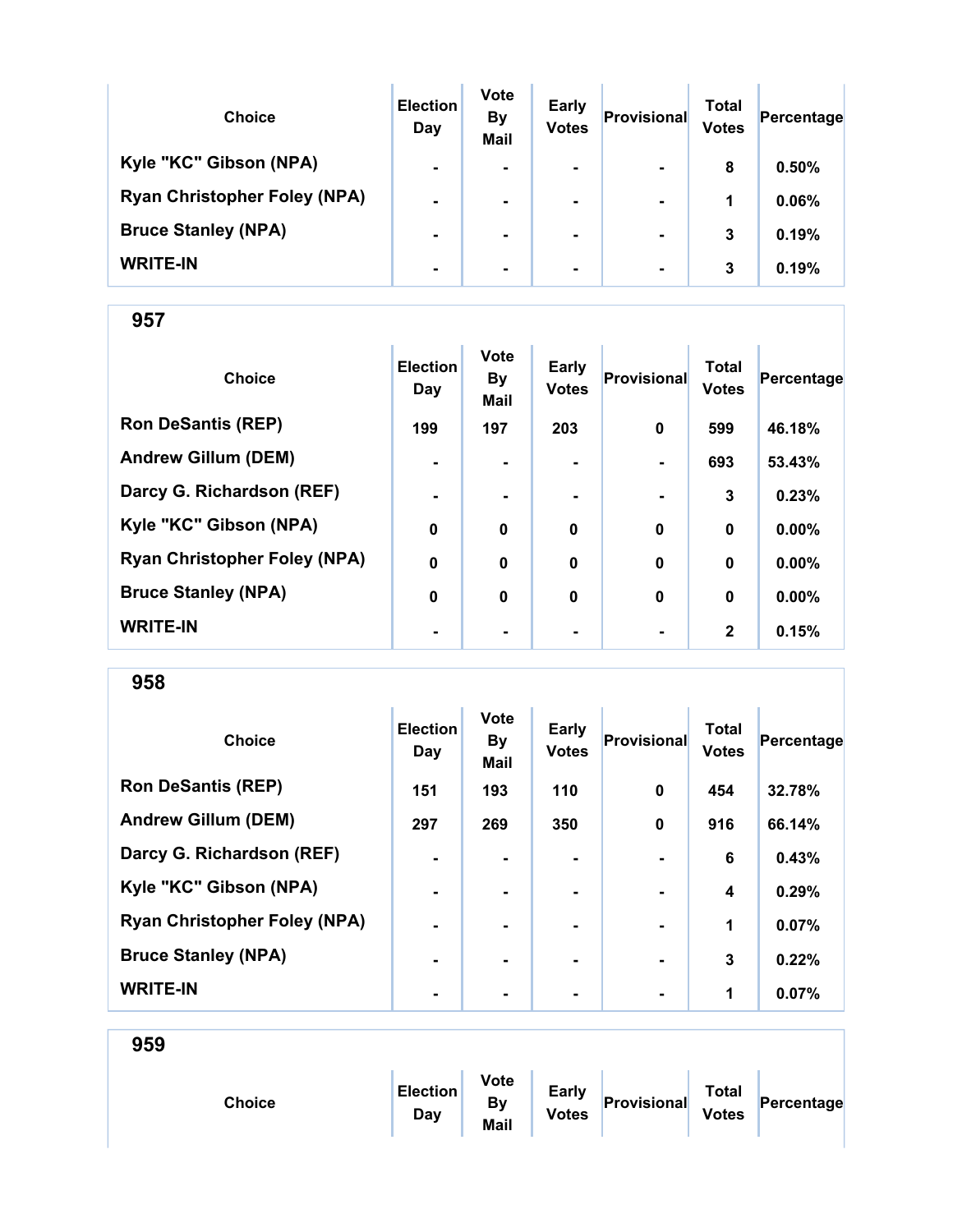| <b>Choice</b>                       | <b>Election</b><br>Day | <b>Vote</b><br><b>By</b><br><b>Mail</b> | <b>Early</b><br><b>Votes</b> | Provisional    | <b>Total</b><br><b>Votes</b> | Percentage |
|-------------------------------------|------------------------|-----------------------------------------|------------------------------|----------------|------------------------------|------------|
| <b>Ron DeSantis (REP)</b>           | 234                    | 189                                     | 244                          | $\bf{0}$       | 667                          | 30.48%     |
| <b>Andrew Gillum (DEM)</b>          | 345                    | 451                                     | 696                          | 0              | 1,492                        | 68.19%     |
| Darcy G. Richardson (REF)           | $\blacksquare$         |                                         | $\blacksquare$               |                | 12                           | 0.55%      |
| Kyle "KC" Gibson (NPA)              | $\blacksquare$         |                                         | ۰.                           | $\blacksquare$ | 9                            | 0.41%      |
| <b>Ryan Christopher Foley (NPA)</b> | $\blacksquare$         |                                         | ۰.                           |                | 5                            | 0.23%      |
| <b>Bruce Stanley (NPA)</b>          |                        |                                         | ۰.                           | $\blacksquare$ | $\mathbf{2}$                 | 0.09%      |
| <b>WRITE-IN</b>                     |                        |                                         |                              |                | 1                            | 0.05%      |

| <b>Choice</b>                       | <b>Election</b><br>Day | <b>Vote</b><br><b>By</b><br><b>Mail</b> | Early<br><b>Votes</b> | <b>Provisional</b> | <b>Total</b><br><b>Votes</b> | Percentage |
|-------------------------------------|------------------------|-----------------------------------------|-----------------------|--------------------|------------------------------|------------|
| <b>Ron DeSantis (REP)</b>           | 117                    | 124                                     | 119                   | $\mathbf 0$        | 360                          | 67.54%     |
| <b>Andrew Gillum (DEM)</b>          | 40                     | 56                                      | 67                    | $\mathbf 0$        | 163                          | 30.58%     |
| Darcy G. Richardson (REF)           | $\blacksquare$         |                                         |                       |                    | 4                            | 0.75%      |
| Kyle "KC" Gibson (NPA)              | $\blacksquare$         |                                         |                       | $\blacksquare$     | 5                            | 0.94%      |
| <b>Ryan Christopher Foley (NPA)</b> | $\mathbf 0$            | 0                                       | $\mathbf 0$           | $\mathbf 0$        | $\bf{0}$                     | 0.00%      |
| <b>Bruce Stanley (NPA)</b>          |                        | ۰.                                      |                       |                    | 1                            | 0.19%      |
| <b>WRITE-IN</b>                     | 0                      | 0                                       | 0                     | $\mathbf 0$        | 0                            | $0.00\%$   |

961

| <b>Choice</b>                       | <b>Election</b><br>Day | <b>Vote</b><br><b>By</b><br><b>Mail</b> | Early<br><b>Votes</b> | <b>Provisional</b> | <b>Total</b><br><b>Votes</b> | Percentage |
|-------------------------------------|------------------------|-----------------------------------------|-----------------------|--------------------|------------------------------|------------|
| <b>Ron DeSantis (REP)</b>           | $\blacksquare$         |                                         |                       | $\blacksquare$     | 199                          | 25.55%     |
| <b>Andrew Gillum (DEM)</b>          | $\blacksquare$         | $\blacksquare$                          | ۰                     | $\blacksquare$     | 564                          | 72.40%     |
| Darcy G. Richardson (REF)           | $\blacksquare$         | $\blacksquare$                          | $\blacksquare$        | $\blacksquare$     | 6                            | 0.77%      |
| Kyle "KC" Gibson (NPA)              | $\blacksquare$         |                                         |                       | $\blacksquare$     | 3                            | 0.39%      |
| <b>Ryan Christopher Foley (NPA)</b> | $\blacksquare$         | $\blacksquare$                          |                       | $\blacksquare$     | 5                            | 0.64%      |
| <b>Bruce Stanley (NPA)</b>          | $\blacksquare$         |                                         | ۰.                    | $\blacksquare$     | $\mathbf{2}$                 | 0.26%      |
| <b>WRITE-IN</b>                     | 0                      | $\bf{0}$                                | $\mathbf 0$           | $\mathbf 0$        | 0                            | 0.00%      |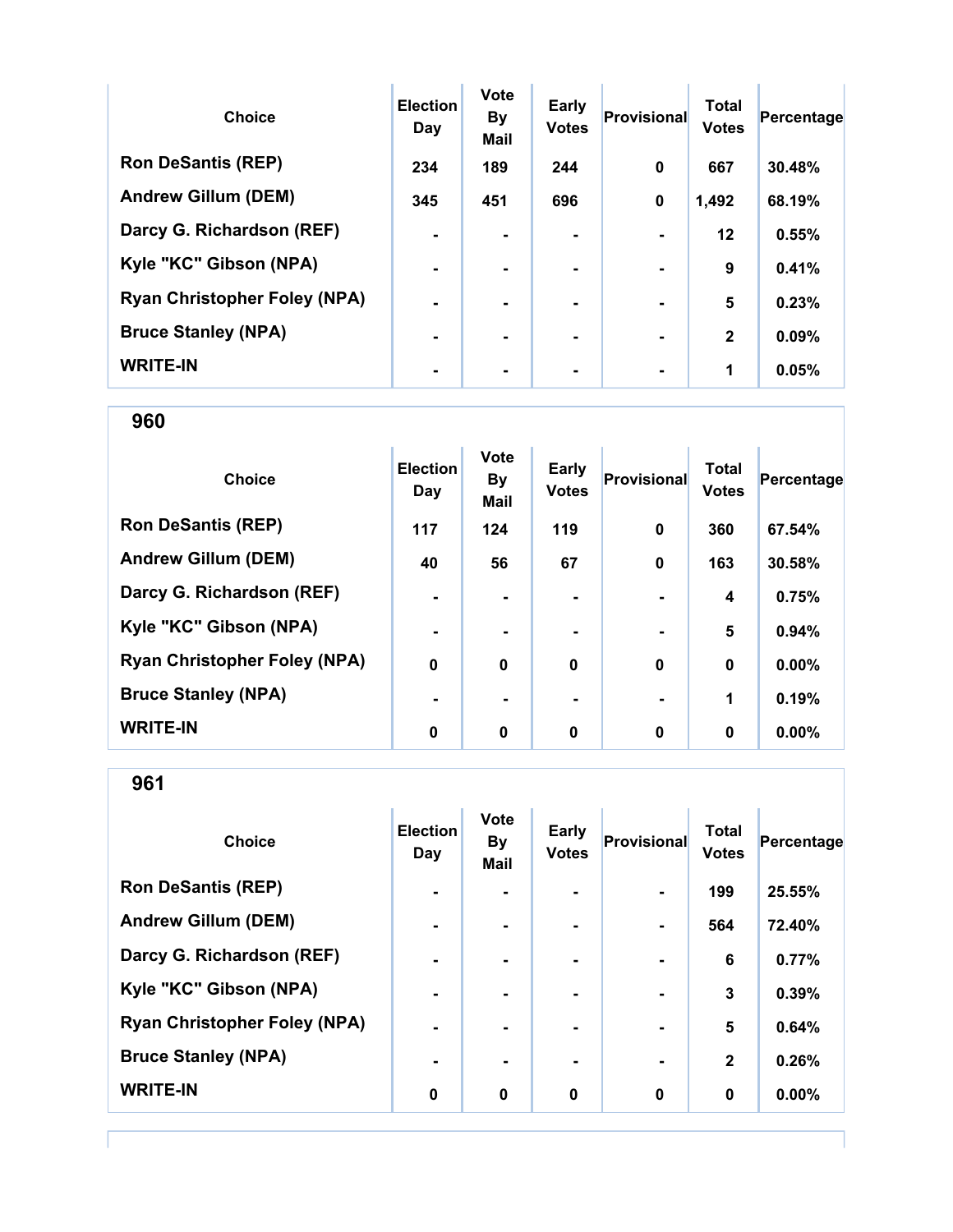| <b>Choice</b>                       | <b>Election</b><br>Day | Vote<br><b>By</b><br><b>Mail</b> | <b>Early</b><br><b>Votes</b> | <b>Provisional</b> | <b>Total</b><br><b>Votes</b> | Percentage |
|-------------------------------------|------------------------|----------------------------------|------------------------------|--------------------|------------------------------|------------|
| <b>Ron DeSantis (REP)</b>           | $\blacksquare$         |                                  |                              |                    | 383                          | 40.74%     |
| <b>Andrew Gillum (DEM)</b>          | $\blacksquare$         | ۰                                | ۰                            |                    | 545                          | 57.98%     |
| Darcy G. Richardson (REF)           | $\blacksquare$         | ۰.                               | ۰.                           |                    | 4                            | 0.43%      |
| Kyle "KC" Gibson (NPA)              | $\blacksquare$         |                                  |                              |                    | 4                            | 0.43%      |
| <b>Ryan Christopher Foley (NPA)</b> | ٠                      |                                  |                              |                    | 1                            | 0.11%      |
| <b>Bruce Stanley (NPA)</b>          | $\blacksquare$         |                                  | ۰.                           |                    | 1                            | 0.11%      |
| <b>WRITE-IN</b>                     | $\blacksquare$         |                                  | ۰                            | $\blacksquare$     | $\mathbf{2}$                 | 0.21%      |

963

| <b>Choice</b>                       | <b>Election</b><br>Day | <b>Vote</b><br><b>By</b><br>Mail | <b>Early</b><br><b>Votes</b> | <b>Provisional</b> | <b>Total</b><br><b>Votes</b> | Percentage |
|-------------------------------------|------------------------|----------------------------------|------------------------------|--------------------|------------------------------|------------|
| <b>Ron DeSantis (REP)</b>           | $\blacksquare$         |                                  |                              | $\blacksquare$     | 23                           | 69.70%     |
| <b>Andrew Gillum (DEM)</b>          | $\blacksquare$         | ۰.                               |                              |                    | 9                            | 27.27%     |
| Darcy G. Richardson (REF)           | $\mathbf 0$            | 0                                | $\mathbf 0$                  | $\mathbf 0$        | 0                            | $0.00\%$   |
| Kyle "KC" Gibson (NPA)              | $\mathbf 0$            | 0                                | 0                            | $\mathbf 0$        | 0                            | 0.00%      |
| <b>Ryan Christopher Foley (NPA)</b> | $\blacksquare$         | $\blacksquare$                   |                              | $\blacksquare$     | 1                            | 3.03%      |
| <b>Bruce Stanley (NPA)</b>          | $\bf{0}$               | $\mathbf 0$                      | $\mathbf{0}$                 | $\mathbf 0$        | $\bf{0}$                     | 0.00%      |
| <b>WRITE-IN</b>                     | 0                      | 0                                | 0                            | $\mathbf 0$        | 0                            | $0.00\%$   |

| <b>Choice</b>                       | <b>Election</b><br>Day | <b>Vote</b><br><b>By</b><br><b>Mail</b> | Early<br><b>Votes</b> | Provisional    | Total<br><b>Votes</b> | Percentage |
|-------------------------------------|------------------------|-----------------------------------------|-----------------------|----------------|-----------------------|------------|
| <b>Ron DeSantis (REP)</b>           | $\blacksquare$         |                                         | ۰.                    | $\blacksquare$ | 25                    | 10.78%     |
| <b>Andrew Gillum (DEM)</b>          | 58                     | 74                                      | 72                    | $\bf{0}$       | 204                   | 87.93%     |
| Darcy G. Richardson (REF)           | $\blacksquare$         |                                         |                       |                | 3                     | 1.29%      |
| Kyle "KC" Gibson (NPA)              | 0                      | $\mathbf 0$                             | $\mathbf 0$           | $\bf{0}$       | $\bf{0}$              | $0.00\%$   |
| <b>Ryan Christopher Foley (NPA)</b> | $\mathbf 0$            | 0                                       | 0                     | $\bf{0}$       | 0                     | $0.00\%$   |
| <b>Bruce Stanley (NPA)</b>          | $\bf{0}$               | 0                                       | $\mathbf 0$           | 0              | 0                     | 0.00%      |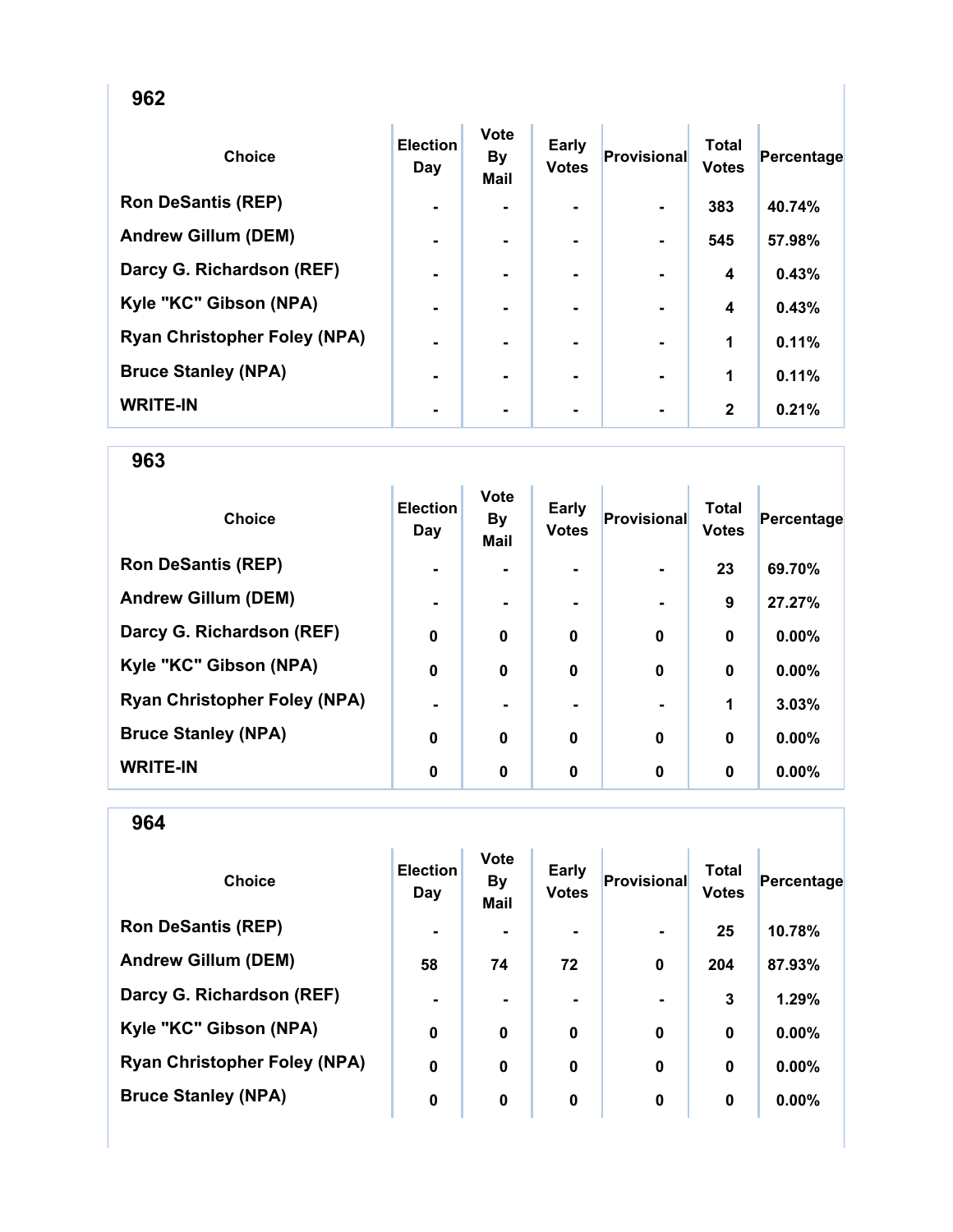| <b>Choice</b>                       | <b>Election</b><br>Day | Vote<br><b>By</b><br><b>Mail</b>        | <b>Early</b><br><b>Votes</b> | Provisional  | <b>Total</b><br><b>Votes</b> | Percentage |  |  |
|-------------------------------------|------------------------|-----------------------------------------|------------------------------|--------------|------------------------------|------------|--|--|
| <b>WRITE-IN</b>                     | $\mathbf 0$            | $\mathbf{0}$                            | 0                            | $\mathbf 0$  | 0                            | 0.00%      |  |  |
| 965                                 |                        |                                         |                              |              |                              |            |  |  |
| <b>Choice</b>                       | <b>Election</b><br>Day | <b>Vote</b><br><b>By</b><br><b>Mail</b> | <b>Early</b><br><b>Votes</b> | Provisional  | <b>Total</b><br><b>Votes</b> | Percentage |  |  |
| <b>Ron DeSantis (REP)</b>           | 34                     | 59                                      | 49                           | 0            | 142                          | 10.91%     |  |  |
| <b>Andrew Gillum (DEM)</b>          |                        |                                         |                              |              | 1,154                        | 88.63%     |  |  |
| Darcy G. Richardson (REF)           | $\blacksquare$         | ۰                                       | $\blacksquare$               |              | $\mathbf{2}$                 | 0.15%      |  |  |
| Kyle "KC" Gibson (NPA)              |                        |                                         |                              |              | 3                            | 0.23%      |  |  |
| <b>Ryan Christopher Foley (NPA)</b> | 0                      | 0                                       | $\bf{0}$                     | 0            | $\bf{0}$                     | 0.00%      |  |  |
| <b>Bruce Stanley (NPA)</b>          | 0                      | 0                                       | 0                            | $\mathbf{0}$ | $\mathbf{0}$                 | $0.00\%$   |  |  |
| <b>WRITE-IN</b>                     |                        |                                         |                              |              | 1                            | 0.08%      |  |  |

966

| <b>Choice</b>                       | <b>Election</b><br>Day | <b>Vote</b><br><b>By</b><br><b>Mail</b> | <b>Early</b><br><b>Votes</b> | Provisional | <b>Total</b><br><b>Votes</b> | Percentage |
|-------------------------------------|------------------------|-----------------------------------------|------------------------------|-------------|------------------------------|------------|
| <b>Ron DeSantis (REP)</b>           | 81                     | 76                                      | 39                           | $\bf{0}$    | 196                          | 58.33%     |
| <b>Andrew Gillum (DEM)</b>          |                        |                                         |                              |             | 128                          | 38.10%     |
| Darcy G. Richardson (REF)           | $\blacksquare$         | ۰                                       | $\blacksquare$               |             | 1                            | 0.30%      |
| Kyle "KC" Gibson (NPA)              |                        |                                         | -                            |             | $\mathbf{2}$                 | 0.60%      |
| <b>Ryan Christopher Foley (NPA)</b> | -                      |                                         |                              |             | 4                            | 1.19%      |
| <b>Bruce Stanley (NPA)</b>          |                        |                                         |                              |             | 4                            | 1.19%      |
| <b>WRITE-IN</b>                     |                        |                                         |                              |             | 1                            | 0.30%      |

| <b>Choice</b>              | <b>Election</b><br>Day | <b>Vote</b><br><b>By</b><br><b>Mail</b> | <b>Early</b><br><b>Votes</b> | Provisional | Total<br><b>Votes</b> | Percentage |
|----------------------------|------------------------|-----------------------------------------|------------------------------|-------------|-----------------------|------------|
| <b>Ron DeSantis (REP)</b>  | 69                     | 82                                      | 33                           | 0           | 184                   | 22.38%     |
| <b>Andrew Gillum (DEM)</b> | 175                    | 232                                     | 221                          | 0           | 628                   | 76.40%     |
| Darcy G. Richardson (REF)  | ۰                      | $\blacksquare$                          | $\blacksquare$               |             | 4                     | 0.49%      |
|                            |                        |                                         |                              |             |                       |            |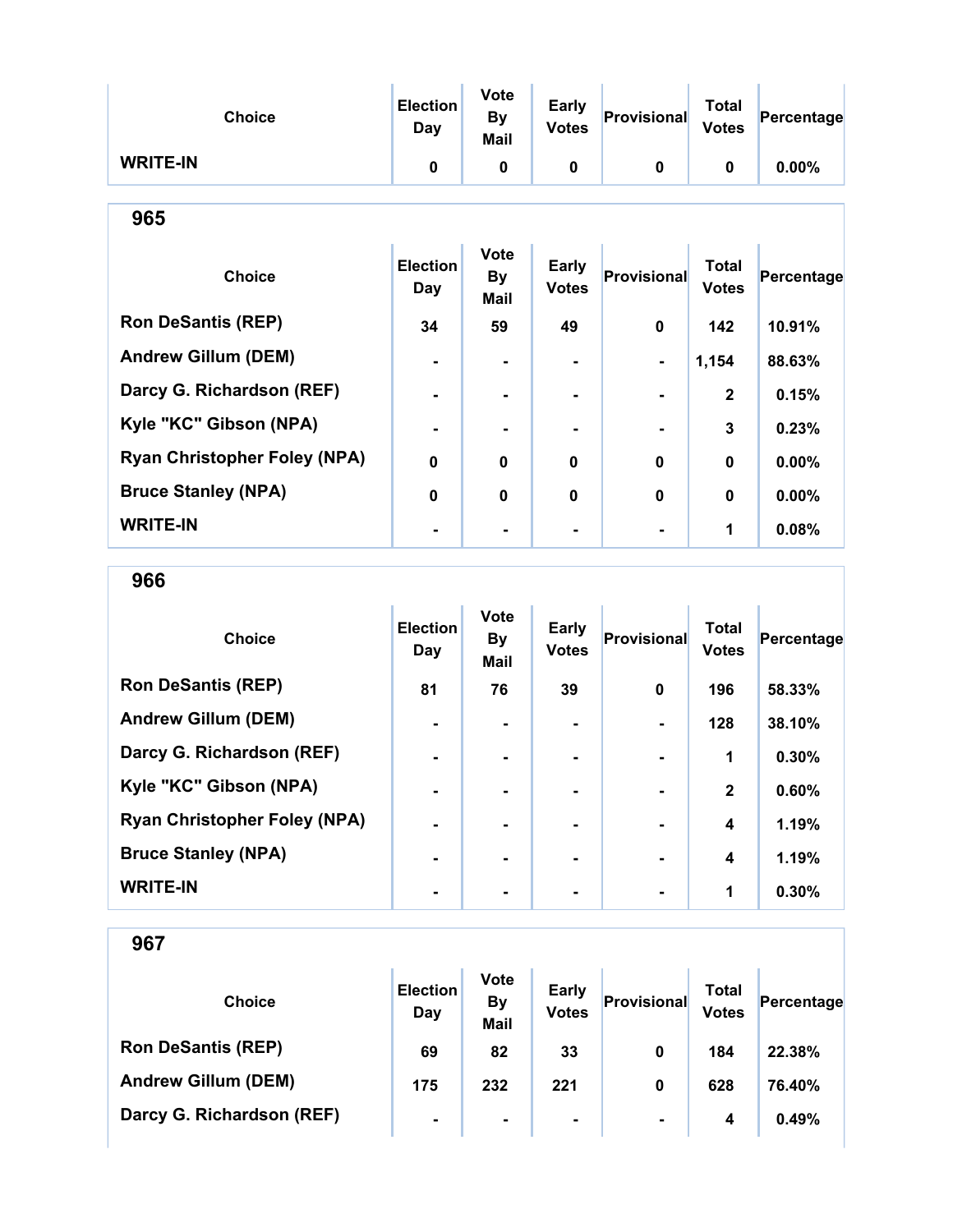| <b>Choice</b>                       | <b>Election</b><br>Day | <b>Vote</b><br><b>By</b><br><b>Mail</b> | <b>Early</b><br><b>Votes</b> | Provisional    | Total<br><b>Votes</b> | Percentage |
|-------------------------------------|------------------------|-----------------------------------------|------------------------------|----------------|-----------------------|------------|
| Kyle "KC" Gibson (NPA)              | $\blacksquare$         |                                         | $\blacksquare$               | $\blacksquare$ | 3                     | 0.36%      |
| <b>Ryan Christopher Foley (NPA)</b> | $\blacksquare$         | ۰.                                      | $\blacksquare$               | $\blacksquare$ | 3                     | 0.36%      |
| <b>Bruce Stanley (NPA)</b>          | 0                      | 0                                       | 0                            | 0              | 0                     | $0.00\%$   |
| <b>WRITE-IN</b>                     | 0                      | 0                                       | 0                            | 0              | 0                     | $0.00\%$   |

| <b>Choice</b>                       | <b>Election</b><br>Day | <b>Vote</b><br><b>By</b><br>Mail | <b>Early</b><br><b>Votes</b> | Provisional    | <b>Total</b><br><b>Votes</b> | Percentage |
|-------------------------------------|------------------------|----------------------------------|------------------------------|----------------|------------------------------|------------|
| <b>Ron DeSantis (REP)</b>           | 113                    | 147                              | 94                           | $\mathbf 0$    | 354                          | 24.81%     |
| <b>Andrew Gillum (DEM)</b>          | $\blacksquare$         |                                  |                              | $\blacksquare$ | 1,052                        | 73.72%     |
| Darcy G. Richardson (REF)           | $\blacksquare$         | $\blacksquare$                   | ۰.                           | $\blacksquare$ | 10                           | 0.70%      |
| Kyle "KC" Gibson (NPA)              | $\blacksquare$         | $\blacksquare$                   |                              | $\blacksquare$ | $\mathbf{2}$                 | 0.14%      |
| <b>Ryan Christopher Foley (NPA)</b> | ۰                      |                                  |                              |                | $\mathbf{2}$                 | 0.14%      |
| <b>Bruce Stanley (NPA)</b>          | $\blacksquare$         |                                  |                              | $\blacksquare$ | 7                            | 0.49%      |
| <b>WRITE-IN</b>                     | 0                      | $\mathbf 0$                      | $\mathbf 0$                  | $\bf{0}$       | $\bf{0}$                     | $0.00\%$   |

969

| <b>Choice</b>                       | <b>Election</b><br>Day | <b>Vote</b><br><b>By</b><br><b>Mail</b> | <b>Early</b><br><b>Votes</b> | Provisional | <b>Total</b><br><b>Votes</b> | Percentage |
|-------------------------------------|------------------------|-----------------------------------------|------------------------------|-------------|------------------------------|------------|
| <b>Ron DeSantis (REP)</b>           | 23                     | 31                                      | 18                           | $\bf{0}$    | 72                           | 40.00%     |
| <b>Andrew Gillum (DEM)</b>          | 34                     | 48                                      | 26                           | $\bf{0}$    | 108                          | 60.00%     |
| Darcy G. Richardson (REF)           | $\mathbf 0$            | $\bf{0}$                                | $\mathbf 0$                  | $\bf{0}$    | 0                            | 0.00%      |
| Kyle "KC" Gibson (NPA)              | $\boldsymbol{0}$       | $\bf{0}$                                | $\bf{0}$                     | $\bf{0}$    | $\bf{0}$                     | 0.00%      |
| <b>Ryan Christopher Foley (NPA)</b> | $\mathbf 0$            | $\bf{0}$                                | $\mathbf 0$                  | $\bf{0}$    | $\bf{0}$                     | 0.00%      |
| <b>Bruce Stanley (NPA)</b>          | $\bf{0}$               | $\bf{0}$                                | $\mathbf 0$                  | $\bf{0}$    | $\bf{0}$                     | 0.00%      |
| <b>WRITE-IN</b>                     | 0                      | 0                                       | 0                            | $\bf{0}$    | 0                            | $0.00\%$   |

| <b>Choice</b> | <b>Election</b><br>Day | <b>Vote</b><br><b>By</b><br>Mail | Early<br><b>Votes</b> | Provisional | <b>Total</b><br><b>Votes</b> | Percentage |
|---------------|------------------------|----------------------------------|-----------------------|-------------|------------------------------|------------|
|               |                        |                                  |                       |             |                              |            |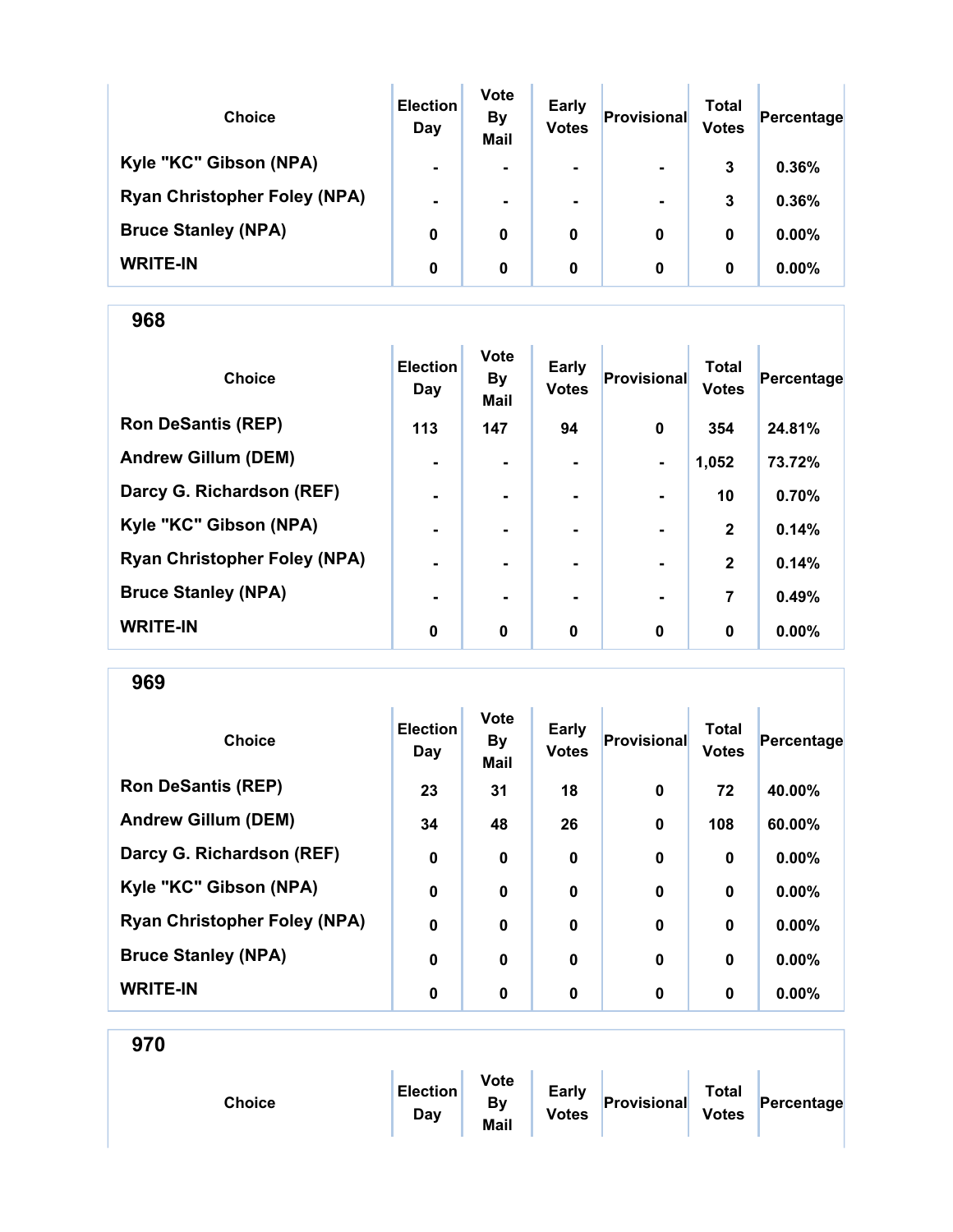| <b>Choice</b>                       | <b>Election</b><br>Day | <b>Vote</b><br><b>By</b><br><b>Mail</b> | <b>Early</b><br><b>Votes</b> | Provisional | <b>Total</b><br><b>Votes</b> | Percentage |
|-------------------------------------|------------------------|-----------------------------------------|------------------------------|-------------|------------------------------|------------|
| <b>Ron DeSantis (REP)</b>           | 26                     | 37                                      | 32                           | $\bf{0}$    | 95                           | 52.20%     |
| <b>Andrew Gillum (DEM)</b>          | 42                     | 17                                      | 26                           | $\mathbf 0$ | 85                           | 46.70%     |
| Darcy G. Richardson (REF)           | $\mathbf 0$            | 0                                       | $\mathbf 0$                  | $\bf{0}$    | $\mathbf 0$                  | $0.00\%$   |
| Kyle "KC" Gibson (NPA)              | $\mathbf 0$            | $\bf{0}$                                | $\mathbf 0$                  | $\bf{0}$    | $\bf{0}$                     | 0.00%      |
| <b>Ryan Christopher Foley (NPA)</b> | $\blacksquare$         |                                         |                              |             | 1                            | 0.55%      |
| <b>Bruce Stanley (NPA)</b>          | $\mathbf 0$            | 0                                       | $\mathbf 0$                  | $\bf{0}$    | $\mathbf 0$                  | 0.00%      |
| <b>WRITE-IN</b>                     |                        |                                         |                              |             | 1                            | 0.55%      |

| <b>Choice</b>                       | <b>Election</b><br>Day | <b>Vote</b><br><b>By</b><br>Mail | <b>Early</b><br><b>Votes</b> | <b>Provisional</b> | <b>Total</b><br><b>Votes</b> | Percentage |
|-------------------------------------|------------------------|----------------------------------|------------------------------|--------------------|------------------------------|------------|
| <b>Ron DeSantis (REP)</b>           | $\blacksquare$         |                                  |                              | $\blacksquare$     | 228                          | 26.18%     |
| <b>Andrew Gillum (DEM)</b>          | 213                    | 223                              | 189                          | 0                  | 625                          | 71.76%     |
| Darcy G. Richardson (REF)           | ۰                      |                                  |                              |                    | 4                            | 0.46%      |
| Kyle "KC" Gibson (NPA)              | $\blacksquare$         |                                  |                              | $\blacksquare$     | 6                            | 0.69%      |
| <b>Ryan Christopher Foley (NPA)</b> | $\blacksquare$         | $\blacksquare$                   |                              | $\blacksquare$     | 5                            | 0.57%      |
| <b>Bruce Stanley (NPA)</b>          | $\blacksquare$         |                                  |                              | $\blacksquare$     | 3                            | 0.34%      |
| <b>WRITE-IN</b>                     | 0                      | 0                                | 0                            | $\mathbf 0$        | 0                            | $0.00\%$   |

972

| <b>Choice</b>                       | <b>Election</b><br>Day | <b>Vote</b><br>By<br><b>Mail</b> | Early<br><b>Votes</b> | <b>Provisional</b> | <b>Total</b><br><b>Votes</b> | Percentage |
|-------------------------------------|------------------------|----------------------------------|-----------------------|--------------------|------------------------------|------------|
| <b>Ron DeSantis (REP)</b>           | 134                    | 183                              | 137                   | $\bf{0}$           | 454                          | 33.51%     |
| <b>Andrew Gillum (DEM)</b>          | $\blacksquare$         |                                  | $\blacksquare$        | $\blacksquare$     | 884                          | 65.24%     |
| Darcy G. Richardson (REF)           | $\blacksquare$         | ۰.                               | ۰.                    | $\blacksquare$     | 5                            | 0.37%      |
| Kyle "KC" Gibson (NPA)              | $\blacksquare$         | ۰.                               | ۰.                    | $\blacksquare$     | 3                            | 0.22%      |
| <b>Ryan Christopher Foley (NPA)</b> | $\blacksquare$         | $\blacksquare$                   |                       | $\blacksquare$     | 5                            | 0.37%      |
| <b>Bruce Stanley (NPA)</b>          | $\blacksquare$         | $\blacksquare$                   | $\blacksquare$        | $\blacksquare$     | $\mathbf{2}$                 | 0.15%      |
| <b>WRITE-IN</b>                     | ۰                      |                                  | $\blacksquare$        | $\blacksquare$     | $\mathbf{2}$                 | 0.15%      |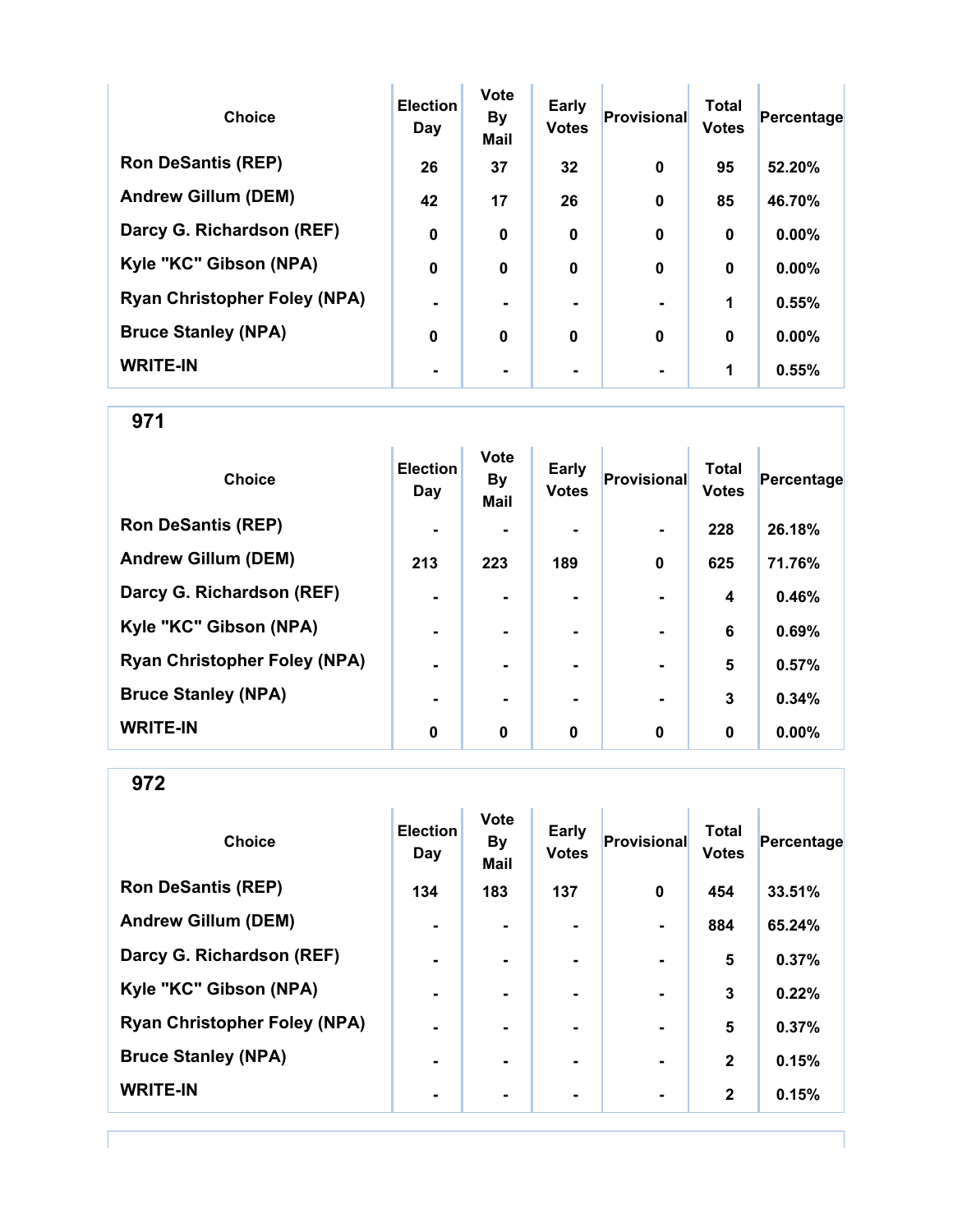| ×<br>۰.<br>٦<br>۰.<br>×<br>w |
|------------------------------|
|------------------------------|

| <b>Choice</b>                       | <b>Election</b><br>Day | <b>Vote</b><br><b>By</b><br><b>Mail</b> | <b>Early</b><br><b>Votes</b> | <b>Provisional</b> | <b>Total</b><br><b>Votes</b> | Percentage |
|-------------------------------------|------------------------|-----------------------------------------|------------------------------|--------------------|------------------------------|------------|
| <b>Ron DeSantis (REP)</b>           | $\blacksquare$         |                                         |                              |                    | 137                          | 22.72%     |
| <b>Andrew Gillum (DEM)</b>          | 144                    | 159                                     | 156                          | $\mathbf 0$        | 459                          | 76.12%     |
| Darcy G. Richardson (REF)           | $\blacksquare$         |                                         |                              |                    | 4                            | 0.66%      |
| Kyle "KC" Gibson (NPA)              | $\blacksquare$         |                                         |                              |                    | $\mathbf{2}$                 | 0.33%      |
| <b>Ryan Christopher Foley (NPA)</b> | $\mathbf 0$            | $\bf{0}$                                | $\mathbf 0$                  | $\bf{0}$           | $\bf{0}$                     | 0.00%      |
| <b>Bruce Stanley (NPA)</b>          | $\blacksquare$         |                                         |                              |                    | 1                            | 0.17%      |
| <b>WRITE-IN</b>                     | 0                      | $\mathbf 0$                             | 0                            | $\mathbf 0$        | $\bf{0}$                     | 0.00%      |

| <b>Choice</b>                       | <b>Election</b><br>Day | <b>Vote</b><br><b>By</b><br><b>Mail</b> | Early<br><b>Votes</b> | Provisional    | <b>Total</b><br><b>Votes</b> | Percentage |
|-------------------------------------|------------------------|-----------------------------------------|-----------------------|----------------|------------------------------|------------|
| <b>Ron DeSantis (REP)</b>           | 53                     | 42                                      | 16                    | $\bf{0}$       | 111                          | 32.94%     |
| <b>Andrew Gillum (DEM)</b>          | 92                     | 83                                      | 48                    | $\bf{0}$       | 223                          | 66.17%     |
| Darcy G. Richardson (REF)           | $\boldsymbol{0}$       | $\mathbf 0$                             | $\mathbf 0$           | $\mathbf 0$    | $\bf{0}$                     | $0.00\%$   |
| Kyle "KC" Gibson (NPA)              | $\boldsymbol{0}$       | $\bf{0}$                                | $\mathbf 0$           | $\mathbf 0$    | $\bf{0}$                     | 0.00%      |
| <b>Ryan Christopher Foley (NPA)</b> | $\boldsymbol{0}$       | $\bf{0}$                                | $\mathbf 0$           | $\bf{0}$       | $\bf{0}$                     | 0.00%      |
| <b>Bruce Stanley (NPA)</b>          |                        | -                                       | -                     | $\blacksquare$ | 3                            | 0.89%      |
| <b>WRITE-IN</b>                     | 0                      | 0                                       | 0                     | 0              | $\bf{0}$                     | $0.00\%$   |

| <b>Choice</b>                       | <b>Election</b><br>Day | <b>Vote</b><br><b>By</b><br><b>Mail</b> | <b>Early</b><br><b>Votes</b> | Provisional    | <b>Total</b><br><b>Votes</b> | Percentage |
|-------------------------------------|------------------------|-----------------------------------------|------------------------------|----------------|------------------------------|------------|
| <b>Ron DeSantis (REP)</b>           | $\blacksquare$         |                                         |                              |                | 504                          | 36.84%     |
| <b>Andrew Gillum (DEM)</b>          | $\blacksquare$         |                                         | $\blacksquare$               |                | 848                          | 61.99%     |
| Darcy G. Richardson (REF)           | $\blacksquare$         | -                                       | ۰                            |                | 6                            | 0.44%      |
| Kyle "KC" Gibson (NPA)              | $\blacksquare$         |                                         | ۰.                           |                | 4                            | 0.29%      |
| <b>Ryan Christopher Foley (NPA)</b> | $\blacksquare$         |                                         | ۰.                           |                | 1                            | 0.07%      |
| <b>Bruce Stanley (NPA)</b>          | ۰                      | ۰                                       | ۰                            | $\blacksquare$ | 3                            | 0.22%      |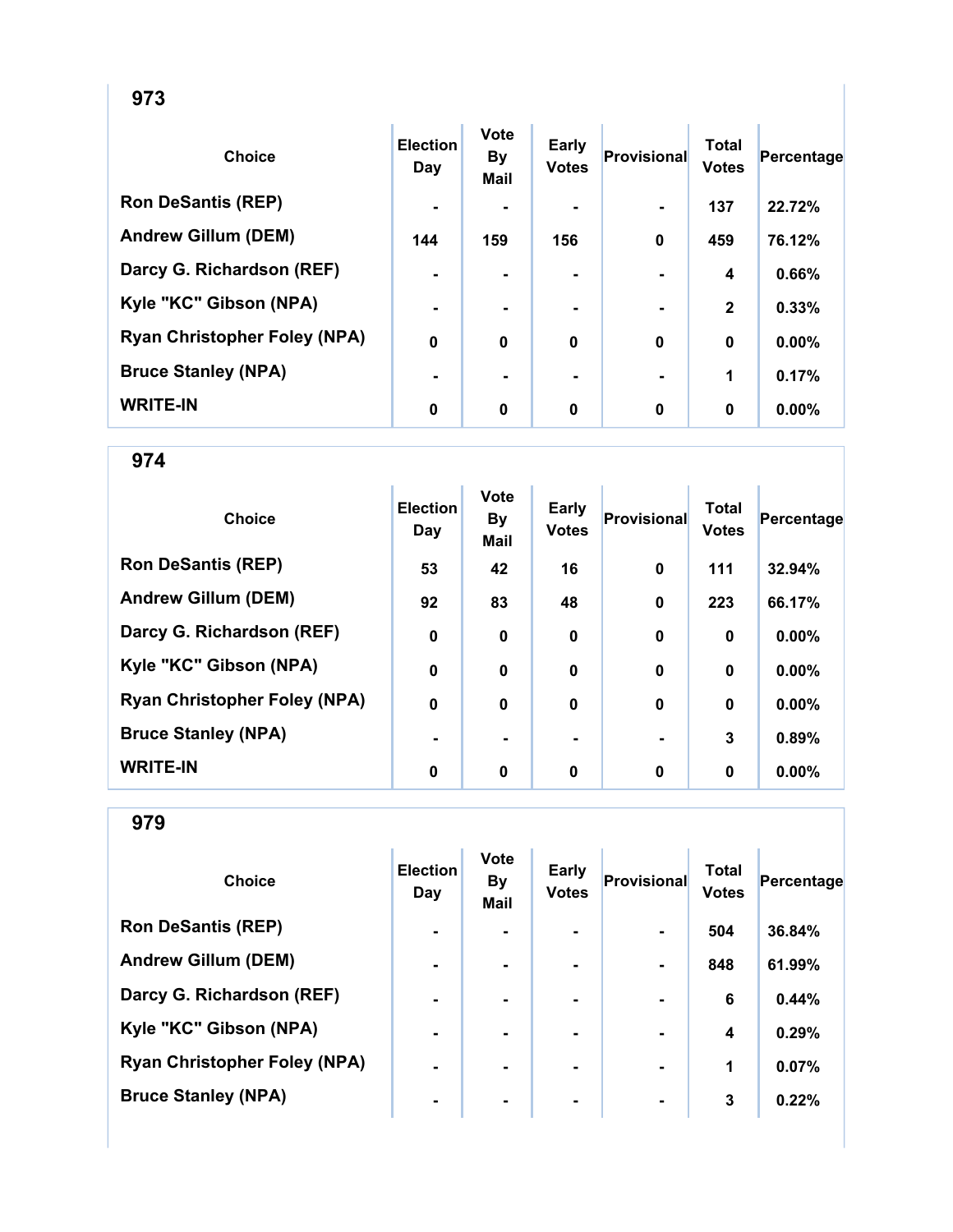| <b>Choice</b>                       | <b>Election</b><br><b>Day</b> | <b>Vote</b><br><b>By</b><br>Mail | <b>Early</b><br><b>Votes</b> | <b>Provisional</b> | <b>Total</b><br><b>Votes</b> | Percentage |
|-------------------------------------|-------------------------------|----------------------------------|------------------------------|--------------------|------------------------------|------------|
| <b>WRITE-IN</b>                     |                               |                                  |                              |                    | $\mathbf{2}$                 | 0.15%      |
| 980                                 |                               |                                  |                              |                    |                              |            |
| <b>Choice</b>                       | <b>Election</b><br><b>Day</b> | <b>Vote</b><br><b>By</b><br>Mail | <b>Early</b><br><b>Votes</b> | Provisional        | <b>Total</b><br><b>Votes</b> | Percentage |
| <b>Ron DeSantis (REP)</b>           | 122                           | 142                              | 72                           | 0                  | 336                          | 37.46%     |
| <b>Andrew Gillum (DEM)</b>          | 154                           | 181                              | 212                          | 0                  | 547                          | 60.98%     |
| Darcy G. Richardson (REF)           |                               | $\blacksquare$                   |                              |                    | 6                            | 0.67%      |
| Kyle "KC" Gibson (NPA)              |                               |                                  |                              |                    | 3                            | 0.33%      |
| <b>Ryan Christopher Foley (NPA)</b> | $\mathbf{0}$                  | $\bf{0}$                         | $\bf{0}$                     | $\bf{0}$           | $\bf{0}$                     | $0.00\%$   |
| <b>Bruce Stanley (NPA)</b>          |                               |                                  |                              |                    | 3                            | 0.33%      |
| <b>WRITE-IN</b>                     |                               |                                  |                              |                    | $\mathbf{2}$                 | 0.22%      |

981

| <b>Choice</b>                       | <b>Election</b><br>Day | <b>Vote</b><br><b>By</b><br><b>Mail</b> | <b>Early</b><br><b>Votes</b> | Provisional    | <b>Total</b><br><b>Votes</b> | Percentage |
|-------------------------------------|------------------------|-----------------------------------------|------------------------------|----------------|------------------------------|------------|
| <b>Ron DeSantis (REP)</b>           | $\blacksquare$         |                                         |                              | $\blacksquare$ | 559                          | 39.90%     |
| <b>Andrew Gillum (DEM)</b>          | 201                    | 303                                     | 329                          | $\bf{0}$       | 833                          | 59.46%     |
| Darcy G. Richardson (REF)           |                        |                                         | $\blacksquare$               |                | 3                            | 0.21%      |
| Kyle "KC" Gibson (NPA)              | $\blacksquare$         |                                         |                              | $\blacksquare$ | $\mathbf{2}$                 | 0.14%      |
| <b>Ryan Christopher Foley (NPA)</b> | $\bf{0}$               | $\mathbf 0$                             | $\mathbf{0}$                 | $\bf{0}$       | $\bf{0}$                     | 0.00%      |
| <b>Bruce Stanley (NPA)</b>          |                        |                                         |                              |                | 3                            | 0.21%      |
| <b>WRITE-IN</b>                     |                        |                                         |                              |                | 1                            | 0.07%      |

| <b>Choice</b>              | <b>Election</b><br>Day | <b>Vote</b><br><b>By</b><br><b>Mail</b> | <b>Early</b><br><b>Votes</b> | Provisional    | <b>Total</b><br><b>Votes</b> | Percentage |
|----------------------------|------------------------|-----------------------------------------|------------------------------|----------------|------------------------------|------------|
| <b>Ron DeSantis (REP)</b>  | 58                     | 73                                      | 69                           | 0              | 200                          | 40.90%     |
| <b>Andrew Gillum (DEM)</b> | 77                     | 103                                     | 104                          | 0              | 284                          | 58.08%     |
| Darcy G. Richardson (REF)  | $\blacksquare$         | $\blacksquare$                          | $\blacksquare$               | $\blacksquare$ | $\mathbf{2}$                 | 0.41%      |
|                            |                        |                                         |                              |                |                              |            |